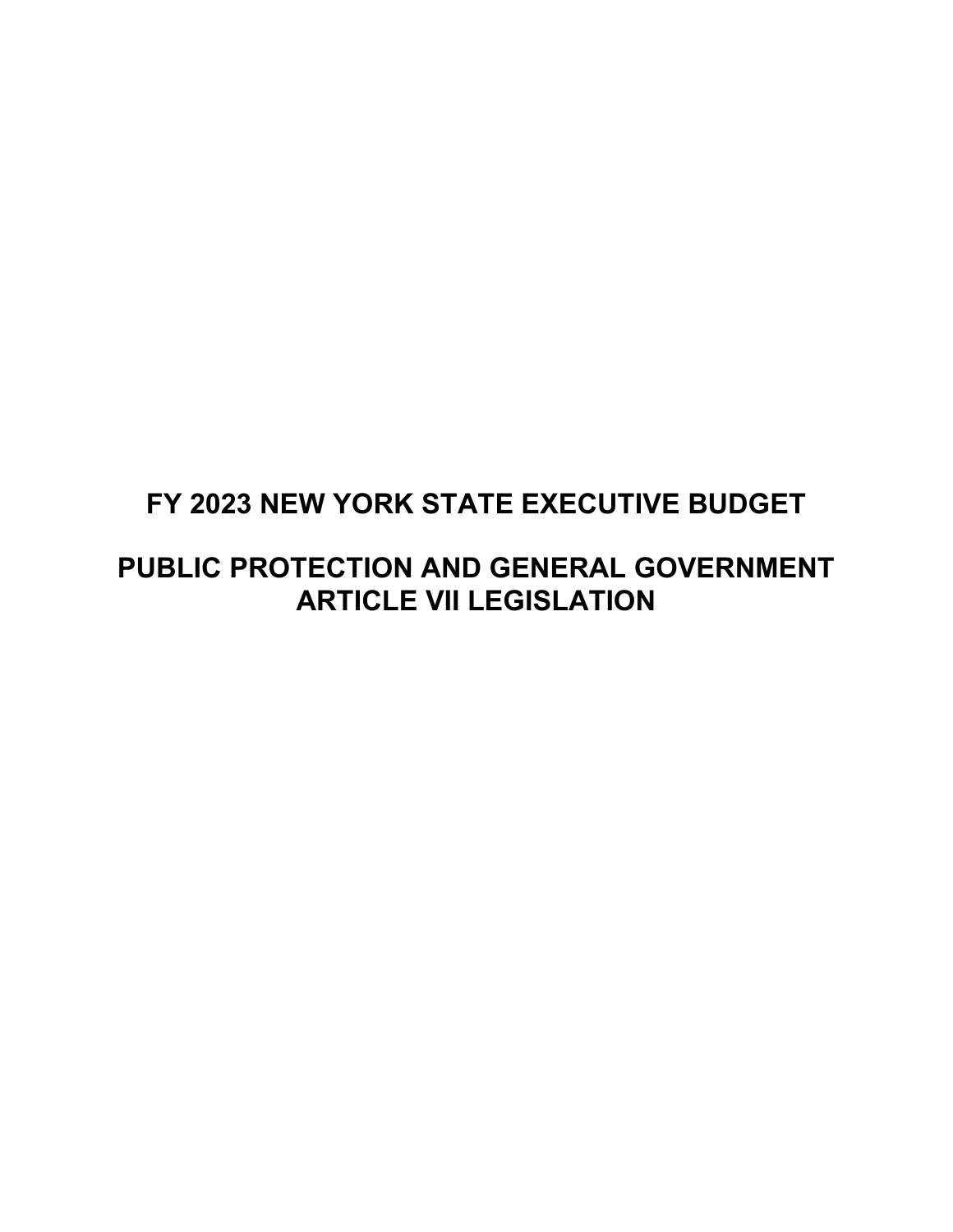#### **FY 2023 NEW YORK STATE EXECUTIVE BUDGET**

#### **PUBLIC PROTECTION GENERAL GOVERMENTS ARTICLE VII LEGISLATION**

#### **CONTENTS**

| <b>PART</b>    | <b>DESCRIPTION</b>                                                                                                                                          | <b>STARTING</b><br>PAGE<br><b>NUMBER</b> |
|----------------|-------------------------------------------------------------------------------------------------------------------------------------------------------------|------------------------------------------|
| A              | Make Permanent Criminal Justice Discovery Compensation                                                                                                      | 6                                        |
| B              | Gender-Affirming Treatment of Incarcerated Individuals                                                                                                      | $\overline{7}$                           |
| $\mathsf{C}$   | <b>Expand Educational Release and Furlough Eligibility</b>                                                                                                  | 15                                       |
| D              | <b>Eliminate DOCCS Parole Supervision Fees</b>                                                                                                              | 16                                       |
| E              | Facilitate Access to ID Cards and Other Vital Records to<br><b>Enhance Opportunities for Released Individuals</b>                                           | 17                                       |
| F              | Establishes Employment for Parole Board Members is full-<br>time                                                                                            | 20                                       |
| G              | Suspend Subsidy to Revolving Loan Fund from Cell<br>Surcharge Revenue                                                                                       | 21                                       |
| H              | Establish the Gender-Based Violence Training Institute                                                                                                      | 21                                       |
| $\overline{1}$ | Expand Benefits for Victims of Hate Crimes and Other Acts<br>of Violence by Increasing the Cap for the Replacement of<br><b>Essential Personal Property</b> | 24                                       |
| J              | <b>Emergency Contracts Extender</b>                                                                                                                         | 25                                       |
| K              | Adds Email as a Permissible Notification from SLA to<br><b>Municipalities</b>                                                                               | 26                                       |
| L              | <b>Streamline Application Requirements</b>                                                                                                                  | 26                                       |
| M              | <b>Temporary Retail Permits Extender</b>                                                                                                                    | 28                                       |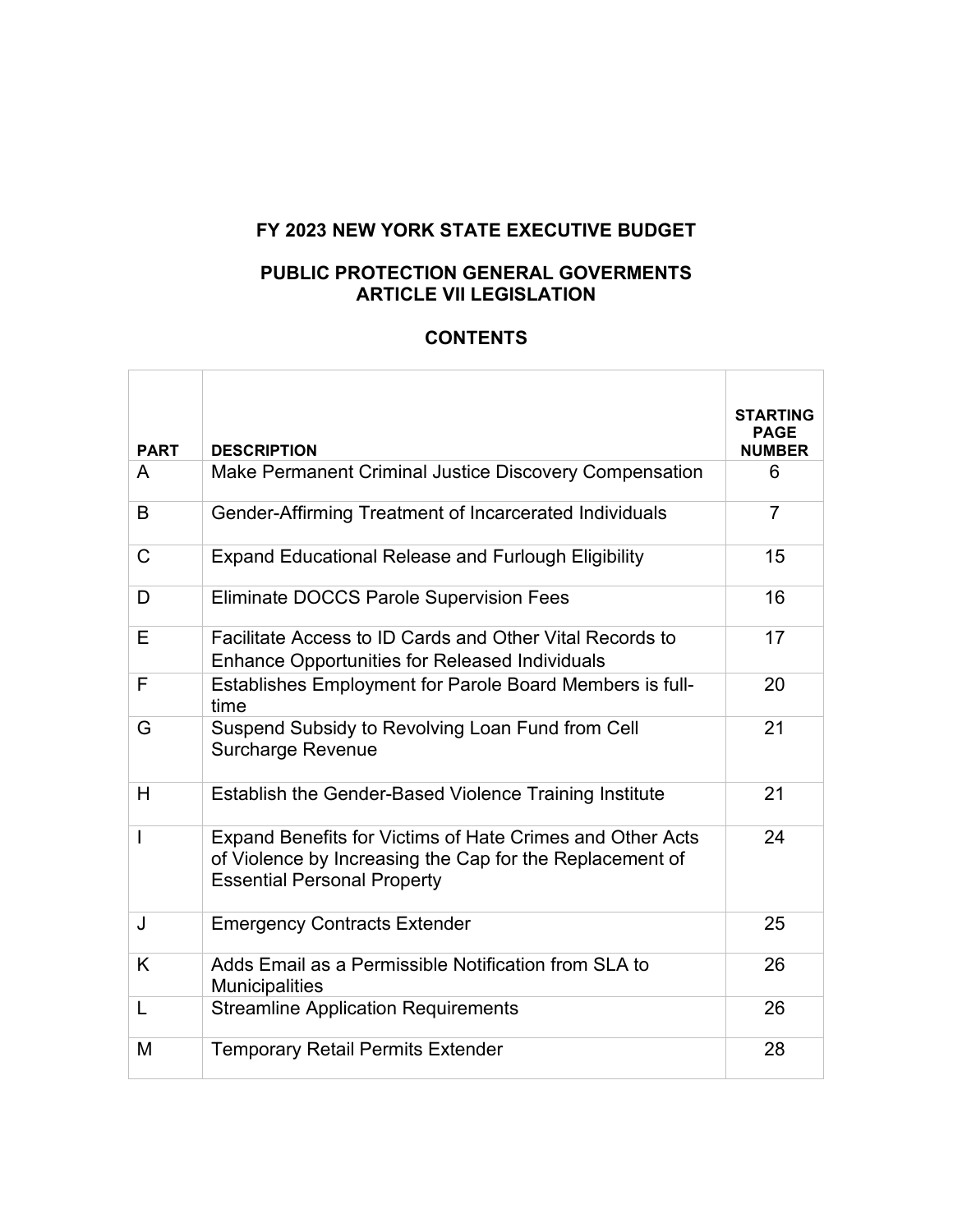|              |                                                                                                                                       | <b>STARTING</b>       |
|--------------|---------------------------------------------------------------------------------------------------------------------------------------|-----------------------|
| <b>PART</b>  | <b>DESCRIPTION</b>                                                                                                                    | PAGE<br><b>NUMBER</b> |
| N            | 10 Day Voter Registration Deadline                                                                                                    | 29                    |
| $\Omega$     | Require Polling Sites on College Campuses                                                                                             | 30                    |
| P            | Allow for the Sale of To-Go Drinks                                                                                                    | 31                    |
| Q            | <b>Ethics Requirements for Local Officials</b>                                                                                        | 31                    |
| R            | Permit the Use of Continuous Recruitment Testing                                                                                      | 33                    |
| S            | <b>Open-Competitive/Promotional Exams</b>                                                                                             | 34                    |
| $\mathsf{T}$ | Allow the transfer of non-competitive employees appointed<br>through the state's 55-B and 55-C programs into the<br>competitive class | 35                    |
| $\cup$       | Expansion of the Statutory Shift Pay Differential                                                                                     | 36                    |
| $\vee$       | Market-Based Interest Rate on Court Judgments                                                                                         | 37                    |
| W            | <b>Streamline County-Wide Shared Services Initiative</b>                                                                              | 39                    |
| X            | Resume General Fund AIM for Towns and Villages                                                                                        | 41                    |
| Y            | Authorization for transfers, temporary loans, and<br>amendments to miscellaneous capital/debt provisions,<br>including bond caps      | 47                    |
| Ζ            | Independent Ethics Reform Act of 2022                                                                                                 | 120                   |
| AA           | <b>Clean Slate Act</b>                                                                                                                | 177                   |
| <b>BB</b>    | <b>Private Sector Employment for Incarcerated Persons</b>                                                                             | 184                   |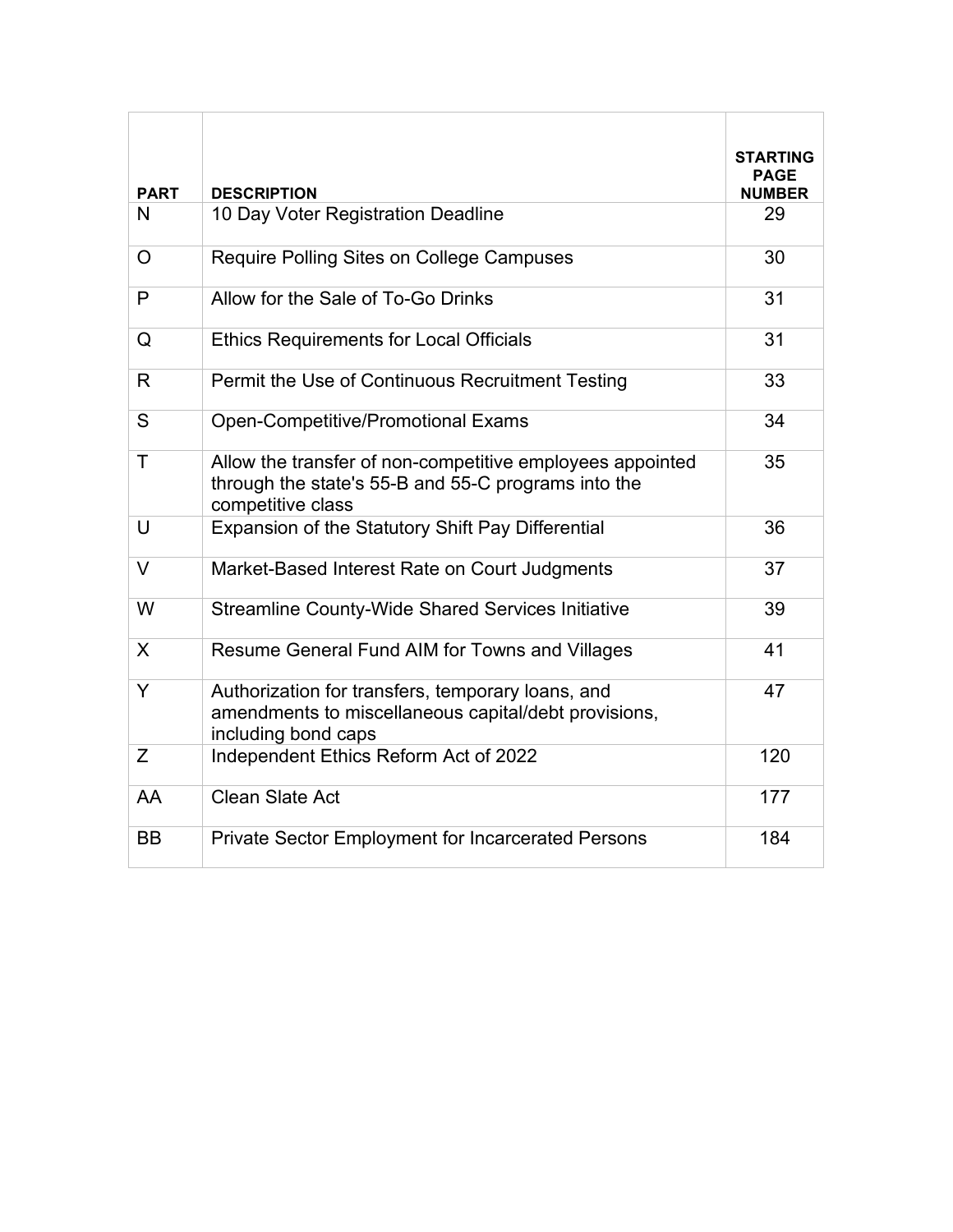**Legislative Bill Drafting Commission 12670-01-2**

**S.** ........ **Senate --------**

**IN SENATE--Introduced by Sen**

**--read twice and ordered printed,** --read twice and ordered printed,<br>and when printed to be committed --read twice and order<br>and when printed to be<br>to the Committee on

> **-------- A. Assembly --------**

**IN ASSEMBLY--Introduced by M. of A.**

**with M. of A. as co-sponsors**

**--read once and referred to the Committee on**

#### **\*BUDGBI\***

**(Enacts into law major components of** \*BUDGBI\*<br>(Enacts into law major components of<br>legislation necessary to implement<br>the state public protection and (Enacts into law major components of<br>legislation necessary to implement<br>the state public protection and<br>renoral protection for the legislation necessary to implement<br>the state public protection and<br>general government budget for the<br>2022-2023 state fiscal year) the state public protection

**--------**

**BUDGBI. PPGG Governor AN ACT**

**to amend part E of chapter 55 of the**<br> **to amend part E of chapter 55 of the lo amend part E of chapter 55 of the laws of 2020, amending the state** to amend part E of chapter 55 of the<br>laws of 2020, amending the state<br>finance law relating to establishing<br>the suiminal instigation disconsum laws of 2020, amending the state<br>finance law relating to establishing<br>the criminal justice discovery<br>compensation fund; amending the finance law relating to establishing the criminal justice discovery<br>compensation fund; amending the<br>criminal procedure law relating to compensation fund; amending the<br>criminal procedure law relating to<br>monies recovered by county district<br>atternants before the filing of an criminal procedure law relating to<br>monies recovered by county district<br>attorneys before the filing of an<br>acquestery instrumenty and providing monies recovered by county district<br>attorneys before the filing of an<br>accusatory instrument; and providing<br>for the propel of contain provisions attorneys before the filing of an<br>accusatory instrument; and providing<br>for the repeal of certain provisions<br>were expiration thereof in polation accusatory instrument; and providing<br>for the repeal of certain provisions<br>upon expiration thereof, in relation

| <b>IN SENATE</b>  |                                                                               |                               |                       |                         |
|-------------------|-------------------------------------------------------------------------------|-------------------------------|-----------------------|-------------------------|
|                   |                                                                               | Senate introducer's signature |                       |                         |
| of this proposal: | The senators whose names are circled below wish to join me in the sponsorship |                               |                       |                         |
| s15 Addabbo       | s17 Felder                                                                    | s07 Kaplan                    | s58 O'Mara            | s10 Sanders             |
| s52 Akshar        | s59 Gallivan                                                                  | s26 Kavanagh                  | $s62$ Ortt            | s <sub>23</sub> Savino  |
| s36 Bailey        | s05 Gaughran                                                                  | s63 Kennedy                   | s01 Palumbo           | s32 Sepulveda           |
| s34 Biaggi        | s12 Gianaris                                                                  | s28 Krueger                   | s21 Parker            | s41 Serino              |
| s57 Borrello      | s <sub>22</sub> Gounardes                                                     | s <sub>24</sub> Lanza         | s19 Persaud           | s <sub>29</sub> Serrano |
| s04 Boyle         | s47 Griffo                                                                    | s11 Liu                       | s <sub>13</sub> Ramos | s39 Skoufis             |
| s44 Breslin       | s40 Harckham                                                                  | s50 Mannion                   | s61 Rath              | s16 Stavisky            |
| s25 Brisport      | s54 Helming                                                                   | s42 Martucci                  | s38 Reichlin-         | s45 Stec                |
| s08 Brooks        | s46 Hinchey                                                                   | s02 Mattera                   | Melnick               | s35 Stewart-            |
| s55 Brouk         | s27 Hoylman                                                                   | s53 May                       | s48 Ritchie           | Cousins                 |
| s30 Cleare        | s31 Jackson                                                                   | s37 Mayer                     | s33 Rivera            | s49 Tedisco             |
| s14 Comrie        | s43 Jordan                                                                    | s20 Myrie                     | s60 Ryan              | s06 Thomas              |
| s56 Cooney        | s09 Kaminsky                                                                  | s51 Oberacker                 | s18 Salazar           | s03 Weik                |
|                   |                                                                               |                               |                       |                         |

#### **IN ASSEMBLY\_\_\_\_\_\_\_\_\_\_\_\_\_\_\_\_\_\_\_\_\_\_\_\_\_\_\_\_\_\_\_\_\_\_\_\_\_\_\_\_\_\_\_\_\_\_\_\_\_\_**

**Assembly introducer's signature**<br>The Members of the Assembly whose names are circled below wish to join me in the<br>multi-sponsorship of this proposal:

| multi-sponsorship of this proposal: |                   |                  |                    |                |
|-------------------------------------|-------------------|------------------|--------------------|----------------|
| a049 Abbate                         | a045 Cymbrowitz   | a100 Gunther     | a015 Montesano     | a076 Seawright |
| a092 Abinanti                       | a018 Darling      | a139 Hawley      | a145 Morinello     | a084 Septimo   |
| a031 Anderson                       | a053 Davila       | a083 Heastie     | a065 Niou          | a016 Sillitti  |
| a122 Angelino                       | a003 DeStefano    | a028 Hevesi      | a037 Nolan         | a052 Simon     |
| a107 Ashby                          | a070 Dickens      | a128 Hunter      | a144 Norris        | al 14 Simpson  |
| a035 Aubry                          | a054 Dilan        | a029 Hyndman     | a069 O'Donnell     | a005 Smith     |
| a120 Barclay                        | a081 Dinowitz     | a079 Jackson     | a091 Otis          | a118 Smullen   |
| a030 Barnwell                       | a147 DiPietro     | a104 Jacobson    | a132 Palmesano     | a022 Solages   |
| a106 Barrett                        | a009 Durso        | a011 Jean-Pierre | a088 Paulin        | a110 Steck     |
| a082 Benedetto                      | a048 Eichenstein  | a134 Jensen      | a141 Peoples-      | a010 Stern     |
| a042 Bichotte                       | a004 Englebright  | al 15 Jones      | <b>Stokes</b>      | a127 Stirpe    |
| Hermelyn                            | a074 Epstein      | a077 Joyner      | a058 Perry         | a102 Tague     |
| al 17 Blankenbush                   | a109 Fahy         | a125 Kelles      | a023 Pheffer       | a064 Tannousis |
| a098 Brabenec                       | a061 Fall         | $a040$ Kim       | Amato              | a086 Tapia     |
| a026 Braunstein                     | a080 Fernandez    | a105 Lalor       | a089 Pretlow       | a071 Taylor    |
| a138 Bronson                        | a008 Fitzpatrick  | a013 Lavine      | a073 Quart         | a001 Thiele    |
| a012 Brown                          | a057 Forrest      | a097 Lawler      | a019 Ra            | a033 Vanel     |
| a093 Burdick                        | a124 Friend       | a126 Lemondes    | a038 Rajkumar      | al 16 Walczyk  |
| a085 Burgos                         | a046 Frontus      | a135 Lunsford    | a006 Ramos         | a055 Walker    |
| a142 Burke                          | a095 Galef        | a123 Lupardo     | a062 Reilly        | a143 Wallace   |
| al 19 Buttenschon                   | a050 Gallagher    | a129 Magnarelli  | a087 Reves         | al 12 Walsh    |
| a094 Byrne                          | a131 Gallahan     | a036 Mamdani     | a043 Richardson    | a041 Weinstein |
| a133 Byrnes                         | a007 Gandolfo     | a130 Manktelow   | a078 Rivera, J.    | a024 Weprin    |
| a103 Cahill                         | a002 Giglio, J.A. | a108 McDonald    | a149 Rivera, J.D.  | a059 Williams  |
| a044 Carroll                        | a148 Giglio, J.M. | a014 McDonough   | a027 Rosenthal, D. | al 13 Woerner  |
| a136 Clark                          | a066 Glick        | a146 McMahon     | a067 Rosenthal, L. | a096 Zebrowski |
| a047 Colton                         | a034 Gonzalez-    | a137 Meeks       | a025 Rozic         | a056 Zinerman  |
| a140 Conrad                         | Rojas             | a017 Mikulin     | a121 Salka         | a060           |
| a032 Cook                           | a150 Goodell      | a101 Miller, B.  | a111 Santabarbara  | a068           |
| a039 Cruz                           | a075 Gottfried    | a020 Miller, M.  | a090 Sayegh        | a072           |
| a063 Cusick                         | a021 Griffin      | a051 Mitaynes    | a099 Schmitt       |                |
|                                     |                   |                  |                    |                |

1) Single House Bill (introduced and printed separately in either or 1) Single House Bill (introduced and printed separately in either or both houses). Uni-Bill (introduced simultaneously in both houses and printed as one bill. Senate and Assembly introducer sign the same copy of the bill). 1) Single House Bill (introduced and printed separately in either or both houses). Uni-Bill (introduced simultaneously in both houses and printed as one bill. Senate and Assembly introducer sign the same copy of the bill). 2) as one bill. Senate and Assembly introducer sign the same copy of the bill.<br>2) Circle names of co-sponsors and return to introduction clerk with 2

signed copies of bill and: in Assembly into ducter sign the same copy of the omly.<br>
2) Circle names of co-sponsors and return to introduction clerk with 2<br>
signed copies of bill and: in Assembly 2 copies of memorandum in s 2) Circle names of co-sponsors and return to introduction clerk with 2 signed copies of bill and: in Assembly 2 copies of memorandum in support, in Senate 4 copies of memorandum in support (single house); or 4 signed copie 2) Cricle halles of co-sponsors and return to infoduction<br>signed copies of bill and: in Assembly 2 copies of memorand<br>Senate 4 copies of memorandum in support (single house);<br>of bill and 6 copies of memorandum in support ( Senate 4 copies of memorandum in support (single house); or 4 signed copies<br>of bill and 6 copies of memorandum in support (uni-bill).<br>LBDC 01/03/22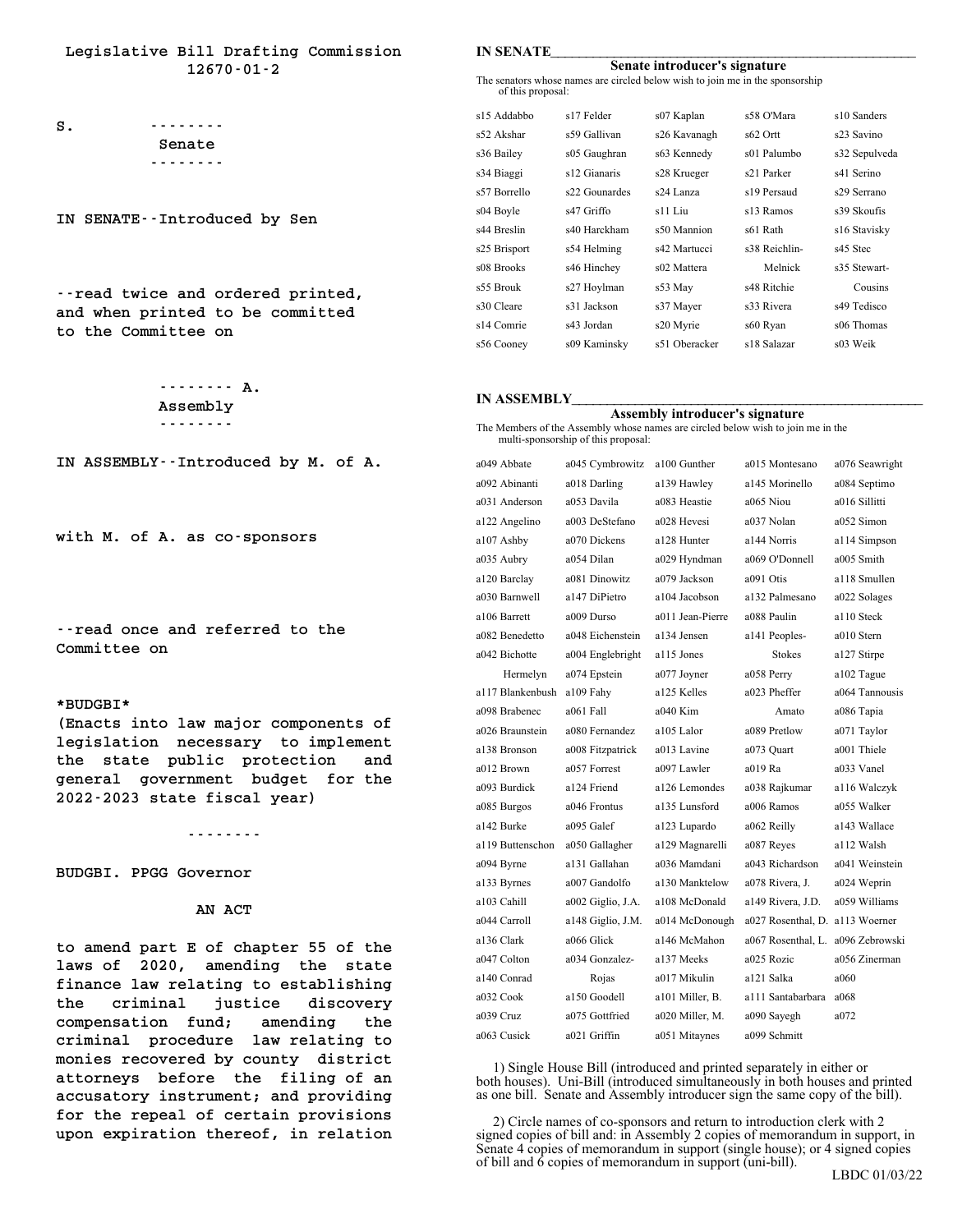**to making certain provisions of the** to making certain provisions of the<br>state finance law permanent (Part<br>)), to aread the convection loy in to making certain provisions of the<br>state finance law permanent (Part<br>A); to amend the correction law, in<br>malation to the plassmant of inser state finance law permanent (Part<br>
A); to amend the correction law, in<br>
relation to the placement of incar-A); to amend the correction law, in<br>relation to the placement of incar-<br>cerated individuals who have a<br>gender identity that differs from relation to the placement of incarcerated individuals who have a<br>gender identity that differs from<br>their assigned sex at birth, have a<br>diagnosis of reader duraboria who gender identity that differs from<br>their assigned sex at birth, have a<br>diagnosis of gender dysphoria, who<br>identify as transporter their assigned sex at birth, have a<br>diagnosis of gender dysphoria, who<br>identify as transgender, gender diagnosis of gender dysphoria, who<br>identify as transgender, gender identify as transgender, gender<br>nonconforming, or nonbinary, or who<br>are intersex within state and local<br>connectional facilities (Bent B): to nonconforming, or nonbinary, or who<br>are intersex within state and local<br>correctional facilities (Part B); to<br>corre<sup>d</sup> the correction low in malation are intersex within state and local<br>correctional facilities (Part B); to<br>amend the correction law in relation **to limited credit time and eligibility for furloughs and educational** to limited credit time and eligibil-<br>ity for furloughs and educational<br>leave (Part C); to repeal subdiviity for furloughs and educational<br>leave (Part C); to repeal subdivi-<br>sion 9 of section 201 of the<br>compositor law malation to the leave (Part C); to repeal subdivision 9 of section 201 of the<br>correction law relating to the<br>namela supermision for (Part P); to **parole supervision 201 of the**<br>**parole supervision fee (Part D); to**<br>**parole supervision fee (Part D); to** correction law relating to the<br>parole supervision fee (Part D); to<br>amend the correction law and public<br>health law in malation to sutheriparole supervision fee (Part D); to<br>amend the correction law and public<br>health law, in relation to authorizamend the correction law and public<br>health law, in relation to authoriz-<br>ing the department of corrections<br>and community supermision access to health law, in relation to authoriz-<br>ing the department of corrections<br>and community supervision access to ing the department of corrections<br>and community supervision access to<br>certain records (Part E); to amend<br>the cuscutive law in malation to and community supervision access to<br>certain records (Part E); to amend<br>the executive law, in relation to<br>magnifical prophets of the state **records** (Part E); to amend<br>the executive law, in relation to<br>requiring members of the state<br>namele have devents their entire the executive law, in relation to<br>requiring members of the state<br>parole board to devote their entire requiring members of the state<br>parole board to devote their entire<br>time to the duties of their office<br>(Bant B) the spand the tary law in parole board to devote their entire<br>time to the duties of their office<br>(Part F); to amend the tax law, in<br>malation to suspending the tworefor time to the duties of their office<br>(Part F); to amend the tax law, in<br>relation to suspending the transfer<br>of manics into the expressent (Part F); to amend the tax law, in<br>relation to suspending the transfer<br>of monies into the emergency relation to suspending the transfer<br>of monies into the emergency<br>services revolving loan fund from<br>the public safety communications services revolving loan fund from services revolving loan fund from<br>the public safety communications<br>account (Part G); to amend the civil<br>nunsties law and mulas and the suce the public safety communications<br>account (Part G); to amend the civil<br>practice law and rules and the exec-<br>utive law in polation to otherlish account (Part G); to amend the civil<br>practice law and rules and the exec-<br>utive law, in relation to establishpractice law and rules and the executive law, in relation to establishing<br>
ing a mandatory training certif-<br>
isotion for all depenting and utive law, in relation to establish-<br>ing a mandatory training certif-<br>ication for all domestic and<br>reader based wisting advantage and ing a mandatory training certif-<br>ication for all domestic and<br>gender-based victim advocates and **creating the New York state genderbased violence training institute** creating the New York state gender-<br>based violence training institute<br>within the office for the prevention<br>of depentic violence (Dart W): to based violence training institute<br>within the office for the prevention<br>of domestic violence (Part H); to<br>orgad the executive low in malation within the office for the prevention<br>of domestic violence (Part H); to<br>amend the executive law, in relation<br>to curreling projekungsport for of domestic violence (Part H); to<br>amend the executive law, in relation<br>to awarding reimbursement for<br>certain items of essential personal amend the executive law, in relation **property (Part I); to amend chapter fix certain items of essential personal<br>
property (Part I); to amend chapter<br>
674 of the laws of 1993, amending<br>
the public buildings low polating to** property (Part I); to amend chapter<br>674 of the laws of 1993, amending<br>the public buildings law relating to<br>relue limitations are senterated 674 of the laws of 1993, amending<br>the public buildings law relating to<br>value limitations on contracts, in<br>relation to extending the effective the public buildings law relating to<br>value limitations on contracts, in<br>relation to extending the effectivevalue limitations on contracts, in<br>relation to extending the effective-<br>ness thereof (Part J); to amend the<br>clashelig becomens sentural law in relation to extending the effective-<br>ness thereof (Part J); to amend the<br>alcoholic beverage control law, in<br>malstian to allowing a municipality ness thereof (Part J); to amend the<br>alcoholic beverage control law, in<br>relation to allowing a municipality<br>to alget to presius potics by smail alcoholic beverage control law, in<br>relation to allowing a municipality<br>to elect to receive notice by email<br>(Part W), to smand the algebratic relation to allowing a municipality<br>to elect to receive notice by email<br>(Part K); to amend the alcoholic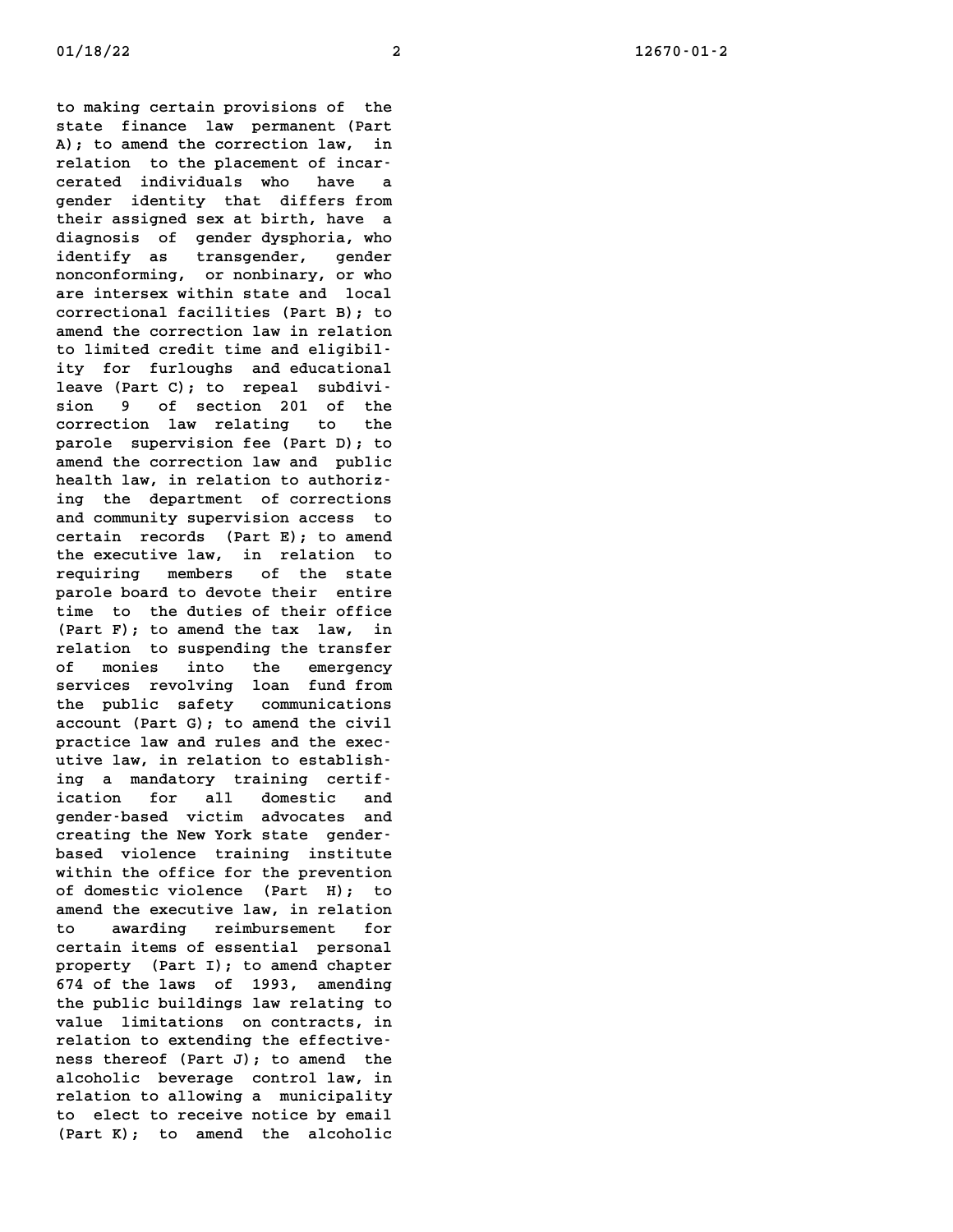**beverage control law, in relation to beverage control law, in relation to<br>requiring certain information to be**<br>requiried in englisations, for **requiring control law, in relation to<br>
requiring certain information to be<br>
requested in applications for<br>
ligarate and to persol contring** requiring certain information to be<br>requested in applications for<br>licenses; and to repeal certain<br>nussians of such law politics **requested** in applications for<br>licenses; and to repeal certain<br>provisions of such law relating<br>thermine (Daminus) the arrangelations licenses; and to repeal certain<br>provisions of such law relating<br>thereto (Part L); to amend chapter<br>206 of the laws of 2010 amendias the provisions of such law relating<br>thereto (Part L); to amend chapter<br>396 of the laws of 2010 amending the<br>also belief there are assumed that thereto (Part L); to amend chapter<br>396 of the laws of 2010 amending the<br>alcoholic beverage control law<br>malsting to limidatoris normits and **396 of the laws of 2010 amending the<br>alcoholic beverage control law<br>relating to liquidator's permits and<br>terms permits in the contract of the series of the series of the series of the series of the series of the series of** alcoholic beverage control law<br>relating\_to\_liquidator's\_permits\_and<br>temporary retail permits, in<br>relation to the offertiveness there relating to liquidator's permits and<br>temporary retail permits, in<br>relation to the effectiveness theretemporary retail permits, in<br>relation to the effectiveness there-<br>of (Part M); to amend the election<br>low in relation to unter meritime relation to the effectiveness there-<br>of (Part M); to amend the election<br>law, in relation to voter registraof (Part M); to amend the election<br>law, in relation to voter registra-<br>tion (Part N); to amend the election<br>law in relation to the hourdaries law, in relation to voter registra-<br>tion (Part N); to amend the election<br>law, in relation to the boundaries<br>of election districts and the daria tion (Part N); to amend the election<br>law, in relation to the boundaries<br>of election districts and the desig-<br>nation of polling places (Part O). law, in relation to the boundaries<br>of election districts and the desig-<br>nation of polling places (Part O); of election districts and the designation of polling places (Part O);<br>to amend the alcoholic beverage<br>control low in relation to outhor nation of polling places (Part O);<br>to amend the alcoholic beverage<br>control law, in relation to authorto amend the alcoholic beverage<br>control law, in relation to author-<br>izing retail licensees for on-premcontrol law, in relation to author-<br>izing retail licensees for on-prem-<br>ises consumption to sell and/or<br>delium alsoholis havenees for izing retail licensees for on-prem-<br>ises consumption to sell and/or<br>deliver alcoholic beverages for<br>off propiace consumption (Dart D). ises consumption to sell and/or<br>deliver alcoholic beverages for<br>off-premises consumption (Part P); **to amend the general municipal law,** off-premises consumption (Part P);<br>to amend the general municipal law,<br>in relation to prohibiting nepotism<br>and conting rifes and conflicts of to amend the general municipal law,<br>in relation to prohibiting nepotism<br>and certain gifts and conflicts of<br>integrate (Dart 2), to proper the in relation to prohibiting nepotism<br>and certain gifts and conflicts of<br>interest (Part Q); to amend the<br>*simil semise law* in malation to and certain gifts and conflicts of<br>interest (Part Q); to amend the<br>civil service law, in relation to<br>establishing continuing eligible interest (Part Q); to amend the<br>civil service law, in relation to<br>establishing continuing eligible<br>lists (Part R); to amend the civil civil service law, in relation to establishing continuing eligible<br>lists (Part R); to amend the civil<br>service law, in relation to promo-<br>tional currination eligibility (Pert lists (Part R); to amend the civil<br>service law, in relation to promo-<br>tional examination eligibility (Part<br>S), to amend the simil service law **Service law, in relation to promotional examination eligibility (Part<br>S); to amend the civil service law,<br>in polation to the transfor of simil** tional examination eligibility (Part<br>
S); to amend the civil service law,<br>
in relation to the transfer of civil<br>
service sections 55-b and 55-c **s**); to amend the civil service law, **employees (Part T); to amend the service** sections 55-b and 55-c<br>employees (Part T); to amend the<br>civil service law, in relation to<br>cligibility for thift not different employees (Part T); to amend the<br>civil service law, in relation to<br>eligibility for shift pay differencivil service law, in relation to<br>eligibility for shift pay differen-<br>tials (Part U); to amend the civil<br>massime law and mules and the state eligibility for shift pay differentials (Part U); to amend the civil practice law and rules and the state finance law, in relation to the rate tials (Part U); to amend the civil practice law and rules and the state<br>finance law, in relation to the rate<br>of interest to be paid on judgment<br>and against the post with finance law, in relation to the rate<br>of interest to be paid on judgment<br>and accrued claims (Part V); to<br>arand the senanal municipal law of interest to be paid on judgment<br>and accrued claims (Part V); to<br>amend the general municipal law, in<br>malation to streamlining the sum and accrued claims (Part V); to<br>amend the general municipal law, in<br>relation to streamlining the coun-<br>ty-wide shared services initiative amend the general municipal law, in relation to streamlining the coun-<br>ty-wide shared services initiative<br>(Part W); to amend the state finance<br>low the term low and the public ty-wide shared services initiative<br>(Part W); to amend the state finance<br>law, the tax law, and the public<br>cuthomities law in malation to (Part W); to amend the state finance<br>law, the tax law, and the public<br>authorities law, in relation to law, the tax law, and the public<br>authorities law, in relation to<br>providing aid and incentives for authorities law, in relation to<br>providing aid and incentives for<br>municipalities to towns and<br>willows and providing for the providing aid and incentives for<br>municipalities to towns and<br>villages; and providing for the<br>managle forther provisions of the municipalities to towns and<br>villages; and providing for the<br>repeal of certain provisions of the<br>tare law malating therets (Dart Y). villages; and providing for the<br>repeal of certain provisions of the<br>tax law relating thereto (Part X);<br>to provide for the edministration of repeal of certain provisions of the<br>tax law relating thereto (Part X);<br>to provide for the administration of tax law relating thereto (Part X);<br>to provide for the administration of<br>certain funds and accounts related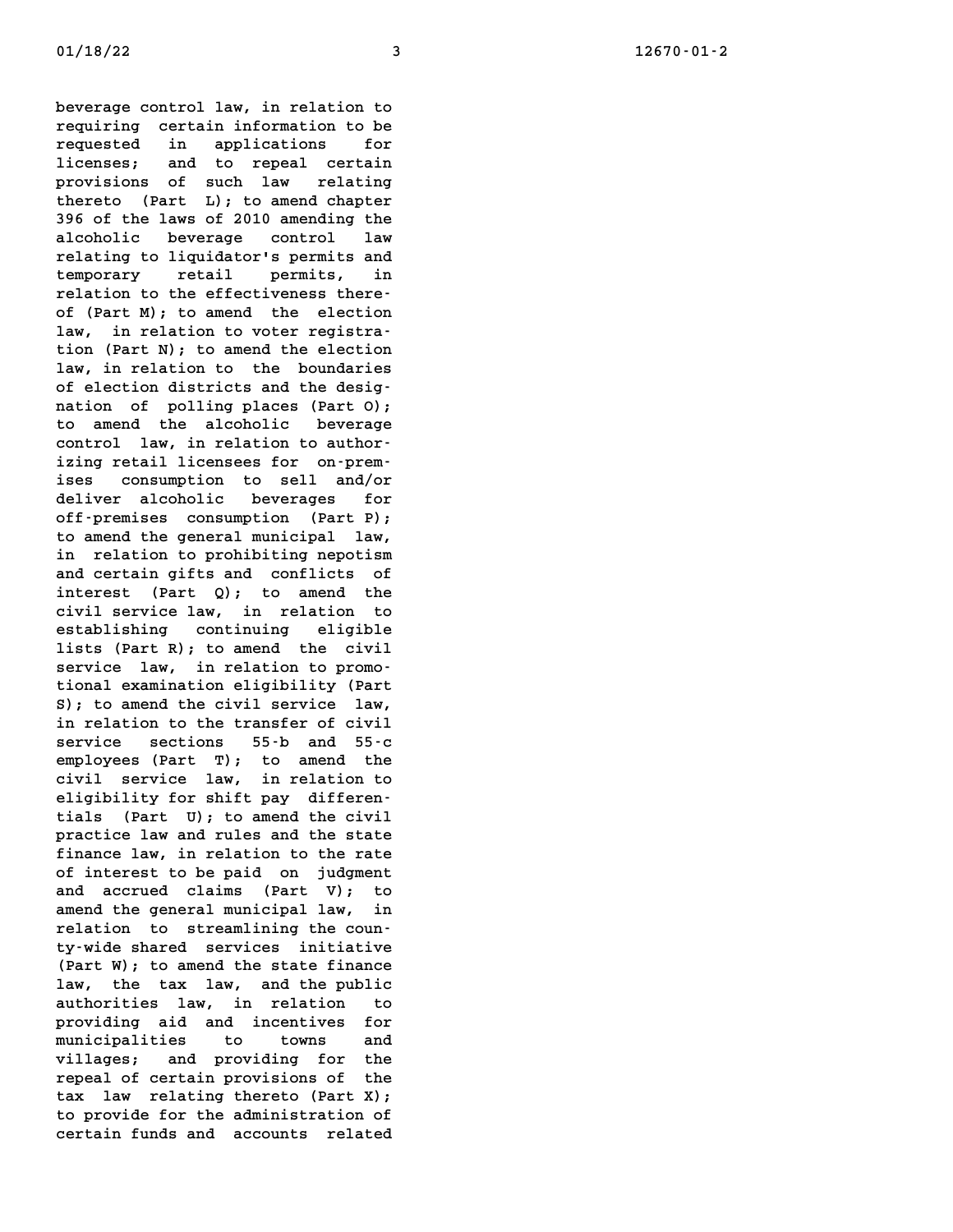**to the 2022-2023 budget, authorizing certain payments and transfers; to** to the 2022-2023 budget, authorizing<br>certain payments and transfers; to<br>amend the state finance law, in<br>malation to the administration of certain payments and transfers; to<br>amend the state finance law, in<br>relation to the administration of<br>centain funds and accounts to apped amend the state finance law, in<br>relation to the administration of<br>certain funds and accounts; to amend<br>namt Def sharter 200 of the laws of relation to the administration of<br>certain funds and accounts; to amend<br>part D of chapter 389 of the laws of<br>1997 relation to the financian of **1997 relation funds and accounts; to amend<br>
1997 relating to the financing of<br>
1997 relating to the financing of** part D of chapter 389 of the laws of<br>1997 relating to the financing of<br>the correctional facilities improve-1997 relating to the financing of<br>the correctional facilities improve-<br>ment fund and the youth facility<br>improvement fund in polation to the the correctional facilities improve-<br>ment fund and the youth facility<br>improvement fund, in relation to the<br>issues as satisfaction hands on princip ment fund and the youth facility<br>improvement fund, in relation to the<br>issuance of certain bonds or notes;<br>te appel shapper 21 of the laws of improvement fund, in relation to the<br>issuance of certain bonds or notes;<br>to amend chapter 81 of the laws of issuance of certain bonds or notes;<br>to amend chapter 81 of the laws of<br>2002 relating to providing for the<br>cdministration of sertain funds and to amend chapter 81 of the laws of<br>2002 relating to providing for the<br>administration of certain funds and<br>accounts related to the 2002,2002 2002 relating to providing for the<br>administration of certain funds and<br>accounts related to the 2002-2003<br>budget in relation to the ignuance administration of certain funds and<br>accounts related to the 2002-2003<br>budget, in relation to the issuance<br>of cartain bands in the served **accounts related to the 2002-2003**<br>budget, in relation to the issuance<br>of certain bonds & notes; to amend<br>namt, Nef shanter (1 of the laws of budget, in relation to the issuance<br>of certain bonds & notes; to amend<br>part Y of chapter 61 of the laws of of certain bonds & notes; to amend<br>part Y of chapter 61 of the laws of<br>2005, relating to providing for the part Y of chapter 61 of the laws of<br>2005, relating to providing for the<br>administration of certain funds and<br>exacunts related to the 2005,2006 2005, relating to providing for the<br>administration of certain funds and<br>accounts related to the 2005-2006<br>budget in relation to the issuesse administration of certain funds and<br>accounts related to the 2005-2006<br>budget, in relation to the issuance<br>of cartain bands or potes to spead accounts related to the 2005-2006<br>budget, in relation to the issuance<br>of certain bonds or notes; to amend budget, in relation to the issuance<br>of certain bonds or notes; to amend<br>the public authorities law, in<br>malation to the issues of southin of certain bonds or notes; to amend<br>the public authorities law, in<br>relation to the issuance of certain the public authorities law, in<br>relation to the issuance of certain<br>bonds or notes; to amend the New<br>Wark that podical same facilities relation to the issuance of certain<br>bonds or notes; to amend the New<br>York state medical care facilities<br>finance acoust is polation to **foonds** or notes; to amend the New<br> **finance agency act, in relation to**<br>
the issues are contained to the issues York state medical care facilities<br>finance agency act, in relation to<br>the issuance of certain bonds or<br>notes; to amend the New York state finance agency act, in relation to<br>the issuance of certain bonds or<br>notes; to amend the New York state<br>urban development composition act. the issuance of certain bonds or<br>notes; to amend the New York state<br>urban development corporation act,<br>in malation to the issuance of **in relation to the issuance of certain bonds or notes; to amend** in relation to the issuance of<br>certain bonds or notes; to amend<br>chapter 329 of the laws of 1991,<br>crapting the state finance laws ord certain bonds or notes; to amend<br>chapter 329 of the laws of 1991,<br>amending the state finance law and<br>ather laws relation to the state chapter 329 of the laws of 1991,<br>amending the state finance law and<br>other laws relating to the estabamending the state finance law and<br>other laws relating to the estab-<br>lishment of the dedicated highway other laws relating to the estab-<br>lishment of the dedicated highway<br>and bridge trust fund, in relation<br>to the issuesse a serbein hands **lishment of the dedicated highway<br>and bridge trust fund, in relation<br>to the issuance of certain bonds or** and bridge trust fund, in relation<br>
to the issuance of certain bonds or<br>
notes; to amend the public authorito the issuance of certain bonds or<br>notes; to amend the public authori-<br>ties law, in relation to the issunotes; to amend the public authori-<br>ties law, in relation to the issu-<br>ance of certain bonds or notes; to ties law, in relation to the issu-<br>ance of certain bonds or notes; to<br>amend the private housing finance<br>law in relation to bessing program ance of certain bonds or notes; to<br>amend the private housing finance<br>law, in relation to housing program<br>bonds and potes: to prope port D of amend the private housing finance<br>law, in relation to housing program<br>bonds and notes; to amend part D of<br>chapter 63 of the laws of law, in relation to housing program bonds and notes; to amend part D of<br>
chapter 63 of the laws of<br>
2005, relating to the composition<br>
and personalizities of the Nau Mork chapter 63 of the laws of<br>2005, relating to the composition<br>and responsibilities of the New York<br>chapter printing continuation 2005, relating to the composition<br>and responsibilities of the New York<br>state higher education capital<br>matching wast beard in polation to and responsibilities of the New York<br>state higher education capital<br>matching grant board, in relation to<br>increasing the amount of authormatching grant board, in relation to matching grant board, in relation to<br>increasing the amount of author-<br>ized matching capital grants; to<br>read the Navy York state unhar increasing the amount of author-<br>ized matching capital grants; to<br>amend the New York state urban<br>development composition of in ized matching capital grants; to<br>amend the New York state urban<br>development corporation act, in<br>ralation to the permussit infres amend the New York state urban<br>development corporation act, in<br>relation to the nonprofit infras-<br>tructure capital investment program; development corporation act, in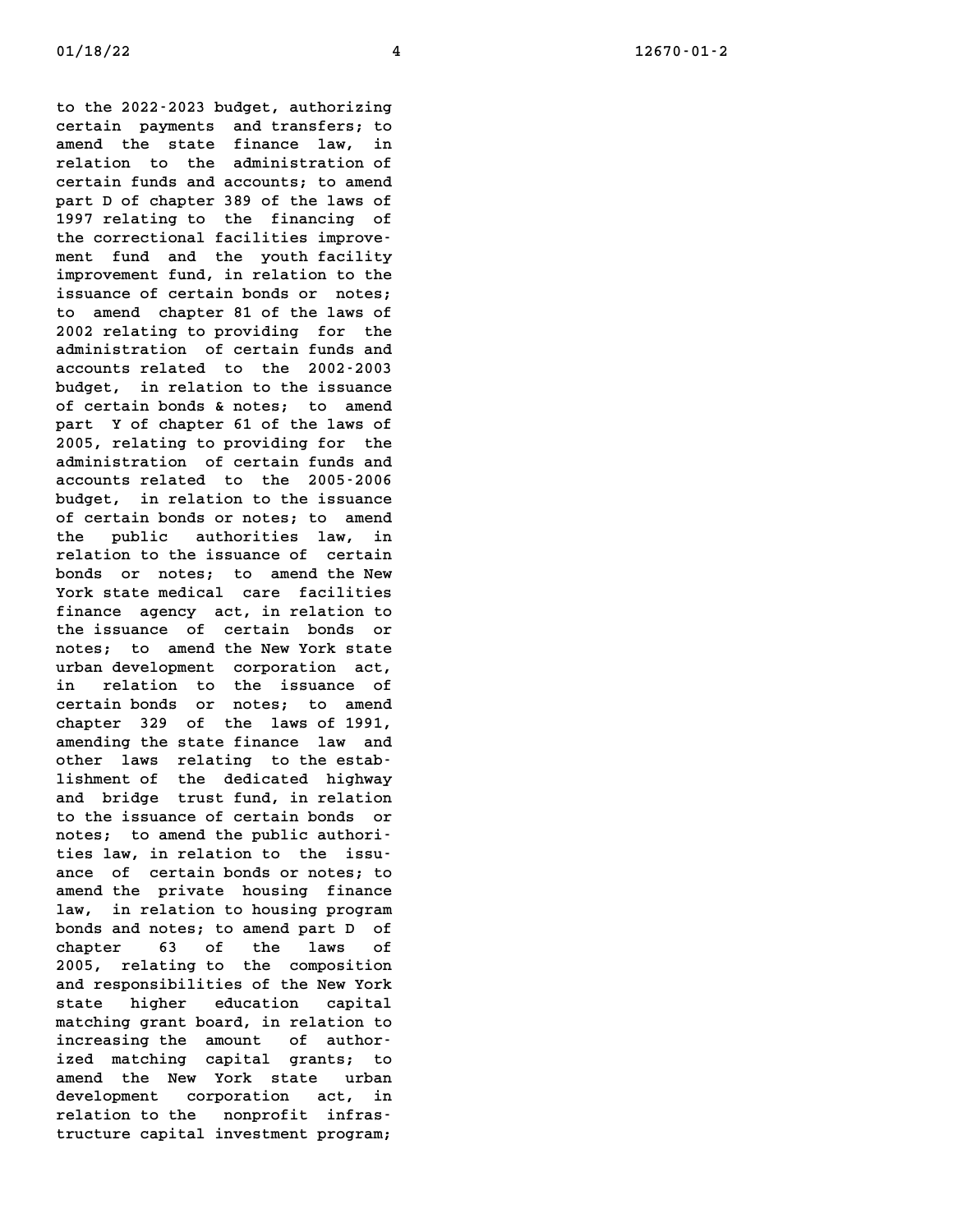**to amend the New York state urban to amend the New York state urban<br>development corporation act, in<br>relation to persenal insere tour** to amend the New-York-state-urban<br>development corporation act, in<br>relation to personal income tax **notes for 2022, in relation to** relation to personal income tax<br>notes for 2022, in relation to<br>authorizing the dormitory authority<br>of the state of Nau Yark and the notes for 2022, in relation to<br>authorizing the dormitory authority<br>of the state of New York and the<br>urban development correction authorizing the dormitory authority<br>of the state of New York and the<br>urban development corporation to<br>enter inteling of sma<sup>dit forilition</sup> of the state of New York and the<br>urban development corporation to<br>enter into line of credit facilities wrban development corporation to<br>enter into line of credit facilities<br>for 2022, and in relation to state-<br>supported dabt issued during the enter into line of credit facilities<br>for 2022, and in relation to state-<br>supported debt issued during the<br>2022 fiscal was a spand the state for 2022, and in relation to state-<br>supported debt issued during the<br>2022 fiscal year; to amend the state supported debt issued during the<br>2022 fiscal year; to amend the state<br>finance law, in relation to payments<br>5 hords in annual the state finance 2022 fiscal year; to amend the state<br>finance law, in relation to payments<br>of bonds; to amend the state finance<br>law in relation to the mantel finance law, in relation to payments<br>of bonds; to amend the state finance<br>law, in relation to the mental **health services fund; to amend the** law, in relation to the mental<br>health services fund; to amend the<br>state finance law, in relation to<br>the insurance of manusuus bandar to health services fund; to amend the<br>state finance law, in relation to<br>the issuance of revenue bonds; to state finance law, in relation to<br>the issuance of revenue bonds; to<br>repeal subdivisions 4 and 5 of the issuance of revenue bonds; to<br>repeal subdivisions 4 and 5 of **repeal subdivisions 4 and 5 of<br>section 16 of part T of chapter 57<br>of the laws of 2007, relating to**<br>nunction for the edministration of **providing 16 of part T of chapter 57**<br>
of the laws of 2007, relating to<br>
providing for the administration of<br>
providing funds and assuming polarion of the laws of 2007, relating to<br>providing for the administration of<br>certain funds and accounts related<br>to the 2007-2008 budget; and providcertain funds and accounts related certain funds and accounts related<br>to the 2007-2008 budget; and provid-<br>ing for the repeal of certain to the 2007-2008 budget; and provid-<br>ing for the repeal of certain<br>provisions upon expiration thereof ing for the repeal of certain<br>provisions upon expiration thereof<br>(Part Y); to establish the "inde-<br>pardent othics sermission procure ast provisions upon expiration thereof (Part Y); to establish the "inde-<br>pendent ethics commission reform act<br>of 2022"; to amend the executive (Part Y); to establish the "independent ethics commission reform act<br>of 2022"; to amend the executive<br>law, in relation to creating the<br>independent commission on this and of 2022"; to amend the executive<br>law, in relation to creating the<br>independent commission on ethics and<br>labbuing in conservational to law, in relation to creating the<br>independent commission on ethics and<br>lobbying in government, and to<br>managlasutein previsions of such independent commission on ethics and<br>lobbying in government, and to<br>repeal certain provisions of such<br>low malating thermine and to appeal lobbying in government, and to<br>repeal certain provisions of such<br>law relating thereto; and to amend<br>the lagislating law the mublic repeal certain provisions of such<br>law relating thereto; and to amend<br>the legislative law, the public<br>efficary law and the executive law law relating thereto; and to amend<br>the legislative law, the public<br>officers law, and the executive law,<br>in polition to public technical the legislative law, the public<br>officers law, and the executive law,<br>in relation to making technical officers law, and the executive law,<br>in relation to making technical<br>corrections thereto (Part Z); to<br>cread the spiringl procedure law and in relation to making technical<br>corrections thereto (Part Z); to<br>amend the criminal procedure law and<br>the correction law in relation to corrections thereto (Part Z); to<br>amend the criminal procedure law and<br>the correction law, in relation to<br>enterption of contain amend the criminal procedure law and<br>the correction law, in relation to<br>automatic sealing of certain **convictions (Part AA); and to amend** automatic sealing of certain<br>convictions (Part AA); and to amend<br>the correction law, in relation to<br>complement by a private sexter at: convictions (Part AA); and to amend<br>the correction law, in relation to<br>employment by a private sector entithe correction law, in relation to<br>employment by a private sector enti-<br>ty or as part of a prison industries<br>contification program outboried by employment by a private sector enti-<br>ty or as part of a prison industries<br>certification program authorized by<br>the United States (Part BB) ty or as part of a prison industries

**E** United States (Part BB)<br>The People of the State of New<br>The Expresented in Canate and The People of the State of New<br>York, represented in Senate and The People of the State of :<br><u>York, represented in Senate<br>Assembly, do enact as follows:</u>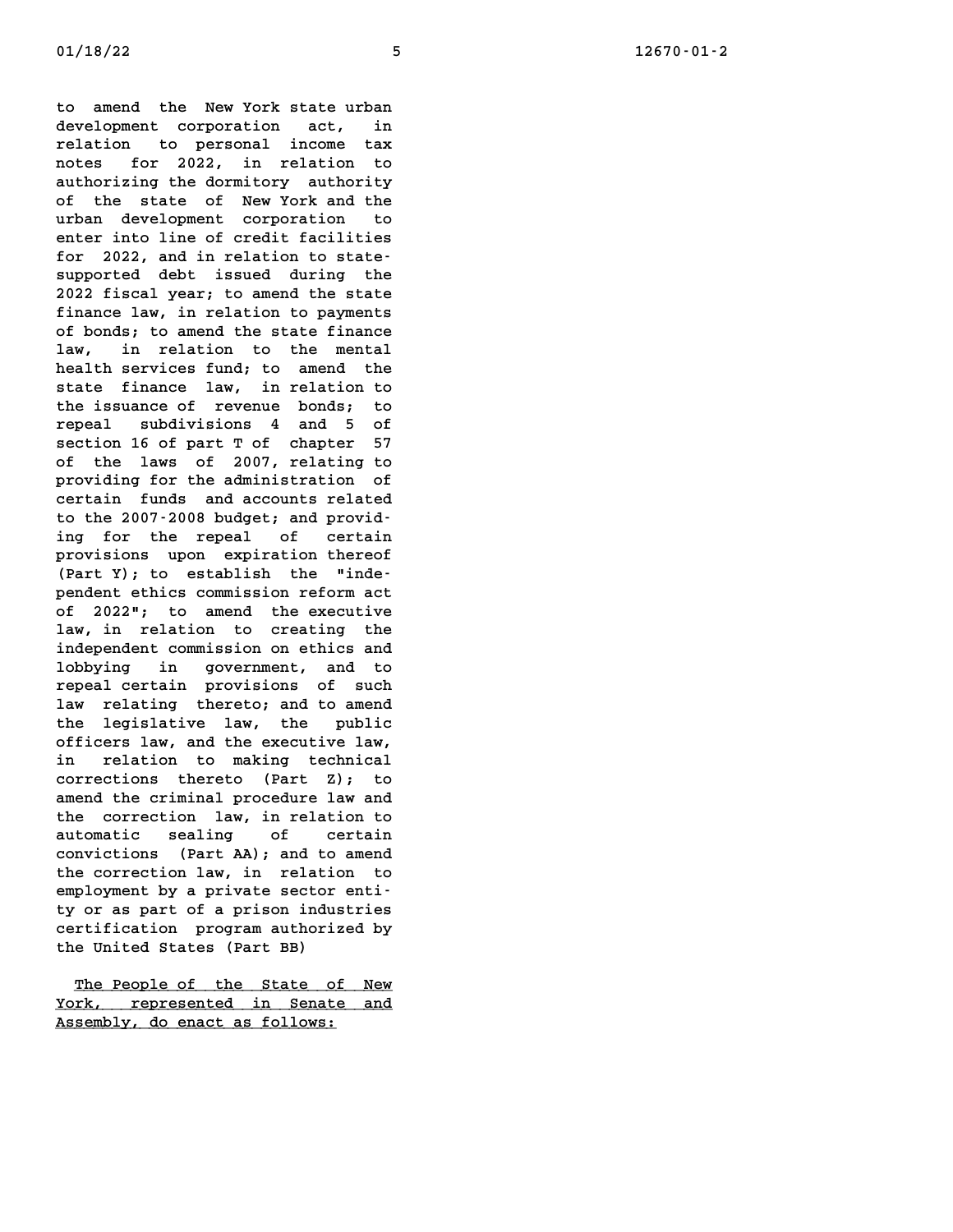**1 Section 1. This act enacts into law major components of legislation 2 necessary to implement the state public protection and general govern-**2 necessary to implement the state public protection and general govern-<br>3 ment budget for the 2022-2023 state fiscal year. Each component is whol-**4 ly contained within a Part identified as Parts A through BB. The effec-5 tive date for each particular provision contained within such Part is** 5 tive date for each particular provision contained within such Part is<br>6 set forth in the last section of such Part. Any provision in any section **7 contained within a Part, including the effective date of the Part, which 8 makes a reference to a section "of this act", when used in connection 9 with that particular component, shall be deemed to mean and refer to the 10 corresponding section of the Part in which it is found. Section three of 11 this act sets forth the general effective date of this act.**

# **12 PART A**

**13 Section 1. Section 3 of part E of chapter 55 of the laws of 2020, 14 amending the state finance law relating to establishing the criminal 15 justice discovery compensation fund; amending the criminal procedure law** 15 justice discovery compensation fund; amending the criminal procedure law<br>16 relating to monies recovered by county district attorneys before the **17 filing of an accusatory instrument; and providing for the repeal of** 17 filing of an accusatory instrument; and providing for the repeal of<br>18 certain provisions upon expiration thereof, is amended to read as 18 certain provisions upon expiration thereof, is amended to read as<br>19 follows:

**20 § 3. This act shall take effect immediately; provided, however, [that 21 subdivision 2 of section 99-hh of the state finance law, as added by 22 section one of this act, shall expire and be deemed repealed March 31, 23 2022, and provided, further] that the amendments to section 95.00 of the 24 criminal procedure law made by section two of this act shall not affect 25 the repeal of such section and shall be deemed repealed therewith.**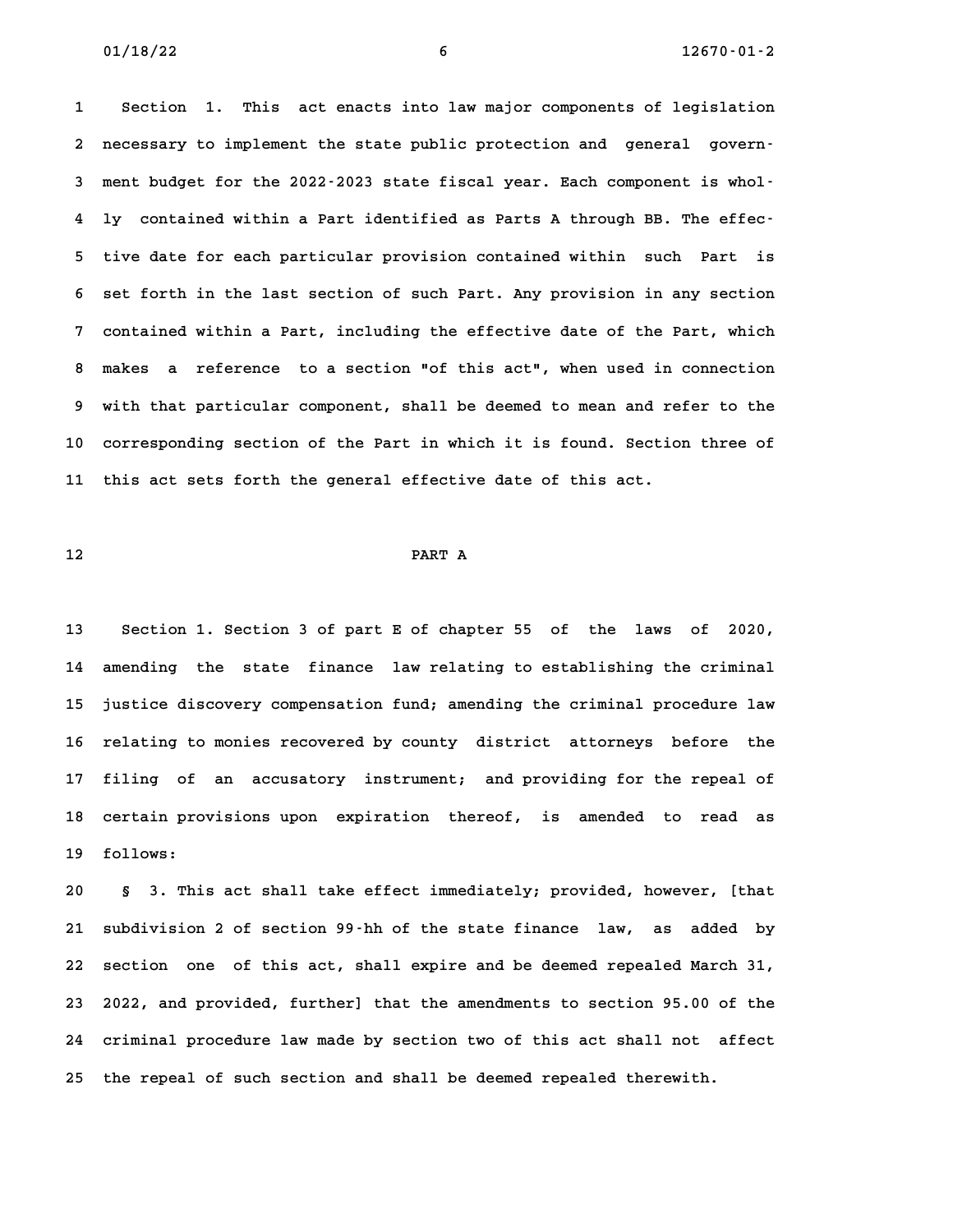**1 § 2. This act shall take effect immediately and shall be deemed to 2 have been in full force and effect on and after March 31, 2022.**

# **3 PART B**

**4 Section 1. Subdivision 1 of section 71 of the correction law is 5 amended by adding a new paragraph (c) to read as follows:**

5 amended by adding a new paragraph (c) to read as follows:<br>6 <u>(c) Notwithstanding the foregoing, incarcerated individuals who have a</u> **7 gender identity that differs from their assigned sex at birth, have a \_\_\_\_\_\_\_\_\_\_\_\_\_\_\_\_\_\_\_\_\_\_\_\_\_\_\_\_\_\_\_\_\_\_\_\_\_\_\_\_\_\_\_\_\_\_\_\_\_\_\_\_\_\_\_\_\_\_\_\_\_\_\_\_\_\_\_\_\_\_\_\_** 8 <u>diagnosis of gender identity that differs from their assigned sex at birth, have a</u><br>8 <u>diagnosis of gender dysphoria, who identify as transgender, gender</u> 8 <u>diagnosis of gender dysphoria, who identify as transgender, gender</u><br>9 <u>nonconforming, or nonbinary, or who are intersex may be received at a</u> 9 <u>nonconforming, or nonbinary, or who are intersex may be received at a</u><br>10 <u>correctional facility designated for males or females. The department</u> 10 <u>correctional facility designated for males or females. The department</u><br>11 <u>shall establish a mechanism by which incarcerated individuals who have a</u> 11 <u>shall establish a mechanism by which incarcerated individuals who have a</u><br>12 <u>gender identity that differs from their assigned sex at birth, have a</u> 12 <u>gender identity that differs from their assigned sex at birth, have a</u><br>13 <u>diagnosis of gender dysphoria, who identify as transgender, gender</u> 13 <u>diagnosis of gender dysphoria, who identify-as transgender, gender</u><br>14 <u>nonconforming, or nonbinary, or who are intersex-may request placement</u> 14 <u>nonconforming, or nonbinary, or who are intersex may request place</u><br>15 <u>in a facility designated for males or females prior to reception.</u>

**16 § 2. The correction law is amended by adding a new section 135 to read 17 as follows: 17** as follows:<br>18 <u>§ 135. Placement based on gender identity. Incarcerated individuals</u>

19 who have a gender identity that differs from their assigned sex at <u>who have a gender identity that differs from their assigned sex at to birth, have a diagnosis of gender dysphoria, who identify as transgen–</u> 20 <u>birth, have a diagnosis of gender dysphoria, who identify as transgen-</u><br>21 <u>der, gender nonconforming, or nonbinary, or who are intersex may</u> 21 <u>der, gender-nonconforming, or nonbinary, or who are intersex may</u><br>22 <u>request to be placed in a-correctional-facility with persons of the</u> 22 <u>request to be placed in a-correctional-facility-with-person</u><br>23 <u>gender that is consistent with such person's gender identity.</u> 23 gender that is consistent with such person's gender identity.<br>24 *(a)* Decisions regarding the placement of incarcerated individuals who

25 <u>have a gender identity that differs from their assigned sex at birth,</u> 26 have a diagnosis of gender dysphoria, who identify as transgender,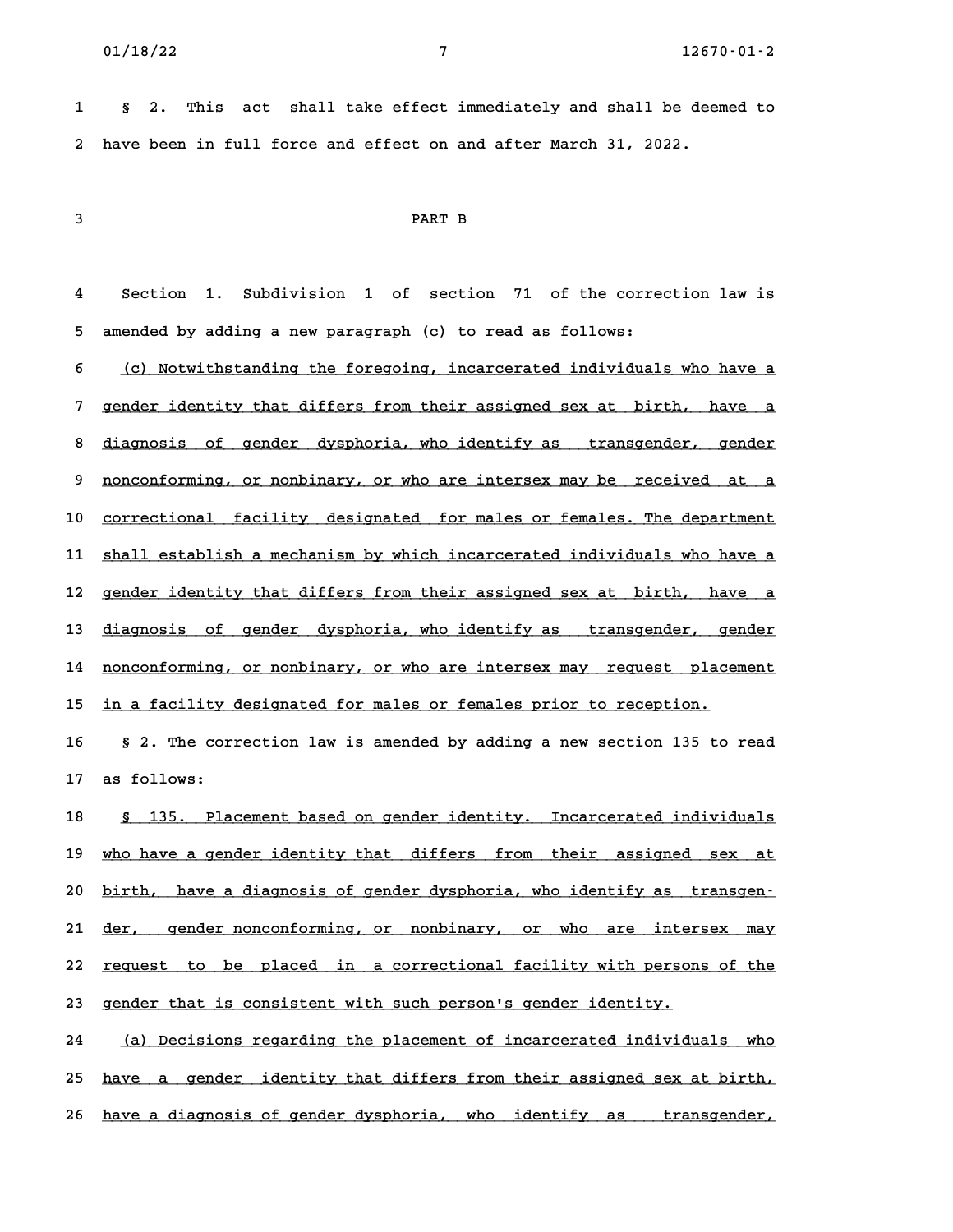**01/18/22 8 12670-01-2** 1 gender nonconforming, or nonbinary, or who are intersex in a facility 1 gender nonconforming, or nonbinary, or who are intersex in a facility<br>2 <u>designated for the confinement of males or females shall be made on a</u> designated for the confinement of males or females shall be made on a<br>3 case-by-case basis, with careful consideration given to housing consistd case-by-case basis, with careful consideration given to housing consist-<br>4 ent with the individual's gender identity, following an individualized 4 <u>ent with the individual's gender identity, following an individualized</u><br>5 <u>and informed assessment but subject to denial based on safety, security</u> 5 <u>and informed assessment but subject to denial based on safety, security</u><br>6 <u>or health concerns. The department shall provide a determination in</u> 6 <u>or health concerns. The department shall provide a determination in</u><br>7 <u>writing to the affected person.</u> 8 (b) If an incarcerated individual raises concerns for their health or **9 safety at any time, or if their placement raises safety, security or \_\_\_\_\_\_\_\_\_\_\_\_\_\_\_\_\_\_\_\_\_\_\_\_\_\_\_\_\_\_\_\_\_\_\_\_\_\_\_\_\_\_\_\_\_\_\_\_\_\_\_\_\_\_\_\_\_\_\_\_\_\_\_\_\_\_\_\_\_\_\_\_** 9 <u>safety at any time, or if their placement raises safety, security or</u><br>10 <u>health concerns at any time, their housing and placement shall be reas-</u> 10 <u>health con</u><br>11 <u>sessed.</u> 11 <u>sessed.</u><br>12 <u>(c) Any incarcerated individual who has been placed in a facility</u> 12 <u>(c) Any incarcerated individual who has-been-placed in a facility</u><br>13 <u>consistent with the individual's gender identity, may request at any</u> 13 <u>consistent with the individual's gender identity, may request at any</u><br>14 <u>time to be transferred to a facility housing individuals of their</u> 14 <u>time to be transferred to a facility housing individuals of their</u><br>15 <u>assigned sex at birth.</u> 15 <u>assigned sex at birth.</u><br>16 <u>(i) If granted, such request shall be effectuated as soon as practica–</u> **17 ble. \_\_\_\_** 17 <u>ble.</u><br>18 <u>(ii) Any incarcerated individual who has a gender identity that</u> 19 differs from their assigned sex at birth, has a diagnosis of gender **20 dysphoria, who identifies as transgender, gender nonconforming, or \_\_\_\_\_\_\_\_\_\_\_\_\_\_\_\_\_\_\_\_\_\_\_\_\_\_\_\_\_\_\_\_\_\_\_\_\_\_\_\_\_\_\_\_\_\_\_\_\_\_\_\_\_\_\_\_\_\_\_\_\_\_\_\_\_\_\_\_\_\_\_\_**

21 nonbinary, or who is intersex who has declined to be housed in a facili-21 <u>nonbinary, or who is intersex who has declined to be housed in a facili–</u><br>22 <u>ty consistent with the individual's gender identity, or who has</u> 22 <u>ty consistent with the individual's gender identity, or who has</u><br>23 <u>requested to leave such a placement, may request to have their placement</u> 23 <u>requested to leave such a placement, may request to have their placement</u><br>24 <u>reassessed in accordance with procedures established by the commission–</u> 24 <u>reasse</u><br>25 <u>er.</u>

**26 § 3. Section 137 of the correction law is amended by adding a new 27 subdivision 7 to read as follows:**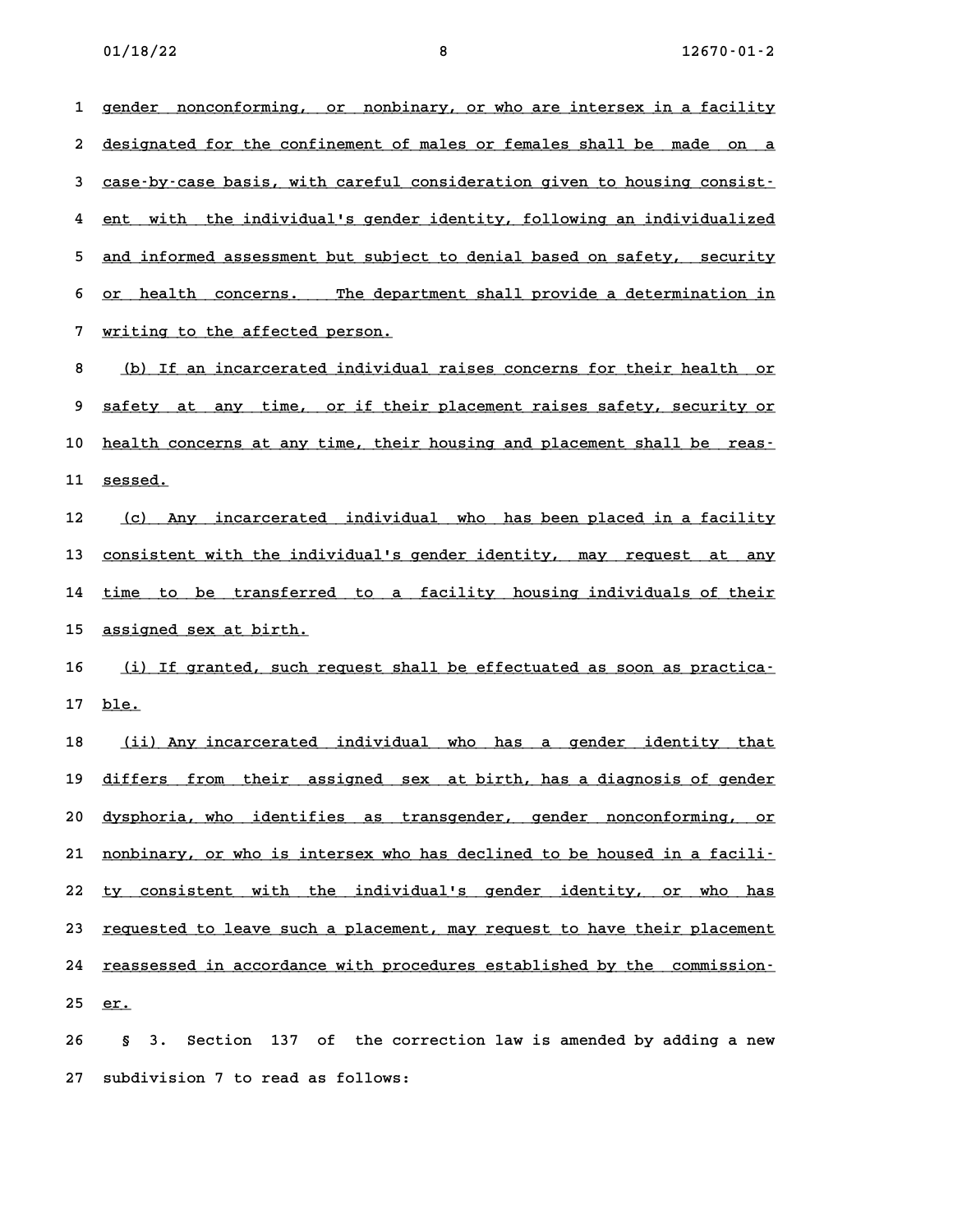| 1  | 7. The commissioner shall promulgate rules and regulations to ensure       |
|----|----------------------------------------------------------------------------|
| 2  | appropriate treatment of incarcerated individuals who have a gender<br>the |
| 3  | identity that differs from their assigned sex at birth, have a diagnosis   |
| 4  | of gender dysphoria, who identify as transgender, gender nonconform-       |
| 5  | ing, or nonbinary, or who are intersex such that:                          |
| 6  | incarcerated individuals who have a gender identity that differs<br>(a)    |
| 7  | from their assigned sex at birth, have a diagnosis of gender dysphoria,    |
| 8  | who identify as transgender, gender nonconforming, or nonbinary, or        |
| 9  | who are intersex shall:                                                    |
| 10 | (i) have access to department-issued undergarments and clothing that       |
| 11 | are consistent with the individuals' gender identity, and shall have the   |
| 12 | ability to receive undergarments, clothing and personal care items         |
| 13 | through package procedures, subject to gender-neutral restrictions; and    |
| 14 | (ii) have the right to gender affirming medical and mental health care     |
| 15 | consistent with the community standard of care.                            |
| 16 | (iii) The absence of a documented history of gender variance shall not     |
| 17 | preclude an incarcerated individual from self-identification as trans-     |
| 18 | gender, gender nonconforming, or nonbinary.                                |
| 19 | (b) No employee of the department shall misgender any individual in        |
| 20 | the care or custody of the department by intentionally referring to        |
| 21 | someone, including but not limited to, a transgender, gender nonconform-   |
| 22 | ing, nonbinary or intersex person, using a word, pronoun or form of        |
| 23 | address that does not correctly reflect the gender with which they iden-   |
| 24 | tify.                                                                      |
| 25 | (c) Employees of the department shall only use information pertaining      |
| 26 | to an incarcerated individual's gender identity and expression as neces-   |
| 27 | sary for the performance of their official duties and shall not reveal     |

**28 any information related to an incarcerated individual's gender identity \_\_\_\_\_\_\_\_\_\_\_\_\_\_\_\_\_\_\_\_\_\_\_\_\_\_\_\_\_\_\_\_\_\_\_\_\_\_\_\_\_\_\_\_\_\_\_\_\_\_\_\_\_\_\_\_\_\_\_\_\_\_\_\_\_\_\_\_\_\_\_\_**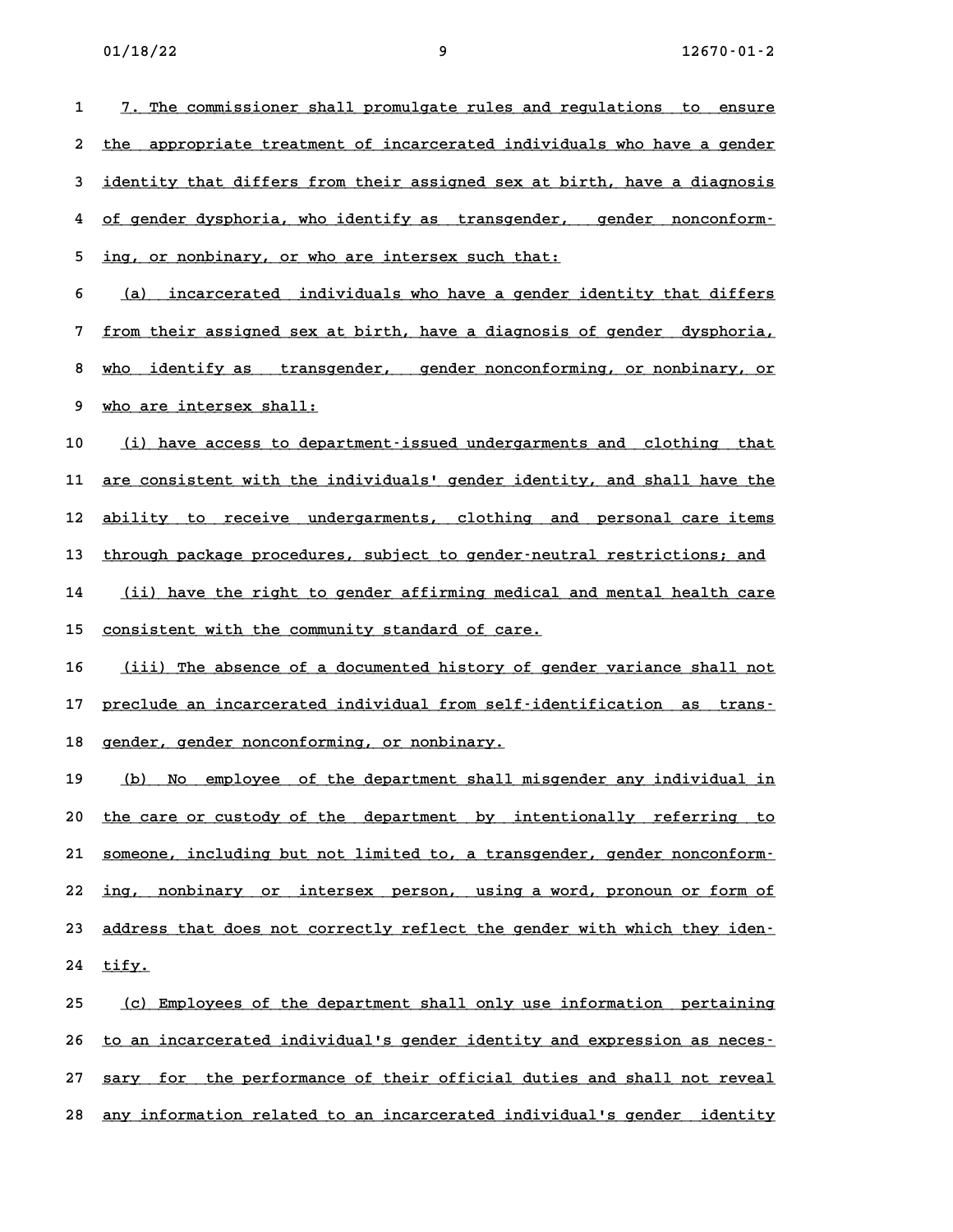1 <u>and expression other than to the extent necessary for legitimate opera-</u> **2 tional functions of the facility or the department. \_\_\_\_\_\_\_\_\_\_\_\_\_\_\_\_\_\_\_\_\_\_\_\_\_\_\_\_\_\_\_\_\_\_\_\_\_\_\_\_\_\_\_\_\_\_\_\_\_\_\_** 2 <u>tional functions of the facility or the department.</u><br>3 <u>(d) No incarcerated individual may be denied access to programming or</u> d) No incarcerated individual may be denied access to the dentity of expression.<br>4 education based on their gender identity or expression. 4 education based on their gender identity or expression.<br>5 (e) The commissioner shall implement procedures for incarcerated indi-**6 viduals who have a gender identity that differs from their assigned sex \_\_\_\_\_\_\_\_\_\_\_\_\_\_\_\_\_\_\_\_\_\_\_\_\_\_\_\_\_\_\_\_\_\_\_\_\_\_\_\_\_\_\_\_\_\_\_\_\_\_\_\_\_\_\_\_\_\_\_\_\_\_\_\_\_\_\_\_\_\_\_\_** 6 <u>viduals who have a gender identity that differs from their assigned sex</u><br>7 <u>at birth, have a diagnosis of gender dysphoria, who identify as trans–</u> 8 <u>gender, have a diagnosis of gender dysphoria, who identify as trans-</u><br>8 <u>gender, gender nonconforming, or nonbinary, or who are intersex to</u> 8 gender, gender nonconforming, or nonbinary, or who are<br>9 <u>designate their gender preference for personal searches.</u> designate their gender preference for personal searches.<br>10 <u>(f) The department shall provide training on the provisions of this</u> 10 <u>(f) The department shall provide training of</u><br>11 <u>subdivision to all personnel every two years.</u> 11 <u>subdivision to all personnel every two years.</u><br>12 (g) The department shall make available documentation summarizing the 12 (g) The department shall make available documentation summarizing the<br>13 provisions of this subdivision to incarcerated individuals who have a 13 <u>provisions of this subdivision to incarcerated individuals who have a</u><br>14 <u>gender identity that differs from their assigned sex at birth, have a</u> 14 <u>gender identity that differs from their assigned sex at birth, have a</u><br>15 diagnosis of gender dysphoria, who identify as transgender, gender 15 <u>diagnosis of gender dysphoria, who identify as transgender, gender</u><br>16 nonconforming, or nonbinary, or who are intersex, and shall widely 16 <u>nonconforming, or nonbinary, or who are intersex, and shall widely</u><br>17 distribute such documentation such that it is readily accessible. **18 § 4. Section 500-b of the correction law is amended by adding a new 19 subdivision 14 to read as follows:** 20 **14. Notwistimer 14 and Studies**<br>**20 14. Notwithstanding any other provision, incarcerated individuals who** 20 14. Notwithstanding any other provision, incarcerated individuals who<br>21 <u>have a gender identity that differs from their assigned sex at birth,</u> 21 <u>have a gender identity-that-differs-from-their-assigned-sex-at-birth, 22 have a diagnosis of gender-dysphoria, who identify as transgender,</u> 22 have a diagnosis of gender dysphoria, who identify as transgender,<br>23 gender nonconforming, or nonbinary, or who are intersex may request to 23 <u>gender nonconforming, or nonbinary, or who are intersex may request to</u><br>24 <u>be placed in a housing unit designated for individuals of the gender</u> 24 <u>be placed in a housing unit designated for individuals of the g</u><br>25 <u>that most closely aligns with such individuals' gender identity.</u> 25 that most closely aligns with such individuals' gender identity.<br>26 *(a)* Decisions regarding the placement of incarcerated individuals who 27 <u>have a gender identity that differs from their assigned sex at birth,</u>

28 have a diagnosis of gender dysphoria, who identify as transgender,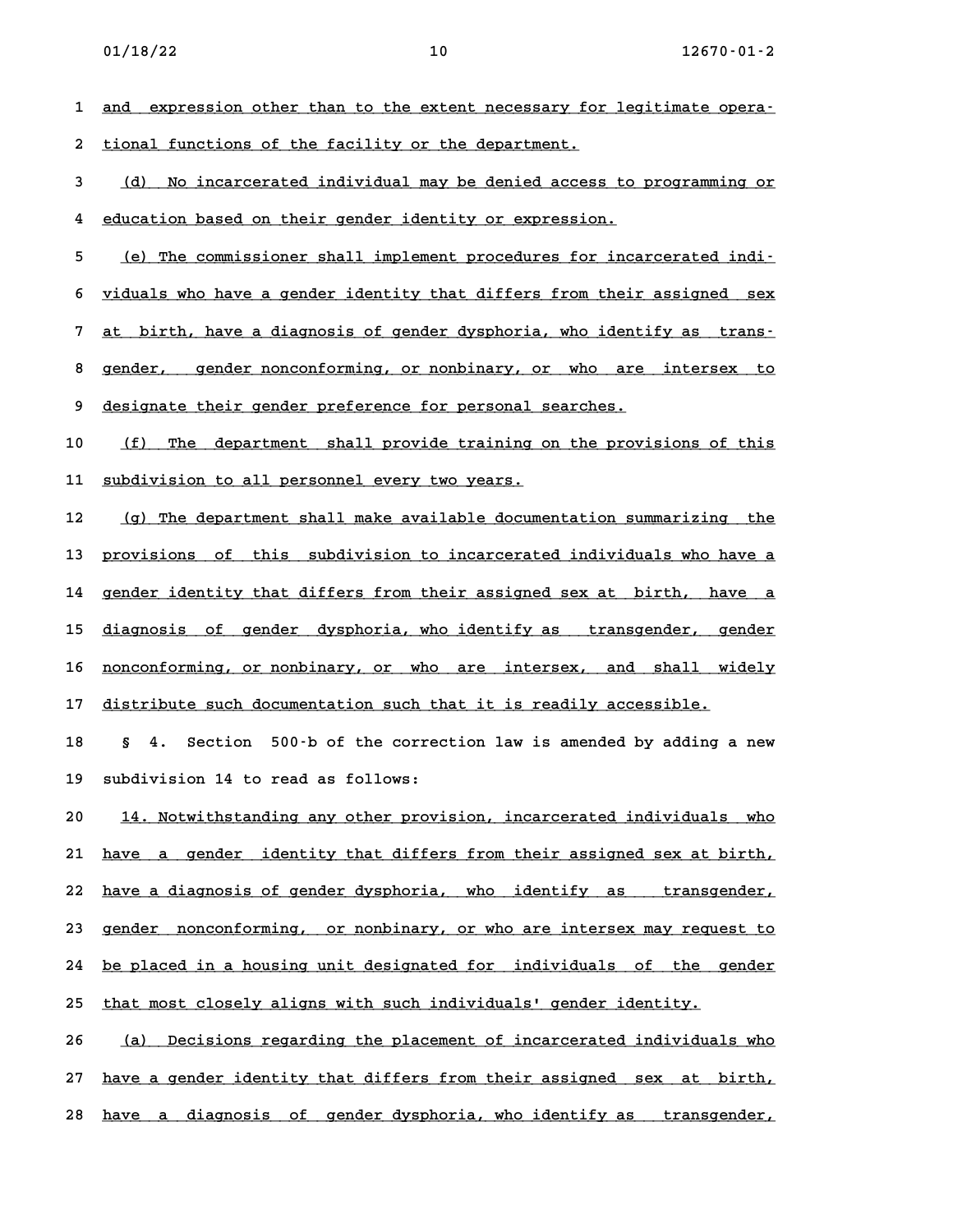1 gender nonconforming, or nonbinary, or who are intersex shall be made on 1 gender nonconforming, or nonbinary, or who are intersex shall be made on<br>2 <u>a case-by-case basis, with careful consideration given to housing most</u> **2** <u>a case-by-case basis, with careful consideration given to housing most<br>3 <u>closely aligning with the individuals' gender identity, following an</u></u> d <u>closely aligning with the individuals' gender identity, following an</u><br>4 <u>individualized and informed assessment but subject to denial based on</u> **5 safety, security or health concerns. The chief administrative officer \_\_\_\_\_\_\_\_\_\_\_\_\_\_\_\_\_\_\_\_\_\_\_\_\_\_\_\_\_\_\_\_\_\_\_\_\_\_\_\_\_\_\_\_\_\_\_\_\_\_\_\_\_\_\_\_\_\_\_\_\_\_\_\_\_\_\_\_\_\_\_\_** 5 <u>safety, security or health concerns. The chief administrative officer</u><br>6 <u>or their designee shall provide a determination in writing to the</u> 6 <u>or their designee shall provide a determination in writing to the a ference of all provide a determination in writing to the set of all provide a set of  $\frac{1}{2}$ </u>

8 (b) If an incarcerated individual placed in a housing unit consistent **9 with the individual's gender identity or expression raises concerns for \_\_\_\_\_\_\_\_\_\_\_\_\_\_\_\_\_\_\_\_\_\_\_\_\_\_\_\_\_\_\_\_\_\_\_\_\_\_\_\_\_\_\_\_\_\_\_\_\_\_\_\_\_\_\_\_\_\_\_\_\_\_\_\_\_\_\_\_\_\_\_\_** 9 <u>with the individual's gender identity or expression raises concerns for</u><br>10 <u>their health or safety at any time, or if their placement raises safety,</u> 10 <u>their health or safety at any time, or if their placement raises safety, </u><br>11 <u>security or health concerns at any time, their housing and placement</u> 11 <u>security or health concerns at any time, their housing and placement</u><br>12 <u>shall be reassessed.</u>

12 <u>shall be reassessed.</u><br>13 <u>(c) An incarcerated individual who has been placed in a housing unit</u> <u>(c) An incarcerated individual who has been placed in a housing unit</u><br>14 <u>consistent with the individual's gender identity may request at any time</u> 14 <u>consistent with the individual's gender identity may request at any time</u><br>15 to be transferred to a housing unit housing individuals of their 15 <u>to be transferred to a housing unit housing individuals of their<br>16 <u>assigned sex at birth.</u></u>

17 (i) Such request shall be reviewed as soon as practicable.

18 (ii) An individual who has declined to be housed in a housing unit 18 <u>(ii) An individual who has declined to be housed in a housing unit</u><br>19 <u>consistent with the individual's gender identity, or who has requested</u> 20 <u>to leave such the individual's gender identity, or who has requested to leave such a placement, may request to have their placement reas.</u> 20 <u>to leave such a placement, may request to have their placement reas-</u><br>21 <u>sessed in accordance with procedures established by the chief adminis-</u> 21 <u>sessed in accordance with procedures</u><br>22 <u>trative officer or their designee.</u> 22 <u>trative officer or their designee.</u><br>23 § 5. Subdivision 1 of section 500 k of the correction law, as sepa-

**24 rately amended by chapters 93 and 322 of the laws of 2021, is amended to 25 read as follows: 25 read as follows:**<br>26 1. Subdivisions five [and], six <u>and seven</u> of section one hundred thir-

**27 ty-seven of this chapter, except paragraphs (d) and (e) of subdivision 28 six of such section, relating to the treatment of incarcerated individ-**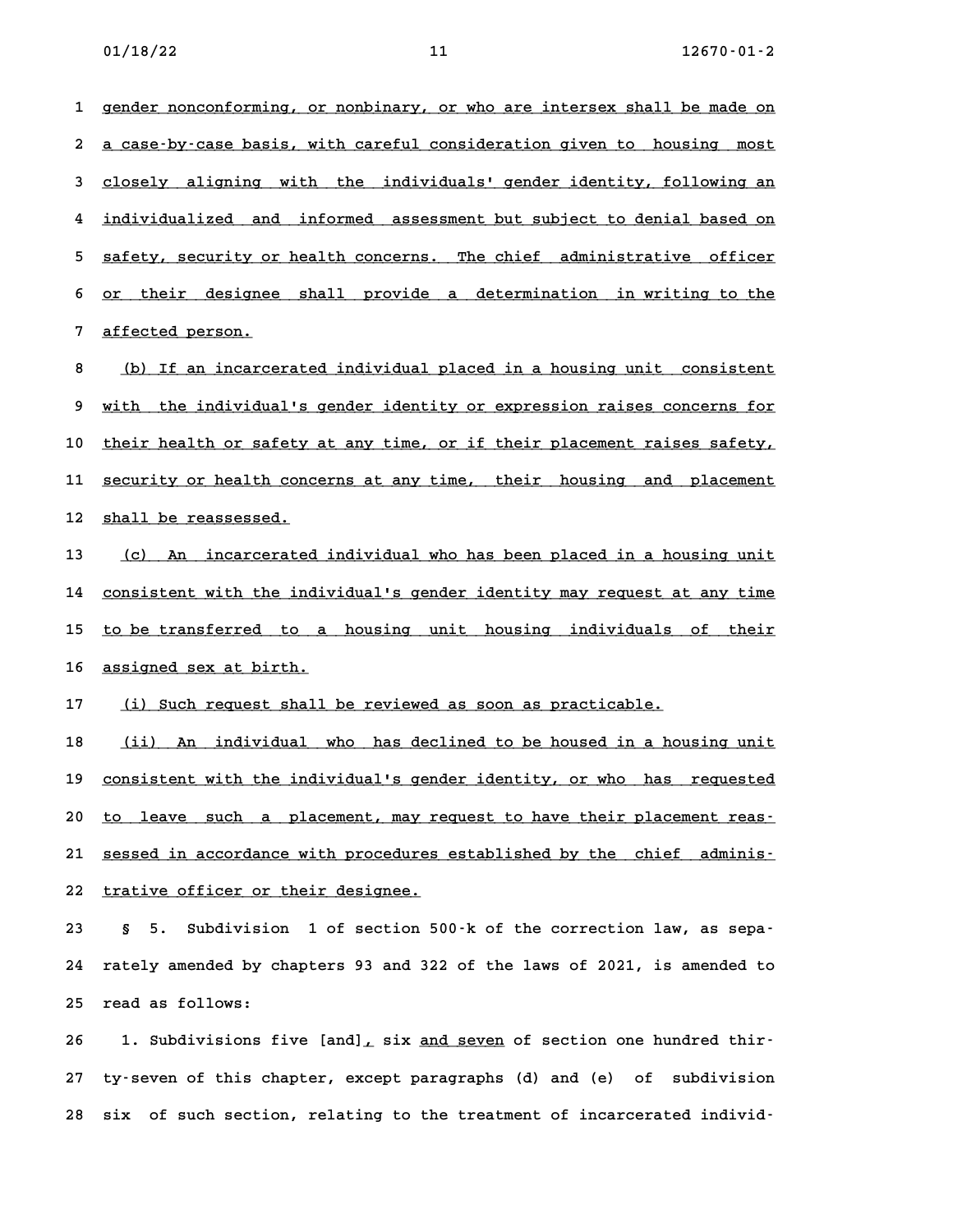**1 uals in state correctional facilities are applicable to incarcerated 2 individuals confined in county jails; except that the report required by 3 paragraph (f) of subdivision six of such section shall be made to a 4 person designated to receive such report in the rules and regulations of 5 the state commission of correction, or in any county or city where there** 5 the state commission of correction, or in any county or city where there<br>6 is a department of correction, to the head of such department<u>; and the</u> **6** is a department of correction, to the head of such department<u>; and the</u><br>7 <u>state commission of correction shall promulgate rules and regulations</u> 8 which prescribe the manner in which subdivision seven of section one<br>**8** which prescribe the manner in which subdivision seven of section one 8 <u>which prescribe the manner in which subdivision seven of section one</u><br>9 hundred thirty-seven of this chapter shall apply to the treatment of 9 <u>hundred thirty-seven of this chapter shall apply to the treatment of</u><br>10 <u>incarcerated individuals who have a gender identity that differs from</u> 10 <u>incarcerated individuals who have-a-gender-identity-that-differs-from</u><br>11 <u>their assigned sex at birth, have a diagnosis of gender-dysphoria, who</u> 11 their assigned sex at birth, have a diagnosis of gender dysphoria, who<br>12 <u>identify as transgender,</u> gender nonconforming, or nonbinary, or who 13 are intersex confined in local correctional facilities.

**14 § 6. Subdivision (a) of section 601 of the correction law, as amended 15 by section 209 of chapter 322 of the laws of 2021, is amended to read as** 15 by section 209 of chapter 322 of the laws of 2021, is amended to read as<br>16 follows:

**17 (a) Whenever an incarcerated individual shall be delivered to the** 17 (a) Whenever an incarcerated individual shall be delivered to the<br>18 superintendent of a state correctional facility pursuant to an indeter<sup></sup> 18 superintendent of a state correctional facility pursuant to an indeter-<br>19 minate or determinate sentence, the officer so delivering such incarcer-**20 ated individual shall deliver to such superintendent, the sentence and 21 commitment or certificate of conviction, or a certified copy thereof, 22 and a copy of any order of protection pursuant to section 380.65 of the 23 criminal procedure law received by such officer from the clerk of the 24 court by which such incarcerated individual shall have been sentenced, a** 24 court by which such incarcerated individual shall have been sentenced, a<br>25 copy of the report of the probation officer's investigation and report **26 or a detailed statement covering the facts relative to the crime and 27 previous history certified by the district attorney, a copy of the 28 incarcerated individual's fingerprint records, a detailed summary of**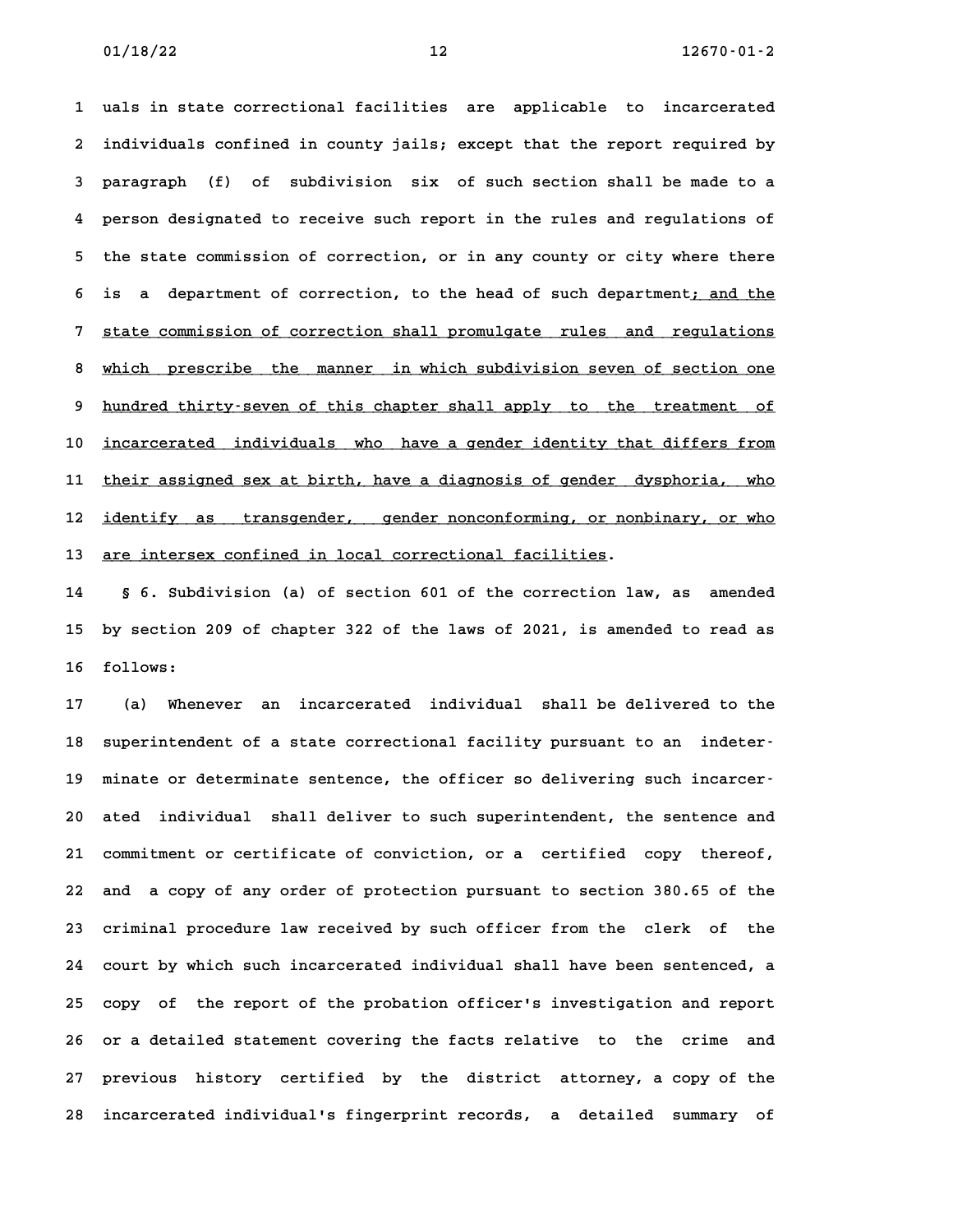**1 available medical records, psychiatric records and reports relating to 2 assaults, or other violent acts, attempts at suicide or escape by the 3 incarcerated individual while in the custody of the local correctional** 3 incarcerated individual while in the custody of the local correctional<br>4 facility, a copy of records reflecting the individual's gender identity 4 facility<u>, a copy of records reflecting the individual's gender identity<br>5 <u>and gender-related housing requests</u>; any such medical or psychiatric</u> 5 <u>and gender-related housing requests</u>; any such medical or psychiatric<br>6 records in the possession of a health care provider other than the local **7 correctional facility shall be summarized in detail and forwarded by 8 such health care provider to the medical director of the appropriate** 8 such health care provider to the medical director of the appropriate<br>9 state correctional facility upon request; the superintendent shall pres-**10 ent to such officer a certificate of the delivery of such incarcerated** 10 ent to such officer a certificate of the delivery of such incarcerated<br>11 individual, and the fees of such officer for transporting such incarcer<sup>.</sup> **12 ated individual shall be paid from the treasury upon the audit and 13 warrant of the comptroller. Whenever an incarcerated individual of the 14 state is delivered to a local facility, the superintendent shall forward 15 summaries of such records to the local facility with the incarcerated** 15 summaries of such records to the local facility with the incarcerated<br>16 individual.

**17 § 7. Subdivision (a) of section 601 of the correction law, as amended 18 by section 209-a of chapter 322 of the laws of 2021, is amended to read 19 as follows: 20 (a) Whenever an incarcerated individual shall be delivered to the**

**21 superintendent of a state correctional facility pursuant to an indeter-22 minate or determinate sentence, the officer so delivering such incarcer-23 ated individual shall deliver to such superintendent, the sentence and 24 commitment or certificate of conviction, or a certified copy thereof, 25 and a copy of any order of protection pursuant to section 380.65 of the 26 criminal procedure law received by such officer from the clerk of the 27 court by which such incarcerated individual shall have been sentenced, a** 27 court by which such incarcerated individual shall have been sentenced, a<br>28 copy of the report of the probation officer's investigation and report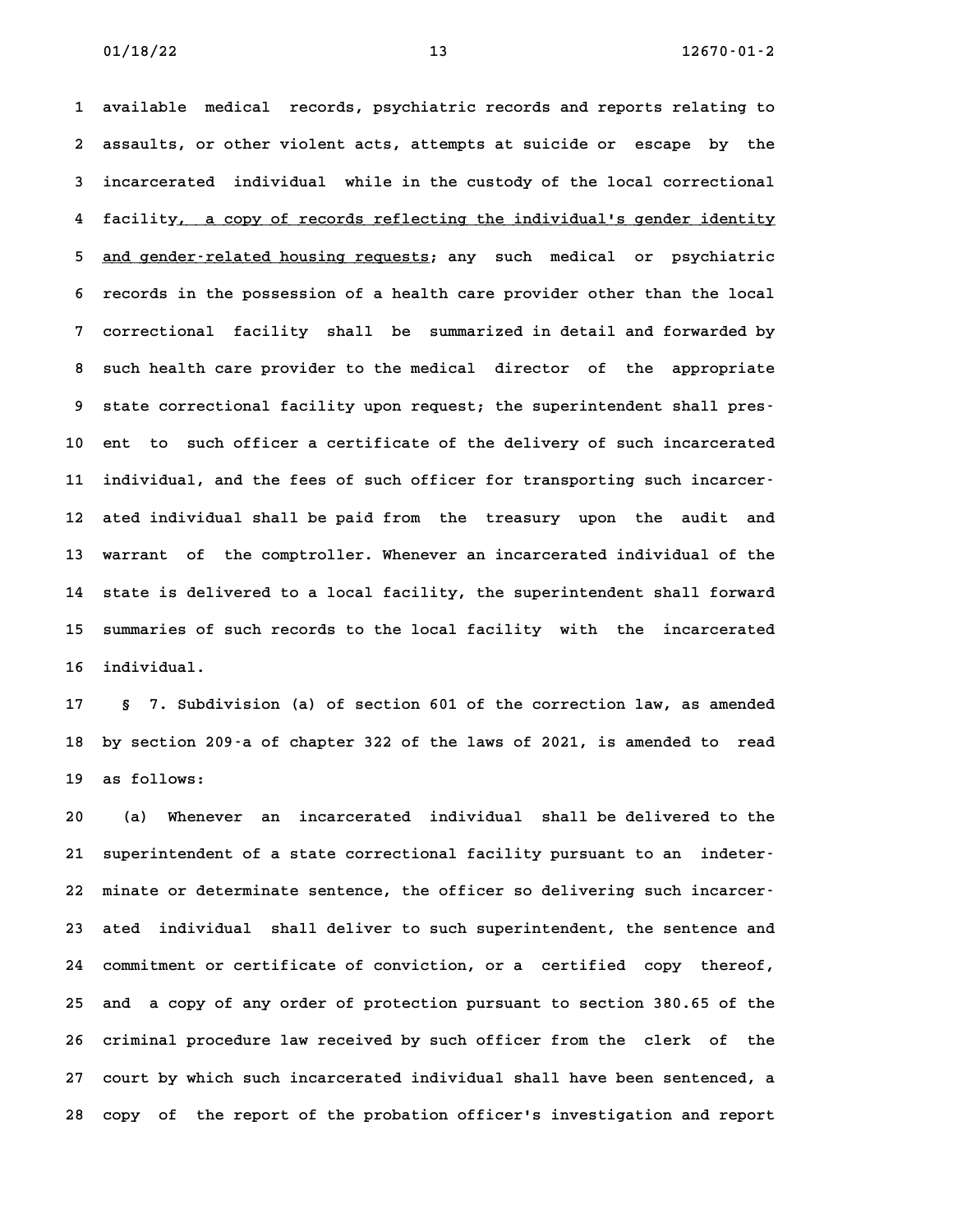**1 or a detailed statement covering the facts relative to the crime and 2 previous history certified by the district attorney, a copy of the 3 incarcerated individual's fingerprint records, a detailed summary of 4 available medical records, psychiatric records and reports relating to 5 assaults, or other violent acts, attempts at suicide or escape by the 6 incarcerated individual while in the custody of the local correctional** 6 incarcerated individual while in the custody of the local correctional<br>7 facilit<u>y, a copy of records reflecting the individual's gender identity</u> 8 and gender-related housing requests; any such medical or psychiatric<sup>3</sup> 8 and gender-related housing requests; any such medical or psychiatric<br>9 records in the possession of a health care provider other than the local **10 correctional facility shall be summarized in detail and forwarded by 11 such health care provider to the medical director of the appropriate** 11 such health care provider to the medical director of the appropriate<br>12 state correctional facility upon request; the superintendent shall pres-**13 ent to such officer a certificate of the delivery of such incarcerated** 13 ent to such officer a certificate of the delivery of such incarcerated<br>14 individual, and the fees of such officer for transporting such incarcer<sup>.</sup> **15 ated individual shall be paid from the treasury upon the audit and 16 warrant of the comptroller. Whenever an incarcerated individual of the 17 state is delivered to a local facility, the superintendent shall forward** 17 state is delivered to a local facility, the superintendent shall forward<br>18 summaries of such records to the local facility with the incarcerated 18 summaries of such records to the local facility with the incarcerated<br>19 individual.

**20 § 8. This act shall take effect immediately; provided, however, that 21 section five of this act shall take effect on the same date and in the 22 same manner as section 13 of chapter 93 of the laws of 2021, takes 23 effect; provided, further, that the amendments to section 500-b of the 24 correction law made by section four of this act shall not affect the 25 repeal of such section and shall be deemed repealed therewith; and 26 provided, further, that the amendments to subdivision (a) of section 601 27 of the correction law made by section six of this act shall be subject 28 to the expiration and reversion of such subdivision pursuant to subdivi-**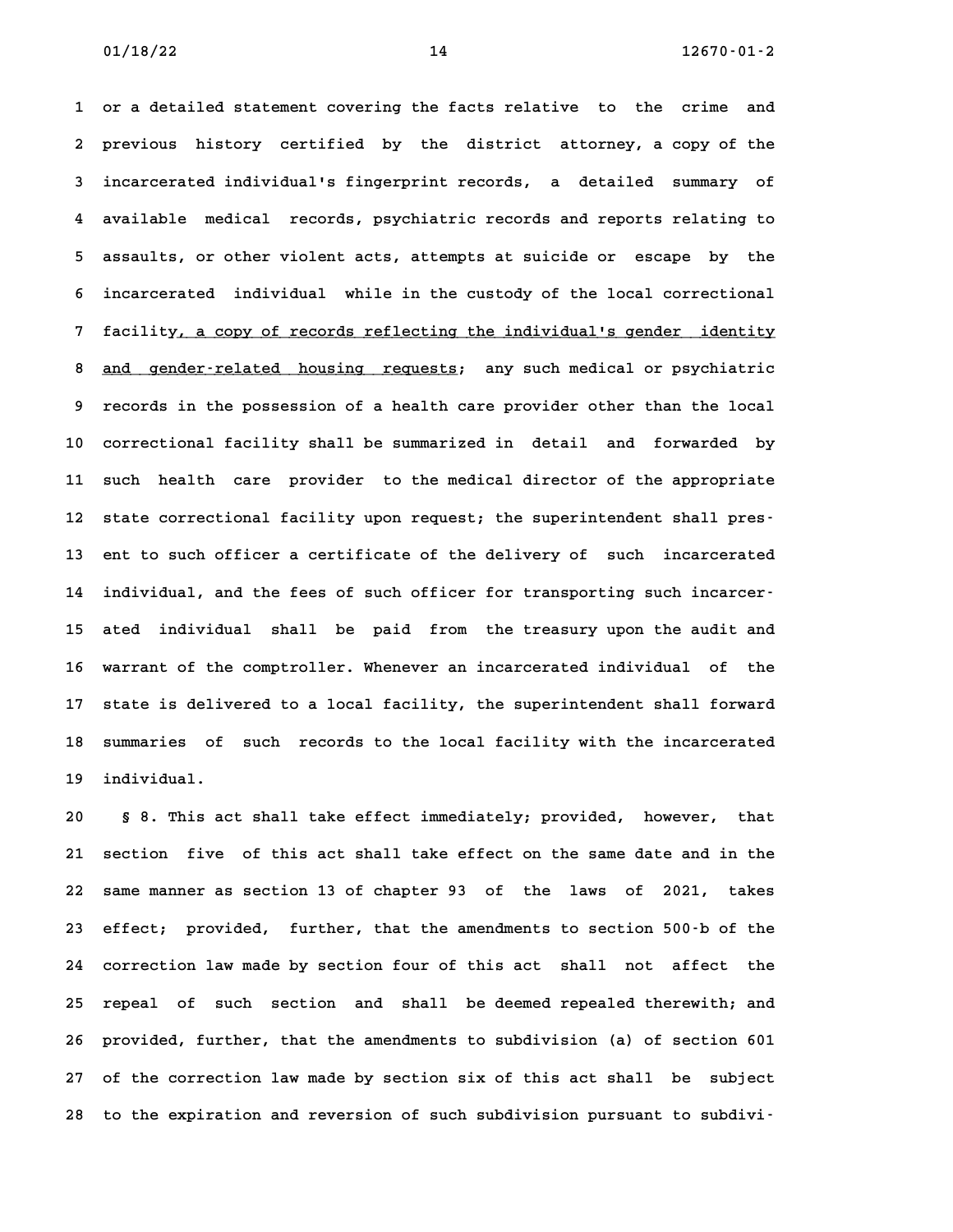**1 sion d of section 74 of chapter 3 of the laws of 1995, as amended when 2 upon such date the provisions of section seven of this act shall take 3 effect.**

# **4 PART C**

**5 Section 1. Subparagraph i of paragraph (c) of subdivision 1 of 6 section 803-b of the correction law, as amended by chapter 322 of the 7 laws of 2021, is amended to read as follows,**

**1** laws of 2021, is amended to read as follows,<br>8 (i) participates in no less than two years of college programming <u>or</u> **9 participates in one year of college programming while confined in a \_\_\_\_\_\_\_\_\_\_\_\_\_\_\_\_\_\_\_\_\_\_\_\_\_\_\_\_\_\_\_\_\_\_\_\_\_\_\_\_\_\_\_\_\_\_\_\_\_\_\_\_\_\_\_\_\_\_\_\_\_\_\_\_\_\_\_\_\_\_\_\_** 9 <u>participates in one year of college programming while confined in a</u><br>10 <u>general confinement facility and thereafter participates in six months</u> 10 <u>general confinement facility and thereafter participates in six months</u><br>11 <u>of college programming while a participant in educational release</u>; or **12 § 2. Subdivisions 4 and 7 of section 851 of the correction law, as 13 amended by chapter 322 of the laws of 2021, is amended to read as 14 follows:**

**15 4. "Furlough program" means a program under which eligible incarcerat-16 ed individuals may be granted the privilege of leaving the premises of 17 an institution for a period not exceeding seven days for the purpose of 18 seeking employment, maintaining family ties, solving family problems, 19 seeking post-release housing, attending a short-term educational or** 19 seeking post-release housing, attending a short-termeducational or<br>20 vocational training course, or for any matter necessary to the further-20 vocational training course, or for any matter necessary to the further–<br>21 ance of any such purposes. <u>Notwithstanding the provisions of subdivi–</u> 21 ance of any such purposes. <u>Notwithstanding the provisions of subdivi-</u><br>22 <u>sion two of this section, an eligible incarcerated individual for the</u> 22 <u>sion two of this section, an eligible incarcerated individual for the</u><br>23 <u>furlough program shall also include an incarcerated individual who is</u> 23 <u>furlough program shall also include an incarcerated individual who is</u><br>24 <u>not serving a sentence for an offense that would render such person</u> 24 <u>not serving a sentence for an offense that would render such person</u><br>25 <u>ineligible for the limited credit time allowance, as set forth in</u> 25 <u>ineligible for the limited credit time allowance, as set forth in</u><br>26 <u>section eight hundred three-b of this chapter, and provided further that</u>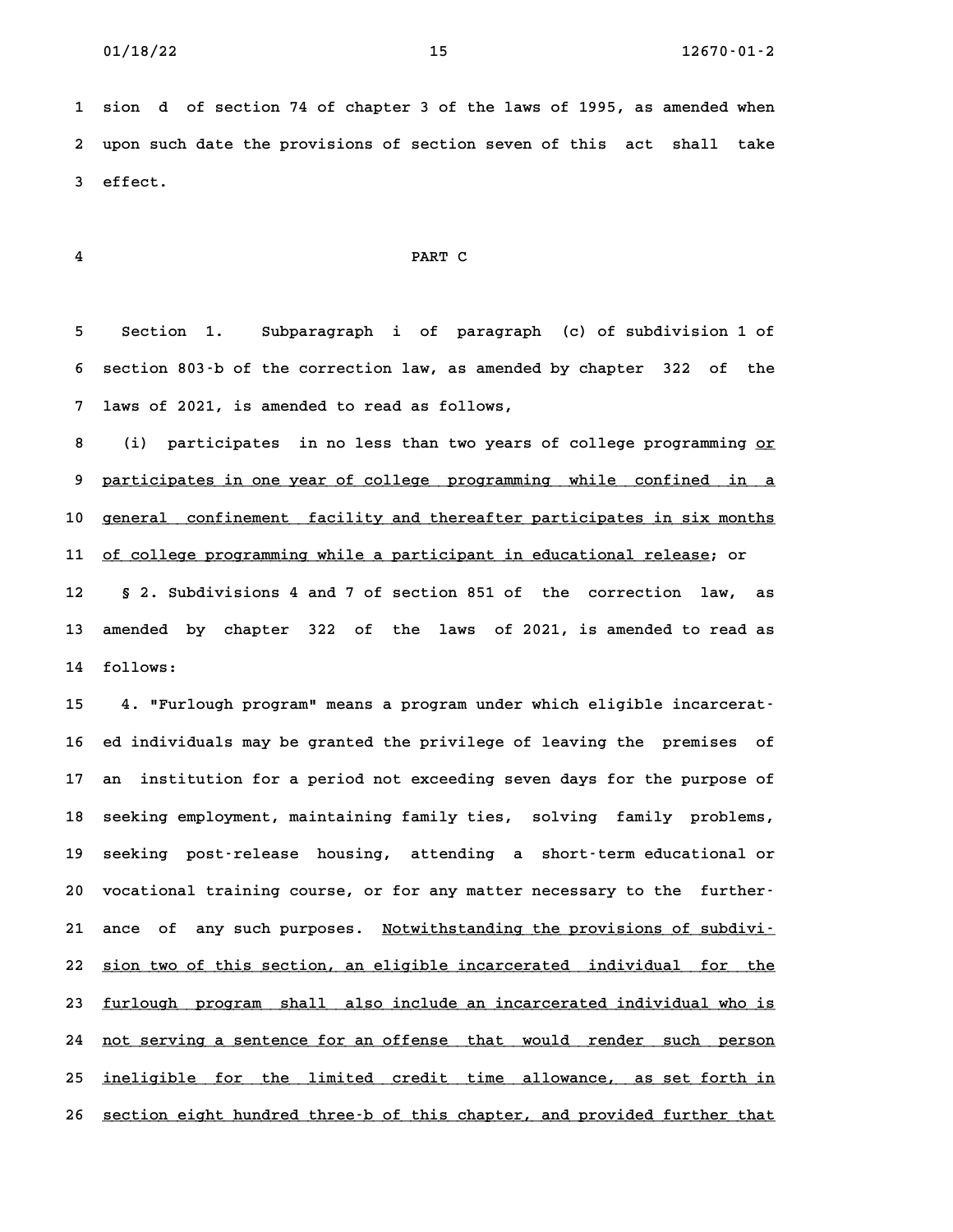1 <u>such incarcerated individual has successfully participated in college</u> 1 <u>such incarcerated individual has successfully participated in college</u><br>2 <u>programming while incarcerated with the department in a general confine–</u> 2 <u>programming while incarcerated with the department in a general confine–</u><br>3 <u>ment facility for a period of at least one year, and is presently</u> 3 <u>ment facility for a period of at least one year, and is presently</u><br>4 successfully participating in college programming through educational 4 <u>successfully participating in college programming through educational</u><br>5 <u>leave as provided for in subdivision seven of this section.</u>

5 <u>leave as provided for in subdivision seven of this section.<br>6 7. "Educational leave" means a privilege granted to an eligible incar<sup>.</sup></u> **7 cerated individual to leave the premises of an institution for a period 8 not exceeding fourteen hours in any day for the purpose of education or 9 vocational training, or for any matter necessary to the furtherance of** 10 any such purposes. Notwithstanding the provisions of subdivision two of 10 any such purposes. <u>Notwithstanding the provisions of subdivision two of</u><br>11 <u>this section, an eligible incarcerated individual for educational leave</u> 11 <u>this section, an eligible incarcerated individual for educational leave</u><br>12 <u>shall also include an incarcerated individual who is not serving a</u> 12 <u>shall also include an incarcerated individual who is not serving a</u><br>13 <u>sentence for an offense that would render such person ineligible for the</u> 13 <u>sentence for an offense that would render such person ineligible for the</u><br>14 <u>limited credit time allowance, as set forth in section eight hundred</u> 14 <u>limited credit time allowance, as set forth in section eight hundred</u><br>15 <u>three-b of this chapter, and provided further that such incarcerated</u> 15 <u>three-b of this chapter, and provided further that such incarcerated</u><br>16 <u>individual has successfully participated in college programming while</u> immaan to tend the success of the settermonon standard in tends of the setterman and the setterming while the s<br>17 <u>incarcerated with the department in a general confinement facility for a</u> 17 <u>incarcerated with the department in a general confinement facility for a</u><br>18 <u>period of at least one year.</u>

**19 § 3. This act shall take effect on April 1, 2022; provided, however, 20 that the amendments to subdivisions 4 and 7 of section 851 of the 21 correction law made by section two of this act shall not affect the 22 expiration of such section and shall be deemed expired therewith.**

# **23 PART D**

**24 Section 1. Subdivision 9 of section 201 of the correction law is 25 REPEALED. 26 § 2. This act shall take effect immediately.**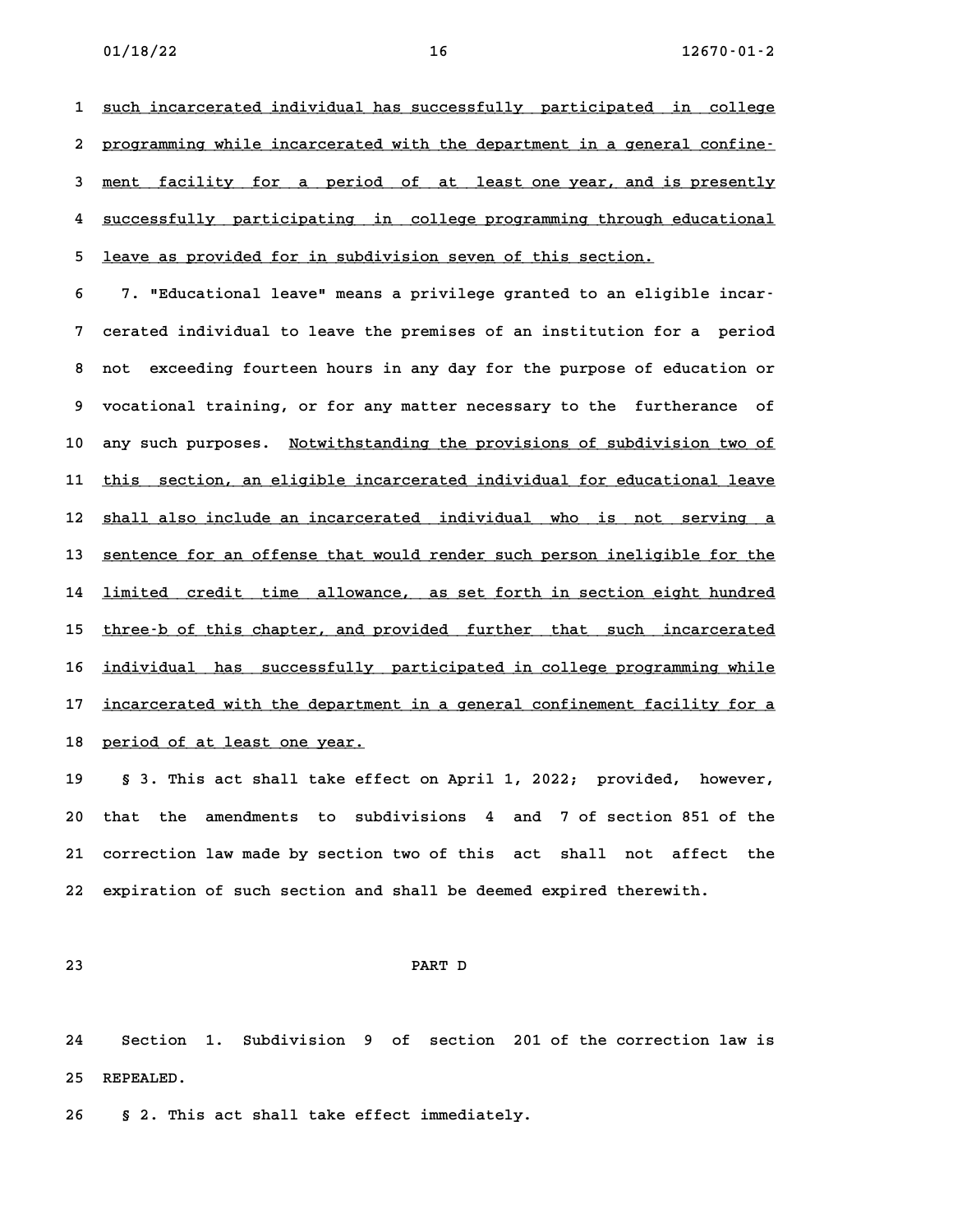# **1 PART E**

**2 Section 1. Subdivision (a) of section 601 of the correction law, as 3 amended by section 209 of chapter 322 of the laws of 2021, is amended to 4 read as follows:**

**5 (a) Whenever an incarcerated individual shall be delivered to the 6 superintendent of a state correctional facility pursuant to an indeter-7 minate or determinate sentence, the officer so delivering such incarcer-8 ated individual shall deliver to such superintendent, the sentence and 9 commitment or certificate of conviction, or a certified copy thereof, 10 and a copy of any order of protection pursuant to section 380.65 of the 11 criminal procedure law received by such officer from the clerk of the** 11 criminal procedure law received by such officer from the clerk of the<br>12 court by which such incarcerated individual shall have been sentenced, a **13 copy of the report of the probation officer's investigation and report 14 or a detailed statement covering the facts relative to the crime and 15 previous history certified by the district attorney, a copy of the 16 incarcerated individual's fingerprint records, a detailed summary of 17 available medical records, psychiatric records and reports relating to** 17 available medical records, psychiatric records and reports relating to<br>18 assaults, or other violent acts, attempts at suicide or escape by the 18 assaults, or other violent acts, attempts at suicide or escape by the<br>19 incarcerated individual while in the custody of the local correctional **20 facility; any such medical or psychiatric records in the possession of a 21 health care provider other than the local correctional facility shall be 22 summarized in detail and forwarded by such health care provider to the 23 medical director of the appropriate state correctional facility upon 24 request; the superintendent shall present to such officer a certificate 25 of the delivery of such incarcerated individual, and the fees of such** 25 of the delivery of such incarcerated individual, and the fees of such<br>26 officer for transporting such incarcerated individual shall be paid from 26 officer for transporting such incarcerated individual shall be paid from<br>27 the treasury upon the audit and warrant of the comptroller. <u>The</u>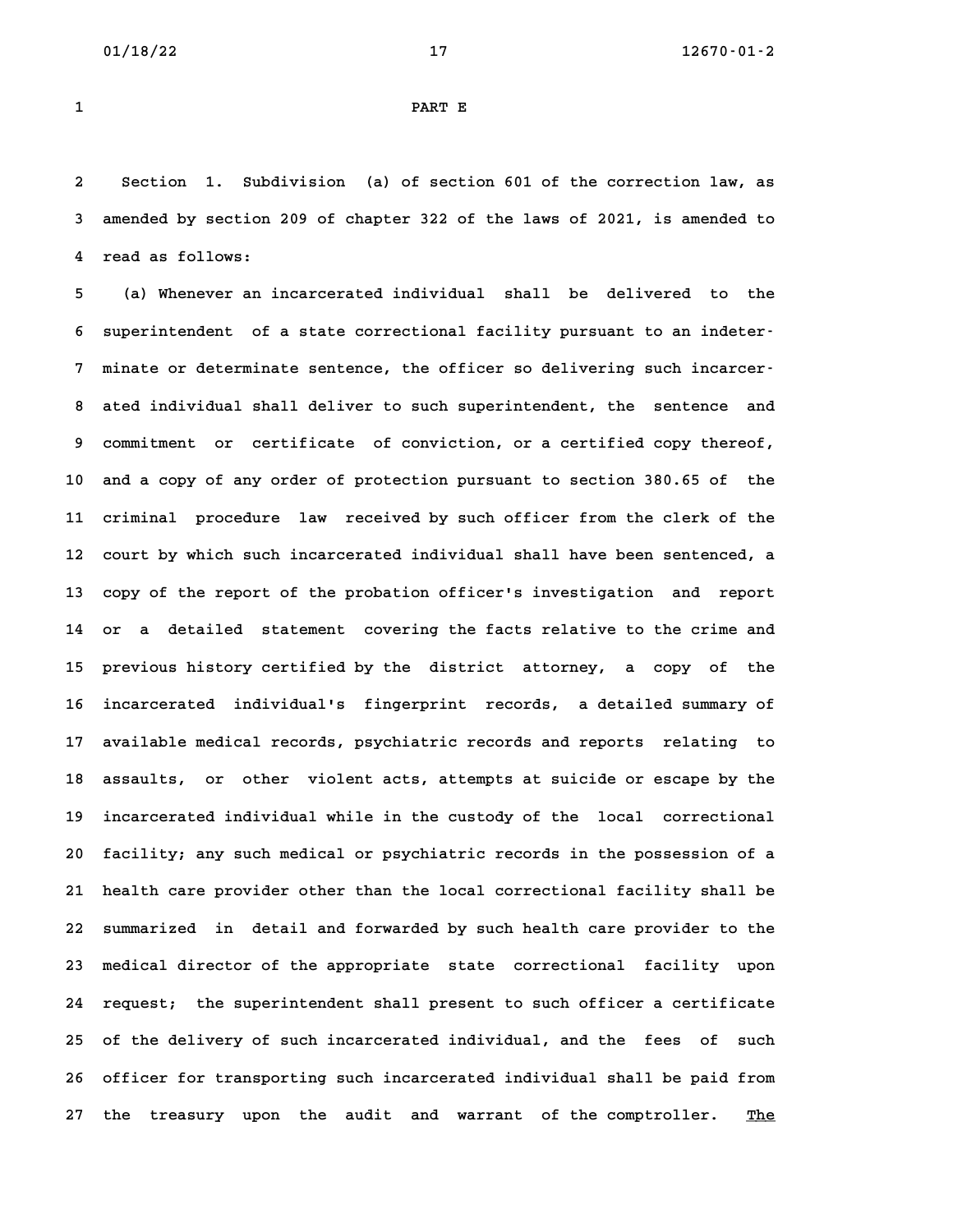**1 sentence and commitment or certificate of conviction shall be deemed to \_\_\_\_\_\_\_\_\_\_\_\_\_\_\_\_\_\_\_\_\_\_\_\_\_\_\_\_\_\_\_\_\_\_\_\_\_\_\_\_\_\_\_\_\_\_\_\_\_\_\_\_\_\_\_\_\_\_\_\_\_\_\_\_\_\_\_\_\_\_\_\_** 1 <u>sentence and commitment or certificate of conviction shall be deemed to</u><br>2 g<u>rant authorization to the department of corrections and community</u> 3 grant authorization to the department of corrections and community<br>3 <u>supervision to request a certified copy or certified transcript of birth</u> 3 <u>supervision to request a certified copy or certified transcript of birth</u><br>4 <u>on behalf of an incarcerated individual, when such request is made</u> 4 <u>on behalf of an incarcerated individual, when such request is made</u><br>5 <u>pursuant to subdivision four of section four thousand one hundred seven–</u> 5 <u>pursuant to subdivision four of section four thousand one hundred seven-</u><br>6 tv-four of the public health law or section four thousand one hundred **6** ty-four of the public health law or section four thousand one hundred<br>**7** seventy-nine of such law. Whenever an incarcerated individual of the **8 state is delivered to a local facility, the superintendent shall forward 9 summaries of such records to the local facility with the incarcerated** 9 summaries of such records to the local facility with the incarcerated<br>10 individual.

**11 § 2. Subdivision 4 of section 4174 of the public health law, as 12 amended by chapter 322 of the laws of 2021, is amended to read as 13 follows:**

**14 4. No fee shall be charged for a search, certification, certificate, 15 certified copy or certified transcript of a record to be used for school 16 entrance, employment certificate or for purposes of public relief or 17 when required by the veterans administration to be used in determining** 17 when required by the veterans administration to be used in determining<br>18 the eligibility of any person to participate in the benefits made avail<sup>.</sup> **19 able by the veterans administration or when required by a board of 20 elections for the purposes of determining voter eligibility or when 21 requested by the department of corrections and community supervision or 22 a local correctional facility as defined in subdivision sixteen of** 22 a local correctional facility as defined in subdivision sixteen of<br>
23 section two of the correction law for the purpose of providing a certi-**24 fied copy or certified transcript of birth to an incarcerated individual 25 in anticipation of such incarcerated individual's release from custody 26 or to obtain a death certificate to be used for administrative purposes 27 for an incarcerated individual who has died under custody or when 28 requested by the office of children and family services or an authorized**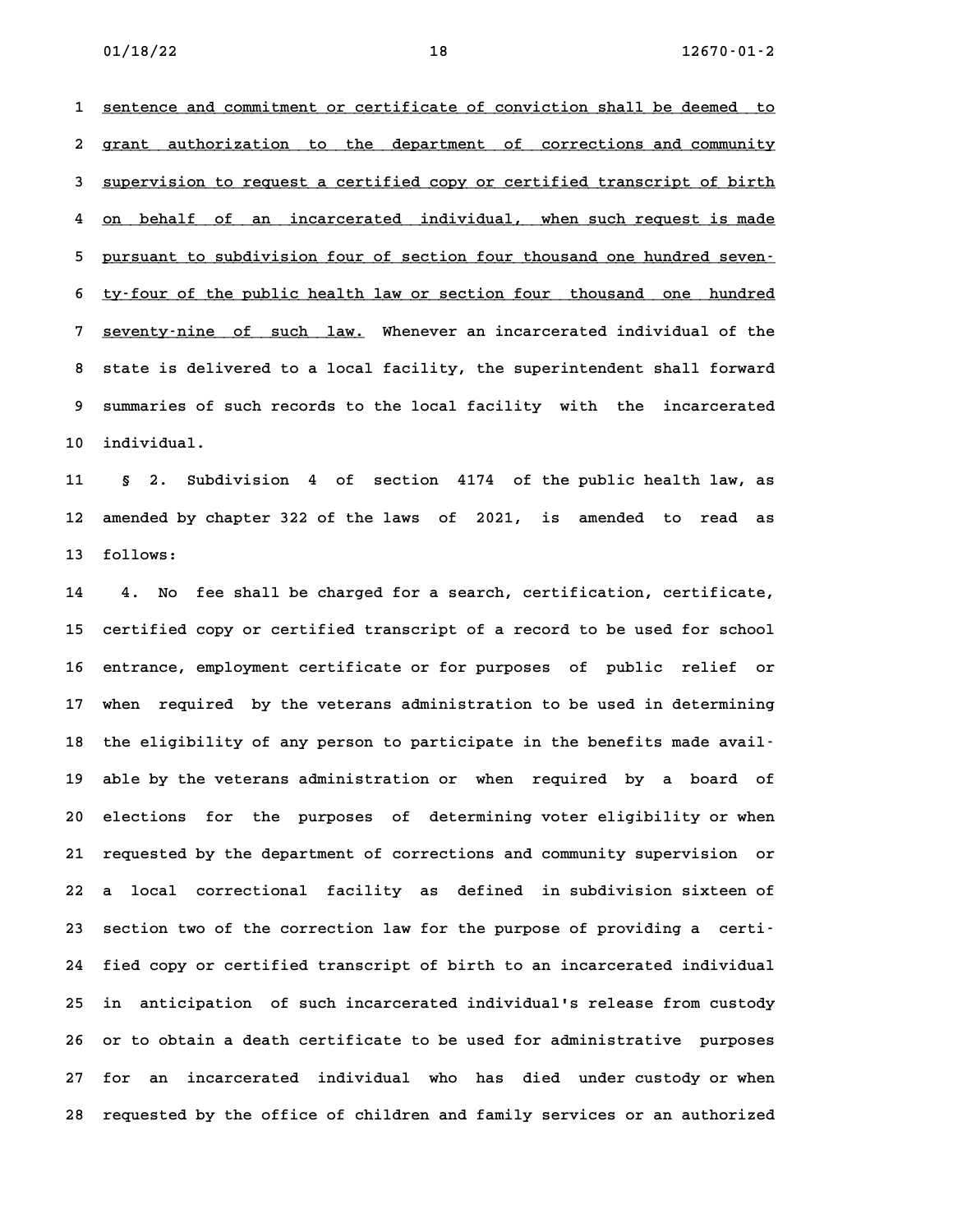**1 agency for the purpose of providing a certified copy or certified tran-2 script of birth to a youth placed in the care and custody or custody and 3 guardianship of the local commissioner of social services or the care 4 and custody or custody and guardianship of the office of children and 5 family services in anticipation of such youth's discharge from placement** 5 family services in anticipation of such youth's discharge from placement<br>6 or foster care. <u>Whenever a request is made by the department of</u> 6 or foster care. Whenever a request is made by the department of<br>7 <u>corrections and community supervision for a certified copy or certified</u> 8 <u>transcript of birth on behalf of an incarcerated individual pursuant to transcript of birth on behalf of an incarcerated individual pursuant to</u> 8 <u>transcript of birth on behalf of an incarcerated individual pursuant to</u><br>9 <u>this section, a certified copy of the sentence and commitment or certif–</u> 9 this section, a certified copy of the sentence and commitment or certif-<br>10 <u>icate of conviction shall be deemed to grant authorization by the incar-</u> icate of conviction shall be deemed to grant authorization by the incar-<br>11 cerated individual to the department to submit such request on their 11 <u>cerated individual to the department to submit such </u><br>12 <u>behalf, and no other authorization shall be required.</u>

**13 § 3. Section 4179 of the public health law, as amended by chapter 322 14 of the laws of 2021, is amended to read as follows:**

**15 § 4179. Vital records; fees; city of New York. Notwithstanding the 16 provisions of paragraph one of subdivision a of section 207.13 of the 17 health code of the city of New York, the department of health shall 18 charge, and the applicant shall pay, for a search of two consecutive 19 calendar years under one name and the issuance of a certificate of** 19 calendar years under one name and the issuance of a certificate of<br>20 birth, death or termination of pregnancy, or a certification of birth or **21 death, or a certification that the record cannot be found, a fee of 22 fifteen dollars for each copy. Provided, however, that no such fee shall 23 be charged when the department of corrections and community supervision 24 or a local correctional facility as defined in subdivision sixteen of 25 section two of the correction law requests a certificate of birth or 26 certification of birth for the purpose of providing such certificate of 27 birth or certification of birth to an incarcerated individual in antic-28 ipation of such incarcerated individual's release from custody or to**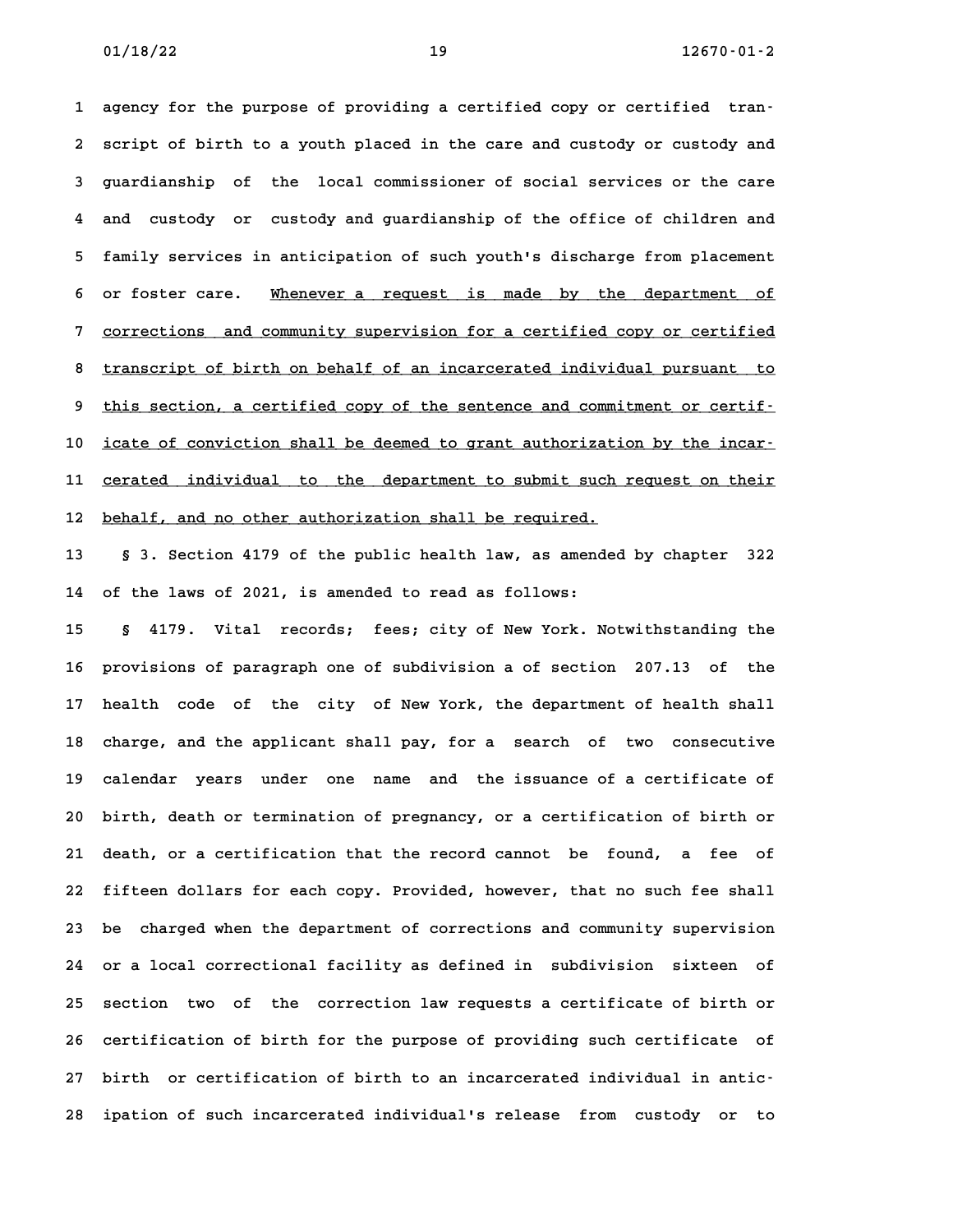**1 obtain a death certificate to be used for administrative purposes for an 2 incarcerated individual who has died under custody or when the office of 3 children and family services or an authorized agency requests a certi-4 fied copy or certified transcript of birth for a youth placed in the 5 custody of the local commissioner of social services or the custody of 6 the office of children and family services pursuant to article three of 7 the family court act for the purpose of providing such certified copy or 8 certified transcript of birth to such youth in anticipation of discharge** 8 certified transcript of birth to such youth in anticipation of discharge<br>9 from placement. <u>Whenever a request is made by the department of</u> 9 from placement. Whenever a request is made by the department of<br>10 <u>corrections and community supervision for a certified</u> copy or certified 10 <u>corrections and community supervision for a certified copy or certified</u><br>11 <u>transcript of birth on behalf of an incarcerated individual pursuant to</u> il <u>transcript of birth on behalf of an incarcerated individual pursuant to this section, a certified copy of the sentence and commitment or certified</u> this section, a certified copy of the sentence and commitment or certif-<br>13 <u>icate of conviction shall be deemed to grant authorization by the incar</u>icate of conviction shall be deemed to grant authorization by the incar-<br>14 cerated individual to the department to submit such request on their 14 cerated individual to the department to submit such request on their<br>15 <u>behalf, and no other authorization shall be required.</u>

**16 § 4. This act shall take effect on September 1, 2022; provided, howev-17 er, that the amendments to subdivision (a) of section 601 of the 18 correction law made by section one of this act shall not affect the 19 expiration of such subdivision and shall be deemed to expire therewith.**

# **20 PART F**

**21 Section 1. Section 259-b of the executive law is amended by adding a 22 new subdivision 8 to read as follows:**

22 new subdivision 8 to read as follows:<br>23 <u>8. Members of the board shall devote their entire time to the duties</u> <u>8. Members of the board shall devote their entire time to the duties</u><br>24 of their office and shall not practice in their respective profession or 24 of their office and shall not practice in their respective profession or<br>25 callings.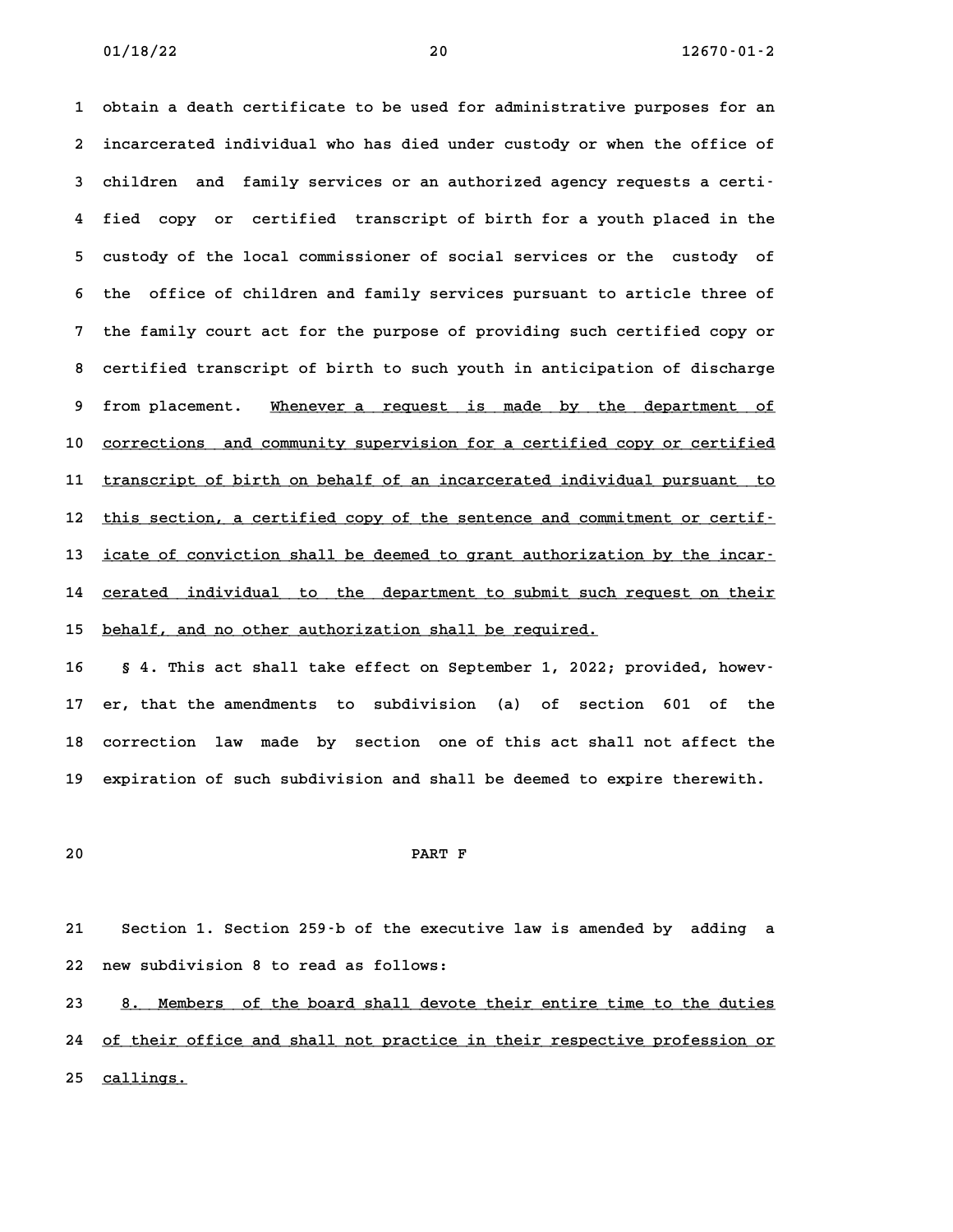**1 § 2. This act shall take effect on the thirtieth day after it shall 2 have become a law.**

# **3 PART G**

**4 Section 1. Paragraph (b) of subdivision 6 of section 186-f of the tax 5 law, as amended by section 1 of part I of chapter 55 of the laws of 6 2020, is amended to read as follows: 7 (b) The sum of one million five hundred thousand dollars must be**

**8 deposited into the New York state emergency services revolving loan fund 9 annually; provided, however, that such sums shall not be deposited for** 9 annually; provided, however, that such sums shall not be deposited for<br>10 state fiscal years two thousand eleven--two thousand twelve, two thou-**11 sand twelve--two thousand thirteen, two thousand fourteen--two thousand 12 fifteen, two thousand fifteen--two thousand sixteen, two thousand** 12 fifteen, two thousand fifteen--two thousand sixteen, two thousand **14 eighteen, two thousand eighteen--two thousand nineteen, two thousand** 14 eighteen, two thousand eighteen--two thousand-nineteen, two-thousand<br>15 nineteen--two-thousand-twenty, two-thousand-twenty--two-thousand-twenif nineteen--two thousand twenty, two thousand twenty--two thousand twen-<br>16 ty-one [and]<u>,</u> two thousand twenty-one--two thousand twenty-two<u>, two</u> 16 ty-one [and]<sub>*L*</sub> two thousand twenty-one--two thousand twenty-two<u>, two</u><br>17 thousand twenty-two--two thousand twenty-three, and two thousand twen-17 <u>thousand twenty-two--two thousand twenty-three, and two thousand twen-</u><br>18 <u>ty-three--two thousand twenty-four</u>;

**19 § 2. This act shall take effect April 1, 2022.**

# **20 PART H**

**21 Section 1. Paragraphs 4 and 5 of subdivision (a) of section 4510 of 22 the civil practice law and rules, as added by chapter 309 of the laws of 23 2021, are amended to read as follows:**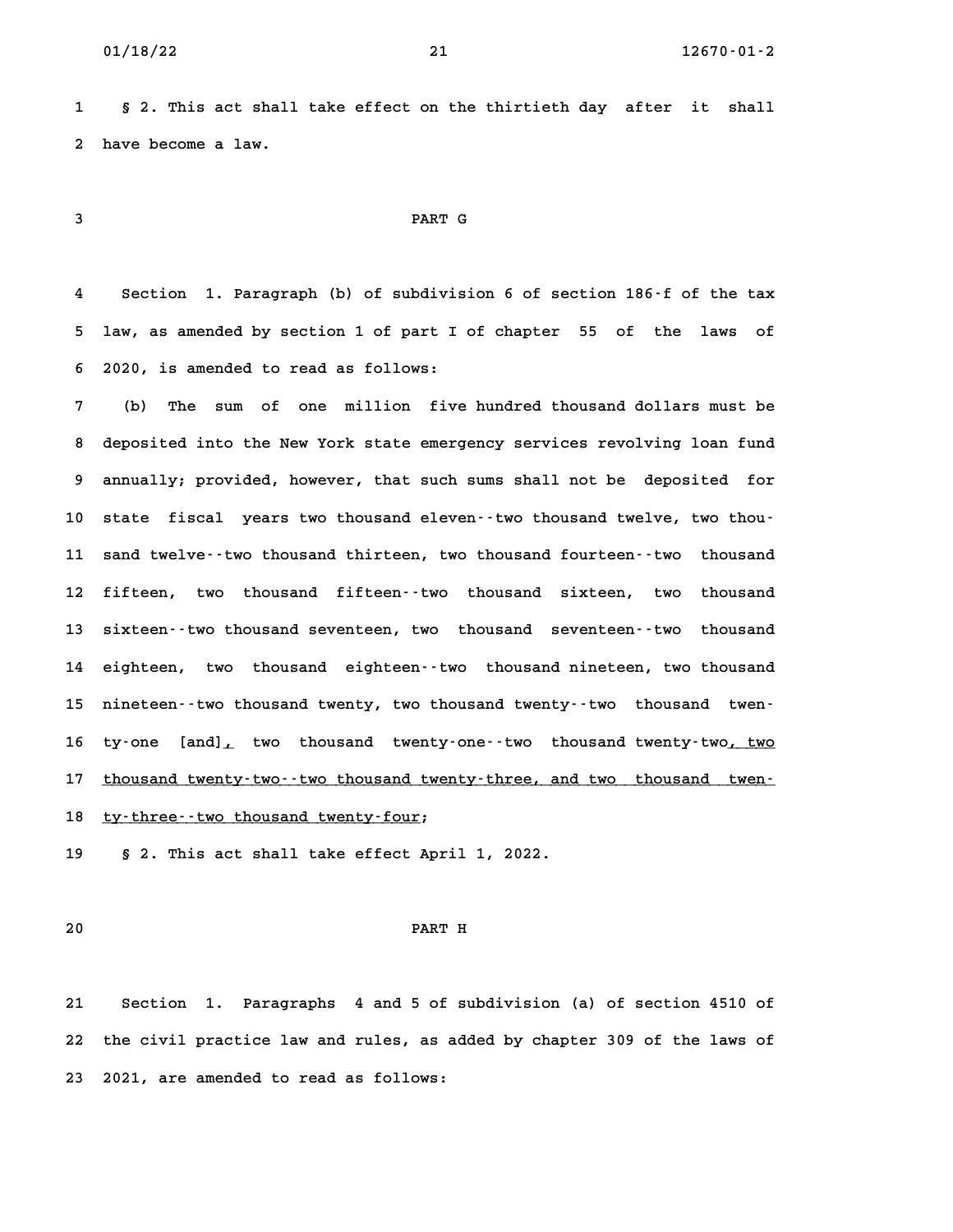**1 4. "Domestic violence program" means a residential program for victims 2 of domestic violence or a non-residential program for victims of domes-3 tic violence as defined in section four hundred fifty-nine-a of the 4 social services law [or], any similar program operated by an Indian \_ 4** social services law [or], any similar program operated by an Indian<br>5 tribe, as defined by section two of the Indian law<u>, or any other program</u> 5 tribe, as defined by section two of the Indian law<u>, or any other program</u><br>6 <u>operated by a not-for-profit organization or local social services</u> 6 <u>operated by a not-for-profit organization or local-social-services</u><br>7 <u>district, for the purpose of providing non-residential services to</u> 8 <u>victims of domestic violence, including non-residential services to victims of domestic violence, including, but not limited to, information</u> 8 <u>victims of domestic violence, including, but not limited to, information</u><br>9 and referral services, advocacy, counseling, and community education and 9 <u>and referral services, advocacy, counseling, and community education and</u><br>10 <u>outreach activities and providing or arranging for hotline services</u>.

**11 5. "Domestic violence advocate" means any person who is acting under 12 the direction and supervision of a [licensed and approved] domestic 13 violence program and has satisfied the training standards required by** 13 violence program and has satisfied the training standards required by<br>14 the office of children and family services <u>and the office for the</u> 14 the office of children and family services <u>and the office for the</u><br>15 <u>prevention of domestic violence</u>.

**16 § 2. Section 575 of the executive law is amended by adding a new 17 subdivision 11 to read as follows:**

17 subdivision 11 to read as follows:<br>18 <u>11. Domestic violence advocate certification. (a) The office shall, in</u> 18 <u>11. Domestic violence advocate certification. (a) The office shall, in</u><br>19 <u>coordination with the office of children and family services, the office</u> 20 <u>for victim services, and the department of health, and in consultation</u><br>**20** for victim services, and the department of health, and in consultation 20 <u>for victim services, and the department of health, and in consultation</u><br>21 <u>with the New York state coalition against domestic violence, the New</u> 21 <u>with the New York state-coalition-against-domestic-violence, the New 22<br>22 York state coalition against sexual-assault, and state -advocacy -organ-</u> <u>York state coalition against sexual assault, and state advocacy organ-</u><br>23 <u>izations for the prevention of domestic and gender-based violence,</u> **24 promulgate rules and regulations which establish: \_\_\_\_\_\_\_\_\_\_\_\_\_\_\_\_\_\_\_\_\_\_\_\_\_\_\_\_\_\_\_\_\_\_\_\_\_\_\_\_\_\_\_\_\_\_\_\_\_**

**25 (i) minimum training standards for domestic violence advocates, as \_\_\_\_\_\_\_\_\_\_\_\_\_\_\_\_\_\_\_\_\_\_\_\_\_\_\_\_\_\_\_\_\_\_\_\_\_\_\_\_\_\_\_\_\_\_\_\_\_\_\_\_\_\_\_\_\_\_\_\_\_\_\_\_\_\_\_\_\_\_ 26 defined in section forty-five hundred ten of the civil practice law and \_\_\_\_\_\_\_\_\_\_\_\_\_\_\_\_\_\_\_\_\_\_\_\_\_\_\_\_\_\_\_\_\_\_\_\_\_\_\_\_\_\_\_\_\_\_\_\_\_\_\_\_\_\_\_\_\_\_\_\_\_\_\_\_\_\_\_\_\_\_\_\_ 27 rules; and \_\_\_\_\_\_\_\_\_\_**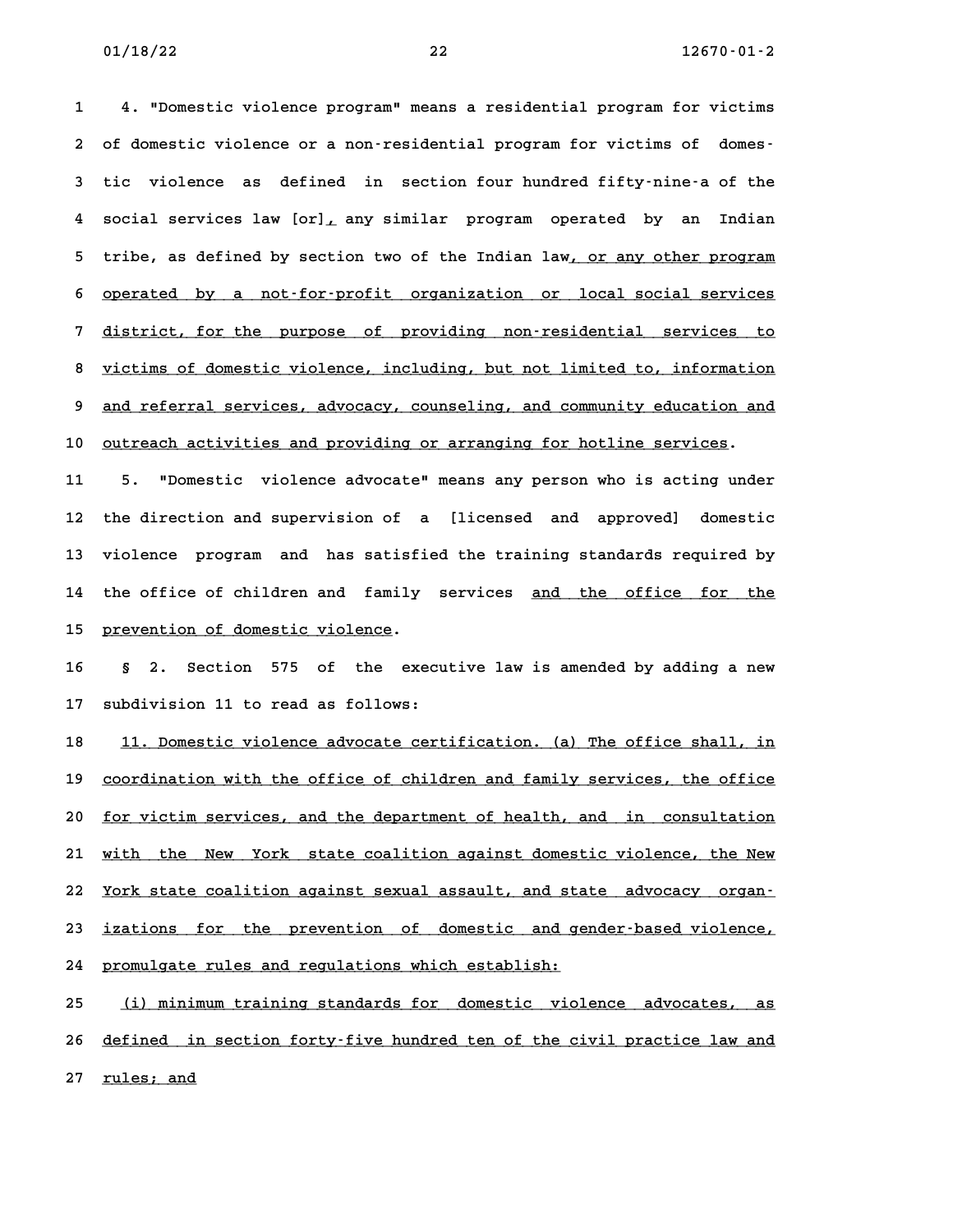- **1 (ii) procedures for certification of current and future domestic \_\_\_\_\_\_\_\_\_\_\_\_\_\_\_\_\_\_\_\_\_\_\_\_\_\_\_\_\_\_\_\_\_\_\_\_\_\_\_\_\_\_\_\_\_\_\_\_\_\_\_\_\_\_\_\_\_\_\_\_\_\_\_\_\_\_\_\_\_\_ 2 violence advocates, including volunteer advocates, provided such domes- \_\_\_\_\_\_\_\_\_\_\_\_\_\_\_\_\_\_\_\_\_\_\_\_\_\_\_\_\_\_\_\_\_\_\_\_\_\_\_\_\_\_\_\_\_\_\_\_\_\_\_\_\_\_\_\_\_\_\_\_\_\_\_\_\_\_\_\_\_\_\_\_** 2 <u>violence advocates, including volunteer advocates, provided such domes-</u><br>3 <u>tic violence advocates have met the minimum training standards as set</u> **4** tic violence advocates have m<br>**4** forth in this subdivision. 4 <u>forth in this subdivision.</u><br>5 <u>(b) Minimum training standards established by the office must include</u> <u>(b) Minimum training standards established by the office must include</u><br>6 <u>thirty hours of pre-service training and within the first year of</u> 6 <u>thirty hours of pre-service training and within the first year of the service and at least ten hours of in-service training for domestic</u> 8 <u>violence and at least ten hours of in-service training for domestic</u><br>8 <u>violence counselors. This training shall include but not be limited to,</u> 8 <u>violence counselors. This traini</u><br>9 <u>instruction on the following:</u> 9 <u>instruction on the following:</u><br>10 (i) client-counselor confidentiality requirements; 11 (ii) child abuse and maltreatment identification and reporting respon-**12 sibilities; \_\_\_\_\_\_\_\_\_\_\_** 12 <u>sibilities;</u><br>13 <u>(iii) the dynamics of domestic and gender-based violence;</u> 13 <u>(iii) the dynamics of domestic and gend</u><br>14 (<u>iv) crisis intervention techniques;</u> **14** (iv) crisis intervention techniques;<br>15 (v) communication skills and intervention techniques with a focus on 16 trauma informed service delivery; **17 (vi) an overview of the state criminal justice system; \_\_\_\_\_\_\_\_\_\_\_\_\_\_\_\_\_\_\_\_\_\_\_\_\_\_\_\_\_\_\_\_\_\_\_\_\_\_\_\_\_\_\_\_\_\_\_\_\_\_\_\_\_\_** <u>(vi) an overview of the state criminal justice system;</u><br>18 <u>(vii) an update and review of state laws on domestic violence, sexual</u> 18 <u>(vii) an update and review of state</u><br>19 <u>offenses, sexual abuse and incest;</u> **20** (viii) the availabuse and incest;<br>**20** (viii) the availability of publicly-funded and community resources for **21 clients; \_\_\_\_\_\_\_\_** 21 <u>clients;</u><br>22 <u> (ix) accessing and applying for state and federal funding streams</u> <u>(ix) accessing and applying for state and federal funding streams</u><br>23 <u>dedicated to the provision of services for victims of domestic violence;</u> *23* <u>dedicated to the provision of services for victims of domestic violence;</u><br>24 (x) diversity and inclusion which includes understanding how culture, <u>(x) diversity and inclusion which includes understanding how culture,</u><br>25 <u>ethnicity, religion, sexuality and/or gender identity/expression can</u> 25 <u>ethnicity, religion, sexuality and/or gender-identity/expression-can</u><br>26 <u>influence/impact-domestic-violence-victims, and how-to-provide-services</u> **27 to victims in a respectful manner so as to increase the quality of \_\_\_\_\_\_\_\_\_\_\_\_\_\_\_\_\_\_\_\_\_\_\_\_\_\_\_\_\_\_\_\_\_\_\_\_\_\_\_\_\_\_\_\_\_\_\_\_\_\_\_\_\_\_\_\_\_\_\_\_\_\_\_\_\_\_\_\_\_\_\_\_** 27 <u>to victims in a respectful manner so as to increase the quality of</u><br>28 services and provide better outcomes; and
-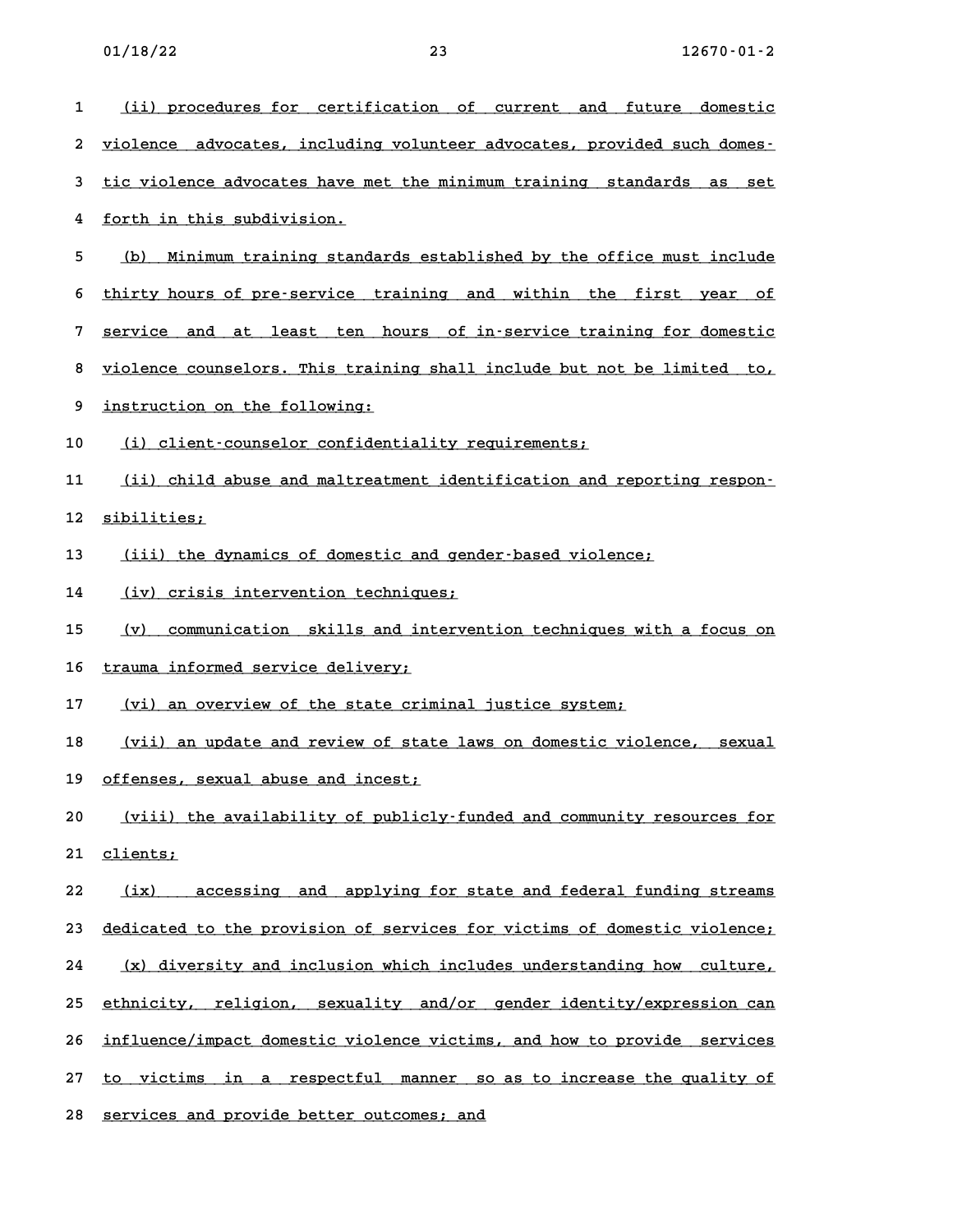**1 (xi) information on the availability of medical and legal assistance \_\_\_\_\_\_\_\_\_\_\_\_\_\_\_\_\_\_\_\_\_\_\_\_\_\_\_\_\_\_\_\_\_\_\_\_\_\_\_\_\_\_\_\_\_\_\_\_\_\_\_\_\_\_\_\_\_\_\_\_\_\_\_\_\_\_\_\_\_\_ 2** <u>for such clients.</u><br>2 <u>for such clients.</u>

2 <u>for such clients.</u><br>3 <u>(c) Minimum training standards established by the office may provide</u> <u>(c) Minimum training standards established by the office may provide</u><br>4 for substitution of certain experience for any provision of the training 4 <u>for substitution of certain experience for any provision of the training<br>5 <u>standards.</u></u>

6 (d) Minimum training standards established by the office must provide 6 <u>(d) Minimum training standards established by the office must provide</u><br>7 <u>that any person who has been certified by an approved rape crisis</u> 8 <u>that any person who has been certified by an-approved-rape-crisis</u><br>8 <u>program as having satisfied the training standards specified in subdivi–</u> 9 <u>sion fifteen of section two hundred six of the public health law, as</u><br>**9** sion fifteen of section two hundred six of the public health law, as 10 added by chapter four hundred thirty-two of the laws of nineteen hundred 10 <u>added by chapter four hundred thirty-two of the laws of nineteen hundred</u><br>11 <u>ninety-three, be deemed to have met the minimum training standards for</u> 11 <u>ninety–three, be deemed to ha</u><br>12 <u>domestic violence advocates.</u>

12 <u>domestic violence advocates.</u><br>13 <u>(e) There shall be established within the office a gender–based</u> 13 <u>(e) There shall be established within the office a gender–based</u><br>14 <u>violence training institute for the purpose of providing-guidance,</u> 14 <u>violence training institute for the purpose of providing guidance,</u><br>15 <u>training and technical assistance to domestic and gender-based violence</u> 15 <u>training and technical assistance to domestic and gender–based violence</u><br>16 <u>programs to implement training programs in accordance with the minimum</u> 16 <u>programs to implement training programs i</u><br>17 <u>standards set forth in this subdivision.</u>

17 <u>standards set forth in this subdivision.</u><br>18 § 3. The office of children and family services and the New York state **19 department of health shall review all rules and regulations related to** 19 department of health shall review all rules and regulations related to<br>20 training of domestic violence advocates, rape crisis counselors, and **21 staff of licensed and approved domestic violence programs and rape 22 crisis programs, and ensure such rules and regulations are updated 23 consistent with the provisions of section two of this act no later than 24 one year after it shall have become a law.**

**25 § 4. This act shall take effect immediately; provided that section one 26 of this act shall take effect one year after it shall have become a law.**

**27 PART I**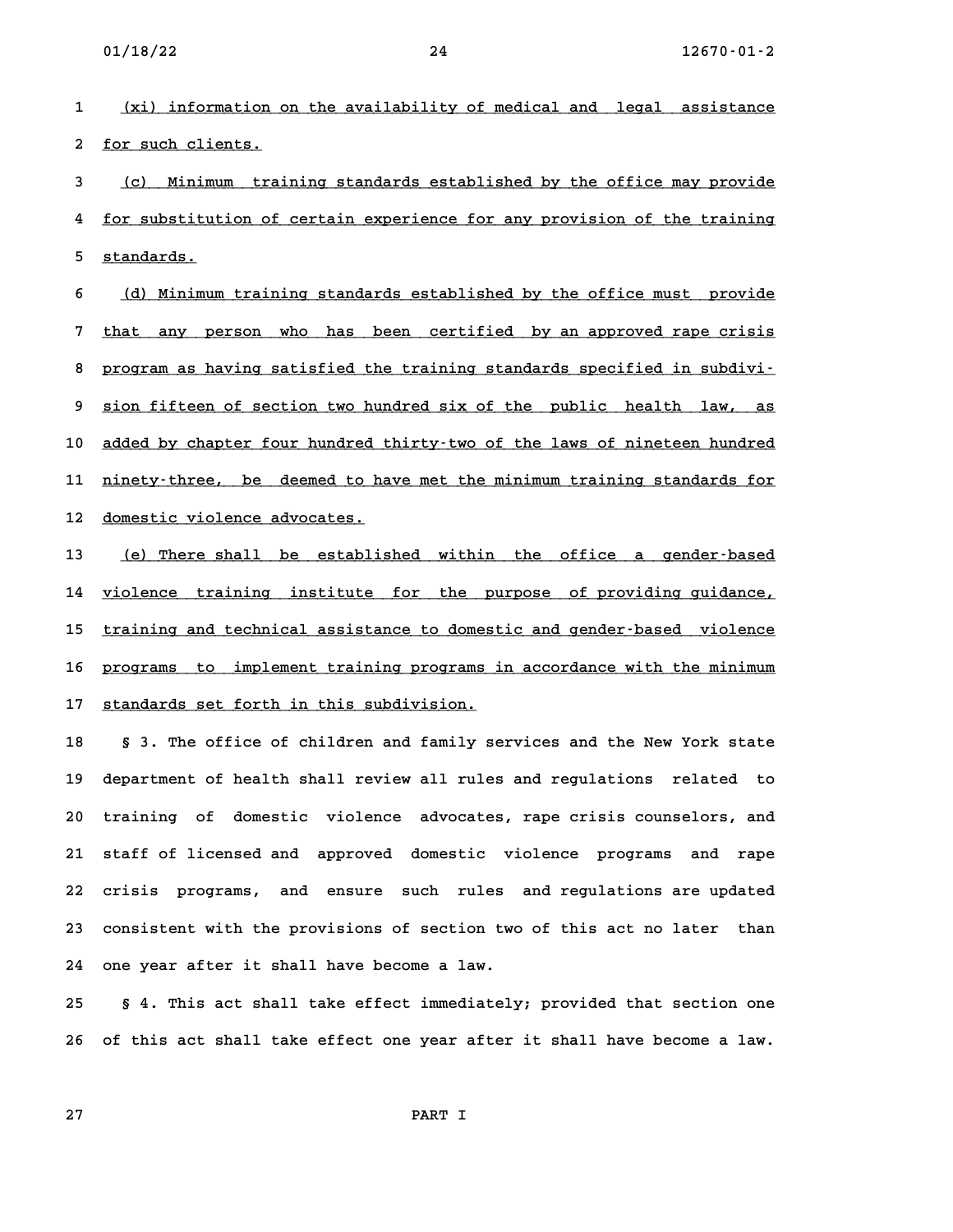**1 Section 1. Subdivision 8 of section 621 of the executive law, as added 2 by chapter 197 of the laws of 1983, is amended to read as follows:** 2 by chapter 197 of the laws of 1983, is amended to read as follows:<br>3 8. "Essential personal property" shall mean articles of personal prop<sup>.</sup> **4 erty necessary and essential to the health[, welfare] or safety of the 5 victim.**

**6 § 2. Subdivision 9 of section 631 of the executive law, as amended by 7 chapter 487 of the laws of 2014, is amended to read as follows:**

**8 9. Any award made for the cost of repair or replacement of essential 9 personal property, including cash losses of essential personal property,** 10 shall be limited to an amount of [five] **twenty-five** hundred dollars, **11 except that all cash losses of essential personal property shall be 12 limited to the amount of one hundred dollars. In the case of medically 13 necessary life-sustaining equipment which was lost or damaged as the 14 direct result of a crime, the award shall be limited to the amount of** 14 direct result of a crime, the award shall be limited to the amount of the ten thousand dollars.

**16 § 3. This act shall take effect on the one hundred eightieth day after 17 it shall have become a law and apply to all claims filed on or after** 17 it shall have become<br>18 such effective date.

# **19 PART J**

**20 Section 1. Section 3 of chapter 674 of the laws of 1993, amending the 21 public buildings law relating to value limitations on contracts, as 22 amended by section 2 of part HH of chapter 55 of the laws of 2019, is** 22 amended by section 2 of part HH of chapter 55 of the laws of 2019, is<br>23 amended to read as follows:

**24 § 3. This act shall take effect immediately and shall remain in full** 8 3. This act shall take effect immediately and<br>25 force and effect only until June 30, [2022] <u>2027</u>. **26 § 2. This act shall take effect immediately.**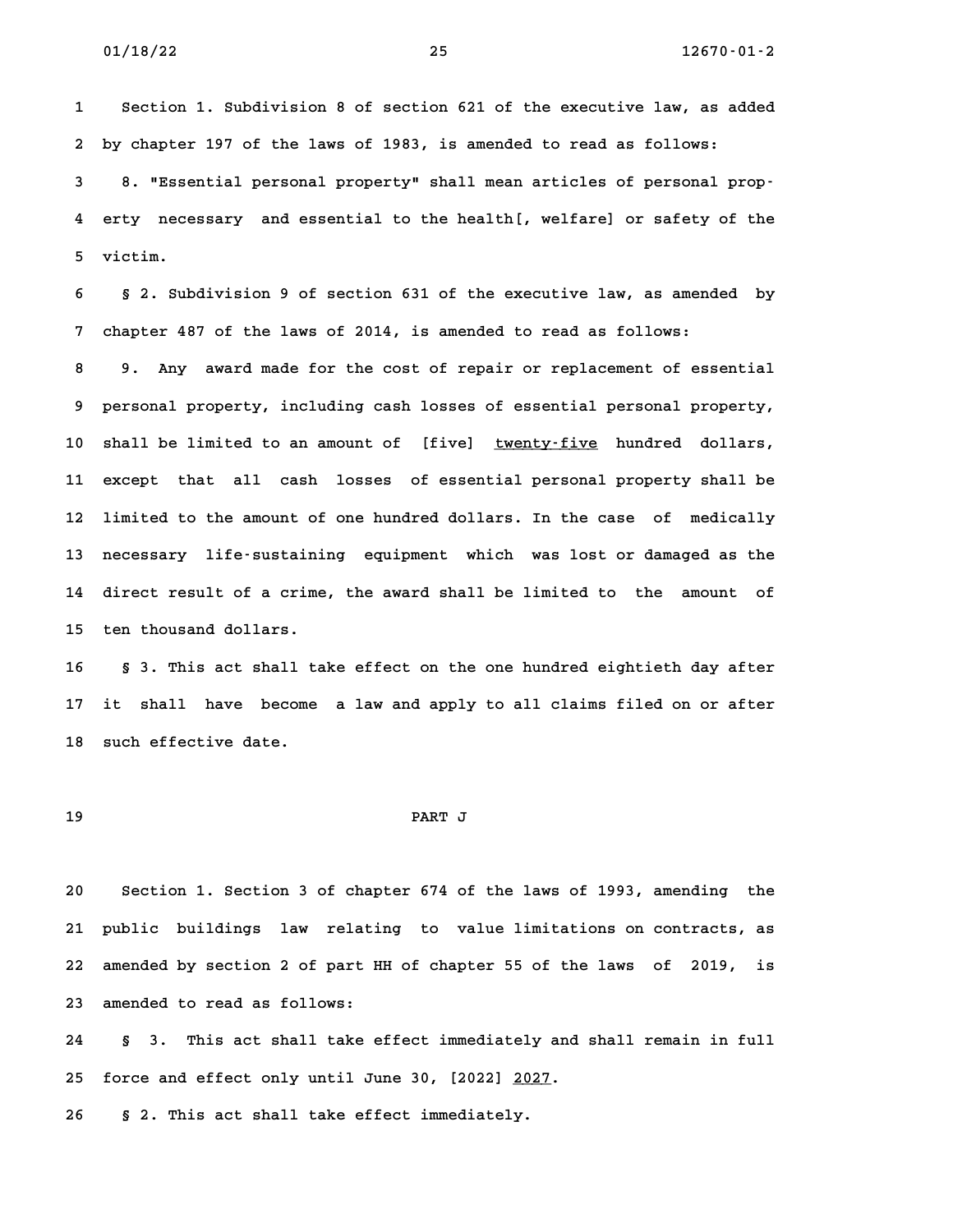| 1 | PART K |
|---|--------|

**2 Section 1. Section 110-b of the alcoholic beverage control law is 3 amended by adding a new subdivision 6-a to read as follows:**

**4 6-a. Such notification may be made by email, provided the municipality \_\_\_\_\_\_\_\_\_\_\_\_\_\_\_\_\_\_\_\_\_\_\_\_\_\_\_\_\_\_\_\_\_\_\_\_\_\_\_\_\_\_\_\_\_\_\_\_\_\_\_\_\_\_\_\_\_\_\_\_\_\_\_\_\_\_\_\_\_\_** 5 in which the premises is located elects to take service in such form. 6 Such an election shall be in a writing signed by the authorized agent or 5 <u>Such an election shall be in a writing signed by the authorized agent or</u><br>7 <u>clerk of the municipality. Proof of email service shall be provided to</u> 8 <u>the authority in the form of an email service shall be provided to the authority in the form of an email from the municipality that reason–</u> 8 <u>the authority in the form of an email from the municipality that reason–</u><br>9 <u>ably identifies the applicant, or by other such forms of proof as deter–</u> 9 <u>ably identifies the applic.</u><br>10 <u>mined by the authority.</u> **11 § 2. This act shall take effect immediately.**

# **12 PART L**

**13 Section 1. Section 110 of the alcoholic beverage control law is 14 REPEALED and a new section 110 is added to read as follows:** 14 REPEALED and a new section 110 is added to read as follows:<br>15 <u>§ 110. An application for a license issued under this chapter shall</u>

15 <u>§ 110. An application for a license issued under</u><br>16 <u>contain the following information or documentation:</u>

16 contain the following information or documentation:<br>17 1. The name, trade name, if any, business address, address of the 17 1. The name, trade name, if any, business address, address of the<br>18 <u>proposed licensed premises, telephone number, email address and social</u>

18 <u>proposed licensed premises, telephone number, email address and socia</u><br>19 <u>security or federal employer identification number of the applicant.</u>

19 <u>security or federal employer identification number of the applicant.</u><br>20 2. The following information for each principal of the applicant:

20 2. The following information for each principal of the applicant:<br>21 (a) name;

21 <u>(a) name;</u><br>22 <u>(b) date and place of birth;</u> 22 <u>(b) date and place of birth;</u><br>23 <u>(c) permanent home address;</u>

23 <u>(c) permanent home address;</u><br>24 <u>(d) telephone number and email address;</u> 24 <u>(d) telephone number and email</u><br>25 <u>(e) social security number;</u>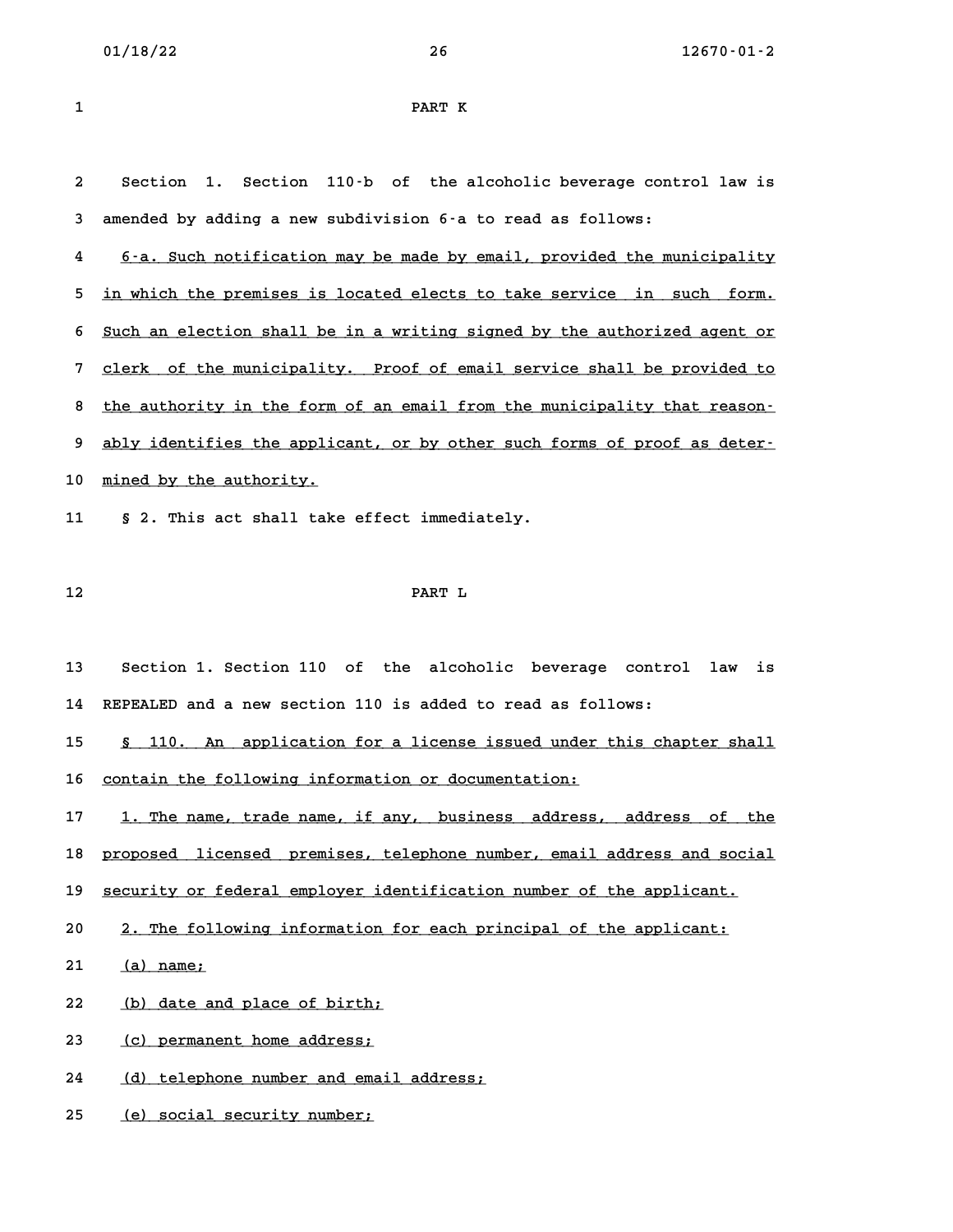- 1 (f) residential address or addresses and employment history for the 2 five years preceding the filing of the application; **3 (g) a list of any licenses to traffic in alcoholic beverages held or \_\_\_\_\_\_\_\_\_\_\_\_\_\_\_\_\_\_\_\_\_\_\_\_\_\_\_\_\_\_\_\_\_\_\_\_\_\_\_\_\_\_\_\_\_\_\_\_\_\_\_\_\_\_\_\_\_\_\_\_\_\_\_\_\_\_\_\_\_\_ 4 applied for by the individual; \_\_\_\_\_\_\_\_\_\_\_\_\_\_\_\_\_\_\_\_\_\_\_\_\_\_\_\_\_\_** 4 <u>applied for by the individual;</u><br>5 <u> (h) a statement as to whether the principal has a criminal conviction</u> <u>(h) a statement as to whether the principal has a criminal conviction</u><br>6 <u>that would prohibit the individual from holding a license issued under</u> 6 that would prohibit the individual from holding a license issued under<br>7 this chapter; 8 (i) the street and number of the proposed licensed premises; 9 (j) drawings, including a floor plan, depicting the appearance of the **10 interior or exterior of the proposed licensed premises as well as a plot \_\_\_\_\_\_\_\_\_\_\_\_\_\_\_\_\_\_\_\_\_\_\_\_\_\_\_\_\_\_\_\_\_\_\_\_\_\_\_\_\_\_\_\_\_\_\_\_\_\_\_\_\_\_\_\_\_\_\_\_\_\_\_\_\_\_\_\_\_\_\_\_** 10 <u>interior or exterior of the proposed licensed premises as well as a plot</u><br>11 <u>map of the general area where the proposed licensed premises will be</u> 11 <u>map of th</u><br>12 <u>located;</u> 12 <u>located;</u><br>13 <u>(k) a statement that the location and layout of the premises to be</u> <u>(k) a statement that the location and layout of the premises to be</u><br>14 <u>licensed does not violate any requirement of this chapter or any local</u> 14 <u>licensed does not violate any requirement of this chapter or any local</u><br>15 <u>regulation relating to location and layout of licensed premises;</u> 16 (1) a description of the type of establishment, including but not 16 <u>(1) a description of the type of establishment, including but not</u><br>17 <u>limited to a restaurant, hotel, tavern, or grocery store, to be operated</u> 17 <u>limited to a restaurant, hotel, tavern, or grocery store, to be operated</u><br>18 <u>at the premises which shall include, for on–premises licenses, such</u> 18 <u>at the premises which shall include</u>, for on-premises licenses, such<br>19 other information as may be required by the authority; 19 <u>other information as may be required by the authority;</u><br>20 <u> (m) for applications for on–premises licenses, a statement indicating</u> <u>(m) for applications for on–premises licenses, a statement indicating</u><br>21 <u>whether the premises will have topless entertainment and/or exotic danc–</u> 21 whether the premises will have topless entertainment and/or exotic danc-<br>22 ing, whether topless or otherwise, including, but not limited to, pole 22 <u>ing, whether topless or otherwise, including, but not limited to, pole</u><br>23 <u>dancing and lap dancing, at the premises along with any other informa-</u> 23 <u>dancing and lap dancing, at the premises along with any other informa–</u><br>24 <u>tion required by the authority to identify the applicant's method of</u> 24 <u>tion require</u><br>25 <u>operation;</u> 25 <u>operation;</u><br>26 <u>(n) a statement explaining how the applicant has control of the prem-</u> <u>(n) a statement explaining how the applicant has control of the prem-</u><br>27 <u>ises, either by: ownership of a fee interest; a lease; a management or</u> 27 <u>ises, either by: ownership of a fee interest; a lease; a management or</u><br>28 <u>other agreement giving the applicant control over the food and beverage</u>
-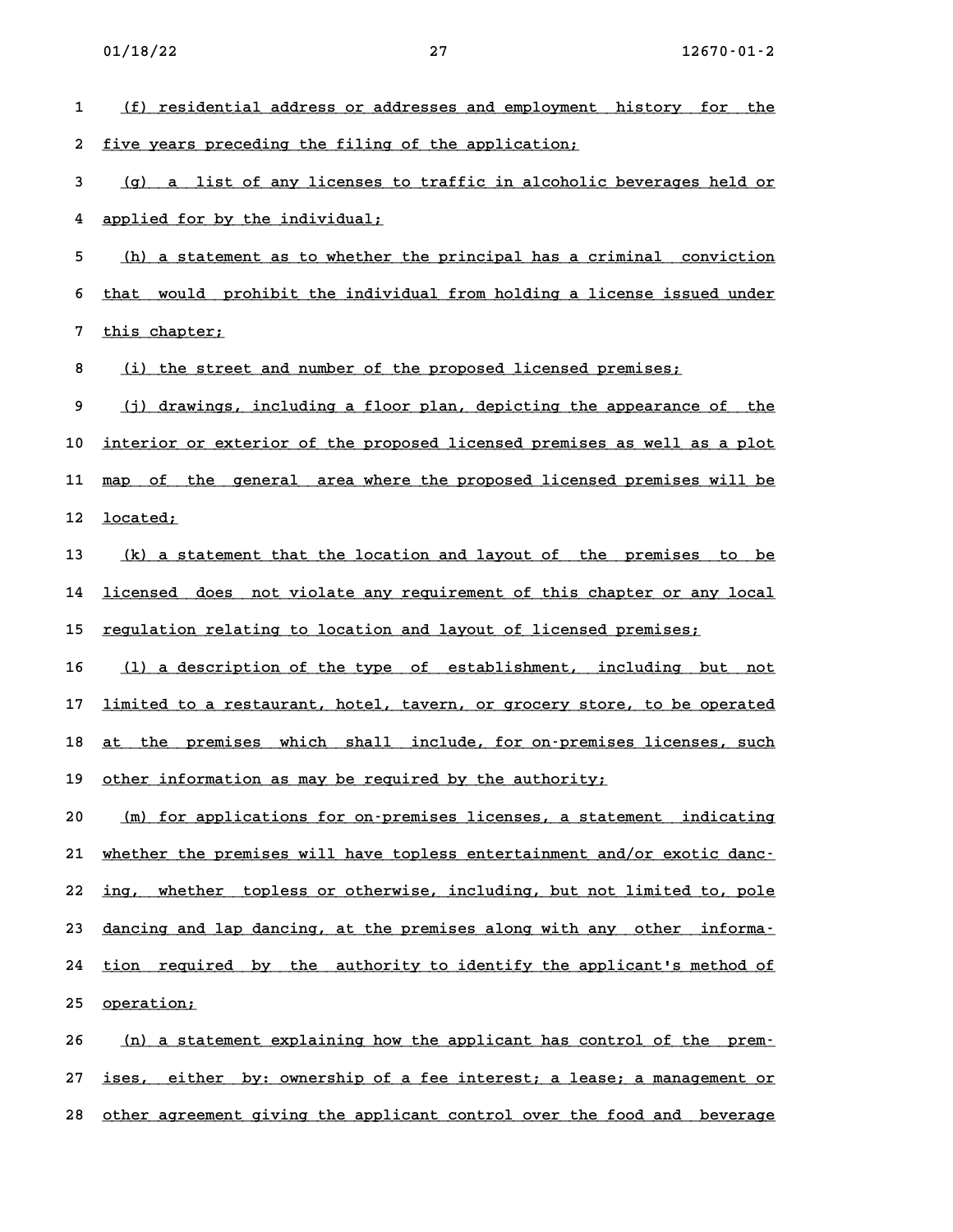1 <u>operations at the premises; or a binding agreement to obtain such owner-</u> 2 ship, lease or agreement;

2 <u>ship, lease or agreement;</u><br>3 <u>(o) a list of the funds being invested into the licensed business and</u> 4 <u>the anticipated expenses to start the business;</u><br>**4** the anticipated expenses to start the business;

4 <u>the anticipated expenses to start the business;</u><br>5 <u>(p) the name of any individual not listed in this subdivision who has</u> 5 <u>(p) the name of any individual not listed in this subdivision who has</u><br>6 <u>a financial interest in the licensed business through a loan, gift of</u> **6** <u>a financial interest in the licensed business through a loan, gift of <br>**7** funds, percentage of revenue, etc.; and</u>

7 <u>funds, percentage of revenue, etc.; and</u><br>8 <u>(q) the fingerprints of the individuals named in this subdivision</u> 8 <u>(q) the fingerprints of the individuals named in this subdivision</u><br>9 <u>which shall be transmitted to the division of criminal justice services.</u> 9 <u>which shall be transmitted to the division of criminal justice services.</u><br>10 <u>For purposes of this subdivision, principal means: if the applicant is</u> 10 <u>For purposes of this subdivision, principal means: if the applicant is</u><br>11 <u>an individual, that individual; if the applicant is a partnership, any</u> 11 <u>an individual, that individual; if the applicant is a partnership, any</u><br>12 <u>individual owning, directly or indirectly, ten percent or more of the</u> immover individual owning, directly or indirectly, ten percent or more of the the partnership; if the applicant is a corporation, the officers and direc-13 <u>partnership; if the applicant is a corporation, the officers and direc–</u><br>14 <u>tors of the corporation and any individual owning, directly or indirect–</u> 14 tors of the corporation and any individual owning, directly or indirect-<br>15 <u>ly, ten percent or more of the corporation; if the applicant is a limit-</u> 15 <u>ly, ten percent or more of the corporation; if the applicant is a limit–</u><br>16 <u>ed liability company, the managing members and any individual owning,</u> 16 <u>ed liability company, the managing members and any individual owning,</u><br>17 <u>directly or indirectly, ten percent or more of the limited liability</u> 17 <u>directly or indirectly, ten percent or more of the limited liability<br>18 <u>company.</u></u>

**19 § 2. This act shall take effect on the ninetieth day after it shall 20 have become a law; provided that any license application pending or 21 filed with the authority on or after the effective date of this act 22 shall be subject to section one of this act.**

# **23 PART M**

**24 Section 1. Section 5 of chapter 396 of the laws of 2010 amending the 25 alcoholic beverage control law relating to liquidator's permits and**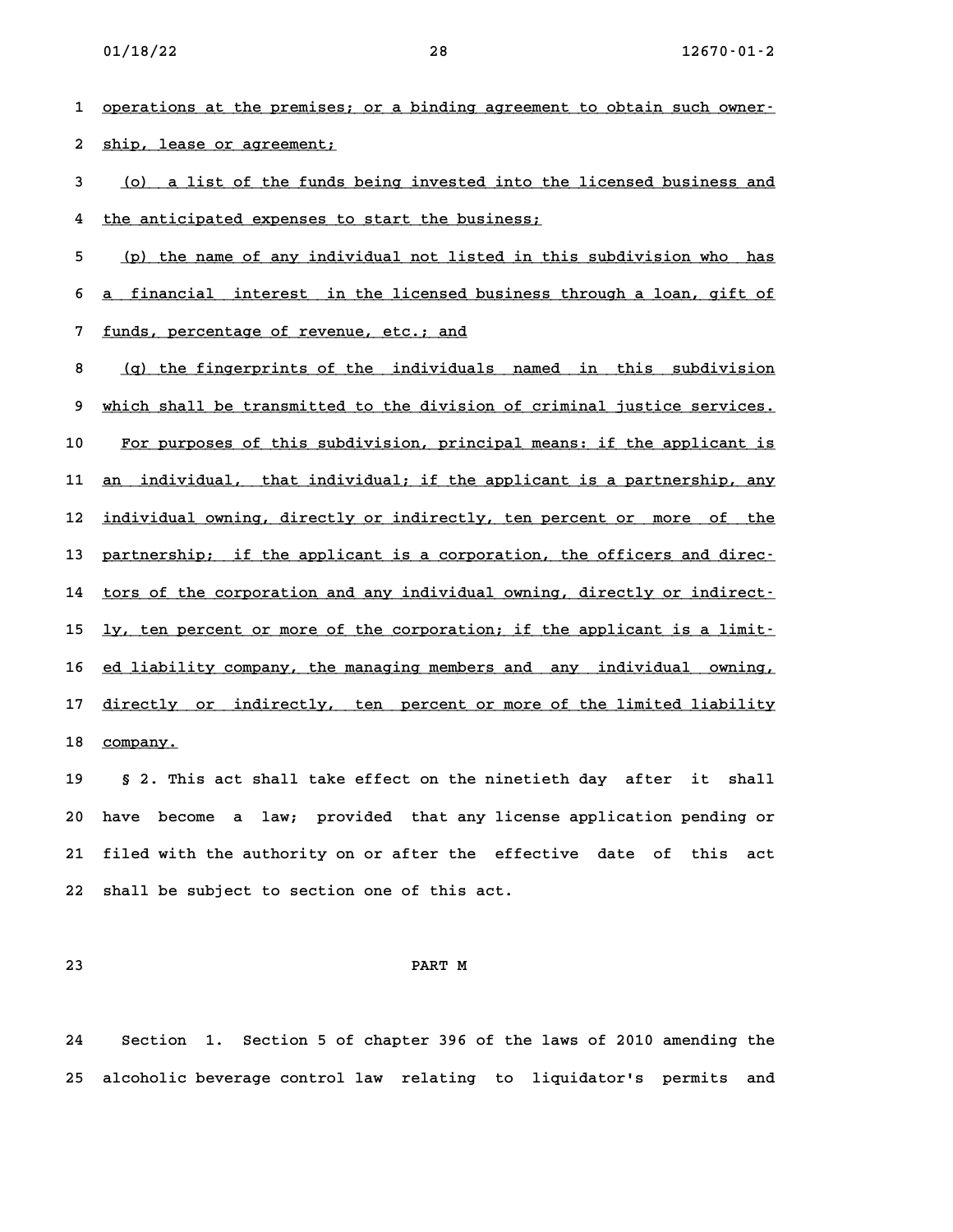**1 temporary retail permits, as amended by chapter 375 of the laws of 2021,** 1 temporary retail permits, as amen<br>2 is amended to read as follows: **3 § 5. This act shall take effect on the sixtieth day after it shall**

**4 have become a law[, provided that paragraph (b) of subdivision 1 of 5 section 97-a of the alcoholic beverage control law as added by section 6 two of this act shall expire and be deemed repealed October 12, 2022]. 7 § 2. This act shall take effect immediately.**

# **8 PART N**

**9 Section 1. Subdivision 3 of section 5-210 of the election law, as 10 amended by chapter 255 of the laws of 2015, is amended to read as 11 follows: 12 3. Completed application forms, when received by any board of**

**13 elections and, with respect to application forms promulgated by the 14 federal election commission, when received by the state board of** 14 federal election commission, when received by the state board of<br>15 elections, or showing a dated-cancellation-mark-of-the-United-States 15 elections, or showing a dated cancellation mark of the United States<br>16 Postal Service or contained in an envelope showing such a dated cancel<sup>.</sup> 16 Postal Service or contained in an envelope showing such a dated cancel<sup>-</sup><br>17 lation mark which is not later than the [twenty-fifth] fifteenth day 17 lation mark which is not later than the [twenty-fifth] <u>fifteenth</u> day<br>18 before the next ensuing primary, general or special election, and **19 received no later than the [twentieth] tenth day before such election, \_\_\_\_\_ 20 or delivered in person to such board of elections not later than the 21 tenth day before [a special] such election, shall entitle the applicant \_\_\_\_ 22 to vote in such election, if he or she is otherwise qualified, provided, 23 however, such applicant shall not vote on a voting machine until his or** 23 however, such applicant shall not vote on a voting machine until his or **25 tion form from a person who does not reside in its jurisdiction but who 26 does reside elsewhere in the state of New York, shall forthwith forward**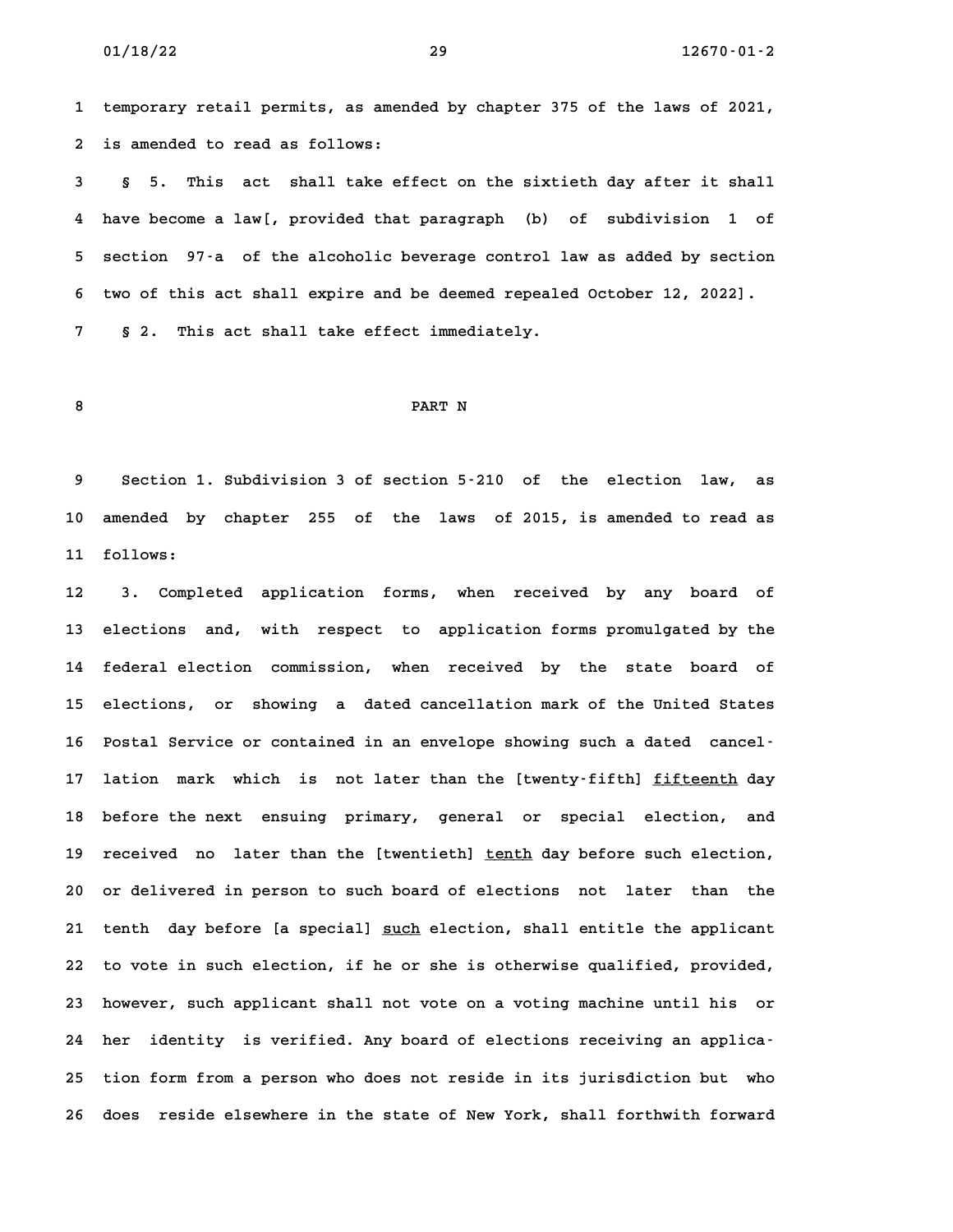**1 such application form to the proper board of elections. Each board of 2 elections shall make an entry on each such form of the date it is 3 received by such board.**

**4 § 2. This act shall take effect immediately.**

# **5 PART O**

**6 Section 1. Section 4-104 of the election law is amended by adding a 7 new subdivision 5-a to read as follows:**

% new subdivision 5<sup>-</sup>a to read as follows:<br>**8** 5<sup>-</sup>a. Whenever a contiguous property of a college or university 8 <u>5-a. Whenever a contiguous property of a college or university</u><br>9 <u>contains three hundred or more registrants who are registered to vote at</u> 9 <u>contains three hundred or more registrants who are registered to vote at</u><br>10 <u>an address on such contiguous property, the polling place designated for</u> 10 <u>an address on such contiguous property, the polling place designated for</u><br>11 <u>such registrants shall be on such contiguous property or at a nearby</u> 11 <u>such registrants shall be on-such-contiguous property or at a nearby</u><br>12 <u>location recommended by the college or university and agreed to by the</u> 12 <u>location recommended by the college or university and agreed to by the 13 board of elections.</u>

**14 § 2. Paragraph a of subdivision 3 of section 4-100 of the election 15 law, as amended by chapter 260 of the laws of 2021, is amended to read** 15 law, as amended by chapter 260 of the laws of 2021, is amended to read<br>16 as follows:

**17 a. Each election district shall be in compact form and may not be 18 partly within and partly without a ward, town, city, a village which has** 18 partly within and partly without a ward, town, city, a village which has<br>19 five thousand or more inhabitants and is wholly within one town, <u>the</u> 19 five thousand or more inhabitants and is wholly within one town, <u>the</u><br>20 <u>contiguous property of a college or university which contains three</u> 20 contiguous property of a college or university which contains three<br>21 hundred or more registrants who are registered to vote at an address on 21 <u>hundred or more registrants who are registered to vote at an address on</u><br>22 <u>such contiguous property,</u> or a county legislative, assembly, senatorial 22 <u>such contiguous property,</u> or a county legislative, assembly, senatorial<br>23 or congressional district. Except as provided in paragraph b of this **24 subdivision, election district boundaries, other than those boundaries 25 which are coterminous with the boundaries of those political subdivi-**25 which are coterminous with the boundaries of those political subdivi-<br>26 sions <u>and college or university properties</u> mentioned in this paragraph,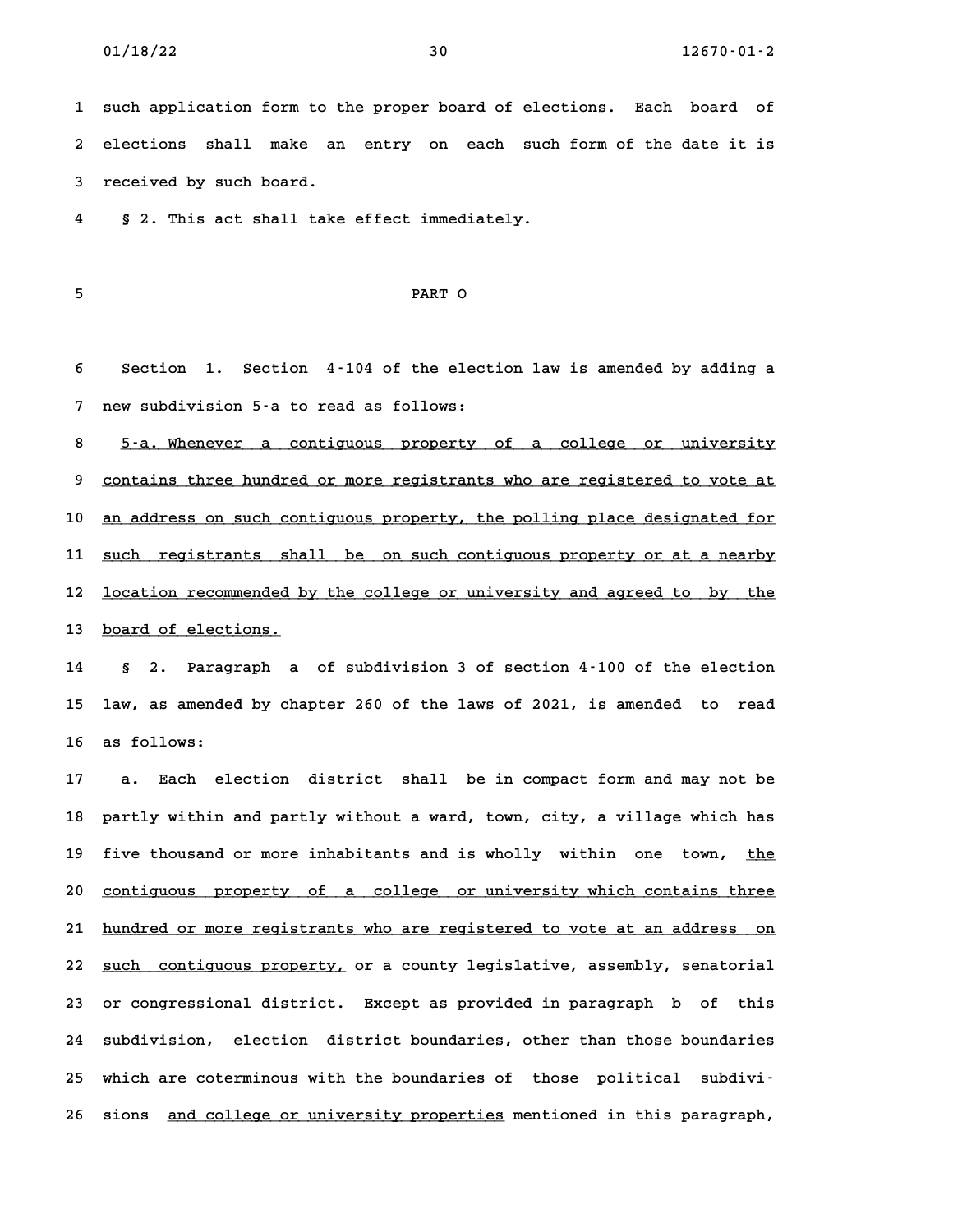**1 must be streets, rivers, railroad lines or other permanent character-2 istics of the landscape which are clearly visible to any person without 3 the need to use any technical or mechanical device. An election district 4 shall contain not more than nine hundred fifty registrants (excluding 5 registrants in inactive status) or, with the approval of the county 6 board of elections, not more than two thousand registrants (excluding 7 registrants in inactive status), but any election district may be 8 divided for the convenience of the voters. 9 § 3. This act shall take effect January 1, 2024.**

# **10 PART P**

**11 Section 1. Section 106 of the alcoholic beverage control law is 12 amended by adding a new subdivision 2-a to read as follows:**

12 amended by adding a new subdivision 2–a to read as follows:<br>13 <u>2–a. Notwithstanding any provision of law to the contrary, in addition</u> <u>2.a. Notwithstanding any provision of law to the contrary, in addition to any other privilege provided under this chapter, any retail license is</u> 14 to any other privilege provided under this chapter, any retail license<br>15 that allows for liquor and/or wine sale for on-premises consumption 15 <u>that allows for liquor and/or wine-sale-for-on-premises-consumption</u><br>16 <u>shall also include the privilege to sell for take-out and delivery, any</u> 16 <u>shall also include the privilege to sell for take-out and delivery, any</u><br>17 <u>product it may otherwise sell at retail, in sealed original, unsealed</u> 17 <u>product it may otherwise sell at retail, in sealed original, unsealed</u><br>18 <u>original, and non-original containers, subject to and upon adoption of</u> 18 <u>original, and non–original containers, subject to and upon adoption of</u><br>19 <u>rules and regulations of the authority which may include, but need not</u> 19 <u>rules and regulations of the authority which may include, but need not</u><br>20 <u>be limited to, any reasonable limitation on: quantity and volume, food</u> 20 <u>be limited to, any reasonable limitation on: quantity and volume, food</u><br>21 <u>required at time of purchase, hours of sale, and the sealing of open</u> 21 <u>required at .</u><br>22 <u>containers.</u> **23 § 2. This act shall take effect immediately.**

**24 PART Q**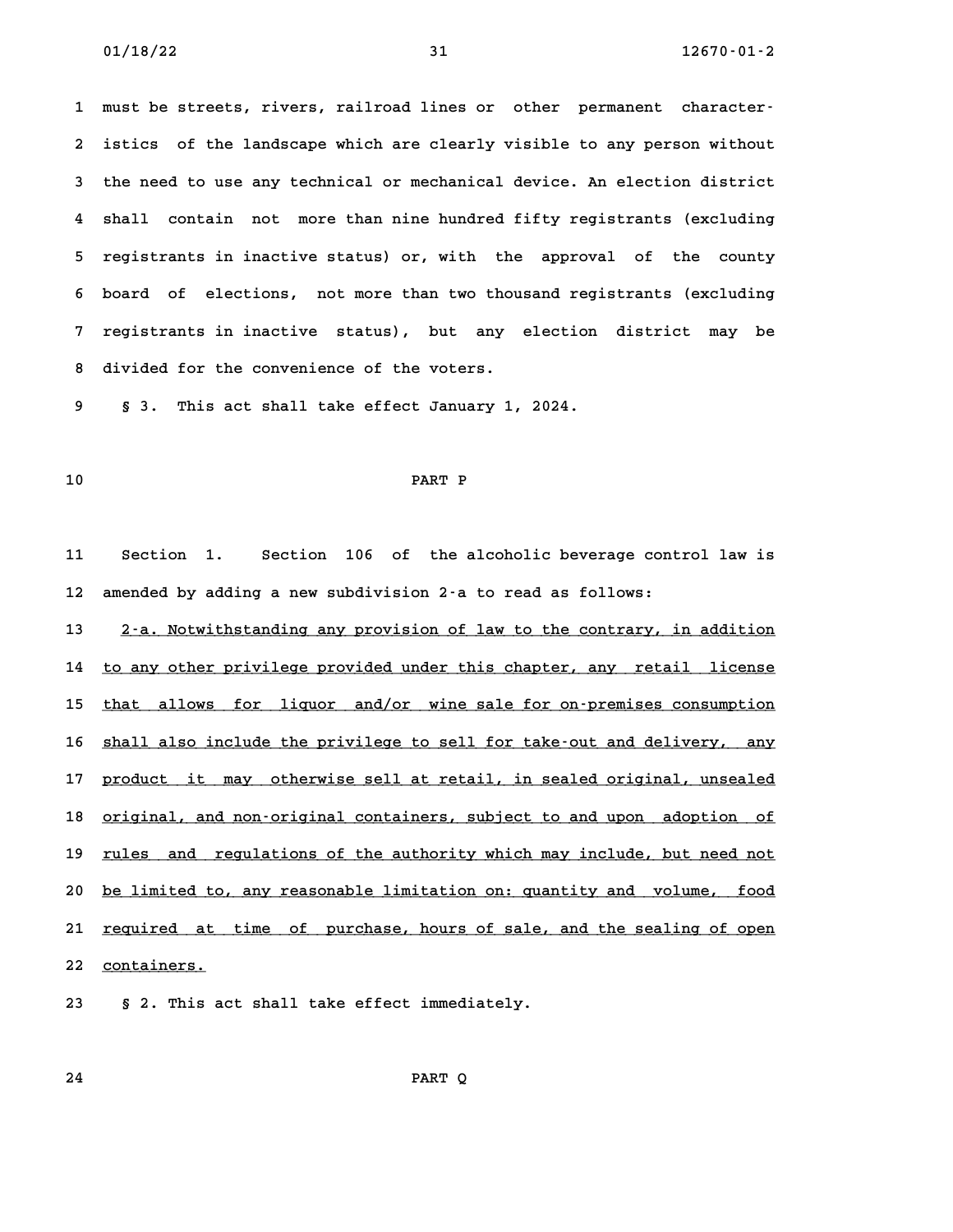**1 Section 1. Paragraph (a) of subdivision 3 of section 800 of the gener-2 al municipal law, as amended by chapter 1043 of the laws of 1965, is 3 amended to read as follows:**

3 amended to read as follows:<br>4 (a) his [spouse, minor children and dependents] <u>or her familial member</u> 4 (a) his [spouse, minor children and dependents] <u>or her familial member</u><br>5 <u>where such familial member is any person living in the same household as</u> 5 where such familial member is any person living in the same household as<br>6 <u>the municipal officer or employee, any person who is a direct descendant</u> 6 the municipal officer or employee, any person who is a direct descendant<br>7 of such municipal officer or employee's grandparents or the spouse of 8 <u>such municipal officer or employee's grandparents or the spouse of</u><br>**8** <u>such descendant, and where such contract is entered into after the</u> **9 effective date of the chapter of the laws of two thousand twenty-two \_\_\_\_\_\_\_\_\_\_\_\_\_\_\_\_\_\_\_\_\_\_\_\_\_\_\_\_\_\_\_\_\_\_\_\_\_\_\_\_\_\_\_\_\_\_\_\_\_\_\_\_\_\_\_\_\_\_\_\_\_\_\_\_\_\_\_\_\_\_\_\_** 9 <u>effective date of the chapter of the laws of two thousand twenty-two</u><br>10 <u>that amends this paragraph</u>, except a contract of employment with the **11 municipality which such officer or employee serves, 12 § 2. Subdivision 1 of section 803 of the general municipal law, as**

**13 amended by chapter 499 of the laws of 2005, is amended to read as 14 follows: 15 1. Any municipal officer or employee who has, will have, or later**

15 1. Any municipal officer or employee who has, will have, or later<br>16 acquires an interest in or whose [spouse] <u>familial member, as that term</u> 16 acquires an interest in or whose [spouse] <u>familial member, as that term</u><br>17 <u>is used in section eight hundred of this article,</u> has, will have, or 17 <u>is used in section eight-hundred-of-this-article,</u> has, will have, or<br>18 later acquires an interest in any actual or proposed contract, purchase 18 later acquires an interest in any actual or proposed contract, purchase<br>19 agreement, lease agreement or other agreement, including oral agree<sup>.</sup> 19 agreement, lease agreement or other agreement, including oral agree<sup>1</sup><br>20 ments, with the municipality of which he or she is an officer or employ **21 ee, shall publicly disclose the nature and extent of such interest in 22 writing to his or her immediate supervisor and to the governing body** 22 writing to his or her immediate supervisor and to the governing body<br>23 thereof as soon as he or she has knowledge of such actual or prospective **24 interest. Such written disclosure shall be made part of and set forth in 25 the official record of the proceedings of such body. 26 § 3. Paragraph a of subdivision 1 of section 805-a of the general**

**27 municipal law, as amended by chapter 813 of the laws of 1987, is amended 28 to read as follows:**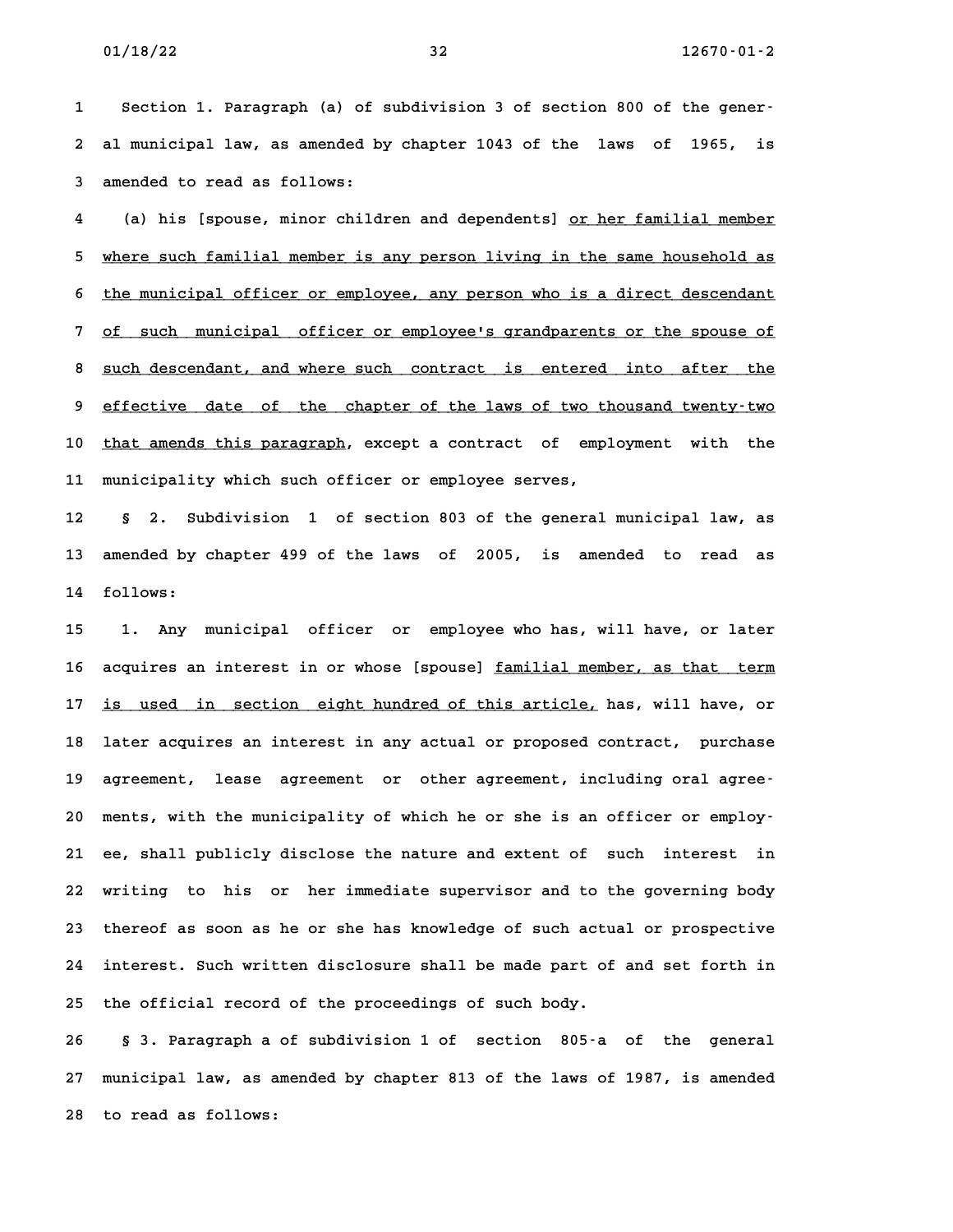**1 a. directly or indirectly, solicit any gift, or accept or receive any 2** a. directly or indirectly, solicit any gift, or accept or receive any<br>2 gift having [a value of seventy–five dollars or] more <u>than a nominal</u> 2 gift having [a value of seventy–five dollars or] more <u>than a nominal</u><br>3 <u>value</u>, whether in the form of money, service, loan, travel, enter– **4 tainment, hospitality, thing or promise, or in any other form, under 5 circumstances in which it could reasonably be inferred that the gift was 6 intended to influence him, or could reasonably be expected to influence 7 him, in the performance of his official duties or was intended as a 8 reward for any official action on his part; 9 § 4. This act shall take effect immediately.**

# **10 PART R**

**11 Section 1. Section 57 of the civil service law, as added by chapter 83 12 of the laws of 1963, is amended to read as follows:**

**13 § 57. Continuous recruitment for certain positions. Notwithstanding 14 any other provisions of this chapter or any other law, the civil service 15 department or a municipal commission may establish a continuing eligible 16 list for any class of positions [for which it finds inadequate numbers 17 of well qualified persons available for recruitment]. Names of eligi-**17 of well qualified persons available for recruitment]. Names of eligi<sup>.</sup><br>18 bles shall be inserted in such list from time to time as applicants are **19 tested and found qualified in examinations held at such intervals as may 20 be prescribed by the civil service department or municipal commission 21 having jurisdiction. Such successive examinations shall, so far as prac-22 ticable, be constructed and rated so as to be equivalent tests of the 23 merit and fitness of candidates. The name of any candidate who passes 24 any such examination and who is otherwise qualified shall be placed on** 24 any such examination and who is otherwise qualified shall be placed on<br>25 the continuing eligible list in the rank corresponding to [his] <u>the</u> 25 the continuing eligible list in the-rank-corresponding-to-[his]-<u>the</u><br>26 <u>candidate's</u> final-rating on such-examination. The-period-of-eligibility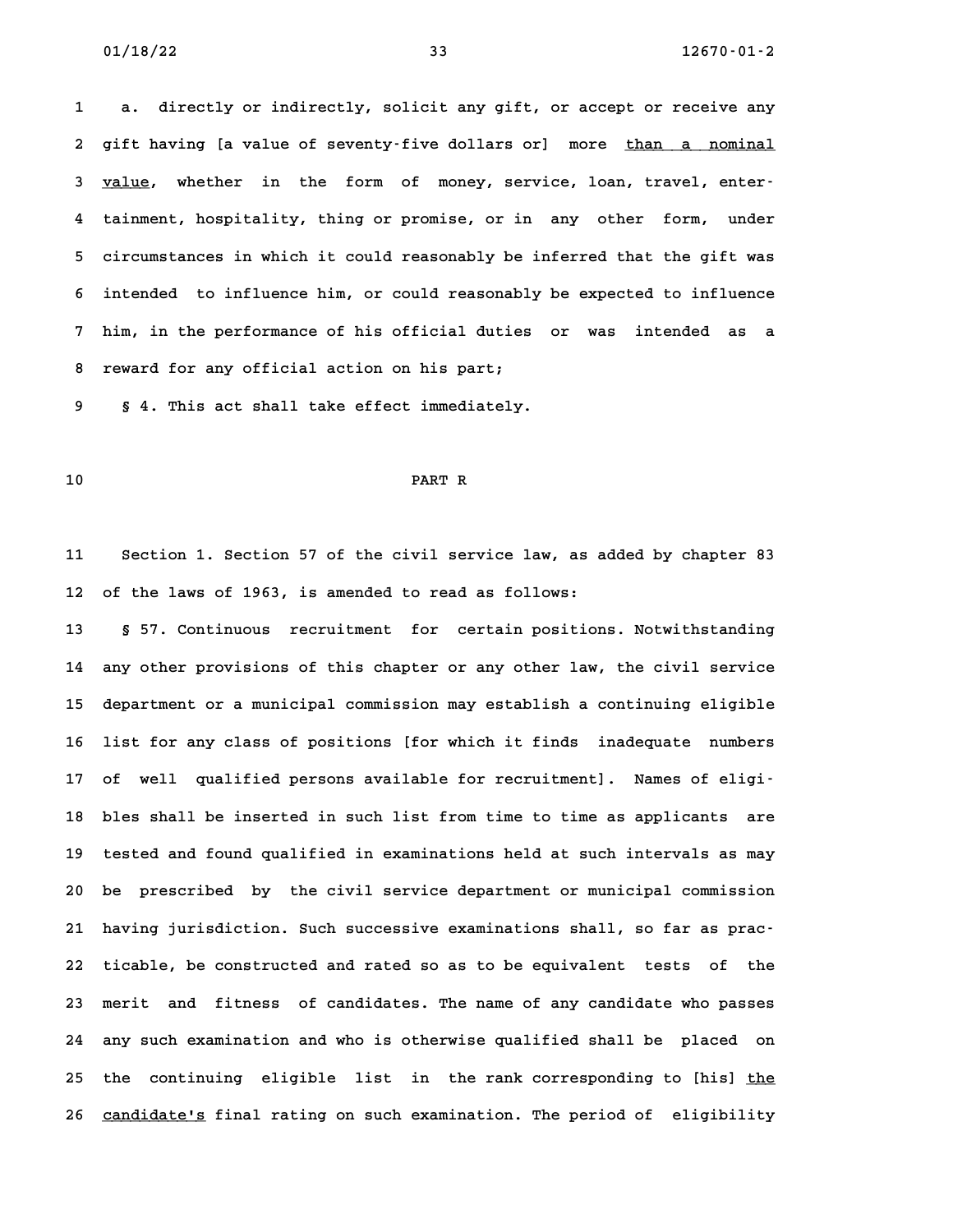**1 of successful candidates for certification and appointment from such 2 continuing eligible list, as a result of any such examination, shall be 3 fixed by the civil service department or municipal commission but, 4 except as a list may reach an announced terminal date, such period shall 5 not be less than one year; nor shall such period of eligibility exceed 6 four years. Subject to such conditions and limitations as the civil 7 service department or municipal commission may prescribe, a candidate 8 may take more than one such examination; provided, however, that no such 9 candidate shall be certified simultaneously with more than one rank on 10 the continuing eligible list. With respect to any candidate who applies 11 for and is granted additional credit in any such examination as a disa-12 bled or non-disabled veteran, and for the limited purpose of granting 13 such additional credit, the eligible list shall be deemed to be estab-**13 such additional credit, the eligible list shall be deemed to be estab–<br>14 lished on the date on which [his] <u>the candidate's</u> name is added thereto. **15 § 2. This act shall take effect immediately.**

# **16 PART S**

**17 Section 1. Subdivision 11 of section 52 of the civil service law, as 18 amended by chapter 214 of the laws of 1989, is amended to read as** 18 amended by chapter 214 of the laws of 1989, is amended to read as<br>19 follows:

**20 11. Notwithstanding any other provision of law, the state department 21 of civil service may, for titles designated by it, extend to employees 22 in the state service who are holding or who have held a position in the 23 non-competitive or labor class of such service the same opportunity as 24 employees in the competitive class to take promotion examinations [if 25 such examinations are to be held in conjunction with open competitive** 25 such examinati<br>26 examinations].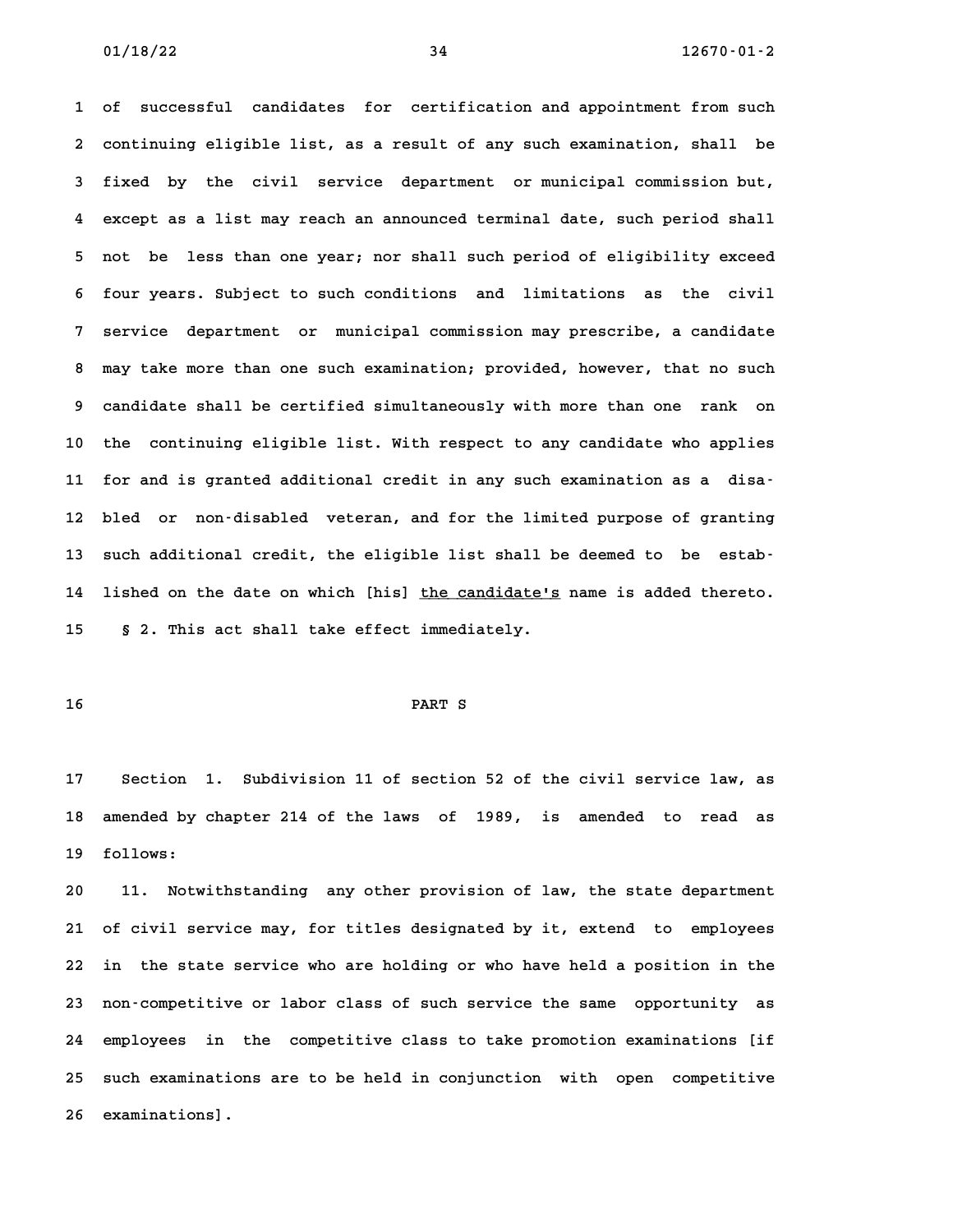**1 § 2. Subdivision 12 of section 52 of the civil service law, as added 2 by chapter 453 of the laws of 1976, is amended to read as follows: 3 12. Notwithstanding any other provisions of law, a municipal commis-4 sion may, for entrance level titles as defined and designated by it, 5 extend to employees in the service of a civil division who are holding 6 or who have held a position in the non-competitive class of such service 7 for a period of two years the same opportunity as employees in the 8 competitive class to take promotion examinations for which such non-com-9 petitive class service is determined by the municipal commission to be** 9 petitive class service is determined by the municipal commission to be<br>10 appropriate preparation [if such examinations are to be held in conjunc-**11 tion with open competitive examinations].** 11 tion with open competitive examinations].<br>12 § 3. This act shall take effect immediately.

# **13 PART T**

**14 Section 1. Section 55-b of the civil service law is amended by adding 15 a new subdivision 3 to read as follows:**

15 a new subdivision 3 to read as follows:<br>16 <u>3. Those employees hired under subdivision one of this section, shall</u> 16 <u>3. Those employees hired under subdivision one of this section, shall</u><br>17 <u>be afforded the opportunity to transfer into competitive class posi</u>-17 <u>be afforded the opportunity to transfer into competitive class posi-</u><br>18 <u>tions, provided that they meet the requirements for competitive examina-</u> 18 <u>tions, provided that they meet the requirements for competitive examina–</u><br>19 <u>tion; and possess the requisite credentials, licenses, and certif–</u> 19 <u>tion; and possess the </u><br>20 <u>ications as necessary.</u> **21 § 2. Section 55-c of the civil service law is amended by adding a new**

**22 subdivision 4 to read as follows:**

23 **4. Those employees hired under subdivision one of this section, shall 24 be afforded the opportunity to transfer into competitive class posi- \_\_\_\_\_\_\_\_\_\_\_\_\_\_\_\_\_\_\_\_\_\_\_\_\_\_\_\_\_\_\_\_\_\_\_\_\_\_\_\_\_\_\_\_\_\_\_\_\_\_\_\_\_\_\_\_\_\_\_\_\_\_\_\_\_\_\_\_\_\_\_\_ 25 tions, provided that they meet the requirements for competitive examina- \_\_\_\_\_\_\_\_\_\_\_\_\_\_\_\_\_\_\_\_\_\_\_\_\_\_\_\_\_\_\_\_\_\_\_\_\_\_\_\_\_\_\_\_\_\_\_\_\_\_\_\_\_\_\_\_\_\_\_\_\_\_\_\_\_\_\_\_\_\_\_\_**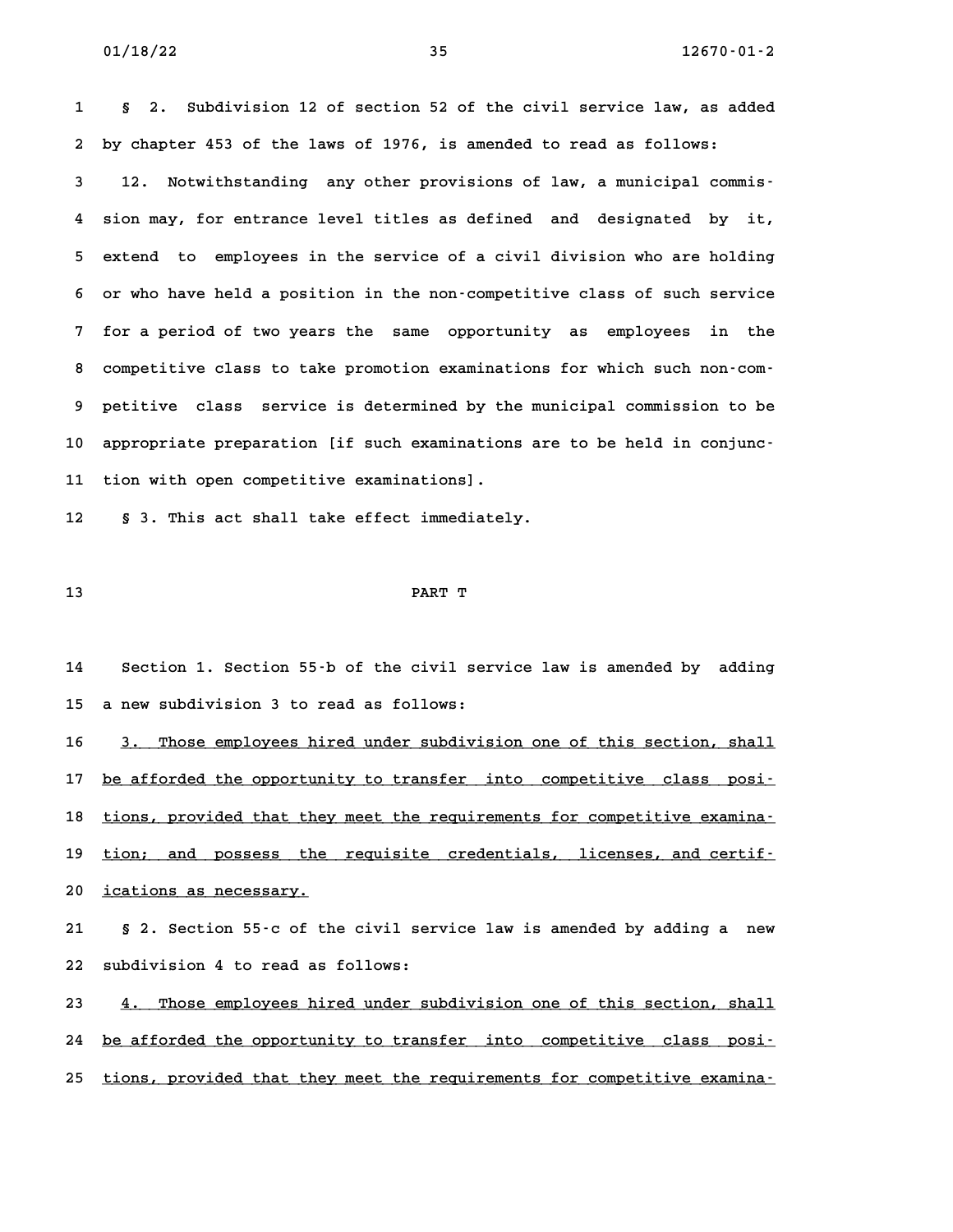**1 tion; and possess the requisite credentials, licenses, and certif- \_\_\_\_\_\_\_\_\_\_\_\_\_\_\_\_\_\_\_\_\_\_\_\_\_\_\_\_\_\_\_\_\_\_\_\_\_\_\_\_\_\_\_\_\_\_\_\_\_\_\_\_\_\_\_\_\_\_\_\_\_\_\_\_\_\_\_\_\_\_\_\_** 1 <u>tion; and possess the </u><br>2 <u>ications as necessary.</u> **3 § 3. This act shall take effect immediately.**

# **4 PART U**

**5 Section 1. Subdivision 6 of section 130 of the civil service law, as 6 amended by chapter 307 of the laws of 1979, is amended to read as 7 follows: 8 6. Shift pay differentials. Whenever the director finds that under**

**9 prevailing wage practices in private or other public employment in the 10 state, employees in a given occupation receive a higher rate of pay or 11 wage differential for a work shift other [than a normal day shift] than 12 that which is paid to employees in the same occupation [for a normal day** 12 that which is paid to employees in the same occupation [for a normal day<br>13 shift], [he] <u>the director</u> may, subject to the approval of the director 13 shift], [he] <u>the director</u> may, subject to the approval of the director<br>14 of the budget, authorize a pay differential to be paid to those employ<sup>.</sup> **15 ees in positions in the same or related occupations in the state service 16 and who are [regularly] assigned to an equivalent or substantially 17 equivalent work shift, on a statewide basis, provided however, where the** 17 equivalent work shift, on a statewide basis, provided however, where the<br>18 director finds that in a particular geographical area or areas wage **19 practices would warrant a shift differential for employees in a partic-20 ular occupation then the director may grant a work shift pay differen-21 tial for such employees, subject to the approval of the director of the 22 budget. In determining whether to authorize a pay differential the 23 director shall consider the various duties on each shift, [other than 24 the normal day shift,] in relation to the normal day shift. A pay 25 differential under this subdivision shall be a percentage of basic sala-**25 differential under this subdivision shall be a percentage of basic sala–<br>26 ry<u>, an hourly rate, an annual rate,</u> or a fixed dollar amount per pay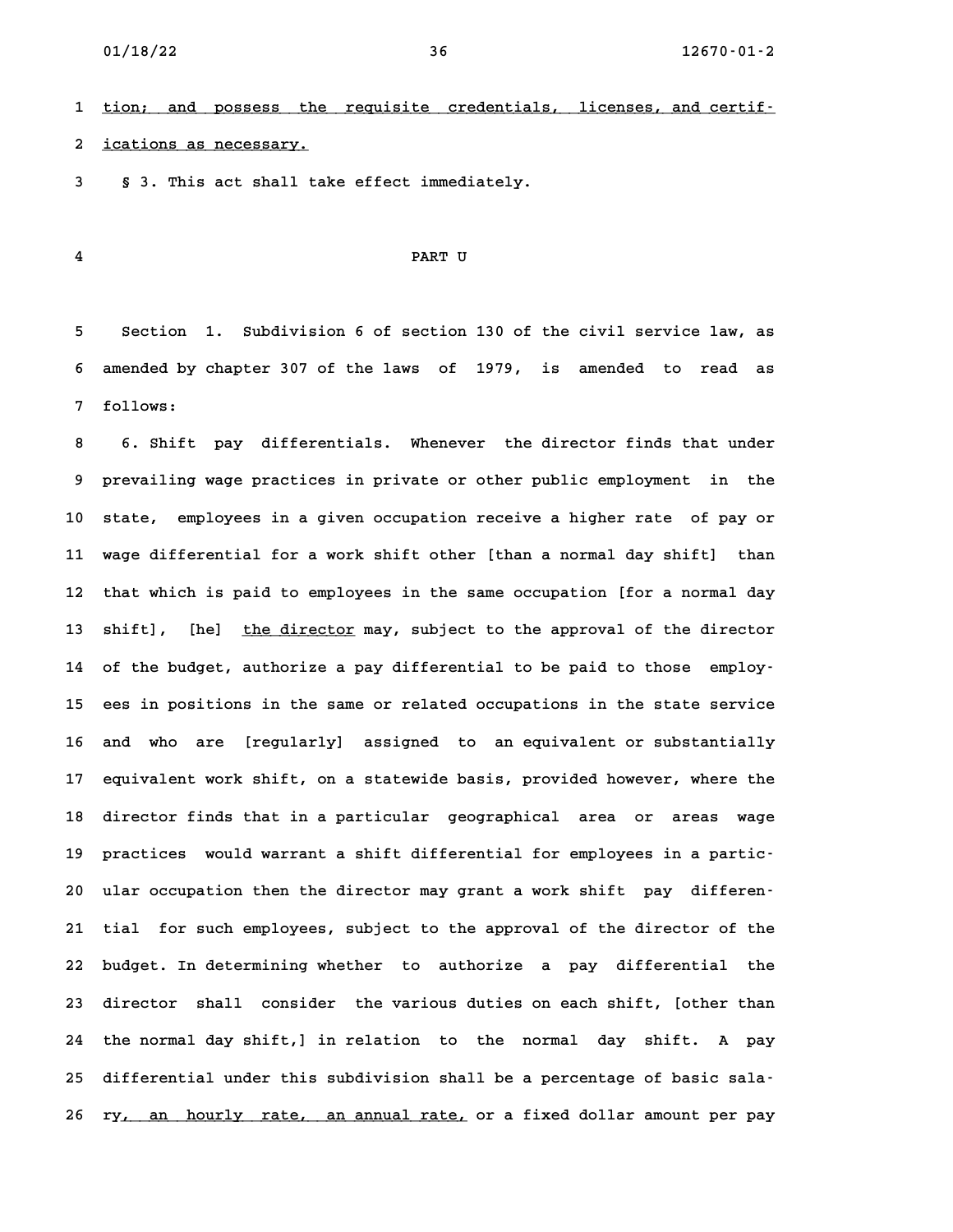**1 period, as prescribed in each case by the director of the classification 2 and compensation division subject to approval of the director of the** 2 and compensation division subject to approval of the director of the<br>3 budget. Such differential shall be paid in addition to and shall not be **4 part of an employee's basic annual salary, and shall not affect or 5 impair any performance advancement payments, performance awards, longev-6 ity payments or other rights or benefits to which an employee may be 7 entitled under the provisions of this chapter, provided, however, that 8 any differential payable pursuant to this subdivision shall be included 9 as compensation for retirement purposes. A pay differential shall be** 9 as compensation for retirement purposes. A pay differential shall be<br>10 terminated for any employee when [he] <u>the employee</u> ceases to be employed **11 in the work shift or position for which such pay differential was 12 authorized. A pay differential shall remain in effect until terminated 13 by the director of the classification and compensation division with the 14 consent of the director of the budget or until a new pay differential is 15 authorized pursuant to this subdivision. The director of the budget may** 15 authorized pursuant to this subdivision. The director of the budget may<br>16 adopt such regulations as [he may deem] necessary to carry out the 16 adopt such regulations as [he may deem] necessary to carry out the 17 provisions of this subdivision.

**18 § 2. This act shall take effect immediately.**

# **19 PART V**

**20 Section 1. Section 5004 of the civil practice law and rules, as 21 amended by chapter 258 of the laws of 1981, is amended to read as 22 follows: 23 § 5004. Rate of interest. [Interest shall be at the rate of nine per**

24 centum per annum, except where otherwise provided by statute.] Notwith-24 centum per annum, except where otherwise provided by statute.] <u>Notwith-</u><br>25 <u>standing any other provision of law or regulation to the contrary,</u> 25 <u>standing any other provision of law or regulation to the contrary,</u><br>26 <u>including any law or regulation that limits the annual rate of interest</u>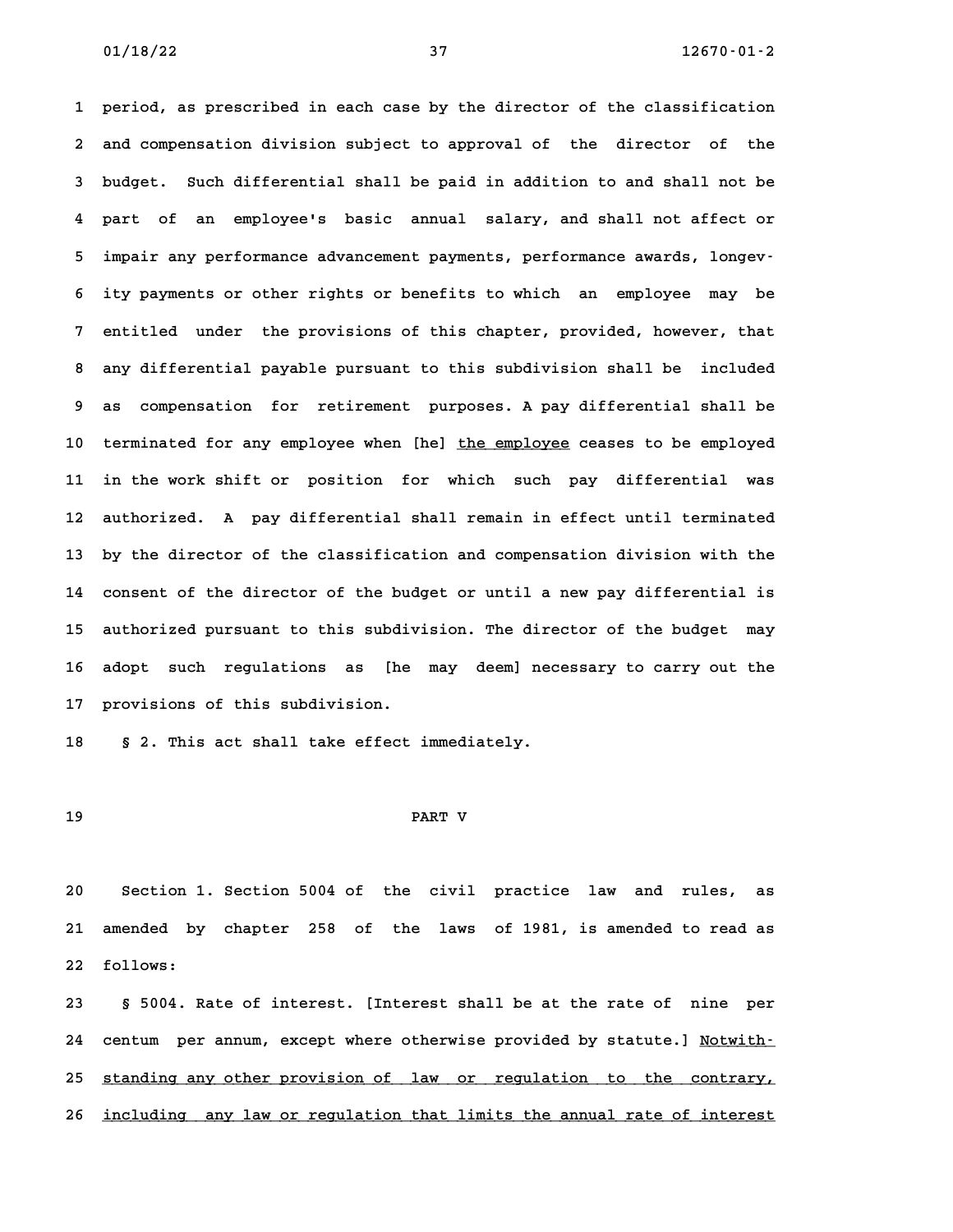**1 to be paid on a judgment or accrued claim, the annual rate of interest \_\_\_\_\_\_\_\_\_\_\_\_\_\_\_\_\_\_\_\_\_\_\_\_\_\_\_\_\_\_\_\_\_\_\_\_\_\_\_\_\_\_\_\_\_\_\_\_\_\_\_\_\_\_\_\_\_\_\_\_\_\_\_\_\_\_\_\_\_\_\_\_** 1 <u>to be paid on a judgment or accrued claim, the annual rate of interest</u><br>2 <u>to be paid on a judgment or accrued claim shall be calculated at the</u> 2 <u>to be paid on a judgment or accrued claim shall be calculated at the</u><br>3 <u>one-year United States treasury bill rate. For the purposes of this</u> 3 <u>one-year United States treasury bill rate. For the purposes of this</u><br>4 <u>section, the "one-year United States treasury bill rate" means the week-</u> 4 <u>section, the "one-year United States treasury bill rate" means the week-</u><br>5 <u>ly average one-year constant maturity treasury yield, as published by</u> 5 <u>ly average one-year constant-maturity-treasury-yield, as published by</u><br>6 <u>the board of governors of the federal reserve system, for the calendar</u> 6 <u>the board of governors of the federal reserve system, for the calendar</u><br>7 week preceding the date of the entry of the judgment awarding damages. week preceding the date of the entry of the judgment awarding damages.<br>8 Provided however, that this section shall not apply to any provision of 8 <u>Provided however, that this section shall not apply to any provision of</u><br>9 the tax law which provides for the annual rate of interest to be paid on 9 <u>the tax law which provides for the annual rate of interest to be paid on</u><br>10 a judgment or accrued claim.

**11 § 2. Subdivision (a) of section 5004 of the civil practice law and 12 rules, as amended by chapter 831 of the laws of 2021, is amended to read 13 as follows: 14 (a) [Interest shall be at the rate of nine per centum per annum,**

15 except where otherwise provided by statute; provided] Notwithstanding 15 except where otherwise provided-by-statute;-provided] <u>Notwithstanding</u><br>16 <u>any other provision of law or regulation to the contrary, including any</u> 16 <u>any other provision of law or regulation to the contrary, including any</u><br>17 <u>law or regulation that limits the annual rate of interest to be paid on</u> 17 <u>law or regulation that limits the annual rate of interest to be paid on</u><br>18 <u>a judgment or accrued claim, the annual rate of interest to be paid on a</u> 18 <u>a judgment or accrued claim, the annual rate of interest to be paid on a</u><br>19 <u>judgment or accrued claim shall be calculated at the one-year United</u> **20 States treasury bill rate. For purposes of this section, the "one-year \_\_\_\_\_\_\_\_\_\_\_\_\_\_\_\_\_\_\_\_\_\_\_\_\_\_\_\_\_\_\_\_\_\_\_\_\_\_\_\_\_\_\_\_\_\_\_\_\_\_\_\_\_\_\_\_\_\_\_\_\_\_\_\_\_\_\_\_\_\_\_\_** 20 <u>States treasury bill rate. For purposes of this section, the "one-year</u><br>21 <u>United States treasury bill rate" means the weekly average one-year</u> 21 <u>United States treasury bill rate" means the weekly average one-year</u><br>22 <u>constant maturity treasury yield, as published by the board of governors</u> 22 <u>constant maturity treasury yield, as published by the board of governors</u><br>23 of the federal reserve system, for the calendar week preceding the date 23 <u>of the federal reserve system, for the calendar week preceding the date</u><br>24 <u>of the entry of the judgment awarding damages; provided however, that</u> 24 <u>of the entry of the judgment awarding damages; provided however, that</u><br>25 <u>this section shall not apply to any provision of the tax law which</u> 25 this section shall not apply to any provision of the tax law which<br>26 provides for the annual rate of interest to be paid on a judgment or 26 <u>provides for the annual rate of interest to be paid on a judgment or</u><br>27 <u>accrued claim. Provided, however,</u> the annual rate of interest to be paid **28 in an action arising out of a consumer debt where a natural person is a**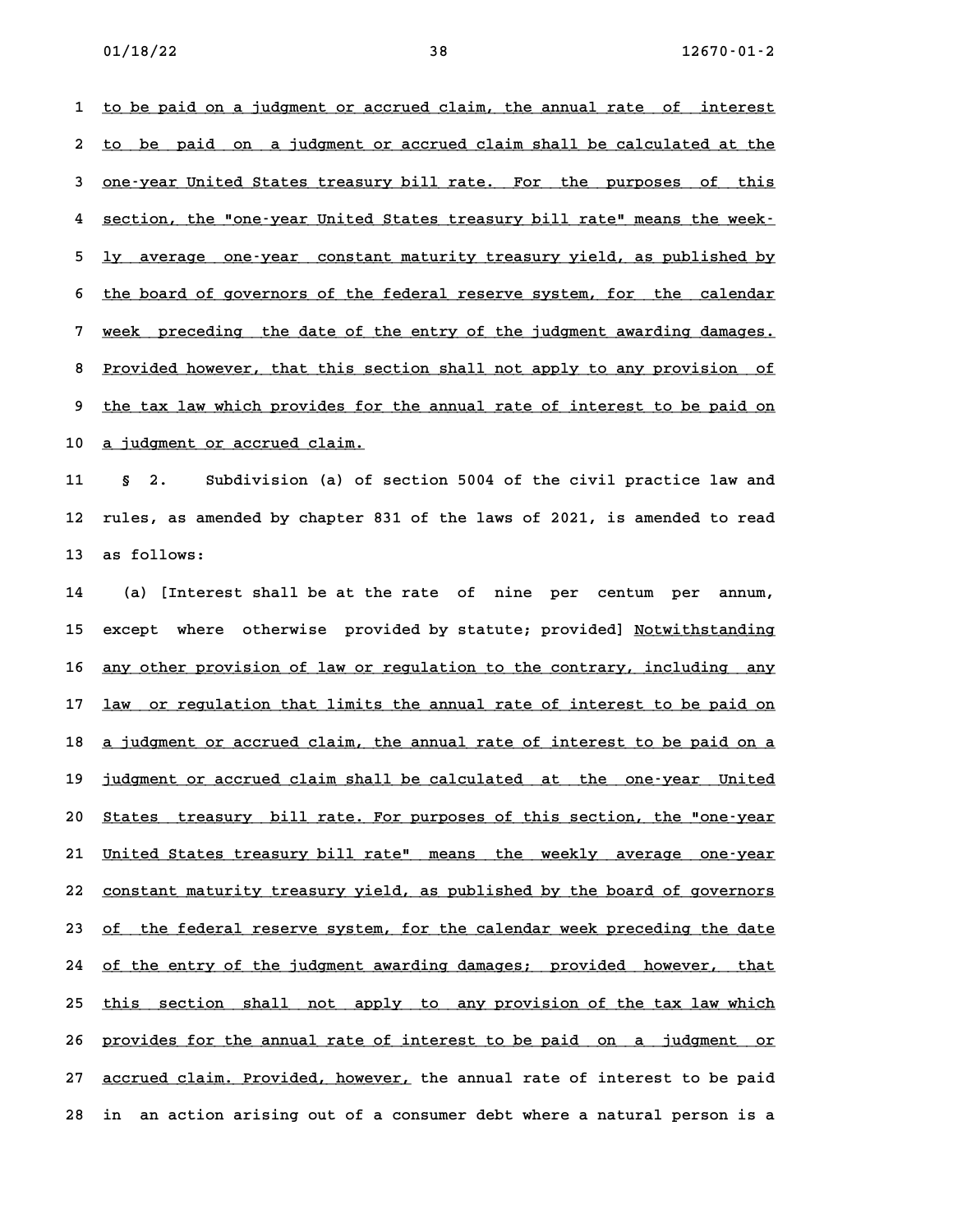**1 defendant shall be two per centum per annum (i) on a judgment or accrued** 1 defendant shall be two per centum per annum (i) on a judgment or accrued<br>2 claim for judgments entered on or after the effective date of the chap-**3 ter of the laws of two thousand twenty-one which amended this section, 4 and (ii) for interest upon a judgment pursuant to section five thousand 5 three of this article from the date of the entry of judgment on any part 6 of a judgment entered before the effective date of the chapter of the 7 laws of two thousand twenty-one which amended this section that is 8 unpaid as of such effective date.**

**9 § 3. Section 16 of the state finance law, as amended by chapter 681 of 10 the laws of 1982, is amended to read as follows:**

**11 § 16. Rate of interest on judgments and accrued claims against the 12 state. The rate of interest to be paid by the state upon any judgment 13 or accrued claim against the state shall [not exceed nine per centum per** 13 or accrued claim against the state shall [not exceed nine per centum per<br>14 annum] <u>be calculated at the one-year United States treasury bill rate.</u> 14 annum] <u>be calculated at the one-year United States treasury bill rate.</u><br>15 <u>For the purposes of this section, the "one-year United States treasury</u> 15 <u>For the purposes of this section, the "one-year United States treasury</u><br>16 <u>bill rate" means the weekly average one-year constant maturity treasury</u> 16 <u>bill rate" means the weekly average one-year constant maturity treasury</u><br>17 <u>yield, as published by the board of governors of the federal reserve</u> 17 <u>yield, as published by the board of governors of the federal reserve</u><br>18 system, for the calendar week preceding the date of the entry of the 18 <u>system, for the calendar week preceding the date of the entry of the</u><br>19 judgment awarding damages. Provided however, that this section shall not 20 apply to any provision of the tax law which provides for the annual rate 21 of interest to be paid on a judgment or accrued claim.

**22 § 4. This act shall take effect immediately, and shall be deemed to 23 have been in full force and effect on and after April 1, 2022; provided, 24 however, section two of this act shall take effect on the same date and 25 in the same manner as section 1 of chapter 831 of the laws of 2021,** 25 in the same manner as section 1 of chapter 831 of the laws of 2021,<br>26 takes effect.

**27 PART W**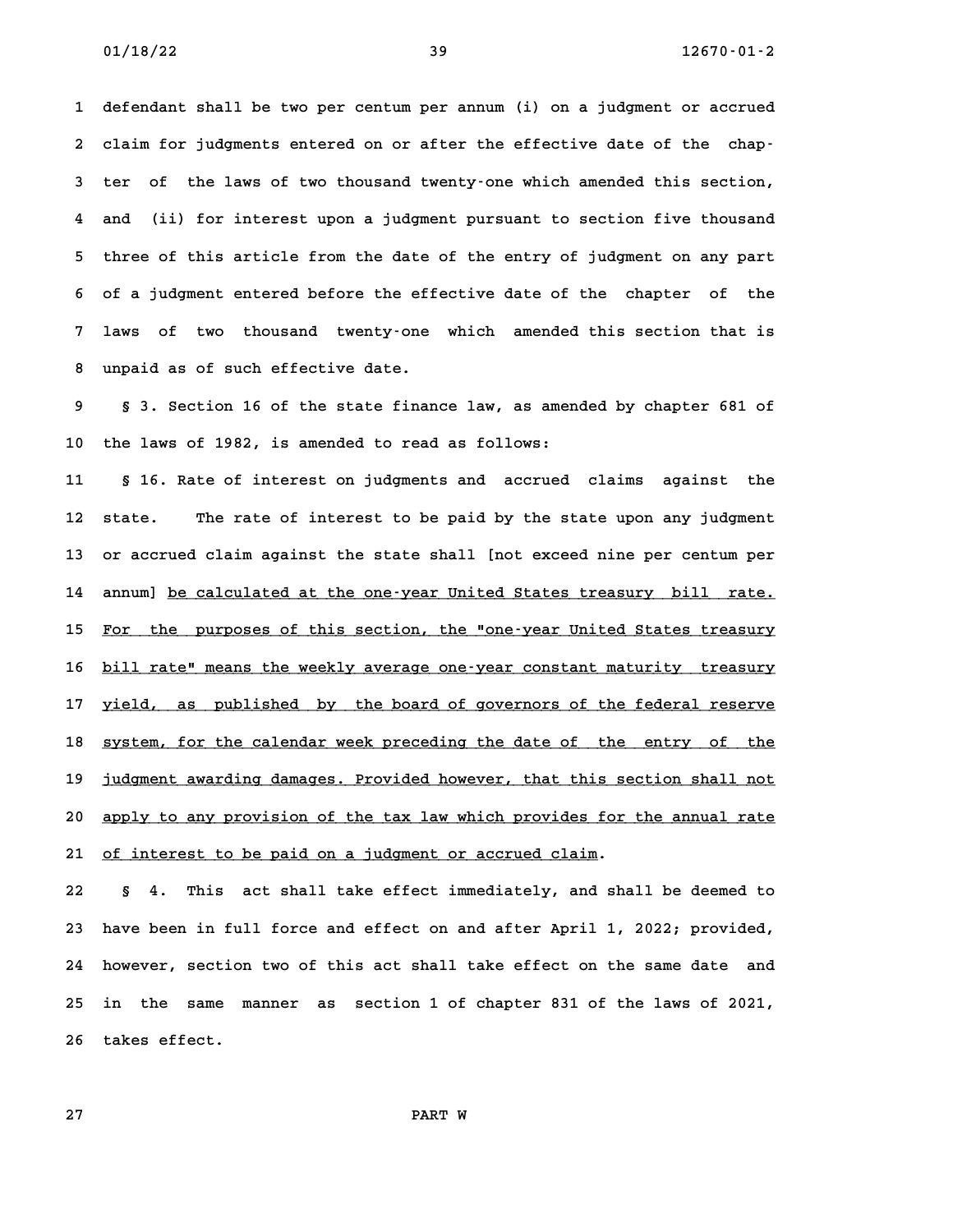**1 Section 1. Subdivision 8 of section 239-bb of the general municipal 2 law, as amended by chapter 294 of the laws of 2021, is amended to read 3 as follows:**

**4 8. For each county, new shared services actions [not included] in [a 5 previously] <u>an</u> approved and submitted plan pursuant to this section or<br>5 previously] <u>an</u> approved and submitted plan pursuant to this section or** 5 previously] <u>an</u> approved and submitted plan pursuant to this section or<br>6 part BBB of chapter fifty-nine of the laws of two thousand seventeen, **7 may be eligible for funding to match savings from such action, subject 8 to available appropriation. Savings that are actually and demonstrably 9 realized by the participating local governments are eligible for match-10 ing funding. For actions that are part of an approved plan transmitted 11 to the secretary of state in accordance with paragraph b of subdivision 12 seven of this section, savings achieved during either: (i) January first 13 through December thirty-first from new actions implemented on or after 14 January first through December thirty-first of the year immediately 15 following an approved and transmitted plan, or (ii) July first of the 16 year immediately following an approved and transmitted plan through June 17 thirtieth of the subsequent year from new actions implemented July first** 17 thirtieth of the subsequent year from new actions implemented July first<br>18 of the year immediately following an approved plan through June thirti-**19 eth of the subsequent year may be eligible for matching funding. Only** 19 eth of the subsequent year may be eligible for matching funding. Only<br>20 net savings between local governments for each action would be eligible **21 for matching funding. Savings from internal efficiencies or any other 22 action taken by a local government without the participation of another 23 local government are not eligible for matching funding. Each county and 24 all of the local governments within the county that are part of any 25 action to be implemented as part of an approved plan must collectively** 25 action to be implemented as part of an approved plan must collectively<br>26 apply for the matching funding <u>by submitting one consolidated applica</u>-26 apply for the matching funding <u>by submitting one consolidated applica-</u><br>27 <u>tion per plan,</u> and agree on the distribution and use of any matching 27 <u>tion per plan,</u> and agree on the distribution and use of any matching<br>28 funding in order to qualify for matching funding. <u>Any such consolidated</u>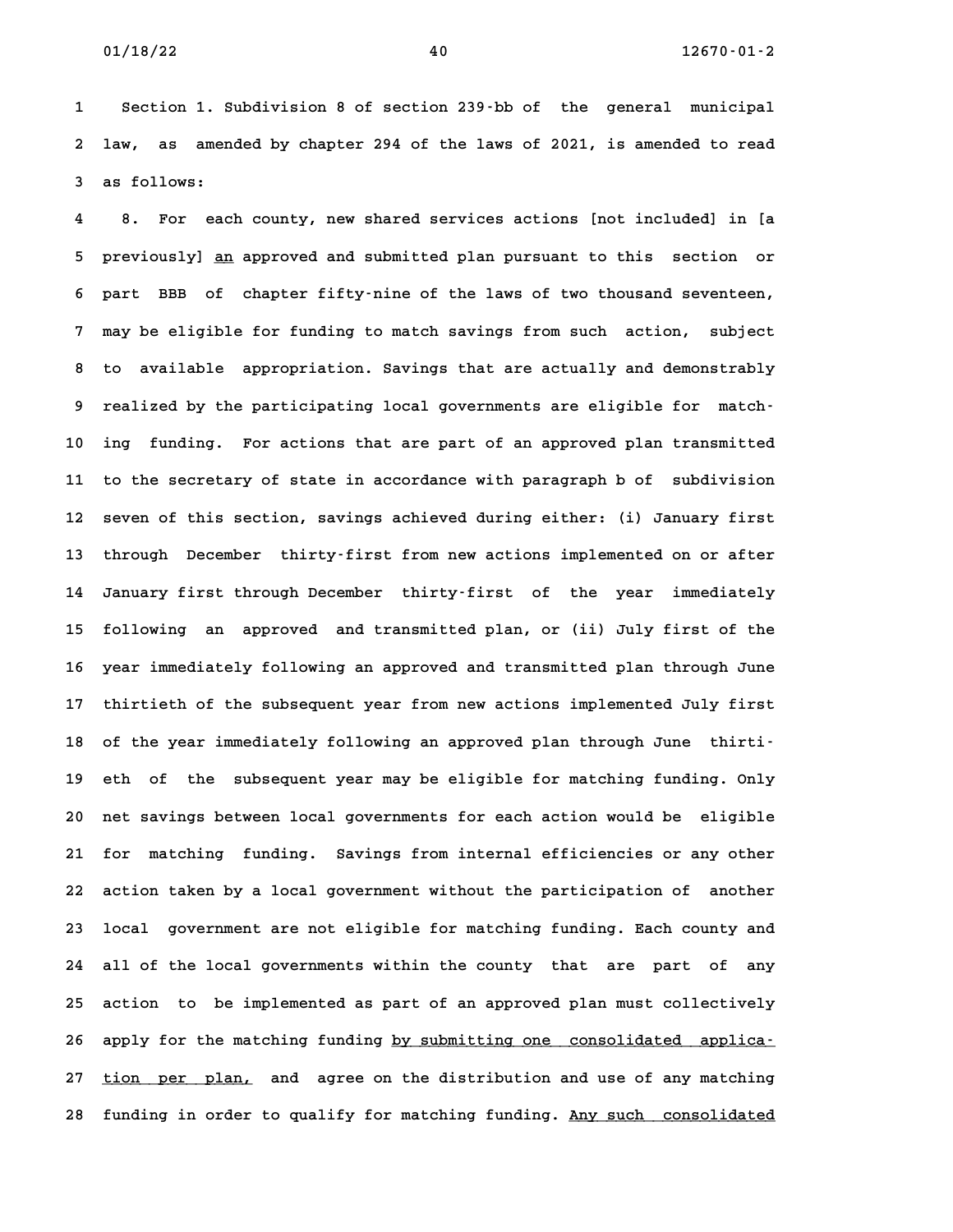1 application shall be submitted to the department of state in such form 1 <u>application shall be submitted to the department of state in such form</u><br>2 <u>and manner as directed by the department no later than December thirty.</u> 2 <u>and manner as directed by the department no later than December thirty–</u><br>3 <u>first of the second calendar year following plan adoption; provided,</u> 4 <u>first of the second calendar year following plan-adoption; provided,</u><br>4 however, that for plans adopted prior to calendar year two thousand 4 <u>however, that for plans adopted prior to calendar year two thousand</u><br>5 twenty, for which no application for matching funding has been submit-5 <u>twenty, for which no application for matching funding has been submit-</u><br>6 <u>ted, one consolidated application per plan year may be submitted to the</u> 6 <u>ted, one consolidated application per plan year may be submitted to the separtment no later than December thirty-first, two thousand twenty-two.</u> **8 § 2. This act shall take effect immediately.**

# **9 PART X**

**10 Section 1. Paragraph b of subdivision 10 of section 54 of the state 11 finance law is amended by adding a new subparagraph (vii) to read as** 11 finance la<sup>.</sup><br>12 follows: 12 follows:<br>13 <u>(vii) Notwithstanding subparagraph (i) of this paragraph, within</u>

13 <u>(vii) Notwithstanding subparagraph (i) of this paragraph, within</u><br>14 <u>amounts appropriated in the state fiscal-year-commencing April-first,</u> 14 <u>amounts appropriated in the state fiscal year commencing April-first,</u><br>15 <u>two thousand twenty-two, and annually thereafter, there shall be</u> 15 <u>two thousand twenty–two, and annually thereafter, there shall be</u><br>16 <u>apportioned and paid to each existing municipality as of April first,</u> 16 <u>apportioned and paid to each existing municipality as of April first,</u><br>17 <u>two thousand twenty–two a base level grant in an amount equal to the aid</u> 17 <u>two thousand twenty-two a base level grant in an amount equal to the aid</u><br>18 <u>received by such municipality in the state fiscal year commencing April</u> 18 <u>received by such municipality in the state fiscal year commencing April<br>19 <u>first, two thousand eighteen; provided, however, and notwithstanding</u></u> 19 <u>first, two thousand eighteen; provided, however, and notwithstanding</u><br>20 <u>any law to the contrary, in the state fiscal year commencing April</u> 20 <u>any law to the contrary, in the state fiscal year commencing April</u><br>21 <u>first, two thousand twenty-two, and annually thereafter, the town of</u> 21 <u>first, two thousand twenty–two, and-annually-thereafter, the town-of</u><br>22 <u>Palm Tree shall receive a base level grant of twenty–four thousand two</u> 22 <u>Palm Tree shall receive a base level grant of twenty-four thousand two<br>23 <u>hundred thirteen dollars, and the village of Sagaponack shall receive a</u></u> 23 <u>hundred thirteen dollars, and the village of Sagaponack shall receive a</u><br>24 <u>base level grant of two thousand dollars, and the village of Woodbury</u> 25 shall receive a base level grant of twenty-seven thousand dollars, and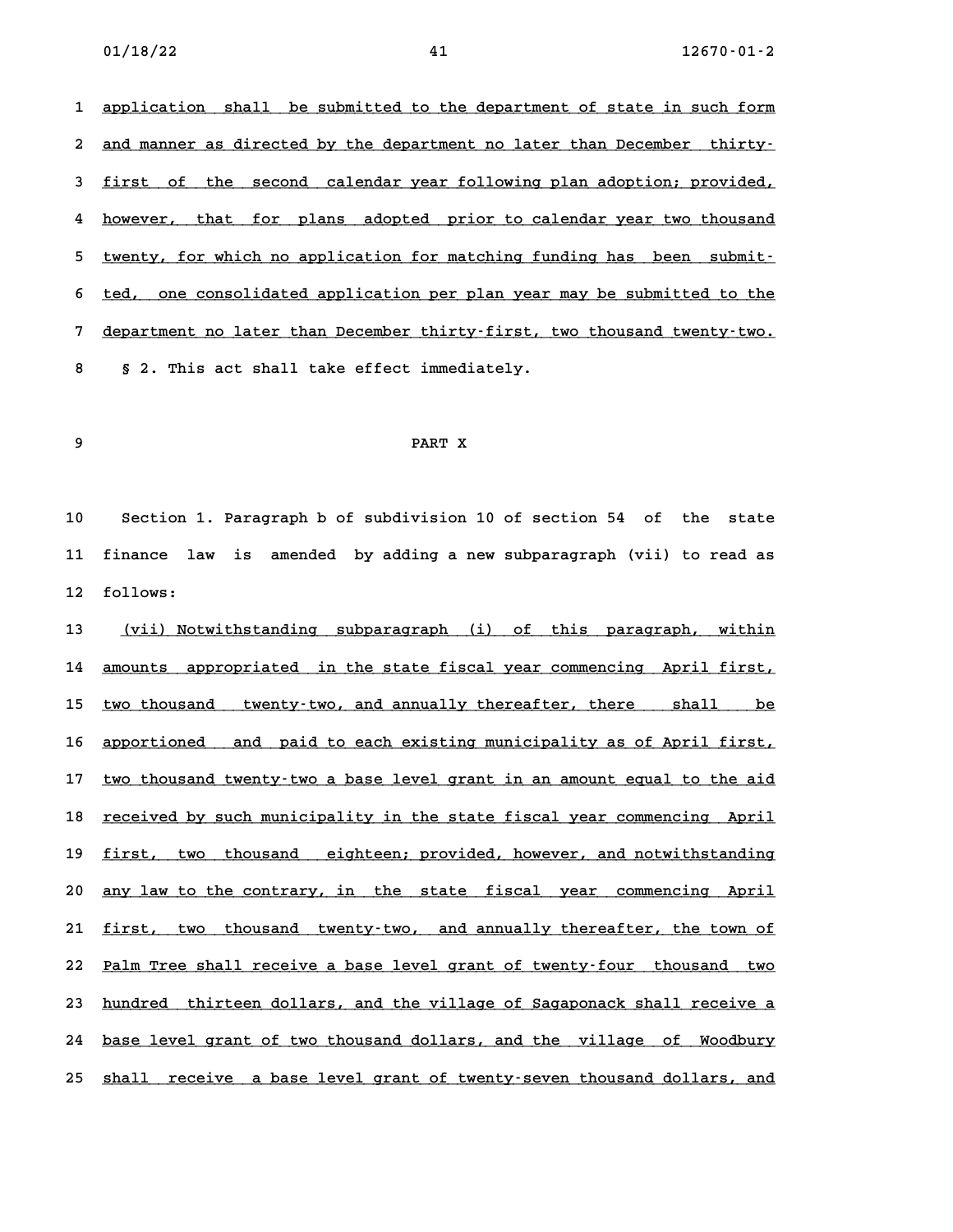**1 the village of South Blooming Grove shall receive a base level grant of \_\_\_\_\_\_\_\_\_\_\_\_\_\_\_\_\_\_\_\_\_\_\_\_\_\_\_\_\_\_\_\_\_\_\_\_\_\_\_\_\_\_\_\_\_\_\_\_\_\_\_\_\_\_\_\_\_\_\_\_\_\_\_\_\_\_\_\_\_\_\_\_** 1 <u>the village of South Blooming</u><br>2 <u>nineteen thousand dollars.</u> **3 § 2. Paragraph 3 of subdivision c of section 1261 of the tax law, as**

**4 amended by section 1 of part NN of chapter 55 of the laws of 2020, is 5 amended to read as follows:**

**6 (3) However, the taxes, penalties and interest which (i) the county of 7 Nassau, (ii) the county of Erie, to the extent the county of Erie is 8 contractually or statutorily obligated to allocate and apply or pay net 9 collections to the city of Buffalo and to the extent that such county 10 has set aside net collections for educational purposes attributable to 11 the Buffalo school district, or the city of Buffalo or (iii) the county 12 of Erie is authorized to impose pursuant to section twelve hundred ten** 12 of Erie is authorized to impose pursuant to section twelve hundred ten<br>13 of this article, other than such taxes in the amounts described, respec<sup>.</sup> **14 tively, in subdivisions one and two of section one thousand two hundred 15 sixty-two-e of this part, during the period that such section authorizes 16 Nassau county to establish special or local assistance programs there-**16 Nassau county to establish special or local assistance programs there-<br>17 under, together with any penalties and interest related thereto, and **18 after the comptroller has reserved such refund fund and such costs,** 18 after the comptroller has reserved such refund fund and such costs,<br>19 shall, commencing on the next payment date after the effective date of 19 shall, commencing on the next payment date after the effective date of<br>20 this sentence and of each month thereafter, until such date as (i) the **21 Nassau county interim finance authority shall have no obligations 22 outstanding, or (ii) the Buffalo fiscal stability authority shall cease** 22 outstanding, or (ii) the Buffalo fiscal stability authority shall cease<br>23 to exist, or (iii) the Erie county fiscal stability authority shall **24 cease to exist, be paid by the comptroller, respectively, to (i) the 25 Nassau county interim finance authority to be applied by the Nassau** 25 Nassau county interim finance authority to be applied by the Nassau<br>26 county interim finance authority, or (ii) to the Buffalo fiscal stabili-26 county interim finance authority, or (ii) to the Buffalo fiscal stabili<sup>-</sup><br>27 ty authority to be applied by the Buffalo fiscal stability authority, or **28 (iii) to the Erie county fiscal stability authority to be applied by the**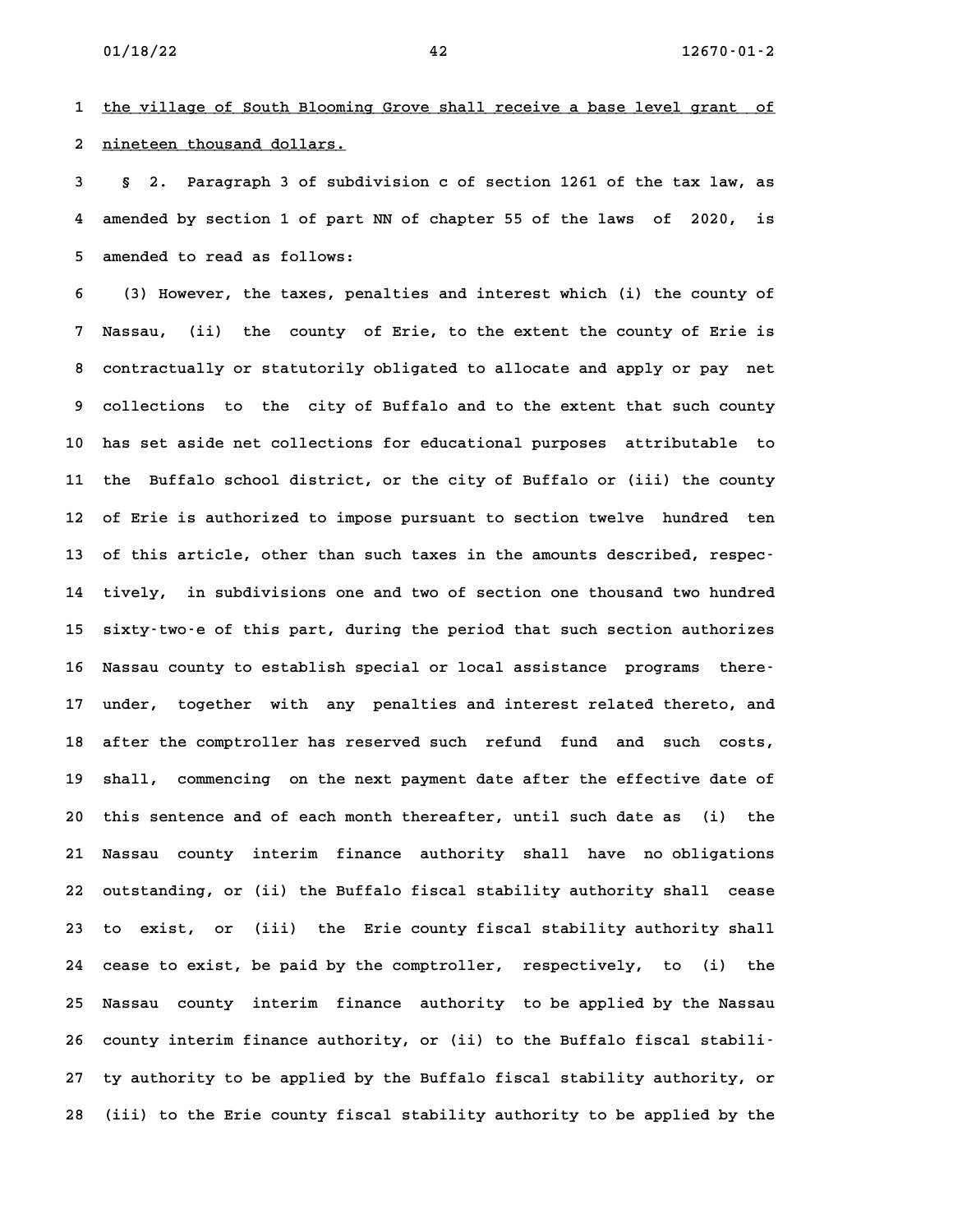**1 Erie county fiscal stability authority, as the case may be, in the 2 following order of priority: first pursuant to the Nassau county interim 3 finance authority's contracts with bondholders or the Buffalo fiscal 4 stability authority's contracts with bondholders or the Erie county 5 fiscal stability authority's contracts with bondholders, respectively, 6 then to pay the Nassau county interim finance authority's operating 7 expenses not otherwise provided for or the Buffalo fiscal stability 8 authority's operating expenses not otherwise provided for or the Erie 9 county fiscal stability authority's operating expenses not otherwise 10 provided for, respectively, [then (i) for the Nassau county interim 11 finance authority to pay to the state as soon as practicable in the 12 months of May and December each year, the amount necessary to fulfill 13 the town and village distribution requirement on behalf of Nassau county 14 pursuant to paragraph five-a of this subdivision, or (ii) for the 15 Buffalo fiscal stability authority to pay to the state as soon as prac-16 ticable in the months of May and December each year, the percentage of 17 the amount necessary to fulfill the town and village distribution** 17 the amount necessary to fulfill the town and village distribution<br>18 requirement on behalf of Erie county pursuant to paragraph five-a of 18 requirement on behalf of Erie county pursuant to paragraph five-a of<br>19 this subdivision that equates to the percentage of the county net **20 collections that the city of Buffalo and the Buffalo city school 21 district, together, are due in the months of May and December each year, 22 or (iii) for the Erie county fiscal stability authority to pay to the 23 state as soon as practicable in the months of May and December each 24 year, the amount necessary to fulfill the town and village distribution 25 requirement on behalf of Erie county pursuant to paragraph five-a of 26 this subdivision, less the amount being paid to the state by the Buffalo 27 fiscal stability authority in each respective month,] and then (i)** 27 fiscal stability authority in each respective month,] and then (i)<br>28 pursuant to the Nassau county interim finance authority's agreements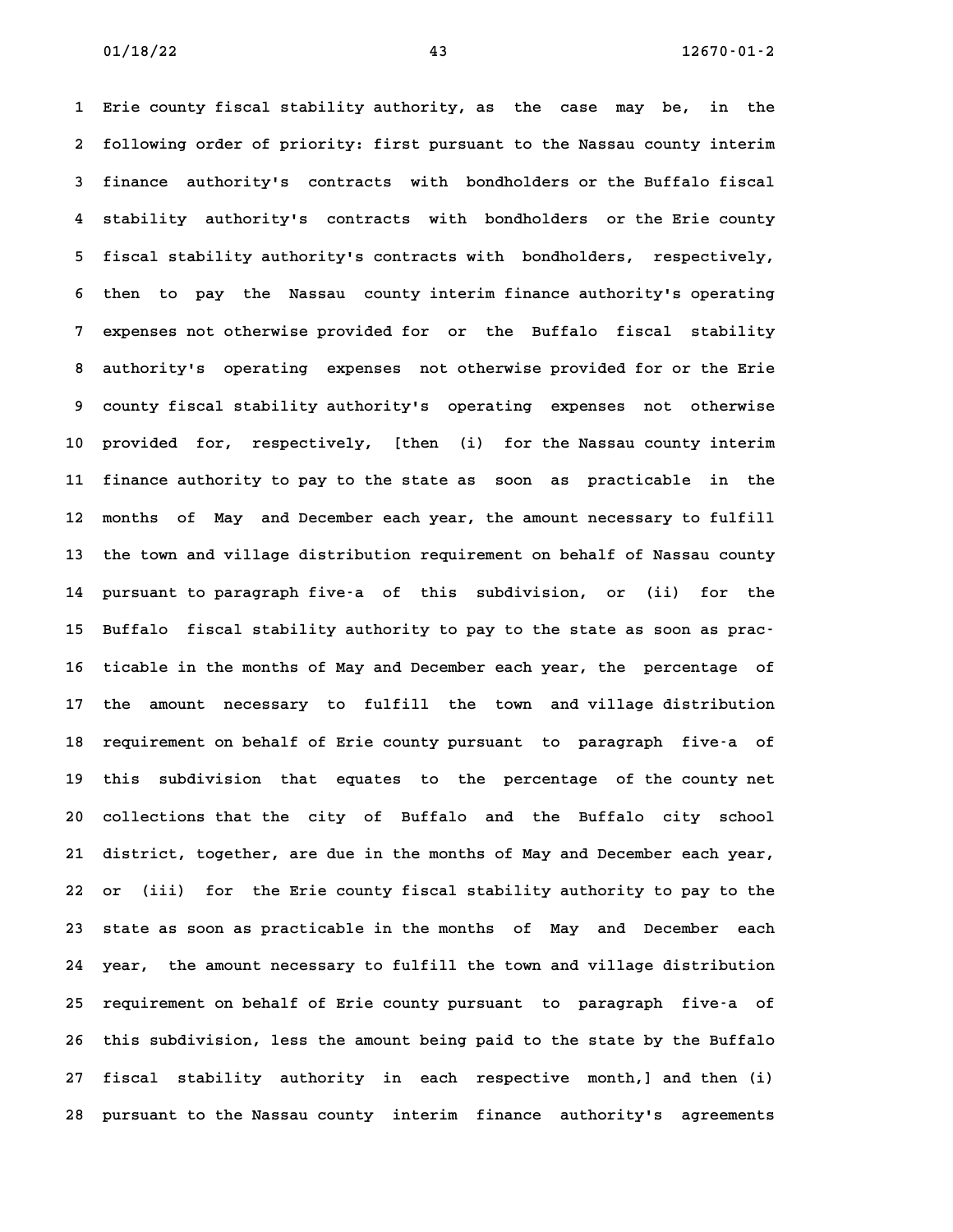**1 with the county of Nassau, which agreements shall require the Nassau 2 county interim finance authority to transfer such taxes, penalties and** 2 county interim finance authority to transfer such taxes, penalties and<br>3 interest remaining after providing for contractual or other obligations **4 of the Nassau county interim finance authority, and subject to any 5 agreement between such authority and the county of Nassau, to the county 6 of Nassau as frequently as practicable; or (ii) pursuant to the Buffalo 7 fiscal stability authority's agreements with the city of Buffalo, which 8 agreements shall require the Buffalo fiscal stability authority to 9 transfer such taxes, penalties and interest remaining after providing 10 for contractual or other obligations of the Buffalo fiscal stability 11 authority, and subject to any agreement between such authority and the 12 city of Buffalo, to the city of Buffalo or the city of Buffalo school 13 district, as the case may be, as frequently as practicable; or (iii) 14 pursuant to the Erie county fiscal stability authority's agreements with** 14 pursuant to the Erie county fiscal stability authority's agreements with<br>15 the county of Erie, which agreements shall require the Erie county 15 the county of Erie, which agreements shall require the Erie county<br>16 fiscal stability authority to transfer such taxes, penalties and inter-**17 est remaining after providing for contractual or other obligations of** 17 est remaining after providing for contractual or other obligations of<br>18 the Erie county fiscal stability authority, and subject to any agreement **19 between such authority and the county of Erie, to the county of Erie as 20 frequently as practicable. During the period that the comptroller is 21 required to make payments to the Nassau county interim finance authority 22 described in the previous sentence, the county of Nassau shall have no** 22 described in the previous sentence, the county of Nassau shall have no<br>23 right, title or interest in or to such taxes, penalties and interest 23 right, title or interest in or to such taxes, penalties and interest<br>24 required to be paid to the Nassau county interim finance authority, **25 except as provided in such authority's agreements with the county of 26 Nassau. During the period that the comptroller is required to make 27 payments to the Buffalo fiscal stability authority described in the 28 second previous sentence, the city of Buffalo and such school district**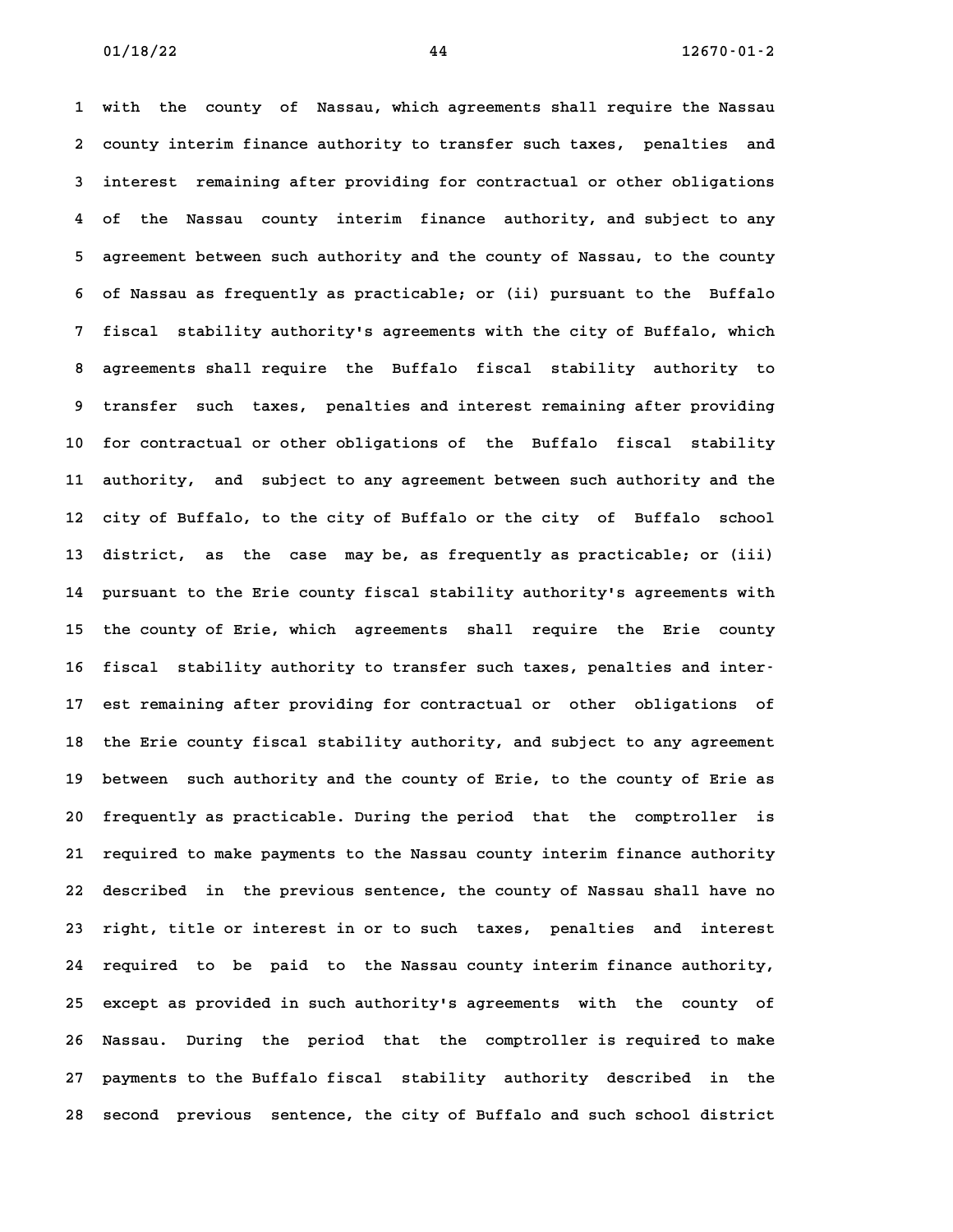**1 shall have no right, title or interest in or to such taxes, penalties 2 and interest required to be paid to the Buffalo fiscal stability author-3 ity, except as provided in such authority's agreements with the city of 4 Buffalo. During the period that the comptroller is required to make 5 payments to the Erie county fiscal stability authority described in the 6 payments to the Erie county fiscal stability authority described in the<br>6 third previous sentence, the county of Erie shall have no right, title 7 or interest in or to such taxes, penalties and interest required to be 8 paid to the Erie county fiscal stability authority, except as provided 9 in such authority's agreements with the county of Erie.**

**10 § 3. Paragraph 5-a of subdivision c of section 1261 of the tax law is** 10 § 3. Parag<br>11 REPEALED. **12 § 4. Subdivision 5 of section 3657 of the public authorities law, as**

**13 amended by section 3 of part NN of chapter 55 of the laws of 2020, is 14 amended to read as follows: 15 5. Tax revenues received by the authority pursuant to section twelve**

**16 hundred sixty-one of the tax law, together with any other revenues 17 received by the authority, shall be applied in the following order of** 17 received by the authority, shall be applied in the following order of<br>18 priority: first pursuant to the authority's contracts with bondholders, 18 priority: first pursuant to the authority's contracts with bondholders,<br>19 then to pay the authority's operating expenses not otherwise provided **20 for, [then to pay to the state pursuant to paragraph three of subdivi-21 sion (c) of section twelve hundred sixty-one of the tax law,] and then, 22 subject to the authority's agreements with the county, to transfer the 23 balance of such tax revenues not required to meet contractual or other 24 obligations of the authority to the county as frequently as practicable. 25 § 5. Subdivision 5 of section 3965 of the public authorities law, as 26 amended by section 5 of part NN of chapter 55 of the laws of 2020, is 27 amended to read as follows:**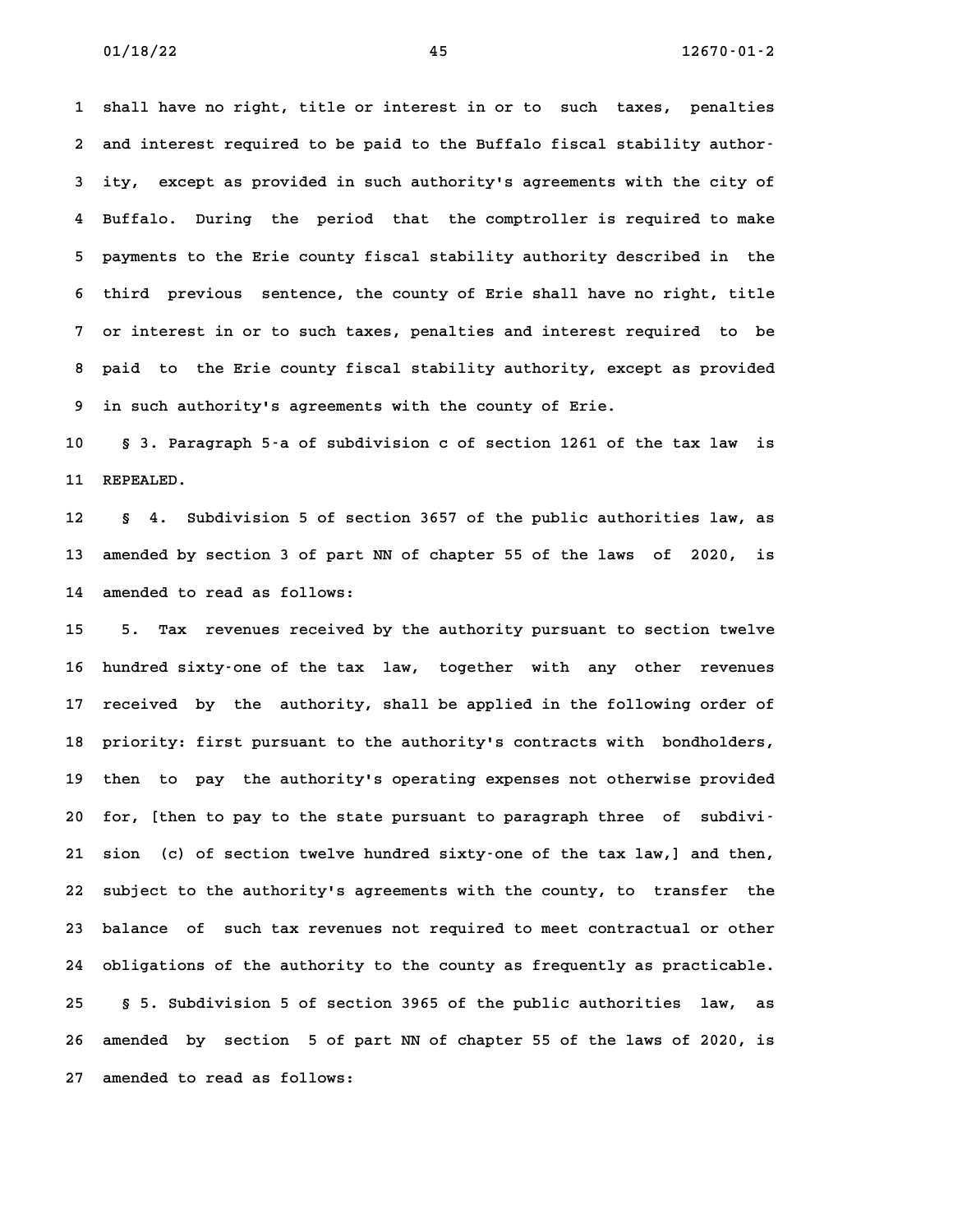**1 5. Revenues of the authority shall be applied in the following order 2 of priority: first to pay debt service or for set asides to pay debt 3 service on the authority's bonds, notes, or other obligations and to 4 replenish any reserve funds securing such bonds, notes or other obli-5 gations of the authority in accordance with the provision of indenture** 5 gations of the authority in accordance with the provision of indenture<br>6 or bond resolution of the authority; then to pay the authority's operat-**7 ing expenses not otherwise provided for; [then to pay to the state 8 pursuant to paragraph three of subdivision (c) of section twelve hundred 9 sixty-one of the tax law;] and then, subject to the authority's agree-**9 sixty-one of the tax law;] and then, subject to the authority's agree-<br>10 ments with the county for itself or on behalf of any covered organiza-**11 tion to transfer as frequently as practicable the balance of revenues 12 not required to meet contractual or other obligations of the authority 13 to the county as provided in subdivision seven of this section. 14 § 6. Subdivision 5 of section 3865 of the public authorities law, as**

**15 amended by section 4 of part NN of chapter 55 of the laws of 2020, is 16 amended to read as follows: 17 5. Revenues of the authority shall be applied in the following order**

**18 of priority: first to pay debt service or for set asides to pay debt 19 service on the authority's bonds, notes, or other obligations and to** 19 service on the authority's bonds, notes, or other obligations and to<br>20 replenish any reserve funds securing such bonds, notes or other obli-20 replenish any reserve funds securing such bonds, notes or other obli-<br>21 gations of the authority, in accordance with the provision of any inden-**22 ture or bond resolution of the authority; then to pay the authority's 23 operating expenses not otherwise provided for; [then to pay to the state 24 pursuant to paragraph three of subdivision (c) of section twelve hundred 25 sixty-one of the tax law;] and then, subject to the authority's agree-26 ment with the city, for itself or on behalf of the city's dependent 27 school district and any other covered organization, to transfer as** 27 school district and any other covered organization, to transfer as<br>28 frequently as practicable the balance of revenues not required to meet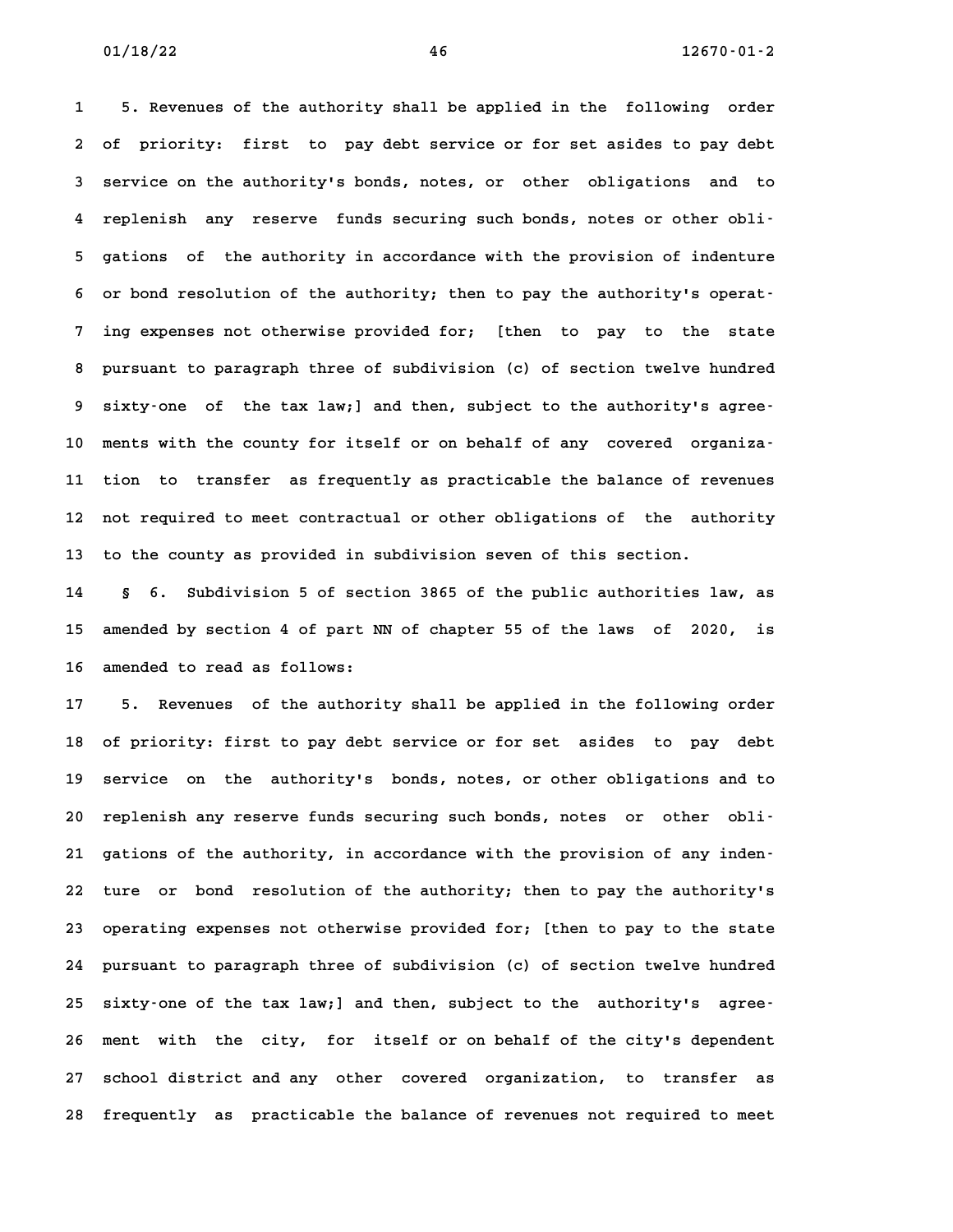**1 contractual or other obligations of the authority to the city or the 2 city's dependent school district as provided in subdivision seven of 3 this section. 4 § 7. This act shall take effect July 1, 2022.**

# **5 PART Y**

**6 Section 1. The state comptroller is hereby authorized and directed to 7 loan money in accordance with the provisions set forth in subdivision 5 8 of section 4 of the state finance law to the following funds and/or 9 accounts: 10 1. DOL-Child performer protection account (20401).**

**11 2. Local government records management account (20501). 12 3. Child health plus program account (20810).**

**13 4. EPIC premium account (20818).**

13 4. EPIC premium account (20818).<br>14 5. Education - New (20901).

**15 6. VLT - Sound basic education fund (20904).**

**16 7. Sewage treatment program management and administration fund 17 (21000). 18 8. Hazardous bulk storage account (21061).**

**19 9. Utility environmental regulatory account (21064).**

**20 10. Federal grants indirect cost recovery account (21065). 21 11. Low level radioactive waste account (21066).**

**22 12. Recreation account (21067).**

**23 13. Public safety recovery account (21077).**

**24 14. Environmental regulatory account (21081).**

**25 15. Natural resource account (21082).**

**26 16. Mined land reclamation program account (21084).**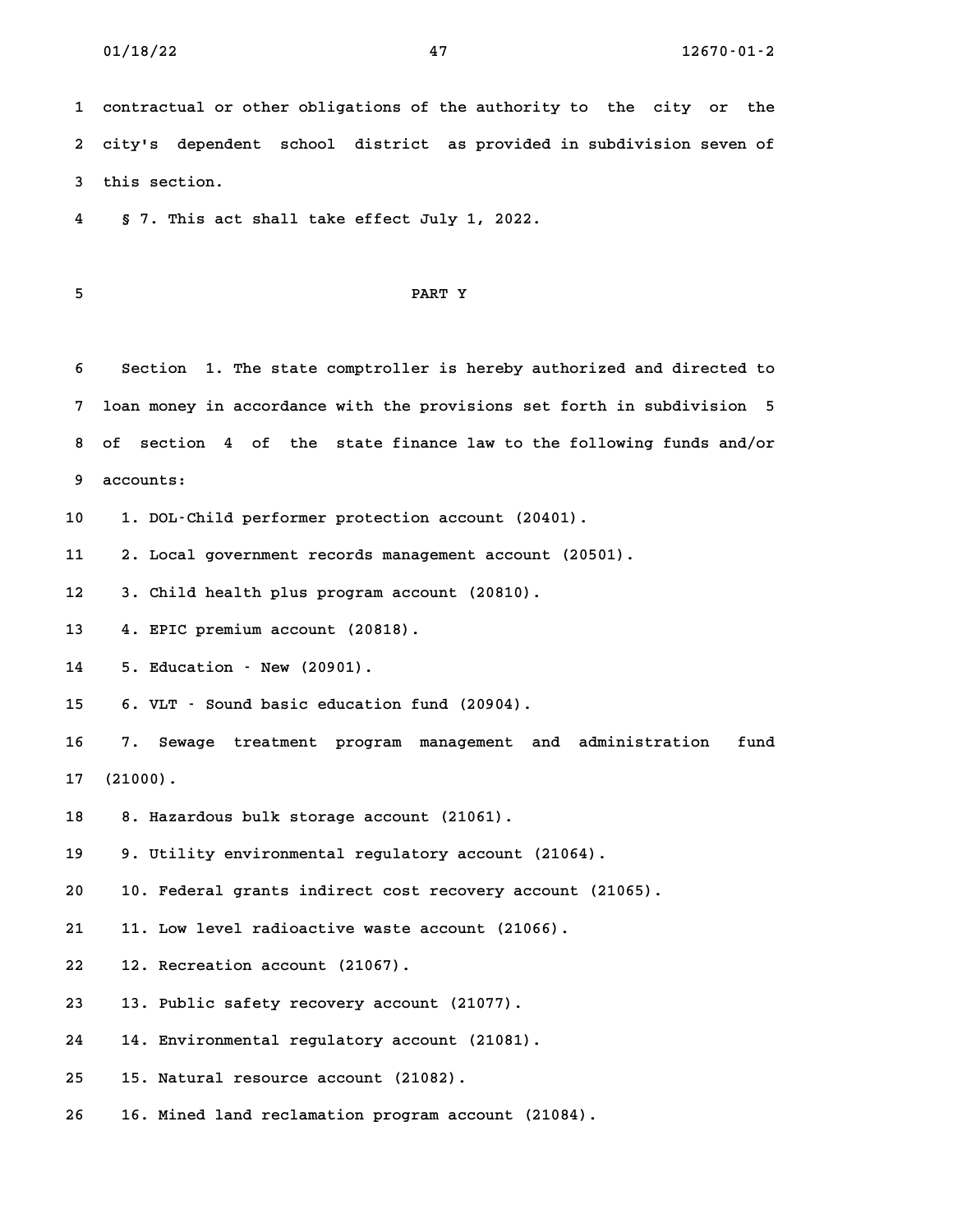**1 17. Great lakes restoration initiative account (21087). 2 18. Environmental protection and oil spill compensation fund (21200). 3 19. Public transportation systems account (21401). 4 20. Metropolitan mass transportation (21402). 5 21. Operating permit program account (21451). 6 22. Mobile source account (21452). 7 23. Statewide planning and research cooperative system account 8 (21902). 9 24. New York state thruway authority account (21905). 10 25. Mental hygiene program fund account (21907). 11 26. Mental hygiene patient income account (21909). 12 27. Financial control board account (21911). 13 28. Regulation of racing account (21912). 14 29. State university dormitory income reimbursable account (21937). 15 30. Criminal justice improvement account (21945). 16 31. Environmental laboratory reference fee account (21959). 17 32. Training, management and evaluation account (21961). 18 33. Clinical laboratory reference system assessment account (21962). 19 34. Indirect cost recovery account (21978). 20 35. Multi-agency training account (21989). 21 36. Bell jar collection account (22003). 22 37. Industry and utility service account (22004). 23 38. Real property disposition account (22006). 24 39. Parking account (22007). 25 40. Courts special grants (22008). 26 41. Asbestos safety training program account (22009). 27 42. Camp Smith billeting account (22017). 28 43. Batavia school for the blind account (22032).**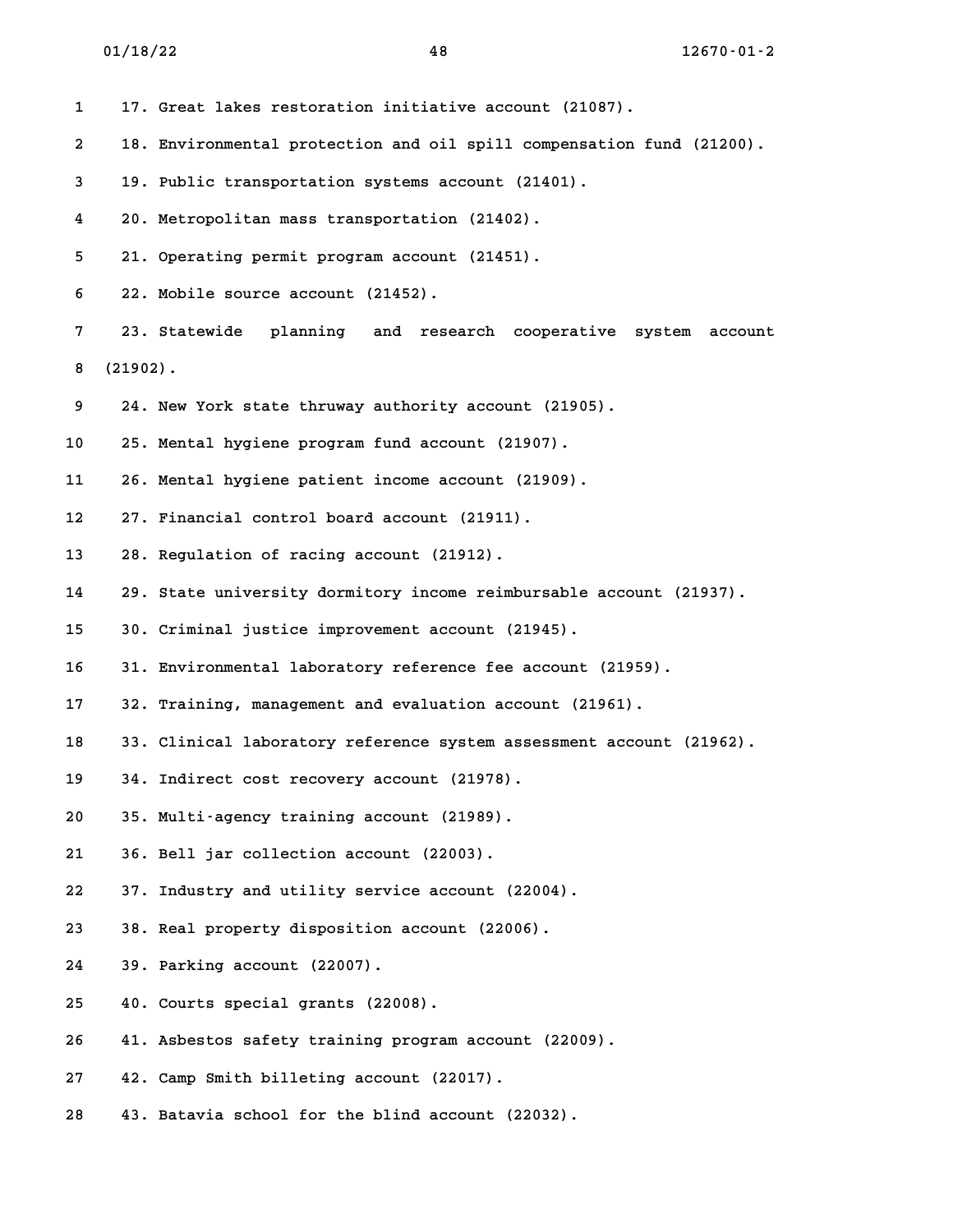| 1  |     | 44. Investment services account (22034).                             |
|----|-----|----------------------------------------------------------------------|
| 2  |     | 45. Surplus property account (22036).                                |
| 3  |     | 46. Financial oversight account (22039).                             |
| 4  |     | 47. Regulation of Indian gaming account (22046).                     |
| 5  |     | 48. Rome school for the deaf account (22053).                        |
| 6  |     | 49. Seized assets account (22054).                                   |
| 7  |     | 50. Administrative adjudication account (22055).                     |
| 8  |     | 51. New York City assessment account (22062).                        |
| 9  |     | 52. Cultural education account (22063).                              |
| 10 |     | 53. Local services account (22078).                                  |
| 11 |     | 54. DHCR mortgage servicing account (22085).                         |
| 12 |     | 55. Housing indirect cost recovery account (22090).                  |
| 13 |     | 56. DHCR-HCA application fee account (22100).                        |
| 14 |     | 57. Low income housing monitoring account (22130).                   |
| 15 |     | 58. Corporation administration account (22135).                      |
| 16 | 59. | State Home for Veterans<br>in the Lower-Hudson Valley<br>New<br>York |
| 17 |     | account(22144).                                                      |
| 18 |     | 60. Deferred compensation administration account (22151).            |
| 19 |     | 61. Rent revenue other New York City account (22156).                |
| 20 |     | 62. Rent revenue account (22158).                                    |
| 21 |     | 63. Transportation aviation account (22165).                         |
| 22 |     | 64. Tax revenue arrearage account (22168).                           |
| 23 |     | 65. New York state medical indemnity fund account (22240).           |
| 24 |     | 66. Behavioral health parity compliance fund (22246).                |
| 25 |     | 67. State university general income offset account (22654).          |
| 26 |     | 68. Lake George park trust fund account (22751).                     |
| 27 |     | 69. State police motor vehicle law enforcement account (22802).      |
| 28 |     | 70. Highway safety program account (23001).                          |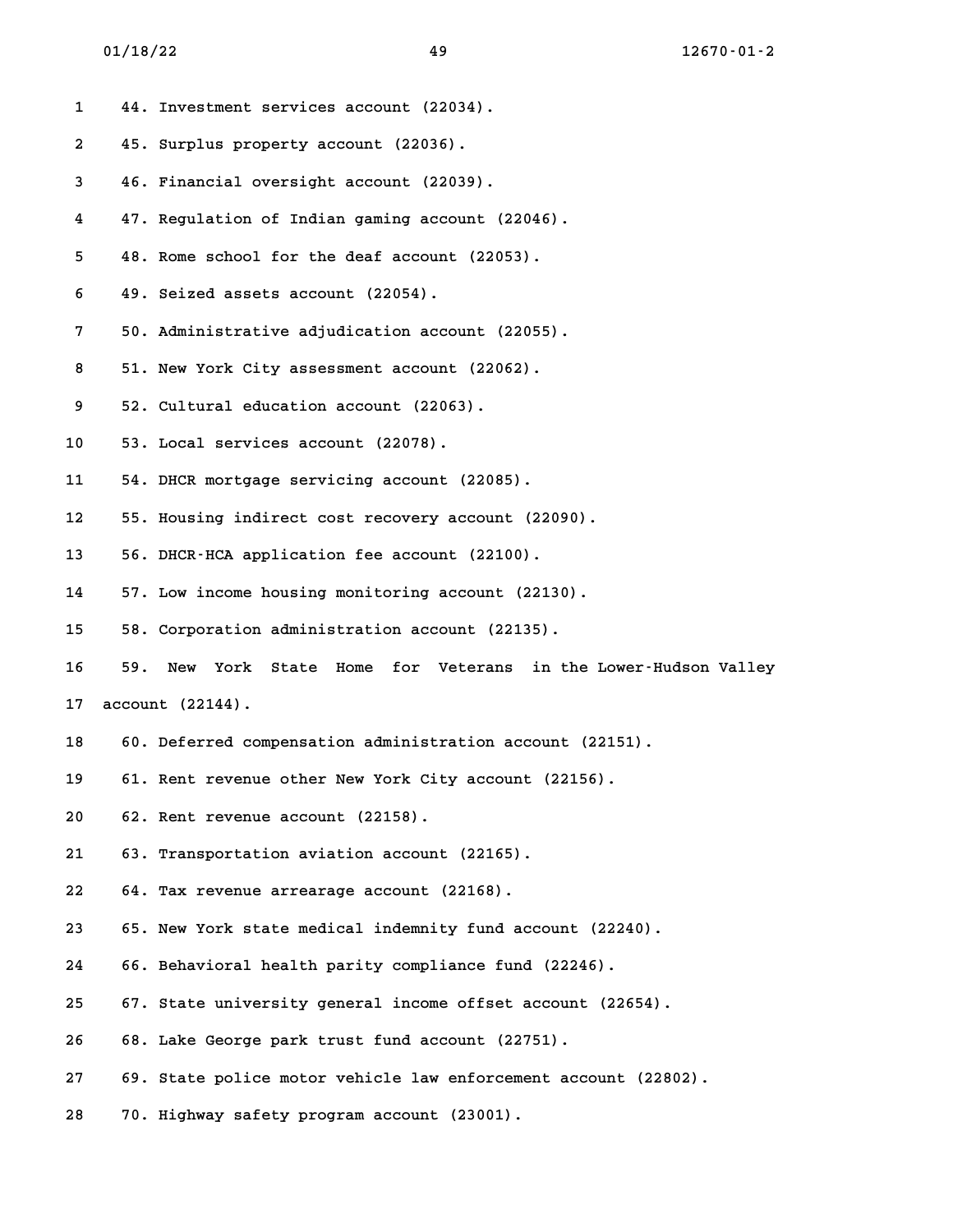| 1  |             | 71. DOH drinking water program account (23102).                  |
|----|-------------|------------------------------------------------------------------|
| 2  |             | 72. NYCCC operating offset account (23151).                      |
| 3  |             | 73. Commercial gaming regulation account (23702).                |
| 4  |             | 74. Highway use tax administration account (23801).              |
| 5  |             | 75. New York state secure choice administrative account (23806). |
| 6  |             | 76. New York state cannabis revenue fund (24800).                |
| 7  |             | 77. Fantasy sports administration account (24951).               |
| 8  |             | 78. Highway and bridge capital account (30051).                  |
| 9  |             | 79. Aviation purpose account (30053).                            |
| 10 |             | 80. State university residence hall rehabilitation fund (30100). |
| 11 |             | 81. State parks infrastructure account (30351).                  |
| 12 |             | 82. Clean water/clean air implementation fund (30500).           |
| 13 |             | 83. Hazardous waste remedial cleanup account (31506).            |
| 14 |             | 84. Youth facilities improvement account (31701).                |
| 15 |             | 85. Housing assistance fund (31800).                             |
| 16 |             | 86. Housing program fund (31850).                                |
| 17 |             | 87. Highway facility purpose account (31951).                    |
| 18 |             | 88. New York racing account (32213).                             |
| 19 |             | 89. Capital miscellaneous gifts account (32214).                 |
| 20 |             | 90. Information technology capital financing account (32215).    |
| 21 | 91.         | New York environmental protection and spill remediation account  |
| 22 | $(32219)$ . |                                                                  |
| 23 |             | 92. Mental hygiene facilities capital improvement fund (32300).  |
| 24 |             | 93. Correctional facilities capital improvement fund (32350).    |
| 25 |             | 94. New York State Storm Recovery Capital Fund (33000).          |
| 26 |             | 95. OGS convention center account (50318).                       |
| 27 |             | 96. Empire Plaza Gift Shop (50327).                              |
| 28 |             | 97. Centralized services fund (55000).                           |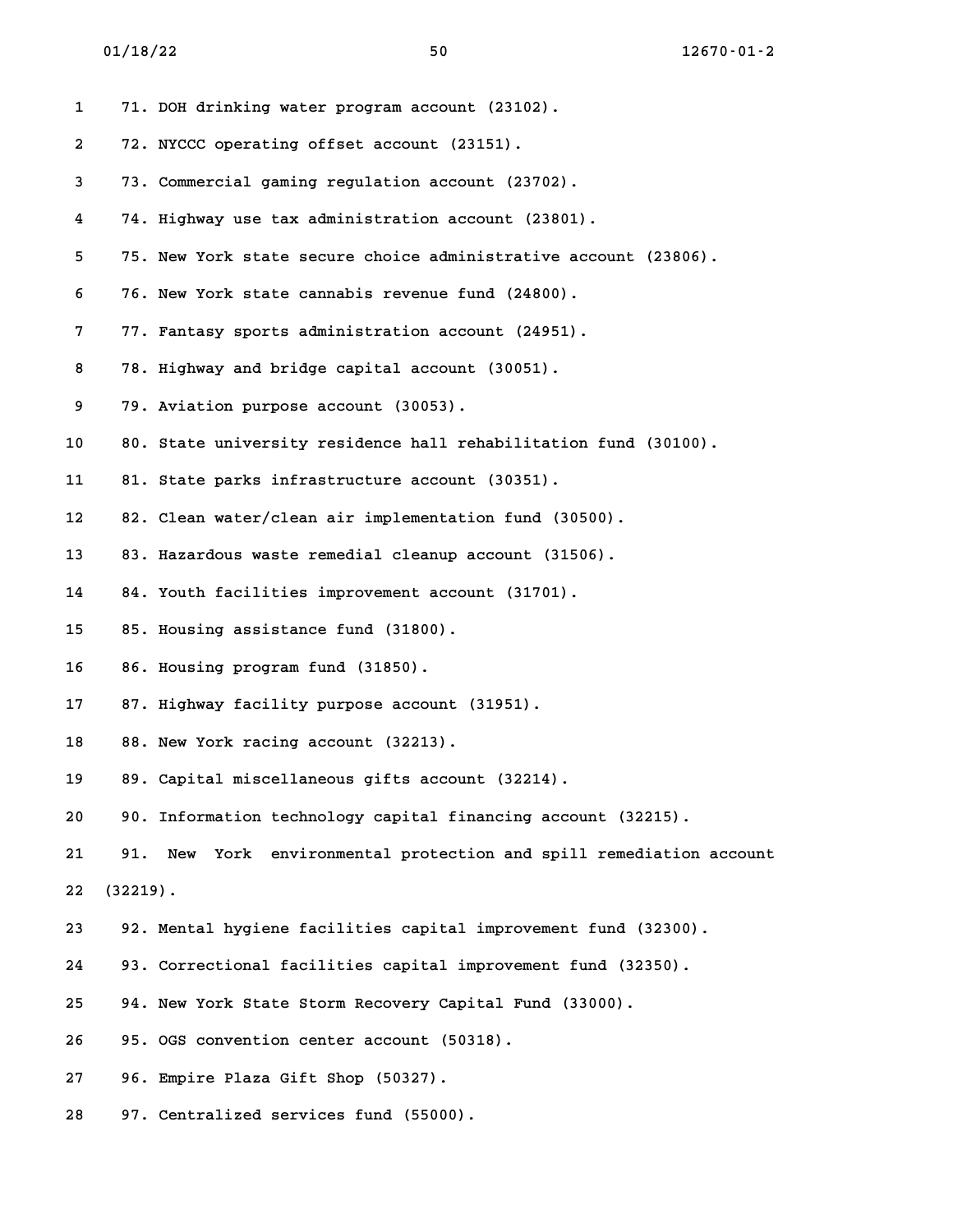**1 98. Archives records management account (55052). 2 99. Federal single audit account (55053). 3 100. Civil service administration account (55055). 4 101. Civil service EHS occupational health program account (55056). 5 102. Banking services account (55057). 6 103. Cultural resources survey account (55058). 7 104. Neighborhood work project account (55059). 8 105. Automation & printing chargeback account (55060). 9 106. OFT NYT account (55061). 10 107. Data center account (55062). 11 108. Intrusion detection account (55066). 12 109. Domestic violence grant account (55067). 13 110. Centralized technology services account (55069). 14 111. Labor contact center account (55071). 15 112. Human services contact center account (55072). 16 113. Tax contact center account (55073). 17 114. Department of law civil recoveries account (55074).** 17 114. Department of law civil recoveries account (55074).<br>18 115. Executive direction internal audit account (55251). **19 116. CIO Information technology centralized services account (55252).** 19 116. CIO Information technology centralized services accou<br>20 117. Health insurance internal service account (55300). **21 118. Civil service employee benefits division administrative account 22 (55301). 23 119. Correctional industries revolving fund (55350). 24 120. Employees health insurance account (60201). 25 121. Medicaid management information system escrow fund (60900). 26 § 1-a. The state comptroller is hereby authorized and directed to loan 27 money in accordance with the provisions set forth in subdivision 5 of 28 section 4 of the state finance law to any account within the following**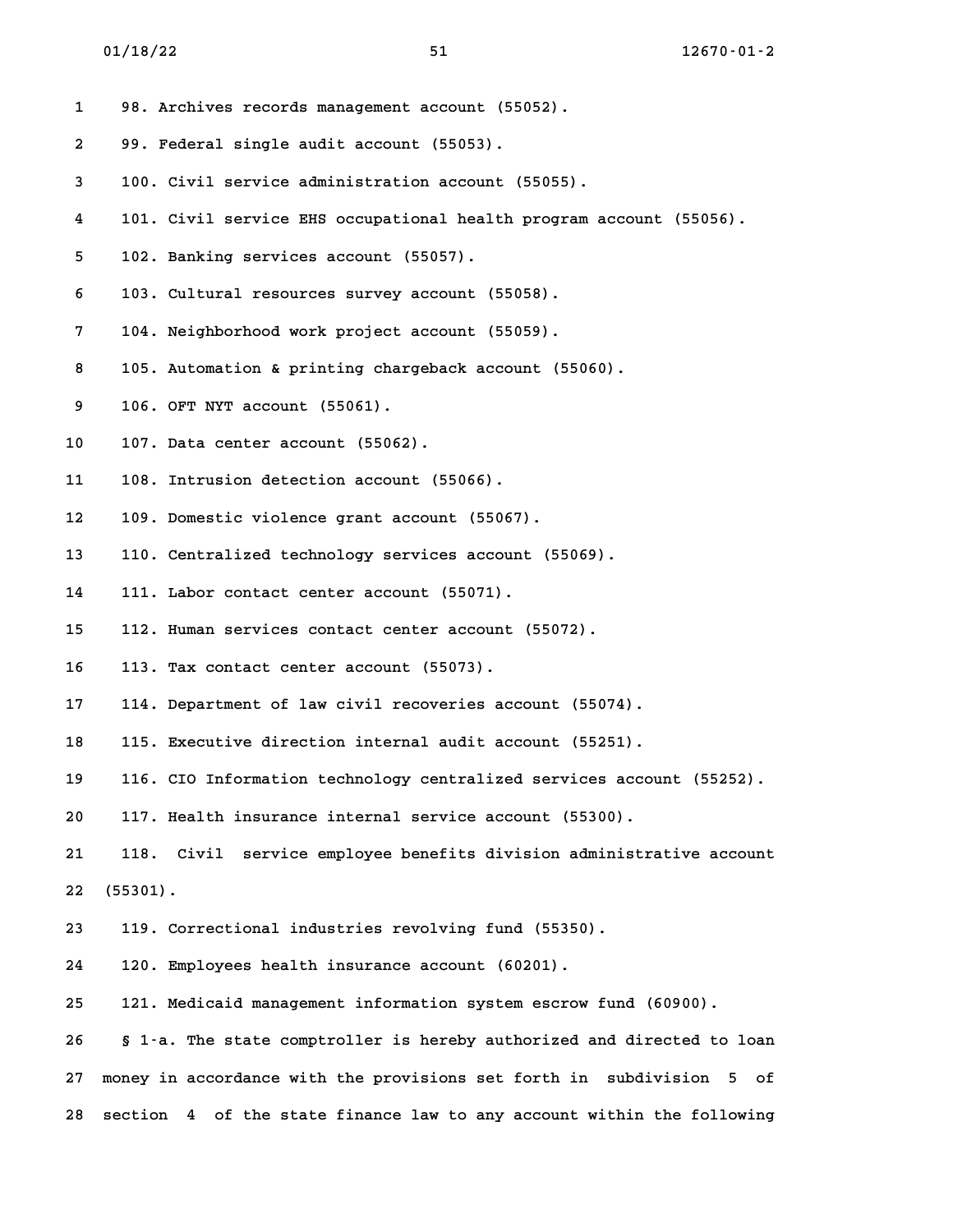**1 federal funds, provided the comptroller has made a determination that 2 sufficient federal grant award authority is available to reimburse such 3 loans: 4 1. Federal USDA-food and nutrition services fund (25000). 5 2. Federal health and human services fund (25100). 6 3. Federal education fund (25200). 7 4. Federal block grant fund (25250). 8 5. Federal miscellaneous operating grants fund (25300). 9 6. Federal unemployment insurance administration fund (25900). 10 7. Federal unemployment insurance occupational training fund (25950). 11 8. Federal emergency employment act fund (26000). 12 9. Federal capital projects fund (31350). 13 § 2. Notwithstanding any law to the contrary, and in accordance with 14 section 4 of the state finance law, the comptroller is hereby authorized 15 and directed to transfer, upon request of the director of the budget, on** 15 and directed to transfer, upon request of the director of the budget, on<br>16 or before March 31, 2023, up to the unencumbered balance or the follow-**17 ing amounts: 18 Economic Development and Public Authorities: 19 1. \$1,175,000 from the miscellaneous special revenue fund, underground 20 facilities safety training account (22172), to the general fund. 21 2. An amount up to the unencumbered balance from the miscellaneous 22 special revenue fund, business and licensing services account (21977),** 22 special revenue fund, b<br>23 to the general fund. **24 3. \$14,810,000 from the miscellaneous special revenue fund, code 25 enforcement account (21904), to the general fund. 26 4. \$3,000,000 from the general fund to the miscellaneous special 27 revenue fund, tax revenue arrearage account (22168).**

27 revenue fund, tax revenue arrearage account (22168).<br>28 Education: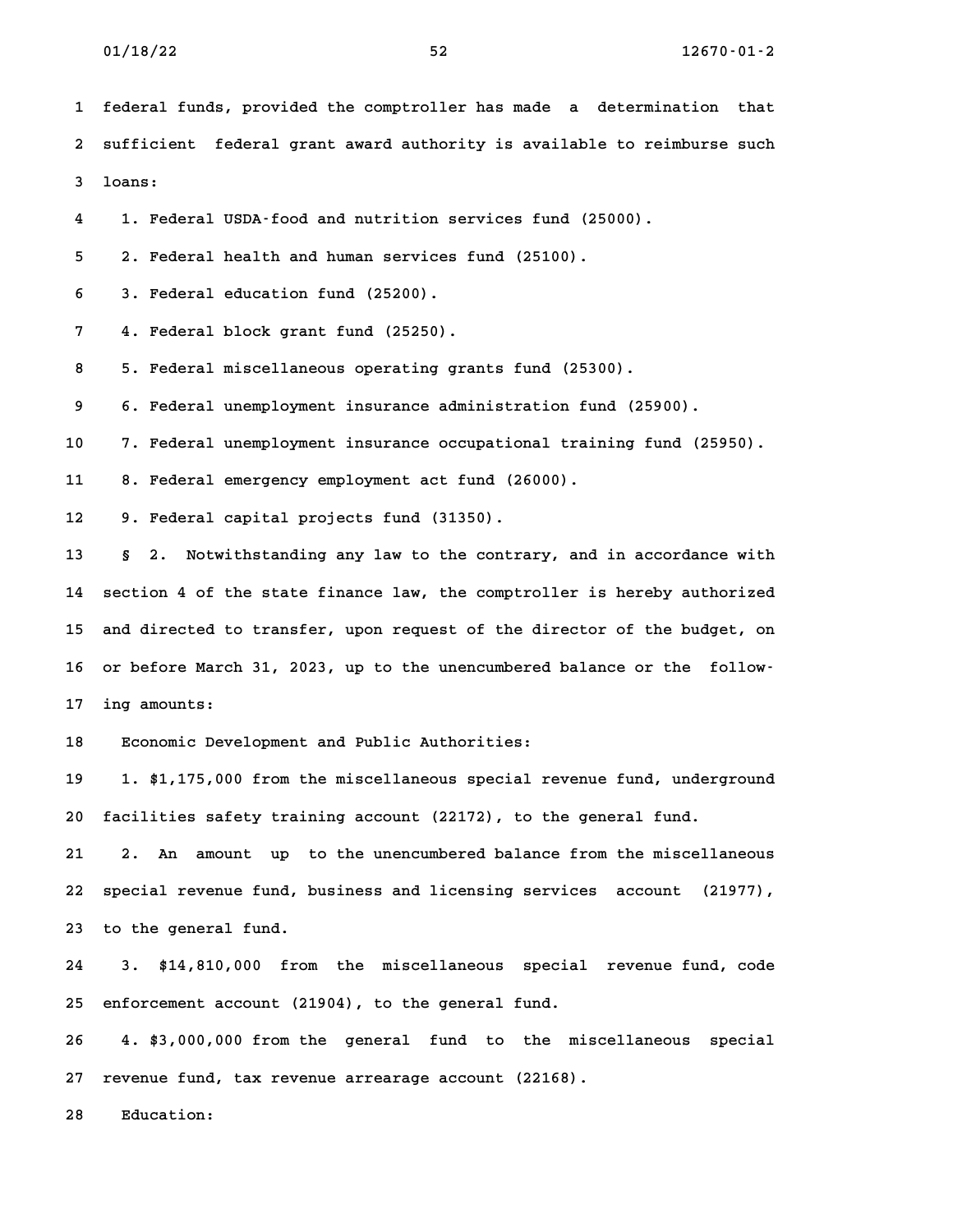**1 1. \$2,653,000,000 from the general fund to the state lottery fund, 2 education account (20901), as reimbursement for disbursements made from 3 such fund for supplemental aid to education pursuant to section 92-c of 4 the state finance law that are in excess of the amounts deposited in 5 such fund for such purposes pursuant to section 1612 of the tax law. 6 2. \$1,237,000,000 from the general fund to the state lottery fund, VLT 7 education account (20904), as reimbursement for disbursements made from 8 such fund for supplemental aid to education pursuant to section 92-c of 9 the state finance law that are in excess of the amounts deposited in 10 such fund for such purposes pursuant to section 1612 of the tax law. 11 3. \$139,200,000 from the general fund to the New York state commercial 12 gaming fund, commercial gaming revenue account (23701), as reimbursement 13 for disbursements made from such fund for supplemental aid to education**

**14 pursuant to section 97-nnnn of the state finance law that are in excess 15 of the amounts deposited in such fund for purposes pursuant to section 16 1352 of the racing, pari-mutuel wagering and breeding law.**

**17 4. \$496,000,000 from the general fund to the mobile sports wagering 18 fund, education account (24955), as reimbursement for disbursements made 19 from such fund for supplemental aid to education pursuant to section** 19 from such fund for supplemental aid to education pursuant to section<br>20 92<sup>-</sup>c of the state finance law that are in excess of the amounts deposit-**21 ed in such fund for such purposes pursuant to section 1367 of the 22 racing, pari-mutuel wagering and breeding law. 23 5. \$7,000,000 from the interactive fantasy sports fund, fantasy sports**

**24 education account (24950), to the state lottery fund, education account 25 (20901), as reimbursement for disbursements made from such fund for** 25 (20901), as reimbursement for disbursements made from such fund for<br>26 supplemental aid to education pursuant to section 92-c of the state 26 supplemental aid to education pursuant to section 92<sup>-</sup>c of the state<br>27 finance law.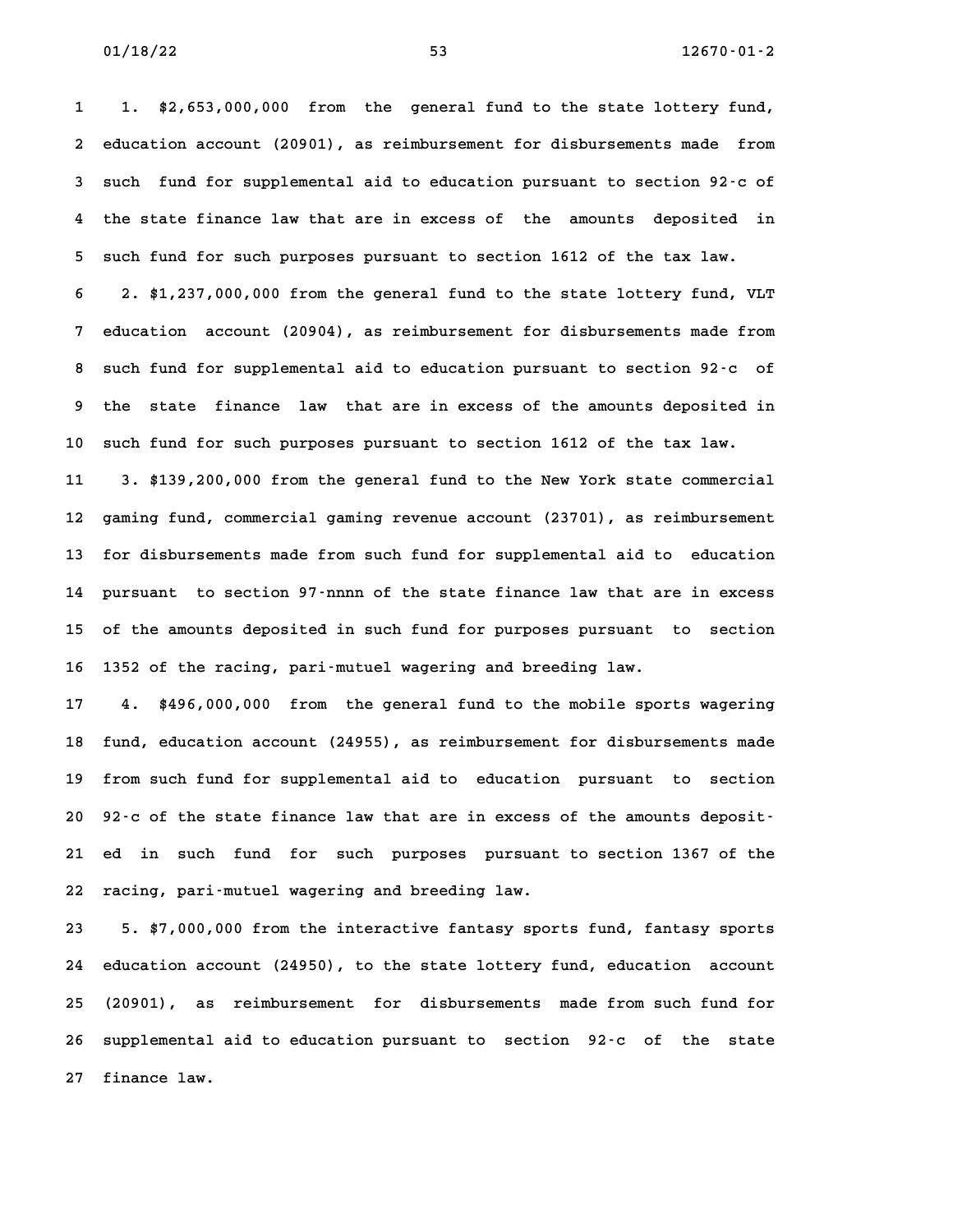**1 6. An amount up to the unencumbered balance in the fund on March 31, 2 2023 from the charitable gifts trust fund, elementary and secondary 3 education account (24901), to the general fund, for payment of general 4 support for public schools pursuant to section 3609-a of the education** 4 support for public schools pursuant to section 3609 a of the education<br>5 law.

**6 7. Moneys from the state lottery fund (20900) up to an amount deposit-7 ed in such fund pursuant to section 1612 of the tax law in excess of the 8 current year appropriation for supplemental aid to education pursuant to** 8 current year appropriation for supplemental aid to education pursuant to<br>9 section 92<sup>-</sup>c of the state finance law.

**10 8. \$300,000 from the New York state local government records manage-**10 8. \$300,000 from the New York state local government records manage<sup>.</sup><br>11 ment improvement fund, local government records management account **12 (20501), to the New York state archives partnership trust fund, archives** 12 (20501), to the New York state archives partnership trust fund, archives<br>13 partnership trust maintenance account (20351).

**14 9. \$900,000 from the general fund to the miscellaneous special revenue 15 fund, Batavia school for the blind account (22032).**

15 fund, Batavia school for the blind account (22032).<br>16 10. \$900,000 from the general fund to the miscellaneous special reven<sup>.</sup> **17 ue fund, Rome school for the deaf account (22053).** 17 ue fund, Rome school for the deaf account (22053).<br>18 11. \$343,400,000 from the state university dormitory income fund

**19 (40350) to the miscellaneous special revenue fund, state university 20 dormitory income reimbursable account (21937). 21 12. \$8,318,000 from the general fund to the state university income**

**22 fund, state university income offset account (22654), for the state's 23 share of repayment of the STIP loan.**

**24 13. \$68,000,000 from the state university income fund, state universi-25 ty hospitals income reimbursable account (22656) to the general fund for** 25 ty hospitals income reimbursable account (22656) to the general fund for<br>26 hospital debt service for the period April 1, 2022 through March 31, **27 2023.**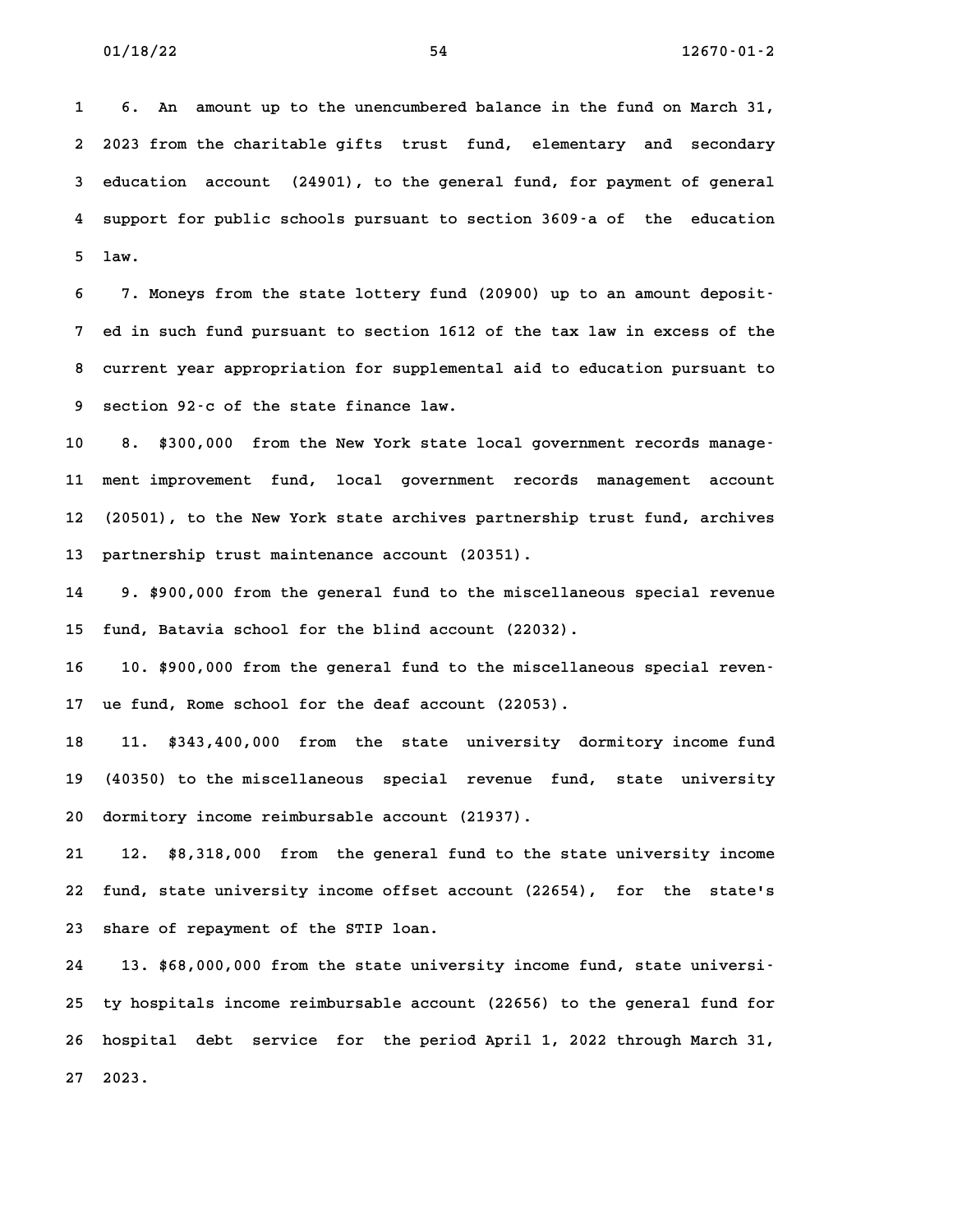**1 14. \$7,790,000 from the miscellaneous special revenue fund, office of 2 the professions account (22051), to the miscellaneous capital projects 3 fund, office of the professions electronic licensing account (32222).**

**4 15. \$24,000,000 from any of the state education department's special 5 revenue and internal service funds to the miscellaneous special revenue 6 fund, indirect cost recovery account (21978).**

**7 16. \$4,200,000 from any of the state education department's special 8 revenue or internal service funds to the capital projects fund (30000). 9 Environmental Affairs:**

**10 1. \$16,000,000 from any of the department of environmental conserva-11 tion's special revenue federal funds, and/or federal capital funds, to 12 the environmental conservation special revenue fund, federal indirect** 12 the environmental conservation special revenue fund, federal indirect<br>13 recovery account (21065).

**14 2. \$5,000,000 from any of the department of environmental conserva-15 tion's special revenue federal funds, and/or federal capital funds, to 16 the conservation fund (21150) or Marine Resources Account (21151) as** 16 the conservation fund (21150) or Marine Resources Account (21151) as<br>17 necessary to avoid diversion of conservation funds.

**18 3. \$3,000,000 from any of the office of parks, recreation and historic 19 preservation capital projects federal funds and special revenue federal** 19 preservation capital projects federal funds and special revenue federal<br>20 funds to the miscellaneous special revenue fund, federal grant indirect **21 cost recovery account (22188).**

**22 4. \$1,000,000 from any of the office of parks, recreation and historic 23 preservation special revenue federal funds to the miscellaneous capital** 23 preservation special revenue federal funds to the miscellaneous capital<br>24 projects fund, I love NY water account (32212).

**25 5. \$100,000,000 from the general fund to the environmental protection 26 fund, environmental protection fund transfer account (30451).**

**27 6. \$6,000,000 from the general fund to the hazardous waste remedial 28 fund, hazardous waste oversight and assistance account (31505).**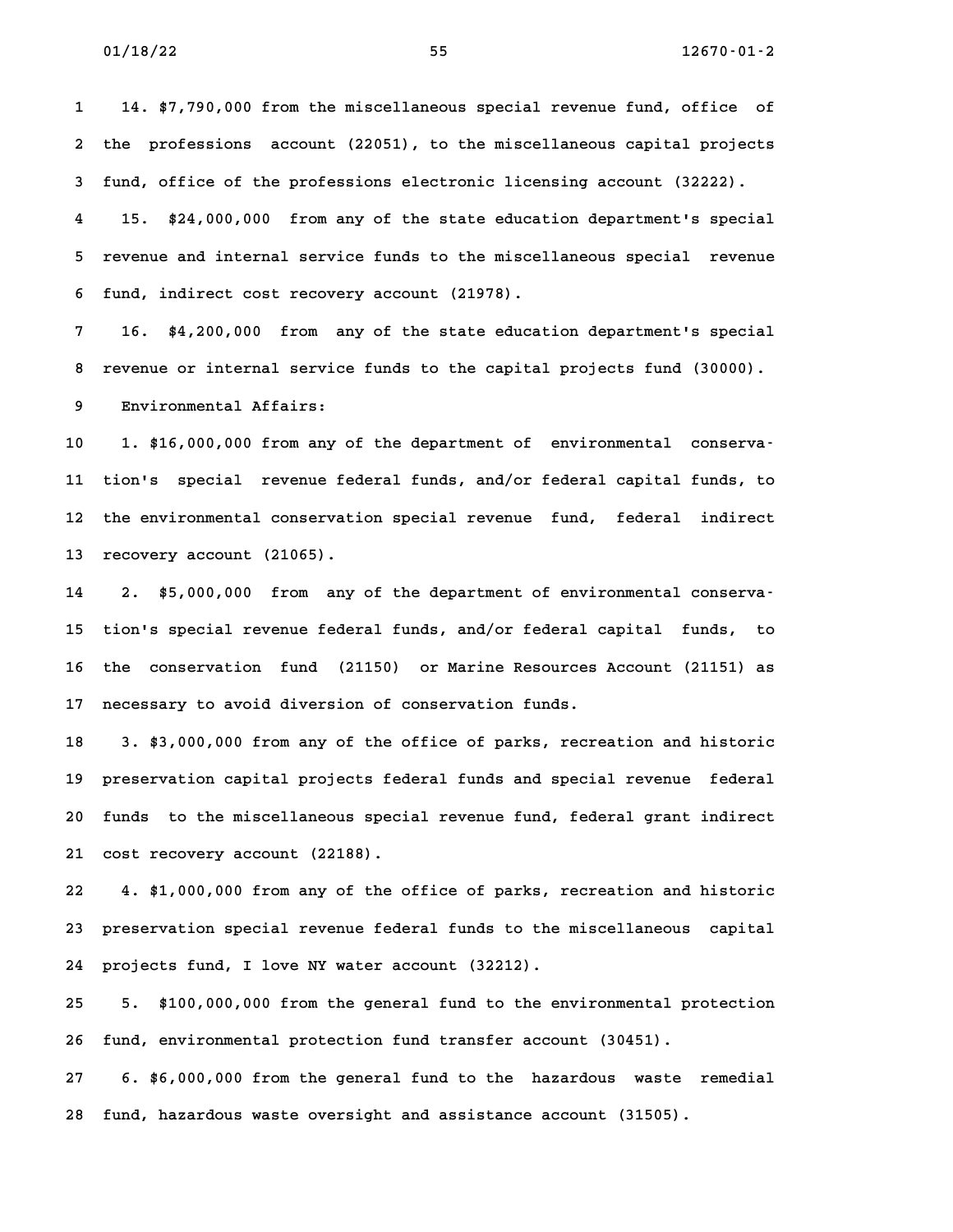**1 7. An amount up to or equal to the cash balance within the special 2 revenue-other waste management & cleanup account (21053) to the capital 3 projects fund (30000) for services and capital expenses related to the 4 management and cleanup program as put forth in section 27-1915 of the 5 environmental conservation law.**

**6 8. \$1,800,000 from the miscellaneous special revenue fund, public 7 service account (22011) to the miscellaneous special revenue fund, util-8 ity environmental regulatory account (21064). 9 9. \$7,000,000 from the general fund to the enterprise fund, state fair**

**10 account (50051).**

**11 10. \$4,000,000 from the waste management & cleanup account (21053) to 12 the general fund.**

**13 11. \$3,000,000 from the waste management & cleanup account (21053) to 14 the environmental protection fund transfer account (30451).**

**15 12. Up to \$10,000,000 from the general fund to the miscellaneous 16 special revenue fund, patron services account (22163).** 16 special revenue fund, patron services account (22163).<br>17 Family Assistance:

**18 1. \$7,000,000 from any of the office of children and family services, 19 office of temporary and disability assistance, or department of health 20 special revenue federal funds and the general fund, in accordance with 21 agreements with social services districts, to the miscellaneous special 22 revenue fund, office of human resources development state match account** 22 revenue fund, office of human resources development state match account<br>23 (21967).

**24 2. \$4,000,000 from any of the office of children and family services 25 or office of temporary and disability assistance special revenue federal** 25 or office of temporary and disability assistance special revenue federal<br>26 funds to the miscellaneous special revenue fund, family preservation and **27 support services and family violence services account (22082).**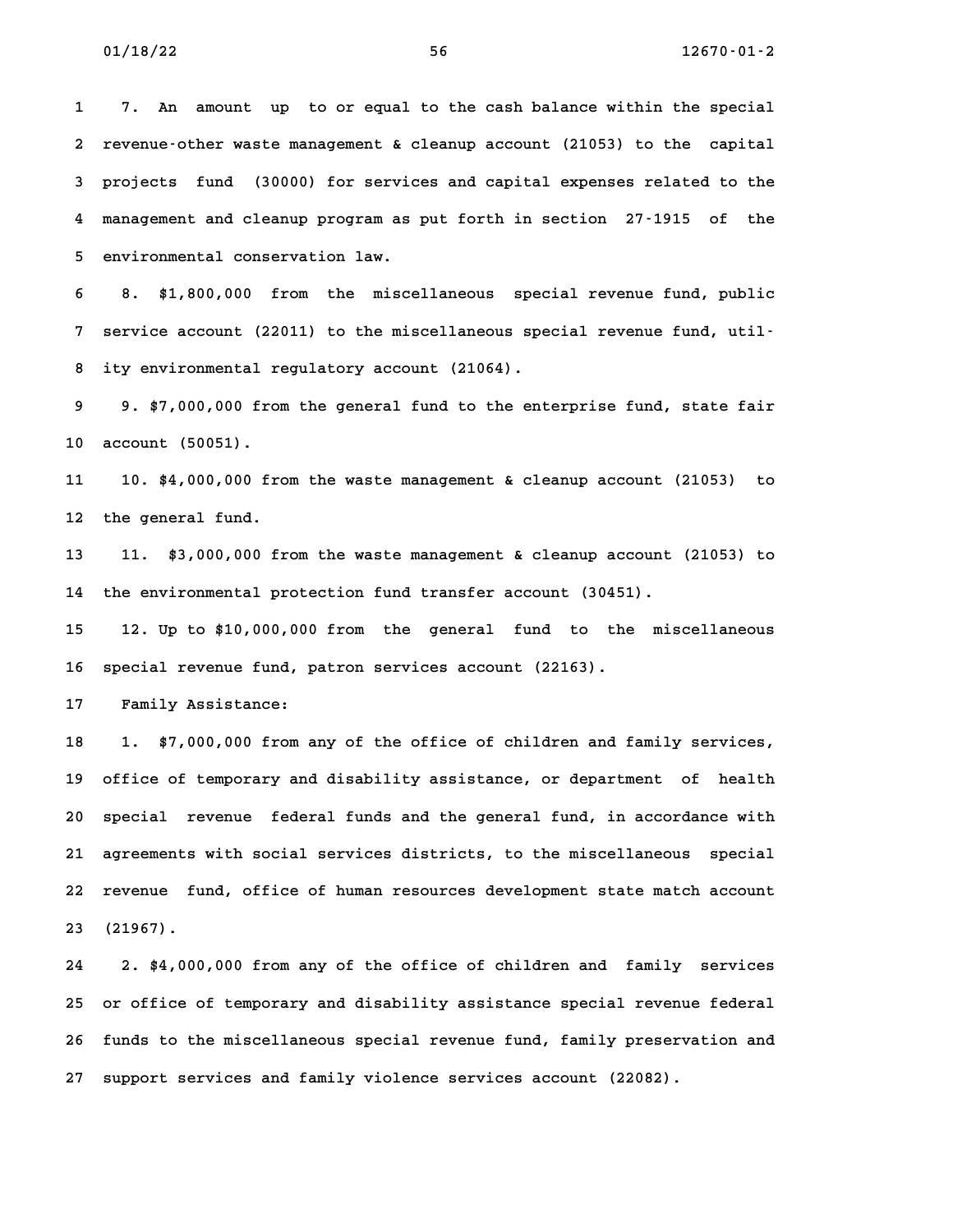**1 3. \$18,670,000 from any of the office of children and family services, 2 office of temporary and disability assistance, or department of health 3 special revenue federal funds and any other miscellaneous revenues 4 generated from the operation of office of children and family services 5 programs to the general fund.**

**6 4. \$175,000,000 from any of the office of temporary and disability 7 assistance or department of health special revenue funds to the general 8 fund.**

**9 5. \$2,500,000 from any of the office of temporary and disability 10 assistance special revenue funds to the miscellaneous special revenue 11 fund, office of temporary and disability assistance program account** 11 fund, office of temporary and disability assistance program account<br>12 (21980).

**13 6. \$35,000,000 from any of the office of children and family services, 14 office of temporary and disability assistance, department of labor, and** 14 office of temporary and disability assistance, department of labor, and<br>15 department of health special revenue federal funds to the office of 15 department of health special revenue federal funds to the office of<br>16 children and family services miscellaneous special revenue fund, multi-16 children and family services miscellaneous special revenue fund, multi-<br>17 agency training contract account (21989).

**18 7. \$205,000,000 from the miscellaneous special revenue fund, youth 19 facility per diem account (22186), to the general fund. 20 8. \$621,850 from the general fund to the combined gifts, grants, and**

**21 bequests fund, WB Hoyt Memorial account (20128).**

**22 9. \$5,000,000 from the miscellaneous special revenue fund, state 23 central registry (22028), to the general fund.**

**24 10. \$900,000 from the general fund to the Veterans' Remembrance and 25 Cemetery Maintenance and Operation account (20201).**

**26 11. \$505,000,000 from the general fund to the housing program fund 27 (31850). 28 General Government:**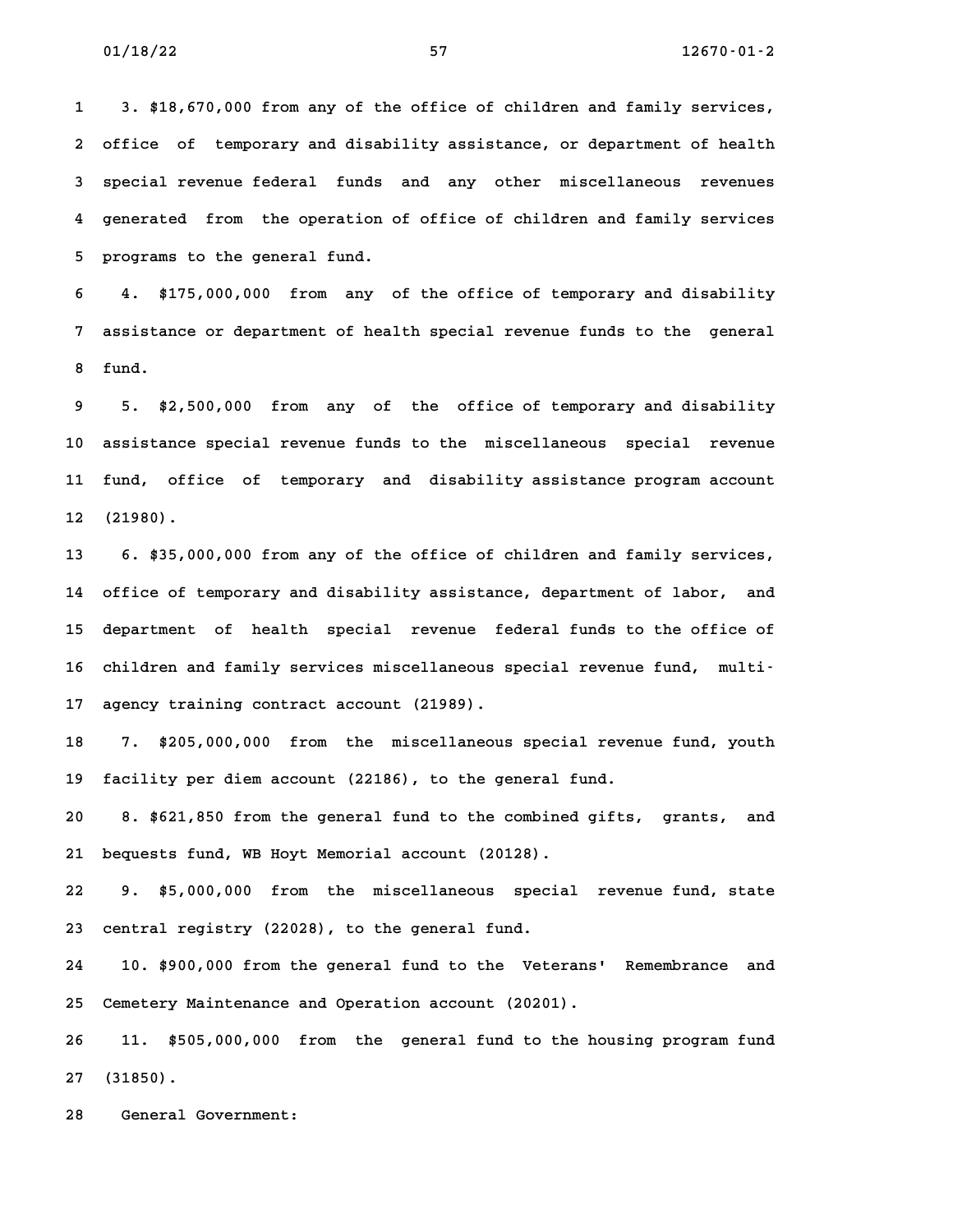**1 1. \$12,000,000 from the general fund to the health insurance revolving 2 fund (55300).**

**3 2. \$292,400,000 from the health insurance reserve receipts fund 4 (60550) to the general fund.**

**5 3. \$150,000 from the general fund to the not-for-profit revolving loan 6 fund (20650).**

**7 4. \$150,000 from the not-for-profit revolving loan fund (20650) to the 8 general fund. 9 5. \$3,000,000 from the miscellaneous special revenue fund, surplus**

**10 property account (22036), to the general fund.**

**11 6. \$19,000,000 from the miscellaneous special revenue fund, revenue 12 arrearage account (22024), to the general fund. 13 7. \$1,826,000 from the miscellaneous special revenue fund, revenue**

**14 arrearage account (22024), to the miscellaneous special revenue fund, 15 authority budget office account (22138). 16 8. \$1,000,000 from the miscellaneous special revenue fund, parking**

**17 account (22007), to the general fund, for the purpose of reimbursing the** 17 account (22007), to the general fund, for the purpose of reim<br>18 costs of debt service related to state parking facilities.

**19 9. \$11,460,000 from the general fund to the agencies internal service 20 fund, central technology services account (55069), for the purpose of** 20 fund, central technology services account (55069), for the purpose of<br>21 enterprise technology projects.

**22 10. \$10,000,000 from the general fund to the agencies internal service 23 fund, state data center account (55062). 24 11. \$12,000,000 from the miscellaneous special revenue fund, parking**

**25 account (22007), to the centralized services, building support services 26 account (55018). 27 12. \$30,000,000 from the general fund to the internal service fund,**

**28 business services center account (55022).**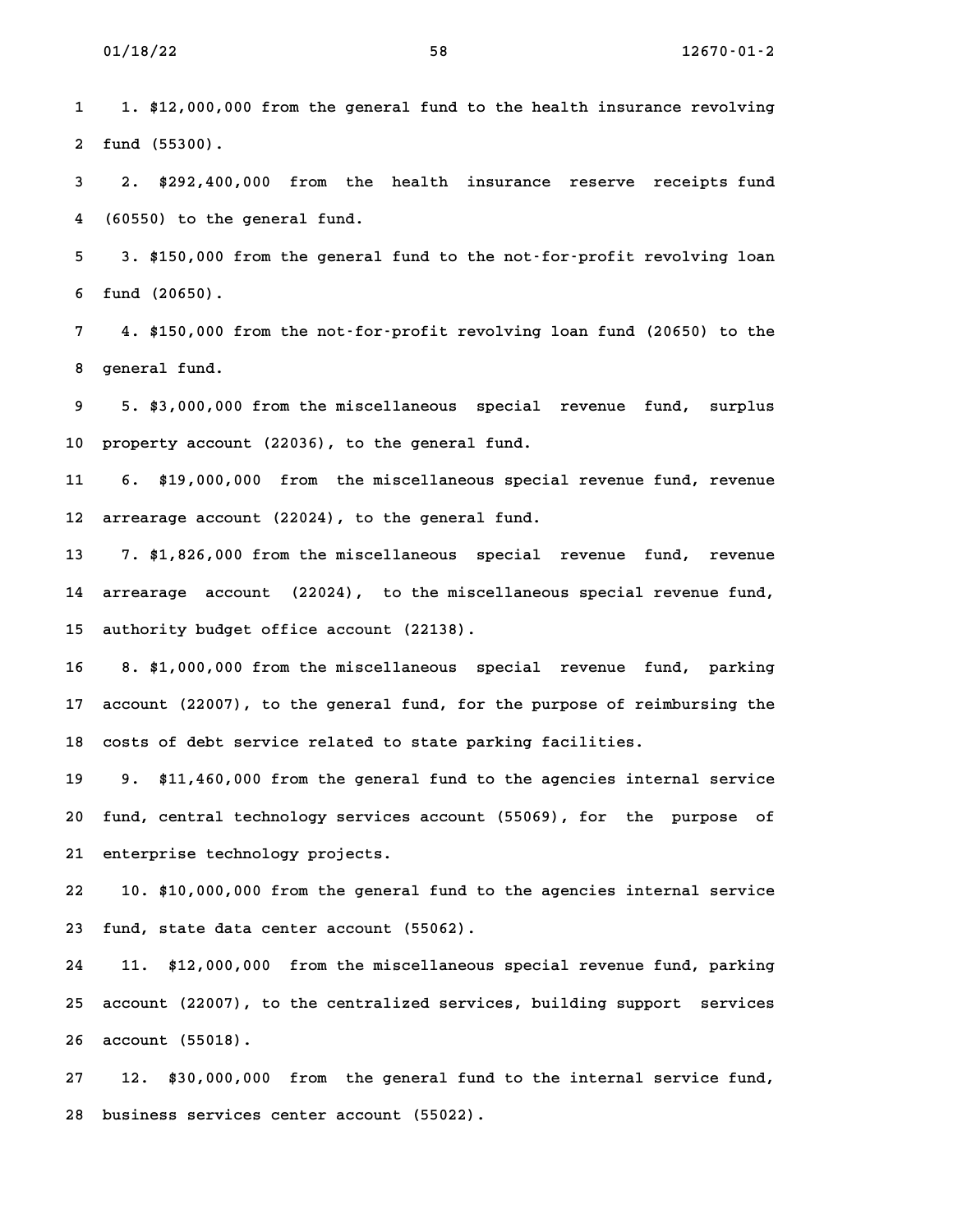**1 13. \$8,000,000 from the general fund to the internal service fund, 2 building support services account (55018). 3 14. \$1,500,000 from the combined expendable trust fund, plaza special**

**4 events account (20120), to the general fund.**

**5 15. \$50,000,000 from the general fund to the New York State cannabis 6 revenue fund (24800).**

**7 16. \$50,000,000 from the New York State cannabis revenue fund (24800) 8 to the general fund.** 8 to the general fund.<br>9 Health:

**10 1. A transfer from the general fund to the combined gifts, grants and 11 bequests fund, breast cancer research and education account (20155), up 12 to an amount equal to the monies collected and deposited into that 13 account in the previous fiscal year.**

**14 2. A transfer from the general fund to the combined gifts, grants and 15 bequests fund, prostate cancer research, detection, and education 16 account (20183), up to an amount equal to the moneys collected and 17 deposited into that account in the previous fiscal year.** 17 deposited into that account in the previous fiscal year.<br>18 3. A transfer from the general fund to the combined gifts, grants and

**19 bequests fund, Alzheimer's disease research and assistance account 20 (20143), up to an amount equal to the moneys collected and deposited 21 into that account in the previous fiscal year.**

**22 4. \$8,750,000 from the HCRA resources fund (20800) to the miscella-23 neous special revenue fund, empire state stem cell trust fund account 24 (22161). 25 5. \$2,000,000 from the miscellaneous special revenue fund, certificate**

**26 of need account (21920), to the miscellaneous capital projects fund, 27 healthcare IT capital subfund (32216).**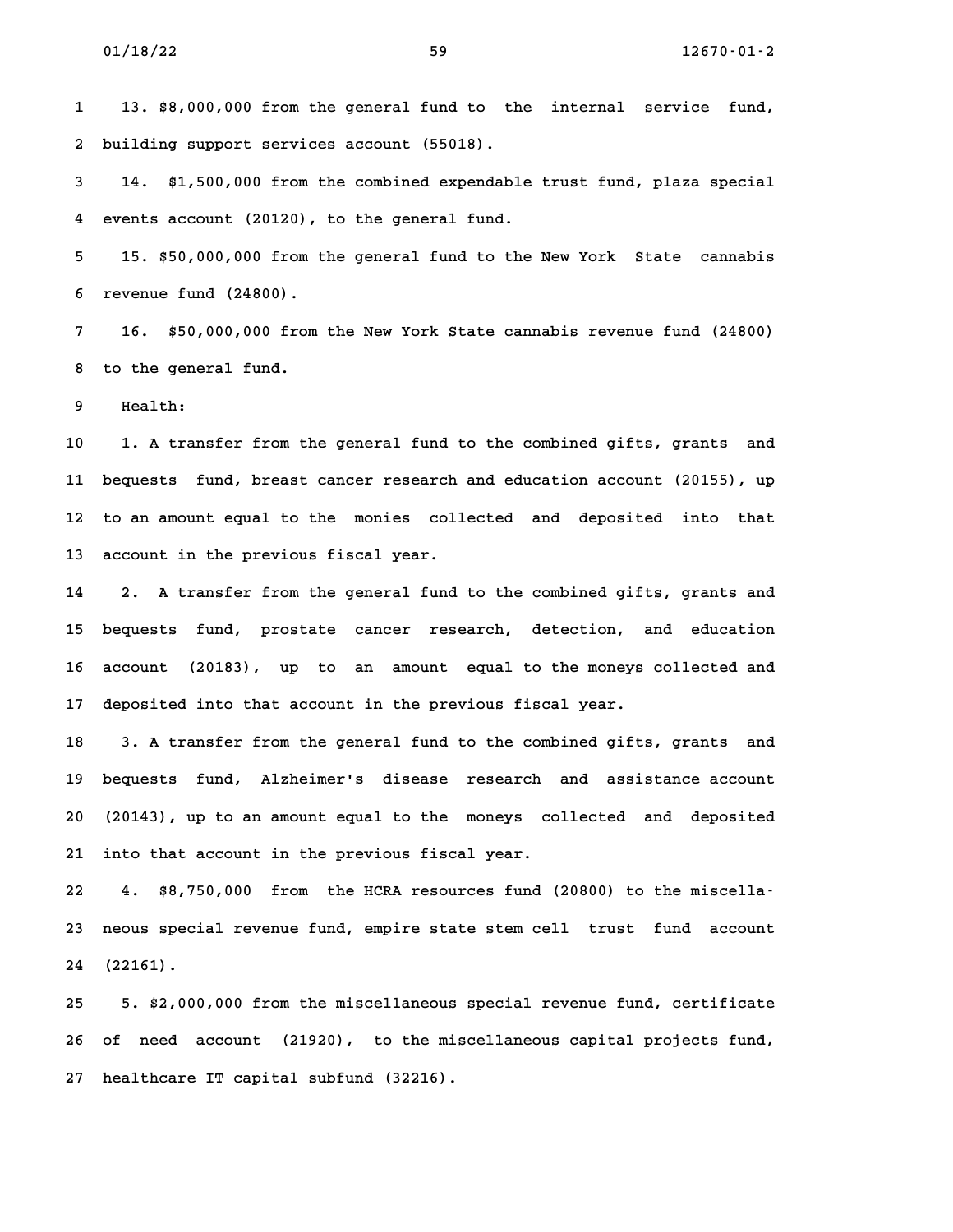**1 6. \$2,000,000 from the miscellaneous special revenue fund, vital 2 health records account (22103), to the miscellaneous capital projects 3 fund, healthcare IT capital subfund (32216). 4 7. \$6,000,000 from the miscellaneous special revenue fund, profes-**

**5 sional medical conduct account (22088), to the miscellaneous capital 6 projects fund, healthcare IT capital subfund (32216).**

**7 8. \$112,500,000 from the HCRA resources fund (20800) to the capital 8 projects fund (30000). 9 9. \$6,550,000 from the general fund to the medical marihuana trust**

**10 fund, health operation and oversight account (23755).**

**11 10. An amount up to the unencumbered balance from the charitable gifts 12 trust fund, health charitable account (24900), to the general fund, for 13 payment of general support for primary, preventive, and inpatient health** 13 payment of general support for primary, preventive, and inpatient health<br>14 care, dental and vision care, hunger prevention and nutritional assist-14 care, dental and vision care, hunger prevention and nutritional assist-<br>15 ance, and other services for New York state residents with the overall **16 goal of ensuring that New York state residents have access to quality 17 health care and other related services.**

**18 11. \$500,000 from the miscellaneous special revenue fund, New York 19 State cannabis revenue fund, to the miscellaneous special revenue fund,** 19 State cannabis revenue fund, to the miscellaneous special revenue fund,<br>20 environmental laboratory fee account (21959).

**21 12. An amount up to the unencumbered balance from the public health 22 emergency charitable gifts trust fund to the general fund, for payment 23 of goods and services necessary to respond to a public health disaster** 23 of goods and services necessary to respond to a public health disaster<br>24 emergency or to assist or aid in responding to such a disaster.

24 emergency or to assist or aid in responding to such a disaster.<br>25 13. \$1,000,000,000 from the general fund to the health care transfor<sup>.</sup> **26 mation fund (24850).** 26 mation fund (24850).<br>27 Labor: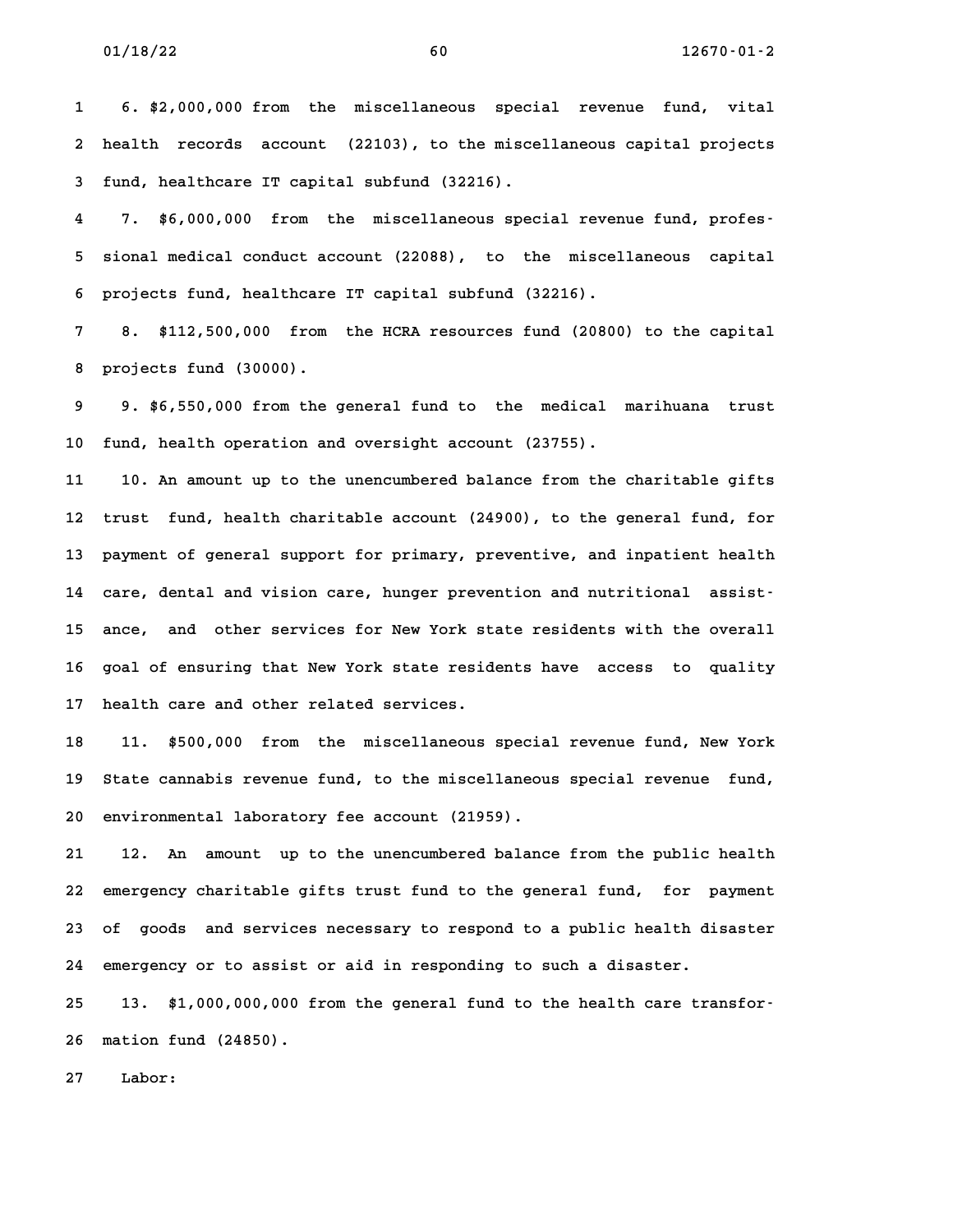**1 1. \$600,000 from the miscellaneous special revenue fund, DOL fee and 2 penalty account (21923), to the child performer's protection fund, child 3 performer protection account (20401). 4 2. \$11,700,000 from the unemployment insurance interest and penalty**

**5 fund, unemployment insurance special interest and penalty account 6 (23601), to the general fund. 7 3. \$50,000,000 from the DOL fee and penalty account (21923), unemploy-**

**8 ment insurance special interest and penalty account (23601), and public 9 work enforcement account (21998), to the general fund.**

**10 4. \$850,000 from the miscellaneous special revenue fund, DOL elevator 11 safety program fund (22252) to the miscellaneous special revenue fund, 12 DOL fee and penalty account (21923).** 12 DOL fee and penalty<br>13 Mental Hygiene:

**14 1. \$3,800,000 from the general fund, to the agencies internal service 15 fund, civil service EHS occupational health program account (55056).**

**16 2. \$2,000,000 from the general fund, to the mental hygiene facilities 17 capital improvement fund (32300).**

17 capital improvement fund (32300).<br>18 3. \$20,000,000 from the opioid settlement fund (23817) to the miscel<sup>.</sup> **19 laneous capital projects fund, opioid settlement capital account. 20 4. \$20,000,000 from the miscellaneous capital projects fund, opioid**

**21 settlement capital account to the opioid settlement fund (23817). 22 Public Protection:**

**23 1. \$1,350,000 from the miscellaneous special revenue fund, emergency 24 management account (21944), to the general fund.**

**25 2. \$2,587,000 from the general fund to the miscellaneous special 26 revenue fund, recruitment incentive account (22171).**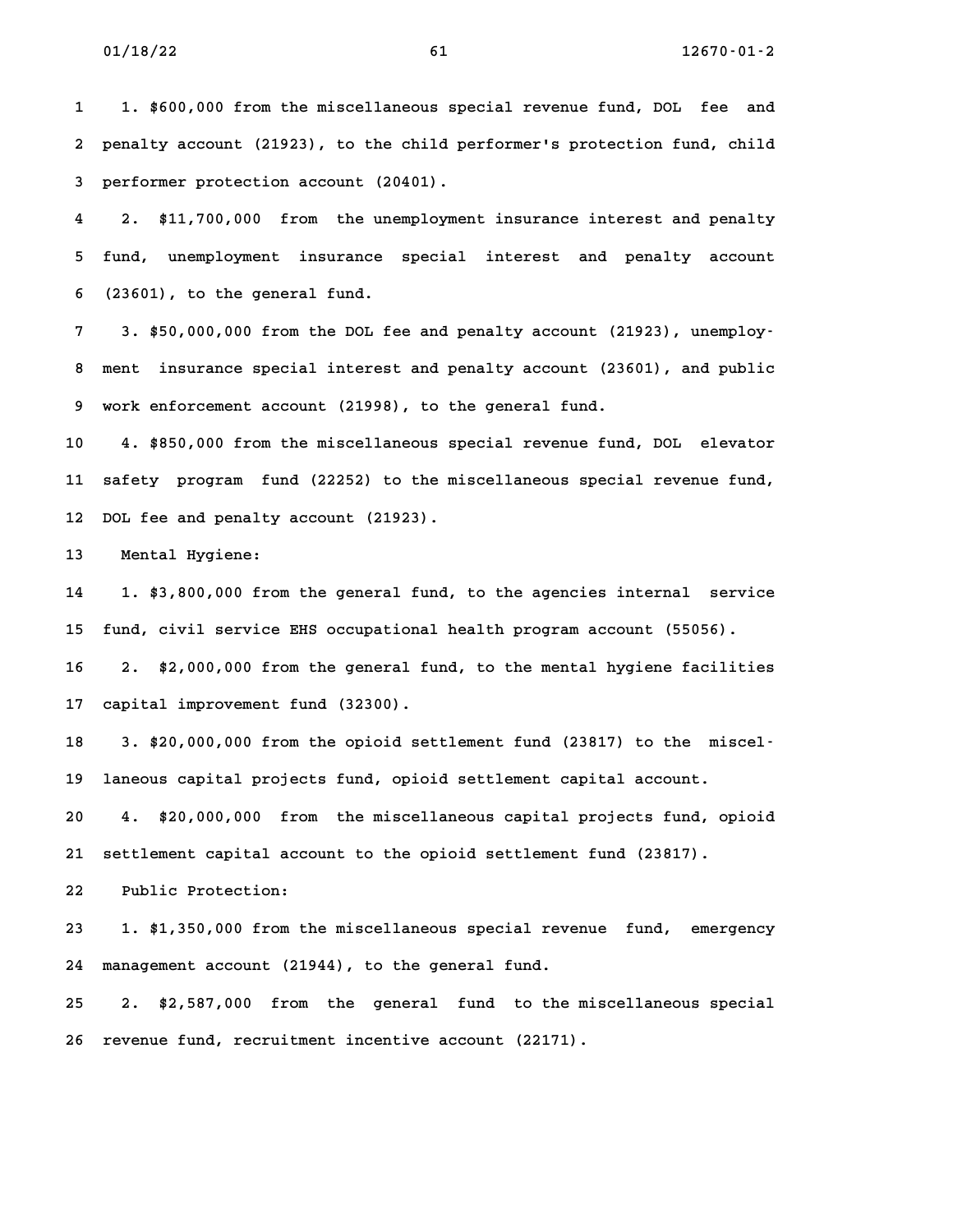**1 3. \$22,773,000 from the general fund to the correctional industries 2 revolving fund, correctional industries internal service account** 2 revolving fund, correctional industries internal service account<br>3 (55350).

**4 4. \$2,000,000,000 from any of the division of homeland security and 5 emergency services special revenue federal funds to the general fund.**

**6 5. \$115,420,000 from the state police motor vehicle law enforcement 7 and motor vehicle theft and insurance fraud prevention fund, state 8 police motor vehicle enforcement account (22802), to the general fund 9 for state operation expenses of the division of state police.**

**10 6. \$136,130,000 from the general fund to the correctional facilities 11 capital improvement fund (32350). 12 7. \$5,000,000 from the general fund to the dedicated highway and**

**13 bridge trust fund (30050) for the purpose of work zone safety activities** 13 bridge trust fund (30050) for the purpose of work zone safety activities<br>14 provided by the division of state police for the department of transpor-14 provided by the division of state police for the department of transpor-<br>15 tation.

**16 8. \$10,000,000 from the miscellaneous special revenue fund, statewide 17 public safety communications account (22123), to the capital projects** 17 public safety com<br>18 fund (30000).

**19 9. \$9,830,000 from the miscellaneous special revenue fund, legal 20 services assistance account (22096), to the general fund.**

**21 10. \$1,000,000 from the general fund to the agencies internal service 22 fund, neighborhood work project account (55059). 23 11. \$7,980,000 from the miscellaneous special revenue fund, finger-**

**24 print identification & technology account (21950), to the general fund. 25 12. \$1,100,000 from the state police motor vehicle law enforcement and 26 motor vehicle theft and insurance fraud prevention fund, motor vehicle 27 theft and insurance fraud account (22801), to the general fund.**

27 theft and insurance fraud account (22801), to the general fund.<br>28 Transportation: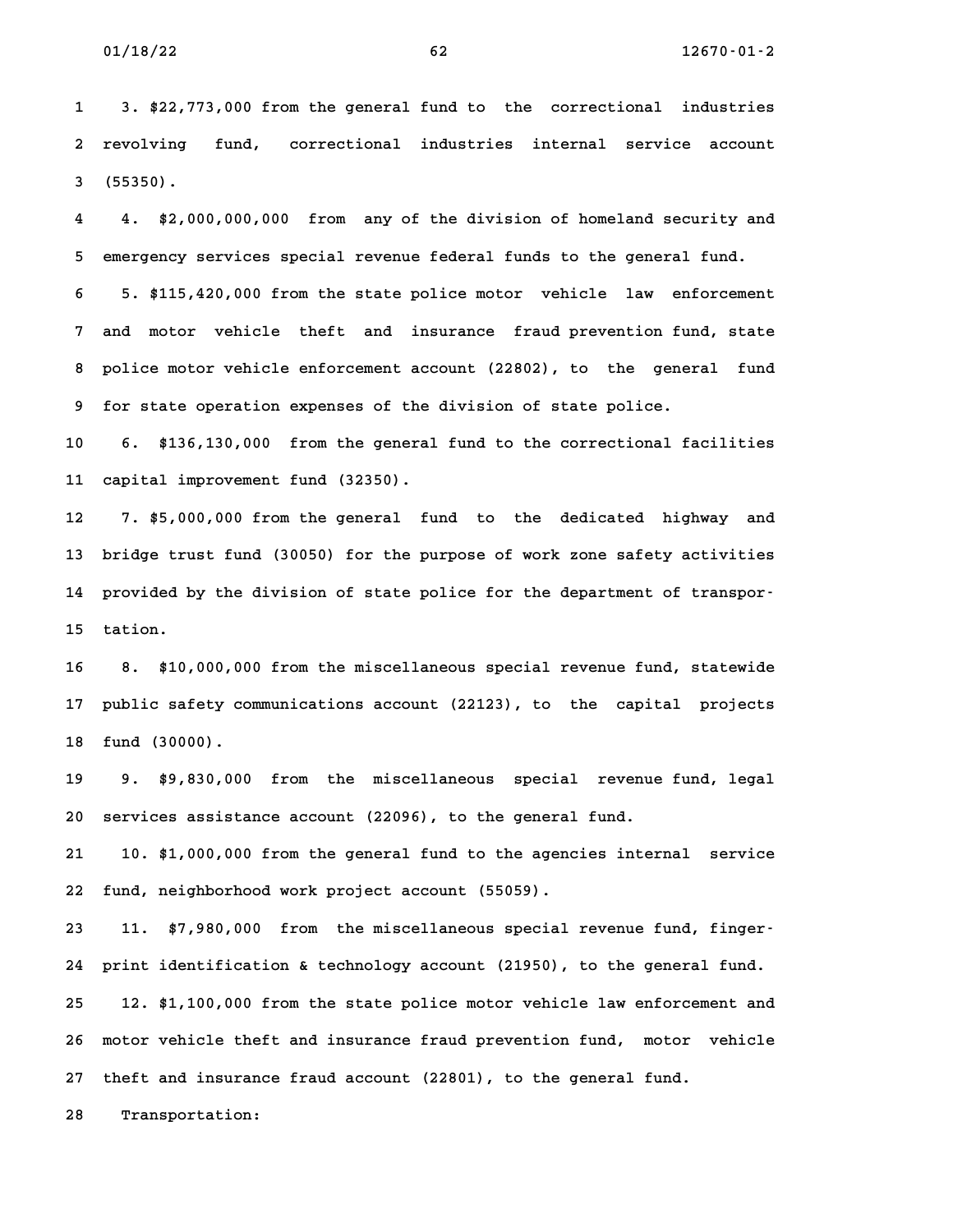**1 1. \$20,000,000 from the general fund to the mass transportation oper-**1. \$20,000,000 from the general fund to the mass transportation oper-<br>2 ating assistance fund, public transportation systems operating assist-**3 ance account (21401), of which \$12,000,000 constitutes the base need for** 3 ance account (21401), of which \$12,000,000 constitutes the base need for<br>4 operations.

**5 2. \$727,500,000 from the general fund to the dedicated highway and 6 bridge trust fund (30050).**

**7 3. \$244,250,000 from the general fund to the MTA financial assistance 8 fund, mobility tax trust account (23651). 9 4. \$5,000,000 from the miscellaneous special revenue fund, transporta-**

**10 tion regulation account (22067) to the dedicated highway and bridge 11 trust fund (30050), for disbursements made from such fund for motor** 11 trust fund (30050), for disbursements made from such fund for motor<br>12 carrier safety that are in excess of the amounts deposited in the dedi<sup>.</sup> **13 cated highway and bridge trust fund (30050) for such purpose pursuant to** 13 cated highway and bridge trust fund (30050) for such purpose pursuant to<br>14 section 94 of the transportation law.

**15 5. \$3,000,000 from the miscellaneous special revenue fund, traffic 16 adjudication account (22055), to the general fund.** 16 adjudication account (22055), to the general fund.<br>17 6. \$5,000,000 from the miscellaneous special revenue fund, transporta-

**18 tion regulation account (22067) to the general fund, for disbursements 19 made from such fund for motor carrier safety that are in excess of the 20 amounts deposited in the general fund for such purpose pursuant to 21 section 94 of the transportation law. 22 Miscellaneous:**

**23 1. \$750,000,000 from the general fund to any funds or accounts for the 24 purpose of reimbursing certain outstanding accounts receivable balances. 25 2. \$500,000,000 from the general fund to the debt reduction reserve** 25 2. \$500,000,000 from the general fund to the debt reduction reserve<br>26 fund (40000).

**27 3. \$450,000,000 from the New York state storm recovery capital fund 28 (33000) to the revenue bond tax fund (40152).**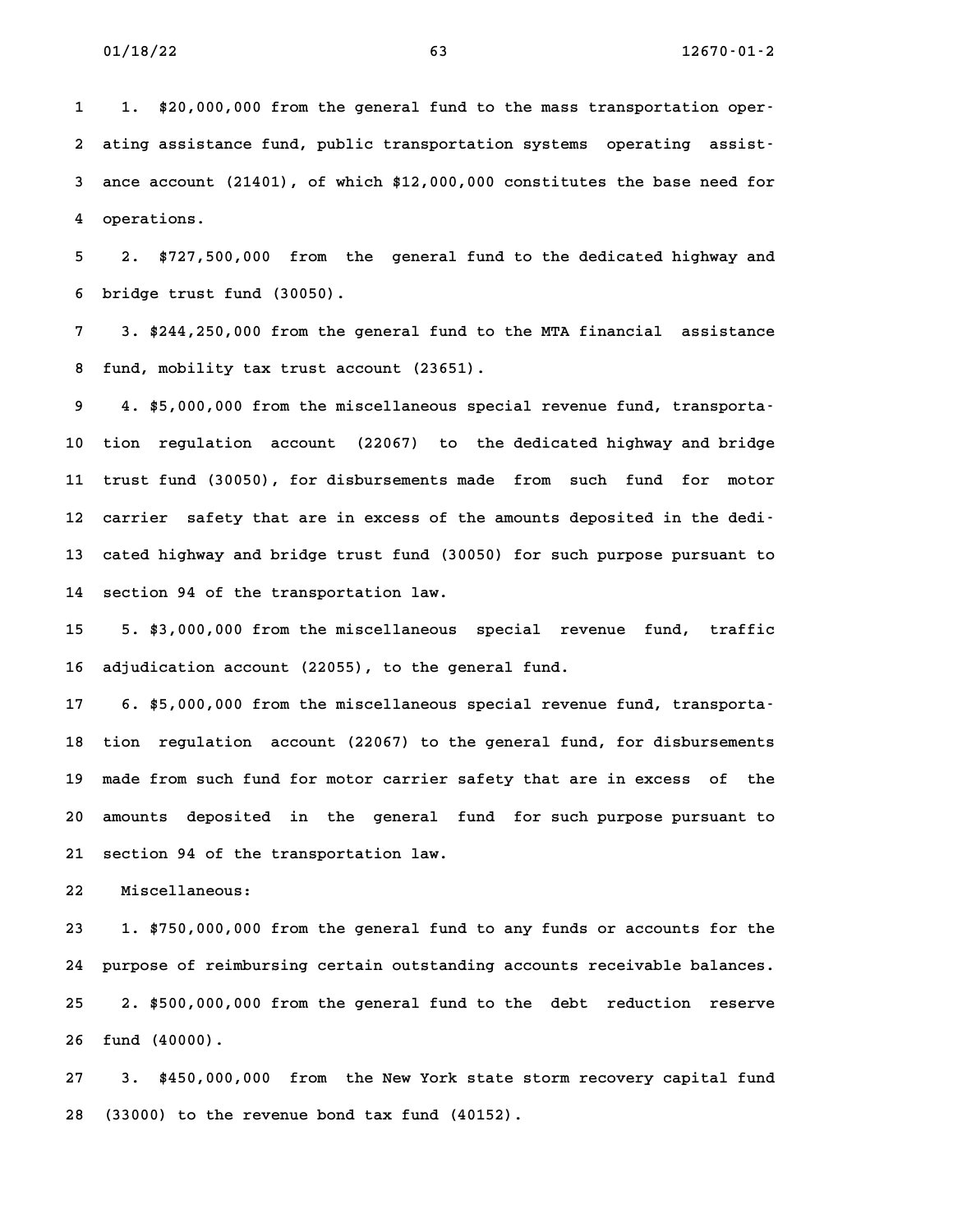**1 4. \$15,500,000 from the general fund, community projects account GG 2 (10256), to the general fund, state purposes account (10050).**

**3 5. \$100,000,000 from any special revenue federal fund to the general 4 fund, state purposes account (10050). 5 6. \$12,750,000,000 from the special revenue federal fund, ARPA-Fiscal**

**6 Recovery Fund (25546) to the general fund, state purposes account 7 (10050) to cover eligible costs incurred by the state.**

**8 § 3. Notwithstanding any law to the contrary, and in accordance with 9 section 4 of the state finance law, the comptroller is hereby authorized 10 and directed to transfer, on or before March 31, 2023:**

**11 1. Upon request of the commissioner of environmental conservation, up 12 to \$12,745,400 from revenues credited to any of the department of envi-13 ronmental conservation special revenue funds, including \$4,000,000 from 14 the environmental protection and oil spill compensation fund (21200),** 14 the environmental protection and oil spill compensation fund (21200),<br>15 and \$1,834,600 from the conservation fund (21150), to the environmental **16 conservation special revenue fund, indirect charges account (21060).**

**17 2. Upon request of the commissioner of agriculture and markets, up to 18 \$3,000,000 from any special revenue fund or enterprise fund within the 19 department of agriculture and markets to the general fund, to pay appro-**19 department of agriculture and markets to the general fund, to pay appro-<br>20 priate administrative expenses.

**21 3. Upon request of the commissioner of agriculture and markets, up to 22 \$2,000,000 from the state exposition special fund, state fair receipts 23 account (50051) to the miscellaneous capital projects fund, state fair 24 capital improvement account (32208).**

**25 4. Upon request of the commissioner of the division of housing and** 25 4. Upon request of the commissioner of the division of housing and<br>26 community renewal, up to \$6,221,000 from revenues credited to any divi<sup>-</sup> **27 sion of housing and community renewal federal or miscellaneous special**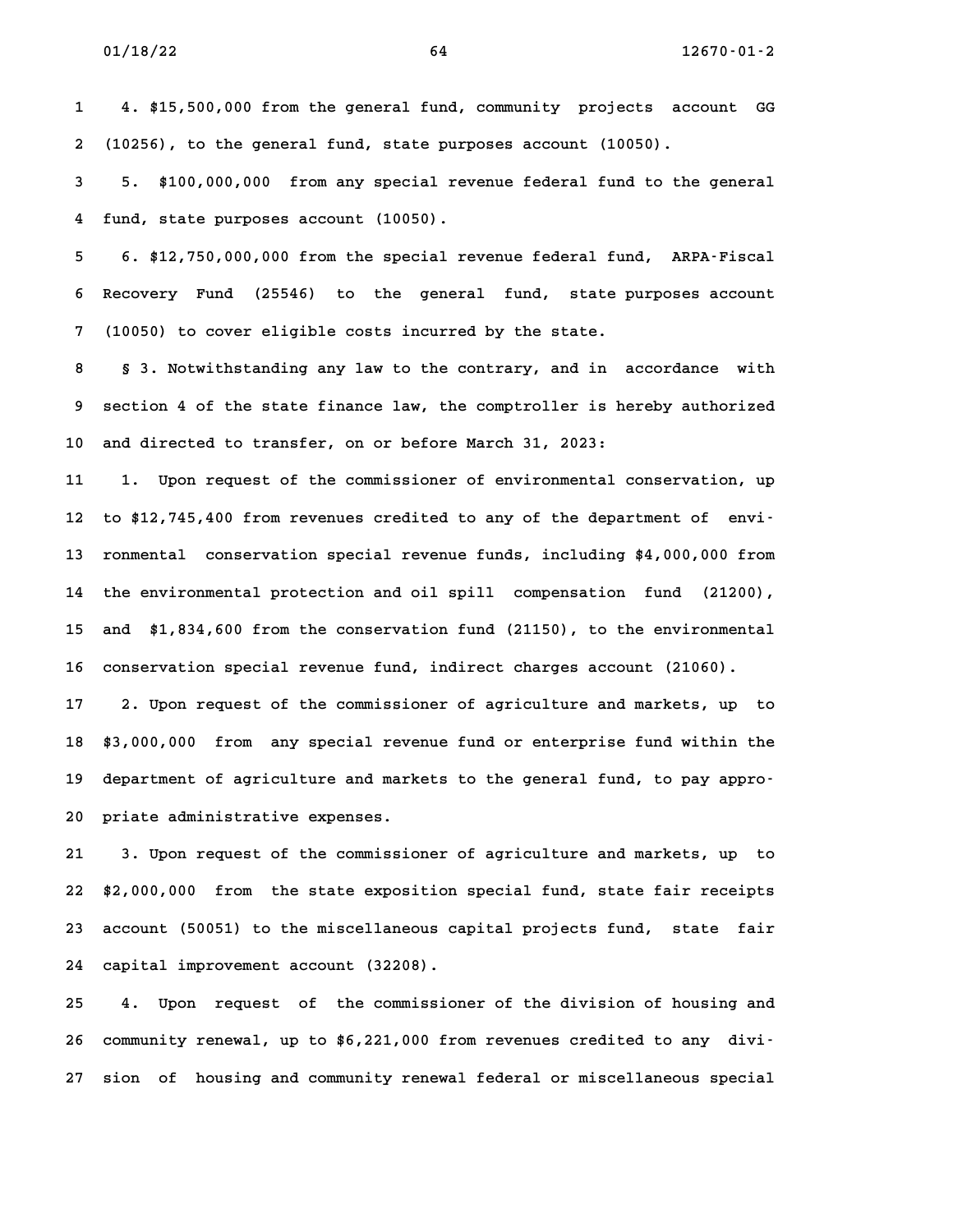**1 revenue fund to the miscellaneous special revenue fund, housing indirect 2 cost recovery account (22090). 3 5. Upon request of the commissioner of the division of housing and**

**4 community renewal, up to \$5,500,000 may be transferred from any miscel-5 laneous special revenue fund account, to any miscellaneous special 6 revenue fund.**

**7 6. Upon request of the commissioner of health up to \$13,694,000 from 8 revenues credited to any of the department of health's special revenue 9 funds, to the miscellaneous special revenue fund, administration account** 9 funds, to the miscellaneous special revenue fund, administration account<br>10 (21982).

**11 7. Upon the request of the attorney general, up to \$4,000,000 from 12 revenues credited to the federal health and human services fund, federal 13 health and human services account (25117) or the miscellaneous special 14 revenue fund, recoveries and revenue account (22041), to the miscella-15 neous special revenue fund, litigation settlement and civil recovery 16 account (22117). 17 8. Upon the request of the commission of agriculture and markets, up**

**18 to \$3,000,000 from any special revenue fund or enterprise fund within 19 the department of agriculture and markets to the general fund, to pay** 19 the department of agriculture and markets to the general fund, to pay<br>20 appropriate administrative expenses.

**21 9. Upon the request of the commission of agriculture and markets, up 22 to \$2,000,000 from the state exposition special fund, state fair 23 receipts account (50051) to the miscellaneous capital projects fund,** 23 receipts account (50051) to the miscellaneous capital projects fund,<br>24 state fair capital improvement account (32208).

**25 § 4. On or before March 31, 2023, the comptroller is hereby authorized 26 and directed to deposit earnings that would otherwise accrue to the 27 general fund that are attributable to the operation of section 98-a of** 27 general fund that are attributable to the operation of section 98-a of<br>28 the state finance law, to the agencies internal service fund, banking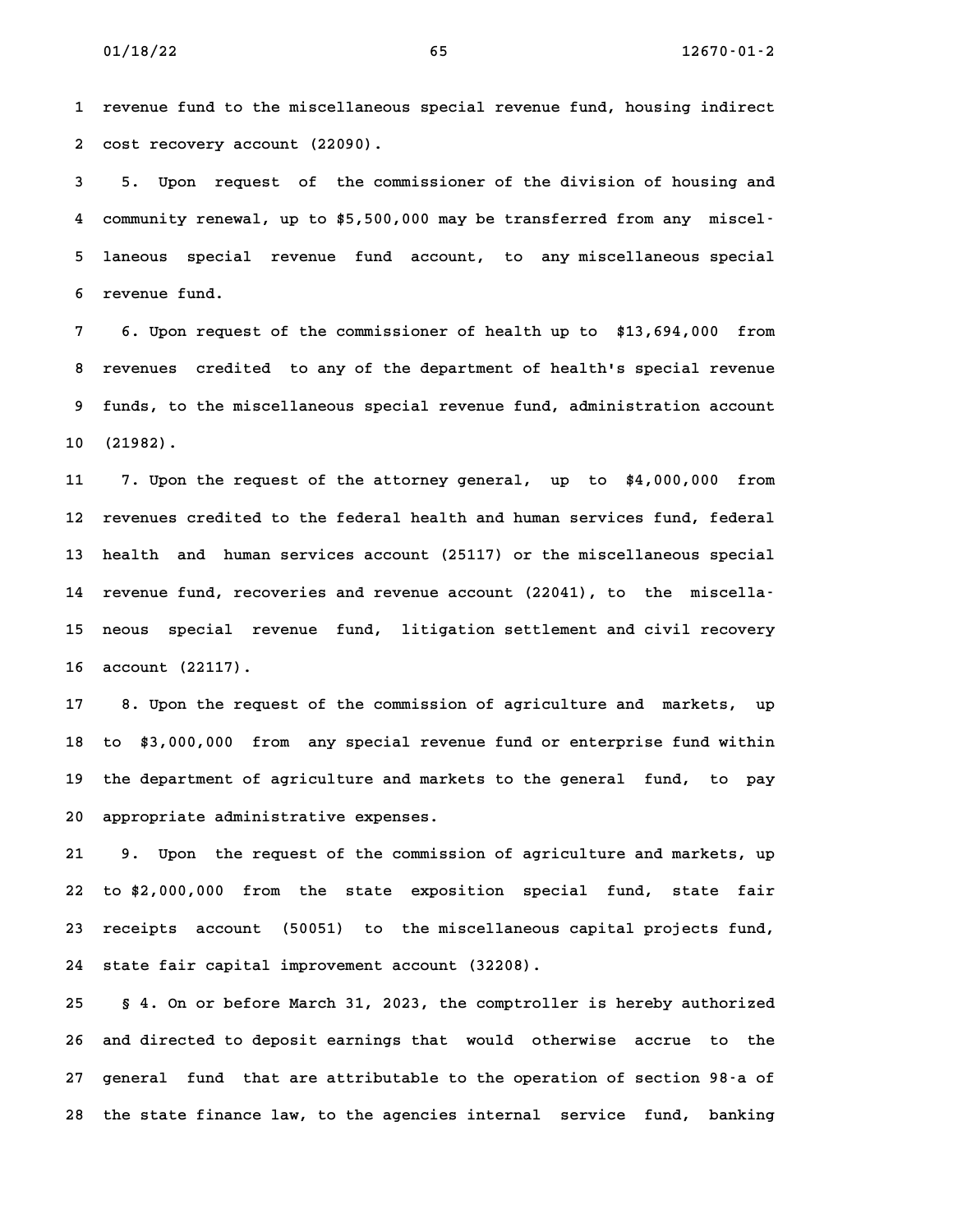**1 services account (55057), for the purpose of meeting direct payments** 1 services account (5<br>2 from such account.

**3 § 5. Notwithstanding any law to the contrary, upon the direction of 4 the director of the budget and upon requisition by the state university** 4 the director of the budget and upon requisition by the state university<br>5 of New York, the dormitory authority of the state of New York is **6 directed to transfer, up to \$22,000,000 in revenues generated from the 7 sale of notes or bonds, the state university income fund general revenue 8 account (22653) for reimbursement of bondable equipment for further 9 transfer to the state's general fund. 10 § 6. Notwithstanding any law to the contrary, and in accordance with**

**11 section 4 of the state finance law, the comptroller is hereby authorized 12 and directed to transfer, upon request of the director of the budget and 13 upon consultation with the state university chancellor or his or her 14 designee, on or before March 31, 2023, up to \$16,000,000 from the state 15 university income fund general revenue account (22653) to the state** 15 university income fund general revenue account (22653) to the state<br>16 general fund for debt service costs related to campus supported capital **17 project costs for the NY-SUNY 2020 challenge grant program at the 18 University at Buffalo.**

**19 § 7. Notwithstanding any law to the contrary, and in accordance with 20 section 4 of the state finance law, the comptroller is hereby authorized 21 and directed to transfer, upon request of the director of the budget and 22 upon consultation with the state university chancellor or his or her 23 designee, on or before March 31, 2023, up to \$6,500,000 from the state 24 university income fund general revenue account (22653) to the state 25 general fund for debt service costs related to campus supported capital 26 project costs for the NY-SUNY 2020 challenge grant program at the 27 University at Albany.**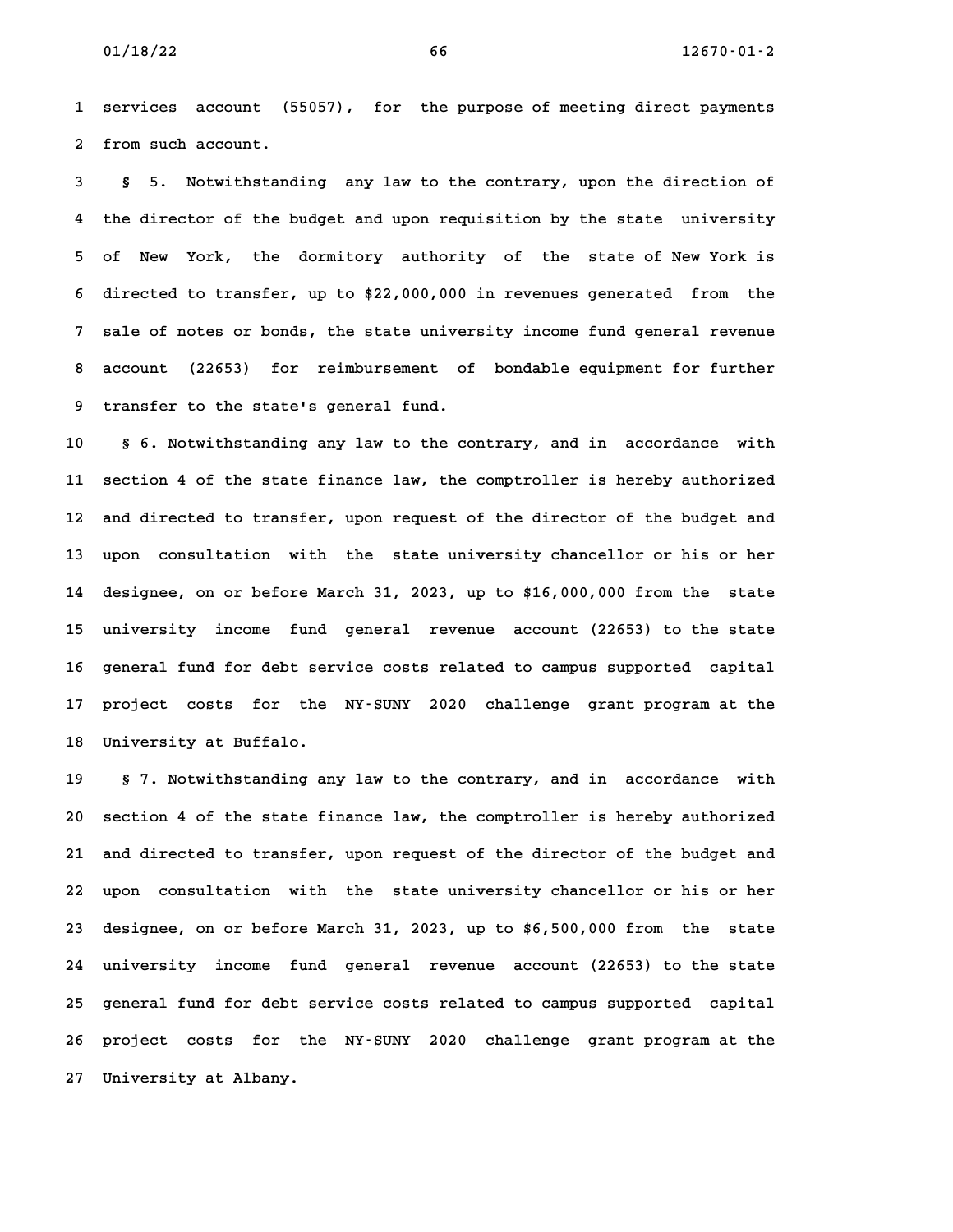**1 § 8. Notwithstanding any law to the contrary, the state university 2 chancellor or his or her designee is authorized and directed to transfer 3 estimated tuition revenue balances from the state university collection 4 fund (61000) to the state university income fund, state university 5 general revenue offset account (22655) on or before March 31, 2023.**

**6 § 9. Notwithstanding any law to the contrary, and in accordance with 7 section 4 of the state finance law, the comptroller is hereby authorized 8 and directed to transfer, upon request of the director of the budget, up** 8 and directed to transfer, upon request of the director of the budget, up<br>9 to \$1,100,384,416 from the general fund to the state university income **10 fund, state university general revenue offset account (22655) during the 11 period of July 1, 2022 through June 30, 2023 to support operations at** 11 period of July 1, 2022 through June 30, 2023 to support operations at<br>12 the state university.

**13 § 10. Notwithstanding any law to the contrary, and in accordance with 14 section 4 of the state finance law, the comptroller is hereby authorized 15 and directed to transfer, upon request of the director of the budget, up** 15 and directed to transfer, upon request of the director of the budget, up<br>16 to \$48,834,000 from the general fund to the state university income **17 fund, state university general revenue offset account (22655) during the 18 period of July 1, 2022 to June 30, 2023 for general fund operating 19 support pursuant to subparagraph (4-b) of paragraph h of subdivision 2** 19 support pursuant to subparagraph (4-b) of paragraph h of subdivision 2<br>20 of section three hundred fifty-five of the education law.

**21 § 11. Notwithstanding any law to the contrary, and in accordance with 22 section 4 of the state finance law, the comptroller is hereby authorized 23 and directed to transfer, upon request of the director of the budget, up 24 to \$20,000,000 from the general fund to the state university income 25 fund, state university general revenue offset account (22655) during the 26 period of July 1, 2022 to June 30, 2023 to support operations at the 27 state university in accordance with the maintenance of effort pursuant**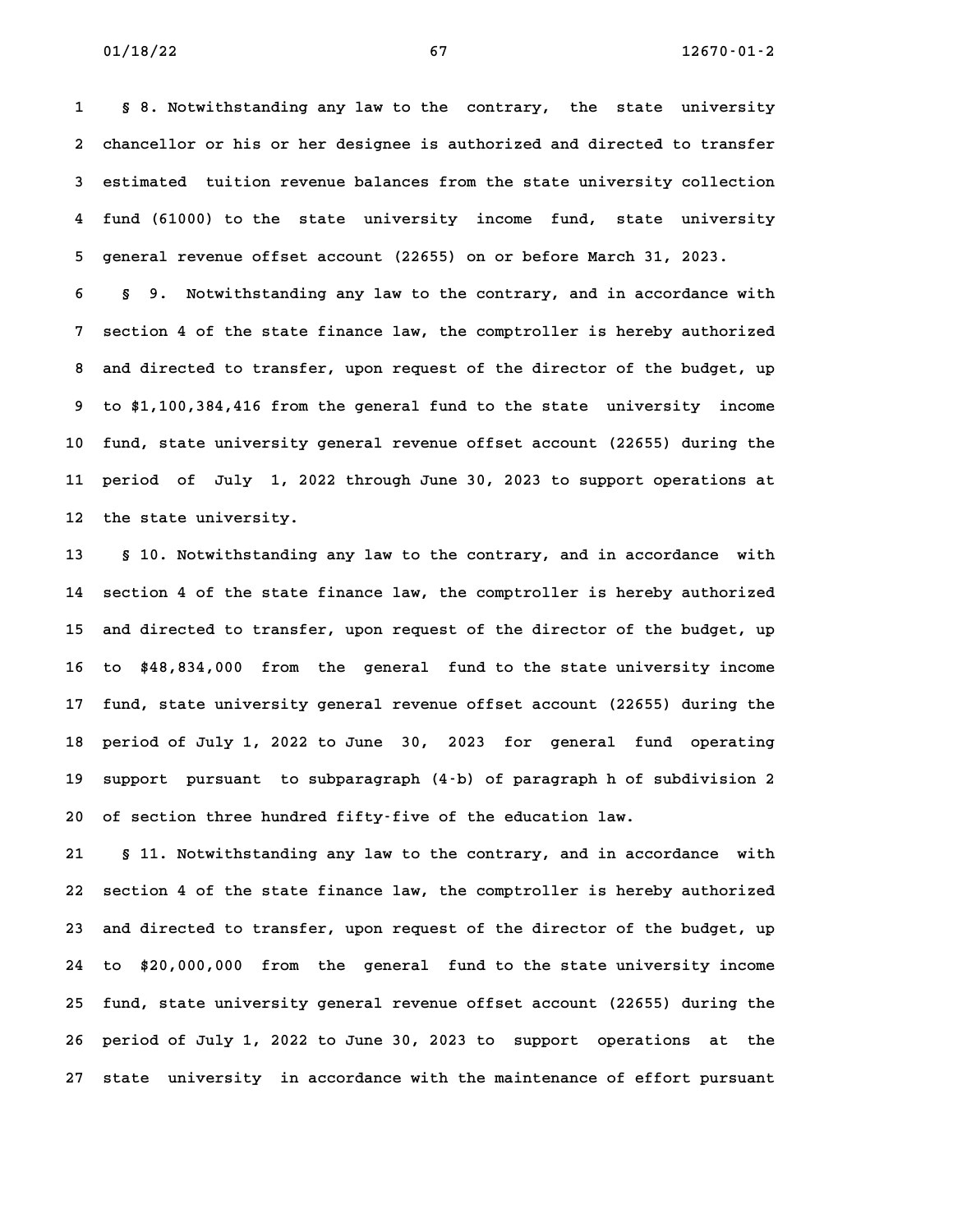**1 to subparagraph (4) of paragraph h of subdivision 2 of section 355 of 2 the education law. 3 § 12. Notwithstanding any law to the contrary, and in accordance with**

**4 section 4 of the state finance law, the comptroller is hereby authorized 5 and directed to transfer, upon request of the state university chancel-6 lor or his or her designee, up to \$55,000,000 from the state university 7 income fund, state university hospitals income reimbursable account 8 (22656), for services and expenses of hospital operations and capital 9 expenditures at the state university hospitals; and the state university 10 income fund, Long Island veterans' home account (22652) to the state 11 university capital projects fund (32400) on or before June 30, 2023. 12 § 13. Notwithstanding any law to the contrary, and in accordance with**

**13 section 4 of the state finance law, the comptroller, after consultation** 13 section 4 of the state finance law, the comptroller, after consultation<br>14 with the state university chancellor or his or her designee, is hereby **15 authorized and directed to transfer moneys, in the first instance, from** 15 authorized and directed to transfer moneys, in the first instance, from<br>16 the state university collection fund, Stony Brook hospital collection 16 the state university collection fund, Stony Brook hospital collection<br>17 account (61006), Brooklyn hospital collection account (61007), and Syra-17 account (61006), Brooklyn hospital collection account (61007), and Syra<sup>.</sup><br>18 cuse hospital collection account (61008) to the state university income **19 fund, state university hospitals income reimbursable account (22656) in 20 the event insufficient funds are available in the state university 21 income fund, state university hospitals income reimbursable account 22 (22656) to permit the full transfer of moneys authorized for transfer,** 22 (22656) to permit the full transfer of moneys authorized for transfer,<br>23 to the general fund for payment of debt service related to the SUNY **24 hospitals. Notwithstanding any law to the contrary, the comptroller is 25 also hereby authorized and directed, after consultation with the state 26 university chancellor or his or her designee, to transfer moneys from 27 the state university income fund to the state university income fund, 28 state university hospitals income reimbursable account (22656) in the**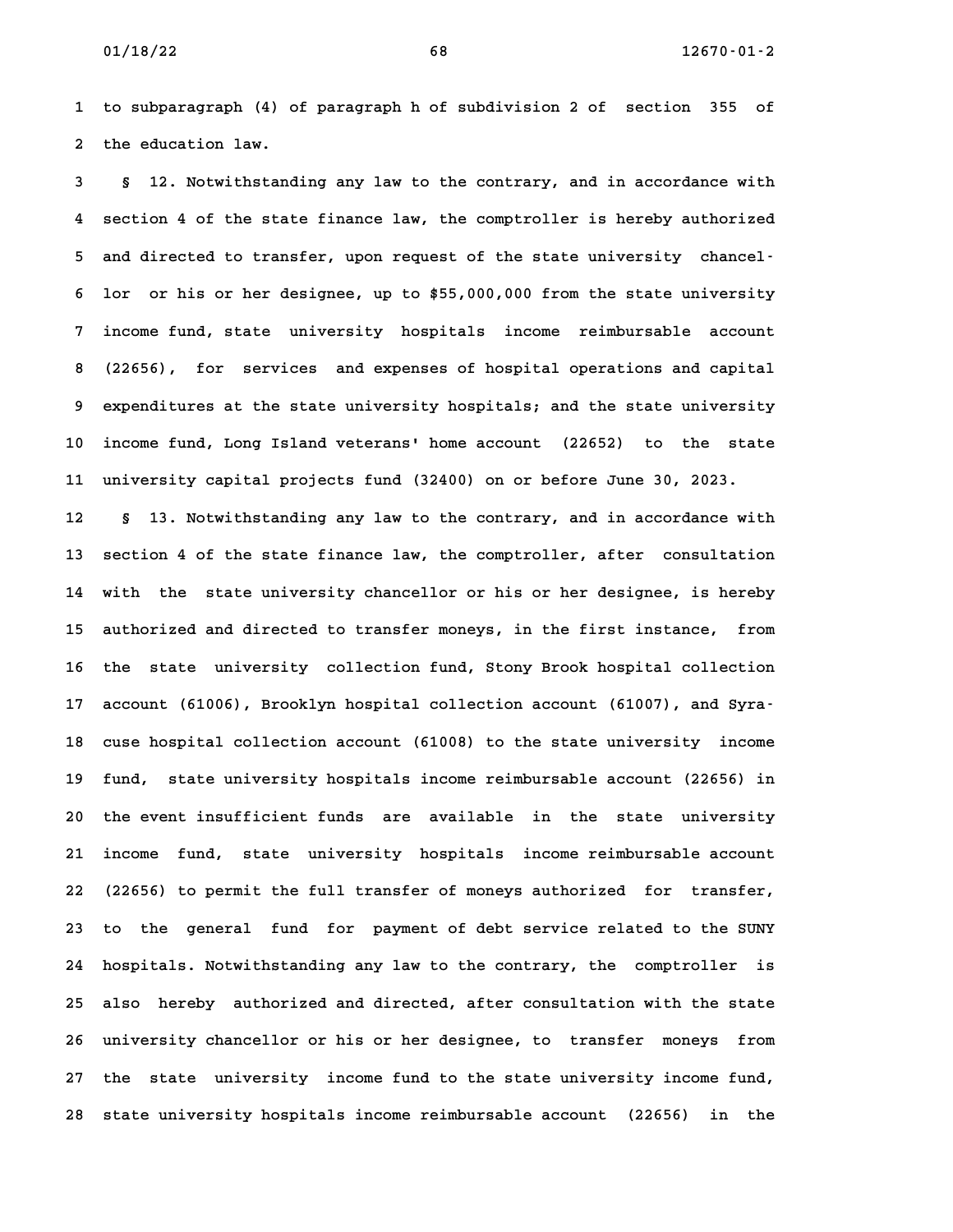**1 event insufficient funds are available in the state university income 2 fund, state university hospitals income reimbursable account (22656) to 3 pay hospital operating costs or to permit the full transfer of moneys 4 authorized for transfer, to the general fund for payment of debt service 5 related to the SUNY hospitals on or before March 31, 2023.**

**6 § 14. Notwithstanding any law to the contrary, upon the direction of 7 the director of the budget and the chancellor of the state university of 8 New York or his or her designee, and in accordance with section 4 of the 9 state finance law, the comptroller is hereby authorized and directed to 10 transfer monies from the state university dormitory income fund (40350)** 10 transfer monies from the state university dormitory income fund (40350)<br>11 to the state university residence hall rehabilitation fund (30100), and **12 from the state university residence hall rehabilitation fund (30100) to 13 the state university dormitory income fund (40350), in an amount not to 14 exceed \$100 million from each fund.**

**15 § 15. Notwithstanding any law to the contrary, and in accordance with 16 section 4 of the state finance law, the comptroller is hereby authorized 17 and directed to transfer, at the request of the director of the budget, 18 up to \$700 million from the unencumbered balance of any special revenue 19 fund or account, agency fund or account, internal service fund or** 19 fund or account, agency fund or account, internal service fund or<br>20 account, enterprise fund or account, or any combination of such funds 20 account, enterprise fund or account, or any combination of such funds<br>21 and accounts, to the general fund. The amounts transferred pursuant to **22 this authorization shall be in addition to any other transfers expressly 23 authorized in the 2022-23 budget. Transfers from federal funds, debt 24 service funds, capital projects funds, the community projects fund, or** 24 service funds, capital projects funds, the community projects fund, or<br>25 funds that would result in the loss of eligibility for federal benefits 25 funds that would result in the loss of eligibility for federal benefits<br>26 or federal funds pursuant to federal law, rule, or regulation as assent<sup>.</sup> **27 ed to in chapter 683 of the laws of 1938 and chapter 700 of the laws of** 27 ed to in chapter 683 of the laws of 1938 and chapter 700 of the laws of<br>28 1951 are not permitted pursuant to this authorization.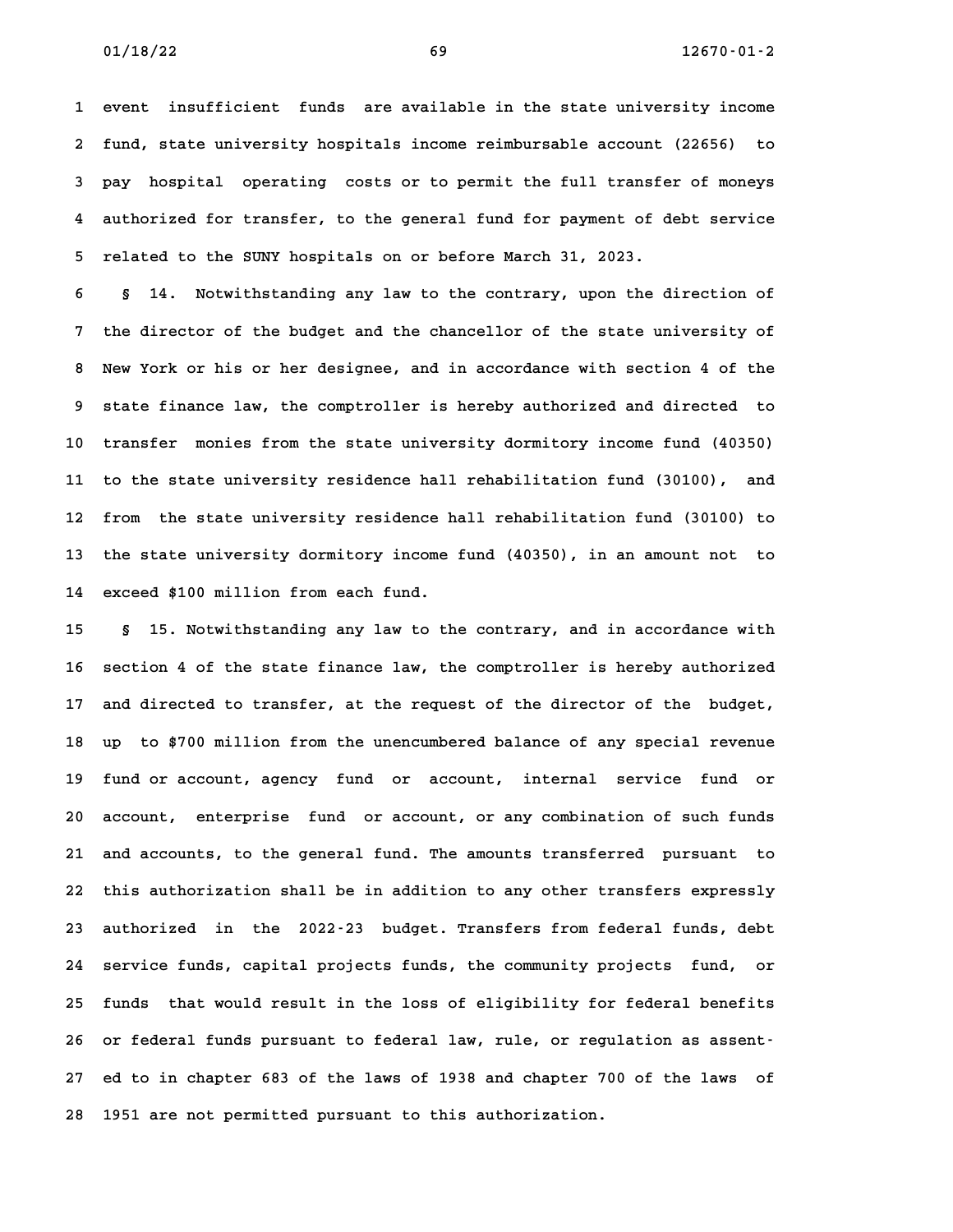**1 § 16. Notwithstanding any law to the contrary, and in accordance with 2 section 4 of the state finance law, the comptroller is hereby authorized 3 and directed to transfer, at the request of the director of the budget, 4 up to \$100 million from any non-general fund or account, or combination 5 of funds and accounts, to the miscellaneous special revenue fund, tech-6 nology financing account (22207), the miscellaneous capital projects 7 fund, the federal capital projects account (31350), information technol-**7 fund, the federal capital projects account (31350), information technol<sup>1</sup><br>8 ogy capital financing account (32215), or the centralized technology **9 services account (55069), for the purpose of consolidating technology 10 procurement and services. The amounts transferred to the miscellaneous 11 special revenue fund, technology financing account (22207) pursuant to 12 this authorization shall be equal to or less than the amount of such 13 monies intended to support information technology costs which are 14 attributable, according to a plan, to such account made in pursuance to** 14 attributable, according to a plan, to such account made in pursuance to<br>15 an appropriation by law. Transfers to the technology financing account **16 shall be completed from amounts collected by non-general funds or 17 accounts pursuant to a fund deposit schedule or permanent statute, and 18 shall be transferred to the technology financing account pursuant to a 19 schedule agreed upon by the affected agency commissioner. Transfers from** 19 schedule agreed upon by the affected agency commissioner. Transfers from<br>20 funds that would result in the loss of eligibility for federal benefits **21 or federal funds pursuant to federal law, rule, or regulation as assent-22 ed to in chapter 683 of the laws of 1938 and chapter 700 of the laws of** 22 ed to in chapter 683 of the laws of 1938 and chapter 700 of the laws of<br>23 1951 are not permitted pursuant to this authorization.

**24 § 17. Notwithstanding any law to the contrary, and in accordance with 25 section 4 of the state finance law, the comptroller is hereby authorized 26 and directed to transfer, at the request of the director of the budget, 27 up to \$400 million from any non-general fund or account, or combination 28 of funds and accounts, to the general fund for the purpose of consol-**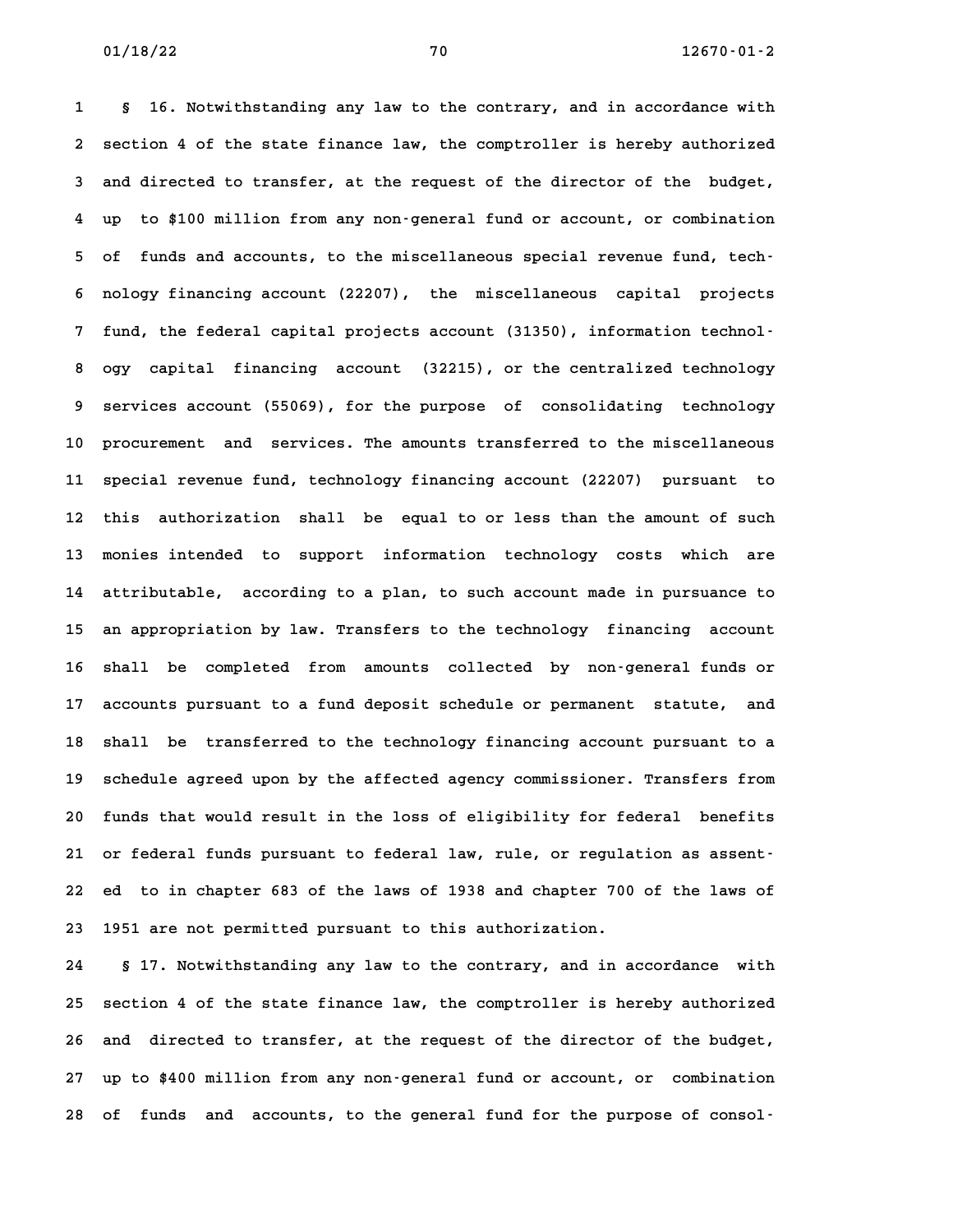**1 idating technology procurement and services. The amounts transferred 2 pursuant to this authorization shall be equal to or less than the amount 3 of such monies intended to support information technology costs which 4 are attributable, according to a plan, to such account made in pursuance 5 to an appropriation by law. Transfers to the general fund shall be 6 completed from amounts collected by non-general funds or accounts pursu-7 ant to a fund deposit schedule. Transfers from funds that would result 8 in the loss of eligibility for federal benefits or federal funds pursu-9 ant to federal law, rule, or regulation as assented to in chapter 683 of 10 the laws of 1938 and chapter 700 of the laws of 1951 are not permitted 11 pursuant to this authorization. 12 § 18. Notwithstanding any provision of law to the contrary, as deemed**

**13 feasible and advisable by its trustees, the power authority of the state 14 of New York is authorized and directed to transfer to the state treasury** 14 of New York is authorized and directed to transfer to the state treasury<br>15 to the credit of the general fund up to \$20,000,000 for the state fiscal **16 year commencing April 1, 2022, the proceeds of which will be utilized to 17 support energy-related state activities. 18 § 19. Notwithstanding any provision of law, rule or regulation to the**

**19 contrary, the New York state energy research and development authority 20 is authorized and directed to make the following contributions to the 21 state treasury to the credit of the general fund on or before March 31, 22 2023: (a) \$913,000; and (b) \$23,000,000 from proceeds collected by the 23 authority from the auction or sale of carbon dioxide emission allowances** 23 authority from the auction or sale of carbon dioxide emission allowances<br>24 allocated by the department of environmental conservation.

**25 § 20. Notwithstanding any provision of law, rule or regulation to the 26 contrary, the New York state energy research and development authority 27 is authorized and directed to transfer five million dollars to the cred-28 it of the Environmental Protection Fund on or before March 31, 2023 from**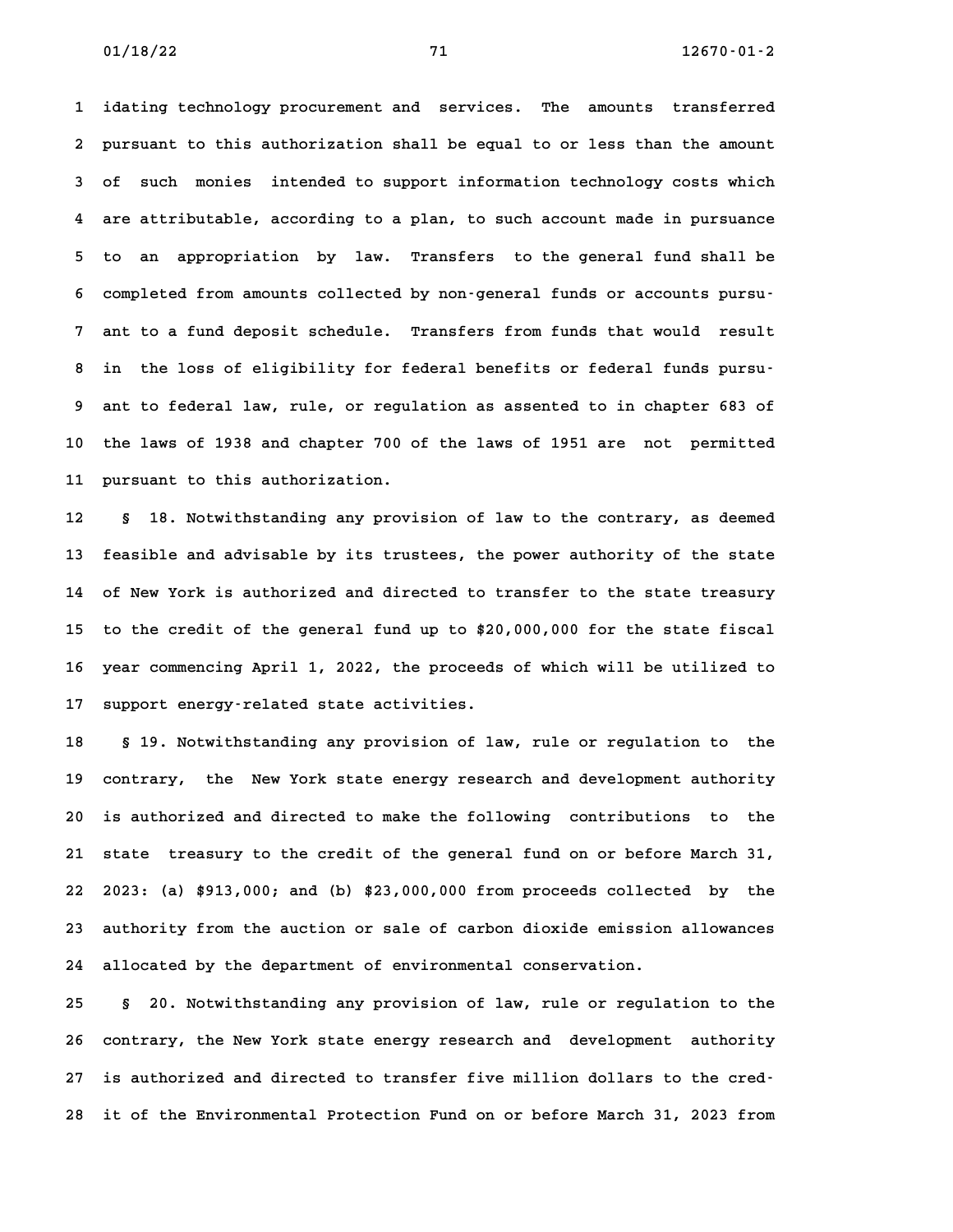**1 proceeds collected by the authority from the auction or sale of carbon 2 dioxide emission allowances allocated by the department of environmental** 2 dioxide emission allowances allocated by the department of environmental<br>3 conservation.

**4 § 21. Subdivision 5 of section 97-rrr of the state finance law, as 5 amended by section 20 of part JJJ of chapter 59 of the laws of 2021, is 6 amended to read as follows: 7 5. Notwithstanding the provisions of section one hundred seventy-one-a**

**8 of the tax law, as separately amended by chapters four hundred eighty-**8 of the tax law, as separately amended by chapters four hundred eighty-<br>9 one and four hundred eighty-four of the laws of nineteen hundred eight-**10 y-one, and notwithstanding the provisions of chapter ninety-four of the 11 laws of two thousand eleven, or any other provisions of law to the 12 contrary, during the fiscal year beginning April first, two thousand** 12 contrary, during the fiscal year-beginning-April-first, two-thousand<br>13 [twenty-one] <u>twenty-two</u>, the state-comptroller-is-hereby-authorized and **14 directed to deposit to the fund created pursuant to this section from 15 amounts collected pursuant to article twenty-two of the tax law and** 15 amounts collected pursuant to article twenty-two of the tax law and<br>16 pursuant to a schedule submitted by the director of the budget, up to 16 pursuant to a schedule submitted by the director of the budget, up to<br>17 [\$1,979,457,000] <u>\$1,830,985,000</u>, as may be certified in such schedule as 17 [\$1,979,457,000] <u>\$1,830,985,000</u>, as may be certified in such schedule as<br>18 necessary to meet the purposes of such fund for the fiscal year begin-18 necessary to meet the purposes of such fund for the fiscal<br>19 ning April first, two thousand [twenty-one] <u>twenty-two</u>. **20 § 22. Notwithstanding any law to the contrary, the comptroller is**

**21 hereby authorized and directed to transfer, upon request of the director 22 of the budget, on or before March 31, 2023, the following amounts from 23 the following special revenue accounts to the capital projects fund 24 (30000), for the purposes of reimbursement to such fund for expenses 25 related to the maintenance and preservation of state assets: 26 1. \$43,000 from the miscellaneous special revenue fund, administrative**

**27 program account (21982).**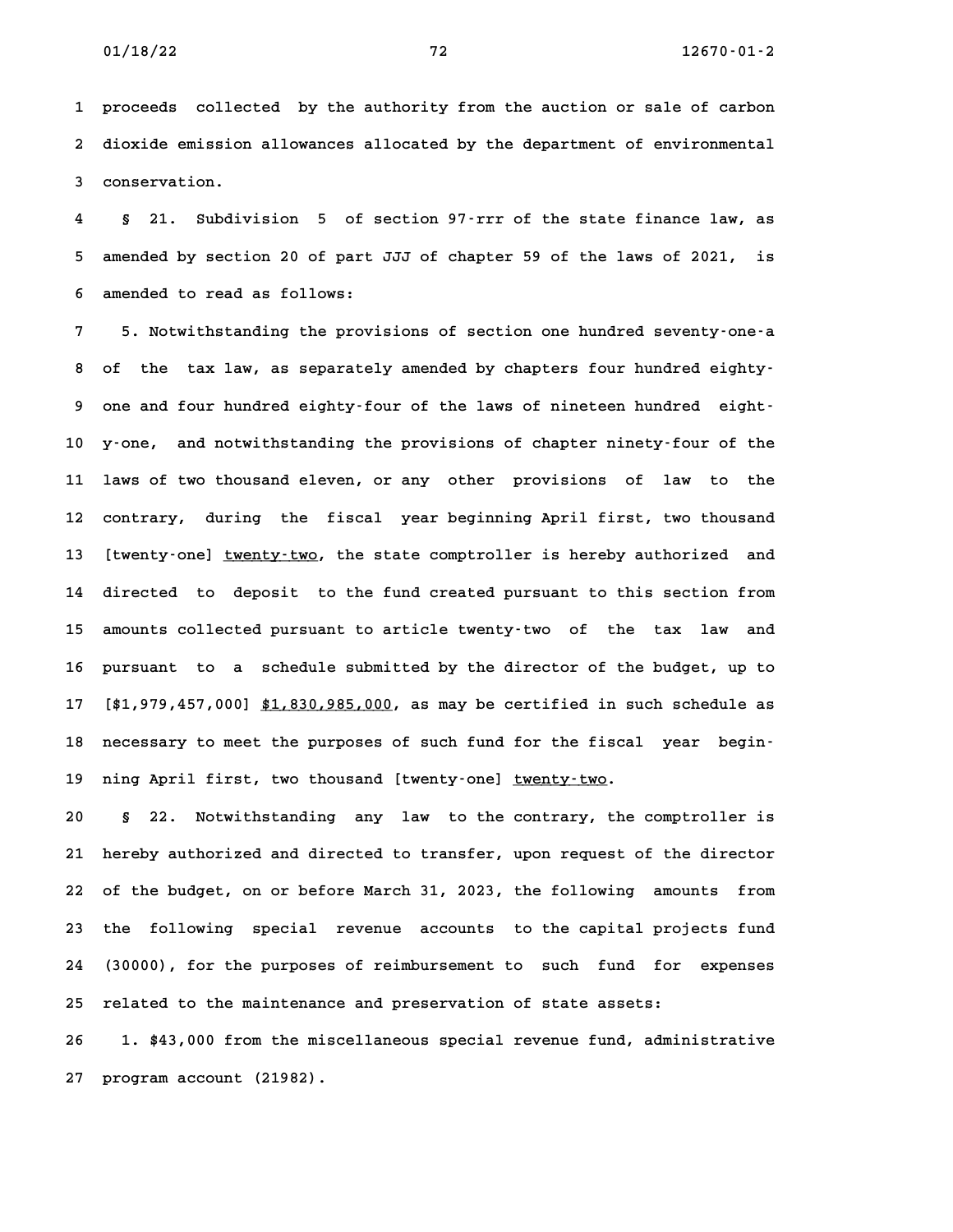**1 2. \$1,478,000 from the miscellaneous special revenue fund, helen hayes 2 hospital account (22140).**

**3 3. \$456,000 from the miscellaneous special revenue fund, New York city 4 veterans' home account (22141). 5 4. \$570,000 from the miscellaneous special revenue fund, New York**

**6 state home for veterans' and their dependents at oxford account (22142). 7 5. \$170,000 from the miscellaneous special revenue fund, western New 8 York veterans' home account (22143).**

**9 6. \$323,000 from the miscellaneous special revenue fund, New York 10 state for veterans in the lower-hudson valley account (22144).**

**11 7. \$2,550,000 from the miscellaneous special revenue fund, patron 12 services account (22163).**

**13 8. \$7,502,241 from the miscellaneous special revenue fund, state 14 university general income reimbursable account (22653).**

**15 9. \$135,656,957 from the miscellaneous special revenue fund, state 16 university revenue offset account (22655). 17 10. \$49,329,802 from the state university dormitory income fund, state**

**18 university dormitory income fund (40350).**

**19 11. \$1,000,000 from the miscellaneous special revenue fund, litigation 20 settlement and civil recovery account (22117).**

**21 § 23. Subdivision 8 of section 53 of the state finance law, as amended 22 by chapter 58 of the laws of 1982, is amended to read as follows:** 22 by chapter 58 of the laws of 1982, is amended to read as follows:<br>23 8. Notwithstanding the foregoing provisions of this section, in addi<sup>-</sup>

**24 tion to the restrictions set forth therein, the governor may authorize a 25 transfer to the general fund, to a capital projects fund, or to a fund 26 established to account for revenues from the federal government only 27 after the approval of:**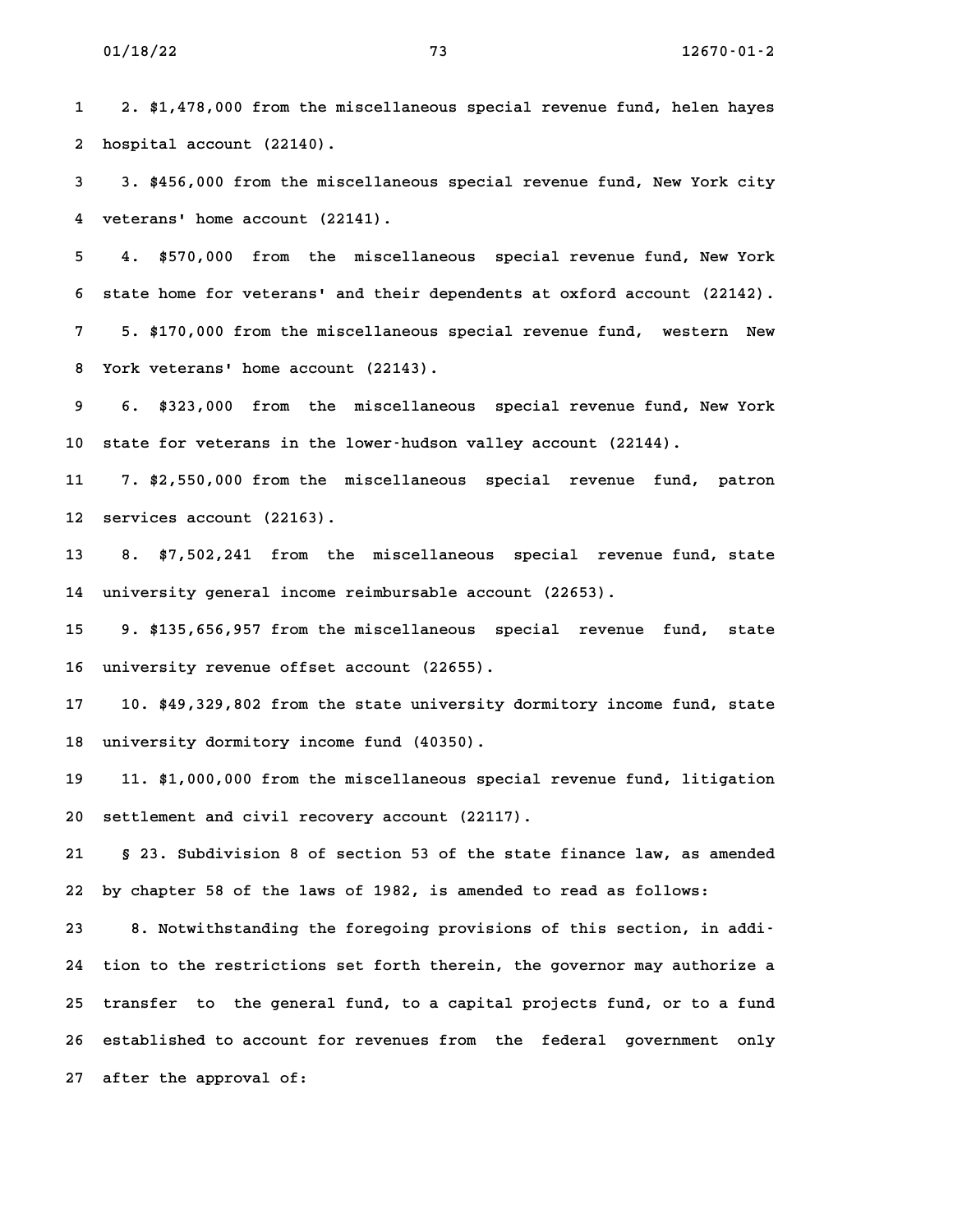1 (1) the temporary president of the senate or the [chairman] chair of 2 the senate finance committee (the "senate"); and

2 the senate finance committee <u>(the "senate")</u>; and<br>3 (2) the speaker of the assembly or the [chairman] <u>chair</u> of the assem-4 bly ways and means committee <u>(the "assembly")</u>.

4 bly ways and means committee <u>(the "assembly")</u>.<br>5 <u>Provided however, if either the senate or the assembly fails to affir-</u> 5 Provided however, if either the senate or the assembly fails to affir-<br>6 <u>matively deny or approve such transfer within ten days from the date on</u> 6 <u>matively deny or approve such transfer within ten days from the date on</u><br>7 which the governor provides notification of such transfer, then the which the governor provides notification of such transfer, then the<br>8 transfer shall be deemed approved by both the senate and the assembly. **9 § 24. Subdivision 6 of section 4 of the state finance law, as amended**

**10 by section 25 of part JJ of chapter 56 of the laws of 2020, is amended 11 to read as follows: 12 6. Notwithstanding any law to the contrary, at the beginning of the**

**13 state fiscal year, the state comptroller is hereby authorized and 14 directed to receive for deposit to the credit of a fund and/or an 15 account such monies as are identified by the director of the budget as 16 having been intended for such deposit to support disbursements from such 17 fund and/or account made in pursuance of an appropriation by law. As** 17 fund and/or account made in pursuance of an appropriation by law. As<br>18 soon as practicable upon enactment of the budget, the director of the **19 budget shall, but not less than three days following preliminary 20 submission to the chairs of the senate finance committee and the assem-**20 submission to the chairs of the senate finance committee and the assem-<br>21 bly ways and means committee, file with the state comptroller an iden-**22 tification of specific monies to be so deposited. Any subsequent change 23 regarding the monies to be so deposited shall be filed by the director 24 of the budget, as soon as practicable, but not less than three days 25 following preliminary submission to the chairs of the senate finance** 25 following preliminary submission to the chairs of the senate finance<br>26 committee and the assembly ways and means committee.

**27 All monies identified by the director of the budget to be deposited to 28 the credit of a fund and/or account shall be consistent with the intent**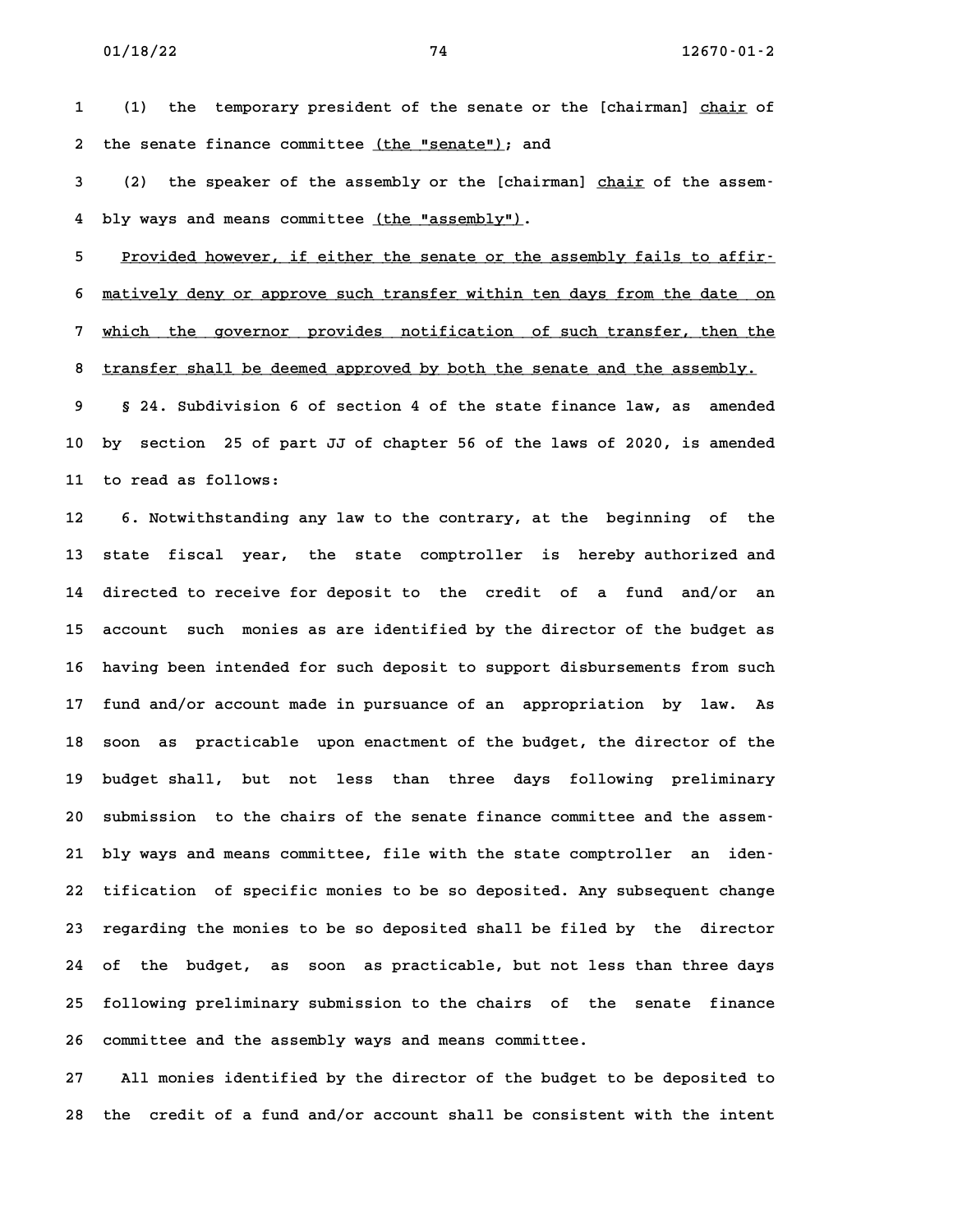**1 of the budget for the then current state fiscal year as enacted by the 2 legislature.**

**3 [The provisions of this subdivision shall expire on March thirty-4 first, two thousand twenty-two.] 5 § 25. Subdivision 4 of section 40 of the state finance law, as amended**

**6 by section 26 of part JJ of chapter 56 of the laws of 2020, is amended 7 to read as follows: 8 4. Every appropriation made from a fund or account to a department or**

**9 agency shall be available for the payment of prior years' liabilities in 10 such fund or account for fringe benefits, indirect costs, and telecommu-11 nications expenses and expenses for other centralized services fund 12 programs without limit. Every appropriation shall also be available for 13 the payment of prior years' liabilities other than those indicated 14 above, but only to the extent of one-half of one percent of the total 15 amount appropriated to a department or agency in such fund or account.** 15 amount appropriated to a department or agency in such fund or account.<br>16 [The provisions of this subdivision shall expire March thirty-first, **17 two thousand twenty-two.]**

**18 § 26. Subdivision 2 of section 92-cc of the state finance law, as 19 amended by section 12-a of part I of chapter 60 of the laws of 2015, is** 19 amended by section 12<sup>-</sup>a of part I of chapter 60 of the laws of 2015, is<br>20 amended to read as follows:

21 2. Such fund shall have a maximum balance not to exceed [five] fifteen **22 per centum of the aggregate amount projected to be disbursed from the** 22 per centum of the aggregate amount projected to be disbursed from the<br>23 [general fund] <u>state operating funds</u> during the fiscal year immediately **24 following the then-current fiscal year. At the request of the director 25 of the budget, the state comptroller shall transfer monies to the rainy** 25 of the budget, the state comptroller shall transfer monies to the rainy<br>26 day reserve fund up to and including an amount equivalent to [seventy-27 five one-hundredths of one] three per centum of the aggregate amount **28 projected to be disbursed from the [general fund] state operating funds \_\_\_\_\_\_\_\_\_\_\_\_\_\_\_\_\_\_\_\_\_**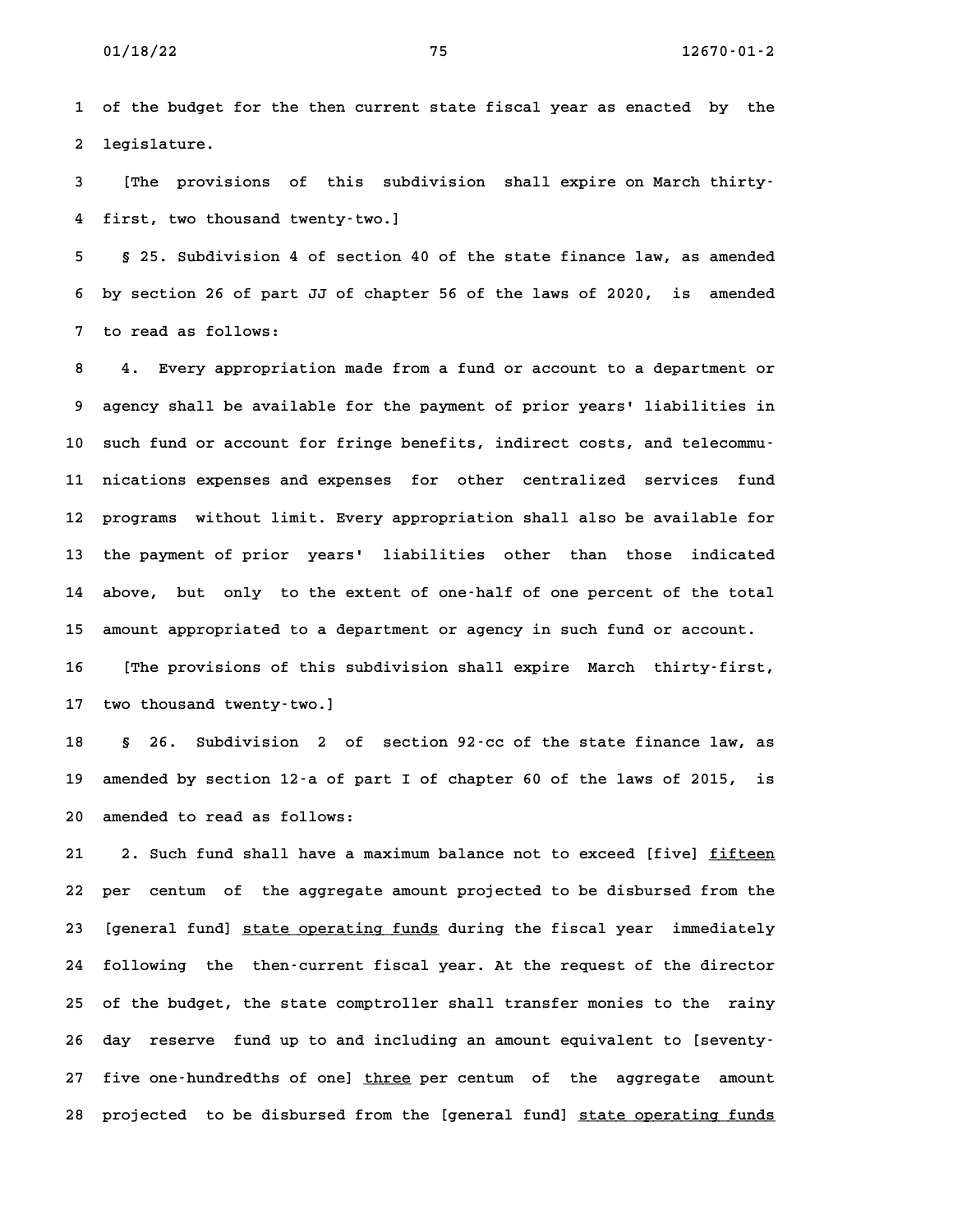**1 during the then-current fiscal year, unless such transfer would increase** 1 during the then-current fiscal year, unless such transfer would increase<br>2 the rainy day reserve fund to an amount in excess of [five] <u>fifteen</u> per 2 the rainy day reserve fund to an amount in excess of [five] <u>fifteen</u> per<br>3 centum of the aggregate amount projected to be disbursed from the 3 centum of the aggregate amount projected to be-disbursed-from-the<br>4 [general fund] <u>state-operating funds</u> during the fiscal year immediately **5 following the then-current fiscal year, in which event such transfer 6 shall be limited to such amount as will increase the rainy day reserve** 6 shall be limited to such amount as will increase the rainy day reserve<br>7 fund to such [five] <u>fifteen</u> per centum limitation.

**8 § 27. Paragraph (c) of subdivision 4 of section 99-aa of the state 9 finance law, as added by section 22-d of part XXX of chapter 59 of the 10 laws of 2017, is amended to read as follows:**

10 laws of 2017, is amended to read as follows:<br>11 (c) At the request of the director of the budget, the state comp<sup>.</sup> **12 troller shall transfer monies from the general fund to the trust fund up** 12 troller shall transfer monies from the general fund to the trust fund up<br>13 to and including an amount equivalent to <u>one and</u> fifty one-hundredths of **14 one per centum of the total actuarial accrued liability included in the** 14 one per centum of the total actuarial accrued liability included in the<br>15 state of New York comprehensive annual financial report.

**16 § 28. Subdivision 4 of section 89-h of the state finance law, as 17 amended by chapter 92 of the laws of 2021, is amended to read as** 17 amended by<br>18 follows:

**19 4. The moneys of the medical cannabis trust fund, following appropri-20 ation by the legislature, shall be allocated upon a certificate of 21 approval of availability by the director of the budget as follows: (a) 22 Twenty-two and five-tenths percent of the monies shall be transferred to 23 the counties in New York state in which the medical cannabis was manu-24 factured and allocated in proportion to the gross sales originating from 25 medical cannabis manufactured in each such county; (b) twenty-two and 26 five-tenths percent of the moneys shall be transferred to the counties 27 in New York state in which the medical cannabis was dispensed and allo-28 cated in proportion to the gross sales occurring in each such county;**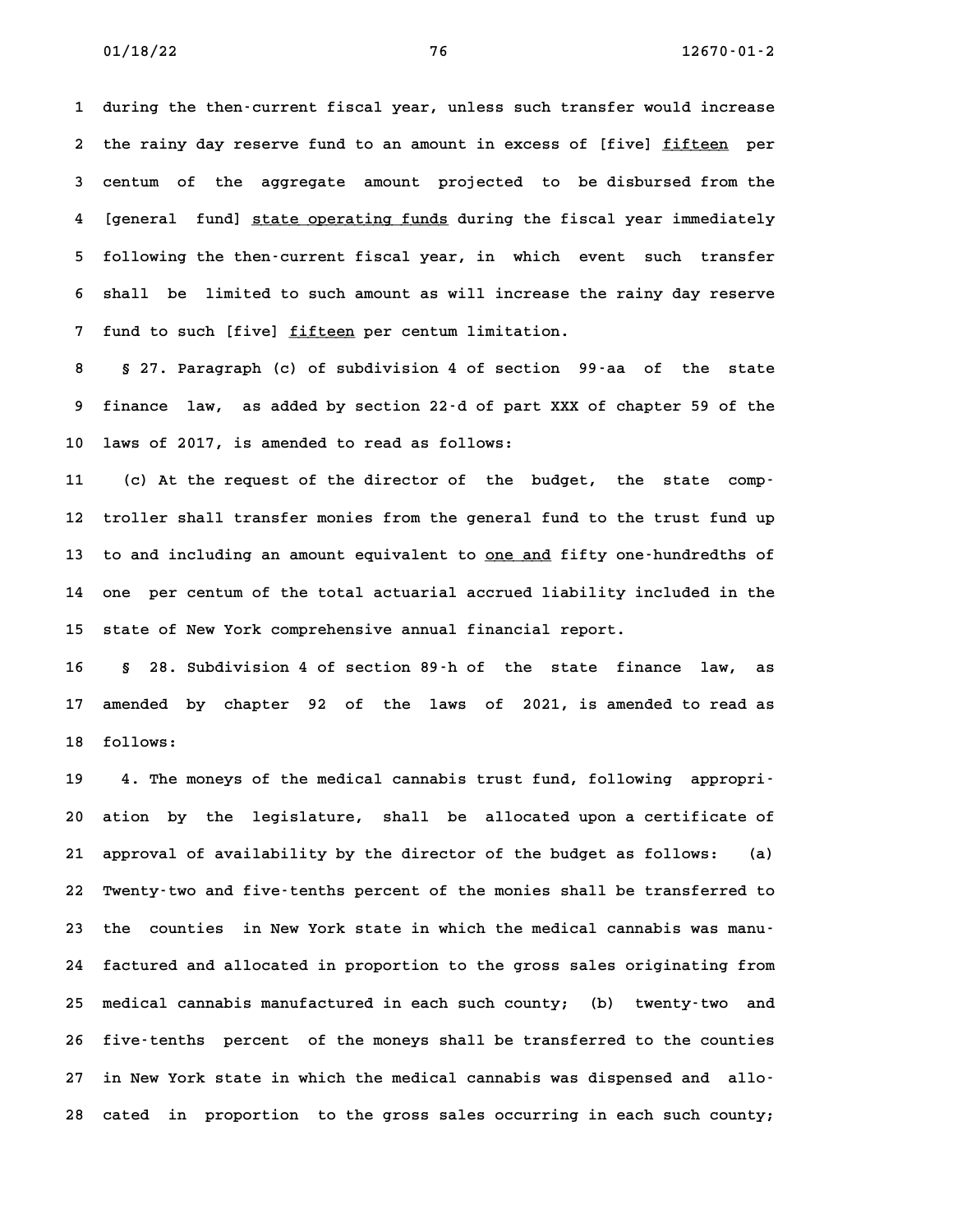**1 (c) five percent of the monies shall be transferred to the office of 2 addiction services and supports, which shall use that revenue for addi-3 tional drug abuse prevention, counseling and treatment services; (d) 4 five percent of the revenue received by the department shall be trans-5 ferred to the division of criminal justice services, which shall use 6 that revenue for a program of discretionary grants to state and local 7 law enforcement agencies that demonstrate a need relating to article 8 three of the cannabis law; said grants could be used for personnel costs 9 of state and local law enforcement agencies; and (e) forty-five percent** 9 of state and local law enforcement agencies; and (e) forty-five percent<br>10 of the monies shall be [transferred] <u>deposited</u> to the New York state **11 cannabis revenue fund. For purposes of this subdivision, the city of New** 11 cannabis revenue fund. For purposes of this subdivision, the city of New<br>12 York shall be deemed to be a county.

**13 § 29. Notwithstanding any other law, rule, or regulation to the 14 contrary, the state comptroller is hereby authorized and directed to use 15 any balance remaining in the mental health services fund debt service 16 appropriation, after payment by the state comptroller of all obligations 17 required pursuant to any lease, sublease, or other financing arrangement 18 between the dormitory authority of the state of New York as successor to** 18 between the dormitory authority of the state of New York as successor to<br>19 the New York state medical care facilities finance agency, and the **20 facilities development corporation pursuant to chapter 83 of the laws of 21 1995 and the department of mental hygiene for the purpose of making 22 payments to the dormitory authority of the state of New York for the 23 amount of the earnings for the investment of monies deposited in the 24 mental health services fund that such agency determines will or may have 25 to be rebated to the federal government pursuant to the provisions of 26 the internal revenue code of 1986, as amended, in order to enable such 27 agency to maintain the exemption from federal income taxation on the 28 interest paid to the holders of such agency's mental services facilities**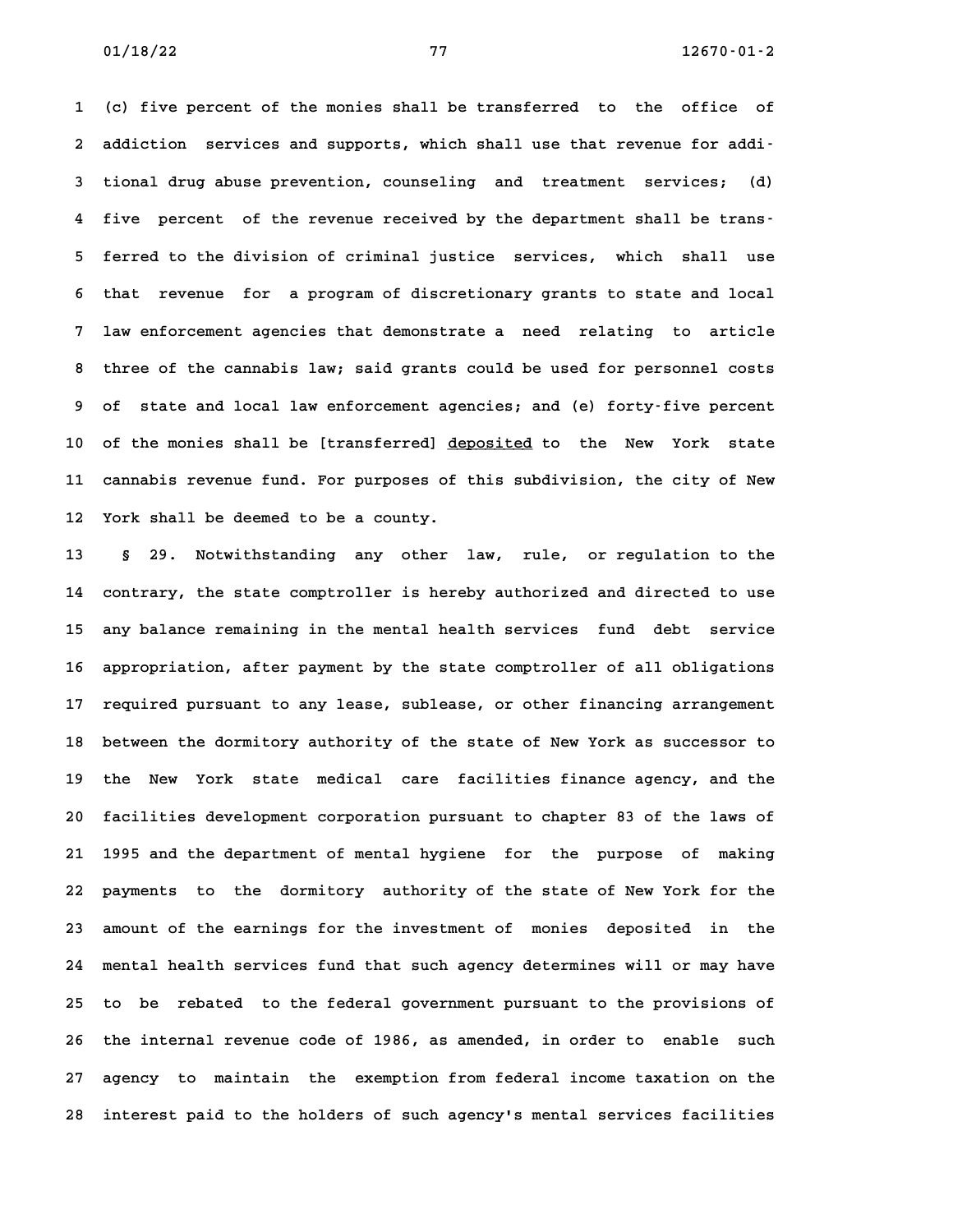**1 improvement revenue bonds. Annually on or before each June 30th, such 2 agency shall certify to the state comptroller its determination of the 3 amounts received in the mental health services fund as a result of the 4 investment of monies deposited therein that will or may have to be 5 rebated to the federal government pursuant to the provisions of the 6 internal revenue code of 1986, as amended.**

**7 § 30. Subdivision 1 of section 16 of part D of chapter 389 of the laws 8 of 1997, relating to the financing of the correctional facilities 9 improvement fund and the youth facility improvement fund, as amended by 10 section 25 of part JJJ of chapter 59 of the laws of 2021, is amended to 11 read as follows: 12 1. Subject to the provisions of chapter 59 of the laws of 2000, but**

**13 notwithstanding the provisions of section 18 of section 1 of chapter 174 14 of the laws of 1968, the New York state urban development corporation is 15 hereby authorized to issue bonds, notes and other obligations in an** 15 hereby authorized to issue bonds, notes and other obligations in an<br>16 aggregate principal amount not to exceed [nine billion one hundred thir-**17 ty-nine million six hundred nineteen thousand dollars \$9,139,619,000]** ty-nine million six hundred nineteen thousand dollars \$9,139,619,000]<br>18 <u>nine billion five hundred two million seven hundred thirty-nine thousand</u> 18 <u>nine billion five hundred two million seven hundred thirty–nine thousand<br>19 <u>dollars \$9,502,739,000</u>, and shall include all bonds, notes and other</u> 19 dollars \$9,502,739,000, and shall include all bonds, notes and other<br>20 obligations issued pursuant to chapter 56 of the laws of 1983, as **21 amended or supplemented. The proceeds of such bonds, notes or other 22 obligations shall be paid to the state, for deposit in the correctional 23 facilities capital improvement fund to pay for all or any portion of the 24 amount or amounts paid by the state from appropriations or reappropri-25 ations made to the department of corrections and community supervision** 25 ations made to the department of corrections and community supervision<br>26 from the correctional facilities capital improvement fund for capital **27 projects. The aggregate amount of bonds, notes or other obligations 28 authorized to be issued pursuant to this section shall exclude bonds,**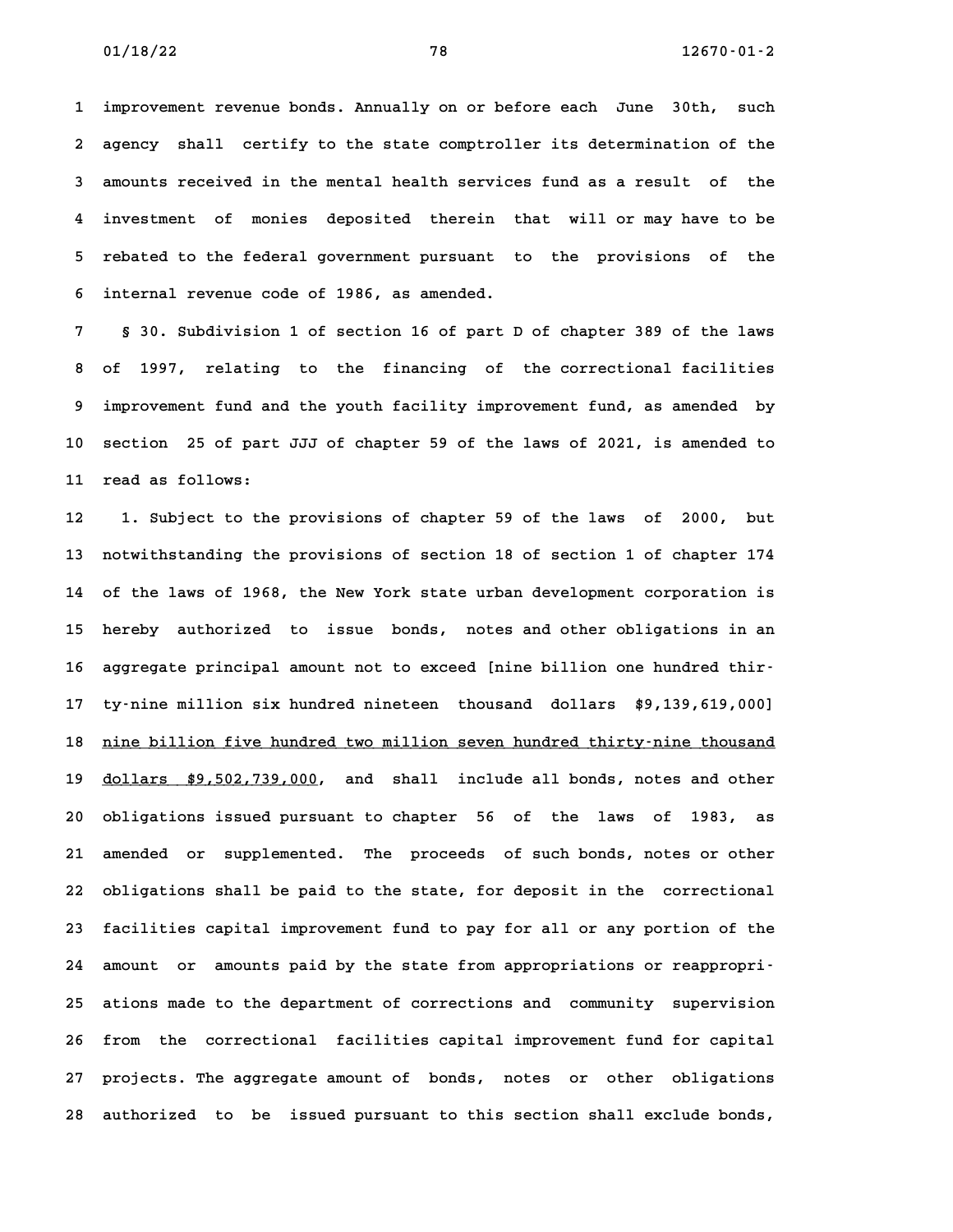**1 notes or other obligations issued to refund or otherwise repay bonds, 2 notes or other obligations theretofore issued, the proceeds of which 3 were paid to the state for all or a portion of the amounts expended by 4 the state from appropriations or reappropriations made to the department 5 of corrections and community supervision; provided, however, that upon 6 any such refunding or repayment the total aggregate principal amount of 7 outstanding bonds, notes or other obligations may be greater than [nine 8 billion one hundred thirty-nine million six hundred nineteen thousand** 8 billion one hundred thirty–nine million six hundred nineteen thousand<br>9 dollars \$9,139,619,000] <u>nine billion five hundred two million seven</u> dollars \$9,139,619,000] <u>nine billion five hundred two million seven</u><br>10 <u>hundred thirty–nine thousand dollars \$9,502,739,000</u>, only if the present **11 value of the aggregate debt service of the refunding or repayment bonds, 12 notes or other obligations to be issued shall not exceed the present** 12 notes or other obligations to be issued shall not exceed the present<br>13 value of the aggregate debt service of the bonds, notes or other obli-13 value of the aggregate debt service of the bonds, notes or other obli-<br>14 gations so to be refunded or repaid. For the purposes hereof, the pres-14 gations so to be refunded or repaid. For the purposes hereof, the pres-<br>15 ent value of the aggregate debt service of the refunding or repayment **16 bonds, notes or other obligations and of the aggregate debt service of 17 the bonds, notes or other obligations so refunded or repaid, shall be 18 calculated by utilizing the effective interest rate of the refunding or 19 repayment bonds, notes or other obligations, which shall be that rate** 19 repayment bonds, notes or other obligations, which shall be that rate<br>20 arrived at by doubling the semi-annual interest rate (compounded semi-**21 annually) necessary to discount the debt service payments on the refund-22 ing or repayment bonds, notes or other obligations from the payment 23 dates thereof to the date of issue of the refunding or repayment bonds, 24 notes or other obligations and to the price bid including estimated** 24 notes or other obligations and to the price bid including estimated<br>25 accrued interest or proceeds received by the corporation including esti<sup>-</sup> 25 accrued interest or proceeds received by the corporation including esti-<br>26 mated accrued interest from the sale thereof.

**27 § 31. Subdivision (a) of section 27 of part Y of chapter 61 of the 28 laws of 2005, relating to providing for the administration of certain**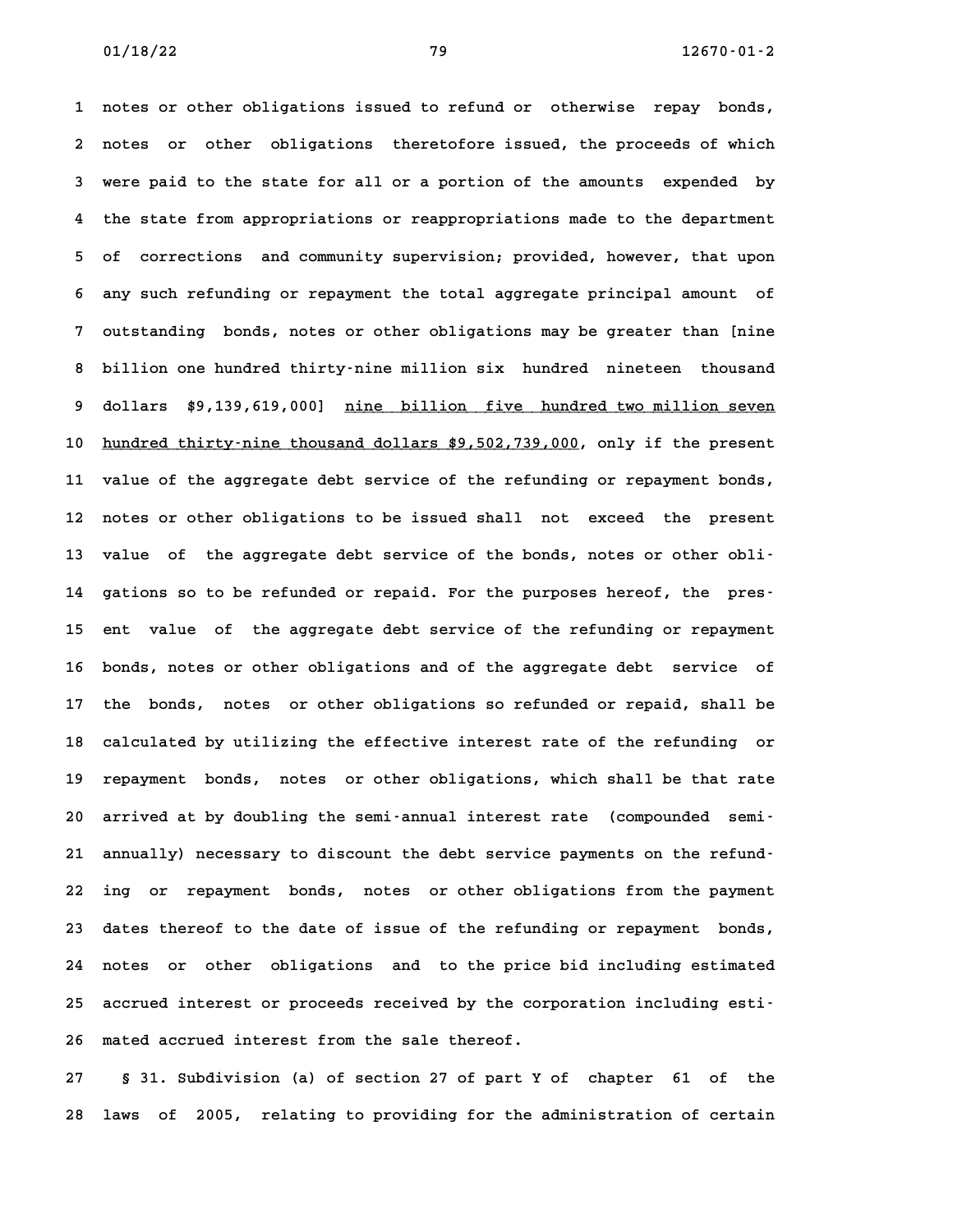**1 funds and accounts related to the 2005-2006 budget, as amended by 2 section 26 of part JJJ of chapter 59 of the laws of 2021, is amended to 3 read as follows:**

**4 (a) Subject to the provisions of chapter 59 of the laws of 2000, but 5 notwithstanding any provisions of law to the contrary, the urban devel-6 opment corporation is hereby authorized to issue bonds or notes in one 7 or more series in an aggregate principal amount not to exceed [three 8 hundred seventy-four million six hundred thousand dollars \$374,600,000]** 8 hundred seventy-four million six hundred thousand dollars \$374,600,000]<br>9 four hundred twenty-six million one hundred thousand dollars **10 \$426,100,000, excluding bonds issued to finance one or more debt service \_\_\_\_\_\_\_\_\_\_\_\_ 11 reserve funds, to pay costs of issuance of such bonds, and bonds or 12 notes issued to refund or otherwise repay such bonds or notes previously 13 issued, for the purpose of financing capital projects including IT 14 initiatives for the division of state police, debt service and leases;** 14 initiatives for the division of state police, debt service and leases;<br>15 and to reimburse the state general fund for disbursements made therefor. **16 Such bonds and notes of such authorized issuer shall not be a debt of 17 the state, and the state shall not be liable thereon, nor shall they be 18 payable out of any funds other than those appropriated by the state to 19 such authorized issuer for debt service and related expenses pursuant to 20 any service contract executed pursuant to subdivision (b) of this 21 section and such bonds and notes shall contain on the face thereof a 22 statement to such effect. Except for purposes of complying with the 23 internal revenue code, any interest income earned on bond proceeds shall 24 only be used to pay debt service on such bonds.**

**25 § 32. Subdivision 3 of section 1285-p of the public authorities law, 26 as amended by section 27 of part JJJ of chapter 59 of the laws of 2021, 27 is amended to read as follows:**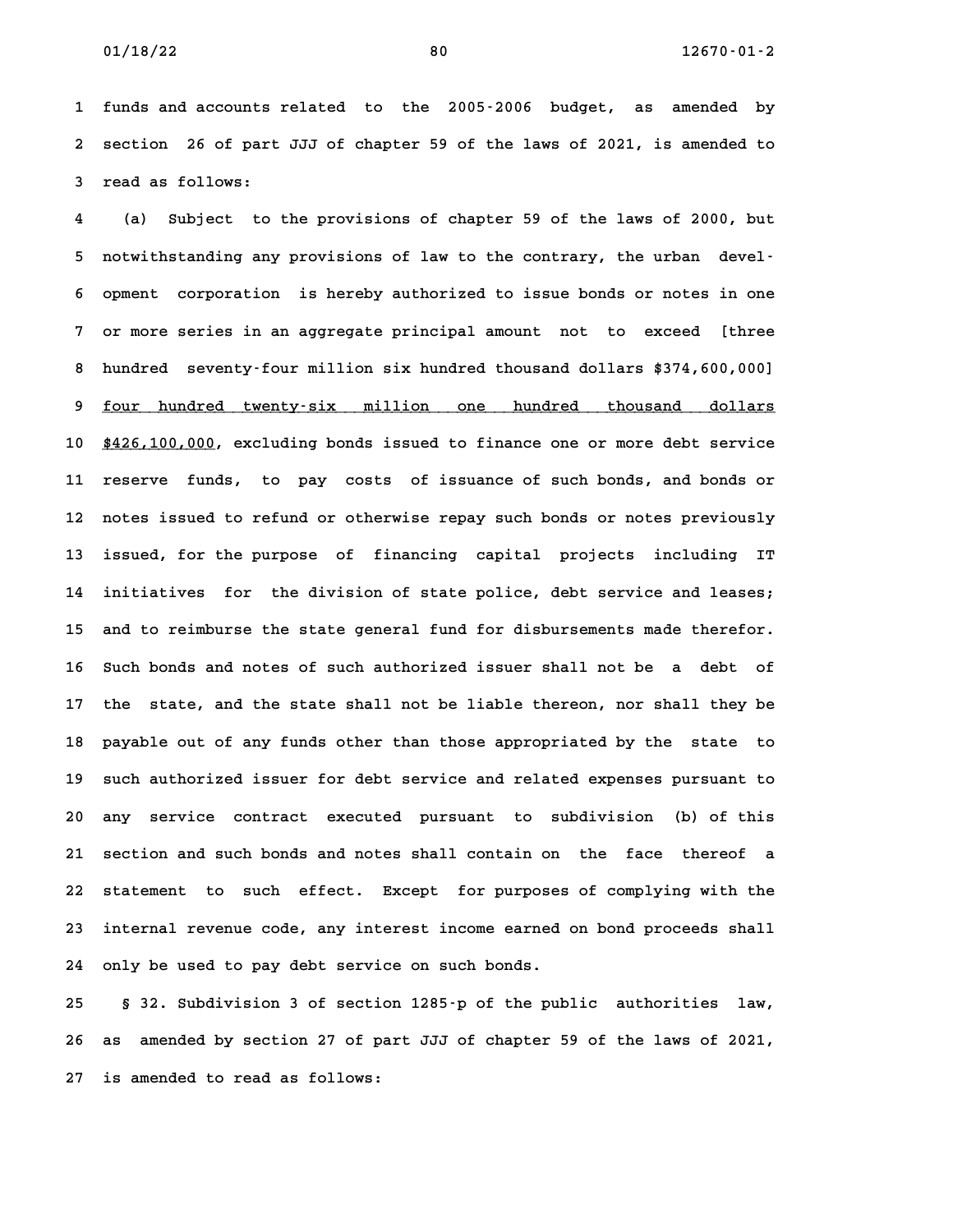**1 3. The maximum amount of bonds that may be issued for the purpose of 2 financing environmental infrastructure projects authorized by this 3 section shall be [seven billion one hundred thirty million ten thousand** 3 section shall be [seven billion one hundred thirty million ten thousand<br>4 dollars \$7,130,010,000] <u>eight billion eighty–nine million one hundred</u> **4 dollars \$7,130,010,000] <u>eight billion eighty–nine million one hundred</u><br>5 <u>ten thousand dollars \$8,089,110,000</u>, exclusive of bonds issued to fund 6 any debt service reserve funds, pay costs of issuance of such bonds, and** 6 any debt service reserve funds, pay costs of issuance of such bonds, and<br>
7 bonds or notes issued to refund or otherwise repay bonds or notes previ<sup>-</sup> **8 ously issued. Such bonds and notes of the corporation shall not be a 9 debt of the state, and the state shall not be liable thereon, nor shall 10 they be payable out of any funds other than those appropriated by the 11 state to the corporation for debt service and related expenses pursuant 12 to any service contracts executed pursuant to subdivision one of this 13 section, and such bonds and notes shall contain on the face thereof a 14 statement to such effect. 15 § 33. Subdivision (a) of section 48 of part K of chapter 81 of the**

**16 laws of 2002, relating to providing for the administration of certain 17 funds and accounts related to the 2002-2003 budget, as amended by** 17 funds and accounts related to the 2002-2003 budget, as amended by<br>18 section 28 of part JJJ of chapter 59 of the laws of 2021, is amended to 18 section 28 of part JJJ of chapter 59 of the laws of 2021, is amended to<br>19 read as follows:

**20 (a) Subject to the provisions of chapter 59 of the laws of 2000 but 21 notwithstanding the provisions of section 18 of the urban development 22 corporation act, the corporation is hereby authorized to issue bonds or 23 notes in one or more series in an aggregate principal amount not to 24 exceed [three hundred forty-seven million five hundred thousand dollars** 24 exceed [three hundred forty-seven million five hundred thousand dollars<br>25 \$347,500,000] <u>three hundred eighty-three million five hundred thousand</u> 25 \$347,500,000] <u>three hundred eighty–three million five hundred thousand</u><br>26 <u>dollars \$383,500,000</u>, excluding bonds issued to fund one or more debt **27 service reserve funds, to pay costs of issuance of such bonds, and bonds 28 or notes issued to refund or otherwise repay such bonds or notes previ-**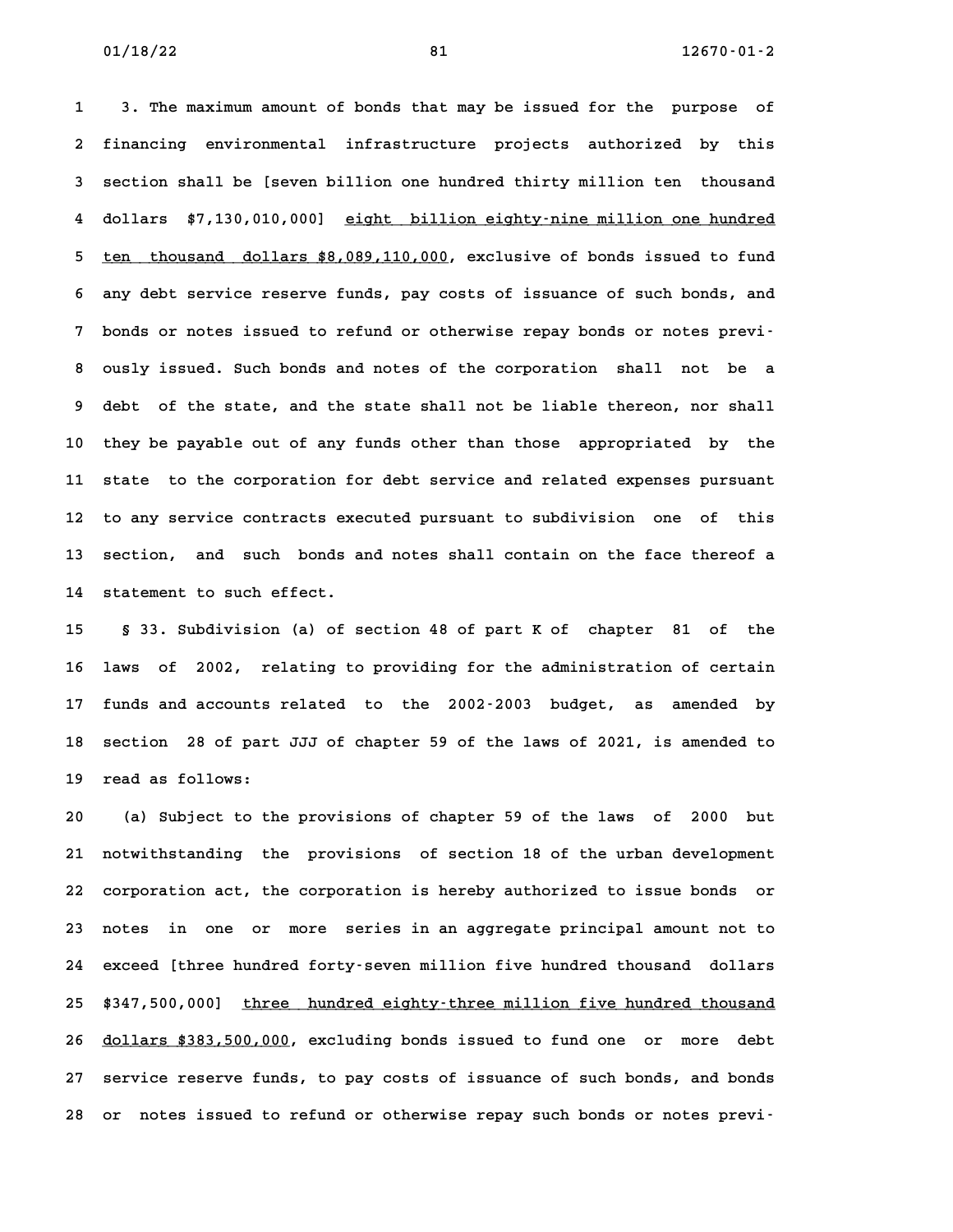**1 ously issued, for the purpose of financing capital costs related to 2 homeland security and training facilities for the division of state 3 police, the division of military and naval affairs, and any other state 4 agency, including the reimbursement of any disbursements made from the 5 state capital projects fund, and is hereby authorized to issue bonds or 6 notes in one or more series in an aggregate principal amount not to 7 exceed [one billion three hundred eight million six hundred eighty-six** 8 thousand dollars \$1,308,686,000] one billion five hundred eighty-six<br>**8** thousand dollars \$1,308,686,000] one billion five hundred ninety-one 8 thousand dollars \$1,308,686,000] <u>one billion five hundred ninety-one</u><br>9 <u>million nine hundred eighty-six thousand dollars \$1,591,986,000</u>, exclud-**10 ing bonds issued to fund one or more debt service reserve funds, to pay 11 costs of issuance of such bonds, and bonds or notes issued to refund or 12 otherwise repay such bonds or notes previously issued, for the purpose 13 of financing improvements to State office buildings and other facilities 14 located statewide, including the reimbursement of any disbursements made** 14 located statewide, including the reimbursement of any disbursements made<br>15 from the state capital projects fund. Such bonds and notes of the corpo-15 from the state capital projects fund. Such bonds and notes of the corpo<sup>.</sup><br>16 ration shall not be a debt of the state, and the state shall not be **17 liable thereon, nor shall they be payable out of any funds other than** 17 liable thereon, nor shall they be payable out of any funds other than<br>18 those appropriated by the state to the corporation for debt service and **19 related expenses pursuant to any service contracts executed pursuant to 20 subdivision (b) of this section, and such bonds and notes shall contain 21 on the face thereof a statement to such effect.**

**22 § 34. Paragraph (c) of subdivision 19 of section 1680 of the public 23 authorities law, as amended by section 29 of part JJJ of chapter 59 of 24 the laws of 2021, is amended to read as follows:**

**25 (c) Subject to the provisions of chapter fifty-nine of the laws of two 26 thousand, the dormitory authority shall not issue any bonds for state 27 university educational facilities purposes if the principal amount of 28 bonds to be issued when added to the aggregate principal amount of bonds**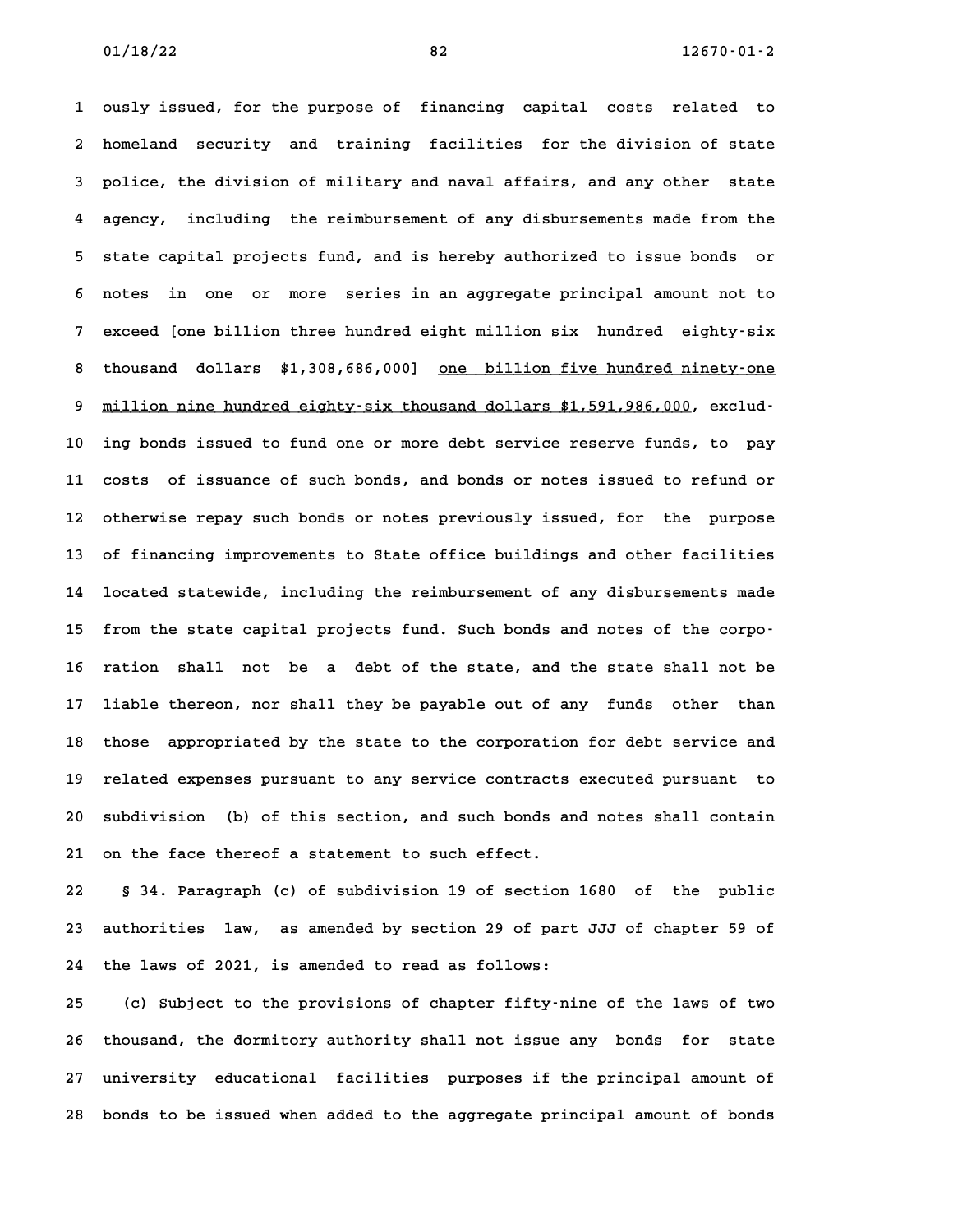**1 issued by the dormitory authority on and after July first, nineteen 2 hundred eighty-eight for state university educational facilities will 3 exceed [fifteen billion five hundred fifty-five million eight hundred** 3 exceed [fifteen billion five hundred fifty-five million eight hundred<br>4 sixty-four thousand dollars \$15,555,864,000] <u>sixteen billion three</u> 4 sixty-four thousand dollars \$15,555,864,000] <u>sixteen billion three</u><br>5 <u>hundred seventy-one-million-eight-hundred sixty-four thousand dollars</u> 5 <u>hundred seventy–one million eight hundred sixty–four thousand dollars<br>6 \$16,371,864,000; provided, however, that bonds issued or to be issued</u> **7 shall be excluded from such limitation if: (1) such bonds are issued to 8 refund state university construction bonds and state university 9 construction notes previously issued by the housing finance agency; or 10 (2) such bonds are issued to refund bonds of the authority or other 11 obligations issued for state university educational facilities purposes 12 and the present value of the aggregate debt service on the refunding 13 bonds does not exceed the present value of the aggregate debt service on 14 the bonds refunded thereby; provided, further that upon certification by** 14 the bonds refunded thereby; provided, further that upon certification by<br>15 the director of the budget that the issuance of refunding bonds or other **16 obligations issued between April first, nineteen hundred ninety-two and 17 March thirty-first, nineteen hundred ninety-three will generate long** 17 March thirty-first, nineteen hundred ninety-three will generate long<br>18 term economic benefits to the state, as assessed on a present value 18 term economic benefits to the state, as assessed on a present value<br>19 basis, such issuance will be deemed to have met the present value test 19 basis, such issuance will be deemed to have met the present value test<br>20 noted above. For purposes of this subdivision, the present value of the **21 aggregate debt service of the refunding bonds and the aggregate debt 22 service of the bonds refunded, shall be calculated by utilizing the true 23 interest cost of the refunding bonds, which shall be that rate arrived 24 at by doubling the semi-annual interest rate (compounded semi-annually) 25 necessary to discount the debt service payments on the refunding bonds 26 from the payment dates thereof to the date of issue of the refunding 27 bonds to the purchase price of the refunding bonds, including interest 28 accrued thereon prior to the issuance thereof. The maturity of such**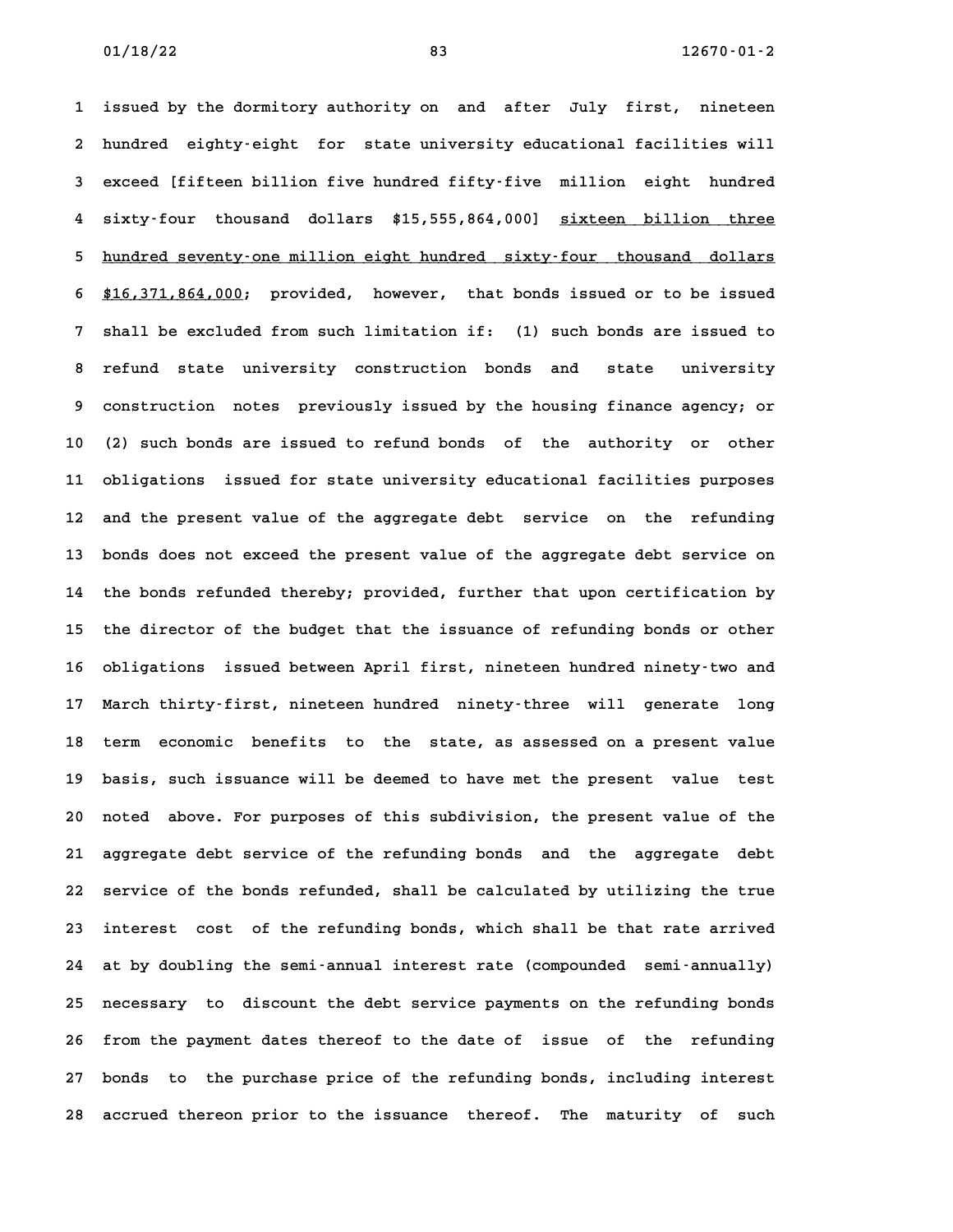**1 bonds, other than bonds issued to refund outstanding bonds, shall not 2 exceed the weighted average economic life, as certified by the state 3 university construction fund, of the facilities in connection with which 4 the bonds are issued, and in any case not later than the earlier of 5 thirty years or the expiration of the term of any lease, sublease or 6 other agreement relating thereto; provided that no note, including 7 renewals thereof, shall mature later than five years after the date of 8 issuance of such note. The legislature reserves the right to amend or 9 repeal such limit, and the state of New York, the dormitory authority, 10 the state university of New York, and the state university construction 11 fund are prohibited from covenanting or making any other agreements with** 11 fund are prohibited from covenanting or making any other agreements with<br>12 or for the benefit of bondholders which might in any way affect such 12 or for the benefit of bondholders which might in any way affect such<br>13 right.

**14 § 35. Paragraph (c) of subdivision 14 of section 1680 of the public 15 authorities law, as amended by section 30 of part JJJ of chapter 59 of 16 the laws of 2021, is amended to read as follows:**

**17 (c) Subject to the provisions of chapter fifty-nine of the laws of two 18 thousand, (i) the dormitory authority shall not deliver a series of** 18 thousand, (i) the dormitory authority shall not deliver a series of<br>19 bonds for city university community college facilities, except to refund **20 or to be substituted for or in lieu of other bonds in relation to city 21 university community college facilities pursuant to a resolution of the 22 dormitory authority adopted before July first, nineteen hundred eighty-**22 dormitory authority adopted before July first, nineteen hundred eighty-<br>23 five or any resolution supplemental thereto, if the principal amount of 23 five or any resolution supplemental thereto, if the principal amount of<br>24 bonds so to be issued when added to all principal amounts of bonds **25 previously issued by the dormitory authority for city university commu-26 nity college facilities, except to refund or to be substituted in lieu 27 of other bonds in relation to city university community college facili-**27 of other bonds in relation to city university community college facili-<br>28 ties will exceed the sum of four hundred twenty-five million dollars and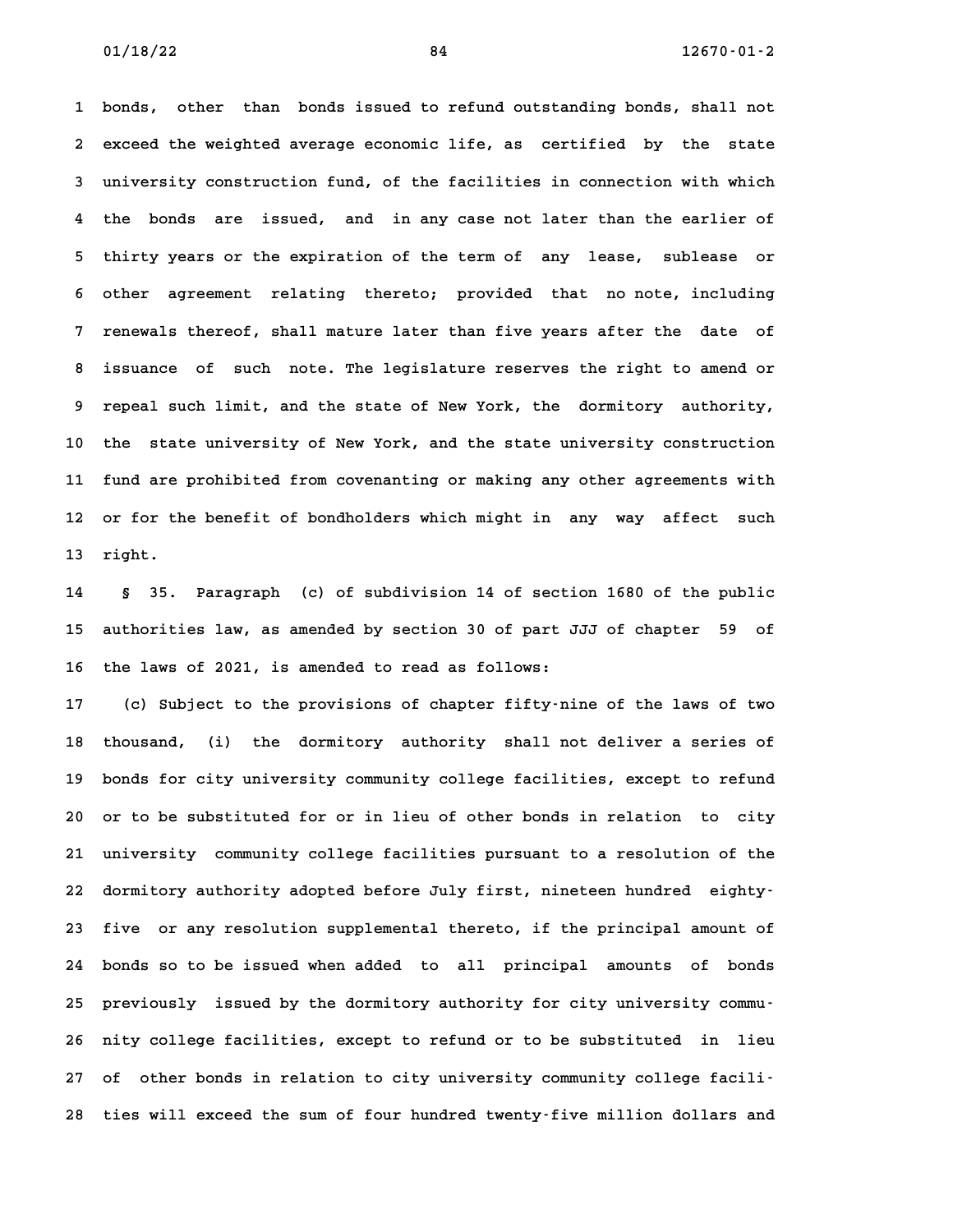**1 (ii) the dormitory authority shall not deliver a series of bonds issued 2 for city university facilities, including community college facilities, 3 pursuant to a resolution of the dormitory authority adopted on or after 4 July first, nineteen hundred eighty-five, except to refund or to be 5 substituted for or in lieu of other bonds in relation to city university 6 facilities and except for bonds issued pursuant to a resolution supple-7 mental to a resolution of the dormitory authority adopted prior to July 8 first, nineteen hundred eighty-five, if the principal amount of bonds so 9 to be issued when added to the principal amount of bonds previously 10 issued pursuant to any such resolution, except bonds issued to refund or 11 to be substituted for or in lieu of other bonds in relation to city 12 university facilities, will exceed [nine billion six hundred sixty-one** 12 university facilities, will exceed [nine billion six hundred sixty–one<br>13 million thirty thousand dollars \$9,661,030,000] <u>ten billion ninety–eight</u> 13 million thirty thousand dollars \$9,661,030,000] <u>ten billion ninety–eight</u><br>14 <u>million six hundred twenty-six thousand dollars \$10,098,626,000</u>. The 14 million six hundred twenty-six thousand dollars \$10,098,626,000. The<br>15 legislature reserves the right to amend or repeal such limit, and the 15 legislature reserves the right to amend or repeal such limit, and the<br>16 state of New York, the dormitory authority, the city university, and the **17 fund are prohibited from covenanting or making any other agreements with 18 or for the benefit of bondholders which might in any way affect such 19 right. 20 § 36. Subdivision 10-a of section 1680 of the public authorities law,**

**21 as amended by section 31 of part JJJ of chapter 59 of the laws of 2021, 22 is amended to read as follows: 23 10-a. Subject to the provisions of chapter fifty-nine of the laws of**

**24 two thousand, but notwithstanding any other provision of the law to the 25 contrary, the maximum amount of bonds and notes to be issued after March 26 thirty-first, two thousand two, on behalf of the state, in relation to 27 any locally sponsored community college, shall be [one billion sixty-six 28 million two hundred fifty-seven thousand dollars \$1,066,257,000] one \_\_\_**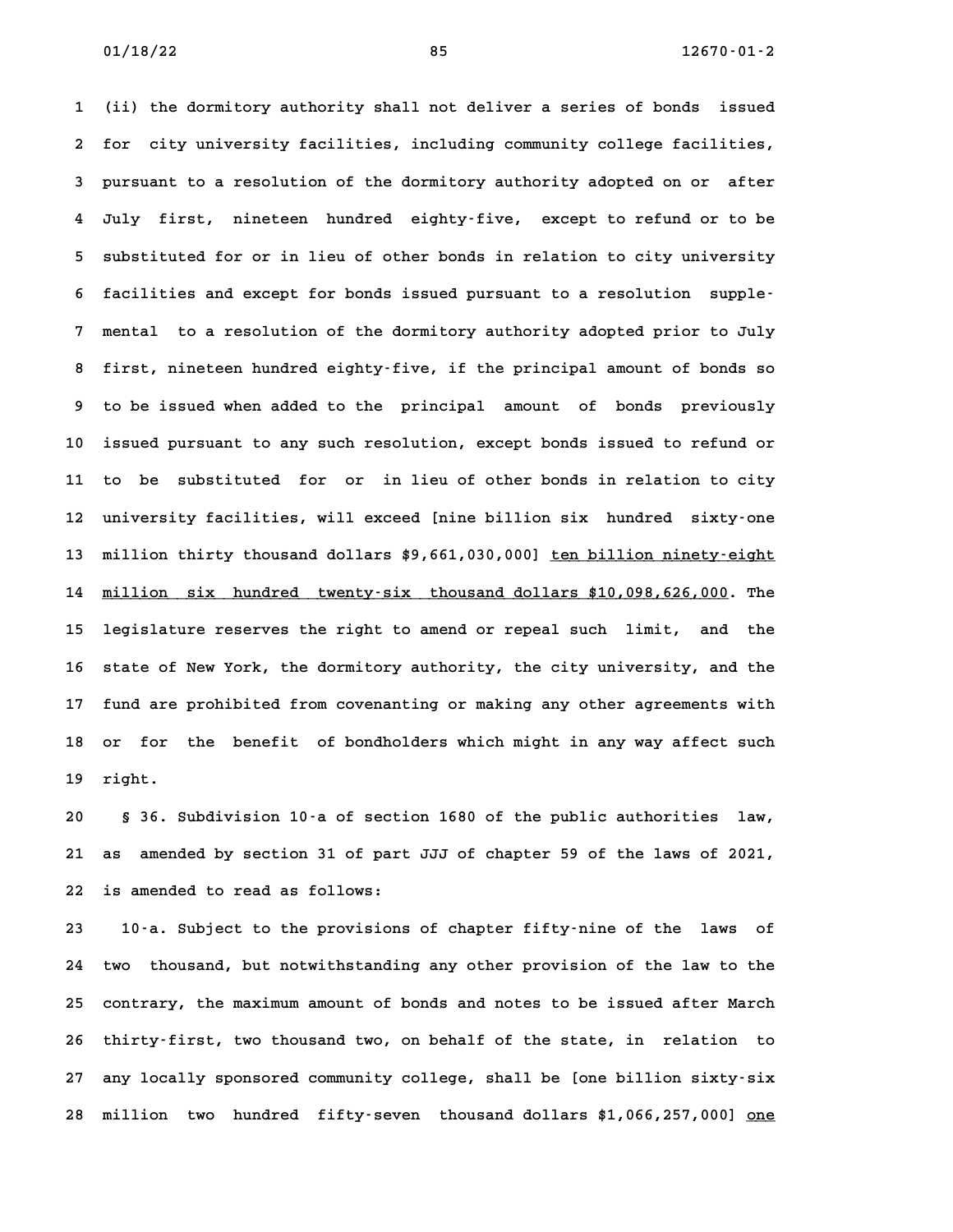**1 billion one hundred twenty-three million one hundred forty thousand \_\_\_\_\_\_\_\_\_\_\_\_\_\_\_\_\_\_\_\_\_\_\_\_\_\_\_\_\_\_\_\_\_\_\_\_\_\_\_\_\_\_\_\_\_\_\_\_\_\_\_\_\_\_\_\_\_\_\_\_\_\_\_\_\_\_\_\_\_\_\_\_** 1 <u>billion one hundred twenty–three million one hundred forty thousand</u><br>2 <u>dollars \$1,123,140,000</u>. Such amount shall be exclusive of bonds and **3 notes issued to fund any reserve fund or funds, costs of issuance and to 4 refund any outstanding bonds and notes, issued on behalf of the state, 5 relating to a locally sponsored community college.**

**6 § 37. Subdivision 1 of section 17 of part D of chapter 389 of the laws 7 of 1997, relating to the financing of the correctional facilities 8 improvement fund and the youth facility improvement fund, as amended by 9 section 32 of part JJJ of chapter 59 of the laws of 2021, is amended to** 9 section 32 of part JJJ of chapter 59 of the laws of 2021, is amended to<br>10 read as follows:

**11 1. Subject to the provisions of chapter 59 of the laws of 2000, but 12 notwithstanding the provisions of section 18 of section 1 of chapter 174 13 of the laws of 1968, the New York state urban development corporation is 14 hereby authorized to issue bonds, notes and other obligations in an 15 aggregate principal amount not to exceed [eight hundred seventy-six** 15 aggregate principal amount not to exceed-[eight-hundred-seventy-six<br>16 million-fifteen thousand dollars \$876,015,000] <u>nine hundred eleven</u> 16 million fifteen thousand dollars \$876,015,000] <u>nine hundred eleven</u><br>17 <u>million seven hundred fifteen thousand dollars \$911,715,000</u>, which 17 <u>million seven hundred fifteen thousand dollars \$911,715,000</u>, which<br>18 authorization increases the aggregate principal amount of bonds, notes 18 authorization increases the aggregate principal amount of bonds, notes<br>19 and other obligations authorized by section 40 of chapter 309 of the **20 laws of 1996, and shall include all bonds, notes and other obligations 21 issued pursuant to chapter 211 of the laws of 1990, as amended or 22 supplemented. The proceeds of such bonds, notes or other obligations** 22 supplemented. The proceeds of such bonds, notes or other obligations<br>
23 shall be paid to the state, for deposit in the youth facilities improve-**24 ment fund, to pay for all or any portion of the amount or amounts paid 25 by the state from appropriations or reappropriations made to the office 26 of children and family services from the youth facilities improvement 27 fund for capital projects. The aggregate amount of bonds, notes and 28 other obligations authorized to be issued pursuant to this section shall**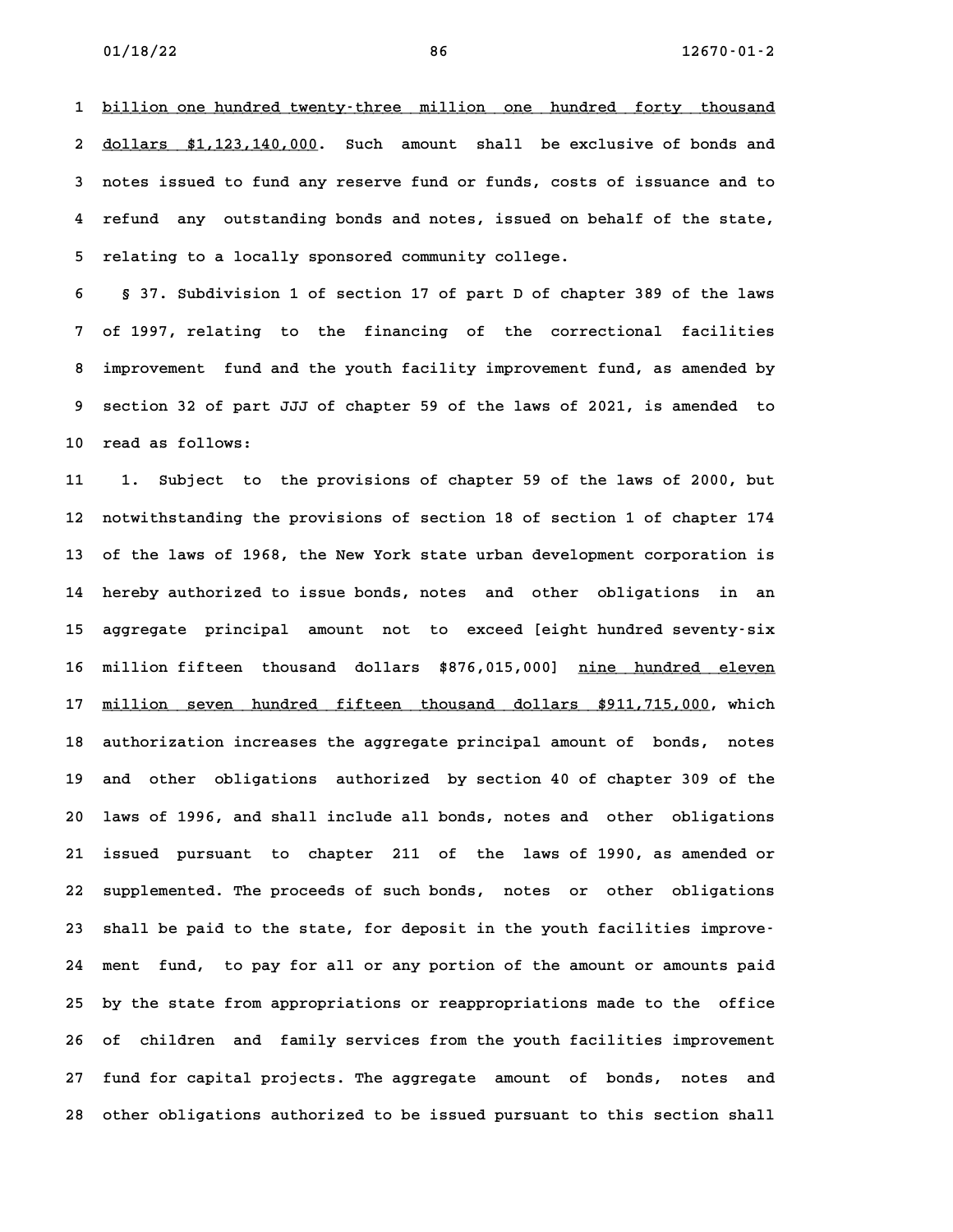**1 exclude bonds, notes or other obligations issued to refund or otherwise 2 repay bonds, notes or other obligations theretofore issued, the proceeds 3 of which were paid to the state for all or a portion of the amounts 4 expended by the state from appropriations or reappropriations made to 5 the office of children and family services; provided, however, that upon 6 any such refunding or repayment the total aggregate principal amount of 7 outstanding bonds, notes or other obligations may be greater than [eight** 8 outstanding bonds, notes or other obligations may be greater than [eight<br>**8 hundred seventy-six million fifteen thousand dollars \$876,015,000] <u>nine</u>** 8 hundred seventy–six-million-fifteen-thousand-dollars-\$876,015,000] <u>nine</u><br>9 <u>hundred eleven million seven hundred fifteen thousand dollars</u> 9 <u>hundred eleven million seven hundred fifteen thousand dollars</u><br>10 <u>\$911,715,000</u>, only if the present value of the aggregate debt service of **11 the refunding or repayment bonds, notes or other obligations to be 12 issued shall not exceed the present value of the aggregate debt service 13 of the bonds, notes or other obligations so to be refunded or repaid. 14 For the purposes hereof, the present value of the aggregate debt service 15 of the refunding or repayment bonds, notes or other obligations and of** 15 of the refunding or repayment bonds, notes or other obligations and of<br>16 the aggregate debt service of the bonds, notes or other obligations so **17 refunded or repaid, shall be calculated by utilizing the effective** 17 refunded or repaid, shall be calculated by utilizing the effective<br>18 interest rate of the refunding or repayment bonds, notes or other obli-18 interest rate of the refunding or repayment bonds, notes or other obli-<br>19 gations, which shall be that rate arrived at by doubling the semi-annual **20 interest rate (compounded semi-annually) necessary to discount the debt 21 service payments on the refunding or repayment bonds, notes or other 22 obligations from the payment dates thereof to the date of issue of the 23 refunding or repayment bonds, notes or other obligations and to the 24 price bid including estimated accrued interest or proceeds received by** 24 price bid including estimated accrued interest or proceeds received by<br>25 the corporation including estimated accrued interest from the sale ther-25 the corporation including estimated accrued interest from the sale ther-<br>26 eof.

**27 § 38. Paragraph b of subdivision 2 of section 9-a of section 1 of 28 chapter 392 of the laws of 1973, constituting the New York state medical**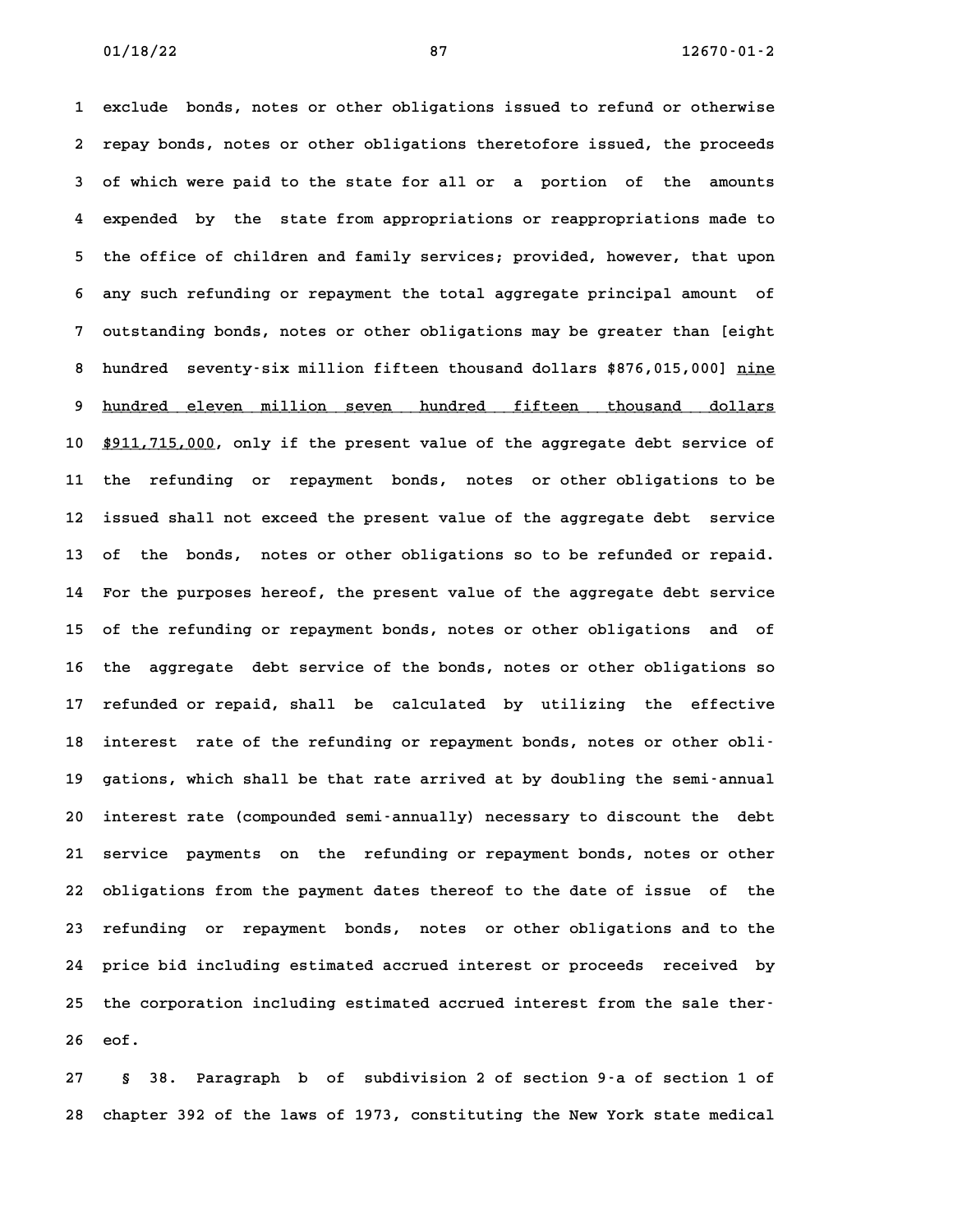**1 care facilities finance agency act, as amended by section 33 of part JJJ 2 of chapter 59 of the laws of 2021, is amended to read as follows:**

**3 b. The agency shall have power and is hereby authorized from time to 4 time to issue negotiable bonds and notes in conformity with applicable 5 provisions of the uniform commercial code in such principal amount as, 6 in the opinion of the agency, shall be necessary, after taking into 7 account other moneys which may be available for the purpose, to provide 8 sufficient funds to the facilities development corporation, or any** 8 sufficient funds to the facilities development corporation, or any<br>9 successor agency, for the financing or refinancing of or for the design, **10 construction, acquisition, reconstruction, rehabilitation or improvement 11 of mental health services facilities pursuant to paragraph a of this** 11 of mental health services facilities pursuant to paragraph a of this<br>12 subdivision, the payment of interest on mental health services improve-12 subdivision, the payment of interest on mental health services improve<sup>1</sup><br>13 ment bonds and mental health services improvement notes issued for such **14 purposes, the establishment of reserves to secure such bonds and notes, 15 the cost or premium of bond insurance or the costs of any financial 16 mechanisms which may be used to reduce the debt service that would be** 16 mechanisms which may be used to reduce the debt service that would be<br>17 payable by the agency on its mental health services facilities improve-**18 ment bonds and notes and all other expenditures of the agency incident** 18 ment bonds and notes and all other expenditures of the agency incident<br>19 to and necessary or convenient to providing the facilities development **20 corporation, or any successor agency, with funds for the financing or 21 refinancing of or for any such design, construction, acquisition, recon-22 struction, rehabilitation or improvement and for the refunding of mental 23 hygiene improvement bonds issued pursuant to section 47-b of the private 24 housing finance law; provided, however, that the agency shall not issue 25 mental health services facilities improvement bonds and mental health** 25 mental health services facilities improvement bonds and mental health<br>26 services facilities improvement notes in an aggregate principal amount **27 exceeding [ten billion four hundred seventy-six million seven hundred 28 seventy-three thousand dollars \$10,476,773,000] ten billion nine hundred \_\_\_\_\_\_\_\_\_\_\_\_\_\_\_\_\_\_\_\_\_\_\_\_**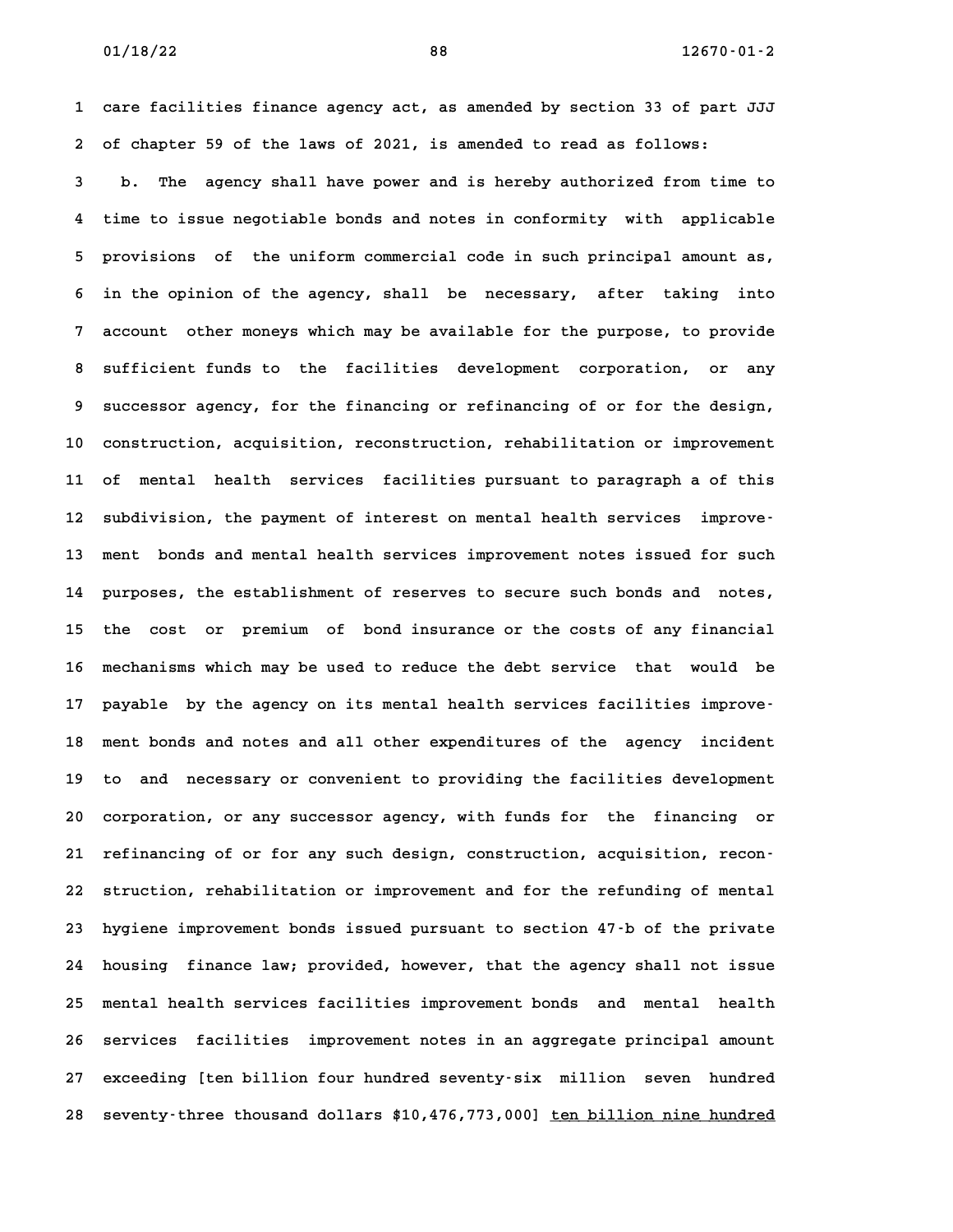1 thirty-two million six hundred thirty-three thousand dollars 1 <u>thirty–two million six hundred thirty–three thousand dollars</u><br>2 <u>\$10,932,633,000</u>, excluding\_mental\_health\_services\_facilities\_improvement **3 bonds and mental health services facilities improvement notes issued to 4 refund outstanding mental health services facilities improvement bonds 5 and mental health services facilities improvement notes; provided, 6 however, that upon any such refunding or repayment of mental health 7 services facilities improvement bonds and/or mental health services 8 facilities improvement notes the total aggregate principal amount of 9 outstanding mental health services facilities improvement bonds and 10 mental health facilities improvement notes may be greater than [ten 11 billion four hundred seventy-six million seven hundred seventy-three** 11 billion four hundred seventy-six million seven hundred seventy-three<br>12 thousand dollars \$10,476,773,000] <u>ten billion nine hundred thirty-two</u> thousand dollars \$10,476,773,000] <u>ten billion nine hundred thirty-two</u><br>13 <u>million six hundred thirty-three thousand dollars \$10,932,633,000</u>, only **14 if, except as hereinafter provided with respect to mental health 15 services facilities bonds and mental health services facilities notes** 15 services facilities bonds and mental health services facilities notes<br>16 issued to refund mental hygiene improvement bonds authorized to be 16 issued to refund mental hygiene improvement bonds authorized to be<br>17 issued pursuant to the provisions of section 47-b of the private housing 17 issued pursuant to the provisions of section 47<sup>-</sup>b of the private housing<br>18 finance law, the present value of the aggregate debt service of the 18 finance law, the present value of the aggregate debt service of the<br>19 refunding or repayment bonds to be issued shall not exceed the present **20 value of the aggregate debt service of the bonds to be refunded or 21 repaid. For purposes hereof, the present values of the aggregate debt 22 service of the refunding or repayment bonds, notes or other obligations** 22 service of the refunding or repayment bonds, notes or other obligations<br>
23 and of the aggregate debt service of the bonds, notes or other obli-**24 gations so refunded or repaid, shall be calculated by utilizing the 25 effective interest rate of the refunding or repayment bonds, notes or 26 other obligations, which shall be that rate arrived at by doubling the 27 semi-annual interest rate (compounded semi-annually) necessary to 28 discount the debt service payments on the refunding or repayment bonds,**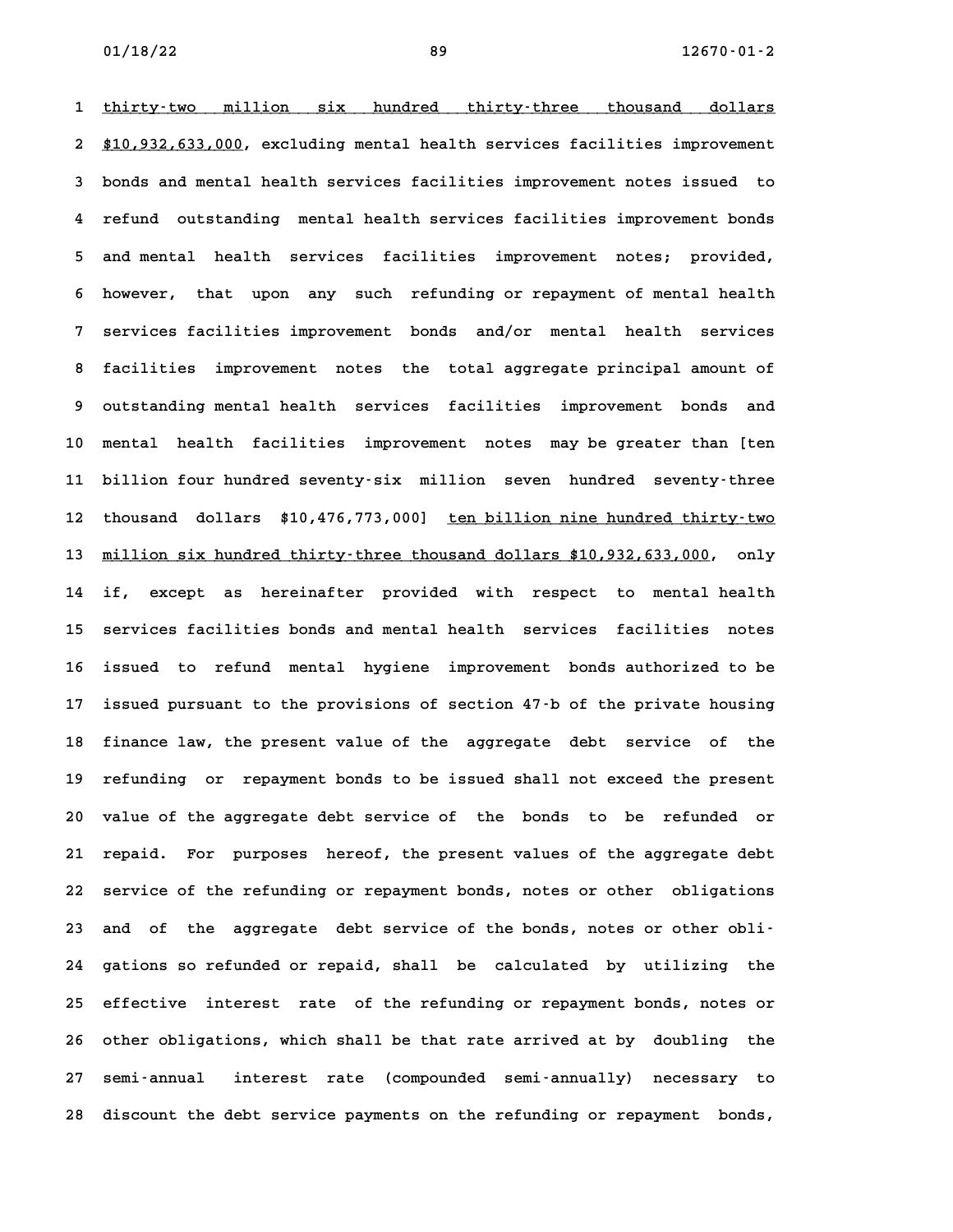**1 notes or other obligations from the payment dates thereof to the date of 2 issue of the refunding or repayment bonds, notes or other obligations 3 and to the price bid including estimated accrued interest or proceeds 4 received by the authority including estimated accrued interest from the 5 sale thereof. Such bonds, other than bonds issued to refund outstanding** 5 sale thereof. Such bonds, other than bonds issued to refund outstanding<br>6 bonds, shall be scheduled to mature over a term not to exceed the aver-**7 age useful life, as certified by the facilities development corporation, 8 of the projects for which the bonds are issued, and in any case shall 9 not exceed thirty years and the maximum maturity of notes or any** 9 not exceed thirty years and the maximum maturity of notes or any<br>10 renewals thereof shall not exceed five years from the date of the **11 original issue of such notes. Notwithstanding the provisions of this 12 section, the agency shall have the power and is hereby authorized to 13 issue mental health services facilities improvement bonds and/or mental 14 health services facilities improvement notes to refund outstanding 15 mental hygiene improvement bonds authorized to be issued pursuant to the** 15 mental hygiene improvement bonds authorized to be issued pursuant to the<br>16 provisions of section 47-b of the private housing finance law and the **17 amount of bonds issued or outstanding for such purposes shall not be 18 included for purposes of determining the amount of bonds issued pursuant 19 to this section. The director of the budget shall allocate the aggregate 20 principal authorized to be issued by the agency among the office of 21 mental health, office for people with developmental disabilities, and 22 the office of addiction services and supports, in consultation with** 22 the office of addiction services and supports, in consultation with<br>23 their respective commissioners to finance bondable appropriations previ<sup>-</sup> **24 ously approved by the legislature. 25 § 39. Subdivision (a) of section 28 of part Y of chapter 61 of the**

**26 laws of 2005, relating to providing for the administration of certain 27 funds and accounts related to the 2005-2006 budget, as amended by**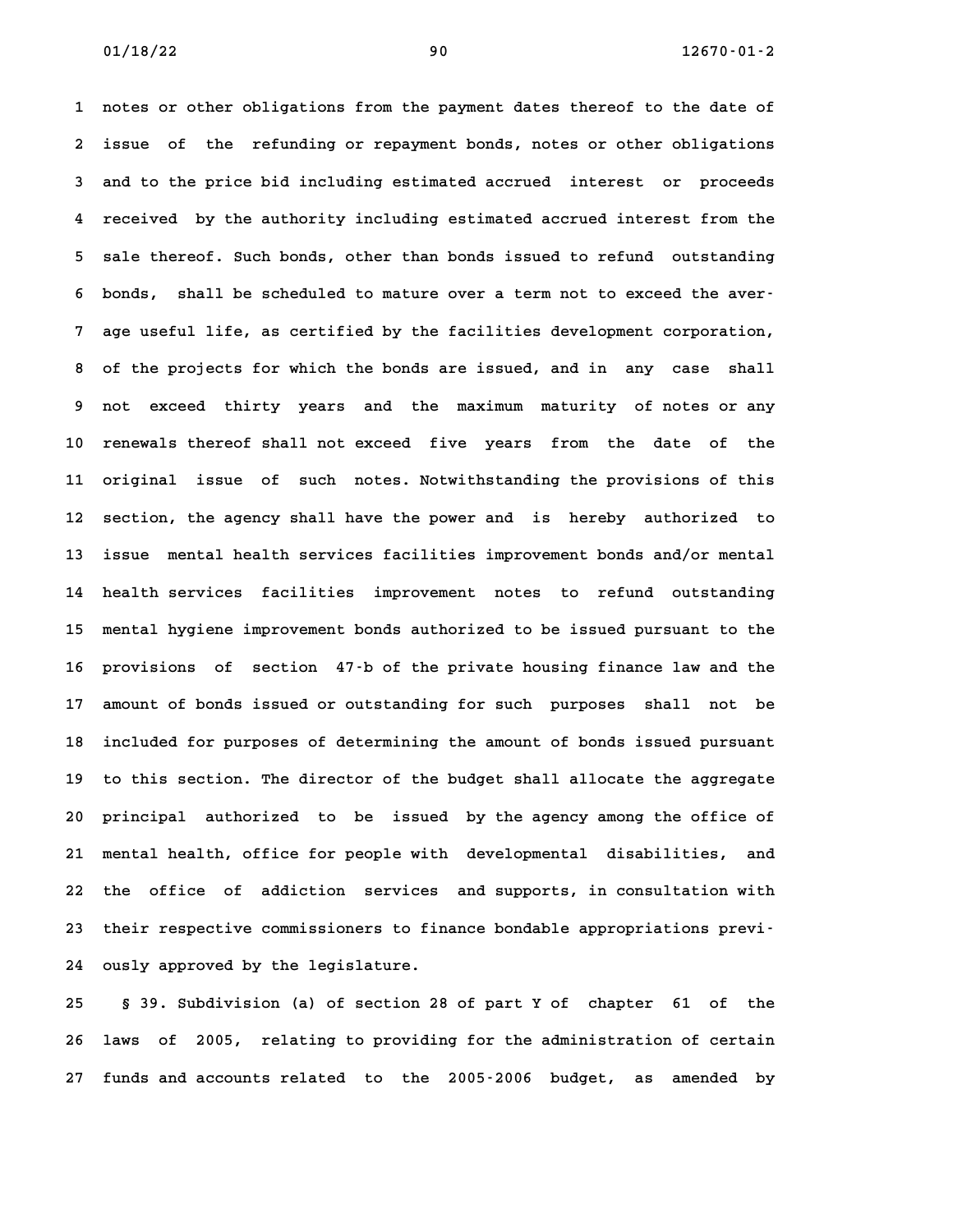**1 section 34 of part JJJ of chapter 59 of the laws of 2021, is amended to 2 read as follows: 3 (a) Subject to the provisions of chapter 59 of the laws of 2000, but**

**4 notwithstanding any provisions of law to the contrary, one or more 5 authorized issuers as defined by section 68-a of the state finance law 6 are hereby authorized to issue bonds or notes in one or more series in 7 an aggregate principal amount not to exceed [one hundred seventy-two** 8 million dollars \$172,000,000] <u>one hundred ninety-seven million dollars</u><br>8 million dollars \$172,000,000] <u>one hundred ninety-seven million dollars</u> 8 million dollars \$172,000,000] <u>one hundred ninety–seven million dollars</u><br>9 <u>\$197,000,000</u>, excluding bonds issued to finance one or more debt service **10 reserve funds, to pay costs of issuance of such bonds, and bonds or 11 notes issued to refund or otherwise repay such bonds or notes previously** 11 notes issued to refund or otherwise repay such bonds or notes previously<br>12 issued, for the purpose of financing capital projects for public **13 protection facilities in the Division of Military and Naval Affairs, 14 debt service and leases; and to reimburse the state general fund for 15 disbursements made therefor. Such bonds and notes of such authorized 16 issuer shall not be a debt of the state, and the state shall not be 17 liable thereon, nor shall they be payable out of any funds other than** 17 liable thereon, nor shall they be payable out of any funds other than<br>18 those appropriated by the state to such authorized issuer for debt 18 those appropriated by the state to such authorized issuer for debt<br>19 service and related expenses pursuant to any service contract executed **20 pursuant to subdivision (b) of this section and such bonds and notes 21 shall contain on the face thereof a statement to such effect. Except for 22 purposes of complying with the internal revenue code, any interest 23 income earned on bond proceeds shall only be used to pay debt service on 24 such bonds. 25 § 40. Section 53 of section 1 of chapter 174 of the laws of 1968,**

**26 constituting the New York state urban development corporation act, as 27 amended by section 35 of part JJJ of chapter 59 of the laws of 2021, is 28 amended to read as follows:**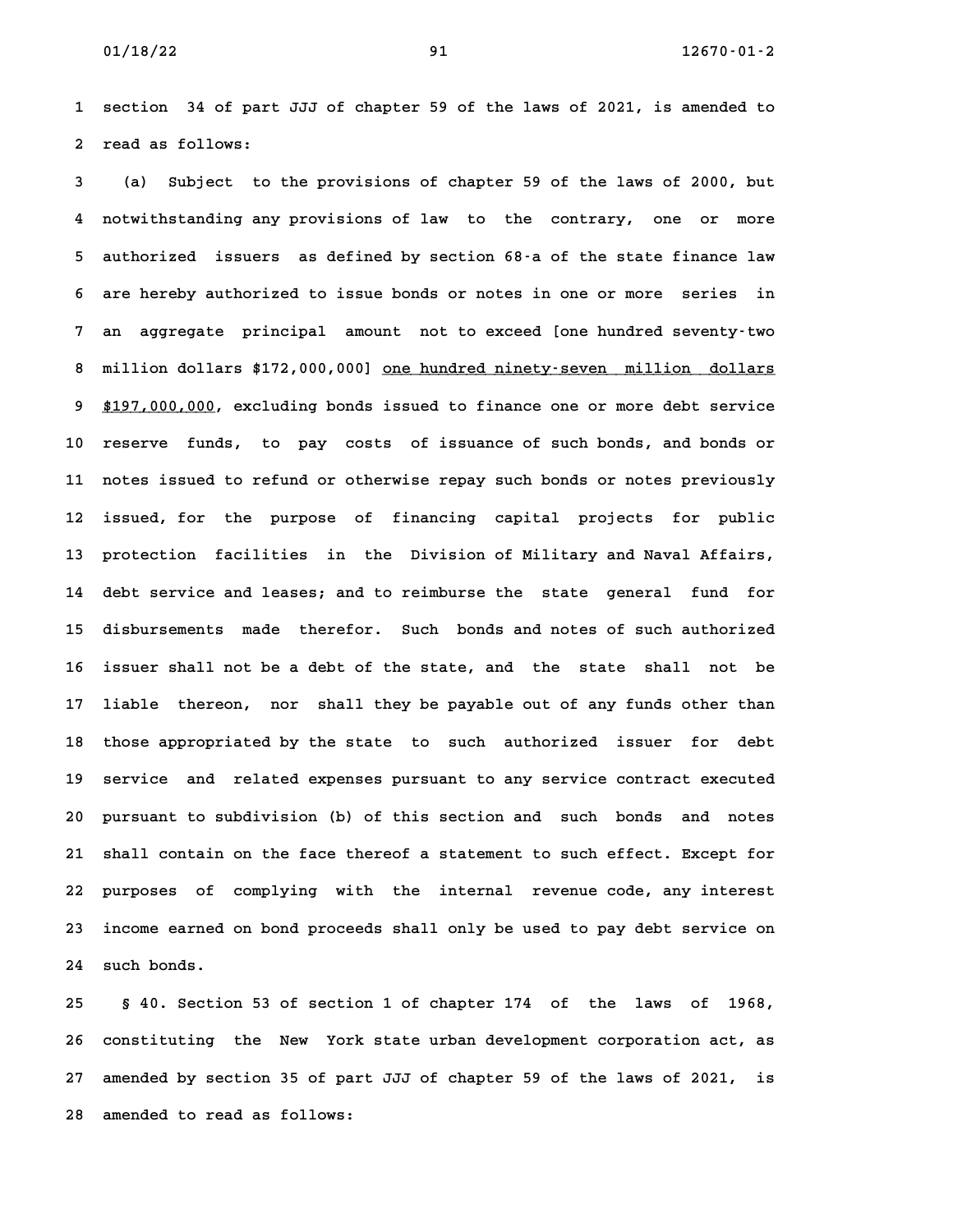**1 § 53. 1. Notwithstanding the provisions of any other law to the 2 contrary, the dormitory authority and the urban development corporation 3 are hereby authorized to issue bonds or notes in one or more series for 4 the purpose of funding project costs for the acquisition of equipment,** 4 the purpose of funding project costs for the acquisition of equipment,<br>5 including but not limited to the creation or modernization of informa-**6 tion technology systems and related research and development equipment, 7 health and safety equipment, heavy equipment and machinery, the creation 8 or improvement of security systems, and laboratory equipment and other** 8 or improvement of security systems, and laboratory equipment and other<br>9 state costs associated with such capital projects. The aggregate princi-**10 pal amount of bonds authorized to be issued pursuant to this section 11 shall not exceed [two hundred ninety-three million dollars \$293,000,000]** 11 shall not exceed [two hundred ninety–three million dollars \$293,000,000]<br>12 <u>three hundred ninety–three million dollars \$393,000,000</u>, excluding bonds 12 <u>three hundred ninety–three million dollars \$393,000,000</u>, excluding bonds<br>13 issued to fund one or more debt service reserve funds, to pay costs of **14 issuance of such bonds, and bonds or notes issued to refund or otherwise** 14 issuance of such bonds, and bonds or notes issued to refund or otherwise<br>15 repay such bonds or notes previously issued. Such bonds and notes of the **16 dormitory authority and the urban development corporation shall not be a** 16 dormitory authority and the urban development corporation shall not be a<br>17 debt of the state, and the state shall not be liable thereon, nor shall 17 debt of the state, and the state shall not be liable thereon, nor shall<br>18 they be payable out of any funds other than those appropriated by the **19 state to the dormitory authority and the urban development corporation 20 for principal, interest, and related expenses pursuant to a service 21 contract and such bonds and notes shall contain on the face thereof a 22 statement to such effect. Except for purposes of complying with the 23 internal revenue code, any interest income earned on bond proceeds shall** 23 internal revenue code, any interest income earned on bond proceeds shall<br>24 only be used to pay debt service on such bonds.

**25 2. Notwithstanding any other provision of law to the contrary, in** 25 2. Notwithstanding any other provision of law to the contrary, in<br>26 order to assist the dormitory authority and the urban development corpo-**27 ration in undertaking the financing for project costs for the acquisi-**27 ration in undertaking the financing for project costs for the acquisi-<br>28 tion of equipment, including but not limited to the creation or modern-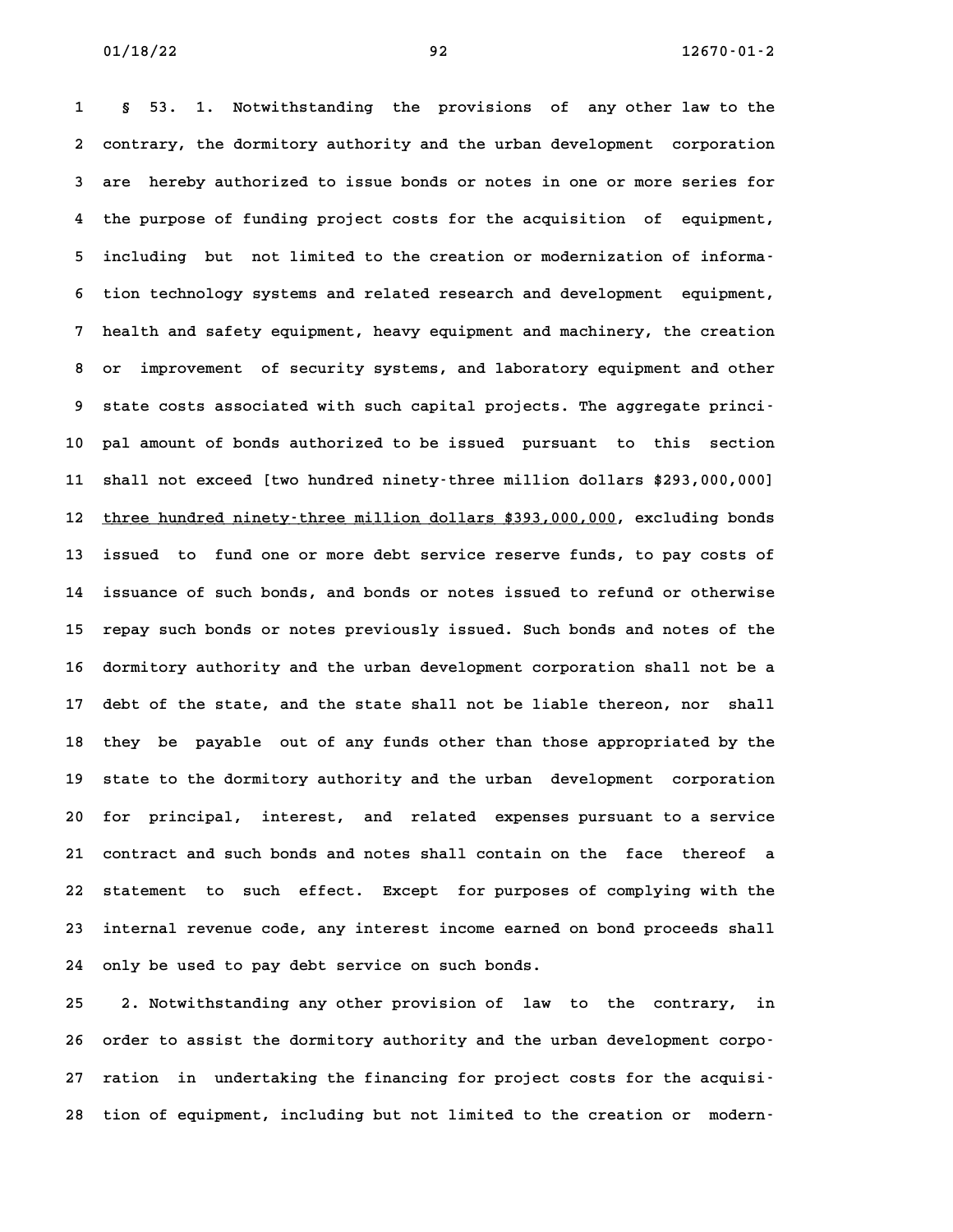**1 ization of information technology systems and related research and 2 development equipment, health and safety equipment, heavy equipment and 3 machinery, the creation or improvement of security systems, and labora-4 tory equipment and other state costs associated with such capital 5 projects, the director of the budget is hereby authorized to enter into 6 one or more service contracts with the dormitory authority and the urban 7 development corporation, none of which shall exceed thirty years in 8 duration, upon such terms and conditions as the director of the budget 9 and the dormitory authority and the urban development corporation agree, 10 so as to annually provide to the dormitory authority and the urban 11 development corporation, in the aggregate, a sum not to exceed the prin-12 cipal, interest, and related expenses required for such bonds and notes. 13 Any service contract entered into pursuant to this section shall provide 14 that the obligation of the state to pay the amount therein provided 15 shall not constitute a debt of the state within the meaning of any** 15 shall not constitute a debt of the state within the meaning of any<br>16 constitutional or statutory provision and shall be deemed executory only **17 to the extent of monies available and that no liability shall be 18 incurred by the state beyond the monies available for such purpose,** 18 incurred by the state beyond the monies available for such purpose,<br>19 subject to annual appropriation by the legislature. Any such contract or **20 any payments made or to be made thereunder may be assigned and pledged 21 by the dormitory authority and the urban development corporation as 22 security for its bonds and notes, as authorized by this section. 23 § 41. Subdivision (b) of section 11 of chapter 329 of the laws of**

**24 1991, amending the state finance law and other laws relating to the 25 establishment of the dedicated highway and bridge trust fund, as amended 26 by section 36 of part JJJ of chapter 59 of the laws of 2021, is amended 27 to read as follows:**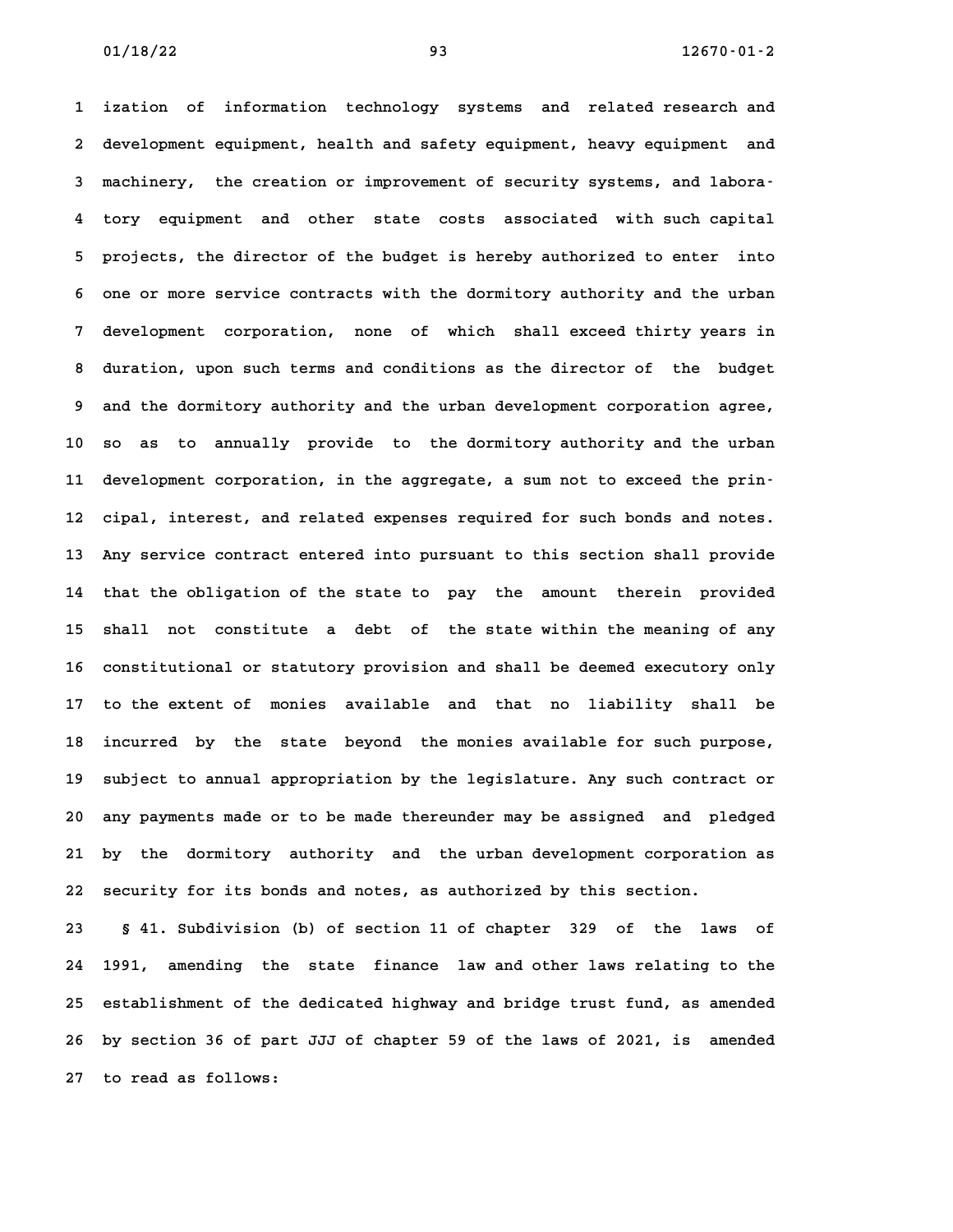**1 (b) Any service contract or contracts for projects authorized pursuant 2 to sections 10-c, 10-f, 10-g and 80-b of the highway law and section 3 14-k of the transportation law, and entered into pursuant to subdivision 4 (a) of this section, shall provide for state commitments to provide 5 annually to the thruway authority a sum or sums, upon such terms and 6 conditions as shall be deemed appropriate by the director of the budget, 7 to fund, or fund the debt service requirements of any bonds or any obli-8 gations of the thruway authority issued to fund or to reimburse the 9 state for funding such projects having a cost not in excess of [twelve 10 billion two hundred sixty million five hundred twenty-eight thousand** 10 billion two hundred sixty million five hundred twenty–eight thousand<br>11 dollars \$12,260,528,000] <u>thirteen billion fifty–three million eight</u> **11** dollars \$12,260,528,000] <u>thirteen billion fifty-three million eight</u><br>12 <u>hundred eighty-one thousand dollars \$13,053,881,000</u> cumulatively by the 12 <u>hundred eighty-one thousand dollars \$13,053,881,000</u> cumulatively by the<br>13 end of fiscal year [2021–22] <u>2022–23</u>. For purposes of this subdivision, 13 end of fiscal year [2021–22] <u>2022–23</u>. <u>For purposes of this subdivision,</u><br>14 <u>such projects shall be deemed to include capital grants to cities, towns</u> 14 <u>such projects shall be deemed to include capital grants to cities, towns</u><br>15 <u>and villages for the reimbursement of eligible capital costs of local</u> 15 <u>and villages for the reimbursement of eligible capital costs of local</u><br>16 <u>highway and bridge projects within such municipality, where allocations</u> 16 <u>highway and bridge projects within such municipality, where allocations</u><br>17 <u>to cities, towns and villages are based on the total number of New York</u> 17 <u>to cities, towns and villages are based on the total number of New York</u><br>18 <u>or United States or interstate signed touring route miles for which such</u> 18 <u>or United States or interstate signed touring route miles for which such</u><br>19 <u>municipality has capital maintenance responsibility, and where such</u> 19 <u>municipality has capital maintenance responsibility, and where such</u><br>20 <u>eligible capital costs include the costs of construction and repair of</u> 20 <u>eligible capital costs include the costs of construction and repair of</u><br>21 <u>highways, bridges, highway–railroad crossings, and other transportation</u> 21 <u>highways, bridges, highway-railroad crossings, and other transporta</u><br>22 <u>facilities for projects with a service life of ten years or more.</u>

**23 § 42. Subdivision 1 of section 1689-i of the public authorities law, 24 as amended by section 37 of part JJJ of chapter 59 of the laws of 2021, 25 is amended to read as follows:**

**26 1. The dormitory authority is authorized to issue bonds, at the 27 request of the commissioner of education, to finance eligible library 28 construction projects pursuant to section two hundred seventy-three-a of**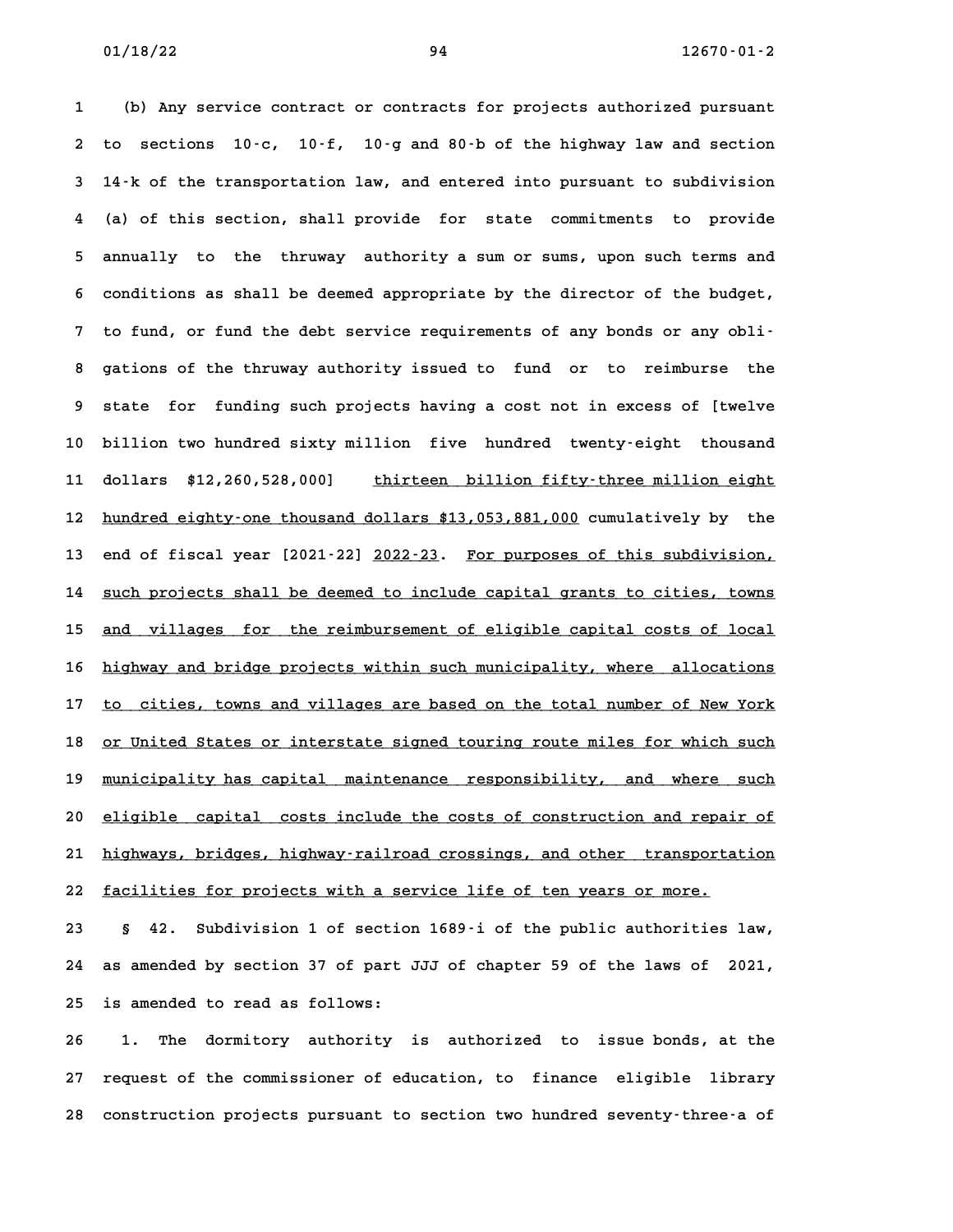**1 the education law, in amounts certified by such commissioner not to 2 exceed a total principal amount of [two hundred ninety-nine million 2** exceed a total principal amount of [two hundred ninety-nine million<br>3 dollars \$299,000,000] <u>three hundred thirteen million dollars</u> **4 \$313,000,000. \_\_\_\_\_\_\_\_\_\_\_\_**

**5 § 43. Section 44 of section 1 of chapter 174 of the laws of 1968, 6 constituting the New York state urban development corporation act, as 7 amended by section 38 of part JJJ of chapter 59 of the laws of 2021, is 8 amended to read as follows: 9 § 44. Issuance of certain bonds or notes. 1. Notwithstanding the**

**10 provisions of any other law to the contrary, the dormitory authority and 11 the corporation are hereby authorized to issue bonds or notes in one or 12 more series for the purpose of funding project costs for the regional 13 economic development council initiative, the economic transformation 14 program, state university of New York college for nanoscale and science** 14 program, state university of New York college for nanoscale and science<br>15 engineering, projects within the city of Buffalo or surrounding envi<sup>.</sup> 15 engineering, projects within the city of Buffalo or surrounding envi<sup>.</sup><br>16 rons, the New York works economic development fund, projects for the **17 retention of professional football in western New York, the empire state** 17 retention of professional football in western New York, the empire state<br>18 economic development fund, the clarkson-trudeau partnership, the New 18 economic development fund, the clarkson-trudeau partnership, the New<br>19 York genome center, the cornell university college of veterinary medi-**20 cine, the olympic regional development authority, projects at nano 21 Utica, onondaga county revitalization projects, Binghamton university 22 school of pharmacy, New York power electronics manufacturing consortium, 23 regional infrastructure projects, high tech innovation and economic 24 development infrastructure program, high technology manufacturing 25 projects in Chautauqua and Erie county, an industrial scale research and** 25 projects in Chautauqua and Erie county, an industrial scale research and<br>26 development facility in Clinton county, upstate revitalization initi<sup></sup> 26 development facility in Clinton county, upstate revitalization initi-<br>27 ative projects, downstate revitalization initiative, market New York **28 projects, fairground buildings, equipment or facilities used to house**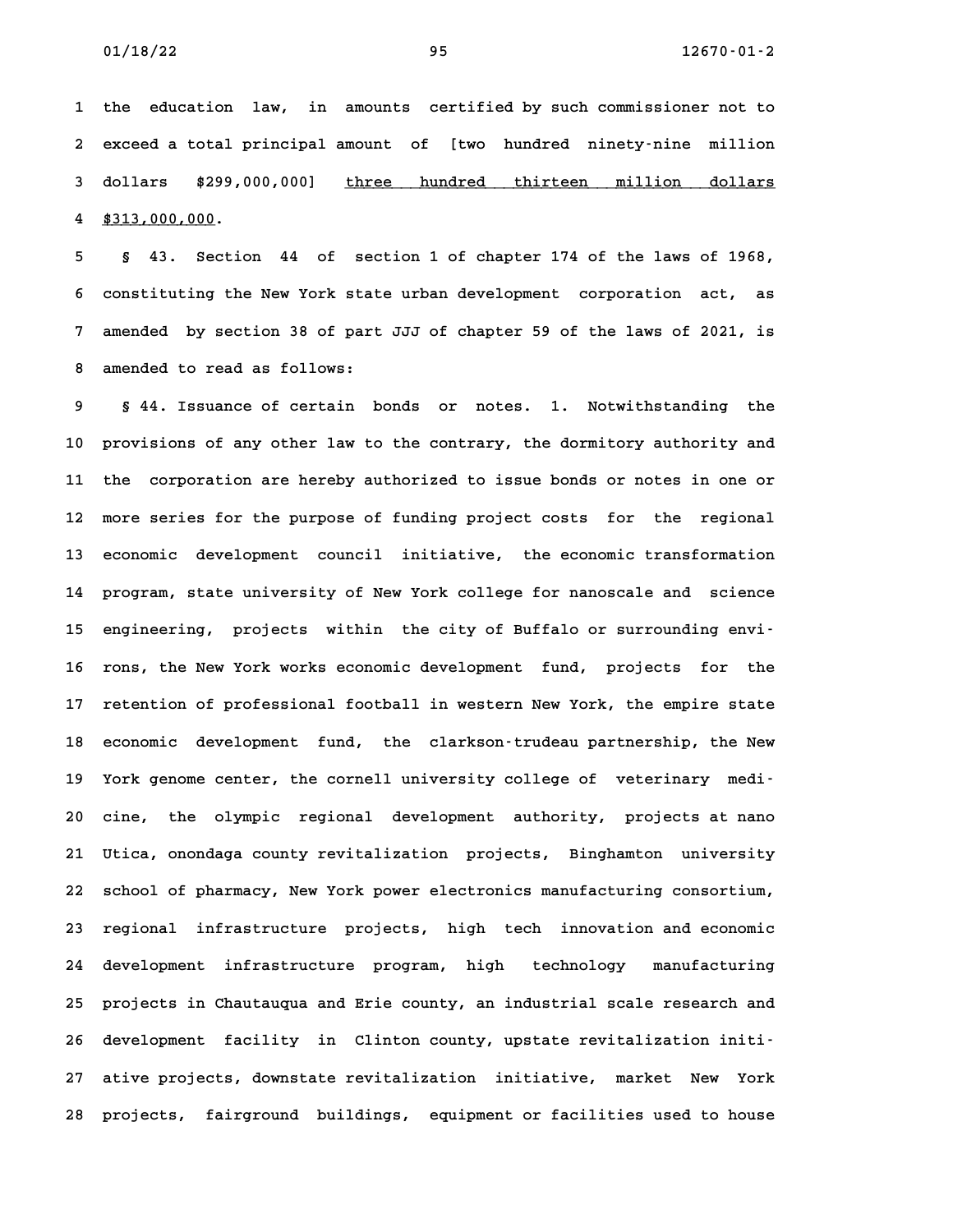**1 and promote agriculture, the state fair, the empire state trail, the 2 moynihan station development project, the Kingsbridge armory project,** 2 moynihan station development project, the Kingsbridge armory project,<br>3 strategic economic development projects, the cultural, arts and public **4 spaces fund, water infrastructure in the city of Auburn and town of 5 Owasco, a life sciences laboratory public health initiative, not-for-**5 Owasco, a life sciences laboratory public health initiative, not-for-<br>6 profit pounds, shelters and humane societies, arts and cultural facili-**7 ties improvement program, restore New York's communities initiative, 8 heavy equipment, economic development and infrastructure projects, 9 Roosevelt Island operating corporation capital projects, Lake Ontario 10 regional projects, Pennsylvania station and other transit projects and 11 other state costs associated with such projects. The aggregate principal** 11 other state costs associated with such projects. The aggregate principal<br>12 amount of bonds authorized to be issued pursuant to this section shall **13 not exceed [eleven billion two hundred seventy-nine million two hundred** 13 not exceed [eleven billion two hundred seventy–nine million two hundred<br>14 two thousand dollars \$11,279,202,000] <u>thirteen billion nine hundred</u> 14 two thousand dollars \$11,279,202,000] <u>thirteen billion nine hundred</u><br>15 <u>thirty-eight million four hundred two thousand dollars \$13,938,402,000</u>, **16 excluding bonds issued to fund one or more debt service reserve funds, 17 to pay costs of issuance of such bonds, and bonds or notes issued to** 17 to pay costs of issuance of such bonds, and bonds or notes issued to<br>18 refund or otherwise repay such bonds or notes previously issued. Such **19 bonds and notes of the dormitory authority and the corporation shall not 20 be a debt of the state, and the state shall not be liable thereon, nor 21 shall they be payable out of any funds other than those appropriated by 22 the state to the dormitory authority and the corporation for principal, 23 interest, and related expenses pursuant to a service contract and such 24 bonds and notes shall contain on the face thereof a statement to such 25 effect. Except for purposes of complying with the internal revenue code, 26 any interest income earned on bond proceeds shall only be used to pay** 26 any interest income earned on bond proceeds shall only be used to pay<br>27 debt service on such bonds.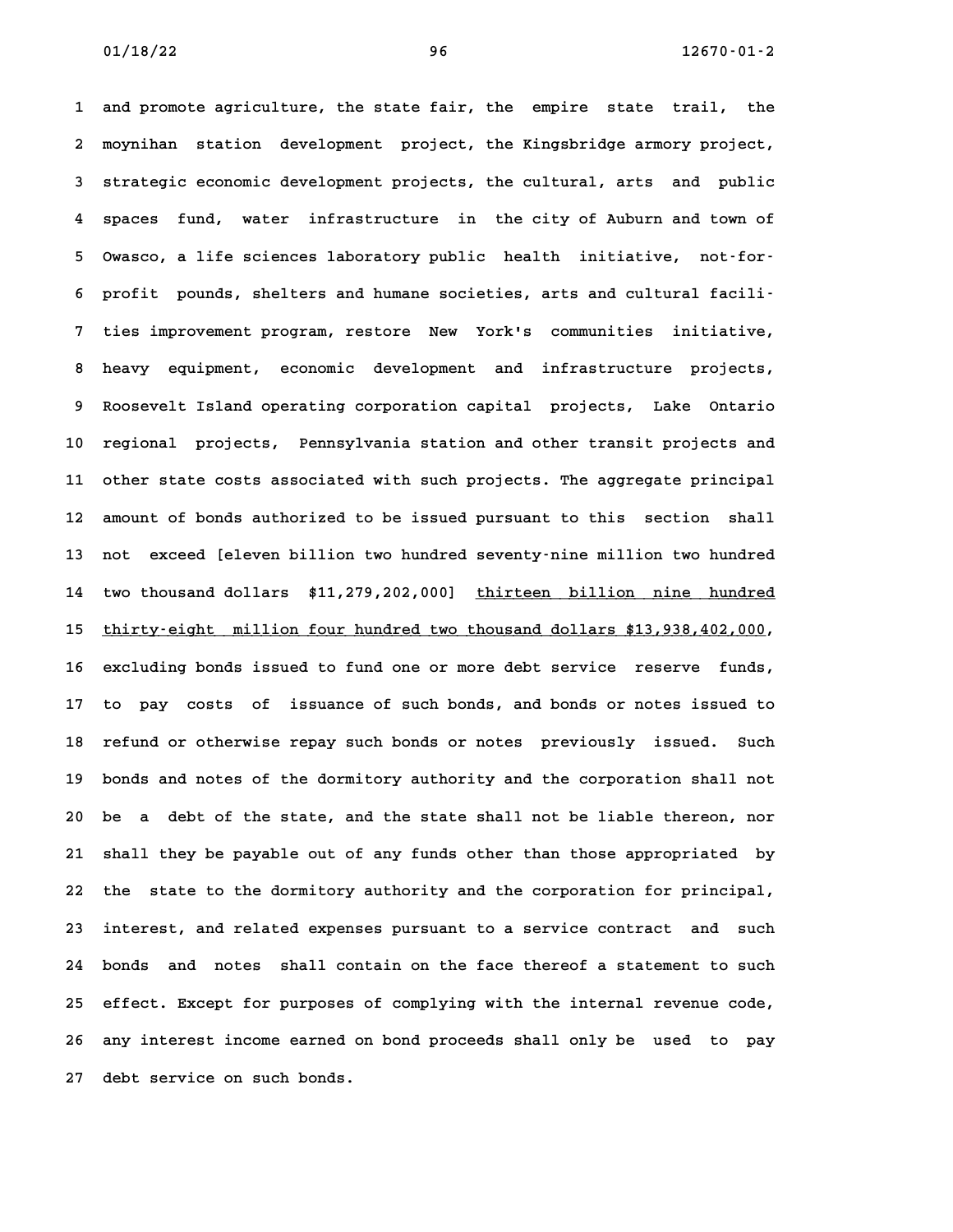**1 2. Notwithstanding any other provision of law to the contrary, in** 1 2. Notwithstanding any other provision of law to the contrary, in<br>2 order to assist the dormitory authority and the corporation in undertak-**3 ing the financing for project costs for the regional economic develop-4 ment council initiative, the economic transformation program, state 5 university of New York college for nanoscale and science engineering, 6 projects within the city of Buffalo or surrounding environs, the New 7 York works economic development fund, projects for the retention of 8 professional football in western New York, the empire state economic 9 development fund, the clarkson-trudeau partnership, the New York genome** 9 development fund, the clarkson-trudeau partnership, the New York genome<br>10 center, the cornell university college of veterinary medicine, the olym-**11 pic regional development authority, projects at nano Utica, onondaga** 11 pic regional development authority, projects at nano Utica, onondaga<br>12 county revitalization projects, Binghamton university school of pharma-12 county revitalization projects, Binghamton university school of pharma<sup>.</sup><br>13 cy, New York power electronics manufacturing consortium, regional **14 infrastructure projects, New York State Capital Assistance Program for 15 Transportation, infrastructure, and economic development, high tech** 15 Transportation, infrastructure, and economic development, high tech<br>16 innovation and economic development infrastructure program, high tech-16 innovation and economic development infrastructure program, high tech-<br>17 nology manufacturing projects in Chautauqua and Erie county, an indus-17 nology manufacturing projects in Chautauqua and Erie county, an indus<sup>.</sup><br>18 trial scale research and development facility in Clinton county, upstate 18 trial scale research and development facility in Clinton county, upstate<br>19 revitalization initiative projects, downstate revitalization initiative, **20 market New York projects, fairground buildings, equipment or facilities 21 used to house and promote agriculture, the state fair, the empire state 22 trail, the moynihan station development project, the Kingsbridge armory** 22 trail, the moynihan station development project, the Kingsbridge armory<br>23 project, strategic economic development projects, the cultural, arts and **24 public spaces fund, water infrastructure in the city of Auburn and town 25 of Owasco, a life sciences laboratory public health initiative, not-for-**25 of Owasco, a life sciences laboratory public health initiative, not-for-<br>26 profit pounds, shelters and humane societies, arts and cultural facili-**27 ties improvement program, restore New York's communities initiative, 28 heavy equipment, economic development and infrastructure projects,**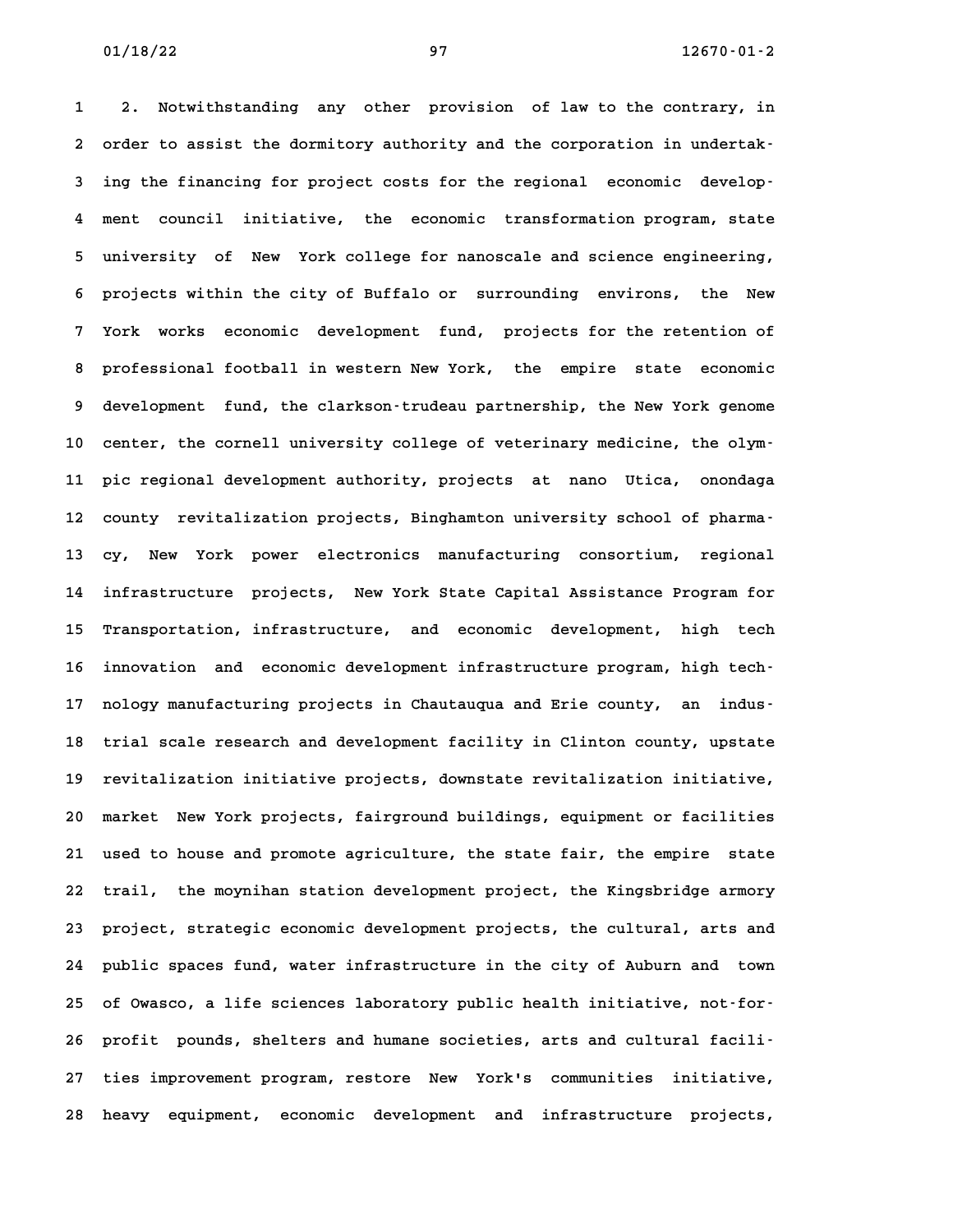**1 Roosevelt Island operating corporation capital projects, Lake Ontario 2 regional projects, Pennsylvania station and other transit projects and 3 other state costs associated with such projects the director of the 4 budget is hereby authorized to enter into one or more service contracts 5 with the dormitory authority and the corporation, none of which shall 6 exceed thirty years in duration, upon such terms and conditions as the 7 director of the budget and the dormitory authority and the corporation 8 agree, so as to annually provide to the dormitory authority and the** 8 agree, so as to annually provide to the dormitory authority and the<br>9 corporation, in the aggregate, a sum not to exceed the principal, inter-**10 est, and related expenses required for such bonds and notes. Any service 11 contract entered into pursuant to this section shall provide that the 12 obligation of the state to pay the amount therein provided shall not 13 constitute a debt of the state within the meaning of any constitutional 14 or statutory provision and shall be deemed executory only to the extent 15 of monies available and that no liability shall be incurred by the state** 15 of monies available and that no liability shall be incurred by the state<br>16 beyond the monies available for such purpose, subject to annual appro-**17 priation by the legislature. Any such contract or any payments made or** 17 priation by the legislature. Any such contract or any payments made or<br>18 to be made thereunder may be assigned and pledged by the dormitory **19 authority and the corporation as security for its bonds and notes, as** 19 authority and the corporation as security for its bonds and notes, as<br>20 authorized by this section.

**21 § 44. Subdivision 1 of section 386-b of the public authorities law, as 22 amended by section 39 of part JJJ of chapter 59 of the laws of 2021, is 23 amended to read as follows: 24 1. Notwithstanding any other provision of law to the contrary, the**

**25 authority, the dormitory authority and the urban development corporation** 25 authority, the dormitory authority and the urban development corporation<br>26 are hereby authorized to issue bonds or notes in one or more series for **27 the purpose of financing peace bridge projects and capital costs of 28 state and local highways, parkways, bridges, the New York state thruway,**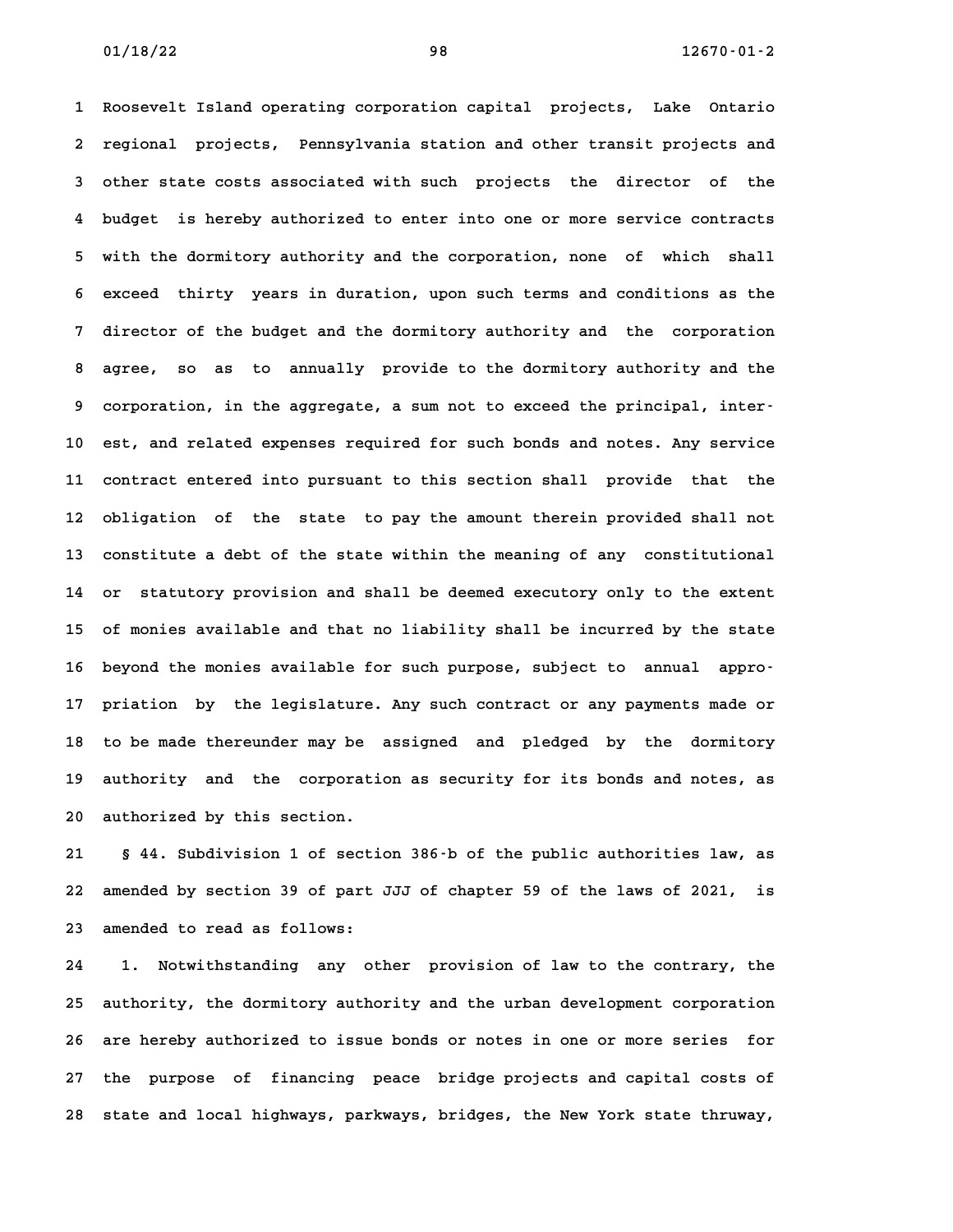**1 Indian reservation roads, and facilities, and transportation infrastruc-2 ture projects including aviation projects, non-MTA mass transit** 2 ture projects including aviation projects, non-MTA mass transit<br>3 projects, and rail service-preservation-projects, including-work-appur-**4 tenant and ancillary thereto. The aggregate principal amount of bonds 5 authorized to be issued pursuant to this section shall not exceed [eight 6 billion eight hundred thirty-nine million nine hundred sixty-three thou-6** billion eight hundred thirty–nine million nine hundred sixty–three thou–<br>7 sand dollars \$8,839,963,000] <u>ten billion one hundred forty–seven million</u> 8 sand dollars \$8,839,963,000] <u>ten billion one hundred forty–seven million</u><br>8 <u>eight hundred sixty–three thousand dollars \$10,147,863,000</u>, excluding **9 bonds issued to fund one or more debt service reserve funds, to pay 10 costs of issuance of such bonds, and to refund or otherwise repay such** 10 costs of issuance of such bonds, and to refund or otherwise repay such<br>11 bonds or notes previously issued. Such bonds and notes of the authori<sup>-</sup> 11 bonds or notes previously issued. Such bonds and notes of the authori-<br>12 ty, the dormitory authority and the urban development corporation shall **13 not be a debt of the state, and the state shall not be liable thereon, 14 nor shall they be payable out of any funds other than those appropriated 15 by the state to the authority, the dormitory authority and the urban 16 development corporation for principal, interest, and related expenses 17 pursuant to a service contract and such bonds and notes shall contain on 18 the face thereof a statement to such effect. Except for purposes of 19 complying with the internal revenue code, any interest income earned on** 19 complying with the internal revenue code, any interest income earned on<br>20 bond proceeds shall only be used to pay debt service on such bonds.

**21 § 45. Paragraph (a) of subdivision 2 of section 47-e of the private 22 housing finance law, as amended by section 40 of part JJJ of chapter 59 23 of the laws of 2021, is amended to read as follows:**

**24 (a) Subject to the provisions of chapter fifty-nine of the laws of two 25 thousand, in order to enhance and encourage the promotion of housing** 25 thousand, in order to enhance and encourage the promotion of housing<br>26 programs and thereby achieve the stated purposes and objectives of such **27 housing programs, the agency shall have the power and is hereby author-28 ized from time to time to issue negotiable housing program bonds and**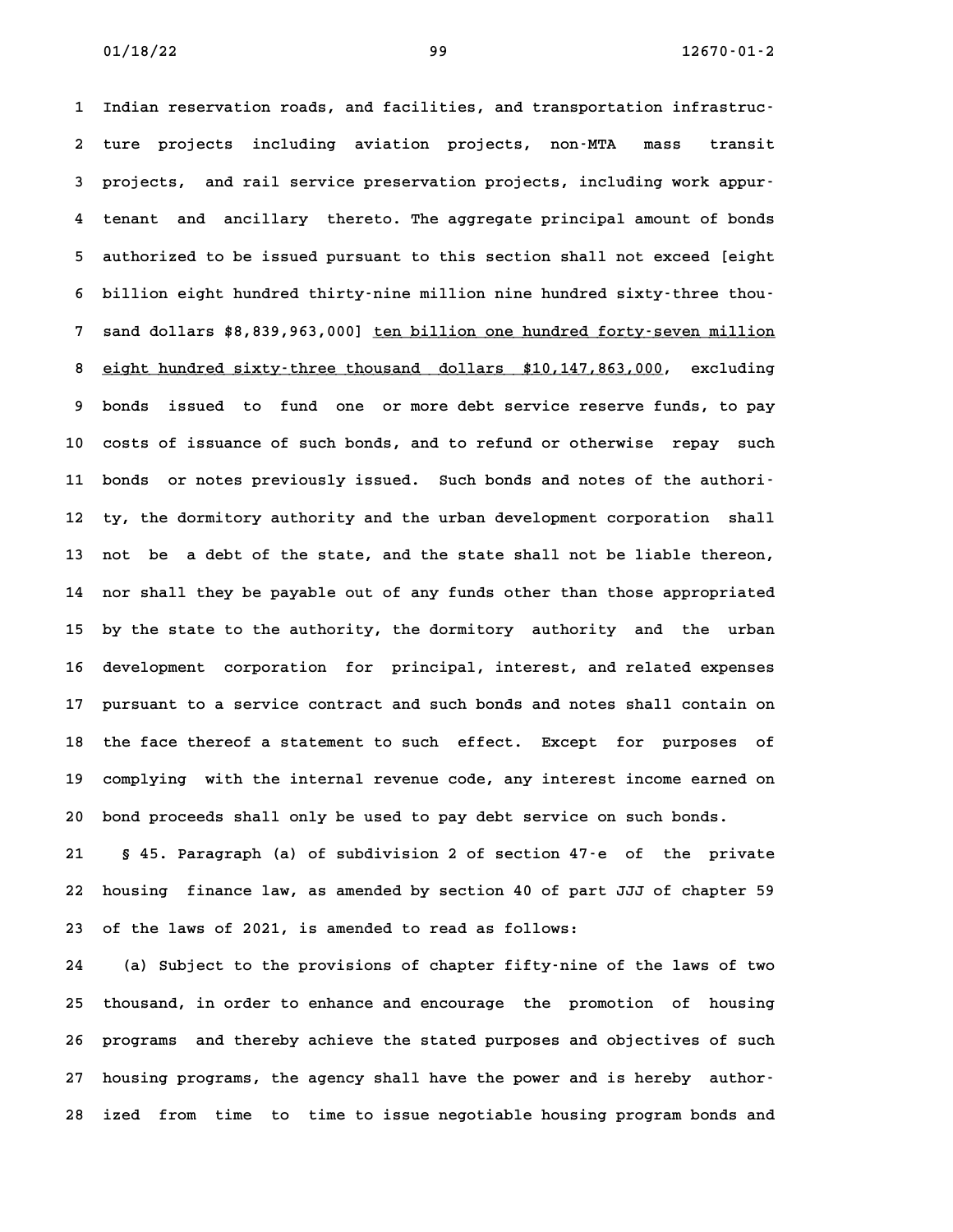**1 notes in such principal amount as shall be necessary to provide suffi-2 cient funds for the repayment of amounts disbursed (and not previously 3 reimbursed) pursuant to law or any prior year making capital appropri-4 ations or reappropriations for the purposes of the housing program; 5 provided, however, that the agency may issue such bonds and notes in an 6 aggregate principal amount not exceeding [seven billion five hundred 7 forty-five million one hundred seven thousand dollars \$7,545,107,000]** 8 twelver in turn one hundred seven thousand dollars \$7,545,107,000]<br>8 twelve billion four hundred fifty-one million five hundred eleven thou-**9** sand dollars \$12,451,511,000, plus a principal amount of bonds issued to **10 fund the debt service reserve fund in accordance with the debt service 11 reserve fund requirement established by the agency and to fund any other** 11 reserve fund requirement established by the agency and to fund any other<br>12 reserves that the agency reasonably deems necessary for the security or **13 marketability of such bonds and to provide for the payment of fees and 14 other charges and expenses, including underwriters' discount, trustee** 14 other charges and expenses, including underwriters' discount, trustee<br>15 and rating agency fees, bond insurance, credit enhancement and liquidity **16 enhancement related to the issuance of such bonds and notes. No reserve 17 fund securing the housing program bonds shall be entitled or eligible to** 17 fund securing the housing program bonds shall be entitled or eligible to<br>18 receive state funds apportioned or appropriated to maintain or restore 18 receive state funds apportioned or appropriated to maintain or restore<br>19 such reserve fund at or to a particular level, except to the extent of **20 any deficiency resulting directly or indirectly from a failure of the 21 state to appropriate or pay the agreed amount under any of the contracts 22 provided for in subdivision four of this section.**

**23 § 46. Subdivision 1 of section 50 of section 1 of chapter 174 of the 24 laws of 1968, constituting the New York state urban development corpo-25 ration act, as amended by section 41 of part JJJ of chapter 59 of the 26 laws of 2021, is amended to read as follows:**

**27 1. Notwithstanding the provisions of any other law to the contrary, 28 the dormitory authority and the urban development corporation are hereby**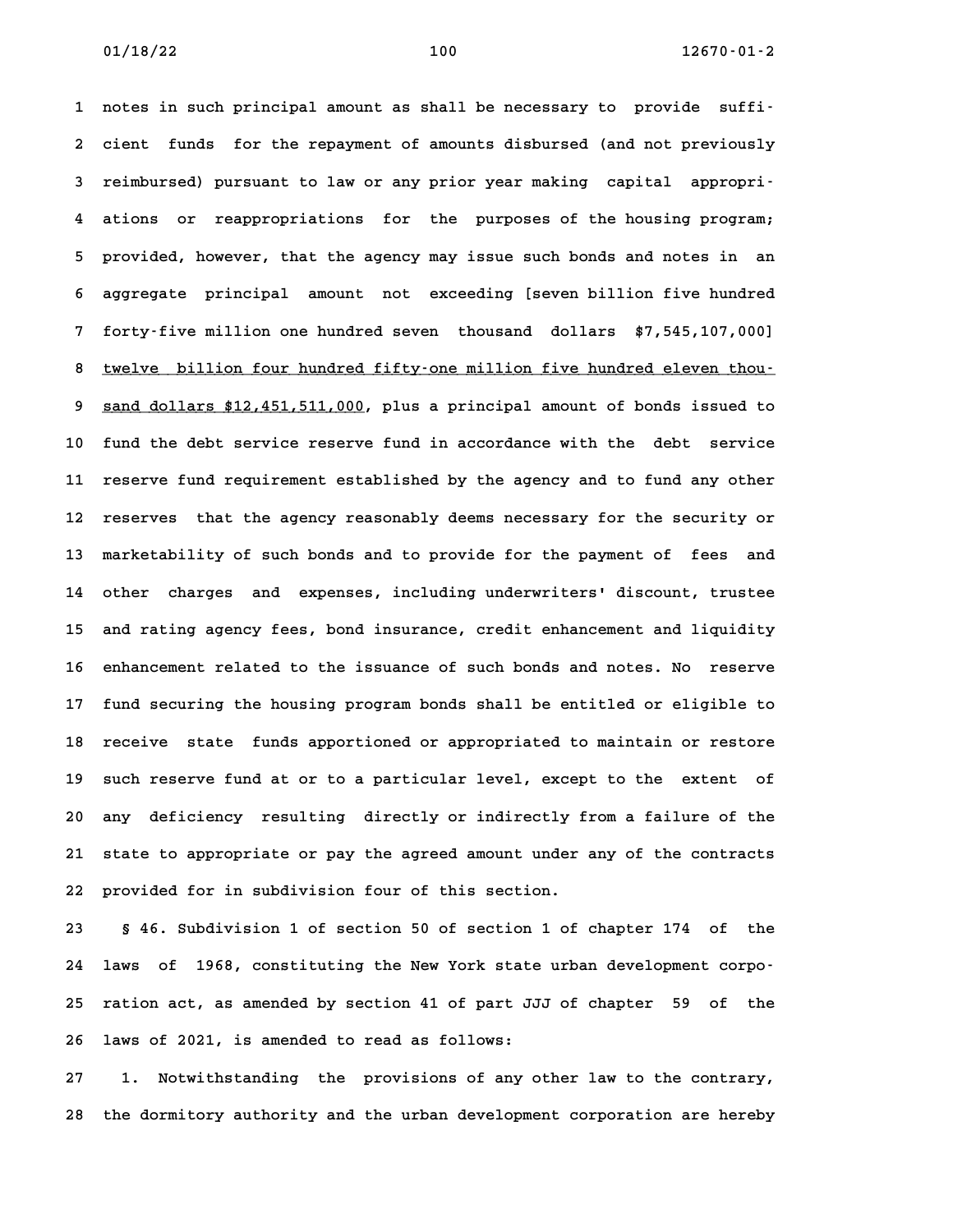**1 authorized to issue bonds or notes in one or more series for the purpose 2 of funding project costs undertaken by or on behalf of the state educa-3 tion department, special act school districts, state-supported schools 4 for the blind and deaf, approved private special education schools, 5 non-public schools, community centers, day care facilities, residential** 5 non-public schools, community centers, day care facilities, residential<br>6 camps, day camps, <u>Native American Indian Nation schools,</u> and other state **7 costs associated with such capital projects. The aggregate principal 8 amount of bonds authorized to be issued pursuant to this section shall** 8 amount of bonds authorized to be issued pursuant to this section shall<br>9 not exceed [two hundred thirty-six million dollars \$236,000,000] three 10 hundred one million seven hundred thousand dollars \$301,700,000, exclud-**11 ing bonds issued to fund one or more debt service reserve funds, to pay 12 costs of issuance of such bonds, and bonds or notes issued to refund or 13 otherwise repay such bonds or notes previously issued. Such bonds and 14 notes of the dormitory authority and the urban development corporation 15 shall not be a debt of the state, and the state shall not be liable** 15 shall not be a debt of the state, and the state shall not be liable<br>16 thereon, nor shall they be payable out of any funds other than those **17 appropriated by the state to the dormitory authority and the urban 18 development corporation for principal, interest, and related expenses** 18 development corporation for principal, interest, and related expenses<br>19 pursuant to a service contract and such bonds and notes shall contain on **20 the face thereof a statement to such effect. Except for purposes of 21 complying with the internal revenue code, any interest income earned on 22 bond proceeds shall only be used to pay debt service on such bonds.**

**23 § 47. Subdivision 1 of section 47 of section 1 of chapter 174 of the 24 laws of 1968, constituting the New York state urban development corpo-25 ration act, as amended by section 42 of part JJJ of chapter 59 of the 26 laws of 2021, is amended to read as follows: 27 1. Notwithstanding the provisions of any other law to the contrary,**

**28 the dormitory authority and the corporation are hereby authorized to**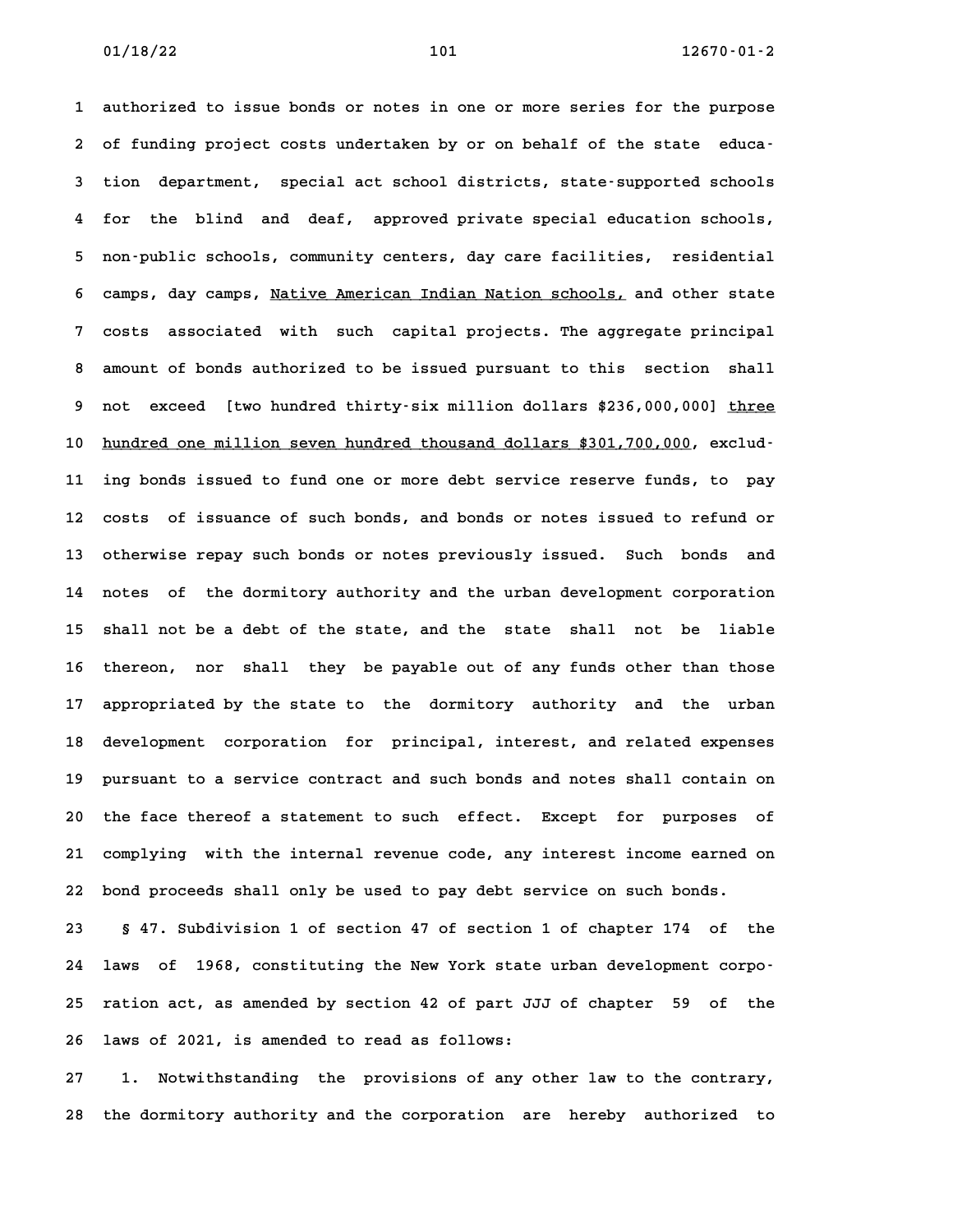**1 issue bonds or notes in one or more series for the purpose of funding** 1 issue bonds or notes in one or more series for the purpose of funding<br>2 project costs for the office of information technology services, depart-**3 ment of law, and other state costs associated with such capital 4 projects. The aggregate principal amount of bonds authorized to be 5 issued pursuant to this section shall not exceed [nine hundred seventy-**5 issued pursuant to this section shall not exceed [nine hundred seventy-<br>6 four million two hundred fifty-four thousand dollars \$974,254,000] <u>one</u> 6 four million two-hundred-fifty-four-thousand-dollars-\$974,254,000] <u>one</u><br>7 <u>billion one hundred twenty-five million sixty-six thousand dollars</u> 8 <u>\$1,125,066,000</u> excluding bonds issued to fund one or more debt service<br>**8 \$1,125,066,000** excluding bonds issued to fund one or more debt service **9 reserve funds, to pay costs of issuance of such bonds, and bonds or 10 notes issued to refund or otherwise repay such bonds or notes previously** 10 notes issued to refund or otherwise repay such bonds or notes previously<br>11 issued. Such bonds and notes of the dormitory authority and the corpo-**12 ration shall not be a debt of the state, and the state shall not be 13 liable thereon, nor shall they be payable out of any funds other than 14 those appropriated by the state to the dormitory authority and the** 14 those appropriated by the state to the dormitory authority and the<br>15 corporation for principal, interest, and related expenses pursuant to a 15 corporation for principal, interest, and related expenses pursuant to a<br>16 service contract and such bonds and notes shall contain on the face **17 thereof a statement to such effect. Except for purposes of complying 18 with the internal revenue code, any interest income earned on bond 19 proceeds shall only be used to pay debt service on such bonds. 20 § 48. Paragraph (b) of subdivision 1 of section 385 of the public**

**21 authorities law, as amended by section 43 of part JJJ of chapter 59 of 22 the laws of 2021, is amended to read as follows: 23 (b) The authority is hereby authorized, as additional corporate**

**24 purposes thereof solely upon the request of the director of the budget: 25 (i) to issue special emergency highway and bridge trust fund bonds and 26 notes for a term not to exceed thirty years and to incur obligations 27 secured by the moneys appropriated from the dedicated highway and bridge** 27 secured by the moneys appropriated from the dedicated highway and bridge<br>28 trust fund established in section eighty-nine-b of the state finance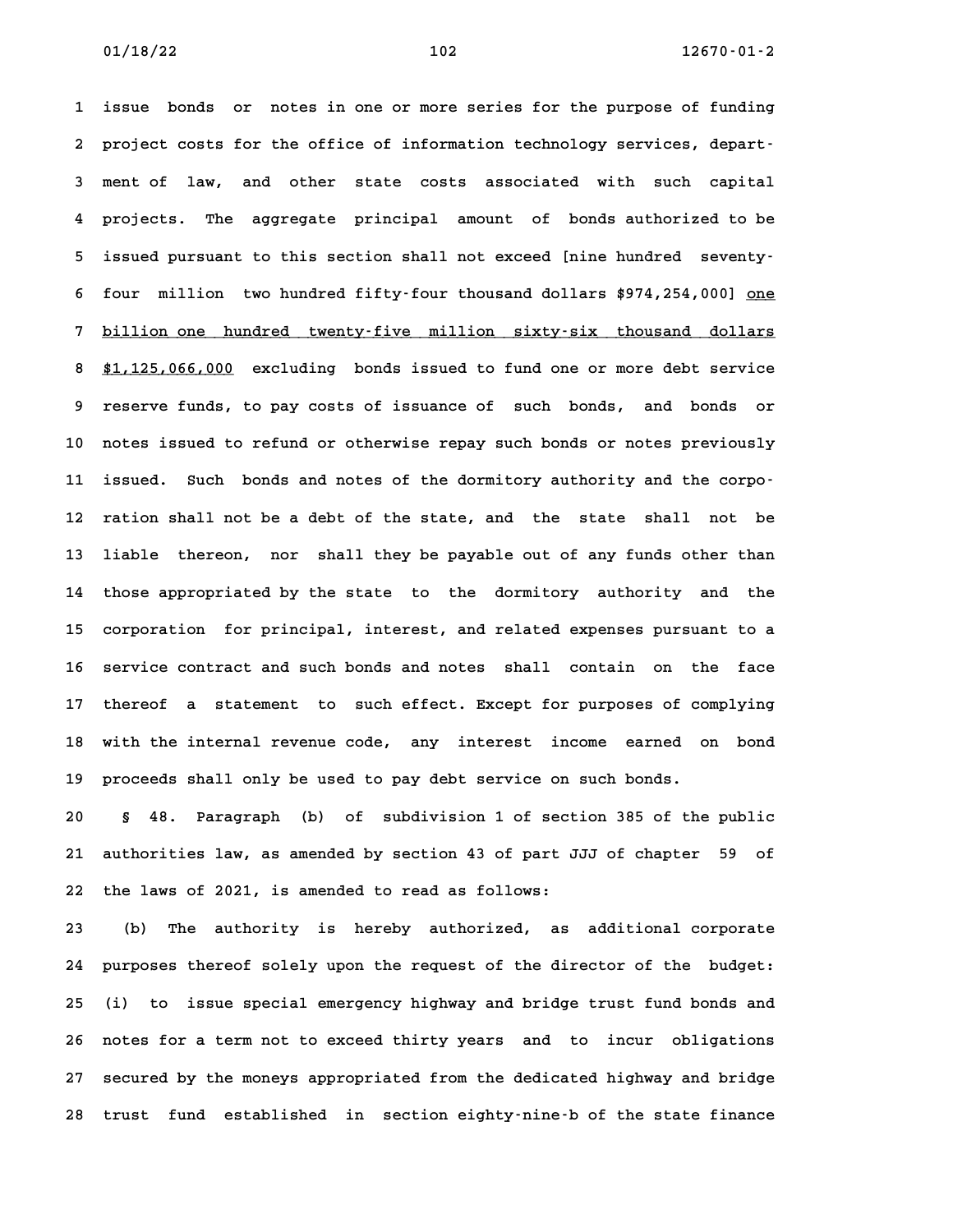**1 law; (ii) to make available the proceeds in accordance with instructions 2 provided by the director of the budget from the sale of such special 3 emergency highway and bridge trust fund bonds, notes or other obli-4 gations, net of all costs to the authority in connection therewith, for 5 the purposes of financing all or a portion of the costs of activities** 5 the purposes of financing all or a portion of the costs of activities<br>6 for which moneys in the dedicated highway and bridge trust fund estab-**7 lished in section eighty-nine-b of the state finance law are authorized 8 to be utilized or for the financing of disbursements made by the state 9 for the activities authorized pursuant to section eighty-nine-b of the 10 state finance law; and (iii) to enter into agreements with the commis-11 sioner of transportation pursuant to section ten-e of the highway law 12 with respect to financing for any activities authorized pursuant to 13 section eighty-nine-b of the state finance law, or agreements with the 14 commissioner of transportation pursuant to sections ten-f and ten-g of** 14 commissioner of transportation pursuant to sections ten-f and ten-g of<br>15 the highway law in connection with activities on state highways pursuant 15 the highway law in connection with activities on state highways pursuant<br>16 to these sections, and (iv) to enter into service contracts, contracts, **17 agreements, deeds and leases with the director of the budget or the 18 commissioner of transportation and project sponsors and others to** 18 commissioner of transportation and project sponsors and others to<br>19 provide for the financing by the authority of activities authorized **20 pursuant to section eighty-nine-b of the state finance law, and each of 21 the director of the budget and the commissioner of transportation are 22 hereby authorized to enter into service contracts, contracts, agree-23 ments, deeds and leases with the authority, project sponsors or others 24 to provide for such financing. The authority shall not issue any bonds 25 or notes in an amount in excess of [eighteen billion one hundred fifty** 25 or notes in an amount in excess of [eighteen billion one hundred fifty<br>26 million dollars \$18,150,000,000] <u>nineteen billion seven hundred seven-</u> 26 million dollars \$18,150,000,000] <u>nineteen billion seven hundred seven </u><br>27 <u>ty–six million nine hundred twenty thousand dollars \$19,776,920,000</u>, **28 plus a principal amount of bonds or notes: (A) to fund capital reserve**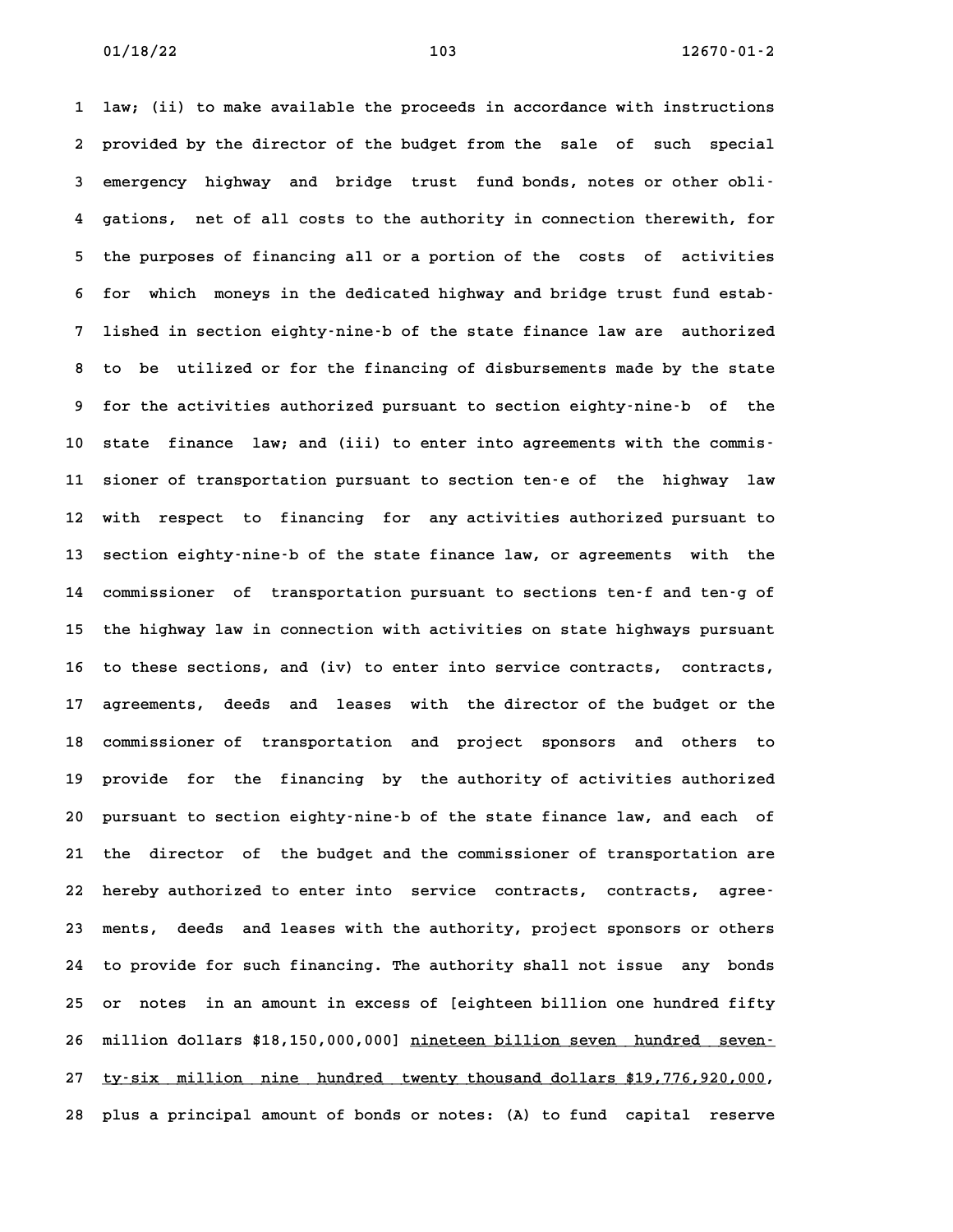**1 funds; (B) to provide capitalized interest; and, (C) to fund other costs 2 of issuance. In computing for the purposes of this subdivision, the 3 aggregate amount of indebtedness evidenced by bonds and notes of the 4 authority issued pursuant to this section, as amended by a chapter of 5 the laws of nineteen hundred ninety-six, there shall be excluded the 6 amount of bonds or notes issued that would constitute interest under the 7 United States Internal Revenue Code of 1986, as amended, and the amount 8 of indebtedness issued to refund or otherwise repay bonds or notes. 9 § 49. Subdivision 1 of section 386-a of the public authorities law, as**

**10 amended by section 44 of part JJJ of chapter 59 of the laws of 2021, is 11 amended to read as follows: 12 1. Notwithstanding any other provision of law to the contrary, the**

**13 authority, the dormitory authority and the urban development corporation 14 are hereby authorized to issue bonds or notes in one or more series for** 14 are hereby authorized to issue bonds or notes in one or more series for<br>15 the purpose of assisting the metropolitan transportation authority in **16 the financing of transportation facilities as defined in subdivision 17 seventeen of section twelve hundred sixty-one of this chapter or other 18 capital projects. The aggregate principal amount of bonds authorized to 19 be issued pursuant to this section shall not exceed twelve billion five 20 hundred fifteen million eight hundred fifty-six thousand dollars 21 \$12,515,856,000, excluding bonds issued to fund one or more debt service 22 reserve funds, to pay costs of issuance of such bonds, and to refund or 23 otherwise repay such bonds or notes previously issued. Such bonds and** 23 otherwise repay such bonds or notes previously issued. Such bonds and<br>24 notes of the authority, the dormitory authority and the urban develop-**25 ment corporation shall not be a debt of the state, and the state shall 26 not be liable thereon, nor shall they be payable out of any funds other 27 than those appropriated by the state to the authority, the dormitory 28 authority and the urban development corporation for principal, interest,**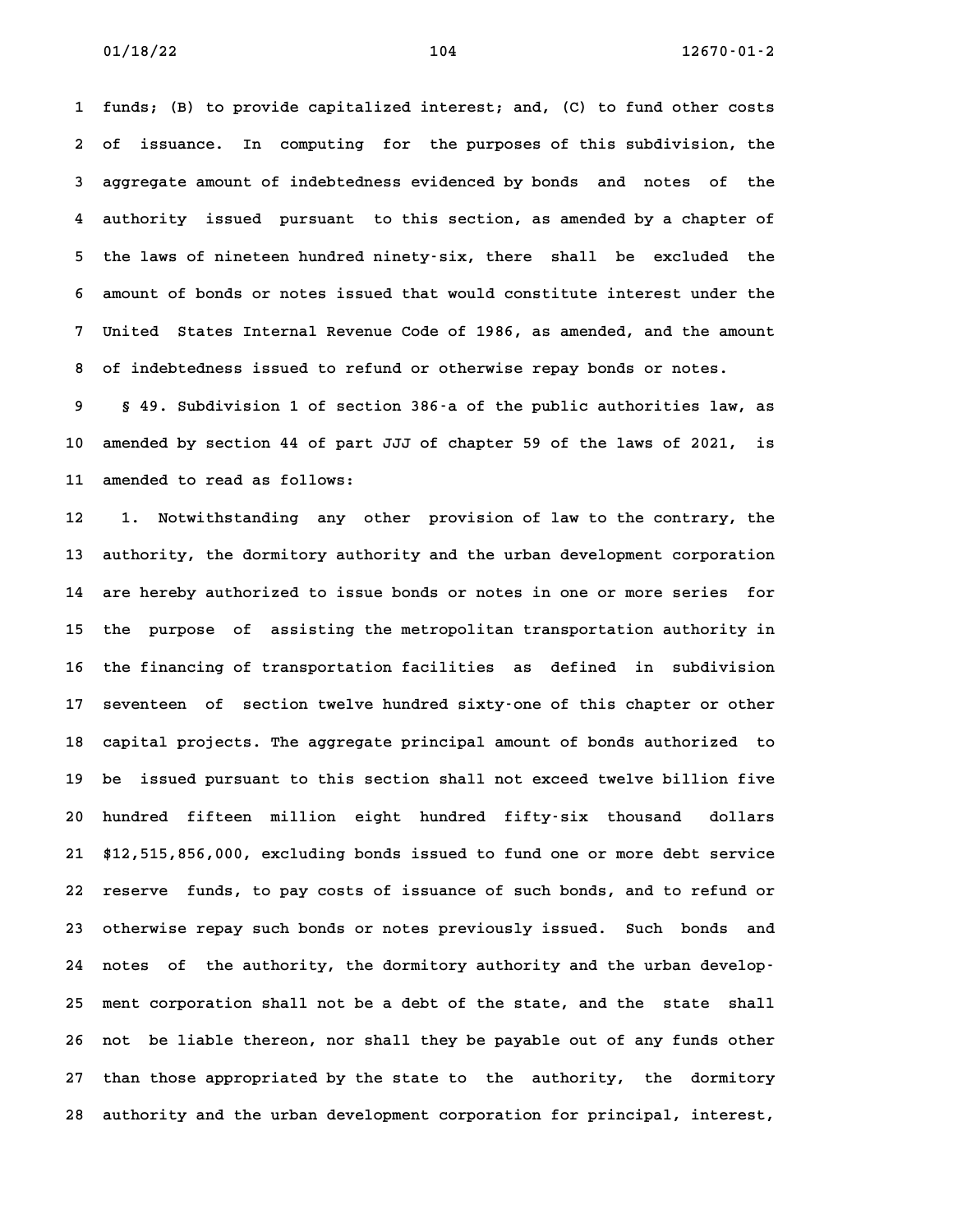**1 and related expenses pursuant to a service contract and such bonds and 2 notes shall contain on the face thereof a statement to such effect. 3 Except for purposes of complying with the internal revenue code, any 4 interest income earned on bond proceeds shall only be used to pay debt 5 service on such bonds. Notwithstanding any other provision of law to the 6 contrary, including the limitations contained in subdivision four of 7 section sixty-seven-b of the state finance law, (A) any bonds and notes** 8 **1 8** issued prior to April first, two thousand [twenty-two] twenty-three<br>**8** issued prior to April first, two thousand [twenty-two] <u>twenty-three</u> **9 pursuant to this section may be issued with a maximum maturity of fifty 10 years, and (B) any bonds issued to refund such bonds and notes may be 11 issued with a maximum maturity of fifty years from the respective date** 11 issued with a maximum maturity of fifty years from the respective date<br>12 of original issuance of such bonds and notes.

**13 § 50. Subdivision 1 of section 1680-r of the public authorities law, 14 as amended by section 47 of part JJJ of chapter 59 of the laws of 2021,** 14 as amended by section 47 of part JJJ of chapter 59 of the laws of 2021,<br>15 is amended to read as follows:

**16 1. Notwithstanding the provisions of any other law to the contrary, 17 the dormitory authority and the urban development corporation are hereby 18 authorized to issue bonds or notes in one or more series for the purpose 19 of funding project costs for the capital restructuring financing program** 19 of funding project costs for the capital restructuring financing program<br>20 for health care and related facilities licensed pursuant to the public **21 health law or the mental hygiene law and other state costs associated 22 with such capital projects, the health care facility transformation 23 programs, the essential health care provider program, and other health 24 care capital project costs. The aggregate principal amount of bonds 25 authorized to be issued pursuant to this section shall not exceed [three** 25 authorized to be issued pursuant to this section shall not exceed [three<br>26 billion fifty-three million dollars \$3,053,000,000] <u>four billion six</u> 26 billion fifty–three million dollars \$3,053,000,000] <u>four billion six</u><br>27 <u>hundred fifty–three million dollars \$4,653,000,000</u>, excluding bonds **28 issued to fund one or more debt service reserve funds, to pay costs of**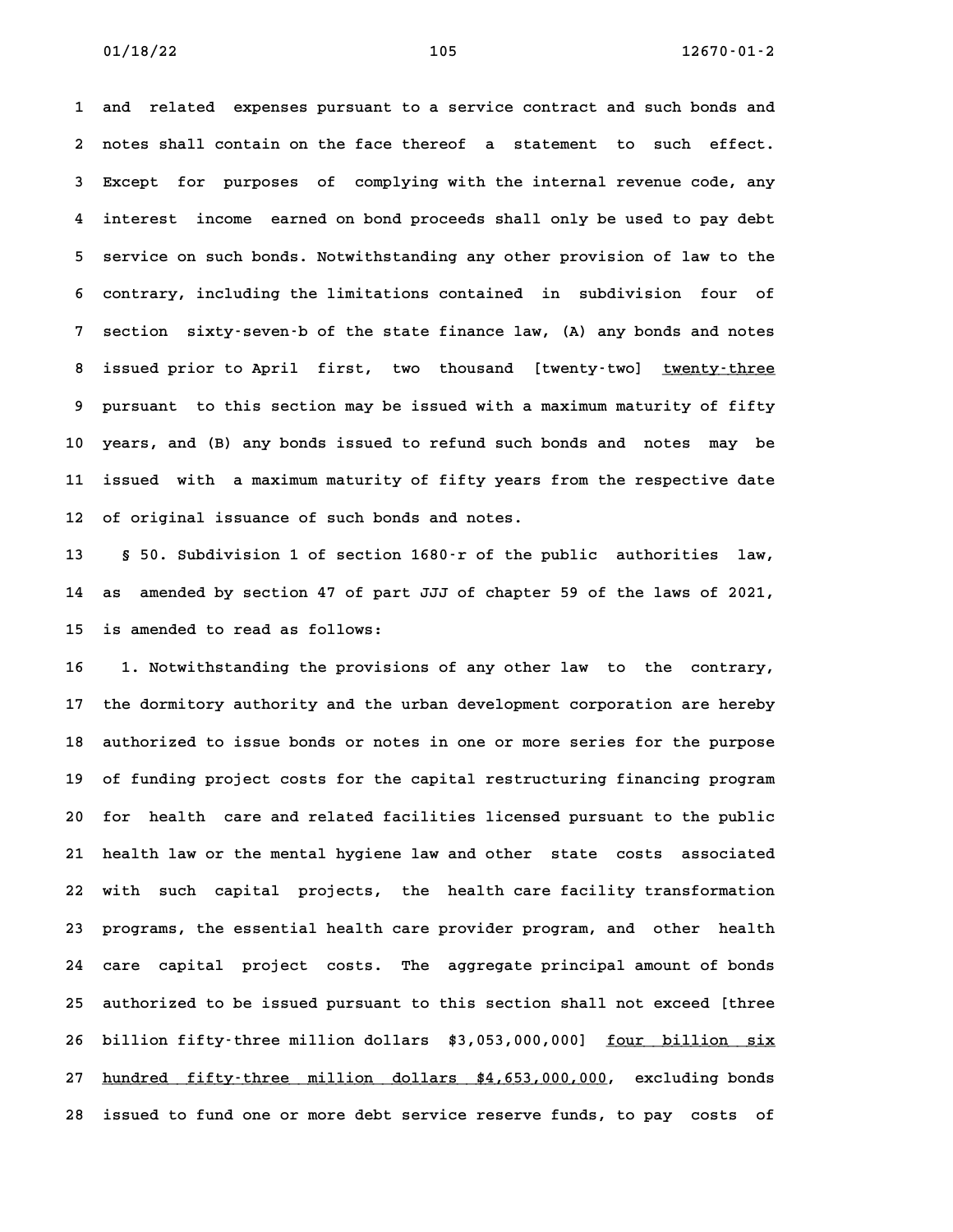**1 issuance of such bonds, and bonds or notes issued to refund or otherwise 2 repay such bonds or notes previously issued. Such bonds and notes of the 3 dormitory authority and the urban development corporation shall not be a 4 debt of the state, and the state shall not be liable thereon, nor shall 5 they be payable out of any funds other than those appropriated by the 6 state to the dormitory authority and the urban development corporation 7 for principal, interest, and related expenses pursuant to a service 8 contract and such bonds and notes shall contain on the face thereof a 9 statement to such effect. Except for purposes of complying with the 10 internal revenue code, any interest income earned on bond proceeds shall 11 only be used to pay debt service on such bonds. 12 § 51. Subdivision 1 of section 1680-k of the public authorities law,**

**13 as amended by section 62 of part BBB of chapter 59 of the laws of 2018, 14 is amended to read as follows: 15 1. Subject to the provisions of chapter fifty-nine of the laws of two**

**16 thousand, but notwithstanding any provisions of law to the contrary, the 17 dormitory authority is hereby authorized to issue bonds or notes in one 18 or more series in an aggregate principal amount not to exceed forty** 18 or more series in an aggregate-principal-amount-not-to-exceed-forty<br>19 million [seven-hundred-fifteen-thousand-dollars] <u>eight-hundred thirty</u> 19 million [seven hundred fifteen thousand dollars] <u>eight hundred thirty</u><br>20 thousand dollars (\$40,830,000) excluding bonds issued to finance one or **21 more debt service reserve funds, to pay costs of issuance of such bonds, 22 and bonds or notes issued to refund or otherwise repay such bonds or 23 notes previously issued, for the purpose of financing the construction 24 of the New York state agriculture and markets food laboratory. Eligible 25 project costs may include, but not be limited to the cost of design,** 25 project costs may include, but not be limited to the cost of design,<br>26 financing, site investigations, site acquisition and preparation, demo-**27 lition, construction, rehabilitation, acquisition of machinery and 28 equipment, and infrastructure improvements. Such bonds and notes of such**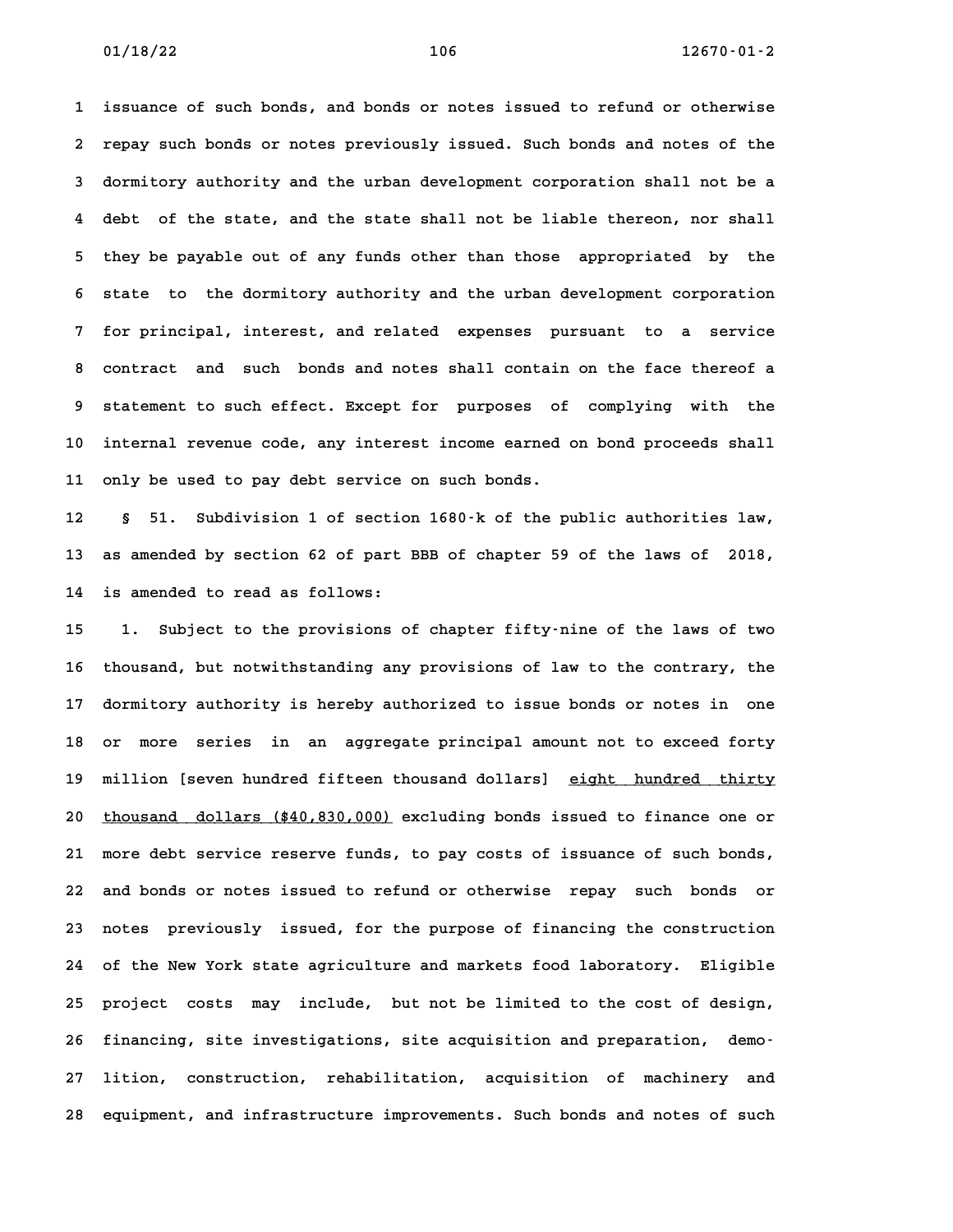**1 authorized issuers shall not be a debt of the state, and the state shall 2 not be liable thereon, nor shall they be payable out of any funds other 3 than those appropriated by the state to such authorized issuers for debt 4 service and related expenses pursuant to any service contract executed 5 pursuant to subdivision two of this section and such bonds and notes 6 shall contain on the face thereof a statement to such effect. Except for 7 purposes of complying with the internal revenue code, any interest 8 income earned on bond proceeds shall only be used to pay debt service on** 8 income earned on bond proceeds shall only be used to pay debt service on<br>9 such bonds.

**10 § 52. Paragraph (b) of subdivision 3 and clause (B) of subparagraph 11 (iii) of paragraph (j) of subdivision 4 of section 1 of part D of chap-**11 (iii) of paragraph (j) of subdivision 4 of section 1 of part D of chap-<br>12 ter 63 of the laws of 2005 relating to the composition and responsibil-**13 ities of the New York state higher education capital matching grant 14 board, as amended by section 7 of part K of chapter 39 of the laws of 15 2019, are amended to read as follows:** 15 2019, are amended to read as follows:<br>16 (b) Within amounts appropriated therefor, the board is hereby author-

**17 ized and directed to award matching capital grants totaling [three** 17 ized and directed to award matching capital grants totaling [three<br>18 hundred million dollars, \$300,000,000] <u>three hundred thirty million</u> 18 hundred million dollars, \$300,000,000] <u>three hundred-thirty-million</u><br>19 <u>dollars, \$330,000,000</u>. Each college shall be eligible for a grant award **20 amount as determined by the calculations pursuant to subdivision five of 21 this section. In addition, such colleges shall be eligible to compete 22 for additional funds pursuant to paragraph (h) of subdivision four of** 22 for additional funds pursuant to paragraph (h) of subdivision four of 23 this section.

**24 (B) The dormitory authority shall not issue any bonds or notes in an** 24 (B) The dormitory authority shall not issue any bonds or notes in an<br>25 amount in excess of [three hundred million dollars, \$300,000,000] <u>three</u> 25 amount in excess of [three hundred million dollars, \$300,000,000] <u>three</u><br>26 <u>hundred thirty million dollars, \$330,000,000</u> for the purposes of this **27 section; excluding bonds or notes issued to fund one or more debt 28 service reserve funds, to pay costs of issuance of such bonds, and bonds**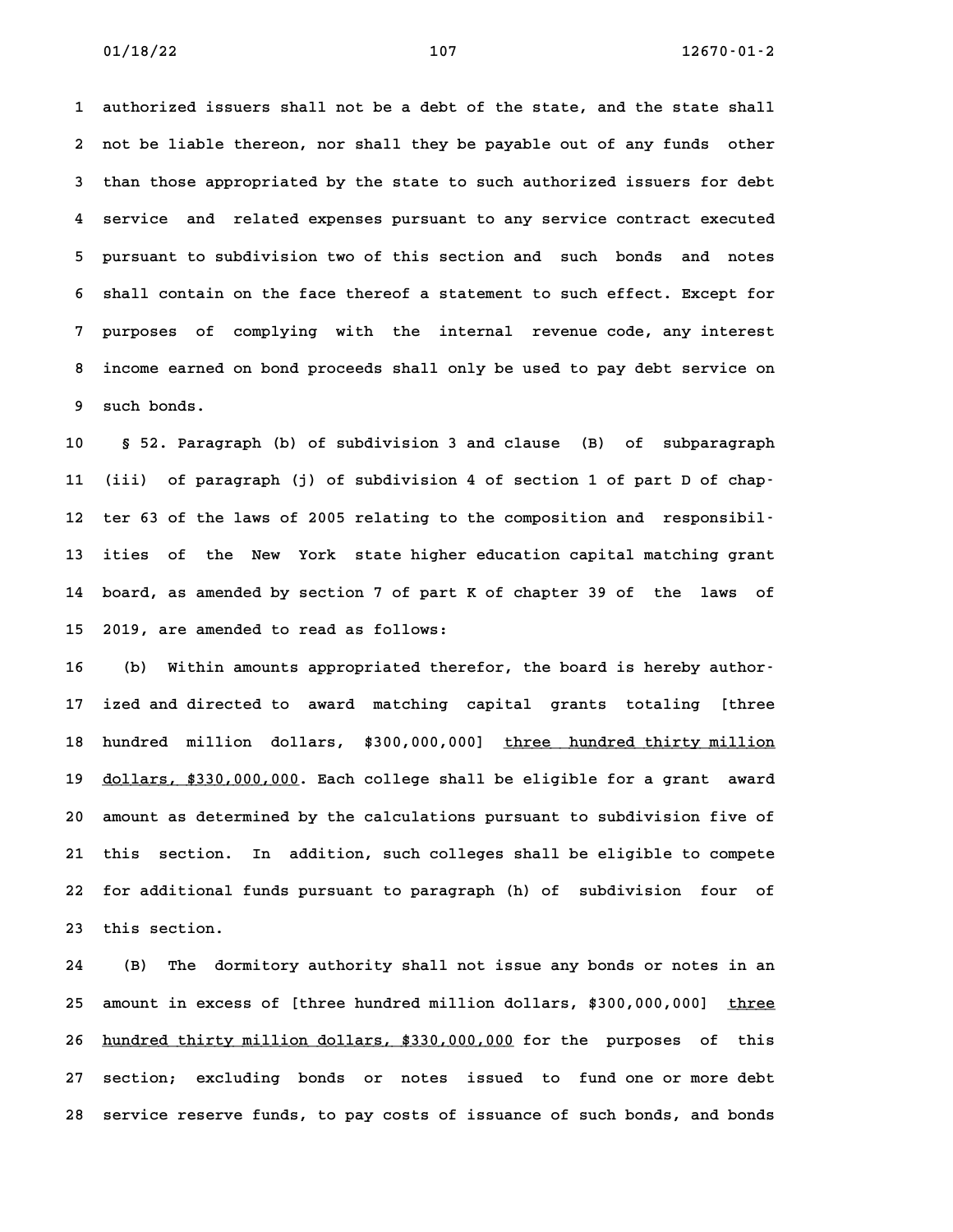**1 or notes issued to refund or otherwise repay such bonds or notes previ-2 ously issued. Except for purposes of complying with the internal revenue 3 code, any interest on bond proceeds shall only be used to pay debt** 3 code, any interest on bond proceeds shall only be used to pay debt<br>4 service on such bonds.

**5 § 53. Subdivision 1 of section 51 of section 1 of chapter 174 of the 6 laws of 1968, constituting the New York state urban development corpo-7 ration act, as amended by section 42-c of part XXX of chapter 59 of the 8 laws of 2017, is amended to read as follows: 9 1. Notwithstanding the provisions of any other law to the contrary,**

**10 the dormitory authority and the urban development corporation are hereby 11 authorized to issue bonds or notes in one or more series for the purpose 12 of funding project costs for the nonprofit infrastructure capital** 12 of funding project costs for the nonprofit infrastructure capital<br>13 investment program and other state costs associated with such capital **14 projects. The aggregate principal amount of bonds authorized to be 15 issued pursuant to this section shall not exceed [one hundred twenty** 15 issued pursuant to this section shall not exceed [one hundred twenty<br>16 million dollars] one hundred seventy million dollars \$170,000,000, 16 million dollars] <u>one hundred seventy million dollars \$170,000,000</u>,<br>17 excluding bonds issued to fund one or more debt service reserve funds, **18 to pay costs of issuance of such bonds, and bonds or notes issued to 19 refund or otherwise repay such bonds or notes previously issued. Such 20 bonds and notes of the dormitory authority and the urban development 21 corporation shall not be a debt of the state, and the state shall not be 22 liable thereon, nor shall they be payable out of any funds other than 23 those appropriated by the state to the dormitory authority and the urban 24 development corporation for principal, interest, and related expenses 25 pursuant to a service contract and such bonds and notes shall contain on 26 the face thereof a statement to such effect. Except for purposes of 27 complying with the internal revenue code, any interest income earned on 28 bond proceeds shall only be used to pay debt service on such bonds.**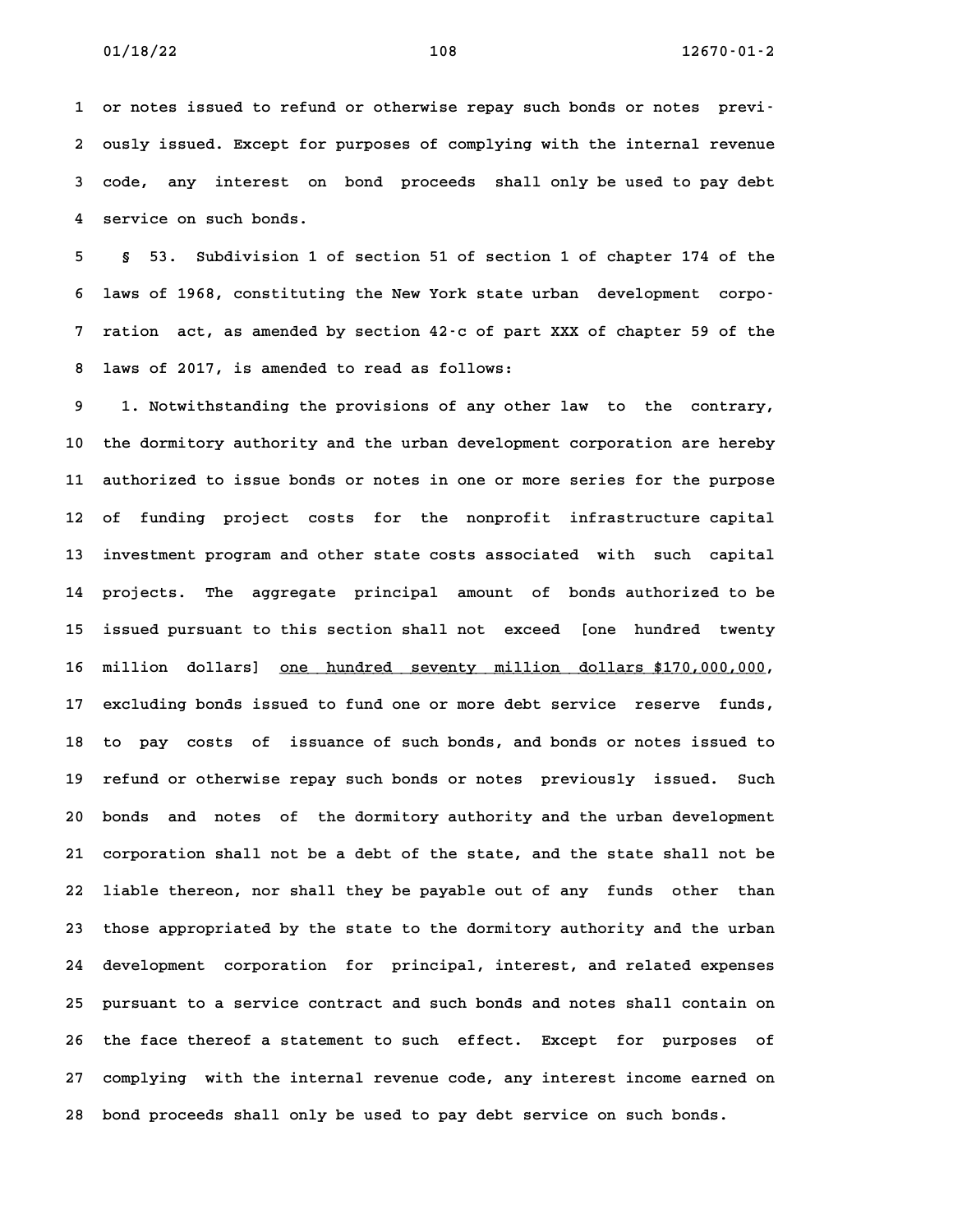**1 § 54. Section 1 of chapter 174 of the laws of 1968, constituting the 2 New York state urban development corporation act, is amended by adding a 3 new section 54-b to read as follows:**

3 new section 54-b to read as follows:<br>4 <u>§ 54-b. Personal income tax notes. 1.Findings and declaration of</u> <u>S 54–b. Personal income tax notes. 1. Findings and declaration of  $\overline{S}$  need. (a) The state of New York finds and determines that shortfalls in</u> 5 <u>need. (a) The state of New York finds and determines that shortfalls in</u><br>6 the state's financial plan arising from adverse economic and fiscal 6 <u>the state's financial plan arising from adverse economic and fiscal</u><br>7 events and risks, disasters and emergencies, including but not limited 8 to, public health emergencies, including but not limited<br>**8** to, public health emergencies, may occur or develop, and that the finan-**9 cial impact of such events, risks, disasters and emergencies could be \_\_\_\_\_\_\_\_\_\_\_\_\_\_\_\_\_\_\_\_\_\_\_\_\_\_\_\_\_\_\_\_\_\_\_\_\_\_\_\_\_\_\_\_\_\_\_\_\_\_\_\_\_\_\_\_\_\_\_\_\_\_\_\_\_\_\_\_\_\_\_\_** 9 <u>cial impact of sucheevents, risks, disasters and emergencies could be</u><br>10 <u>prudently mitigated by certain fiscal management authorization measures</u> 10 <u>prudently mitigated by certain fiscal management a</u><br>11 <u>being legislatively authorized and established.</u>

**11 being legislatively authorized and established.**<br> **12** (b) Notwithstanding any other provision of law to the contrary, <u>(b) Notwithstanding any other provision of law to the contrary, including, specifically, the provisions of chapter 59 of the laws of</u> imcluding, specifically, the provisions of chapter 59 of the laws of the state finance law, the dormitory<br>14 2000 and section sixty–seven–b of the state finance law, the dormitory 14 <u>2000 and section sixty–seven–b of the state finance law, the dormitory</u><br>15 <u>authority of the state of New York and the corporation are hereby</u> 15 <u>authority of the state of New York and the corporation are hereby</u><br>16 <u>authorized to issue personal income tax revenue anticipation notes with</u> 16 <u>authorized to issue personal income tax revenue anticipation notes with</u><br>17 a maturity no later than March 31, 2023, in one or more series in an 17 <u>a maturity no later than March 31, 2023, in one or more series in an</u><br>18 aggregate principal amount for each fiscal year not to exceed three 18 <u>aggregate principal amount for each fiscal-year-not-to-exceed-three</u><br>19 billion dollars, and to pay costs of issuance of such notes, for the 20 <u>pillion dollars, and to pay costs of issuance of such notes, for the 10</u><br>20 <u>purpose of temporarily financing budgetary needs of the state. Such</u> 20 <u>purpose of temporarily financing budgetary needs-of-the-state. Such</u><br>21 <u>purpose shall constitute an authorized purpose under subdivision two of</u> 21 <u>purpose shall constitute an authorized purpose under subdivision two of</u><br>22 <u>section sixty–eight–a of the state finance law for all purposes of arti–</u> 22 <u>section sixty-eight-a of the state finance law for all purposes of arti-</u><br>23 <u>cle five-C of the state finance law with respect to the notes authorized</u> 23 <u>cle five-C of the state finance law with respect to the notes authorized</u><br>24 <u>by this paragraph. Such notes shall not be renewed, extended or</u> 24 <u>by this paragraph. Such notes shall not be renewed, extended\_or</u><br>25 <u>refunded. For so long as any notes authorized by this paragraph shall be</u> 25 <u>refunded. For so long as any notes authorized by this paragraph shall be</u><br>26 <u>outstanding, the restrictions, limitations and requirements contained in</u> 27 <u>article five-B of the state finance law shall not apply.</u>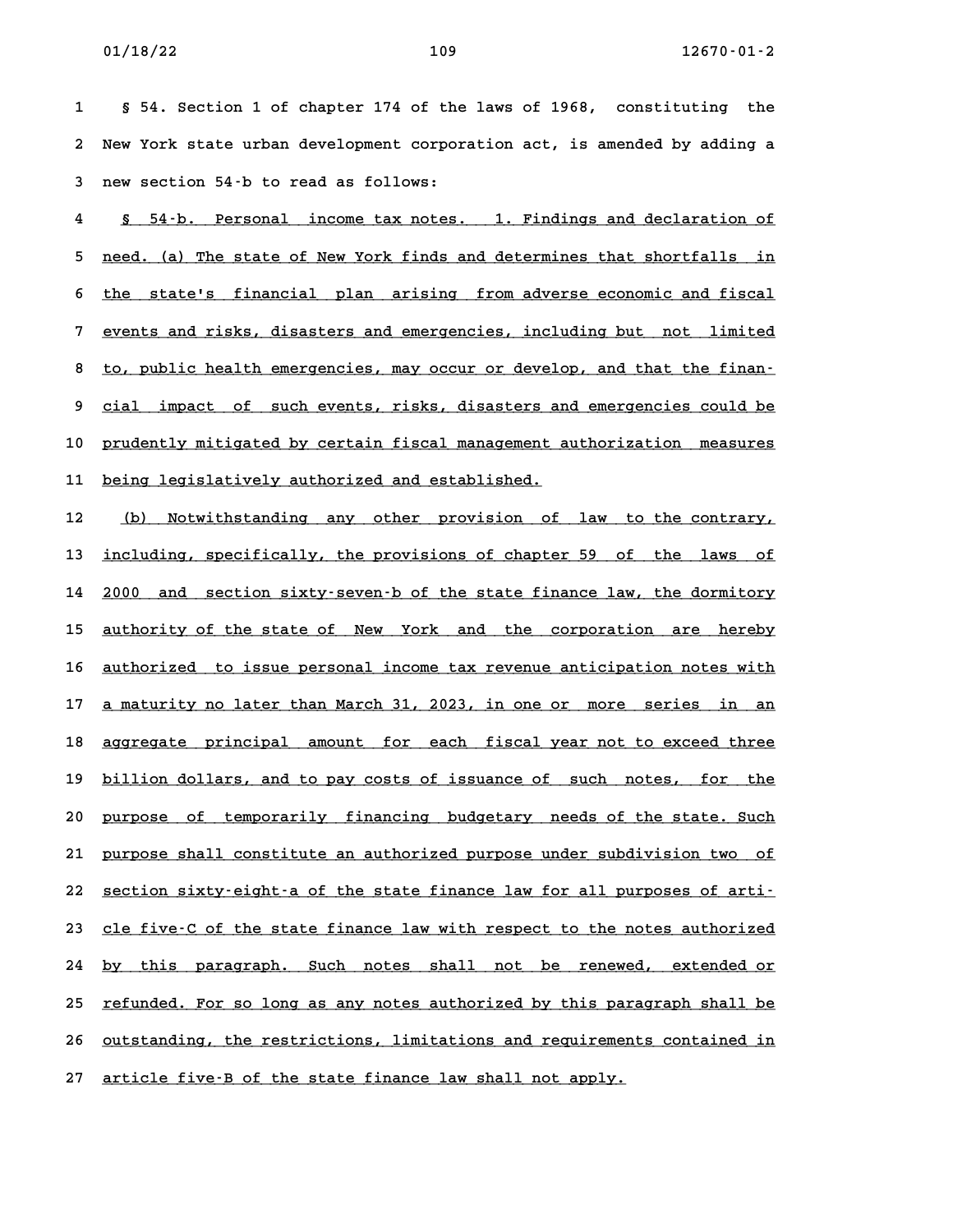1 (c) Such notes of the dormitory authority and the corporation shall <u>(c) Such notes of the dormitory authority and the corporation shall</u><br>2 <u>not be a debt of the state, and the state shall not be liable thereon,</u> 2 <u>not be a debt of the state, and the state shall not be liable thereon,</u><br>3 <u>nor shall they be payable out of any funds other than those appropriated</u> a <u>nor shall they be payable out of any funds other than those appropriated</u><br>4 by the state to the dormitory authority and the corporation for debt 4 <u>by the state to the dormitory authority and the corporation for debt</u><br>5 <u>service and related expenses pursuant to any financing agreement</u> 5 <u>service and related expenses pursuant to any financing agreement</u><br>6 <u>described in paragraph (d) of this subdivision, and such notes shall</u> 6 described in paragraph (d) of this subdivision, and such notes shall<br>7 contain on the face thereof a statement to such effect. Such notes shall 8 <u>be issued on a subordinate basis and shall be secured by subordinate</u><br>8 <u>be issued on a subordinate basis and shall be secured by subordinate</u> 8 <u>be issued on a subordinate-basis and shall be secured by subordinate</u><br>9 <u>payments from the revenue bond tax fund established pursuant to section</u> 9 <u>payments from the revenue bond tax fund established pursuant to section</u><br>10 <u>ninety–two-z of the state finance law. Except for purposes of complying</u> 10 <u>ninety–two–z of the state finance law. Except for purposes of complying</u><br>11 <u>with the internal revenue code, any interest income earned on note</u> 11 <u>with the internal revenue code, any interest income earned on note</u><br>12 <u>proceeds shall only be used to pay debt service on such notes. All of</u> 12 <u>proceeds shall only be used to pay debt service on such notes. All of</u><br>13 <u>the provisions of the state finance law, the dormitory authority act and</u> the provisions of the state finance law, the dormitory authority act and<br>14 this act relating to notes and bonds which are not inconsistent with the 14 this act relating to notes and bonds which are not inconsistent with the<br>15 <u>provisions of this section shall apply to notes authorized by paragraph</u> 15 <u>provisions of this section shall apply to notes authorized by paragraph</u><br>16 <u>(b) of this subdivision, including but not limited to the power to</u> 16 <u>(b) of this subdivision, including but not-limited-to-the-power-to-</u><br>17 <u>establish-adequate-reserves-therefor, subject to the final maturity</u> 17 establish adequate reserves therefor, subject to the final maturity<br>18 limitation for such notes set forth in paragraph (b) of this subdivi-18 <u>limitation for such notes set forth in paragraph (b) of this subdivi-</u><br>19 <u>sion. The issuance of any notes authorized</u> by paragraph (b) of this 19 <u>sion. The issuance of any notes authorized by paragraph (b) of this</u><br>20 <u>subdivision shall further be subject to the approval of the director of</u> 20 <u>subdivision shall further be</u><br>21 <u>the division of the budget.</u> **22 (d) Notwithstanding any other law, rule or regulation to the contrary \_\_\_\_\_\_\_\_\_\_\_\_\_\_\_\_\_\_\_\_\_\_\_\_\_\_\_\_\_\_\_\_\_\_\_\_\_\_\_\_\_\_\_\_\_\_\_\_\_\_\_\_\_\_\_\_\_\_\_\_\_\_\_\_\_\_\_\_\_\_**

23 but subject to the limitations contained in paragraph (b) of this subdi-23 <u>but subject to the limitations contained in paragraph (b) of this subdi–</u><br>24 <u>vision, in order to assist the dormitory authority and the corporation</u> 24 <u>vision, in order to assist the dormitory authority and the corporation</u><br>25 <u>in undertaking the administration and financing of such notes, the</u> 25 <u>in undertaking the administration and financing of such notes, the</u><br>26 <u>director of the budget is hereby authorized to supplement any existing</u> 26 <u>director of the budget is hereby authorized to supplement any existing</u><br>27 <u>financing agreement with the dormitory authority and/or the corporation,</u> 27 <u>financing agreement with the dormitory authority and/or the corporation,</u><br>28 <u>or to enter into a new financing agreement with the dormitory authority</u>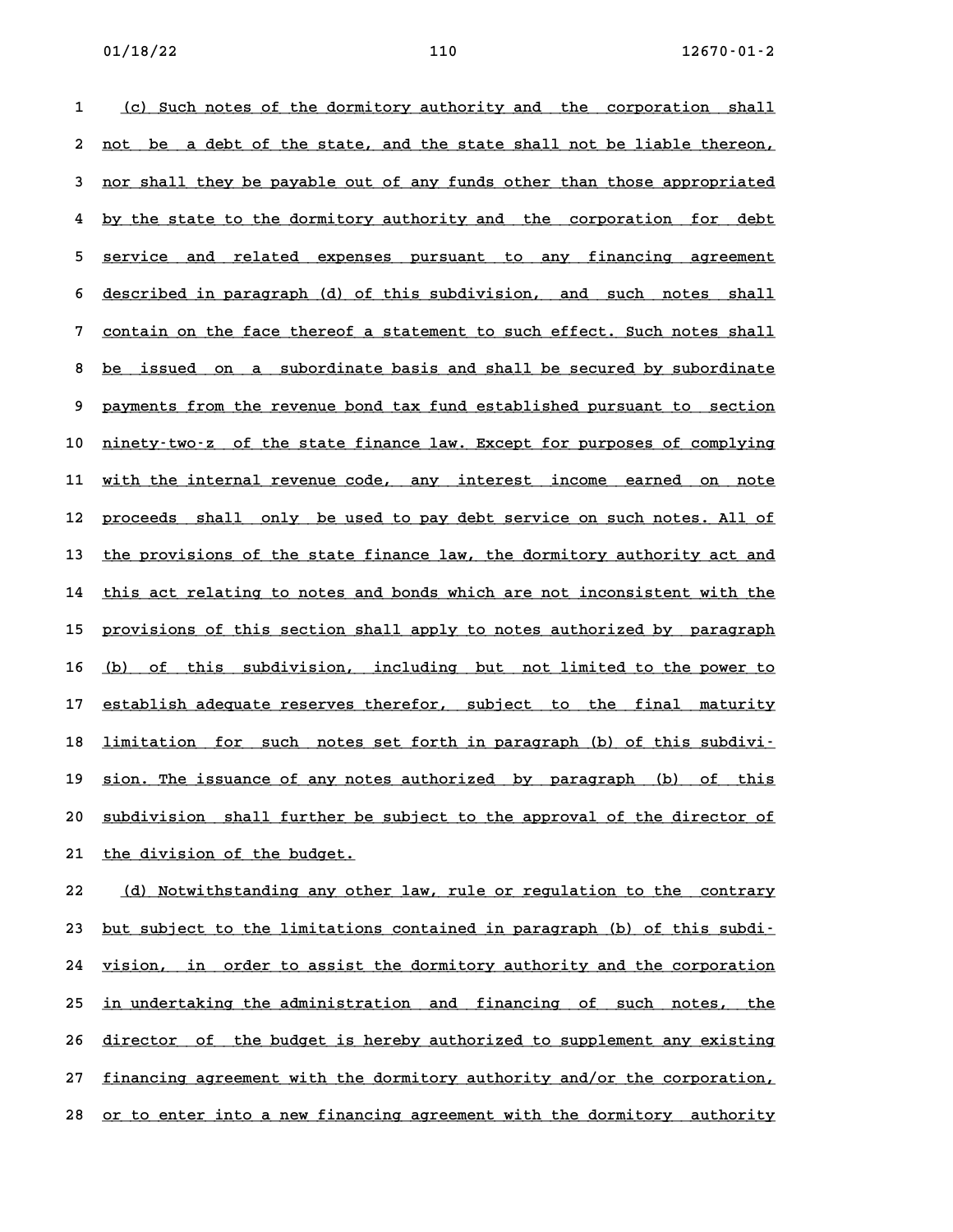1 <u>and/or the corporation, upon such terms and conditions as the director</u> 2 <u>of the dorporation, upon such terms and conditions as the director</u><br>2 <u>of the budget and the dormitory authority and the corporation shall</u> 2 <u>of the budget and the dormitory authority and the corporation shall</u><br>3 <u>agree, so as to provide to the dormitory authority and the corporation,</u> degreed and the corporation, and the corporation.<br>**4** a sum not to exceed the debt service payments and related expenses 4 <u>a sum not to exceed the debt-service-payments and related-expenses</u><br>5 <u>required for any notes issued pursuant to paragraph (b) of this subdivi–</u> 5 <u>required for any notes issued pursuant to paragraph (b) of this subdivi–</u><br>6 <u>sion. Any financing agreement supplemented or entered into pursuant to</u> 5 <u>sion. Any financing agreement supplemented or entered into pursuant to</u><br>7 this section shall provide that the obligation of the state to pay the 8 <u>this section shall provide that the obligation of the state to pay the 3 amount therein provided shall not constitute a debt of the state within</u> 8 <u>amount therein provided shall not constitute a debt of the state within</u><br>9 the meaning of any constitutional or statutory provision and shall be 9 <u>the meaning of any constitutional or statutory provision and shall be</u><br>10 <u>deemed executory only to the extent of monies available and that no</u> 10 <u>deemed executory only to the extent of monies available and that no</u><br>11 <u>liability shall be incurred by the state beyond the monies available for</u> 11 <u>liability shall be incurred by the state beyond the monies available for</u><br>12 <u>such purposes, subject to annual appropriation by the legislature. Any</u> 12 <u>such purposes, subject to annual appropriation by the legislature. Any</u><br>13 <u>such financing agreement or any payments made or to be made thereunder</u> 13 <u>such financing agreement or any payments made or to be made thereunder</u><br>14 may be assigned or pledged by the dormitory authority and the corpo-14 <u>may be assigned or pledged by the dormitory authority and the corpo-</u><br>15 ration as security for the notes authorized by paragraph (b) of this 15 <u>ration as security for the notes authorized by paragraph (b) of this<br>16 <u>subdivision.</u></u> 16 <u>subdivision.</u><br>17 <u>(e) Notwithstanding any other provision of law to the-contrary,</u>

17 <u>(e) Notwithstanding any other provision of law to the contrary,</u><br>18 <u>including specifically the provisions of subdivision 3 of section 67–b</u> imethed including specifically the provisions of subdivision 3 of section 67<sup>-</sup>b<br>19 of the state finance law, no capital work or purpose shall be required **20 for any issuance of personal income tax revenue anticipation notes \_\_\_\_\_\_\_\_\_\_\_\_\_\_\_\_\_\_\_\_\_\_\_\_\_\_\_\_\_\_\_\_\_\_\_\_\_\_\_\_\_\_\_\_\_\_\_\_\_\_\_\_\_\_\_\_\_\_\_\_\_\_\_\_\_\_\_\_\_\_\_\_** 20 <u>for any issuance of personal income tax revenue anticipation notes</u><br>21 <u>issued by the dormitory authority and the corporation pursuant to para</u>-21 <u>issued by the dormitory authorit</u><br>22 g<u>raph (b) of this subdivision.</u> **22** graph (b) of this subdivision.<br>**23** <u>(f) Notwithstanding any other law, rule, or regulation to the contra-</u>

<u>(f) Notwithstanding any other law, rule, or regulation to the contra-</u><br>24 <u>ry, the comptroller is hereby authorized and directed to deposit to the</u> 24 <u>ry, the comptroller is hereby authorized and directed to deposit to the</u><br>25 <u>credit of the general fund, all proceeds of personal income tax revenue</u> 25 <u>credit of the general fund, all proceeds of personal income tax revenue</u><br>26 anticipation notes issued by the dormitory authority and the New York 26 <u>anticipation notes issued by the dormitory authority and the New York</u><br>27 state urban development corporation pursuant to paragraph (b) of this 27 <u>state urban development corporation pursuant to paragraph (b) of this<br>28 <u>subdivision.</u></u>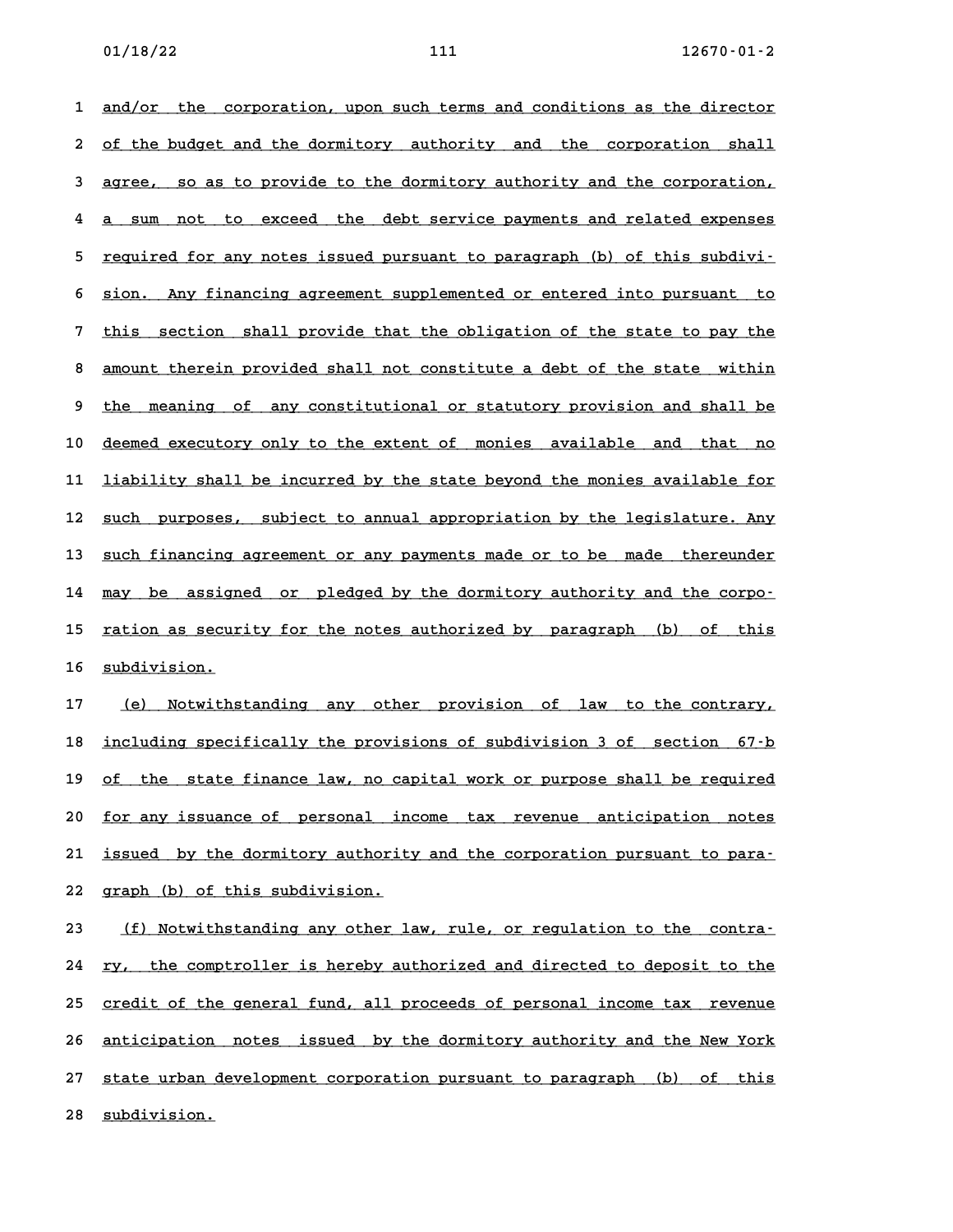1 2. Effect of inconsistent provisions. Insofar as the provisions of 2. Effect of inconsistent provisions. Insofar-as-the-provisions-of<br>2 <u>this section are inconsistent with the-provisions-of-any-other-law,</u> 2 <u>this section are inconsistent with the provisions of any other law,</u><br>3 <u>general, special, or local, the provisions of this section shall be</u> 3 general, special, or local, the provisions of this section shall be controlling.

4 <u>controlling.</u><br>5 <u>3. Severability; construction. The provisions of this section shall be</u> 3. Severability; construction. The provisions of this section shall be<br>6 <u>severable, and if the application of any clause, sentence, paragraph,</u> 5 <u>severable, and if the application of any clause, sentence, paragraph,</u><br>7 <u>subdivision, section or part of this section to any person or circum-</u> 8 <u>subdivision, section or part of this section to any person or circum-</u><br>8 <u>stance shall be adjudged by any court of competent jurisdiction to be</u> 8 <u>stance shall be adjudged by any court of competent jurisdiction to be</u><br>9 <u>invalid, such judgment shall not necessarily affect, impair or invali–</u> 9 <u>invalid, such judgment shall not necessarily affect, impair or invali-</u><br>10 <u>date the application of any such clause, sentence, paragraph, subdivi-</u> 10 <u>date the application of any such clause, sentence, paragraph, subdivi–</u><br>11 <u>sion, section, part of this section or remainder thereof, as the case</u> 11 <u>sion, section, part of this section or remainder thereof, as the case</u><br>12 <u>may be, to any other person or circumstance, but shall be confined in</u> 12 <u>may be, to any other person or circumstance, but shall be confined in</u><br>13 <u>its operation to the clause, sentence, paragraph, subdivision, section</u> its operation to the clause, sentence, paragraph, subdivision, section<br>14 <u>or part thereof directly involved in the controversy in which such judg</u> 14 <u>or part thereof directly involved in the controversy in which such judg-</u><br>15 <u>ment shall have been rendered.</u>

**16 § 55. Section 1 of chapter 174 of the laws of 1968, constituting the 17 New York state urban development corporation act, is amended by adding a 18 new section 55-b to read as follows:**

18 new section 55–b to read as follows:<br>19 <u>§ 55–b. Line of credit facilities. 1. Findings and declaration of</u> <u>S 55–b. Line of credit facilities. 1. Findings and declaration of that in that is set of New York finds and determines that shortfalls in the state of New York finds and determines that shortfalls in</u> 20 <u>need. (a) The state of New York finds and determines that shortfalls in</u><br>21 <u>the state's financial plan arising from adverse economic and fiscal</u> 21 <u>the state's financial plan arising from-adverse-economic-and-fiscal</u><br>22 <u>events and risks, disasters and emergencies, including but not limited</u> 22 <u>events and risks, disasters and emergencies, including but not limited</u><br>23 to, public health emergencies, may occur or develop, and that the finan-23 <u>to, public health emergencies, may occur or develop, and that the finan–</u><br>24 <u>cial impact of such events, risks, disasters and emergencies could be</u> 24 <u>cial impact of such-events, risks, disasters and emergencies could be</u><br>25 <u>prudently mitigated by certain fiscal management authorization measures</u> 25 <u>prudently mitigated by certain fiscal management authorization measures</u><br>26 <u>being legislatively authorized and established.</u>

27 (b) Definitions. When used in this subdivision: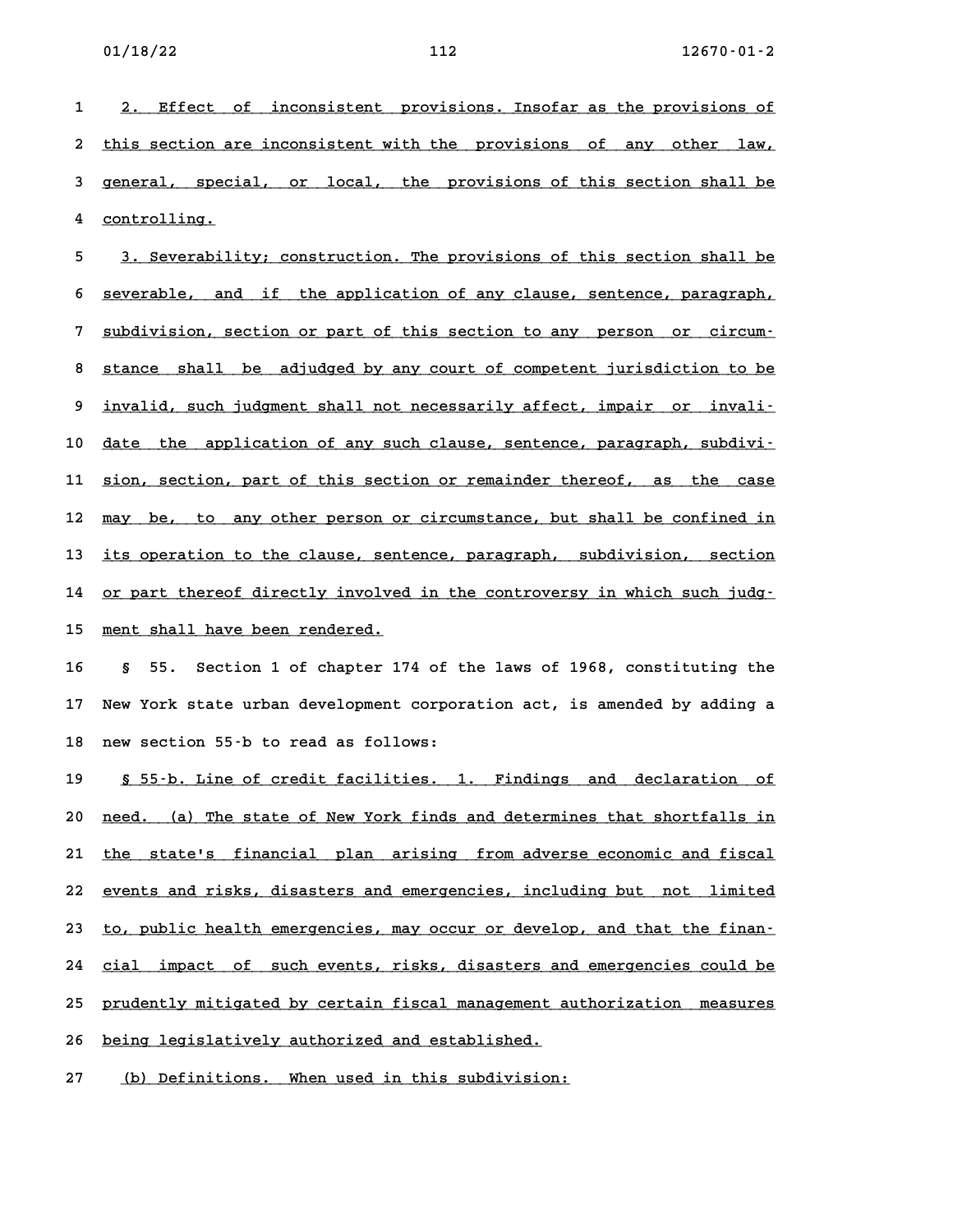1 (i) "Line of credit facility" shall mean one or more revolving credit 2 commitment arrangements between the dormitory authority of the state of 2 <u>commitment arrangements between the dormitory authority of the state of</u><br>3 <u>New York and/or the urban development corporation with an individual</u> 3 <u>New York and/or the urban-development-corporation-with-an-individual</u><br>4 <u>financial institution or a consortium of financial institutions for the</u> 4 <u>financial institution or a consortium of financial institutions for the</u><br>5 <u>purpose of assisting the state to temporarily finance its budgetary</u> 5 <u>purpose .</u><br>6 <u>needs.</u>

**7 (ii) "Related expenses and fees" shall mean interest costs, commitment \_\_\_\_\_\_\_\_\_\_\_\_\_\_\_\_\_\_\_\_\_\_\_\_\_\_\_\_\_\_\_\_\_\_\_\_\_\_\_\_\_\_\_\_\_\_\_\_\_\_\_\_\_\_\_\_\_\_\_\_\_\_\_\_\_\_\_\_\_\_** <u>(ii) "Related expenses and fees" shall mean interest costs, commitment</u><br>8 <u>fees and other costs, expenses and fees incurred in connection with a</u> 8 <u>fees and other costs, expenses and fees incurred in connection with a</u><br>9 <u>line of credit facility and/or a service contract or other agreement of</u> 9 <u>line of credit facility and/or a service contract or other agreement of</u><br>10 <u>the state securing such line of credit facility that contractually obli-</u> 10 <u>the state securing such line of credit facility that contractually</u><br>11 gates the state to pay debt service subject to an appropriation.

11 gates the state to pay debt service subject to an appropriation.<br>12 (c) Notwithstanding any other provision of law to the contrary, 12 <u>(c) Notwithstanding any other provision of law to the contrary,</u><br>13 <u>including, specifically, the provisions of chapter 59 of the laws of</u> imither the provisions of chapter 59 of the laws of including, specifically, the provisions of chapter 59 of the<br>14 2000 and section 67–b of the state finance law, the dormitory authority 14 <u>2000 and section 67-b of the state finance law, the dormitory authority</u><br>15 <u>of the state of New York and the urban development corporation are</u> 15 <u>of the state of New York and the urban-development corporation are</u><br>16 <u>authorized until March 31, 2023 to: (i) enter into one or more line of</u> 16 <u>authorized until March 31, 2023 to: (i) enter into one or more line of</u><br>17 <u>credit facilities not in excess of two billion dollars in aggregate</u> 17 <u>credit facilities not in excess of two billion dollars in aggregate</u><br>18 <u>principal amount;</u> (ii) draw, at one or more times at the direction of 18 <u>principal amount; (ii) draw, at one or more times at the direction of</u><br>19 <u>the director of the budget, upon such line of credit facilities and</u> 19 <u>the director of the budget, upon such line of credit facilities and</u><br>20 <u>provide to the state the amounts so drawn for the purpose of assisting</u> 20 <u>provide to the state the amounts so drawn for the purpose of assisting</u><br>21 <u>the state to temporarily finance its budgetary needs; provided, however,</u> 21 <u>the state to temporarily finance its budgetary needs; provided, however, </u><br>22 <u>that the total principal amounts of such draws for each fiscal year</u> 22 <u>that the total principal amounts of such draws for each fiscal year</u><br>23 <u>shall not exceed two billion dollars; and (iii) secure repayment of all</u> 23 <u>shall not exceed two billion dollars; and (iii) secure repayment of all</u><br>24 <u>draws under such line of credit facilities and the payment of related</u> 24 <u>draws under such line of credit-facilities and the payment of related</u><br>25 <u>expenses and fees, which repayment and payment obligations shall not</u> 25 expenses and fees, which repayment and payment obligations shall not<br>26 constitute a debt of the state within the meaning of any constitutional 27 or statutory provision and shall be deemed executory only to the extent 28 moneys are available and that no liability shall be incurred by the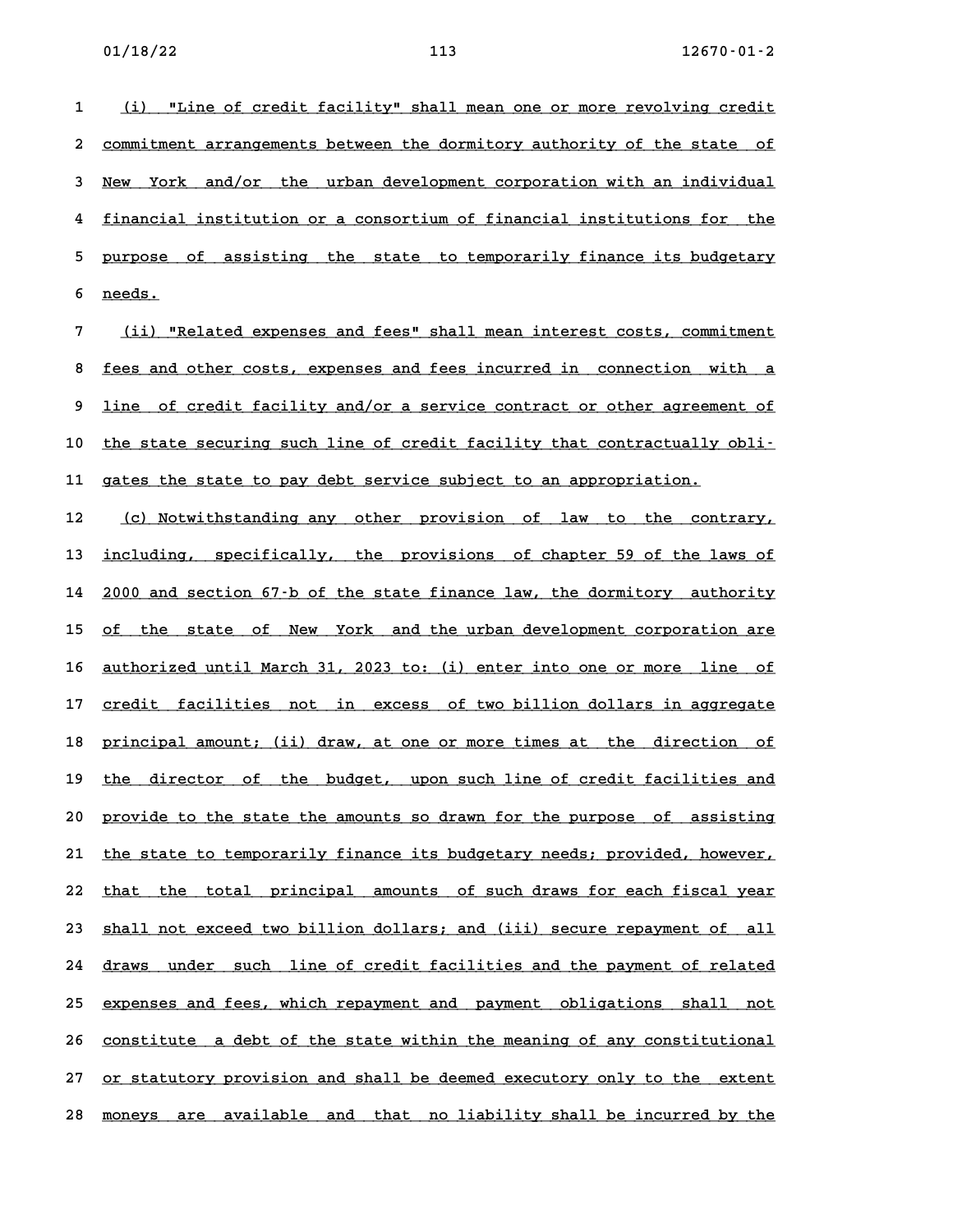1 state beyond the moneys available for such purpose, and that such 1 <u>state beyond the moneys available for such purpose, and that such</u><br>2 <u>payment obligation is subject to annual appropriation by the legisla–</u> 2 <u>payment obligation is subject-to-annual-appropriation-by-the-legisla-</u><br>3 <u>ture. Any line of credit facility agreements entered into by the dormi-</u> detainty the state of the state of the state of New York and/or the urban development<br>**4** tory authority of the state of New York and/or the urban development 4 <u>tory authority of the state-of-New-York-and/or-the-urban-development</u><br>5 <u>corporation with financial institutions-pursuant to this section may</u> 5 <u>corporation with financial institutions pursuant to this section may</u><br>6 <u>contain such provisions that the dormitory authority of the state of New</u> 6 <u>contain such provisions that the dormitory authority of the state of New</u><br>7 York and/or the urban development corporation deem necessary or desira-<u>York and/or the urban development corporation deem necessary or desira-</u><br>8 ble for the establishment of such credit facilities. The maximum term of 8 <u>ble for the establishment of such credit facilities. The maximum term of</u><br>9 <u>any line of credit facility shall be one year from the date of incur-</u> 10 rence; provided however that no draw on any such line of credit facility 10 <u>rence; provided however that no draw on any such line of credit facility</u><br>11 <u>shall occur after March 31, 2023, and provided further that any such</u> 11 <u>shall occur after March 31, 2023, and provided further that any such</u><br>12 <u>line of credit facility whose term extends beyond March 31, 2023 shall</u> 12 <u>line of credit facility whose term extends beyond March 31, 2023 shall</u><br>13 <u>be supported by sufficient appropriation authority enacted by the legis–</u> 13 <u>be supported by sufficient appropriation authority enacted by the legis–</u><br>14 <u>lature that provides for the repayment of all amounts drawn and remain–</u> 14 <u>lature that provides for the repayment of all amounts drawn and remain-</u><br>15 <u>ing unpaid as of March 31, 2023, as well as the payment of related</u> ing unpaid as of March 31, 2023, as well as the payment of related<br>16 <u>expenses and fees incurred and to become due and payable by the dormito–</u> 16 <u>expenses and fees incurred and to become due and payable by the dormito-</u><br>17 <u>ry authority of the state of New York and/or the urban development</u> 17 <u>ry authority of the state of New York and/or the urban development<br>18 <u>corporation.</u></u>

19 (d) Notwithstanding any other law, rule, or regulation to the contra-20 <u>ry, the comptroller is hereby authorized and directed to deposit to the</u> 20 <u>ry, the comptroller is hereby authorized and directed to deposit to the state of the general fund, all amounts provided by the dormitory</u> 21 <u>credit of the general fund, all amounts provided by the dormitory</u><br>22 <u>authority of the state of New York and/or the urban development corpo-</u> 22 <u>authority of the state of New York and/or the urban development corpo-</u><br>23 <u>ration to the state from draws made</u> on any line of credit facility **24 authorized by paragraph (c) of this subdivision. \_\_\_\_\_\_\_\_\_\_\_\_\_\_\_\_\_\_\_\_\_\_\_\_\_\_\_\_\_\_\_\_\_\_\_\_\_\_\_\_\_\_\_\_\_\_\_\_**

**25 (e) Notwithstanding any other provision of law to the contrary, for so \_\_\_\_\_\_\_\_\_\_\_\_\_\_\_\_\_\_\_\_\_\_\_\_\_\_\_\_\_\_\_\_\_\_\_\_\_\_\_\_\_\_\_\_\_\_\_\_\_\_\_\_\_\_\_\_\_\_\_\_\_\_\_\_\_\_\_\_\_\_ 26 long as any amounts under a line of credit facility authorized by para- \_\_\_\_\_\_\_\_\_\_\_\_\_\_\_\_\_\_\_\_\_\_\_\_\_\_\_\_\_\_\_\_\_\_\_\_\_\_\_\_\_\_\_\_\_\_\_\_\_\_\_\_\_\_\_\_\_\_\_\_\_\_\_\_\_\_\_\_\_\_\_\_** 26 <u>long as any amounts under a line of credit facility authorized by para–</u><br>27 <u>graph (c) of this subdivision are due and payable, such amounts shall</u> 27 graph (c) of this subdivision are due and payable, such amounts shall<br>28 <u>not constitute nor be treated as state–supported debt for purposes of</u>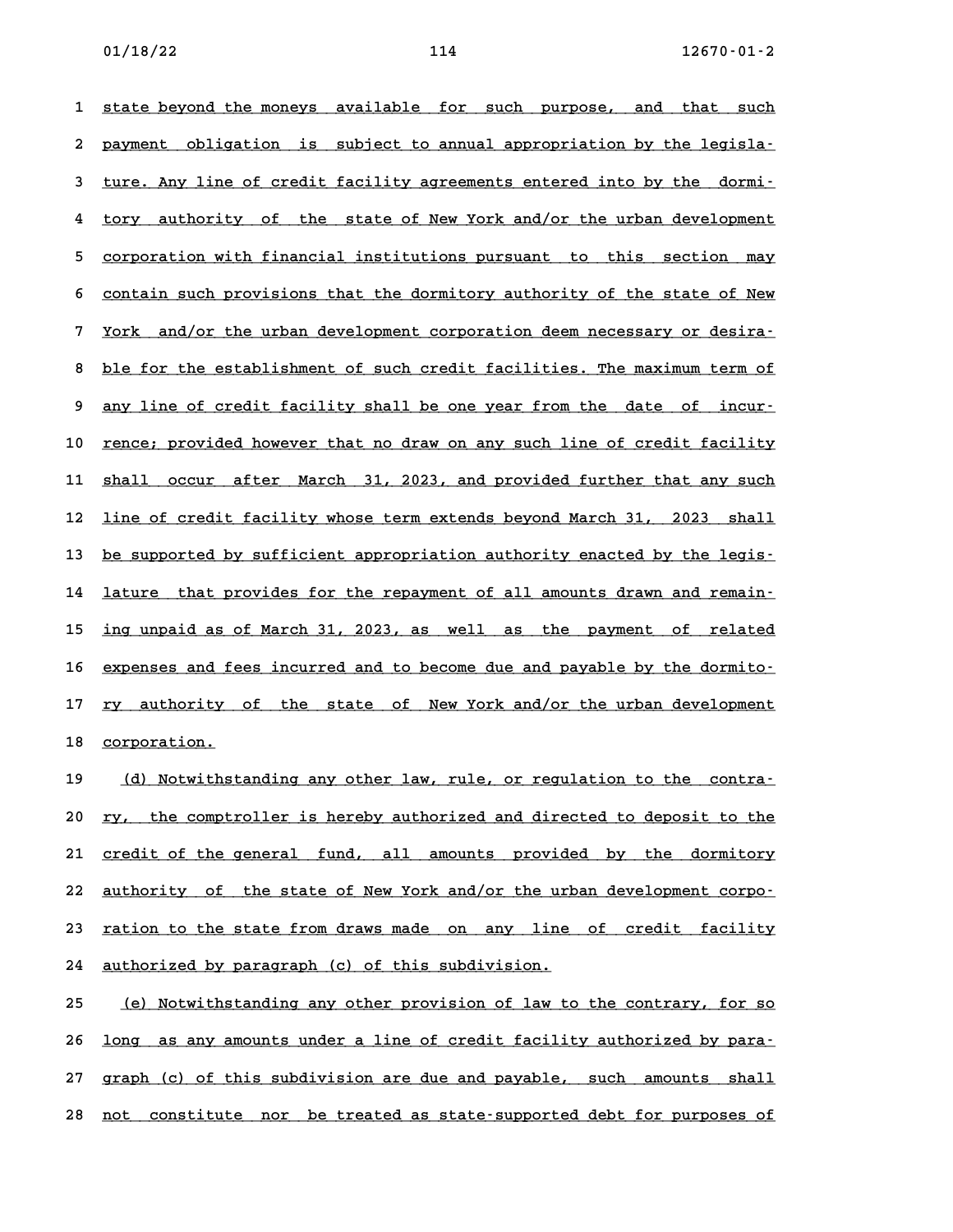**1 article 5-B of the state finance law. As applicable, all of the \_\_\_\_\_\_\_\_\_\_\_\_\_\_\_\_\_\_\_\_\_\_\_\_\_\_\_\_\_\_\_\_\_\_\_\_\_\_\_\_\_\_\_\_\_\_\_\_\_\_\_\_\_\_\_\_\_\_\_\_\_\_\_\_\_\_\_\_\_\_\_\_ 2** article 5–B of the state finance law. As applicable, all of the<br>2 provisions of the state finance law, the dormitory authority act and the 2 <u>provisions of the state finance law, the dormitory authority act and the</u><br>3 New York state urban development corporation act relating to notes and where the state weter the protection of the provisions of this section **4** bonds which are not inconsistent with the provisions of this section 4 <u>bonds which are not inconsistent-with-the-provisions-of-this-section</u><br>5 shall-apply-to-any-line-of-credit-facility-established in accordance 6 shall apply to any line of credit facility established in accordance<br>6 with the authorization contained in paragraph (c) of this subdivision. 6 <u>with the authorization contained in paragraph (c) of this subdivision.</u><br>7 <u>(f) Each draw on a line of credit facility authorized by paragraph (c)</u> <u>(f) Each draw on a line of credit facility authorized by paragraph (c)</u><br>8 <u>of this subdivision shall only be made if the service contract or other</u> 8 of this subdivision shall only be made if the service contract or other<br>9 agreement entered into in connection with such line of credit facility 9 <u>agreement entered into in connection with such line of credit facility</u><br>10 <u>is supported by sufficient appropriation authority enacted by the legis</u> is supported by sufficient appropriation authority enacted by the legis–<br>11 <u>lature to repay the amount of the draw and to pay the related expenses</u> 11 <u>lature to repay the amount of the draw and to pay the related expenses</u><br>12 <u>and fees to become due and payable. Amounts repaid under a line of cred-</u> 12 <u>and fees to become due and payable. Amounts repaid under a line of cred-</u><br>13 <u>it facility may be re-borrowed under the same or another line of credit</u> 13 <u>it facility may be re–borrowed under the same or another line of credit</u><br>14 <u>facility authorized by paragraph (c) of this subdivision provided that</u> 14 <u>facility authorized by paragraph (c) of this subdivision provided that</u><br>15 <u>the legislature has enacted sufficient appropriation authority that</u> 15 <u>the legislature has enacted sufficient appropriation authority that</u><br>16 <u>provides for the repayment of any such-re-borrowed-amounts-and-the</u> 16 <u>provides for the repayment of any such-re-borrowed-amounts-and-the</u><br>17 <u>payment of the related-expenses and fees to become due and payable.</u> 17 payment of the related expenses and fees to become due and payable.<br>18 <u>Neither the dormitory authority of the state of New York nor the urban</u> 18 <u>Neither the dormitory-authority-of the state-of-New-York-nor-the-urban</u><br>19 <u>development corporation shall-have any financial liability for the</u> 19 <u>development corporation shall have any financial liability for the</u><br>20 <u>repayment of draws under any line of credit facility authorized by para–</u> 20 <u>repayment of draws under any line of credit facility authorized by para–</u><br>21 <u>graph (c) of this subdivision and the payment of the related expenses</u> 21 graph (c) of this subdivision and the payment of the related expenses<br>22 <u>and fees beyond the moneys received for such purpose under any service</u> 22 <u>and fees beyond the moneys received for such purpose under any service</u><br>23 contract or other agreement authorized by paragraph (g) of this subdivi-23 <u>contract or other agreement authorized by paragraph (g) of this subdivi-<br>24 <u>sion.</u></u>

25 (g) The director of the budget is authorized to enter into one or more **26 service contracts or other agreements, none of which shall exceed one \_\_\_\_\_\_\_\_\_\_\_\_\_\_\_\_\_\_\_\_\_\_\_\_\_\_\_\_\_\_\_\_\_\_\_\_\_\_\_\_\_\_\_\_\_\_\_\_\_\_\_\_\_\_\_\_\_\_\_\_\_\_\_\_\_\_\_\_\_\_\_\_** 26 <u>service contracts or other-agreements, none of which shall exceed one</u><br>27 year in duration, with the dormitory authority of the state of New York 27 year in duration, with the dormitory authority of the state of New York<br>28 <u>and/or the urban development corporation, upon such terms and conditions</u>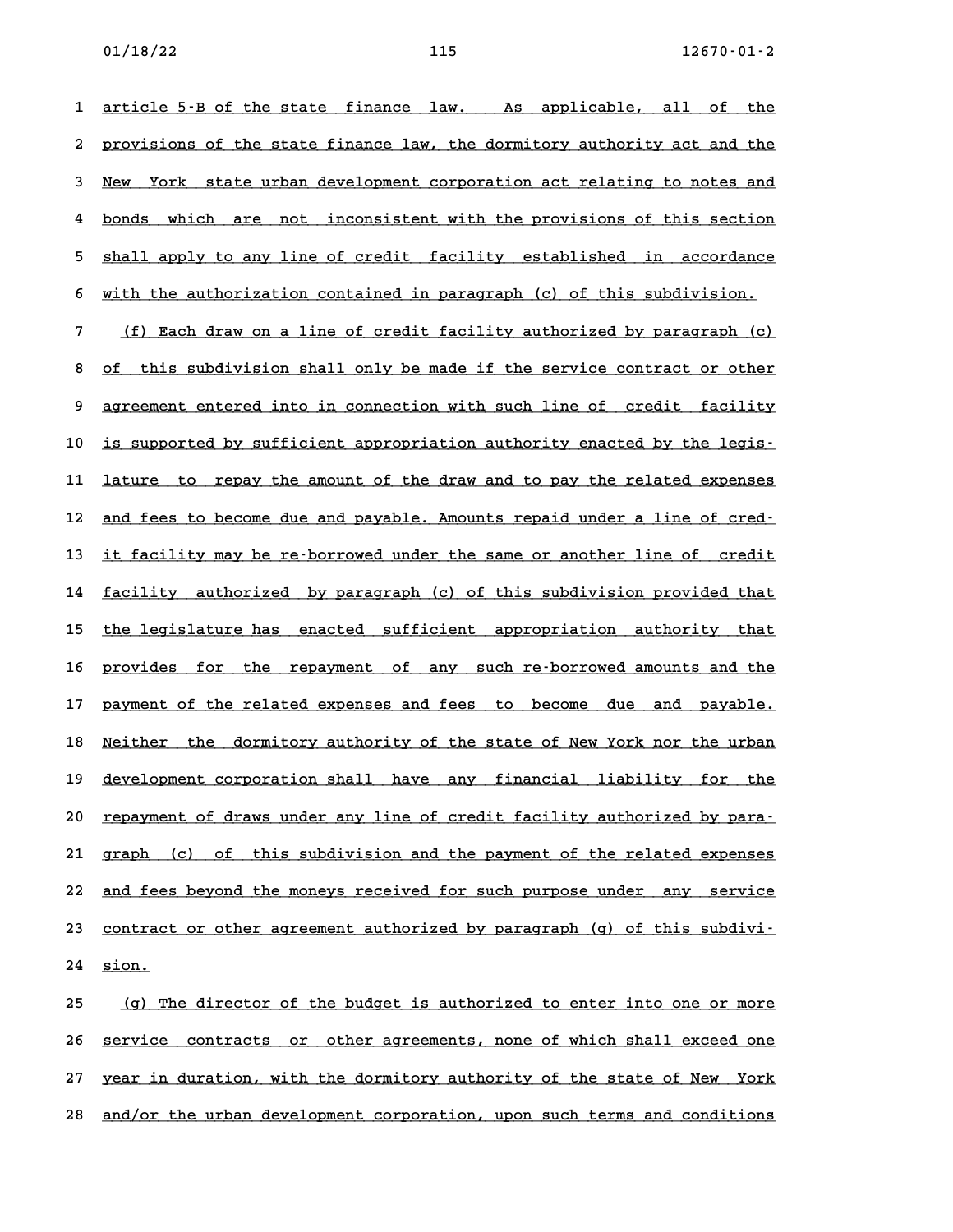1 as the director of the budget and dormitory authority of the state of 1 <u>as the director of the budget and dormitory authority of the state of</u><br>2 <u>New York and/or the urban development corporation shall agree. Any</u> 2 <u>New York and/or the urban development corporation shall agree. Any</u><br>3 <u>service contract or other agreement entered into pursuant to this para–</u> 4 <u>graph shall provide for state commitments</u> to pursuant to this para-<br>**4** graph shall provide for state commitments to provide annually to the 4 graph shall provide for state-commitments-to-provide-annually-to-the<br>5 <u>dormitory authority of the state of New York and/or the urban develop-</u> 5 <u>dormitory authority of the state of New York and/or the urban develop–</u><br>6 <u>ment corporation a sum or sums, upon such terms and conditions as shall</u> 6 <u>ment corporation a sum or sums, upon such terms and conditions as shall</u><br>7 <u>be deemed appropriate by the director of the budget and the dormitory</u> 8 <u>authority of the state of New York and/or the urban development corpo-</u><br>**8 <u>authority of the state of New York and/or the urban development corpo**-</u> 8 <u>authority of the state of New York and/or the urban development corpo-</u><br>9 <u>ration, to fund the payment of all amounts to become due and payable</u> 9 <u>ration, to fund the payment of all amounts to become due and payable</u><br>10 <u>under any line of credit facility. Any such service contract or other</u> 10 <u>under any line of credit facility. Any such service contract or other</u><br>11 <u>agreement shall provide that the obligation of the director of the budg</u> 11 <u>agreement shall provide that the obligation of the director of the budg-</u><br>12 <u>et or of the state to fund or to pay the amounts therein provided for</u> 12 <u>et or of the state to fund or to pay the amounts therein provided for</u><br>13 <u>shall not constitute a debt of the state within the meaning of any</u> 13 <u>shall not constitute a debt of the state-within the meaning of any</u><br>14 <u>constitutional or statutory provision and shall be deemed executory only</u> 14 <u>constitutional or statutory provision and shall be deemed executory only</u><br>15 to the extent moneys are available and that no liability shall be 15 <u>to the extent moneys are available and that no liability shall be</u><br>16 incurred by the state bevond the moneys available for such purpose, and 16 <u>incurred by the state beyond the moneys available for such purpose, and</u><br>17 that such obligation is subject to annual appropriation by the legislathat such obligation is subject to annual appropriation by the legisla-<br>18 <u>ture.</u>

19 (h) Any service contract or other agreement entered into pursuant to 20 paragraph (g) of this subdivision or any payments made or to be made 21 thereunder may be assigned and pledged by the dormitory authority of the 21 <u>thereunder may be assigned and pledged by the dormitory authority of the 22 state of New York and/or the urban development corporation as security</u> 22 <u>state of New York and/or the urban development corporation as security</u><br>23 <u>for any related payment obligation it may have with one or more finan-</u> 23 <u>for any related payment obligation it may have with one or more finan-</u><br>24 <u>cial institutions in connection with a line of credit facility author</u>-24 <u>cial institutions in connection with a line</u><br>25 <u>ized by paragraph (c) of this subdivision.</u> 25 <u>ized by paragraph (c) of this subdivision.</u><br>26 <u>(i) In addition to the foregoing, the director of the budget, the</u>

26 <u>(i) In addition to the foregoing, the director of the budget, the state of New York and the urban development<br>27 <u>dormitory authority of the state of New York and the urban development</u></u> 27 <u>dormitory authority of the state of New York and the urban development</u><br>28 <u>corporation shall each be authorized to enter into such other agreements</u>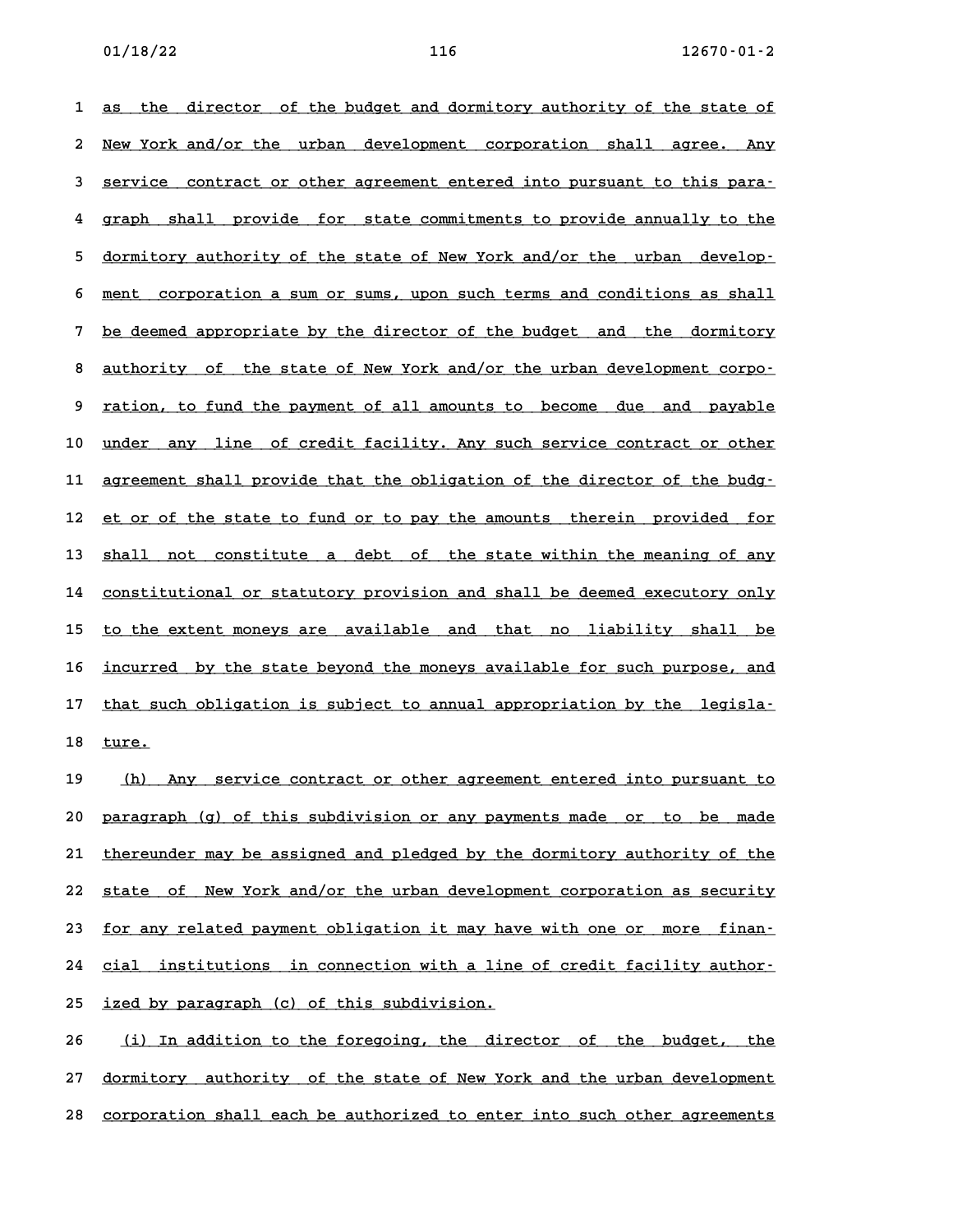1 and to take or cause to be taken such additional actions as are neces-2 and to take or cause to be taken such additional actions as are neces **.**<br>2 <u>sary or desirable to effectuate the purposes of the transactions contem .</u> 3 <u>sary or desirable to effectuate the purposes of the transactions contem-</u><br>3 <u>plated by a line of credit facility and the related service contract or</u> 4 <u>plated by a line of credit facility and the related service contract or</u><br>4 other agreement, subject to the limitations and restrictions set forth 4 other agreement, subject to the limitations and restrictions set forth<br>5 <u>in this subdivision.</u>

6 (j) No later than seven days after a draw occurs on a line of credit **6** (j) No later than seven days after a draw occurs on a line of credit<br>**7** facility, the director of the budget shall provide notification of such 8 <u>draw to the president pro tempore of the senate and the speaker of the draw to the president pro tempore of the senate and the speaker of the</u> 8 <u>draw to the president pro tempore of the senate and the speaker of the assembly.</u>

10 2. Effect of inconsistent provisions. Insofar as the provisions of 10 <u>2. Effect of inconsistent provisions. Insofar as the provisions of</u><br>11 <u>this section are inconsistent with the provisions of any other law,</u> 11 <u>this section are inconsistent with the provisions of any other law,</u><br>12 <u>general, special, or local, the provisions of this act shall be control</u>-12 general, special, or local, the provisions of this act shall be control-<br>13 <u>ling.</u>

14 3. Severability; construction. The provisions of this section shall be 14 <u>3. Severability; construction. The provisions of this section shall be</u><br>15 <u>severable, and if the application of any clause, sentence, paragraph,</u> 15 <u>severable, and if the application of any clause, sentence, paragraph,</u><br>16 <u>subdivision, section or part of this section to any person or circum-</u> 16 <u>subdivision, section or part of this section to any person or circum-</u><br>17 stance shall be adjudged by any court of competent jurisdiction to be 17 <u>stance shall be adjudged by any court of competent jurisdiction to be</u><br>18 invalid, such judgment shall not necessarily affect, impair or invaliif an invalid, such judgment shall not necessarily affect, impair or invali-<br>19 <u>date the application of any such clause, sentence, paragraph, subdivi-</u> 20 sion, section, part of this section or remainder thereof, as the case 20 <u>sion, section, part of this section or remainder thereof, as the case</u><br>21 <u>may be, to any other person or circumstance, but shall be confined in</u> 21 <u>may be, to any other person or circumstance, but shall be confined in</u><br>22 <u>its operation to the clause, sentence, paragraph, subdivision, section</u> 22 its operation to the clause, sentence, paragraph, subdivision, section<br>23 <u>or part thereof directly involved in the controversy in which such judg.</u> 24 ment shall have been rendered.

**25 § 56. Section 1 of chapter 174 of the laws of 1968, constituting the 26 New York state urban development corporation act, is amended by adding a 27 new section 58 to read as follows:**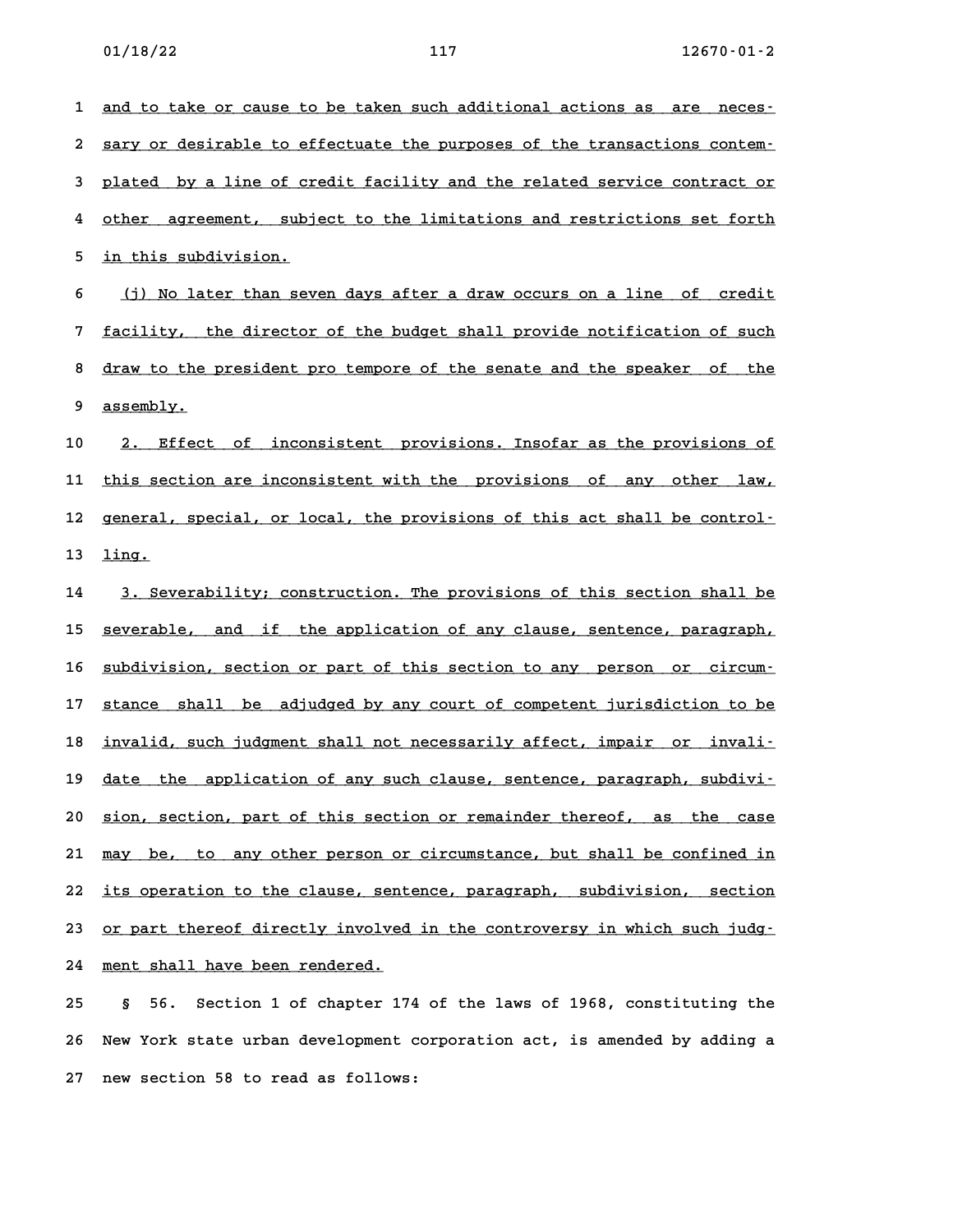**1 § 58. Gateway project. 1. Findings and declaration of need. The state \_\_\_\_\_\_\_\_\_\_\_\_\_\_\_\_\_\_\_\_\_\_\_\_\_\_\_\_\_\_\_\_\_\_\_\_\_\_\_\_\_\_\_\_\_\_\_\_\_\_\_\_\_\_\_\_\_\_\_\_\_\_\_\_\_\_\_\_\_\_** <u>*8 58. Gateway project. 1. Findings and declaration of need. The state*<br>2 of New York finds and determines that providing funding for the passen–</u> 2 <u>of New York finds and determines that providing funding for the passen–</u><br>3 <u>ger rail transportation project commonly known as the gateway project,</u> 4 <u>is needed to preserve and improve the functionality and strengthen the</u><br>**4** is needed to preserve and improve the functionality and strengthen the 4 <u>is needed to preserve and improve the functionality and strengthen the</u><br>5 <u>resiliency of long–distance and commuter rail infrastructure between the</u> 5 <u>resiliency of long-distance and commuter rail inf</u><br>6 <u>state of New York and the state of New Jersey.</u> 5 state of New York and the state of New Jersey.<br>**7** 2. Definitions. When used in this section:

8 <u>"Commission" shall mean the gateway development commission, a bi-state</u><br>8 <u>"Commission" shall mean the gateway development commission, a bi-state</u> <u>"Commission" shall mean the gateway development commission, a bi-state</u><br>9 <u>commission and a body corporate and politic established by the state of</u> 9 <u>commission and a body corporate and politic established by the state of</u><br>10 <u>New Jersey and the state of New York, acting in the public interest and</u> 10 <u>New Jersey and the state of New York, acting in the public interest and</u><br>11 <u>exercising essential governmental functions in accordance with the Gate-</u> 11 exercising essential governmental functions in accordance with the Gate-<br>12 way development commission act, and any successor thereto.

12 <u>way development commission act, and any successor thereto.</u><br>13 <u>"Federal transportation loan" shall mean one or more loans made to the</u> <u>"Federal transportation loan" shall mean one or more loans made to the commission to finance the Hudson tunnel project under or pursuant to any</u> 14 <u>commission to finance the Hudson tunnel project under or pursuant to any</u><br>15 <u>U.S. Department of Transportation program or act, including but not</u> 15 <u>U.S. Department of Transportation program or act, including but not</u><br>16 <u>limited to the Railroad Rehabilitation & Improvement Financing Program</u> 16 <u>limited to the Railroad Rehabilitation & Improvement Financing Program</u><br>17 <u>or the Transportation Infrastructure Finance and Innovation Act, which</u> 17 or the Transportation Infrastructure Finance and Innovation Act, which<br>18 <u>loan or loans are related to the state capital commitment.</u>

18 <u>loan or loans are related to the state capital commitment.</u><br>19 <u>"Gateway development commission act" shall mean chapter 108 of the</u> <u>"Gateway development commission act".</u><br>20 <u>laws of New York, 2019, as amended.</u> 20 <u>laws of New York, 2019, as amended.</u><br>21 <u>"Gateway project" shall mean the passenger rail and related infras-</u>

<u>"Gateway project" shall mean the passenger rail and related infras-</u><br>22 <u>tructure projects undertaken by the commission, including the hudson</u> 22 <u>tructure projects :</u><br>23 <u>tunnel project.</u>

**24 "Hudson tunnel project" shall mean the project consisting of \_\_\_\_\_\_\_\_\_\_\_\_\_\_\_\_\_\_\_\_\_\_\_\_\_\_\_\_\_\_\_\_\_\_\_\_\_\_\_\_\_\_\_\_\_\_\_\_\_\_\_\_\_\_\_\_\_\_\_\_\_\_\_\_\_\_\_\_\_\_** <u>"Hudson tunnel project" shall mean the project consisting of "</u><br>25 <u>construction of a tunnel-connecting the states of New York and New</u> 25 <u>construction of a tunnel connecting the states of New York and New</u><br>26 <u>Jersey and the completion of certain-ancillary-facilities including</u> 26 <u>Jersey and the completion of certain-ancillary-facilities-including</u><br>27 <u>construction of concrete casing at Hudson-Yards in-Manhattan, New York</u> 27 <u>construction of concrete casing at Hudson Yards in Manhattan, New York</u><br>28 <u>and the rehabilitation of the existing North River Tunnels.</u>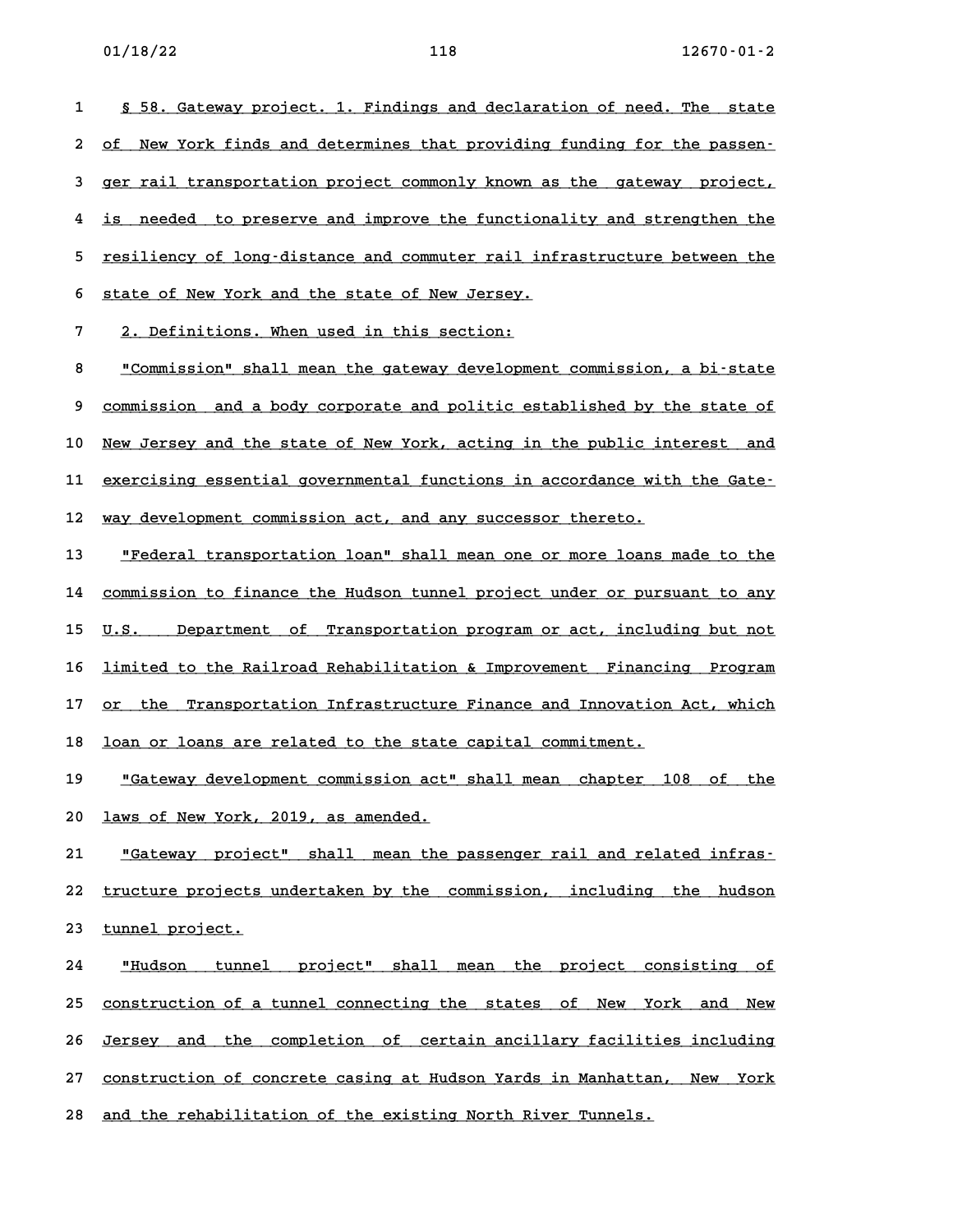**1 "State capital commitment" shall mean an aggregate principal amount \_\_\_\_\_\_\_\_\_\_\_\_\_\_\_\_\_\_\_\_\_\_\_\_\_\_\_\_\_\_\_\_\_\_\_\_\_\_\_\_\_\_\_\_\_\_\_\_\_\_\_\_\_\_\_\_\_\_\_\_\_\_\_\_\_\_\_\_\_\_** <u>"State capital commitment" shall-mean an aggregate principal-amount."</u><br>2 not to exceed \$2,350,000,000, plus any interest costs, including capi-2 <u>not to exceed \$2,350,000,000, plus any interest costs, including capi-</u><br>3 <u>talized interest, and related expenses and fees payable by the state of</u> detegram intelect. And related expenses and fees payable by the state of the state of the commission under one or more service contracts or other 5 <u>agreements pursuant to this section, as well as any expenses of the</u> 6 state incurred in connection therewith. **7 "Related expenses and fees" shall mean commitment fees and other \_\_\_\_\_\_\_\_\_\_\_\_\_\_\_\_\_\_\_\_\_\_\_\_\_\_\_\_\_\_\_\_\_\_\_\_\_\_\_\_\_\_\_\_\_\_\_\_\_\_\_\_\_\_\_\_\_\_\_\_\_\_\_\_\_\_\_\_\_\_** <u>"Related expenses and fees" shall mean commitment fees and other .</u><br>8 <u>ancillary costs, expenses and fees incurred, and to become due and paya.</u> 8 <u>ancillary costs, expenses and fees incurred, and to become due and paya-</u><br>9 <u>ble, by the commission in connection with the Federal transportation</u> 9 <u>ble, by the commission in connection with the Federal transportation</u><br>10 loan. 10 <u>loan.</u><br>11 <u>3. Notwithstanding any other provision of law to the contrary, in</u> 11 <u>3. Notwithstanding any other provision of law to the contrary, in</u><br>12 <u>order to provide for the payment for the state capital commitment, the</u> 12 <u>order to provide for the payment for the state capital commitment, the</u><br>13 <u>director of the budget is hereby authorized to enter into one or more</u> director of the budget is hereby authorized to enter into one or more<br>14 service contracts or other agreements with the commission, none of which 14 service contracts or other agreements with the commission, none of which<br>15 shall exceed the maximum duration of the Federal transportation loan, 15 <u>shall exceed the maximum duration of the Federal transportation loan,</u><br>16 <u>upon such terms and conditions as the director of the budget and commis-</u> 16 <u>upon such terms and conditions as the director of the budget and commis-</u><br>17 <u>sion agree, so as to provide to the commission, for each state fiscal</u> 17 <u>sion agree, so as to provide to the commission, for each state fiscal</u><br>18 <u>year, a sum not to exceed the amount required for the payment of the</u> 18 year, a sum not to exceed the amount required for the payment of the<br>19 <u>state capital commitment for such fiscal year. Any such service contract</u> 19 state capital commitment for such fiscal year. Any such service contract<br>20 <u>or other agreement shall provide that the obligation of the state to pay</u> 20 <u>or other agreement shall provide that the obligation of the state to pay</u><br>21 <u>the amount therein provided shall not constitute a debt of the state</u> 21 <u>the amount therein provided shall not constitute a debt of the state</u><br>22 <u>within the meaning of any constitutional or statutory provision and</u> 22 within the meaning of any constitutional or statutory provision and<br>23 <u>shall be deemed executory only to the extent of monies available, that</u>

23 <u>shall be deemed executory only to the extent of monies available, that</u><br>24 <u>no liability shall be incurred by the state beyond the monies available</u> 24 <u>no liability shall be incurred by the state beyond the monies available</u><br>25 <u>for such purpose, and that such obligation is subject to annual appro–</u> 25 <u>for such purpose, and that such obligation is subject to annual appro-</u><br>26 <u>priation by the legislature. Any such service contract or other agree-</u>

27 ment and any payments made or to be made thereunder may be assigned and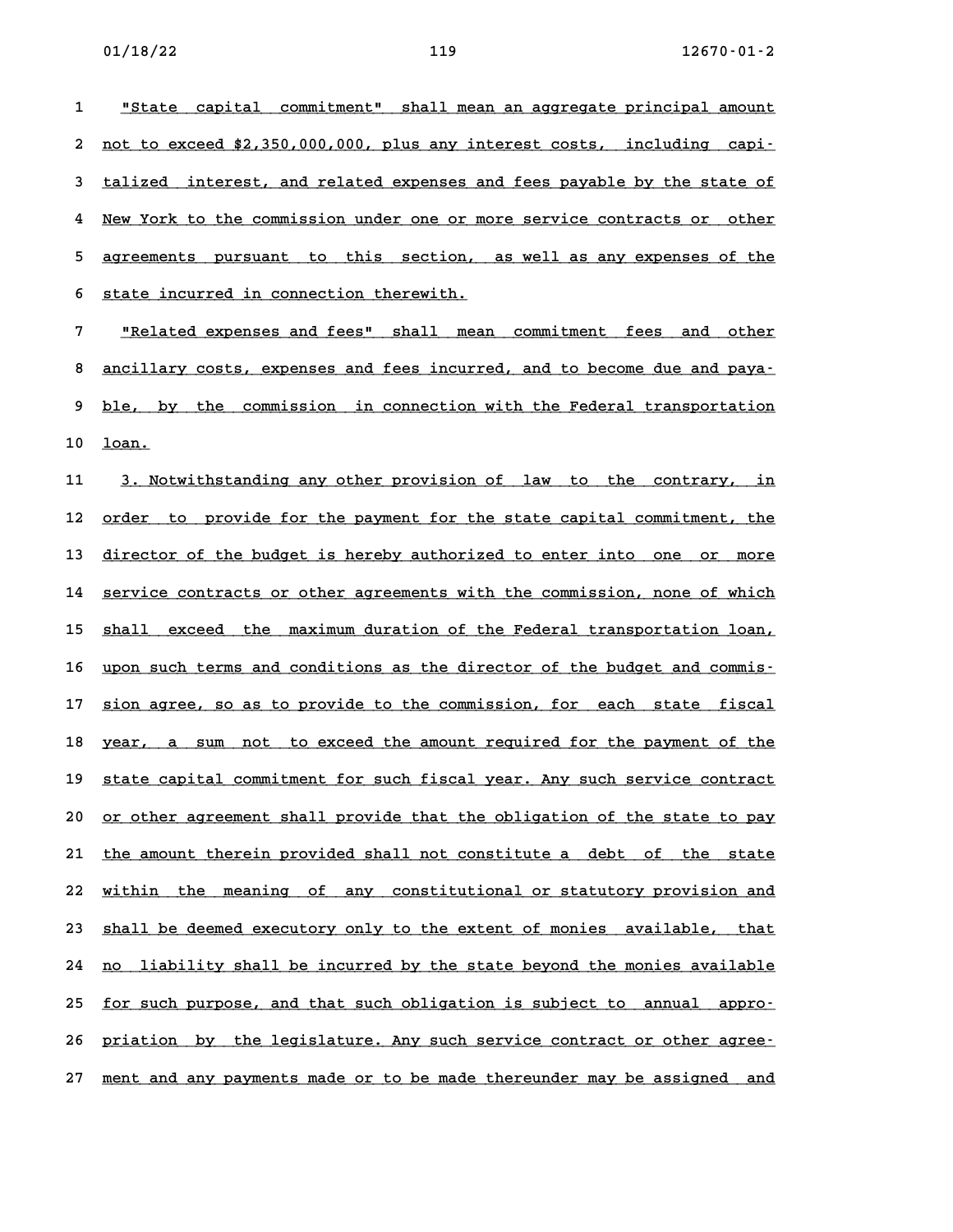**1 pledged by the commission as security for the repayment by the commis- \_\_\_\_\_\_\_\_\_\_\_\_\_\_\_\_\_\_\_\_\_\_\_\_\_\_\_\_\_\_\_\_\_\_\_\_\_\_\_\_\_\_\_\_\_\_\_\_\_\_\_\_\_\_\_\_\_\_\_\_\_\_\_\_\_\_\_\_\_\_\_\_** 1 <u>pledged by the commission as security for</u><br>2 <u>sion of the Federal transportation loan.</u> **3** sion of the Federal transportation loan.<br> **3** 4. The director of the budget is also authorized to enter into such

**4 other agreements and to take or cause to be taken such additional \_\_\_\_\_\_\_\_\_\_\_\_\_\_\_\_\_\_\_\_\_\_\_\_\_\_\_\_\_\_\_\_\_\_\_\_\_\_\_\_\_\_\_\_\_\_\_\_\_\_\_\_\_\_\_\_\_\_\_\_\_\_\_\_\_\_\_\_\_\_\_\_** 4 <u>other agreements and to take or cause to be taken such additional</u><br>5 <u>actions as are necessary or desirable to effectuate the purposes of the</u> 5 <u>actions as are necessary or desirable to effectuate the purposes of the</u><br>6 <u>transactions contemplated by the state capital commitment provided for</u> 6 <u>transactions contemplated by the state capital commitment provided for</u><br>7 herein and the service contract or other agreement authorized by subdi-8 <u>vision 3 of this service contract or other agreement authorized by subdi-</u><br>**8** <u>vision 3 of this section.</u>

**9 § 57. Subdivisions 4 and 5 of section 16 of part T of chapter 57 of 10 the laws of 2007, relating to providing for the administration of 11 certain funds and accounts related to the 2007-2008 budget, are** 11 certain fun<br>12 REPEALED.

**13 § 58. This act shall take effect immediately and shall be deemed to 14 have been in full force and effect on and after April 1, 2022; provided, 15 however, that the provisions of sections one, one-a, two, three, four,** 15 however, that the provisions of sections one, one-a, two, three, four,<br>16 five, six, seven, eight, thirteen, fourteen, fifteen, sixteen, seven-16 five, six, seven, eight, thirteen, fourteen, fifteen, sixteen, seven<sup>.</sup><br>17 teen, eighteen, nineteen, twenty, twenty-two, and twenty-three of this **18 act shall expire March 31, 2023 when upon such date the provisions of** 18 act shall expire March 31, 2023 when upon such date the provisions of<br>19 such sections shall be deemed repealed; provided, further, that the **20 amendments to section 89-h of the state finance law made by section 21 twenty-eight of this act shall not affect the repeal of such section and 22 shall be deemed repealed therewith.**

**23 PART Z**

**24 Section 1. This act shall be known and may be cited as the "independ-25 ent ethics commission reform act of 2022".**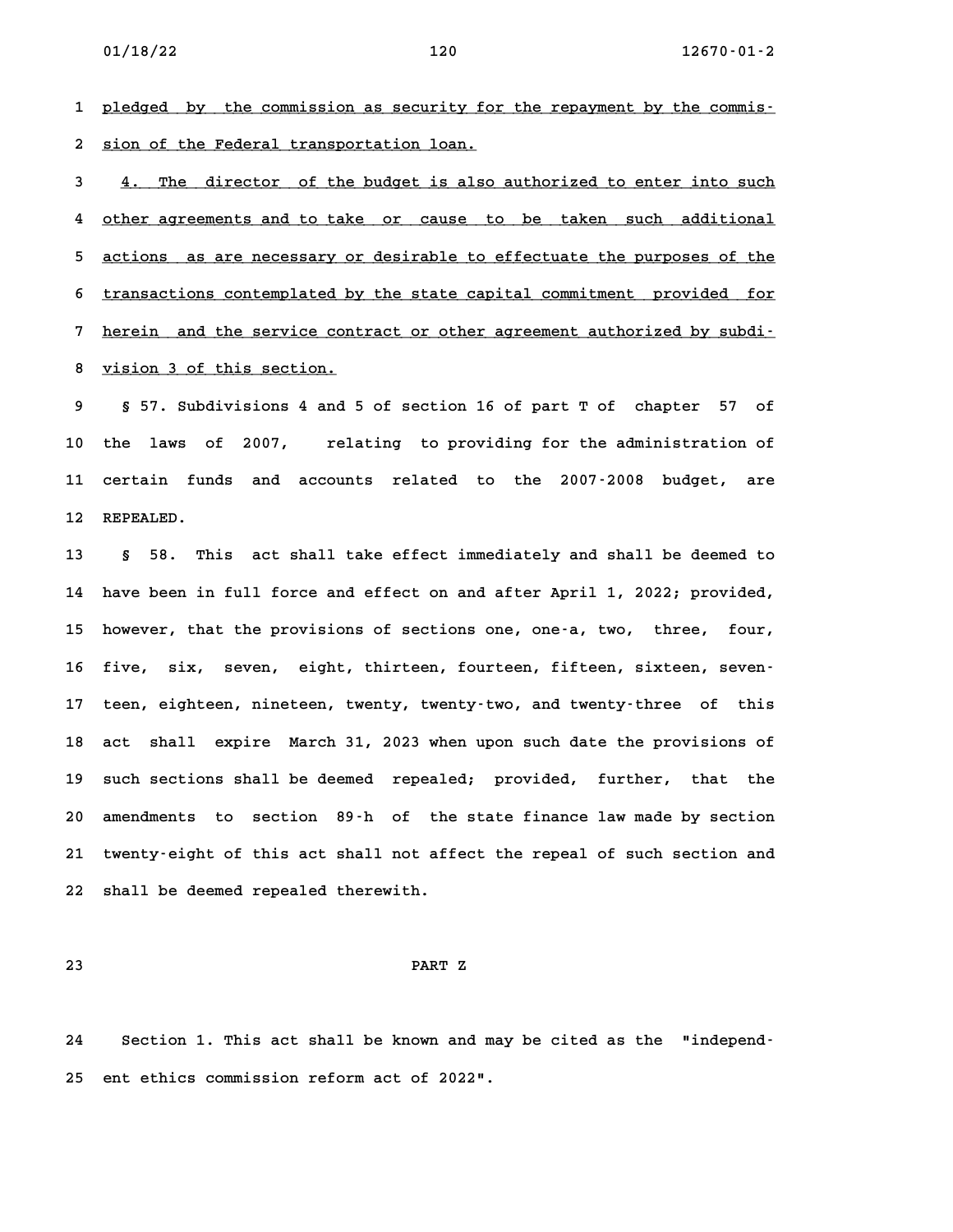**1 § 2. Section 94 of the executive law is REPEALED and a new section 94 2 is added to read as follows:**

**3 § 94. Independent commission on ethics and lobbying in government. 1. \_\_\_\_\_\_\_\_\_\_\_\_\_\_\_\_\_\_\_\_\_\_\_\_\_\_\_\_\_\_\_\_\_\_\_\_\_\_\_\_\_\_\_\_\_\_\_\_\_\_\_\_\_\_\_\_\_\_\_\_\_\_\_\_\_\_\_\_\_\_ 4 Commission established. There is hereby established within the depart- \_\_\_\_\_\_\_\_\_\_\_\_\_\_\_\_\_\_\_\_\_\_\_\_\_\_\_\_\_\_\_\_\_\_\_\_\_\_\_\_\_\_\_\_\_\_\_\_\_\_\_\_\_\_\_\_\_\_\_\_\_\_\_\_\_\_\_\_\_\_\_\_** 4 <u>Commission established. There is hereby established within the depart–</u><br>5 <u>ment of state, the "independent commission on ethics and lobbying in</u> 5 <u>ment of state, the "independent commission on ethics and lobbying in</u><br>6 government", an independent agency responsible for administering, 6 government", an independent agency responsible for administering,<br>7 enforcing, and interpreting New York state's ethics and lobbying laws. 8 <u>The commission shall have and exercise the powers and lobbying laws.</u><br>The commission shall have and exercise the powers and duties set forth 8 <u>The commission shall have and exercise the powers and duties set forth</u><br>9 <u>in this section with respect to statewide elected officials, members of</u> 9 <u>in this section with respect to statewide elected officials, members of</u><br>10 <u>the legislature and employees of the legislature, and state officers and</u> 10 <u>the legislature and employees of the legislature, and state officers and</u><br>11 <u>employees as defined in section seventy–three of the public officers</u> 11 <u>employees as defined in section seventy-three of the public officers</u><br>12 <u>law, candidates for statewide elected office and for the senate or</u> 12 <u>law, candidates for statewide elected office and for the senate or</u><br>13 <u>assembly, and the political party chairman as is defined in section</u> 13 <u>assembly, and the political party chairman as is defined in section</u><br>14 <u>seventy–three–a of the public officers law, lobbyists and the clients of</u> 14 seventy-three-a of the public officers law, lobbyists and the clients of<br>15 <u>lobbyists as defined in section one-c of the legislative law, and indi-</u> 15 <u>lobbyists as defined in section one–c of the legislative law, and indi–</u><br>16 <u>viduals who have formerly held such positions, were lobbyists or clients</u> if <u>viduals who have formerly held such positions, were lobbyists or clients<br>17 of lobbyists as defined in section one–c of the legislative law, or who</u> 17 <u>of lobbyists as defined in section one-c of the legislative law, or who</u><br>18 <u>have formerly been such candidates. This section shall not be deemed to</u> 18 <u>have formerly been such candidates. This section shall not be deemed to</u><br>19 <u>have revoked or rescinded any regulations or advisory opinions in effect</u> 19 have revoked or rescinded any regulations or advisory opinions in effect<br>20 <u>on the effective date of this section that were issued by predecessor</u> 20 <u>on the effective date of this section that were issued by predecessor</u><br>21 <u>ethics and lobbying bodies. The commission shall cooperate, consult, and</u> 21 <u>ethics and lobbying bodies. The commission shall cooperate, consult, and</u><br>22 <u>coordinate with the legislative ethics commission, to the extent possi</u>-22 <u>coordinate with the legislative ethics commission, to the extent possi-</u><br>23 <u>ble, to administer and enforce the laws under its jurisdiction.</u>

23 <u>ble, to administer and enforce the laws under its jurisdiction.</u><br>24 2. Definitions. For the purposes of this section, the following terms 24 2. Definitions. For the purposes of<br>25 <u>shall have the following meanings:</u>

25 <u>shall have the following meanings:</u><br>26 <u>(a) "commission" means the independent commission on ethics and</u> 26 <u>(a) "commission" means the independent commission-on-ethics and</u><br>27 <u>lobbying in government established pursuant to subdivision one of this</u> 27 <u>lobbying in</u><br>28 <u>section.</u>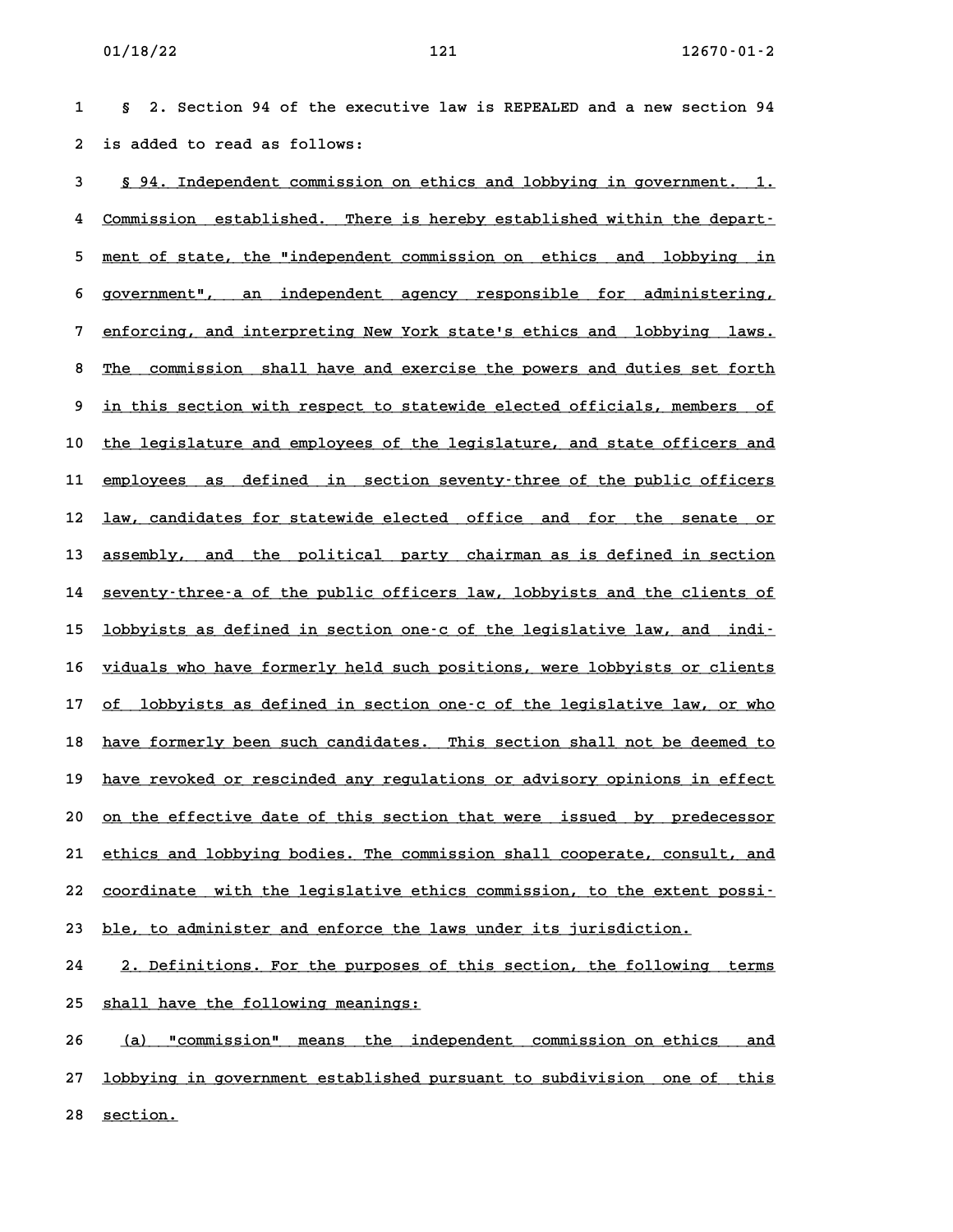| 1  | (b)<br>"selection committee"<br>means the committee of the American Bar  |
|----|--------------------------------------------------------------------------|
| 2  | Association accredited New York state-law school deans or interim deans  |
| 3  | tasked with selecting the members of the commission pursuant to subdivi- |
| 4  | sion three of this section.                                              |
| 5  | "respondent" means the individual or individuals or organization<br>(c)  |
| 6  | or organizations subject to an inquiry, investigation, or<br>enforcement |
| 7  | action.                                                                  |
| 8  | Selection committee. (a) The selection committee shall select five<br>3. |
| 9  | commission members.                                                      |
| 10 | (b) The selection committee shall publish a procedure by which it will   |
| 11 | solicit and receive applications from members of the public, review      |
| 12 | and select commission membership and reappointment in<br>qualifications, |
| 13 | accordance with this section. The chair of the selection committee       |
| 14 | shall rotate annually among the deans in alphabetical order by the names |
| 15 | their respective law schools. Appropriate staffing and other<br>οf       |
| 16 | resources shall be provided for in the commission's budget for the       |
| 17 | selection committee to carry out its powers, functions, and duties.      |
| 18 | The majority of the selection committee shall constitute a quorum<br>(c) |
|    | 19 to hold a meeting.                                                    |
| 20 | (d) Notwithstanding the provisions of article seven of the public        |
| 21 | officers law, no meeting or proceeding of the selection committee shall  |
| 22 | be open to the public, except the applicable records pertaining to the   |
| 23 | selection process for a member's seat shall be subject to disclosure     |
| 24 | pursuant to article six of the public officers law only after an indi-   |
| 25 | vidual member is appointed to the commission. Requests for such records  |
| 26 | shall be made to, and processed by, the commission's records access      |
| 27 | officer.                                                                 |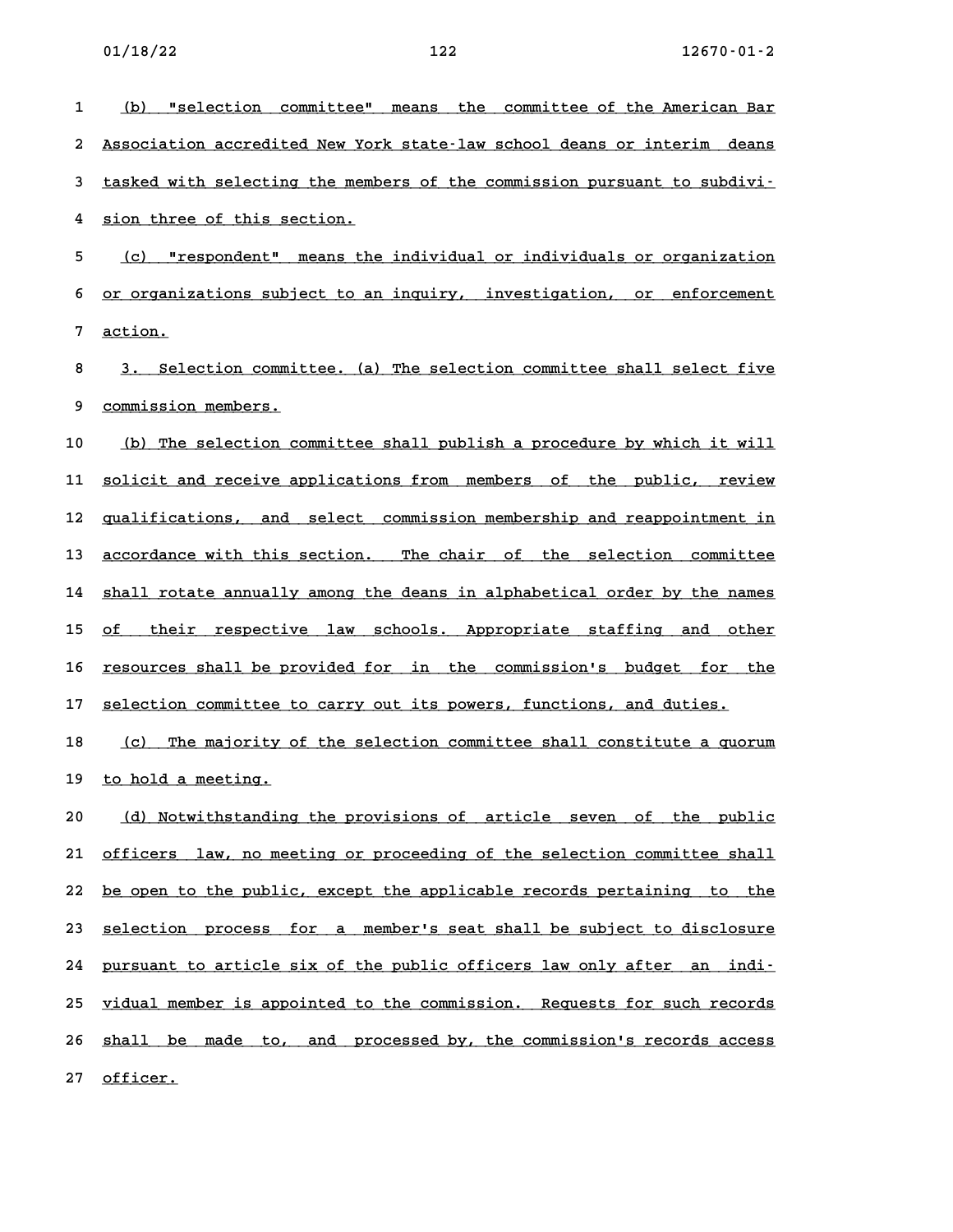1 (e) In the selection of the commission members, the selection commit-<u>(e) In the selection of the commission members, the selection commit-</u><br>2 <u>tee shall take all appropriate steps to recruit and prioritize the</u> 2 <u>tee shall take all appropriate steps to recruit and prioritize the</u><br>3 <u>selection of members who will bring diversity of lived experience,</u> 3 <u>selection of members who will bring diversity of lived experience,</u><br>4 <u>diversity of geographic location, and professional expertise and skill-</u> 5 sets, such as, but not limited to, ethics, familiarity with the lobbying 5 <u>sets, such as, but not limited to, ethics, familiarity with the lobbying</u><br>6 <u>industry, public administration, compliance, or education, to reflect</u> **6** industry, public administration<br>7 <u>the mission of the commission.</u> 7 <u>the mission of the commission.</u><br>8 <u>(f) No individual shall be eligible for appointment as a member of the</u> 8 <u>(f) No individual shall be eligible for appointment as a member</u><br>9 <u>commission who is currently, or has within the last two years:</u> 9 <u>commission who is currently, or has within the last two years:</u><br>10 <u>(i) been registered as a lobbyist in New York state;</u> 11 (ii) been a member of the New York state legislature, a statewide 11 <u>(ii) been a member of the New York state legislature, a statewide</u><br>12 <u>elected official, or a commissioner of an executive agency appointed</u> 12 <u>elected official, o</u><br>13 <u>by the governor;</u> 13 <u>by the governor;</u><br>14 <u>(iii) been a political party chairman, as defined in section seven–</u> 14 <u>(iii) been a political-party-chairman</u><br>15 <u>ty-three of the public officers law; or</u> 15 <u>ty–three of the public officers law; or</u><br>16 <u>(iv) been a state officer or employee or legislative employee as</u> 16 <u>(iv) been a state officer or employee or legislative em</u><br>17 <u>defined in section seventy–three of the public officers law.</u> 17 defined in section seventy-three of the public officers law.<br>18 **4. Commission.** (a) The first class of members of the commission shall 18 4. Commission. (a) The first class of members of the commission shall<br>19 <u>serve staggered terms to ensure continuity. For the first class of the</u> 19 <u>serve staggered terms to ensure continuity. For the first class of the</u><br>20 <u>commission, two members shall serve a term of four years, two members</u> 20 <u>commission, two members shall serve a term of four years, two members</u><br>21 <u>shall serve a term of two years, and one member shall serve a term of</u> 21 <u>shall serve a term of two years, and one member shall serve a term of</u><br>22 <u>one year. All subsequent members shall serve a term of four years. No</u> 22 <u>one year. All subsequent members shall serve a term of four years. No 23 member shall be selected to the commission for more than two full</u> 23 <u>member shall be selected to the commission for more than two full</u><br>24 <u>consecutive terms, except, that a member who has held the position by</u> 24 <u>consecutive terms, except, that a member who has held the position by</u><br>25 <u>filling a vacancy, can be selected to the commission for an additional</u> 25 filling a vacancy, can be selected to the commission for an additional<br>26 <u>two full consecutive terms.</u>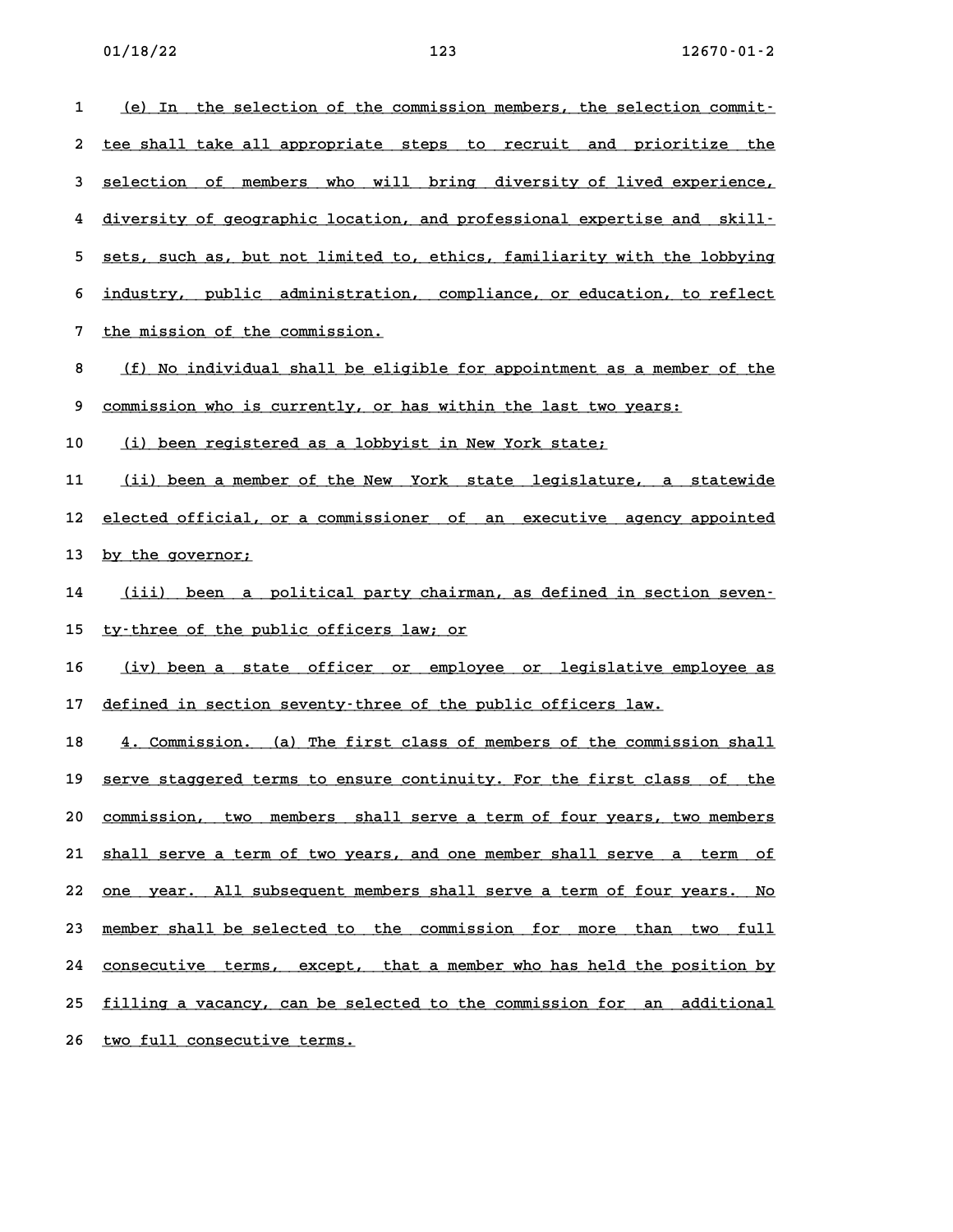d to more than one term for such office.<br>
4 (c) Members of the commission may be removed by majority vote of the <u>(c) Members of the commission may be removed by majority vote of the commission solely for substantial neglect of duty, misconduct in office,  $\frac{1}{2}$ </u> 5 <u>commission solely for substantial neglect of duty, misconduct in office,</u><br>6 <u>violation of the confidentiality restrictions set forth in this</u> 5 <u>violation of the confidentiality restrictions set forth in this</u><br>7 <u>section, inability to discharge the powers or duties of office or</u> 8 <u>section, inability to discharge the powers or duties of office or</u><br>8 <u>violation of this section, after written notice and opportunity for a</u> 8 <u>violation</u><br>9 <u>reply.</u>

9 <u>reply.</u><br>10 <u>(d) Any vacancy occurring on the commission shall be filled within</u> 10 <u>(d) Any vacancy occurring on the commission shall be filled within</u><br>11 <u>thirty days of its occurrence in the same manner as a member is initial</u> 11 thirty days of its occurrence in the same manner as a member is initial-<br>12 <u>ly selected to complete the vacant term.</u>

12 <u>ly selected to complete the vacant term.</u><br>13 <u>(e) During the period of a member's service as a member of the commis-</u> <u>(e) During the period of a member's service as a member of the commis-</u><br>14 <u>sion, the member shall refrain from making, or soliciting from other</u> 14 <u>sion, the member shall refrain from making, or soliciting from other</u><br>15 persons, any contributions to candidates for election to the offices of 15 <u>persons, any contributions to candidates for election to the offices of</u><br>16 governor, lieutenant governor, member of the assembly or the senate, 16 g<u>overnor, lieutenant governor, member o</u><br>17 <u>attorney general or state comptroller.</u>

17 <u>attorney general or state comptroller.</u><br>18 <u>(f) Members of the commission shall receive a per diem allowance equal</u> 19 to the salary of a justice of the supreme court divided by two hundred 20 twenty for each day or each pro-rated day actually spent in the perform-20 <u>twenty for each day or each pro-rated day actually spent in the perform-</u><br>21 <u>ance of the member's duties under this section, and, in addition there-</u> 21 <u>ance of the member's duties under this section, and, in addition there-</u><br>22 <u>to, shall be reimbursed for all reasonable expenses actually and neces-</u> 22 to, shall be reimbursed for all reasonable expenses actually and neces-<br>23 sarily incurred by the member in the performance of the member's duties 23 <u>sarily incurred by the member in the performance of the member's duties</u><br>24 <u>under this section. For the purposes of this subdivision, a day shall</u> 24 <u>under this section. For the purposes of this subdivision, a day shall</u><br>25 <u>consist of at least seven and one–half hours spent in the performance of</u> 25 consist of at least seven and one-half hours spent in the performance of<br>26 the member's duties under this section.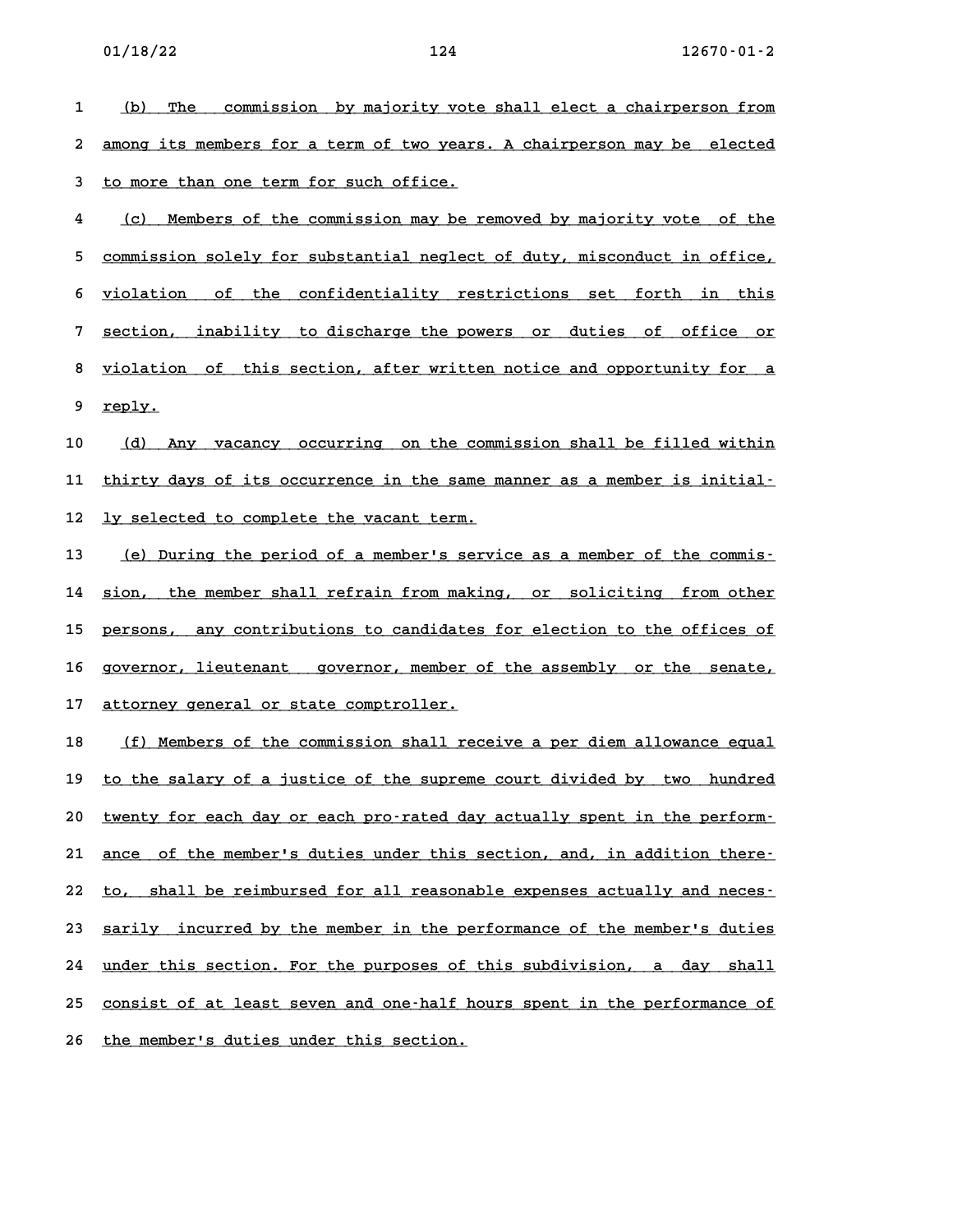1 (g) A meeting may be called by the chairperson or three members of the 1 (g) A meeting may be called by the chairperson or three members of the<br>2 <u>commission. The commission shall be subject to articles six and seven</u> 2 <u>commission. The commission</u><br>3 <u>of the public officers law.</u>

3 of the public officers law.<br>4 <u>(h)</u> Three members of the commission shall constitute a quorum, and the <u>(h) Three members of the commission shall constitute a quorum, and the commission shall have the power to act by majority vote of the total</u> 5 <u>commission shall have the power to act by majority :</u><br>6 <u>number of members of the commission without vacancy.</u>

6 <u>number of members of the commission without vacancy.</u><br>7 <u>(i) The commission shall meet at least once per month for at least ten</u> <u>(i) The commission shall meet at least once per month for at least ten</u><br>8 months in a calendar year. The commission shall hold a public hearing 8 <u>months in a calendar year. The commission shall hold a public hearing</u><br>9 <u>at least once each calendar year to take testimony regarding the</u> 9 <u>at least once each calendar year to take testimony regarding the</u><br>10 <u>operation of the commission and solicit public input regarding potential</u> 10 <u>operation of the commission and solicit public input regarding :</u><br>11 <u>or proposed changes in the laws under its jurisdiction.</u>

11 <u>or proposed changes in the laws under its jurisdiction.</u><br>12 5. Powers. (a) The commission has the authority to: (i) adopt, amend, 12 <u>5. Powers. (a) The commission has the authority to: (i) adopt, amend, .</u><br>13 <u>and rescind any rules and regulations pertaining to section seventy.</u> 13 <u>and rescind any rules and regulations pertaining to section seventy-</u><br>14 <u>three, seventy-three-a or seventy-four of the public officers law,</u> 14 three, seventy-three-a or seventy-four of the public officers law,<br>15 <u>article one-A of the legislative law, or section one hundred seven of</u> 15 <u>article one–A of the legislative law, or section one hundred seven of</u><br>16 <u>the civil service law; (ii) adopt, amend, and rescind any procedures of</u> 16 <u>the civil service law; (ii) adopt, amend, and rescind any procedures of</u><br>17 <u>the commission, including but not limited to, procedures for advice and</u> 17 the commission, including but not limited to, procedures for advice and<br>18 guidance, training, filing, review, and enforcement of financial disclo-18 <u>guidance, training, filing, review, and enforcement of financial disclo-</u><br>19 <u>sure statements, investigations, enforcement, and due process hearings;</u> 19 <u>sure statements, investigations, enforcement, and due process hearings;</u><br>20 <u>and (iii) develop and promulgate any programs for reviews, training, and</u> 20 <u>and (iii) develop and promulgate any programs for reviews, training, and</u><br>21 guidance to carry out the commission's mission.

22 (b) The commission has the authority to compel the testimony of **23 witnesses, and may administer oaths or affirmations, subpoena witnesses, \_\_\_\_\_\_\_\_\_\_\_\_\_\_\_\_\_\_\_\_\_\_\_\_\_\_\_\_\_\_\_\_\_\_\_\_\_\_\_\_\_\_\_\_\_\_\_\_\_\_\_\_\_\_\_\_\_\_\_\_\_\_\_\_\_\_\_\_\_\_\_\_** 23 <u>witnesses, and may administer oaths or affirmations, subpoena witnesses, 24</u><br>24 <u>compel their attendance and require the production of any books or</u> 24 <u>compel their attendance and require the prod</u><br>25 <u>records which it may deem relevant or material.</u> 25 <u>records which it may deem relevant or material.</u><br>26 **6. Executive director and commission staff.** The commission shall:

27 (a) (i) Appoint an executive director who shall act in accordance with 28 the policies of the commission. The executive director shall be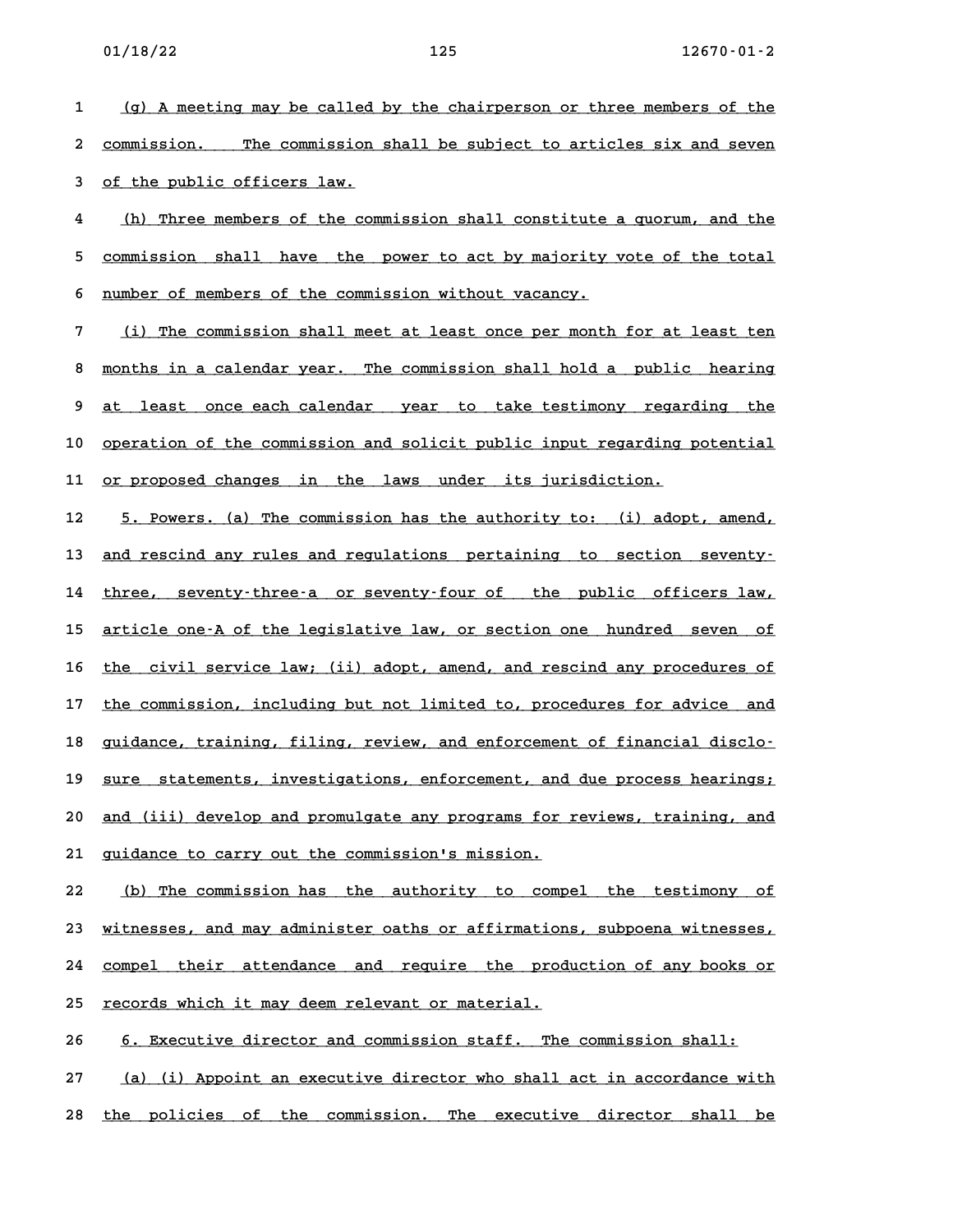**1 appointed without regard to political affiliation and solely on the \_\_\_\_\_\_\_\_\_\_\_\_\_\_\_\_\_\_\_\_\_\_\_\_\_\_\_\_\_\_\_\_\_\_\_\_\_\_\_\_\_\_\_\_\_\_\_\_\_\_\_\_\_\_\_\_\_\_\_\_\_\_\_\_\_\_\_\_\_\_\_\_** 1 <u>appointed without regard to political affiliation and-solely-on-the</u><br>2 <u>basis of fitness to perform the duties assigned by this section, and</u> 2 basis of fitness to perform the duties assigned by this section, and<br>3 shall be a qualified, independent professional. No individual shall be 3 <u>shall be a qualified, independent professional. No individual shall be</u><br>4 eligible to be appointed as an executive director if the individual is 4 eligible to be appointed as an executive director if the individual is<br>5 <u>currently, or within the last two years has been:</u> **6** <u>(1) registered as a lobbyist in New York state;</u><br>**6 11 egistered as a lobbyist in New York state**; 7 (2) a member of the New York state legislature or a statewide elected <u>(2) a member of the New York state legislature or a statewide elected</u><br>8 <u>official or a commissioner of an executive agency appointed by the</u> 8 <u>official or a</u><br>9 <u>governor; or</u> 9 <u>governor; or</u><br>10 <u>(3) a political party chairman, as defined in section seventy-three of</u> 10 <u>(3) a political party cha</u><br>11 <u>the public officers law.</u> 11 the public officers law.<br>
12 <u>(ii) Notwithstanding the provisions of this subdivision, the executive</u> <u>(ii) Notwithstanding the provisions of this subdivision, the executive (i)</u><br>13 director may be a current or former New York state government employee. 13 <u>director may be a current or former New York state government employee.</u><br>14 <u>The executive director shall, prior to the individual's appointment,</u> 14 <u>The executive director shall, prior to the individual's appointment,</u><br>15 <u>have had at least ten years of experience in the management of auditing,</u> 15 <u>have had at least ten years of experience in the management of auditing,</u><br>16 <u>investigation, and enforcement of governmental operations, or management</u> 16 <u>investigation, and enforcement of governmental operations, or management</u><br>17 <u>of complex compliance programs relating to ethics and lobbying.</u> 17 <u>of complex compliance programs relating to ethics and lobbying.</u><br>18 <u>(iii) The appointment and removal of the executive director shall be</u> 18 <u>(iii) The appointment and removal of the executive</u><br>19 <u>made solely by a majority vote of the commission.</u> 19 made solely by a majority vote of the commission.<br>20 <u>(iv)</u> The term of office of the executive director shall be four years <u>(iv)</u> The term of office of the executive director shall be four years<br>21 from the date of appointment. The salary of the executive director shall 21 <u>from the date of appointment. The salary of the executive director sha</u><br>22 <u>be determined by the members of the commission based on experience.</u> 22 be determined by the members of the commission based on experience.<br>23 (v) The commission may remove the executive director for neglect of <u>(v) The commission may remove the executive director for neglect of (v)</u><br>24 <u>duty, misconduct in office, violation of the confidentiality</u> 24 <u>duty, misconduct in office, violation of the confidentiality</u><br>25 <u>restrictions in this-section, or inability or failure to discharge the</u> 25 <u>restrictions in this section, or inability or failure to discharge the</u><br>26 <u>powers or duties of office, including the failure to follow the lawful</u> 26 <u>powers or duties of office, incli</u><br>27 <u>instructions of the commission.</u>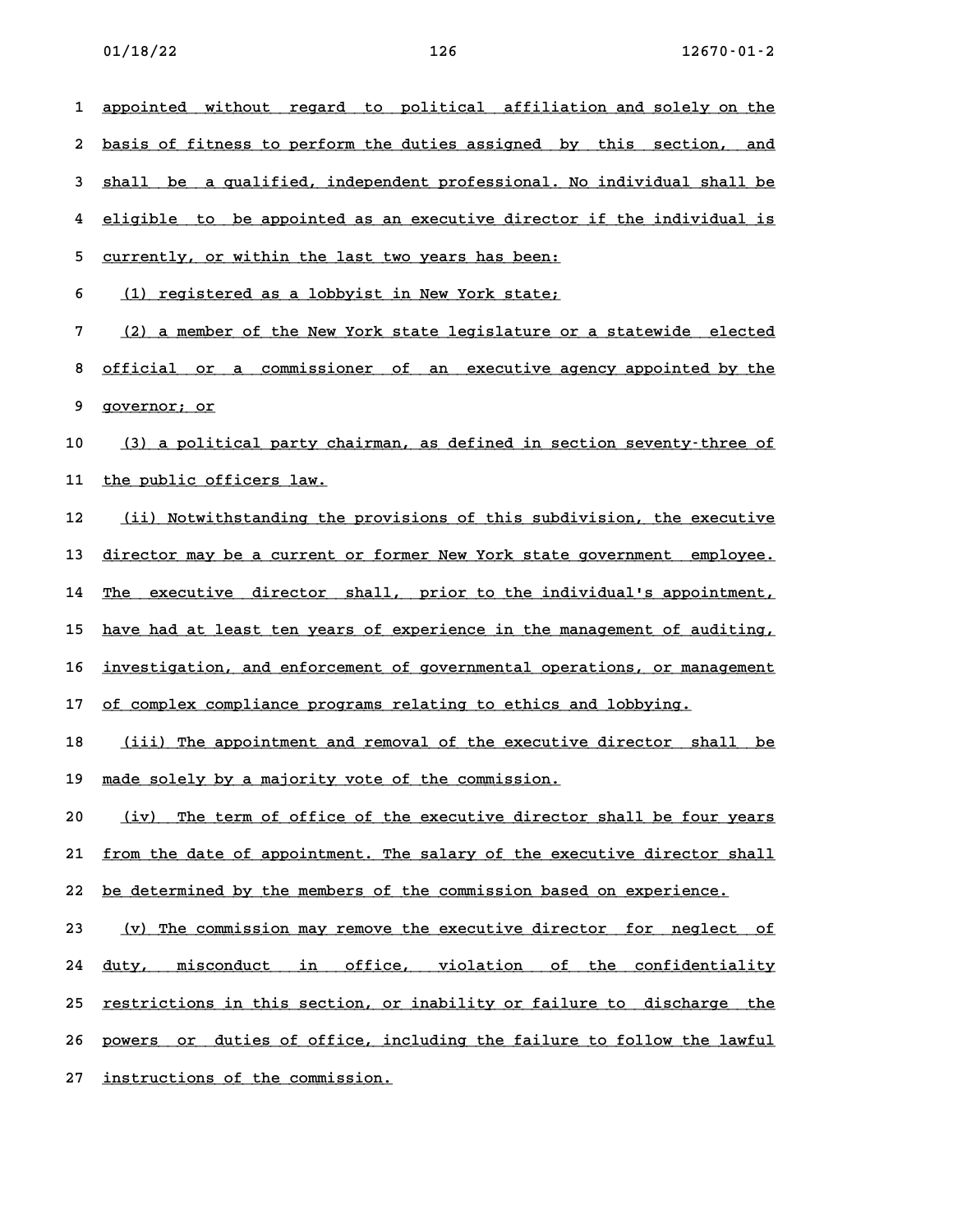1 (b) Delegate authority to the executive director to act in the name of <u>(b) Delegate authority to the executive director to act in the name of the commission between meetings of the commission provided such deleg-</u> 2 <u>the commission between meetings of the commission provided such deleg-</u><br>3 <u>ation is in writing, the specific powers to be delegated are enumerated,</u> 4 and the commission shall not delegate any decisions specified in this<br>**4 and the commission shall not delegate any decisions specified in this** 4 <u>and the commission shall not delegate any decisions specified in this</u><br>5 <u>section that require a vote of the commission.</u> 5 <u>section that require a vote of the commission.</u><br>6 <u>(c) Establish units within the commission to carry out it duties,</u> 6 <u>(c) Establish units within the commission-to-carry-out-it-duties,</u><br>7 <u>including, but-not-limited-to, (i) an advice and guidance unit, (ii) a</u> 8 <u>training, but not limited to, (i) an advice and guidance unit, (ii) a</u><br>8 <u>training unit, (iii) a financial disclosure unit, (iv) a lobbying unit,</u> 8 <u>training unit, (iii) a financial disclosure unit,</u><br>9 <u>and (v) an investigations and enforcement unit.</u> 9 <u>and (v) an investigations and enforcement unit.</u><br>10 <u>(d) Appoint such other staff as are necessary to carry out its duties</u> 10 <u>(d) Appoint such other staff as are necessary to carry out its duties</u><br>11 <u>under this section, including, but not limited to, a deputy director of</u> 11 <u>under this section, including, but not limited to, a deputy director of</u><br>12 <u>an advice and guidance unit to provide timely confidential advice to</u> 12 <u>an advice and guidance unit to provide timely confidential advice to</u><br>13 <u>persons subject to the commission's jurisdiction, a deputy director for</u> 13 <u>persons subject to the commission's jurisdiction, a deputy director for</u><br>14 <u>training, a deputy director for investigations and enforcement, and a</u> 14 <u>training, a deputy director for investigations and enforcement, and a</u><br>15 <u>deputy director for lobbying.</u> 16 (e) Review and approve a staffing plan provided and prepared by the 16 <u>(e) Review and approve a staffing plan provided and prepared by the <br>17 <u>executive director which shall contain, at a minimum, a list of the</u></u> 17 <u>executive director which shall contain, at a minimum, a list of the various units and divisions as well as the number of positions in each</u>

18 <u>various units and divisions as well as the number of positions in each</u><br>19 <u>unit, titles and their duties, and salaries, as well as the various</u> **20 qualifications for each position including, but not limited to, educa- \_\_\_\_\_\_\_\_\_\_\_\_\_\_\_\_\_\_\_\_\_\_\_\_\_\_\_\_\_\_\_\_\_\_\_\_\_\_\_\_\_\_\_\_\_\_\_\_\_\_\_\_\_\_\_\_\_\_\_\_\_\_\_\_\_\_\_\_\_\_\_\_ 21 tion and prior experience for each position. \_\_\_\_\_\_\_\_\_\_\_\_\_\_\_\_\_\_\_\_\_\_\_\_\_\_\_\_\_\_\_\_\_\_\_\_\_\_\_\_\_\_\_\_**

21 <u>tion and prior experience for each position.</u><br>22 7. Advice and guidance. (a) The commission shall establish a unit or 22 <u>7. Advice and guidance. (a) The commission shall establish a unit or</u><br>23 <u>units solely for ethics and lobbying guidance, and give such prompt,</u> 23 <u>units solely for ethics and lobbying guidance, and give such prompt,</u><br>24 <u>informal advice to persons whose conduct it oversees.</u>

25 (b) Persons receiving such informal advice may rely on that advice **26 absent misrepresentation or omission of material facts to the commission \_\_\_\_\_\_\_\_\_\_\_\_\_\_\_\_\_\_\_\_\_\_\_\_\_\_\_\_\_\_\_\_\_\_\_\_\_\_\_\_\_\_\_\_\_\_\_\_\_\_\_\_\_\_\_\_\_\_\_\_\_\_\_\_\_\_\_\_\_\_\_\_** 26 <u>absent misrepresentation or omission of material facts to the commission</u><br>27 <u>and such communications with the commission shall be treated as confi-</u> 27 <u>and such communications with the commission shall be treated as confi-</u><br>28 <u>dential, except as disclosure is needed to prevent or rectify a</u>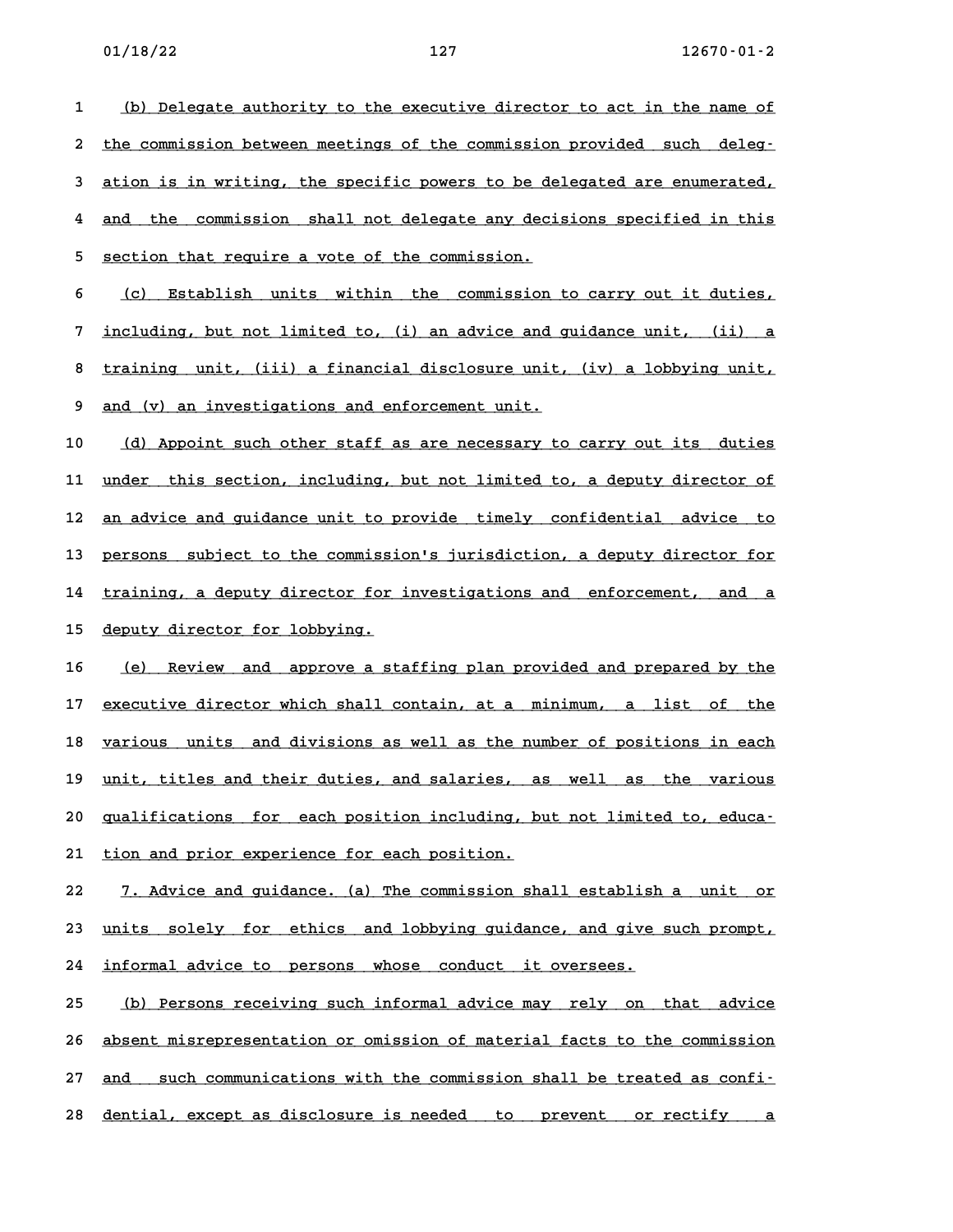**1 crime or fraud, or prevent a substantial threat to public health or \_\_\_\_\_\_\_\_\_\_\_\_\_\_\_\_\_\_\_\_\_\_\_\_\_\_\_\_\_\_\_\_\_\_\_\_\_\_\_\_\_\_\_\_\_\_\_\_\_\_\_\_\_\_\_\_\_\_\_\_\_\_\_\_\_\_\_\_\_\_\_\_** 2 <u>safety or fraud, or prevent a substa</u><br>2 <u>safety or if required by court order.</u>

**3 (c) The commission may also render, on written request or on its own \_\_\_\_\_\_\_\_\_\_\_\_\_\_\_\_\_\_\_\_\_\_\_\_\_\_\_\_\_\_\_\_\_\_\_\_\_\_\_\_\_\_\_\_\_\_\_\_\_\_\_\_\_\_\_\_\_\_\_\_\_\_\_\_\_\_\_\_\_\_ 4 initiative, advisory opinions, and may allow for public comment before \_\_\_\_\_\_\_\_\_\_\_\_\_\_\_\_\_\_\_\_\_\_\_\_\_\_\_\_\_\_\_\_\_\_\_\_\_\_\_\_\_\_\_\_\_\_\_\_\_\_\_\_\_\_\_\_\_\_\_\_\_\_\_\_\_\_\_\_\_\_\_\_** 4 <u>initiative, advisory opinions, and may-allow-for-public-comment-before</u><br>5 <u>issuance of an advisory-opinion. Such an opinion rendered by the</u> 5 <u>issuance of an advisory opinion. Such an opinion rendered by the <br>6 <u>commission shall be relied on by those subject to the commission's</u></u> 6 <u>commission shall be relied on by those subject to the commission's</u><br>7 jurisdiction and until, or unless, amended, superseded, or revoked. 8 <u>Such opinion and until, or unless, amended, superseded, or revoked.</u><br>8 <u>Such opinion may also be relied upon by any such person, and may be</u> 8 <u>Such opinion may also be relied upon by any such person, and may :</u><br>9 <u>introduced and shall be a defense, in any criminal or civil action.</u>

**10 8. Training. (a) The commission shall establish a training unit and \_\_\_\_\_\_\_\_\_\_\_\_\_\_\_\_\_\_\_\_\_\_\_\_\_\_\_\_\_\_\_\_\_\_\_\_\_\_\_\_\_\_\_\_\_\_\_\_\_\_\_\_\_\_\_\_\_\_\_\_\_\_\_\_\_\_\_\_\_\_** 10 <u>8. Training. (a) The commission shall establish a training unit and</u><br>11 <u>shall develop and administer an on–going program for the education and</u> 11 <u>shall develop and administer an on-going program for the education and</u><br>12 <u>training in ethics and lobbying for those subject to the provisions of</u> 12 <u>training in ethics and lobbying for those subject to the provisions of</u><br>13 <u>this section, as follows:</u>

14 (i) The commission shall develop and administer a comprehensive live 15 or live-online ethics training course and shall designate and train 15 <u>or live–online ethics training course and shall designate and train</u><br>16 <u>instructors to conduct such training. Such live course shall be designed</u> if <u>instructors to conduct such training. Such live course shall be designed<br>17 to include practical application of the material covered and a ques–</u> 17 <u>to include practical application of the-material-covered-and-a-ques-</u><br>18 <u>tion-and-answer-participatory-segment. Unless the-commission grants an</u> 18 <u>tion–and–answer participatory segment. Unless the commission grants an</u><br>19 <u>extension or waiver for good cause shown, statewide elected officials,</u> 20 members of the legislature and employees of the legislature, and state<br>20 members of the legislature and employees of the legislature, and state 20 <u>members of the legislature and employees of the legislature, and state</u><br>21 <u>officers and employees as defined in sections seventy–three and seven–</u> 21 <u>officers and employees as defined in sections seventy–three and seven–</u><br>22 <u>ty–three–a of the public officers law, and the political party chairman</u> 22 ty-three-a of the public officers law, and the political party chairman<br>23 as is defined in section seventy-three-a of the public officers law, 23 <u>as is defined in section-seventy–three–a of the public officers law,</u><br>24 <u>shall complete the live course within ninety days of appointment or</u> 24 <u>shall complete the live course within ninety days of appointment or</u><br>25 <u>employment and shall complete the live course every two years subse</u> 25 <u>employment and shall complete the live course every two years subse-<br>26 <u>quently.</u></u>

**27 (ii) The commission shall develop and administer an online ethics \_\_\_\_\_\_\_\_\_\_\_\_\_\_\_\_\_\_\_\_\_\_\_\_\_\_\_\_\_\_\_\_\_\_\_\_\_\_\_\_\_\_\_\_\_\_\_\_\_\_\_\_\_\_\_\_\_\_\_\_\_\_\_\_\_\_\_\_\_\_ 28 refresher course for all individuals listed under subparagraph (i) of \_\_\_\_\_\_\_\_\_\_\_\_\_\_\_\_\_\_\_\_\_\_\_\_\_\_\_\_\_\_\_\_\_\_\_\_\_\_\_\_\_\_\_\_\_\_\_\_\_\_\_\_\_\_\_\_\_\_\_\_\_\_\_\_\_\_\_\_\_\_\_\_**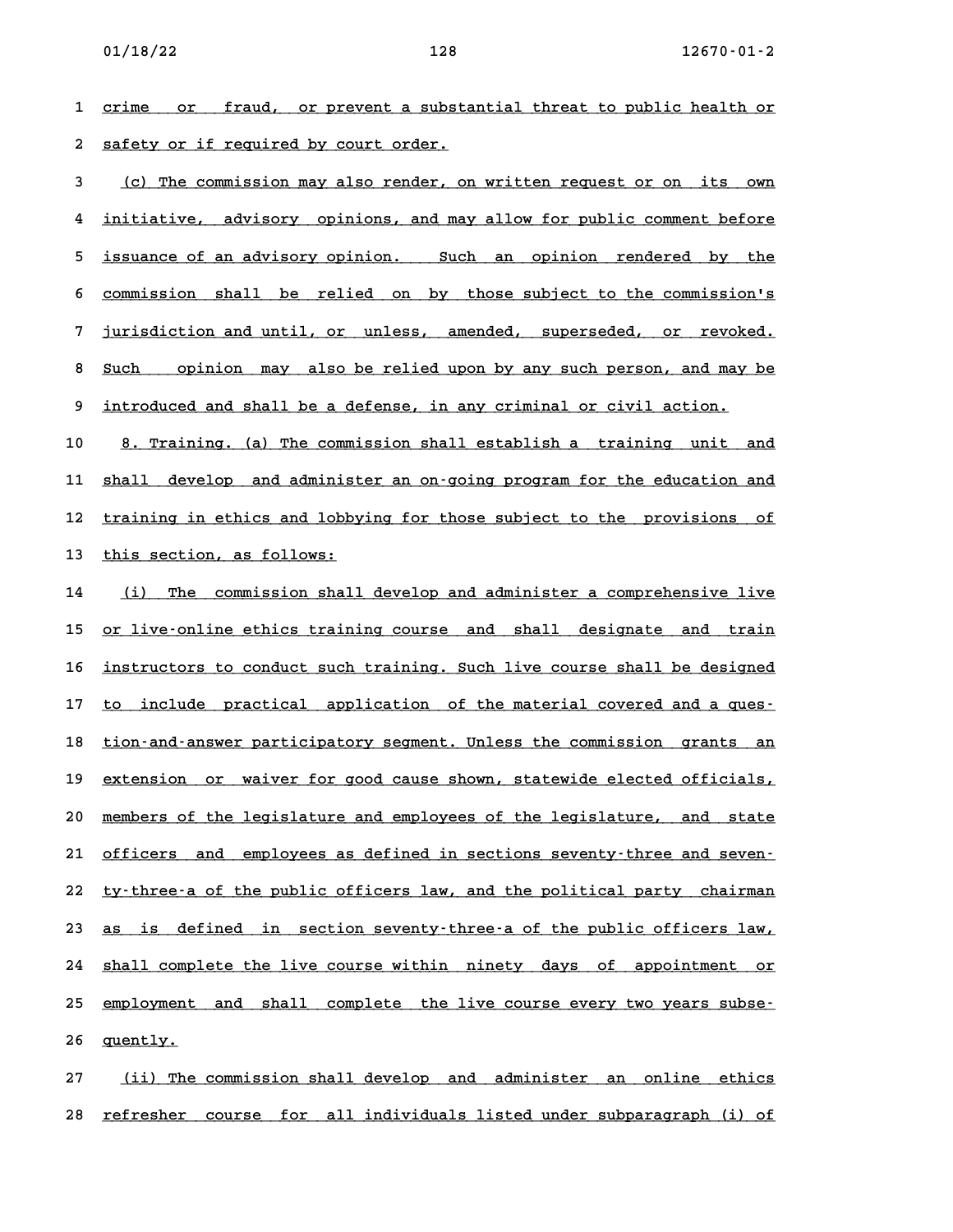1 this paragraph who have previously completed the live course. Such 1 <u>this paragraph who have previously completed the live course. Such</u><br>2 <u>refresher course shall be designed to include any changes in law, regu–</u> 2 <u>refresher course shall be designed to include any changes in law, regu-</u><br>3 <u>lation, or policy or in the interpretation thereof, and practical appli-</u> **4 lation, or policy or in the interpretation thereof, and practical appli-**<br>**4 cation of the material covered. Unless the commission grants an exten-**4 cation of the material covered. Unless the commission grants an exten–<br>5 <u>sion or waiver for good cause shown, such individuals shall take such</u> 5 <u>sion or waiver for good cause shown, such individuals shall take such</u><br>6 refresher course once everv vear after having completed the live course 6 <u>refresher course once every year after having completed the live course</u><br>7 <u>under subparagraph (i) of this paragraph.</u> 8 <u>(iii) The commission shall develop and administer an online live ques-</u><br>**8** <u>(iii) The commission shall develop and administer an online live ques-</u> 8 <u>(iii) The commission shall develop and administer a</u><br>9 <u>tion and answer course for agency ethics officers.</u> 9 <u>tion and answer course for agency ethics officers.</u><br>10 <u>(iv) The commission shall develop and administer training courses for</u> 10 <u>(iv) The commission shall develop and</u><br>11 <u>lobbyists and clients of lobbyists.</u> 11 <u>lobbyists and clients of lobbyists.</u><br>12 (v) The provisions of this subdivision shall be applicable to the 12 <u>(v) The provisions of this subdivision-shall-be-applicable-to-the</u><br>13 <u>legislature except to the extent that an ethics training program is</u> 13 <u>legislature except to the extent that an ethics training program is</u><br>14 <u>otherwise established by the assembly and/or senate for their respective</u> 14 <u>otherwise established by the assembly and/or senate for their respective</u><br>15 members and employees and such program meets or exceeds each of the 15 <u>members and employees and such program meets or exceeds each of the</u><br>16 <u>requirements set forth in this subdivision.</u> 16 <u>requirements set forth in this subdivision.</u><br>17 <u>(vi) On an annual basis, the commission, in coordination with the</u> <u>(vi) On an annual basis, the commission, in coordination with the the status of compliance the status of compliance<br>18 legislative ethics commission, shall determine the status of compliance</u> 18 <u>legislative ethics commission, shall determine the status of compliance</u><br>19 <u>with the training requirements under this subdivision by each state</u> 19 <u>with the training requirements under this subdivision by each state</u><br>20 <u>agency and by the senate and the assembly. Such determination shall</u> 20 <u>agency and by the senate and the assembly. Such determination shall</u><br>21 <u>include aggregate statistics regarding participation in such training</u> 21 <u>include aggregate statistics regarding participation in such training</u><br>22 <u>and shall be reported on a quarterly basis to the governor and the</u> 22 <u>and shall be reported</u><br>23 <u>legislature in writing.</u> 23 <u>legislature in writing.</u><br>24 <u>9. Financial disclosure statements. (a) The commission may delegate</u>

24 9. Financial disclosure statements. (a) The commission may delegate<br>25 <u>all or part of review, inquiry and advice in this section to the staff</u> 25 all or part of review, inquiry and advice in this section to the staff<br>26 <u>under the supervision of the executive director.</u>

27 (b) The commission shall make available forms for annual statements of **28 financial disclosure required to be filed pursuant to section seven- \_\_\_\_\_\_\_\_\_\_\_\_\_\_\_\_\_\_\_\_\_\_\_\_\_\_\_\_\_\_\_\_\_\_\_\_\_\_\_\_\_\_\_\_\_\_\_\_\_\_\_\_\_\_\_\_\_\_\_\_\_\_\_\_\_\_\_\_\_\_\_\_**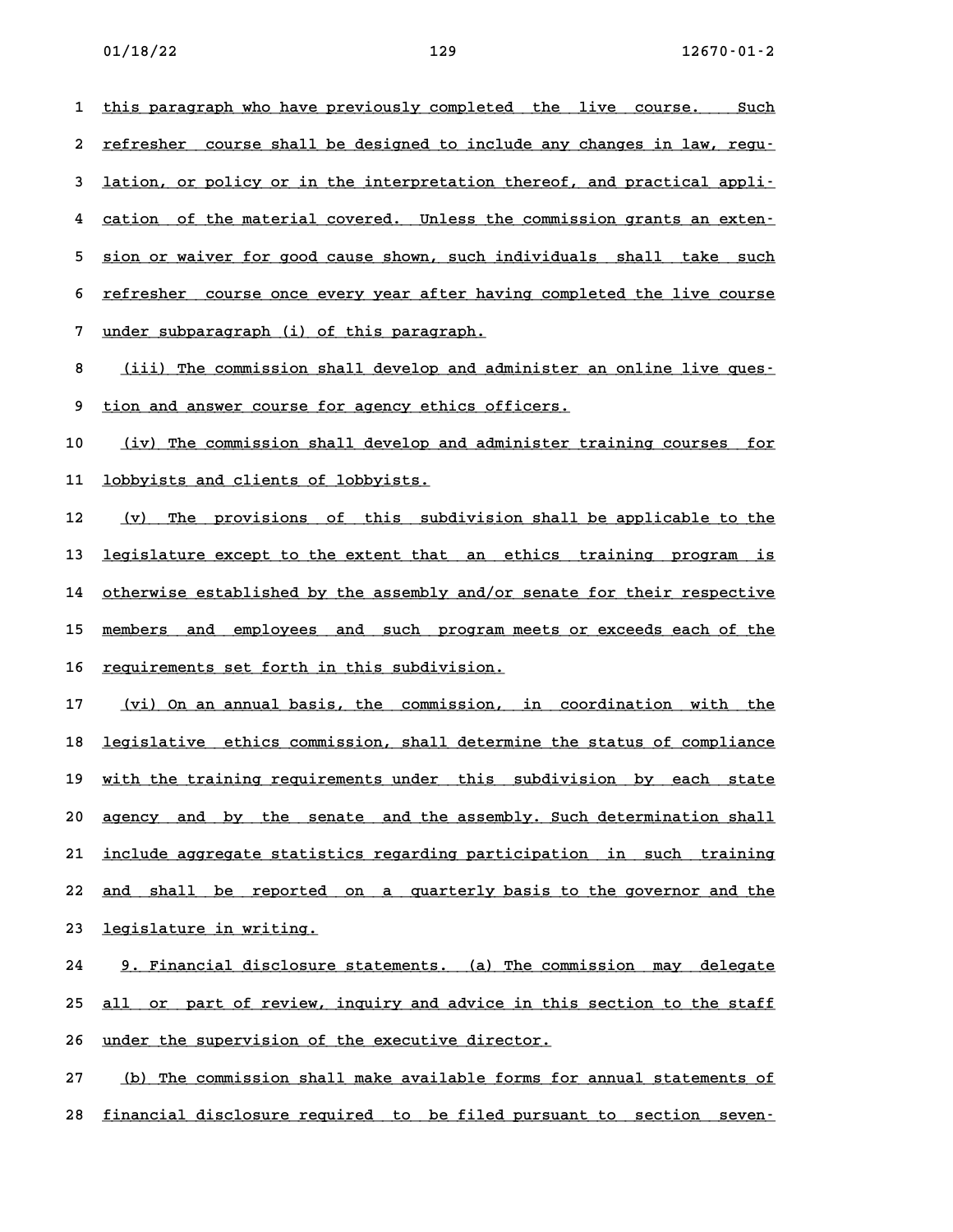1 ty-three-a of the public officers law; and the commission shall update 1 <u>ty–three–a of the public officers law; and the commission shall update</u><br>2 <u>the financial disclosure form to include the term "domestic partner" on</u> 2 <u>the financi</u><br>3 <u>the form.</u> 3 the form.<br>4 <u>(c) The commission shall review the financial disclosure statements of</u>

<u>(c) The commission shall review the financial disclosure statements of the statewide elected officials and members of the legislature within</u> 5 <u>the statewide elected officials and members of the legislature within</u><br>6 <u>sixty days of their filings to determine, among other things, deficien–</u> 5 <u>sixty days of their filings to determine, among other things, deficien-<br>7 <u>cies and conflicts.</u></u>

*8 cies and conflicts.*<br>8 <u>(d) The commission shall review financial disclosure statements filed</u> 8 <u>(d) The commission shall review financial disclosure statements filed</u><br>9 <u>in accordance with the provisions of this section and (i) inquire</u> 9 <u>in accordance with the provisions of this-section and (i) inquire</u><br>10 <u>into any disclosed conflict to recommend how best to-address-such</u> 10 <u>into any discl</u><br>11 <u>conflict; and</u>

**11** <u>conflict; and</u><br>**12** (ii) ascertain whether any person subject to the reporting require-<u>(ii) ascertain whether any person subject to the reporting require-</u><br>13 <u>ments of section seventy–three–a of the public officers law has failed</u> 13 <u>ments of section seventy–three–a of the public officers law has failed</u><br>14 <u>to file such a statement, has filed a deficient statement or has filed a</u> 14 <u>to file such a statement, has filed a deficient statement or has filed a</u><br>15 <u>statement which reveals a possible violation of section seventy–three,</u> 15 <u>statement which reveals a possible violation of section seve</u><br>16 <u>seventy-three-a or seventy-four of the public officers law.</u>

16 <u>seventy-three-a or seventy-four of the public officers law.</u><br>17 <u>(e) If a person required to file a financial disclosure statement with</u> <u>(e) If a person required to file a financial disclosure statement with</u><br>18 <u>the commission has failed to file a disclosure statement or has filed a</u> 18 <u>the commission has failed to file a disclosure statement or has filed a</u><br>19 <u>deficient statement, the commission shall notify the reporting person in</u> 19 deficient statement, the commission shall notify the reporting person in<br>20 writing, state the failure to file or detail the deficiency, provide the 20 <u>writing, state the failure to file or detail the deficiency, provide the</u><br>21 <u>person with a fifteen–day period to cure the deficiency, and advise the</u> 21 <u>person with a fifteen–day period to cure the deficiency, and advise the</u><br>22 <u>person of the penalties for failure to comply with the reporting</u> 22 <u>person of the penalties for failure to comply with the reporting</u><br>23 <u>requirements. This first notice of deficiency shall be confidential. If</u> 23 <u>requirements. This first notice of deficiency shall be confidential. If</u><br>24 <u>the person fails to make such filing or fails to cure the deficiency</u> 24 <u>the person fails to make such filing or fails to cure the deficiency</u><br>25 <u>within the specified time period, the commission shall send a notice of</u> 25 within the specified time period, the commission shall send a notice of<br>26 delinquency (i) to the reporting person; (ii) in the case of a statewide 26 <u>delinquency (i) to the reporting person; (ii) in the case of a statewide</u><br>27 <u>elected official, to the chief of staff or counsel to the statewide</u> 27 <u>elected official, to the chief of staff or counsel to the statewide</u><br>28 <u>elected official; (iii) in the case of a member of the legislature or a</u>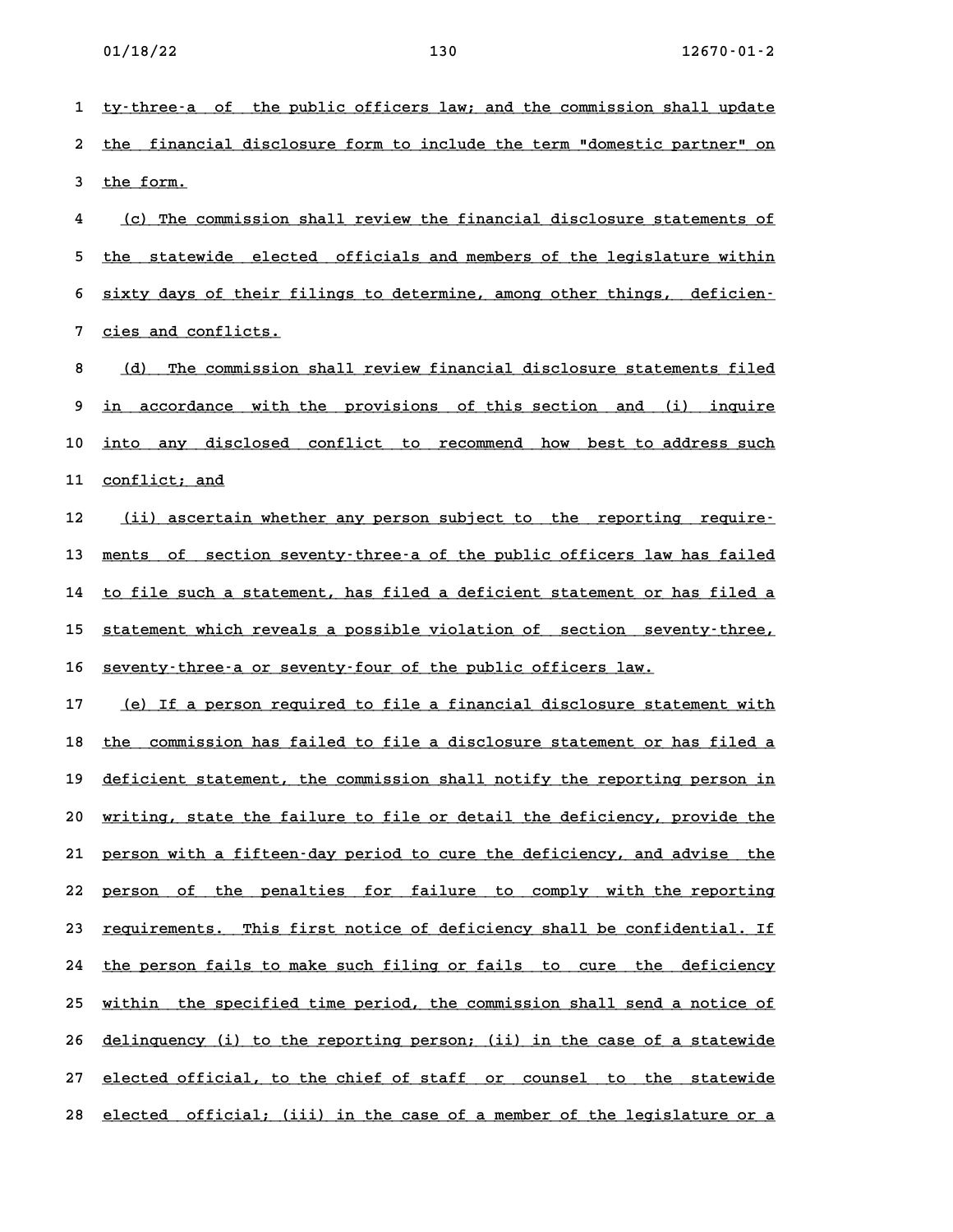**1** legislative employee, to the temporary president of the senate and the 1 <u>legislative employee, to the temporary president of the senate and the</u><br>2 <u>speaker of the assembly; and (iv) in the case of a state officer,</u> 2 <u>speaker of the assembly; and (iv) in the-case-of-a-state-officer,</u><br>3 <u>employee or board-member, to the appointing authority for such person.</u> a <u>employee or board member, to the appointing authority for such person.</u><br>4 <u>Such notice of delinquency may be sent at any time during the reporting</u> 4 <u>Such notice of delinquency may be sent at any time during the reporting</u><br>5 <u>person's service as a statewide elected official, state officer or</u> 5 <u>person's service as a statewide elected official, state officer or</u><br>6 <u>employee, member of the assembly or the senate, or a legislative employ.</u> 6 employee, member of the assembly or the senate, or a legislative employ-<br>7 ee or a political party chair or while a candidate for statewide office, 8 <u>or a political party chair or while a candidate for statewide office,</u><br>8 <u>or within one year after termination of such service or candidacy. A</u> 8 <u>or within one year-after-termination of such-service-or-candidacy. A</u><br>9 <u>copy of any notice of delinquency or report shall be included in the</u> 9 <u>copy of any notice of delinquency or report shall be included in the</u><br>10 <u>reporting person's file and be available for public inspection and</u> ioddies the person's file and be available for public inspection and the provisions of this section. The jurisdiction of the provisions of this section. The jurisdiction of 11 <u>copying pursuant to the provisions of this section. The jurisdiction of</u><br>12 <u>the commission, when acting pursuant to this subdivision with respect to</u> 12 <u>the commission, when acting pursuant to this subdivision with respect to</u><br>13 <u>financial disclosure, shall continue notwithstanding that the reporting</u> 13 <u>financial disclosure, shall continue notwithstanding that the reporting</u><br>14 <u>person separates from state service, or ceases to hold public or poli</u> 14 person separates from state service, or ceases to hold public or poli-<br>15 <u>tical party office, or ceases to be a candidate, provided the commission</u> 15 <u>tical party office, or ceases to be a candidate, provided the commission</u><br>16 <u>notifies such person of the alleged failure to file or deficient filing</u> 16 <u>notifies such person of the alle</u><br>17 <u>pursuant to this subdivision.</u> **17** pursuant to this subdivision.<br>**18** <u>(f) The commission shall adopt a procedure whereby a person who is</u>

18 <u>(f) The commission shall adopt-a-procedure-whereby-a-person-who-is</u><br>19 <u>required to file an annual financial disclosure statement with the</u> 19 <u>required to file an annual financial disclosure statement with the</u><br>20 <u>commission may request an additional period of time within which to</u> 20 <u>commission may request an additional period-of-time-within-which-to-</u><br>21 <u>file such-statement, other than-members of the legislature, candidates</u> 21 <u>file such statement, other than members of the legislature, candidates</u><br>22 <u>for members of the legislature and legislative employees, due to justi-</u> 22 <u>for members of the legislature and legislative employees, due to justi-</u><br>23 <u>fiable cause or undue hardship.</u>

23 <u>fiable cause or undue hardship.</u><br>24 <u>(g) The commission may permit any person who is required to file a</u> <u>(g) The commission may permit any person who is required to file a</u><br>25 <u>financial disclosure statement with the commission to request that the</u> 25 <u>financial disclosure statement with the commission to request that the</u><br>26 <u>commission delete from the copy thereof made available for public</u> 27 <u>inspection and copying one or more items of information which may be</u> 28 deleted by the commission upon a finding by the commission that the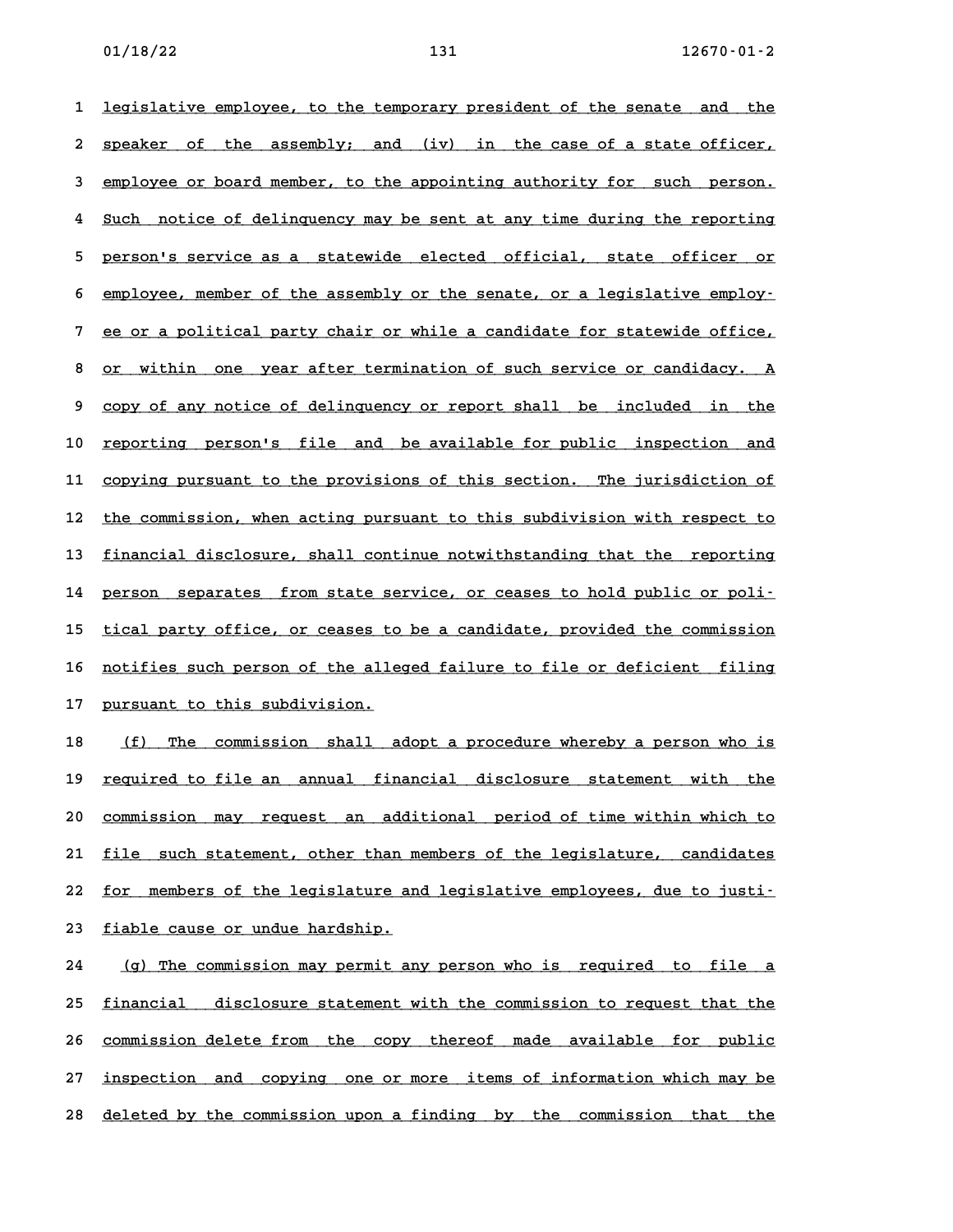1 <u>information which would otherwise be required to be made available</u> 1 <u>information which would otherwise be required to be made available</u><br>2 <u>for public inspection and copying will have no material bearing on the</u> 2 <u>for public inspection and copying will have no material bearing on the 21 of the reporting person's official duties. If such request</u> discharge of the reporting person's official duties. If such request<br>4 for deletion is denied, the commission, in its notification of denial, 5 shall inform the person of their right to appeal the commission's<br>5 shall inform the person of their right to appeal the commission's 5 <u>shall inform the person of their right to appeal the commission's</u><br>6 determination in a proceeding commenced against the commission, pursuant 6 <u>determination in a proceeding commenced against the commission, pursuant</u><br>7 to article seventy-eight of the civil practice law and rules.

8 to article seventy–eight of the civil practice law and rules.<br>8 <u>(h) The commission may permit any person who is required to file a</u> 8 <u>(h) The commission may permit any person who is required to file a</u><br>9 <u>financial disclosure statement with the commission to request an</u> 9 <u>financial disclosure statement with the commission to request an</u><br>10 <u>exemption from any requirement to report one or more items of infor-</u> 10 <u>exemption from any requirement to report one or more items of infor-</u><br>11 <u>mation which pertain to such person's spouse, domestic partner, or</u> 11 <u>mation which pertain to such person's spouse,-domestic-partner,-or</u><br>12 <u>unemancipated children which item or items may be exempted by the</u> 12 <u>unemancipated children which item or items may be exempted by the commission upon a finding by the commission that the reporting individ–</u> 13 <u>commission upon a finding by the commission that the reporting individ–</u><br>14 <u>ual's spouse, domestic partner, on their own behalf, or on behalf of an</u> 14 ual's spouse, domestic partner, on their own behalf, or on behalf of an<br>15 unemancipated child, objects to providing the information necessary to 15 <u>unemancipated child, objects to providing the information necessary to</u><br>16 <u>make such disclosure and that the information which would otherwise</u> 16 <u>make such disclosure-and-that-the information which would-otherwise</u><br>17 <u>be required to be reported-shall have no material bearing on the</u> 17 <u>be required to be reported shall have no material bearing on the</u><br>18 <u>discharge of the reporting person's official-duties. If such</u> 18 <u>discharge of the reporting person's official-duties. If-such</u><br>19 request-for-exemption-is-denied, the-commission, in-its-notification of **20** denial, shall inform is denied, the commission, in its notification of 10<br>**20** denial, shall inform the person of their right to appeal the commis-20 <u>denial, shall inform the person-of-their-right-to-appeal-the-commis-</u><br>21 <u>sion's-determination, pursuant-to-article seventy-eight of the civil</u> 21 <u>sion's determination, purs</u><br>22 <u>practice law and rules.</u> **22** practice law and rules.<br>**23** (i) The commission may permit any person required to file a financial

<u>(i) The commission may permit any person required to file a financial</u><br>24 disclosure statement to request an exemption from any requirement to 24 <u>disclosure statement to request an exemption from any requirement to</u><br>25 <u>report the identity of a client pursuant to the question under subpara–</u> 25 <u>report the identity of a client pursuant to the question under subpara-</u><br>26 graph (b) of paragraph eight of subdivision three of section seventy-26 graph (b) of paragraph eight of subdivision three of section seventy–<br>27 <u>three–a of the public officers law in such statement based upon an</u> 27 <u>three–a of the public officers law in such statement based upon an</u><br>28 <u>exemption set forth in such question. The reporting individual need not</u>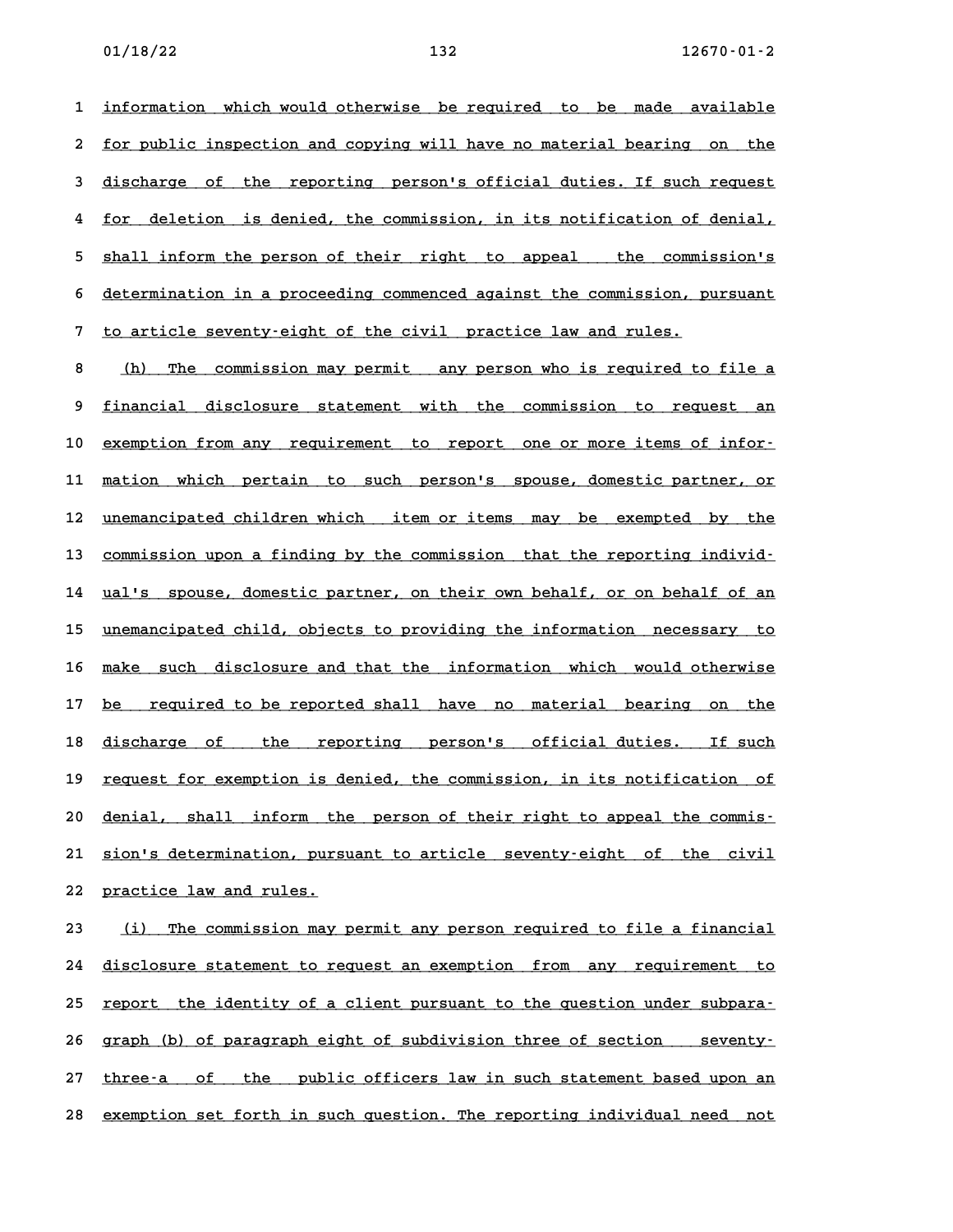**1** seek an exemption to refrain from disclosing the identity of any 1 <u>seek an exemption to refrainfrom disclosing the identity-of-any</u><br>2 <u>client-with-respect-to-any-matter-where-they-or-their-firm - provided</u> 2 <u>client with respect to any matter where they or their firm a provided</u><br>3 <u>legal representation to the client in connection with an investi–</u> degal representation to the client in connection with an investi-<br>4 gation or prosecution by law enforcement authorities, bankruptcy, or 4 gation or prosecution by law-enforcement-authorities,-bankruptcy,-or<br>5 <u>domestic relations matters. In addition, clients or customers</u> 5 <u>domestic relations matters. In addition, clients or customers</u><br>6 <u>receiving medical-or-dental-services, mental-health-services, residen-</u> 6 <u>receiving medical-or-dental-services, mental-health-services, residen-</u><br>7 <u>tial -real estate brokering services, or insurance brokering</u> 8 <u>services need not be disclosed. Pending any application for deletion or</u><br>**8 <u>services need not be disclosed. Pending any application for deletion or**</u> 8 <u>services need not be disclosed. Pending any application for deletion or</u><br>9 <u>exemption to the commission relating to the filing of a financial</u> 9 <u>exemption to the commission relating to the filing of a financial</u><br>10 <u>disclosure statement, all information which is the subject or part of</u> 10 <u>disclosure statement, all information which is the subject or part of</u><br>11 <u>the application shall remain confidential. Upon an adverse determination</u> 11 <u>the application shall remain confidential. Upon an adverse determination</u><br>12 <u>by the commission, the reporting individual may request, and upon</u> 12 <u>by the commission, the reporting individual may request, and upon</u><br>13 <u>such request the commission shall provide, that any information that is</u> 13 <u>such request the commission shall provide, that any information that is</u><br>14 <u>the subject or part of the application remain confidential for a peri</u>-14 the subject or part of the application remain confidential for a peri-<br>15 <u>od of thirty days following notice of such determination. In the event</u> 15 <u>od of thirty-days-following notice of such-determination. In the event<br>16 <u>that the reporting individual cresigns their office and holds no</u></u> 16 <u>that the reporting individual resigns their office and holds no</u><br>17 <u>other office subject to the jurisdiction of the commission, the informa-</u> 17 other office subject to the jurisdiction of the commission, the informa-<br>18 tion shall not be made public and shall be expunged in its entirety. 19 (j) The commission shall permit any person who has not been determined 20 by the person's appointing authority to hold a policy-making posi-20 <u>by the person's appointing-authority to hold a policy–making-posi–</u><br>21 <u>tion, but who is-otherwise-required to file a financial disclo–</u> 21 <u>tion, but who is-otherwise-required to file a financial disclo-</u><br>22 <u>sure - statement to request an-exemption-from-such-requirement-in</u> 22 <u>sure statement to request an exemption from such requirement in</u><br>23 <u>accordance with rules and regulations governing such exemptions. Such</u> 23 <u>accordance with rules and regulations governing – such exemptions. Such</u><br>24 <u>rules – and regulations shall provide for exemptions to be granted either</u> 24 <u>rules and regulations shall provide for exemptions to be granted either<br>25 <u>on the application of an individual or on behalf of persons who share</u></u> 25 <u>on the application of an individual or on behalf of persons who share</u><br>26 <u>the same job title or employment classification which the commission</u> 26 <u>the same job title or employment classification which the commission</u><br>27 <u>deems to be comparable for purposes of this section. Such rules</u>

27 <u>deems to-be comparable for purposes of-this section. Such-rules</u><br>28 <u>and regulations may permit the granting of an exemption where, in the</u>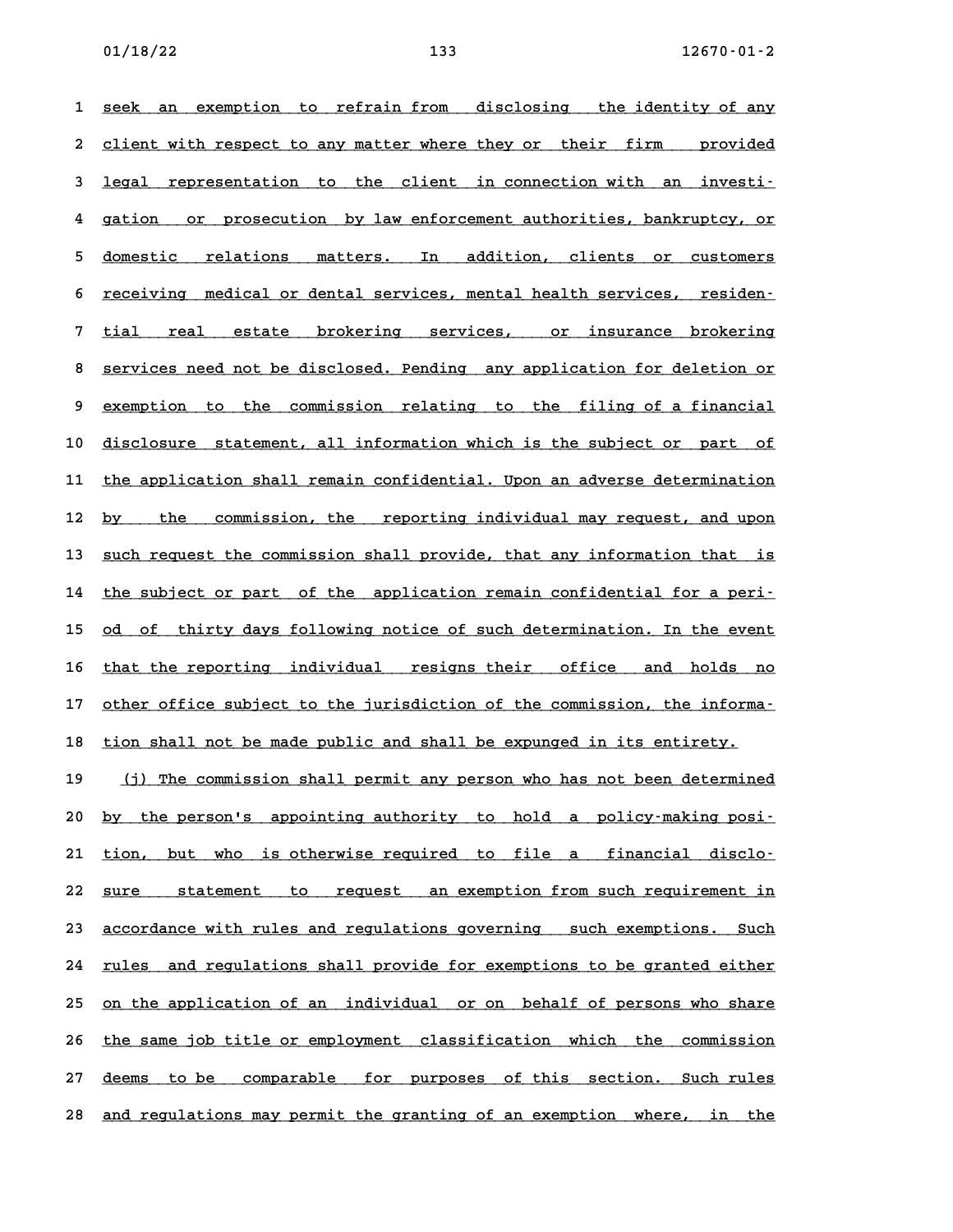1 <u>discretion of the commission, the public interest does not require</u> 1 <u>discretion of the commission, the public interest does not require</u><br>2 <u>disclosure and the applicant's duties do not involve the negotiation,</u> 2 <u>disclosure and the applicant'</u><br>3 <u>authorization or approval of:</u> 3 <u>authorization or approval of:</u><br>4 <u>(i) contracts, leases, franchises, revocable consents, concessions,</u> <u>(i) contracts, leases, franchises, revocable consents, concessions, the section of the section of the sections, t<br>5 <u>variances, special permits, or licenses as such terms are defined in</u></u> 5 <u>variances, special permits, or licenses as such terms are defined in</u><br>6 <u>section seventy-three of the public officers law;</u> **6** <u>section seventy–three of the public officers law;</u><br>7 <u>(ii) the purchase, sale, rental or lease of real property, goods or</u> <u>(ii) the purchase, sale, rental or (ii) the purchase, sale, rental or  $\frac{1}{2}$ </u> **9** <u>(iii)</u> the obtaining of grants of money or loans; or <br>**9** (iii) the obtaining of grants of money or loans; or 10 <u>(iii) the obtaining of grants of money or loans; or **painting the form**<br>10 (iv) the adoption or repeal of any rule or regulation having the force</u> 10 <u>(iv) the adoption o</u><br>11 <u>and effect of law.</u> 11 <u>and effect of law.</u><br>12 <u>10. Investigation and enforcement. (a) The commission shall receive</u> 12 <u>10. Investigation and enforcement. (a) The commission shall receive</u><br>13 <u>complaints and referrals alleging violations of section seventy–three,</u> 13 <u>complaints and referrals alleging violations of section seventy-three,</u><br>14 <u>seventy-three-a or seventy-four of the public officers law, article</u> 14 <u>seventy–three–a or seventy–four of the public officers law, article</u><br>15 <u>one–A of the legislative law, or section one hundred seven of the civil</u> 15 <u>one–A of the le</u><br>16 <u>service law.</u> 16 <u>service law.</u><br>17 (b) The commission shall conduct any investigation necessary to carry 18 <u>out the provisions of this section. Pursuant to this power and duty, the</u> 18 <u>out the provisions of this section. Pursuant to this power and duty, the</u><br>19 <u>commission may administer oaths or affirmations, subpoena witnesses,</u> 29 <u>commission may administer oaths or affirmations, subpoena witnesses,</u><br>20 <u>compel their attendance and testimony, and require the production of any</u> 20 <u>compel their attendance and testimony, and require the production of any</u><br>21 <u>books or records which it may deem relevant or material.</u> 22 (c) The commission staff shall review and investigate, as appropriate, 23 <u>any information in the nature of a complaint or referral received by the</u> 23 <u>any information in the nature of a complaint or referral received by the commission or initiated by the commission, including through its review</u> 24 <u>commission or initiated by the commission, including through its review</u><br>25 <u>of media reports and other information, where there is specific and</u> 25 <u>of media reports and other information, where there is specific and</u><br>26 <u>credible evidence that a violation of section seventy-three, seventy-</u> 26 <u>credible evidence that a violation of section seventy–three, seventy–</u><br>27 <u>three–a, or seventy–four of the public officers law, section one hundred</u>

27 three-a, or seventy-four of the public officers law, section one hundred<br>28 <u>seven of the civil service law or article one-A of the legislative law</u>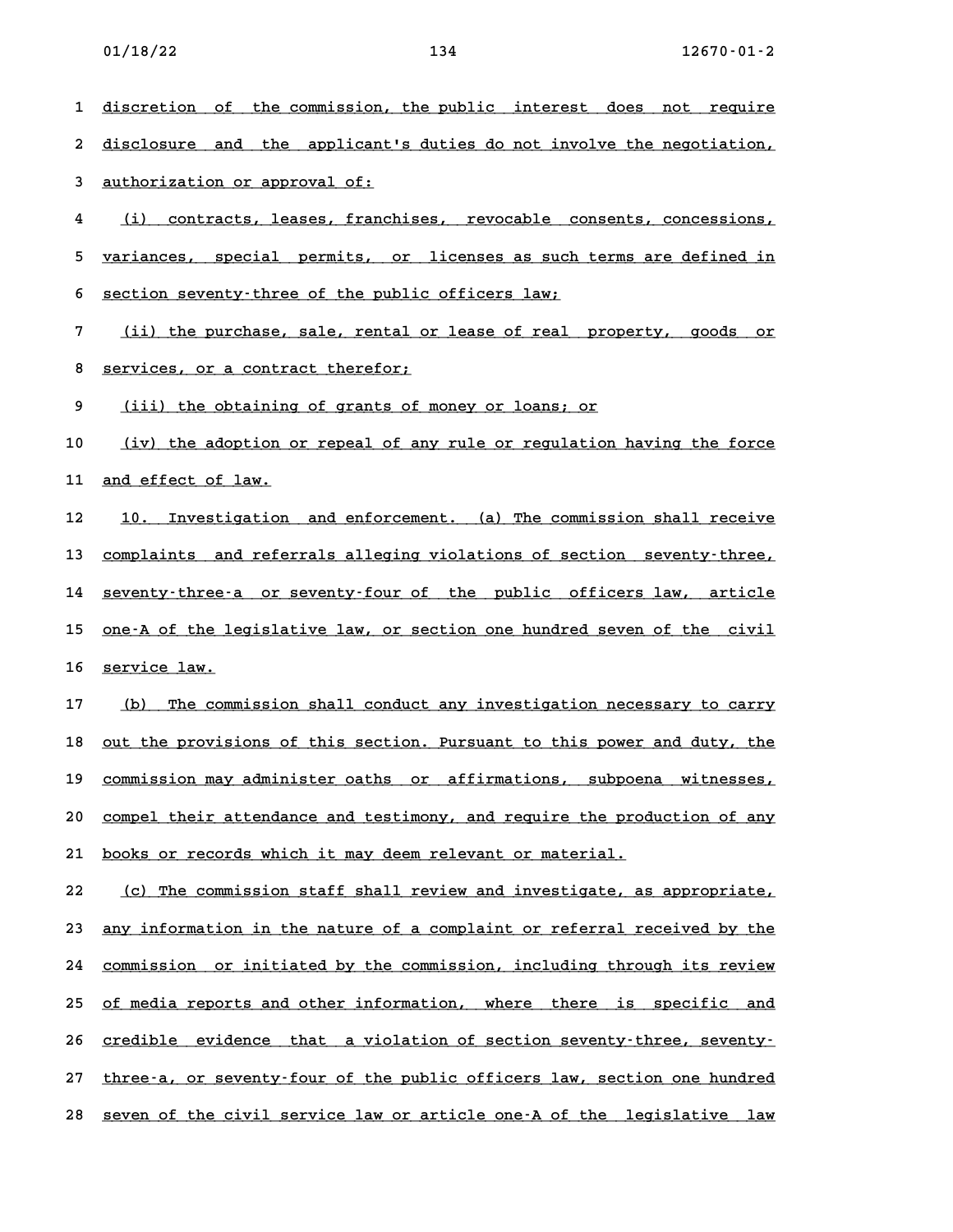**1 by a person or entity subject to the jurisdiction of the commission \_\_\_\_\_\_\_\_\_\_\_\_\_\_\_\_\_\_\_\_\_\_\_\_\_\_\_\_\_\_\_\_\_\_\_\_\_\_\_\_\_\_\_\_\_\_\_\_\_\_\_\_\_\_\_\_\_\_\_\_\_\_\_\_\_\_\_\_\_\_\_\_** 1 <u>by a person or entity subject-to-the-jurisdiction-of-the-commission</u><br>2 <u>including members-of-the-legislature and legislative employees and</u> 2 <u>including members of the legislature and legislative employees and</u><br>3 <u>candidates for members of the legislature.</u>

**4 (d) Upon the conclusion of an investigation, if the commission deter- \_\_\_\_\_\_\_\_\_\_\_\_\_\_\_\_\_\_\_\_\_\_\_\_\_\_\_\_\_\_\_\_\_\_\_\_\_\_\_\_\_\_\_\_\_\_\_\_\_\_\_\_\_\_\_\_\_\_\_\_\_\_\_\_\_\_\_\_\_\_** <u>(d) Upon the conclusion of an investigation, if the commission deter-</u><br>5 <u>mines there is credible evidence of a violation of the laws under its</u> 5 <u>mines there is credible evidence of a violation of the laws under its</u><br>6 <u>jurisdiction, it shall provide the respondent timely notice for a due</u> 5 jurisdiction, it shall provide the respondent timely notice for a due<br>7 process hearing. The commission shall also inform the respondent of its 9 <u>process hearing. The commission shall also inform the respondent of its</u><br>8 rules regarding the conduct of adjudicatory proceedings and appeals and 8 <u>rules regarding the conduct of adjudicatory proceedings and appeals and</u><br>9 the other due process procedural mechanisms available to the respondent. 10 (e) The hearing shall be conducted before an independent arbitrator. 10 <u>(e) The hearing shall be conducted before an independent arbitrator.</u><br>11 <u>Such hearing shall afford the respondent with a reasonable opportunity</u> 11 <u>Such hearing shall afford the respondent with a reasonable opportunity</u><br>12 <u>to appear in person, and by attorney, give sworn testimony, present</u> 12 <u>to appear in person, and by attorney, give sworn testimony, present</u><br>13 <u>evidence, and cross-examine witnesses.</u>

14 (f) The commission may, at any time, develop procedures and rules for 14 <u>(f) The commission may, at any time, develop procedures and rules for</u><br>15 <u>resolution of de minimus or minor violations that can be resolved</u> if <u>resolution of de minimus or minor violations that can be resolved<br>16 <u>outside of the enforcement process, including the sending of a confiden–</u></u> 16 <u>outside of the enforcement process, including the sending of a confiden-</u><br>17 tial guidance or educational letter.

17 <u>tial guidance or educational letter.</u><br>18 <u>(g) The jurisdiction of the commission when acting pursuant to this</u> <u>(g) The jurisdiction of the commission when acting pursuant to this</u><br>19 <u>section shall continue notwithstanding that a statewide elected official</u> 19 <u>section shall continue notwithstanding that a statewide elected official</u><br>20 <u>or a state officer or employee or member of the legislature or legisla-</u> 20 <u>or a state officer or employee or member of the legislature or legisla-</u><br>21 <u>tive employee separates from state service, or a political party chair</u> 21 <u>tive employee separates from state service, or a political party chair</u><br>22 <u>ceases to hold such office, or a candidate ceases to be a candidate, or</u> 22 <u>ceases to hold such office, or a candidate ceases to be a candidate, or</u><br>23 <u>a lobbyist or client of a lobbyist ceases to act as such, provided that</u> 23 <u>a lobbyist or client of a lobbyist ceases to act as such, provided that</u><br>24 <u>the commission notifies such individual or entity of the alleged</u> 24 <u>the commission notifies such individual or entity of the alleged</u><br>25 <u>violation of law within two years from the individual's separation from</u> 25 <u>violation of law within two years from the individual's separation from</u><br>26 <u>state service or termination of party service or candidacy, or from the</u> 26 <u>state service or termination of party service or candidacy, or from the 27 last report filed pursuant to article one–A of the legislative law.</u> 27 <u>last report filed pursuant to article-one-A-of-the-legislative-law.</u><br>28 <u>Nothing in this section shall serve to limit the jurisdiction of the</u>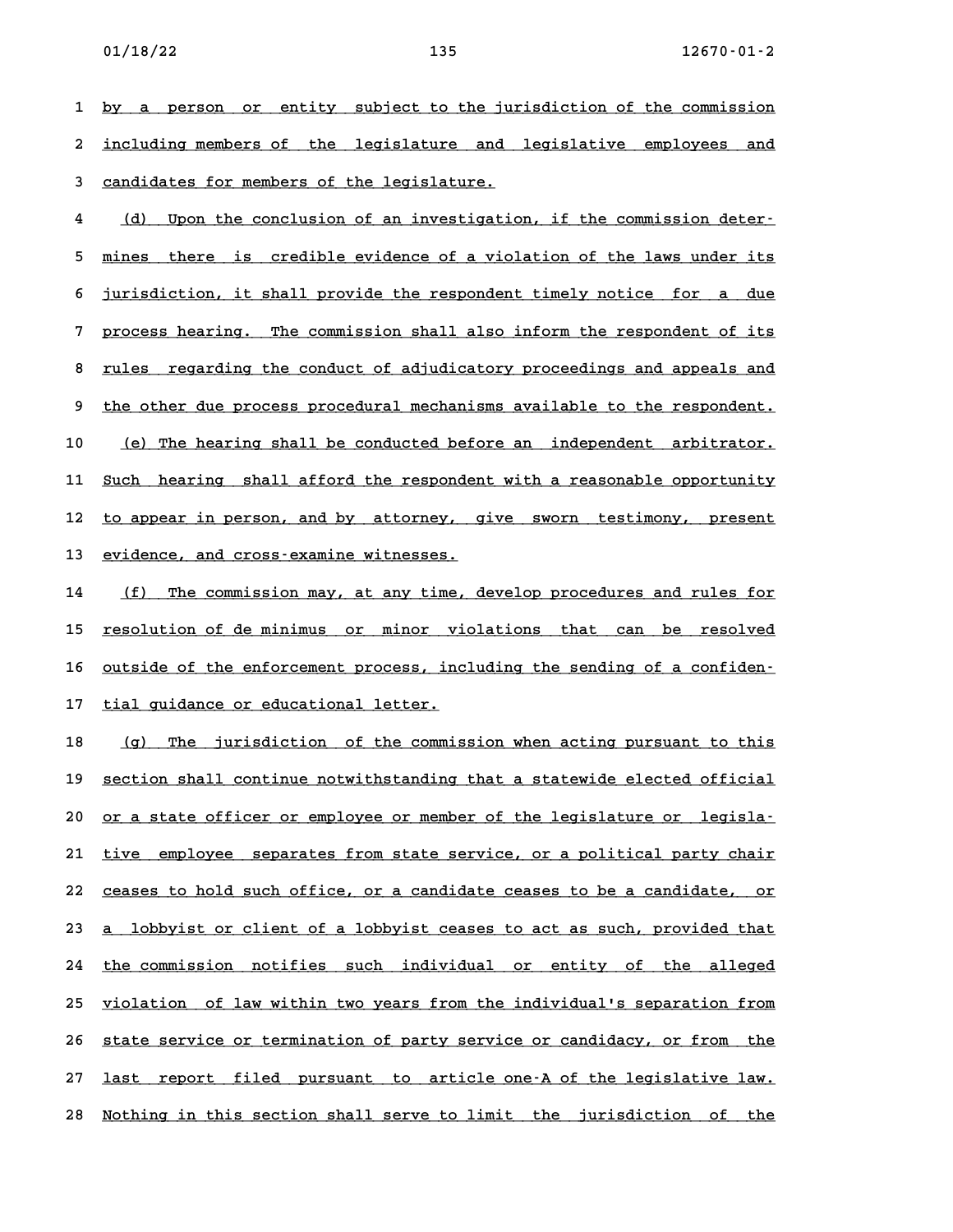**1 commission in enforcement of subdivision eight of section seventy-three \_\_\_\_\_\_\_\_\_\_\_\_\_\_\_\_\_\_\_\_\_\_\_\_\_\_\_\_\_\_\_\_\_\_\_\_\_\_\_\_\_\_\_\_\_\_\_\_\_\_\_\_\_\_\_\_\_\_\_\_\_\_\_\_\_\_\_\_\_\_\_\_** 2 <u>of the public officers law.</u><br>2 <u>of the public officers law.</u> **3** of the public officers law.<br>**3** (i) An individual subject to the jurisdiction of the commission who

**4 knowingly and intentionally violates the provisions of subdivisions two \_\_\_\_\_\_\_\_\_\_\_\_\_\_\_\_\_\_\_\_\_\_\_\_\_\_\_\_\_\_\_\_\_\_\_\_\_\_\_\_\_\_\_\_\_\_\_\_\_\_\_\_\_\_\_\_\_\_\_\_\_\_\_\_\_\_\_\_\_\_\_\_** 4 <u>knowingly and intentionally violates the provisions of subdivisions two</u><br>5 <u>through five-a, seven, eight, twelve or fourteen through seventeen of</u> 5 <u>through five-a, seven, eight, twelve or fourteen through seventeen of the section seventy-three of the public officers law, section one hundred</u> 6 <u>section seventy-three of the public officers law, section one hundred</u><br>7 seven of the civil service law, or a reporting individual who knowingly <u>8 seven of the civil service law, or a reporting individual who knowingly</u><br>8 and willfully fails to file an annual statement of financial disclosure 8 <u>and willfully fails to file an annual statement of financial disclosure</u><br>9 or who knowingly and willfully with intent to deceive makes a false 10 statement or fraudulent omission or gives information which such indi-10 <u>statement or fraudulent omission or gives information which such indi-</u><br>11 <u>vidual knows to be false on such statement of financial disclosure filed</u> 11 <u>vidual knows to be false on such statement of financial disclosure filed</u><br>12 <u>pursuant to section seventy–three–a of the public officers law, shall be</u> 12 <u>pursuant to section seventy–three–a of the public officers law, shall be</u><br>13 <u>subject to a civil penalty in an amount not to exceed forty thousand</u> 13 <u>subject to a civil penalty in an amount not to exceed forty thousand</u><br>14 <u>dollars and the value of any gift, compensation or benefit received as a</u> 14 dollars and the value of any gift, compensation or benefit received as a<br>15 <u>result of such violation.</u>

15 <u>result of such violation.</u><br>16 <u>(ii) An individual who knowingly and intentionally violates the</u> 16 <u>(ii) An individual who knowingly and intentionally violates the 17</u><br>17 <u>provisions of paragraph a, b, c, d, e, g, or i of subdivision three of</u> 17 <u>provisions of paragraph a, b, c, d, e, g, or i of subdivision three of</u><br>18 <u>section seventy–four of the public officers law, shall be subject to a</u> 18 <u>section seventy–four of the public officers law, shall be subject to a</u><br>19 <u>civil penalty in an amount not to exceed ten thousand dollars and the</u> 20 <u>value of any gift, compensation or benefit received as a result of such</u><br>20 <u>value of any gift, compensation or benefit received as a result of such</u> 20 <u>value of any </u><br>21 <u>violation.</u>

21 <u>violation.</u><br>22 <u>(iii) An individual subject to the jurisdiction of the commission who</u> <u>(iii) An individual subject to the jurisdiction of the commission who (the solucingly and willfully violates article one–A of the legislative law</u> 23 <u>knowingly and willfully violates article one–A of the legislative<br>24 <u>shall be subject to civil penalty as provided for in that article.</u></u>

24 <u>shall be subject to civil penalty as provided for in that article.</u><br>25 <u>(iv) With respect to a potential violation of any criminal law where</u> 25 (iv) With respect to a potential violation of any criminal law where<br>26 <u>the commission finds sufficient cause by a majority vote, it shall refer</u> 26 <u>the commission finds sufficient cause by a majority vote, it shall refer</u><br>27 <u>such matter to the appropriate law enforcement authority for further</u> 27 <u>such matter to th</u><br>28 <u>investigation.</u>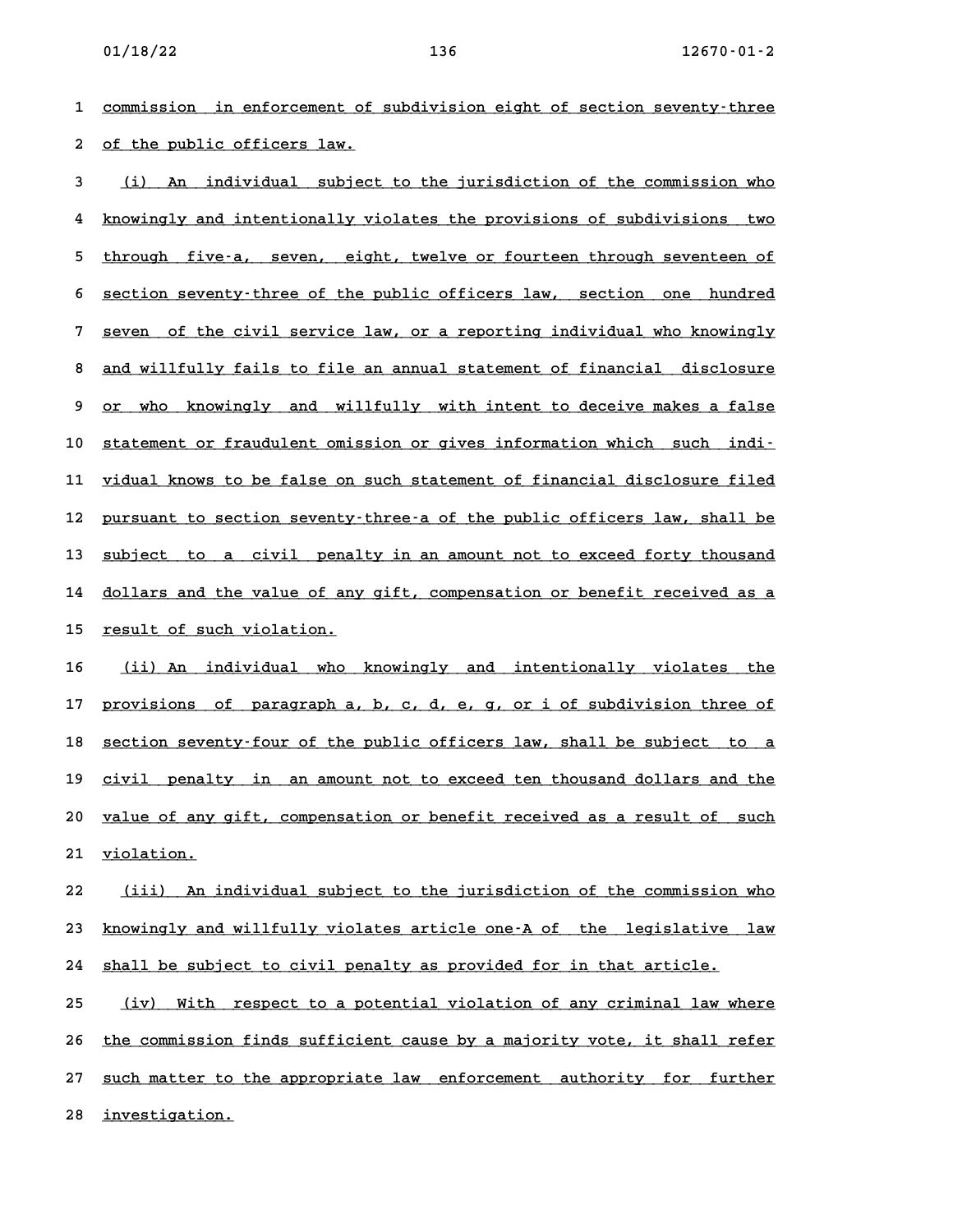1 (v) In assessing the amount of the civil penalties to be imposed, the <u>(v) In assessing the amount of the civil penalties to be imposed, the commission shall consider the seriousness of the violation, the amount</u> 2 <u>commission shall consider the seriousness of the violation, the amount</u><br>3 <u>of gain to the individual and whether the individual previously had any</u> 4 civil or criminal penalties imposed pursuant to this section, and any<br>**4 civil or criminal penalties imposed pursuant** to this section, and any 4 civil or criminal penalties imposed pursuant to this section, and any<br>5 <u>other factors the commission deems appropriate.</u>

6 (vi) A civil penalty for false filing shall not be imposed under this **7 subdivision in the event a category of "value" or "amount" reported \_\_\_\_\_\_\_\_\_\_\_\_\_\_\_\_\_\_\_\_\_\_\_\_\_\_\_\_\_\_\_\_\_\_\_\_\_\_\_\_\_\_\_\_\_\_\_\_\_\_\_\_\_\_\_\_\_\_\_\_\_\_\_\_\_\_\_\_\_\_\_\_** 8 <u>bubdivision in the event a category of "value" or "amount" reported</u><br>8 <u>hereunder is incorrect unless such reported information is falsely</u> 8 <u>hereunder is </u><br>9 <u>understated.</u>

9 <u>understated.</u><br>10 <u>(vii) Notwithstanding any other provision of law to the contrary, no</u> 10 <u>(vii) Notwithstanding any other provision of law to the contrary, no</u><br>11 <u>other penalty, civil or criminal may be imposed for a failure to file,</u> 11 <u>other penalty, civil or criminal may be imposed for a failure to file,</u><br>12 <u>or for a false filing, of such statement, or a violation of subdivision</u> 12 <u>or for a false filing, of such statement, or a violation of subdivision</u><br>13 six of section seventy-three of the public officers law, except that the 13 <u>six of section seventy-three of the public officers law, except that the</u><br>14 commission may recommend that the individual in violation of such subdi-14 <u>commission may recommend that the individual in violation of such subdi-</u><br>15 <u>vision or section be disciplined.</u>

16 (viii) The commission shall be deemed to be an agency within the mean-16 <u>(viii) The commission shall be deemed to be an agency within the mean-</u><br>17 <u>ing of article three of the state administrative procedure act and shall</u> 17 <u>ing of article three of the state administrative procedure act and shall</u><br>18 <u>adopt rules governing the conduct of adjudicatory proceedings and</u> 18 <u>adopt rules governing the conduct of adjudicatory proceedings and</u><br>19 appeals taken pursuant to a proceeding commenced under article seventy-20 eight of the civil practice law and rules relating to the assessment of<br>20 eight of the civil practice law and rules relating to the assessment of 20 <u>eight of the civil practice law and rules relating to the assessment of the civil penalties or the recommendation of employee discipline herein</u> 21 <u>the civil penalties or the recommendation of employee discipline herein</u><br>22 <u>authorized. Such rule shall provide for due process procedural mech-</u> 22 <u>authorized. Such rule shall provide for due process procedural mech-</u><br>23 <u>anisms substantially similar to those set forth in article three of the</u> 23 <u>anisms substantially similar to those set forth in article three of the state administrative procedure act but such mechanisms need not be iden-</u> 24 <u>state administrative proced</u><br>25 <u>tical in terms or scope.</u> 25 <u>tical in terms or scope.</u><br>26 <u>(h) (i) The commission shall have jurisdiction to investigate, but</u>

**27 shall have no jurisdiction to impose penalties or discipline upon \_\_\_\_\_\_\_\_\_\_\_\_\_\_\_\_\_\_\_\_\_\_\_\_\_\_\_\_\_\_\_\_\_\_\_\_\_\_\_\_\_\_\_\_\_\_\_\_\_\_\_\_\_\_\_\_\_\_\_\_\_\_\_\_\_\_\_\_\_\_\_\_** 28 members of or candidates for member of the legislature or legislative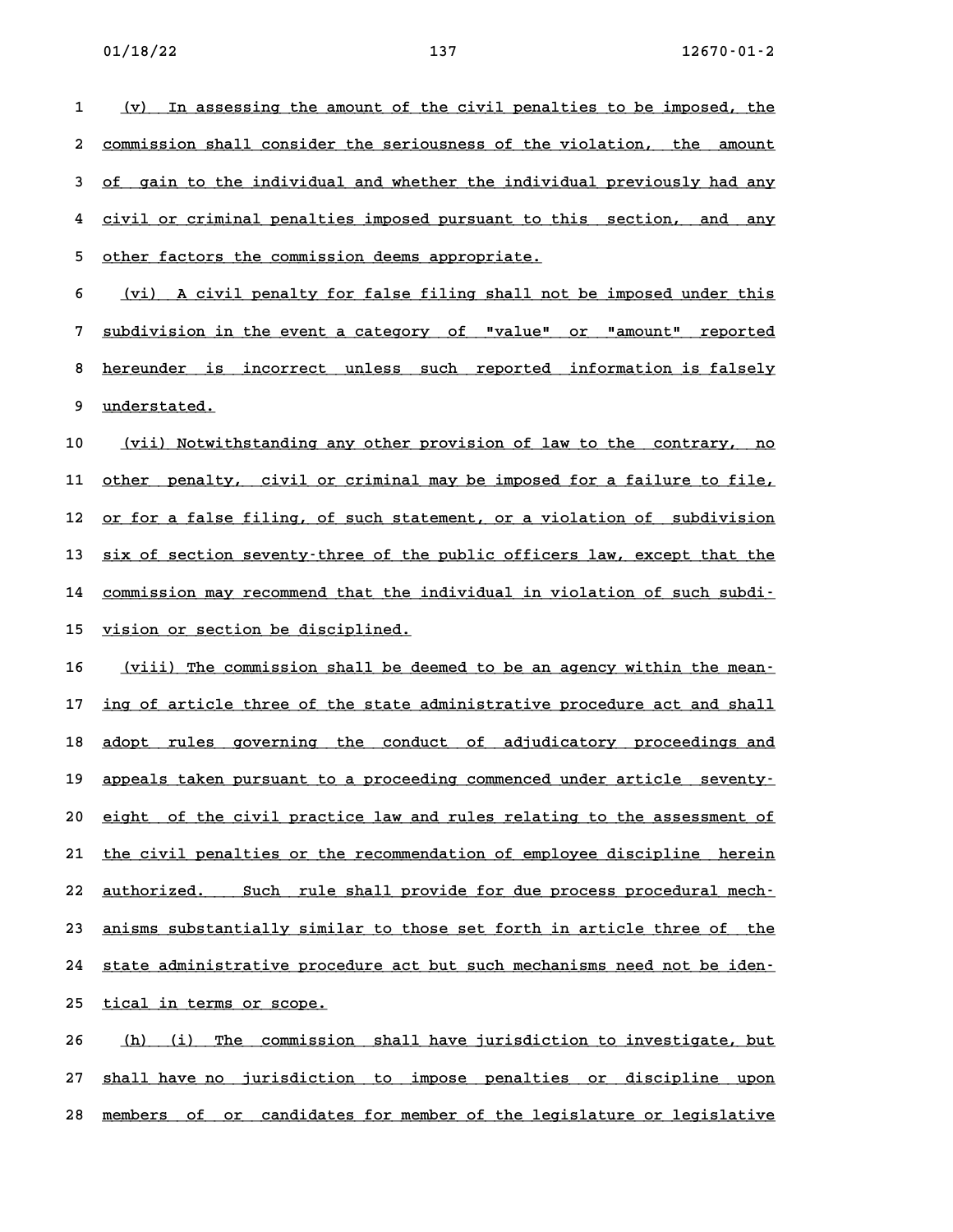1 employees for any violation of the public officers law. If, after inves-2 <u>tigation and a due process hearing, the commission has found, by a</u> **tigation and a due process hearing, the commission has found, by a** 2 <u>tigation and a due process hearing, the commission has found, by a</u><br>3 <u>majority vote, a substantial basis to conclude that a member of the</u> a <u>majority vote, a substantial basis to conclude that a member of the</u><br>4 <u>legislature or a legislative employee or candidate for member of the</u> 4 <u>legislature or a legislative employee or candidate for member of the</u><br>5 <u>legislature has violated any provisions of such laws, it shall prepare a</u> 5 <u>legislature has violated any provisions of such laws, it shall prepare a</u><br>6 <u>written report of its findings and provide a copy of that report to the</u> 6 <u>written report of its findings and provide a copy of that report to the</u><br>7 <u>legislative ethics commission, and to such individual in violation of</u> 8 <u>such law. The commission, and to such individual in violation of the such law. The commission shall provide to the legislative ethics</u> 8 <u>such law. The commission shall provide to the legislative ethic<br>9 <u>commission copies of the full investigative file and hearing record.</u></u>

9 <u>commission copies of the full investigative file and hearing record.</u><br>10 <u>(ii) With respect to the investigation of any individual who is not a</u> 10 <u>(ii) With respect to the investigation of any individual who is not a</u><br>11 <u>member of the legislature or a legislative employee or candidate for</u> 11 <u>member of the legislature or a legislative employee or candidate for</u><br>12 <u>member of the legislature, if after its investigation and due process</u> 12 <u>member of the legislature, if after its investigation and due process</u><br>13 <u>hearing, the commission has found a substantial basis to conclude that</u> 13 <u>hearing, the commission has found a substantial basis to conclude that</u><br>14 <u>the individual has violated the public officers law or the legislative</u> 14 the individual has violated the public officers law or the legislative<br>15 <u>law, the commission shall determine whether, in addition to or in lieu</u> 15 <u>law, the commission shall determine whether, in addition to or in lieu</u><br>16 <u>of any fine authorized by this article, the respondent should be</u> 16 <u>of any fine authorized by this article, the respondent-should-be</u><br>17 <u>referred to their employer for discipline with a warning, admonition,</u> 17 <u>referred to their employer for discipline with a warning, admonition,</u><br>18 <u>censure, suspension or termination or other appropriate discipline. With</u> 18 <u>censure, suspension or termination or other appropriate discipline. With</u><br>19 <u>regard to statewide elected officials, the commission may not order</u> 19 <u>regard to statewide elected officials, the commission-may-not-order</u><br>20 <u>suspension-or-termination-but-may-recommend-impeachment. The commission</u> 20 <u>suspension or termination but may recommend impeachment. The commission</u><br>21 <u>shall then issue a report containing its determinations including its</u> 21 <u>shall then issue a report containing its determinations including its</u><br>22 <u>findings of fact and conclusions of law to the respondent. The commis-</u> 22 <u>findings of fact and conclusions of law to the respondent. The commis-</u><br>23 <u>sion shall publish such report on its website within twenty days of its</u> 24 delivery to the respondent.

**25 11. Confidentiality. (a) When an individual becomes a commissioner or \_\_\_\_\_\_\_\_\_\_\_\_\_\_\_\_\_\_\_\_\_\_\_\_\_\_\_\_\_\_\_\_\_\_\_\_\_\_\_\_\_\_\_\_\_\_\_\_\_\_\_\_\_\_\_\_\_\_\_\_\_\_\_\_\_\_\_\_\_\_** 25 <u>11. Confidentiality. (a) When an individual becomes a commissioner or</u><br>26 <u>staff of the commission, such individual shall be required to sign a</u> 26 <u>staff of the commission,</u><br>27 <u>non-disclosure statement.</u>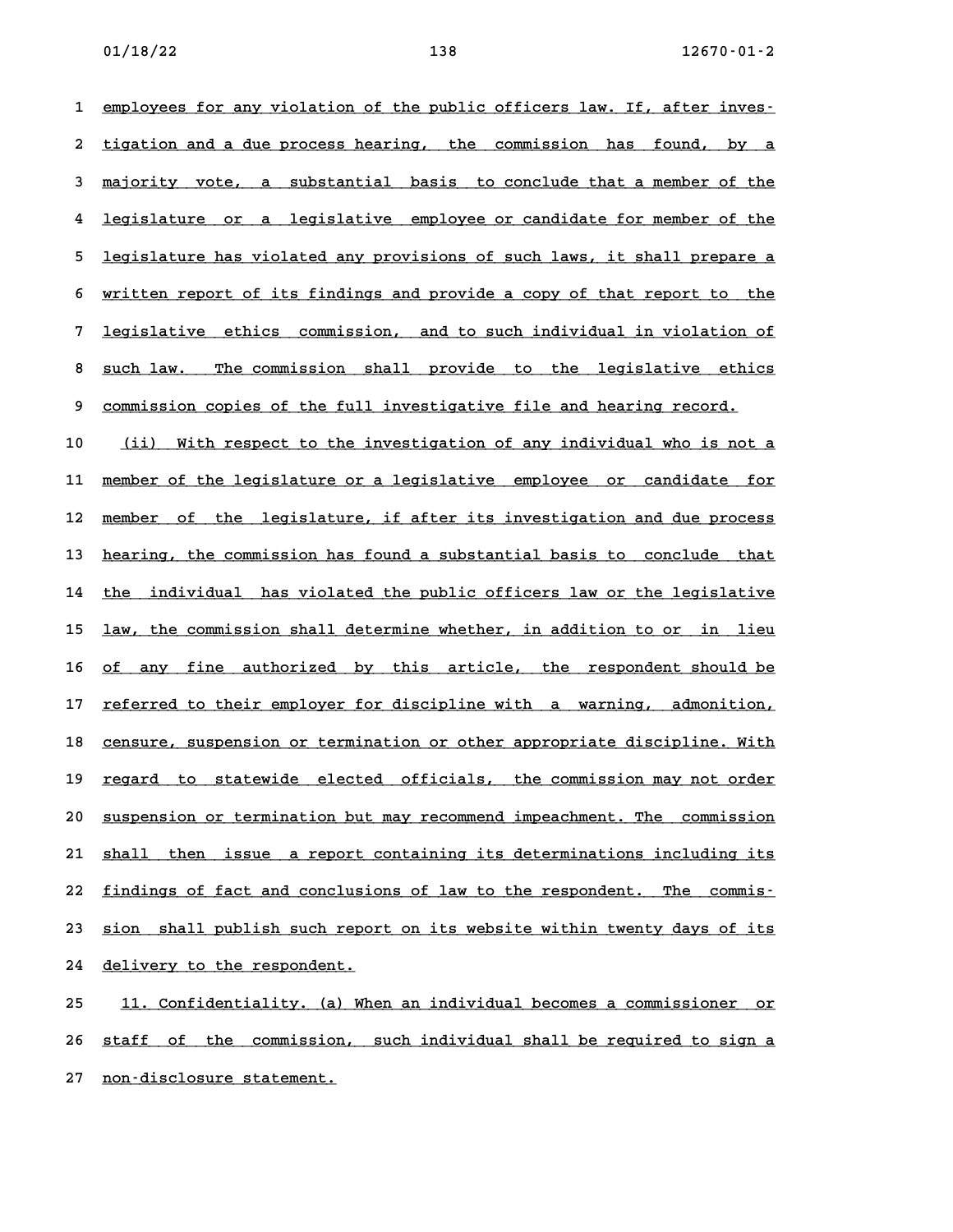1 (b) Except as otherwise required or provided by law, testimony <u>(b) Except as otherwise required or provided by law, testimony</u><br>2 <u>received, or any other information obtained by a commissioner or staff</u> 2 <u>received, or any other information obtained by a commissioner or staff</u><br>3 <u>of the commission, shall not be disclosed by any such individual to any</u> 3 of the commission, shall not be disclosed by any such individual to any<br>4 person or entity outside of the commission during the pendency of any 4 <u>person or entity outside of the commission during the pendency of any</u><br>5 matter. Any confidential communication to any person or entity outside 5 <u>matter. Any confidential communication to any person or entity outside</u><br>6 the commission related to the matters before the commission shall occur 6 <u>the commission related to the matters before the commission shall occur</u><br>7 only as authorized by the commission. For the purposes of this para-8 graph, "matter" shall mean any commission. For the purposes of this para-<br>**8 graph, "matter" shall mean any complaint**, review, inquiry, or investi-8 graph, "matter" shall mean any complaint, review, inquiry, or investi-<br>9 gation into alleged violations of this chapter.

10 (c) The commission shall establish procedures necessary to prevent the 10 (c) The commission shall establish procedures necessary to prevent the<br>11 <u>unauthorized disclosure of any information received by any member of the</u> 11 <u>unauthorized disclosure of any information received by any member of the</u><br>12 <u>commission or staff of the commission. Any breaches of confidentiality</u> 12 <u>commission or staff of the commission. Any breaches of confidentiality</u><br>13 <u>may be investigated by the New York state office of the inspector gener–</u> 13 may be investigated by the New York state office of the inspector gener–<br>14 <u>al, attorney general, or other appropriate law enforcement authority</u> 14 <u>al, attorney general, or other appropriate law enforcement authority</u><br>15 upon a majority vote of the commission to refer, and appropriate action 15 upon a majority vote of the commission to refer, and appropriate action<br>16 shall be taken.

17 (d) Any commission member or person employed by the commission who 17 <u>(d) Any commission member or person employed by the commission who</u><br>18 <u>intentionally and without authorization releases confidential informa-</u> istem teads in teads to the set of the time the set of the teads of the set of the set of the set of the set o<br>19 tion received or generated by the commission shall be guilty of a class 19 <u>tion received or generated by the commission shall be guilty of a class</u><br>20 A misdemeanor.

20 <u>A misdemeanor.</u><br>21 <u>12. Annual report. (a) The commission shall make an annual public</u> 21 12. Annual report. (a) The commission shall make an annual public<br>22 <u>report prioritizing transparency and summarizing the activities of the</u> 22 <u>report prioritizing transparency and summarizing the activities of the</u><br>23 <u>commission during the previous year and recommending any changes in the</u> 23 <u>commission during the previous year and recommending any changes in the</u><br>24 <u>laws governing the conduct of persons subject to the jurisdiction of the</u> 24 <u>laws governing the conduct of persons subject to the jurisdiction of the</u><br>25 <u>commission, or the rules, regulations and procedures governing the</u> 25 <u>commission, or the rules, regulations and procedures governing the</u><br>26 commission's conduct. Such report shall include, but is not limited to: 26 <u>commission's conduct. Such report shall include, but is not limited to:</u><br>27 (i) information on the number and type of complaints received by the 27 <u>(i) information on the number and type of complaints received by the</u><br>28 <u>commission and the status of such complaints;</u>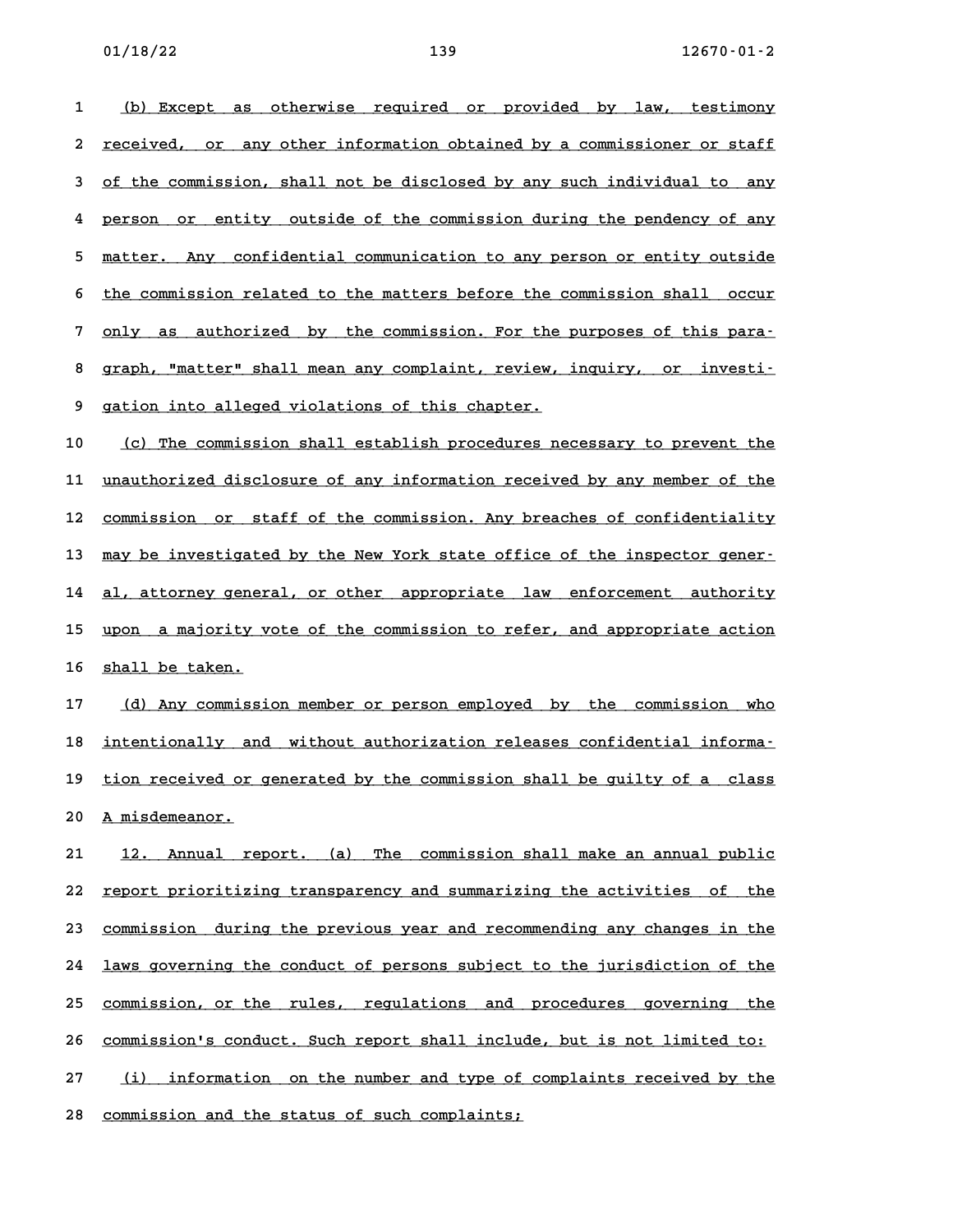1 (ii) information relating to the investigation or investigations <u>(ii) information relating to the investigation or investigations</u><br>2 <u>opened by the commission, including the current-status-of-each-such</u> 2 <u>opened by the :</u><br>3 <u>investigation;</u> ded in the set integram of the set in the set in the set in the set in the set in the set in the set in the set i<br>**4 and in the set in the set in the set is set in the set in the set in the set in the set in the set in t** <u>iii) where a matter has been resolved, the date and nature of the disposition and any sanction imposed; provided, however, that such annu-</u> 5 <u>disposition and any sanction imposed; provided, however, that such annu-</u><br>6 <u>al report shall not contain any information for which disclosure is not</u> **6** al report shall not contain any information for which disclosure is not<br>7 permitted pursuant to this section or other laws; 8 <u>(iv) information regarding financial disclosure compliance for the set of the section or other inductions of  $\sim$ </u> 8 <u>(iv) information r</u><br>9 <u>preceding year; and</u> 9 <u>preceding year; and</u><br>10 <u>(v) information regarding lobbying law filing compliance for the</u> 11 <u>preceding year.</u> 12 (b) Such a report shall be filed in the office of the governor and 12 <u>(b) Such a report shall be filed in the office of the governor and</u><br>13 <u>with the legislature on or before the first day of February for the</u> 13 <u>with the legislatu</u><br>14 <u>preceding year.</u> 14 <u>preceding year.</u><br>15 13. Website. (a) Within one hundred twenty days of the effective date 15 <u>13. Website. (a) Within one hundred twenty days of the effective date</u><br>16 <u>of this section, the commission shall create and thereafter maintain a</u> 16 <u>of this section, the commission shall create and thereafter maintain a</u><br>17 <u>publicly accessible website which shall set forth the procedure for</u> 17 <u>publicly accessible website which shall set forth the procedure for</u><br>18 filing a complaint with the commission, the filing of financial disclo-18 <u>filing a complaint with the commission, the filing of financial disclo-</u><br>19 <u>sure statements filed by state officers or employees or legislative</u> 20 employees, the filing of statements required by article one-A of the 20 <u>employees, the filing of statements required by article one–A of the 21 legislative law, and any other records or information which the commis-</u> 21 <u>legislative law, and any other recor</u><br>22 <u>sion determines to be appropriate.</u> **22** sion determines to be appropriate.<br> **23** (b) The commission shall post on its website the following documents: (b) The commission shall post on its website the following documents:<br>24 (i) the information set forth in an annual statement of financial <u>(i) the information set forth in an annual statement of financial</u><br>25 <u>disclosure filed pursuant to section seventy–three–a of the public offi–</u> 25 <u>disclosure filed pursuant to section seventy–three–a of the public offi–</u><br>26 <u>cers law except information deleted pursuant to paragraph (g) of subdi–</u>

26 <u>cers law except information de</u><br>27 <u>vision nine of this section;</u>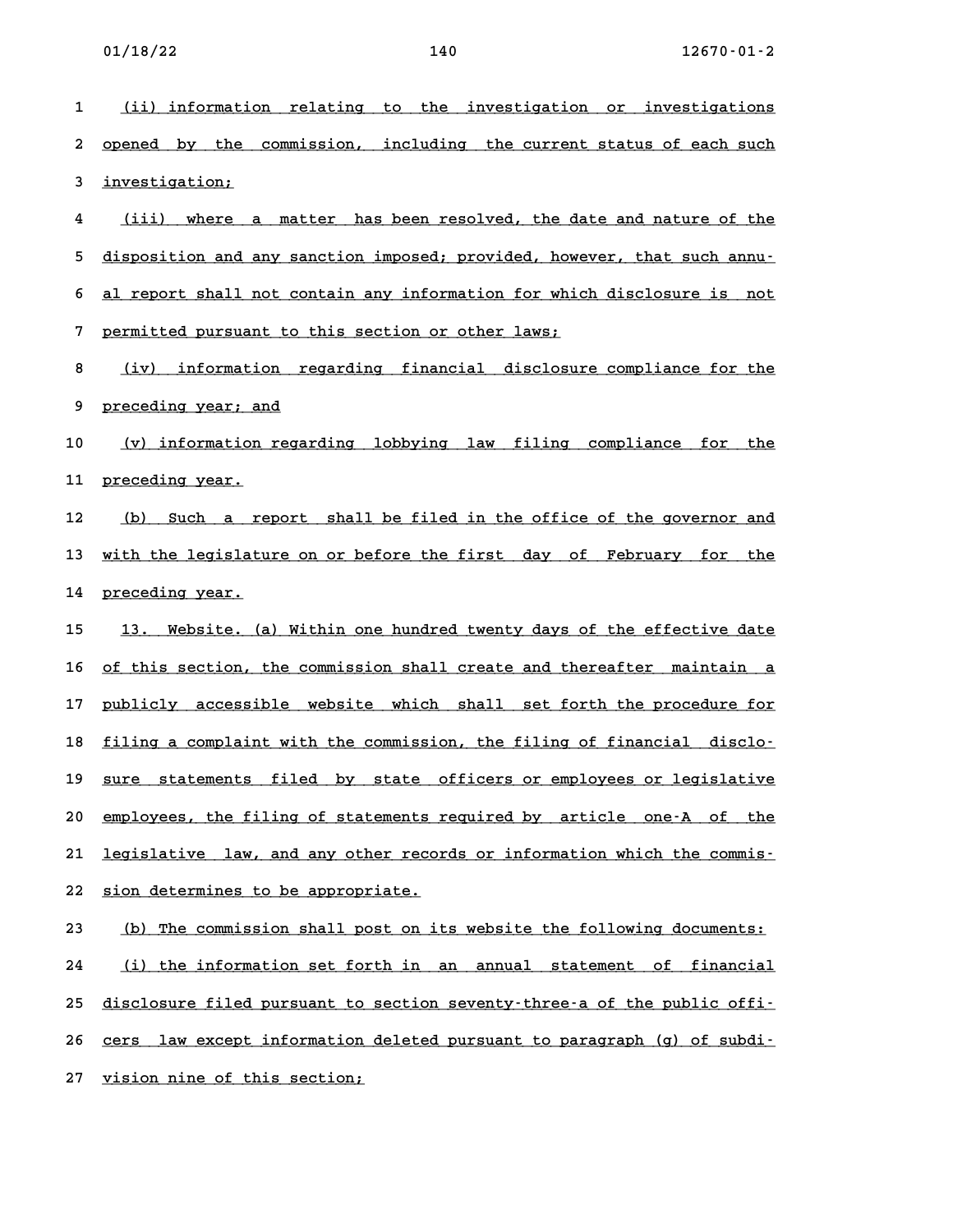**1 (ii) notices of delinquency sent under subdivision nine of this \_\_\_\_\_\_\_\_\_\_\_\_\_\_\_\_\_\_\_\_\_\_\_\_\_\_\_\_\_\_\_\_\_\_\_\_\_\_\_\_\_\_\_\_\_\_\_\_\_\_\_\_\_\_\_\_\_\_\_\_\_\_\_\_\_\_\_\_\_\_ 2 section; \_\_\_\_\_\_\_\_** 2 <u>section;</u><br>3 <u>(iii) notices of civil assessments imposed under this section which</u> 4 <u>(iii) notices of civil assessments imposed under this section which</u><br>4 <u>shall include a description of the nature of the alleged wrongdoing, the</u> 4 <u>shall include a description of the nature of the alleged wrongdoing, the sprocedural history of the complaint, the findings and determinations</u> 5 <u>procedural history of the complaint, the findings</u><br>6 <u>made by the commission, and any sanction imposed;</u> 5 <u>made by the commission, and any sanction imposed;</u><br>7 <u>(iv) the terms of any settlement or compromise of a complaint or</u> <u>(iv) the terms of any settlement or compromise of a</u><br>8 <u>referral which includes a fine, penalty or other remedy;</u> 8 <u>referral which includes a fine, penalty or other remedy;</u><br>9 (v) those required to be held or maintained publicly available pursu-**10 ant to article one-A of the legislative law; and \_\_\_\_\_\_\_\_\_\_\_\_\_\_\_\_\_\_\_\_\_\_\_\_\_\_\_\_\_\_\_\_\_\_\_\_\_\_\_\_\_\_\_\_\_\_\_\_** 11 (vi) reports issued by the commission pursuant to this section. 12 14. Additional powers. In addition to any other powers and duties 12 <u>14. Additional powers. In addition to any other powers and duties</u><br>13 <u>specified by law, the commission shall have the power and duty to admin-</u> 13 <u>specified by law, the commission shall have the power and ister and enforce all the provisions of this section.</u> 14 <u>ister and enforce all the provisions of this section.</u><br>15 15. Severability. If any part or provision of this section or the 15 <u>15. Severability. If any part or provision of this section or the</u><br>16 <u>application thereof to any person or organization is adjudged by a court</u> 16 <u>application thereof to any person or organization is adjudged by a court</u><br>17 <u>of competent jurisdiction to be unconstitutional or otherwise invalid,</u> 17 <u>of competent jurisdiction to be unconstitutional or otherwise invalid,</u><br>18 <u>such judgment shall not affect or impair any other part or provision or</u> 18 <u>such judgment shall not affect or impair any other part or provision or</u><br>19 <u>the application thereof to any other person or organization, but shall</u> 20 <u>be application thereof to any other person or organizat</u><br>20 <u>be confined in its operation to such part or provision.</u> **21 § 3. Subdivision (f) of section 1-c of the legislative law, as amended 22 by chapter 14 of the laws of 2007, is amended to read as follows:** 22 by chapter 14 of the laws of 2007, is amended to read as follows:<br>23 (f) The term "commission" shall mean the <u>independent</u> commission on 23 (f) The term "commission" shall mean the <u>independent</u> commission on<br>24 [public integrity] <u>ethics and lobbying in government</u> created by section **25 ninety-four of the executive law. 26 § 4. Subdivisions 7, 9, 10, 12 and 13 of section 80 of the legislative**

**27 law, as amended by section 9 of part A of chapter 399 of the laws of 28 2011, are amended to read as follows:**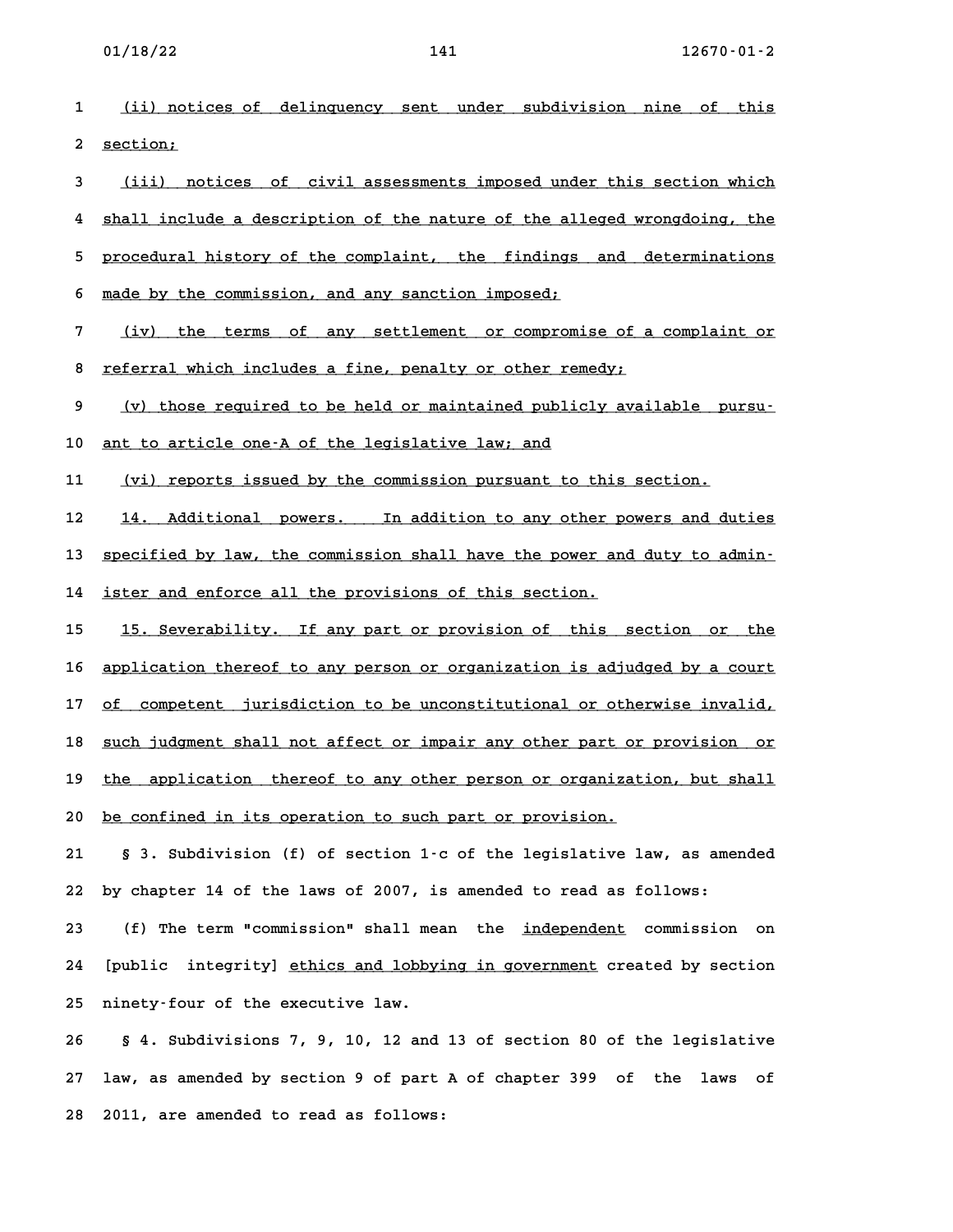**1 7. The commission shall:**

**2 a. Appoint an executive director who shall act in accordance with the 3 policies of the commission, provided that the commission may remove the 4 executive director for neglect of duty, misconduct in office, or inabil-5 ity or failure to discharge the powers or duties of office;**

**6 b. Appoint such other staff as are necessary to assist it to carry out 7 its duties under this section;**

**8 c. Adopt, amend, and rescind policies, rules and regulations consist-9 ent with this section to govern procedures of the commission which shall 10 not be subject to the promulgation and hearing requirements of the state 11 administrative procedure act;** 11 administrative procedure act;<br>12 d. Administer the provisions of this section;

**13 e. Specify the procedures whereby a person who is required to file an 14 annual financial disclosure statement with the commission may request an 15 additional period of time within which to file such statement, due to** 15 additional period of time within which to file such statement, due to<br>16 justifiable cause or undue hardship; such rules or regulations shall **17 provide for a date beyond which in all cases of justifiable cause or** 17 provide for a date beyond which in all cases of justifiable cause or<br>18 undue hardship no further extension of time will be granted;

**19 f. Promulgate guidelines to assist appointing authorities in determin-20 ing which persons hold policy-making positions for purposes of section 21 seventy-three-a of the public officers law and may promulgate guidelines 22 to assist firms, associations and corporations in separating affected** 22 to assist firms, associations and corporations in separating affected<br>23 persons from net revenues for purposes of subdivision ten of section **24 seventy-three of the public officers law, and promulgate guidelines to 25 assist any firm, association or corporation in which any present or** 25 assist any firm, association or corporation in which any present or<br>26 former statewide elected official, state officer or employee, member of **27 the legislature or legislative employee, or political party chairman is 28 a member, associate, retired member, of counsel or shareholder, in**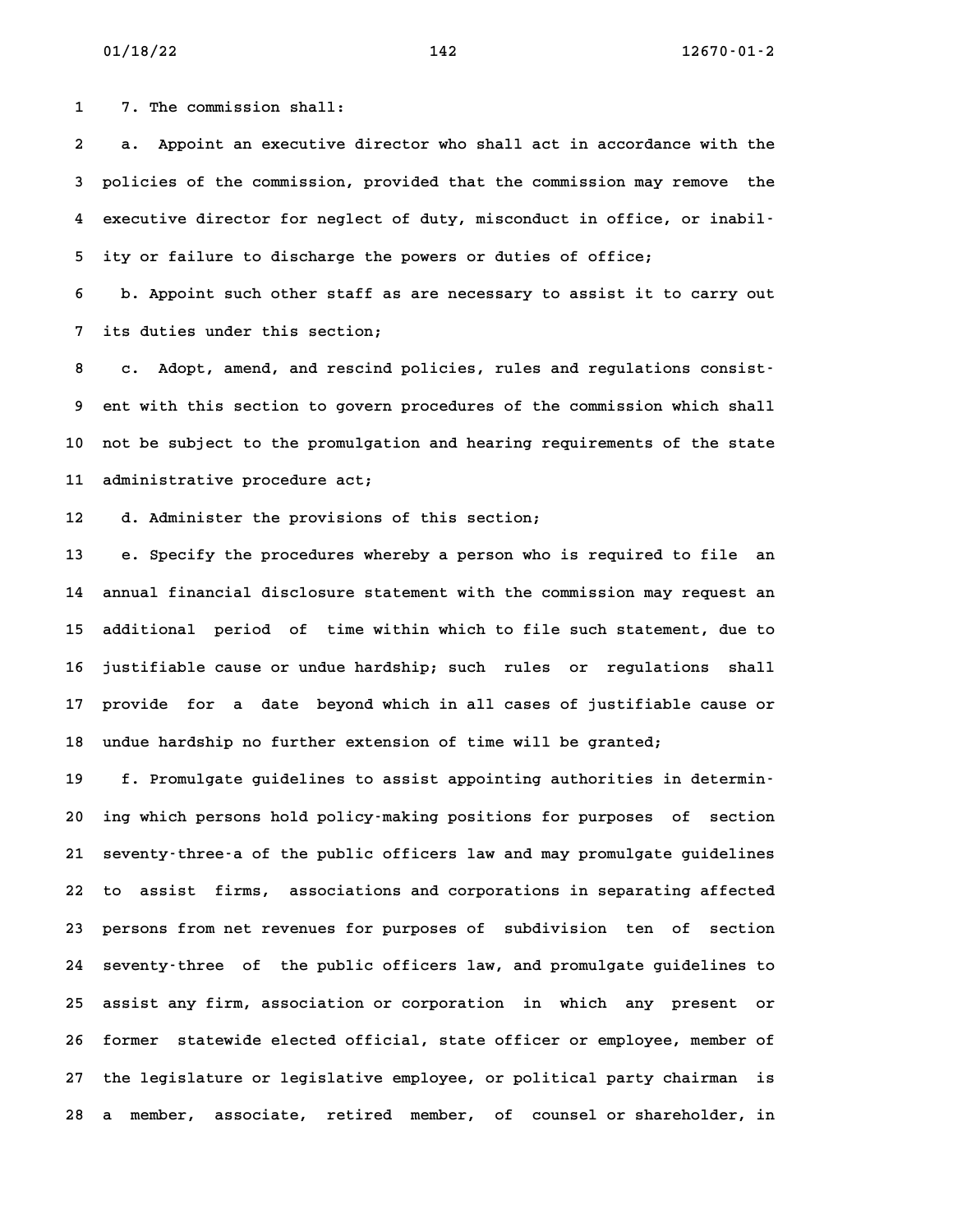**1 complying with the provisions of subdivision ten of section seventy-2 three of the public officers law with respect to the separation of such 3 present or former statewide elected official, state officer or employee, 4 member of the legislature or legislative employee, or political party 5 chairman from the net revenues of the firm, association or corporation. 6 Such firm, association or corporation shall not be required to adopt the 7 procedures contained in the guidelines to establish compliance with 8 subdivision ten of section seventy-three of the public officers law, but 9 if such firm, association or corporation does adopt such procedures, it 10 shall be deemed to be in compliance with such subdivision ten;**

**11 g. Make available forms for financial disclosure statements required 12 to be filed pursuant to subdivision six of section seventy-three and 13 section seventy-three-a of the public officers law as provided by the** 13 section seventy-three-a of the public officers law as provided by the<br>14 [joint] independent commission on [public] ethics and lobbying in 14 [joint] <u>independent</u> commission on [public] ethics <u>and lobbying in</u><br>15 government;

**16 h. Review financial disclosure statements in accordance with the 17 provisions of this section, provided however, that the commission may** 17 provisions of this section, provided however, that the commission may<br>18 delegate all or part of the review function relating to financial 18 delegate all or part of the review function-relating-to-financial<br>19 disclosure statements filed by legislative employees pursuant to **20 sections seventy-three and seventy-three-a of the public officers law to 21 the executive director who shall be responsible for completing staff 22 review of such statements in a manner consistent with the terms of the** 22 review of such statements in a manner consistent with the terms of the<br>23 commission's delegation;

**24 i. Upon written request from any person who is subject to the juris-25 diction of the commission and the requirements of sections seventy-26 three, seventy-three-a and seventy-four of the public officers law, 27 render formal advisory opinions on the requirements of said provisions. 28 A formal written opinion rendered by the commission, until and unless**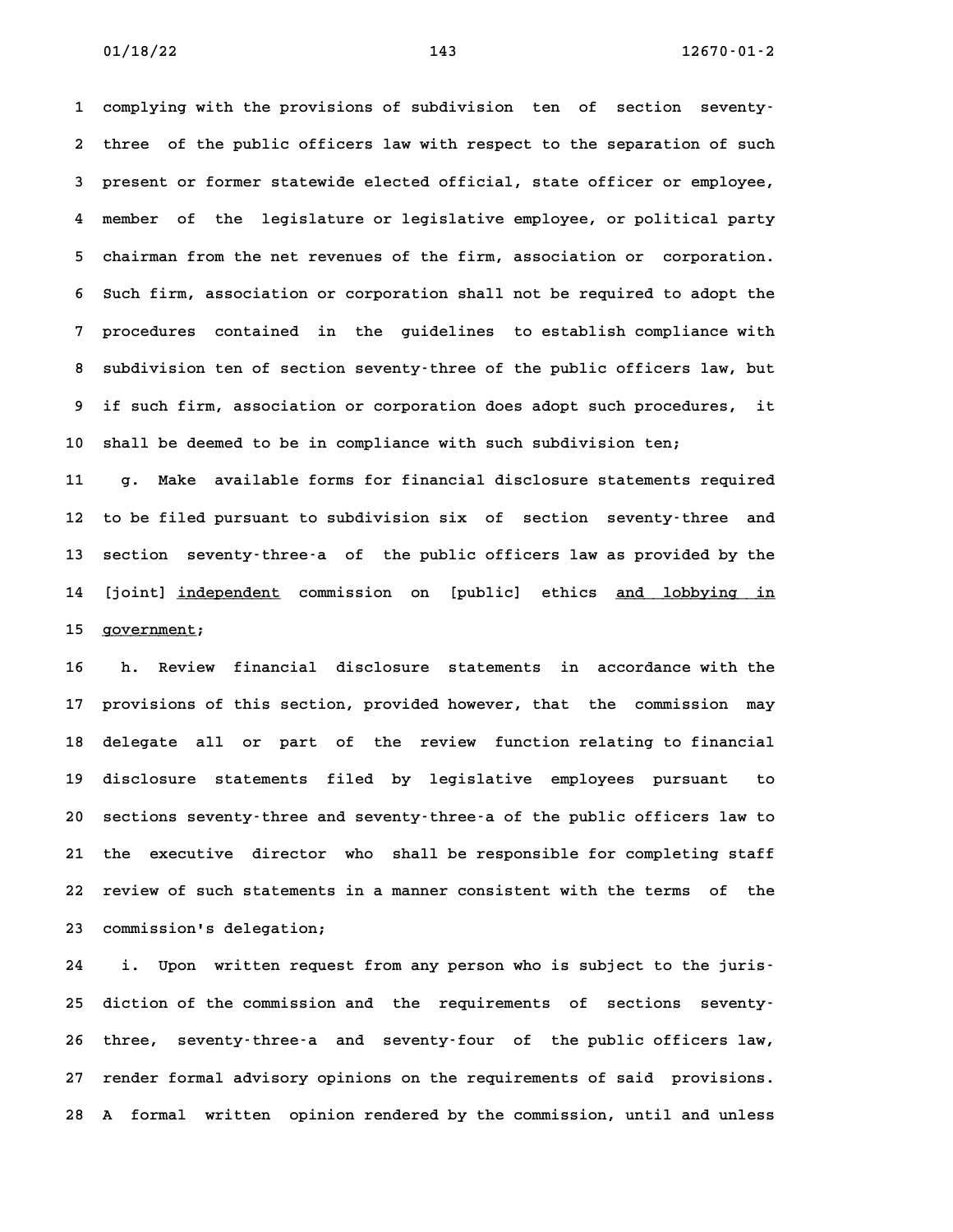**1 amended or revoked, shall be binding on the legislative ethics commis-2 sion in any subsequent proceeding concerning the person who requested 3 the opinion and who acted in good faith, unless material facts were 4 omitted or misstated by the person in the request for an opinion. Such 5 opinion may also be relied upon by such person, and may be introduced 6 and shall be a defense in any criminal or civil action. The [joint]** 6 and shall be a defense in any criminal or civil action. The [joint]<br>7 <u>independent</u> commission on [public] ethics <u>and lobbying in government</u> **8 shall not investigate an individual for potential violations of law** 8 shall not investigate an individual for potential violations of law<br>9 based upon conduct approved and covered in its entirety by such an opin-**10 ion, except that such opinion shall not prevent or preclude an investi-11 gation of and report to the legislative ethics commission concerning the** 11 gation of and report to the legislative ethics commission concerning the<br>12 conduct of the person who obtained it by the [joint] <u>independent</u> commis-12 conduct of the person who obtained it by the [joint] <u>independent</u> commis–<br>13 sion on [public] ethics <u>and lobbying in government</u> for violations of **14 section seventy-three, seventy-three-a or seventy-four of the public 15 officers law to determine whether the person accurately and fully 16 represented to the legislative ethics commission the facts relevant to 17 the formal advisory opinion and whether the person's conduct conformed** 17 the formal advisory opinion and whether the person's conduct conformed<br>18 to those factual representations. The [joint] <u>independent</u> commission <u>on</u> 18 to those factual representations. The [joint] <u>independent</u> commission <u>on</u><br>19 <u>ethics and lobbying in government</u> shall be authorized and shall have 19 <u>ethics and lobbying in government</u> shall be authorized and shall have<br>20 jurisdiction to investigate potential violations of the law arising from **21 conduct outside of the scope of the terms of the advisory opinion; and 22 j. Issue and publish generic advisory opinions covering questions 23 frequently posed to the commission, or questions common to a class or 24 defined category of persons, or that will tend to prevent undue repe-25 tition of requests or undue complication, and which are intended to 26 provide general guidance and information to persons subject to the 27 commission's jurisdiction;**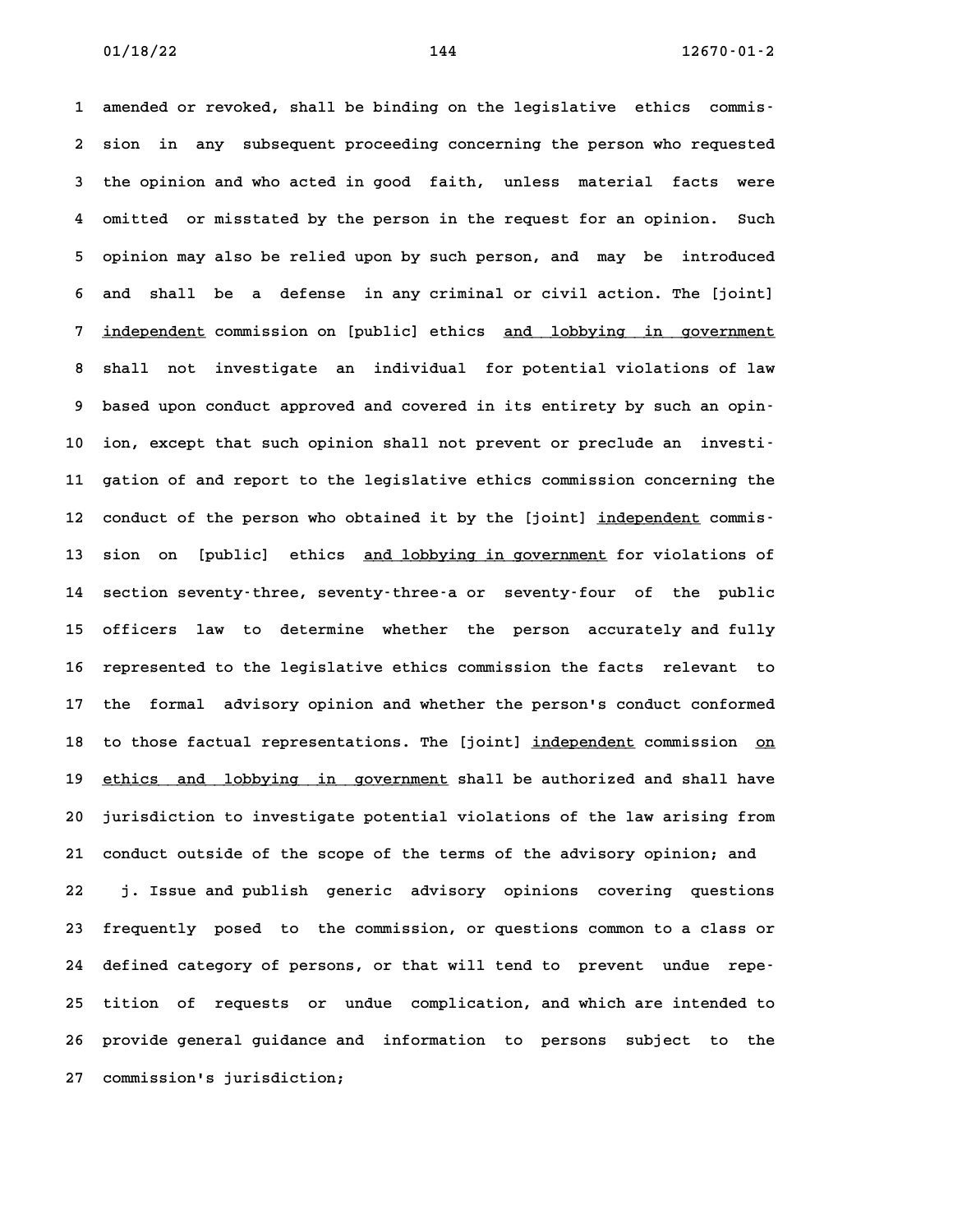**1 k. Develop educational materials and training with regard to legisla-2 tive ethics for members of the legislature and legislative employees 3 including an online ethics orientation course for newly-hired employees 4 and, as requested by the senate or the assembly, materials and training** 4 and, as requested by the senate or the assembly, materials and training<br>5 in relation to a comprehensive ethics training program; and

**6 l. Prepare an annual report to the governor and legislature summariz-7 ing the activities of the commission during the previous year and recom-8 mending any changes in the laws governing the conduct of persons subject 9 to the jurisdiction of the commission, or the rules, regulations and** 9 to the jurisdiction of the commission, or the rules, regulations and<br>10 procedures governing the commission's conduct. Such report shall **11 include: (i) a listing by assigned number of each complaint and report** 12 received from the [joint] independent commission on [public] ethics and 12 received from the [joint] <u>independent</u> commission on [public] ethics <u>and</u><br>13 <u>lobbying in government</u> which alleged a possible violation within its **14 jurisdiction, including the current status of each complaint, and (ii) 15 where a matter has been resolved, the date and nature of the disposition 16 and any sanction imposed, subject to the confidentiality requirements of** 16 and any sanction imposed, subject to the confidentiality requirements of<br>17 this section. Such annual report shall not contain any information for **18 which disclosure is not permitted pursuant to subdivision twelve of this** 18 which discl<sup>.</sup><br>19 section. **20 9. (a) An individual subject to the jurisdiction of the commission**

**21 with respect to the imposition of penalties who knowingly and inten-22 tionally violates the provisions of subdivisions two through five-a, 23 seven, eight, twelve, fourteen or fifteen of section seventy-three of 24 the public officers law or a reporting individual who knowingly and 25 wilfully fails to file an annual statement of financial disclosure or** 25 wilfully fails to file an annual statement of financial disclosure or<br>26 who knowingly and wilfully with intent to deceive makes a false state-**27 ment or gives information which such individual knows to be false on 28 such statement of financial disclosure filed pursuant to section seven-**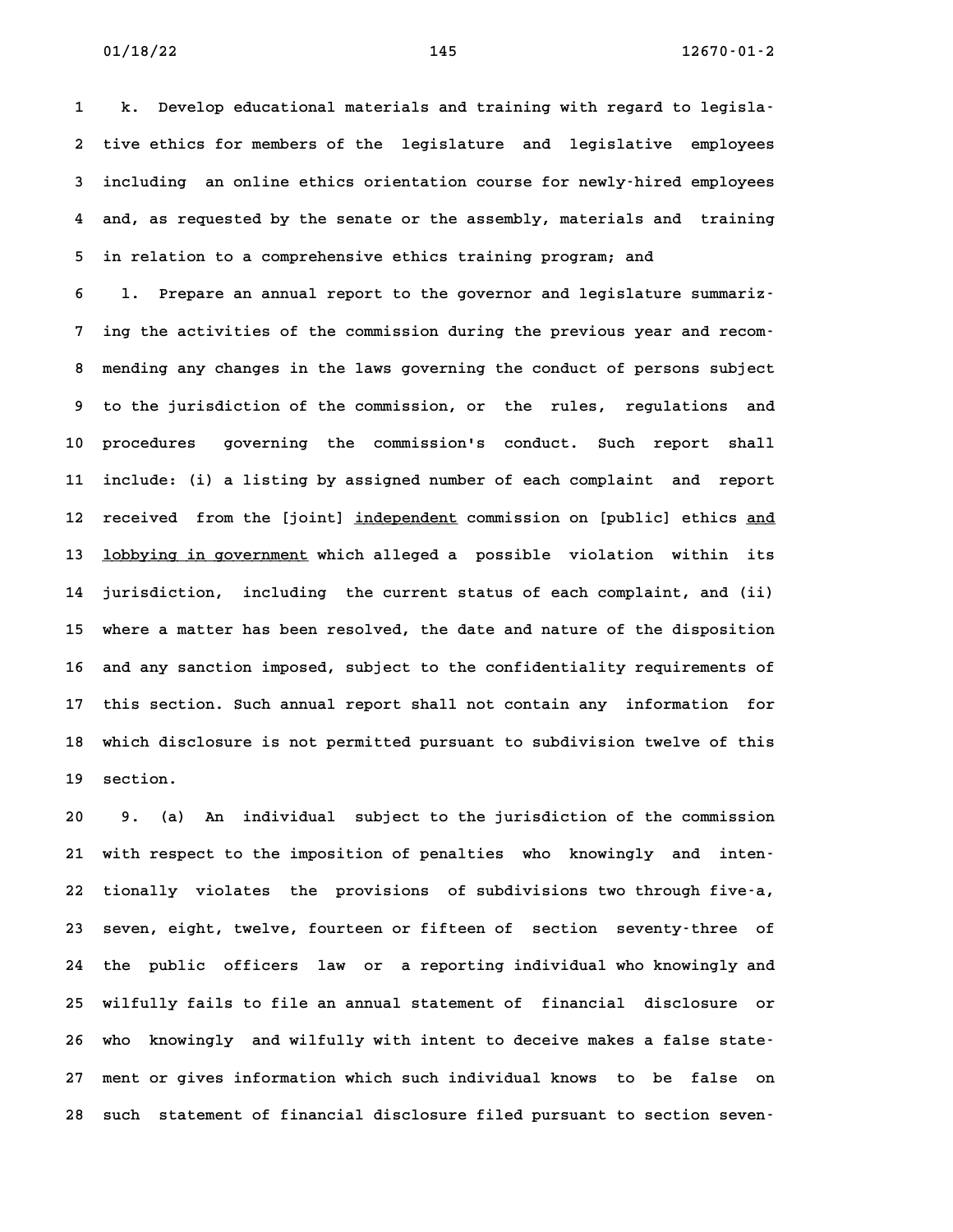**1 ty-three-a of the public officers law shall be subject to a civil penal-2 ty in an amount not to exceed forty thousand dollars and the value of 3 any gift, compensation or benefit received as a result of such 4 violation. Any such individual who knowingly and intentionally violates 5 the provisions of paragraph a, b, c, d, e, g, or i of subdivision three 6 of section seventy-four of the public officers law shall be subject to a 7 civil penalty in an amount not to exceed ten thousand dollars and the 8 value of any gift, compensation or benefit received as a result of such 9 violation. Assessment of a civil penalty hereunder shall be made by the 10 commission with respect to persons subject to its jurisdiction. In 11 assessing the amount of the civil penalties to be imposed, the commis-12 sion shall consider the seriousness of the violation, the amount of gain 13 to the individual and whether the individual previously had any civil or 14 criminal penalties imposed pursuant to this section, and any other** 14 criminal penalties imposed pursuant to this section, and any other<br>15 factors the commission deems appropriate. For a violation of this 15 factors the commission deems appropriate. For a violation of this<br>16 section, other than for conduct which constitutes a violation of subdi-**17 vision twelve, fourteen or fifteen of section seventy-three or section** 17 vision twelve, fourteen or fifteen of section seventy-three or section<br>18 seventy-four of the public officers law, the legislative ethics commis-18 seventy-four of the public officers law, the legislative ethics commis-<br>19 sion may, in lieu of or in addition to a civil penalty, refer a **20 violation to the appropriate prosecutor and upon such conviction, but 21 only after such referral, such violation shall be punishable as a class 22 A misdemeanor. Where the commission finds sufficient cause, it shall 23 refer such matter to the appropriate prosecutor. A civil penalty for 24 false filing may not be imposed hereunder in the event a category of 25 "value" or "amount" reported hereunder is incorrect unless such reported 26 information is falsely understated. Notwithstanding any other provision 27 of law to the contrary, no other penalty, civil or criminal may be 28 imposed for a failure to file, or for a false filing, of such statement,**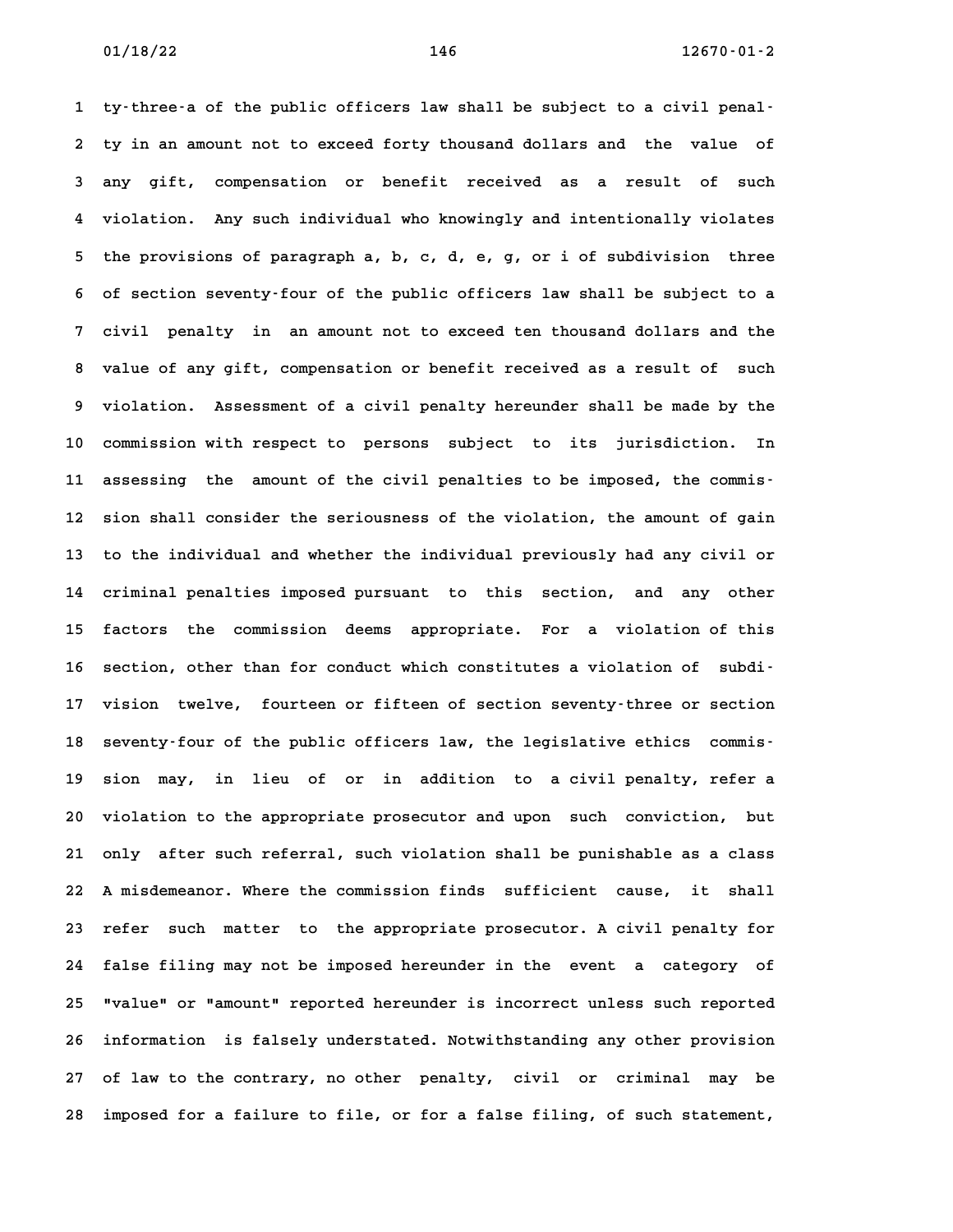**1 or a violation of subdivision six of section seventy-three of the public** 1 or a violation of subdivision six of section seventy-three of the public<br>2 officers law, except that the appointing authority may impose discipli-**3 nary action as otherwise provided by law. The legislative ethics commis-4 sion shall be deemed to be an agency within the meaning of article three 5 of the state administrative procedure act and shall adopt rules govern-6 ing the conduct of adjudicatory proceedings and appeals taken pursuant 7 to a proceeding commenced under article seventy-eight of the civil prac-8 tice law and rules relating to the assessment of the civil penalties 9 herein authorized. Such rules, which shall not be subject to the promul-**10 herein authorized. Such rules, which shall not be subject to the promul-<br>10 gation and hearing requirements of the state administrative procedure **11 act, shall provide for due process procedural mechanisms substantially 12 similar to those set forth in such article three but such mechanisms 13 need not be identical in terms or scope. Assessment of a civil penalty 14 shall be final unless modified, suspended or vacated within thirty days** 14 shall be final unless modified, suspended or vacated within thirty days<br>15 of imposition, with respect to the assessment of such penalty, or unless 15 of imposition, with respect to the assessment of such penalty, or unless<br>16 such denial of request is reversed within such time period, and upon **17 becoming final shall be subject to review at the instance of the** 17 becoming final shall be subject to review at the instance of the<br>18 affected reporting individuals in a proceeding commenced against the 18 affected reporting individuals in a proceeding commenced against the<br>19 legislative ethics commission, pursuant to article seventy-eight of the 19 legislative ethics commission, pursuant to article seventy-eight of the<br>20 civil practice law and rules.

**21 (b) Not later than forty-five calendar days after receipt from the** 22 [joint] independent commission on [public] ethics and lobbying in 22 [joint] <u>independent</u> commission on [public] ethics <u>and lobbying in</u><br>23 <u>government</u> of a\_written\_substantial\_basis\_investigation\_report\_and\_any **24 supporting documentation or other materials regarding a matter before** 24 supporting documentation or other materials regarding a matter before<br>25 the commission pursuant to [subdivision fourteen-a of] section ninety-**26 four of the executive law, unless requested by a law enforcement agency 27 to suspend the commission's action because of an ongoing criminal inves-28 tigation, the legislative ethics commission shall make public such**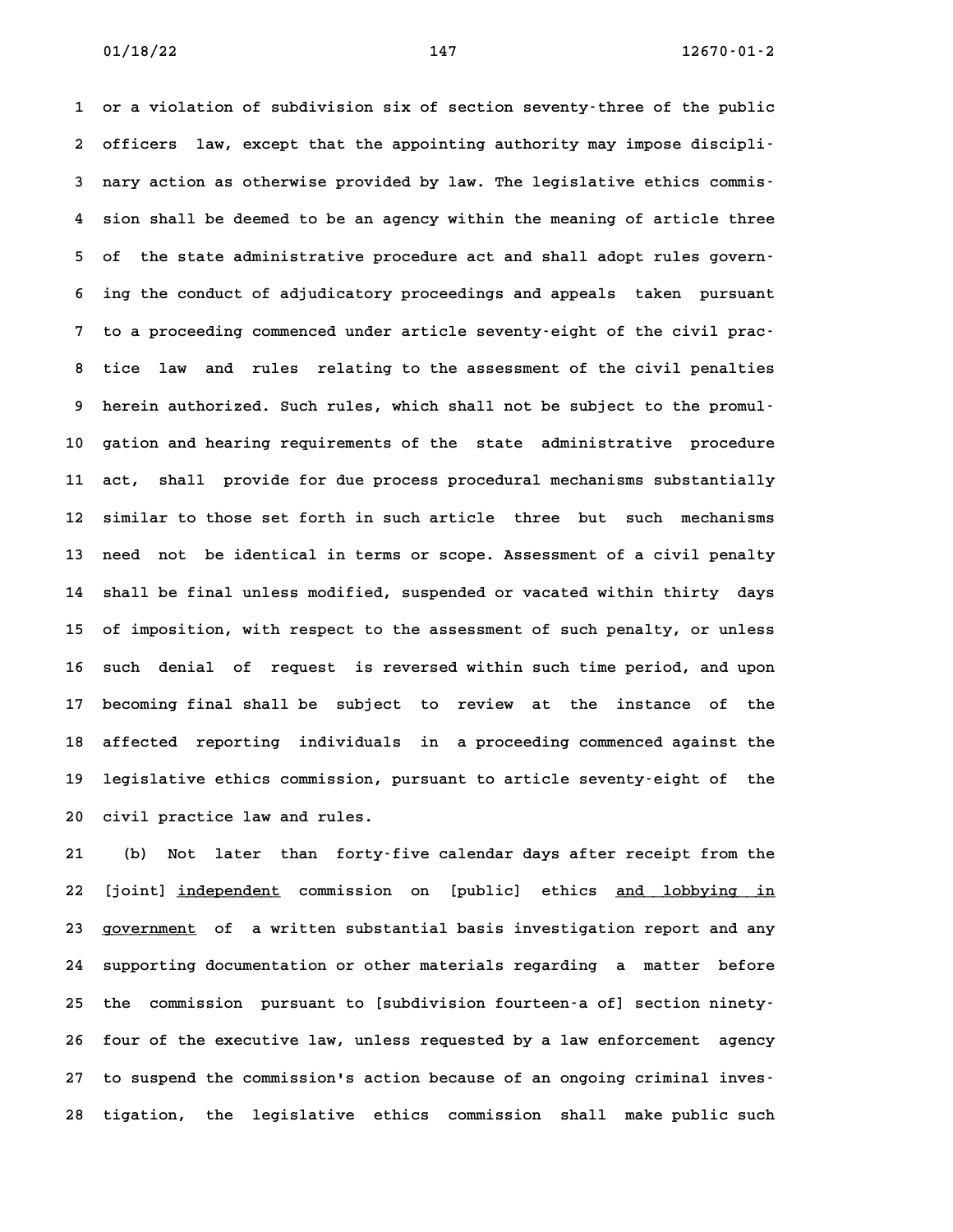**1 report in its entirety; provided, however, that the commission may with-2 hold such information for not more than one additional period of the** 2 hold such information for not more than one additional period of the<br>3 same duration or refer the matter back to the [joint] independent 3 same duration or refer the matter back to the [joint] <u>independent</u><br>4 commission on [public] ethics <u>and lobbying in government</u> once for addi-**5 tional investigation, in which case the legislative ethics commission 6 shall, upon the termination of such additional period or upon receipt of** 6 shall, upon the termination of such additional period or upon receipt of<br>7 a new report by the [joint] <u>independent</u> commission on [public] ethics 8 anew report by the [joint] <u>independent</u> commission on [public] ethics<br>**8 <u>and lobbying in government</u> after such additional investigation, make 9 public the written report and publish it on the commission's website. If 10 the legislative ethics commission fails to make public the written** 10 the legislative ethics commission fails to make-public-the-written<br>11 report-received-from-the-[joint] <u>independent</u>-commission <u>on ethics and</u> 11 report received from the [joint] <u>independent</u> commission <u>on ethics and</u><br>12 <u>lobbying in government</u> in accordance with this paragraph, the [joint] 12 <u>lobbying in government</u> in-accordance-with-this-paragraph,-the-[joint]<br>13 <u>independent</u>-commission <u>on ethics and lobbying in government</u> shall **14 release such report publicly promptly and in any event no later than ten 15 days after the legislative ethics commission is required to release such 16 report. The legislative ethics commission shall not refer the matter** 16 report. The legislative ethics commission-shall-not-refer-the-matter<br>17 back-to-the-[joint] <u>independent</u> commission on [public] ethics <u>and lobby-</u> 17 back to the [joint] <u>independent</u> commission on [public] ethics <u>and lobby–</u><br>18 <u>ing in government</u> for additional investigation more than once. If the 18 ing in government for additional investigation more than once. If the<br>19 commission refers the matter back to the [joint] <u>independent</u> commission 20 <u>on ethics and lobbying in government</u> for additional fact-finding, the 20 <u>on ethics and lobbying in government</u> for additional fact-finding, the<br>21 [joint commission's] <u>independent commission on ethics and lobbying in</u> 21 [joint commission's] <u>independent commission on ethics a</u><br>22 <u>government's</u> original report shall remain confidential.

22 government's original report shall remain confidential.<br>23 10. Upon receipt of a written report from the [joint] <u>independent</u> 10. Upon receipt of a written report from the [joint] <u>independent</u><br>24 commission on [public] ethics <u>and lobbying in government</u> pursuant to **25 subdivision fourteen-a of section seventy-three of the public officers** 25 subdivision fourteen-a of section seventy-three of the public officers<br>26 law, the legislative ethics commission shall commence its review of the **27 matter addressed in such report. No later than ninety days after receipt**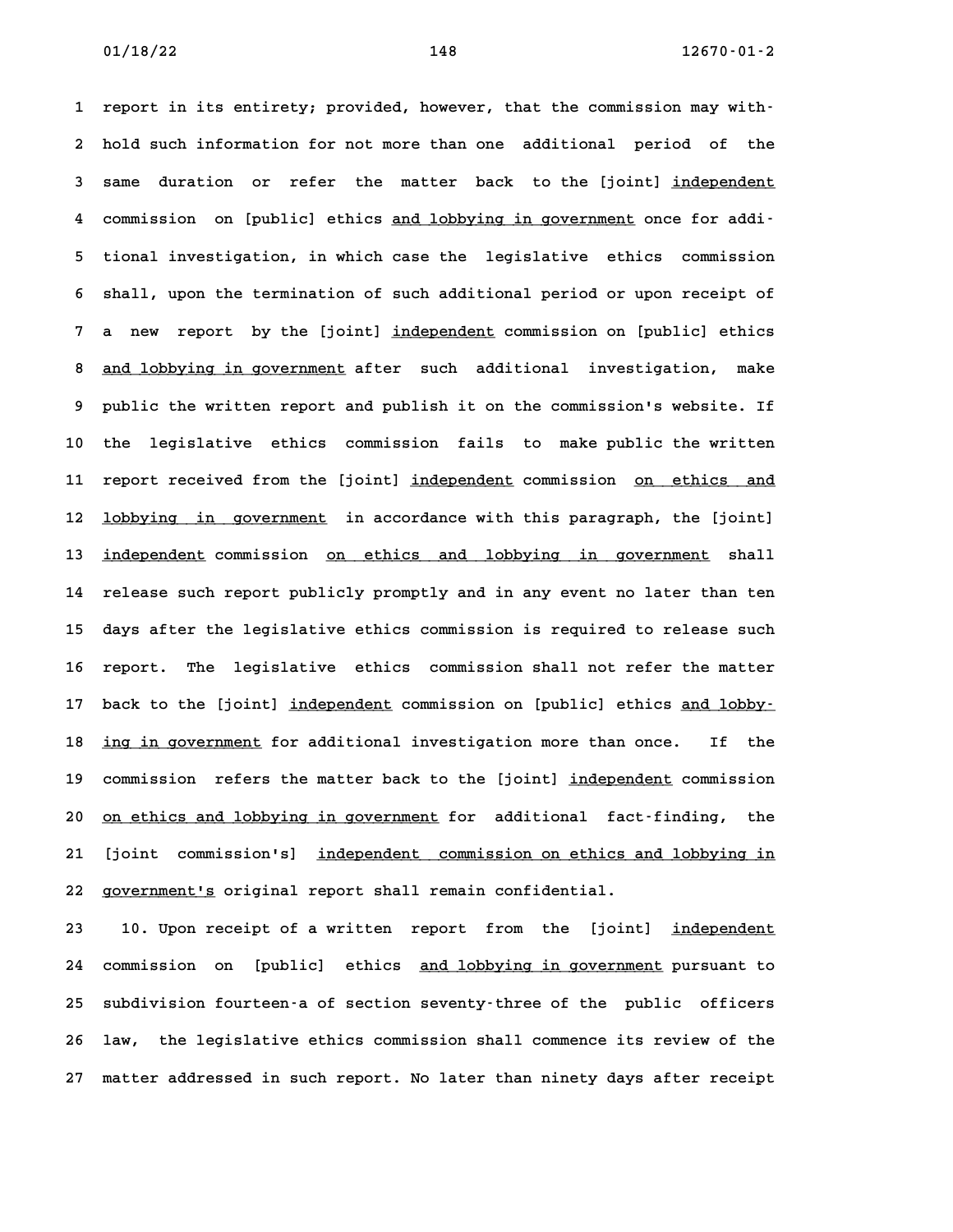**1 of such report, the legislative ethics commission shall dispose of the 2 matter by making one or more of the following determinations:**

**3 a. whether the legislative ethics commission concurs with the [joint 4. whether the legislative ethics commission concurs with the [joint<br>4 commission's] <u>independent commission on ethics and lobbying in govern-</u>** 4 commission's] <u>independent commission on ethics and lobbying in govern-<br>5 <u>ment's</u> conclusions of law and the reasons therefor;</u>

5 <u>ment's</u> conclusions of law and the reasons therefor;<br>6 b. whether and which penalties have been assessed pursuant to applica-**7 ble law or rule and the reasons therefor; and**

**8 c. whether further actions have been taken by the commission to punish 9 or deter the misconduct at issue and the reasons therefor. 10 The commission's disposition shall be reported in writing and**

**11 published on its website no later than ten days after such disposition 12 unless requested by a law enforcement agency to suspend the commission's 13 action because of an ongoing criminal investigation.**

**14 12. a. Notwithstanding the provisions of article six of the public** 14 12. a. Notwithstanding the provisions of article six of the public<br>15 officers law, the only records of the commission which shall be avail<sup>.</sup> 15 officers law, the only records of the commission which shall be avail-<br>16 able for public inspection and copying are:

**17 (1) the terms of any settlement or compromise of a complaint or refer-18 ral or report which includes a fine, penalty or other remedy reached** 18 ral or report which includes a fine, penalty or other remedy reached<br>19 after the commission has received a report from the [joint] <u>independent</u> 19 after the commission has received a report from the [joint] <u>independent</u><br>20 commission on [public] ethics <u>and lobbying in government</u> pursuant to **21 [subdivision fourteen-a of] section ninety-four of the executive law; 22 (2) generic advisory opinions;**

**23 (3) all reports required by this section; and**

24 (4) all reports received from the [joint] independent commission on 24 (4) all reports received from the [joint] <u>independent</u> commission on<br>25 [public] ethics <u>and lobbying in government</u> pursuant to [subdivision 25 [public] ethics <u>and lobbying in government</u> pursuant to [subdivision<br>26 fourteen–a of] section ninety–four of the executive law and in conform– 26 fourteen-a of] section ninety-four of the executive law and in conform-<br>27 ance with paragraph (b) of subdivision [nine-b] <u>nine</u> of this section.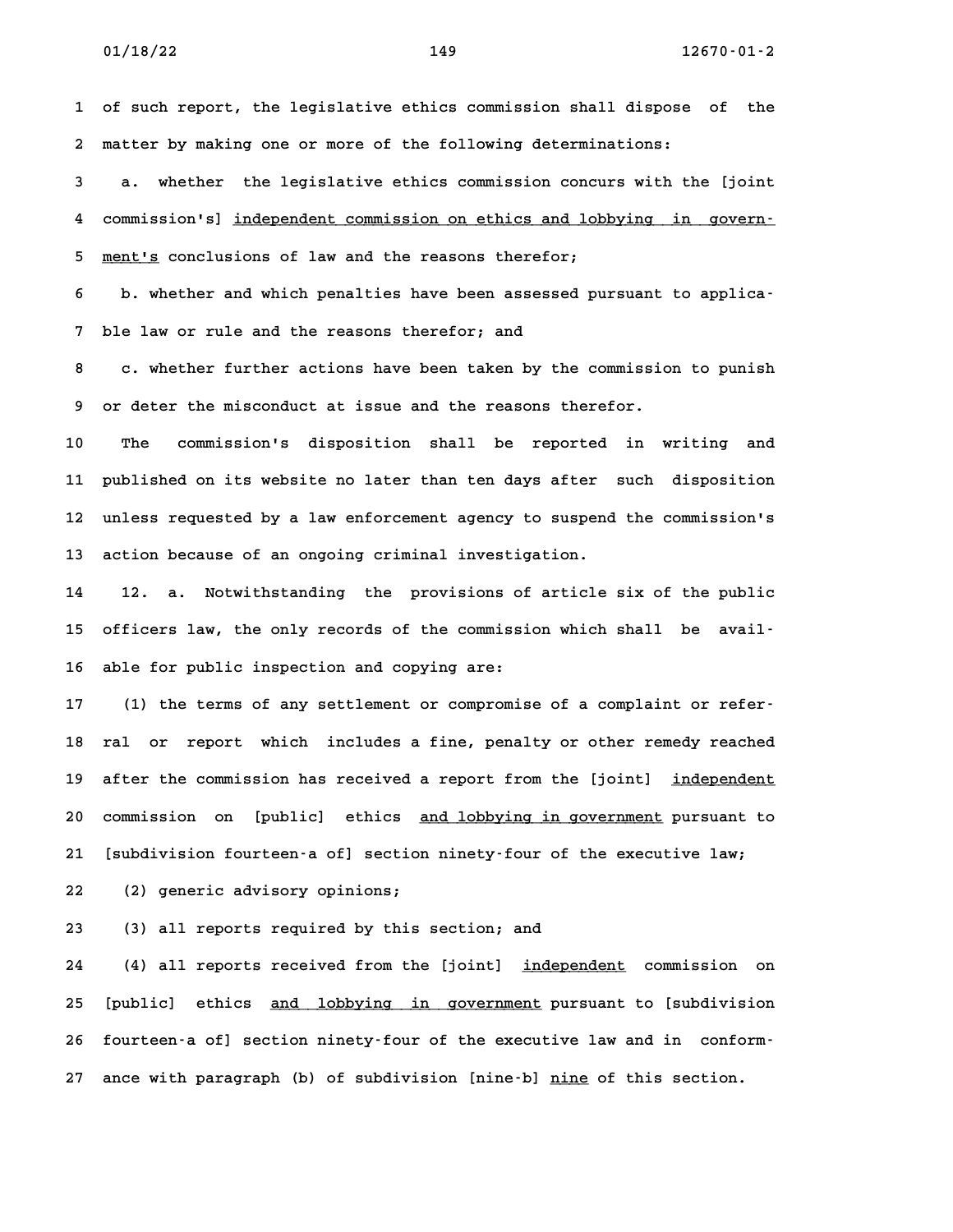**1 b. Notwithstanding the provisions of article seven of the public offi-2 cers law, no meeting or proceeding of the commission shall be open to 3 the public, except if expressly provided otherwise by this section or** 3 the public, except if expressly provided otherwise by this section or<br>4 the commission.

**5 13. Within one hundred twenty days of the effective date of this 6 subdivision, the commission shall create and thereafter maintain a 7 publicly accessible website which shall set forth the procedure for** 8 publicly accessible website which shall set-forth-the-procedure-for<br>**8 filing a complaint with the [joint**] <u>independent</u> commission on [public] 8 filing a complaint with the [joint] <u>independent</u> commission on [public]<br>9 ethics <u>and lobbying in government</u>, and which shall contain any other 9 ethics <u>and lobbying in government</u>, and which shall contain any other<br>10 records or information which the commission determines to be appropri-**11 ate. 12 § 5. Paragraphs (c), (d) and (d-1) of subdivision 1 of section73-a of**

**13 the public officers law, paragraphs (c) and (d) as amended and paragraph 14 (d-1) as added by section 5 of part A of chapter 399 of the laws of 15 2011, are amended to read as follows:**

**16 (c) The term "state officer or employee" shall mean:**

**17 (i) heads of state departments and their deputies and assistants;**

**18 (ii) officers and employees of statewide elected officials, officers** 18 (ii) officers and employees of statewide elected officials, officers<br>19 and employees of state departments, boards, bureaus, divisions, commis-19 and employees of state departments, boards, bureaus, divisions, commis-<br>20 sions, councils or other state agencies, who receive annual compensation **21 in excess of the filing rate established by paragraph (l) of this subdi-22 vision or who hold policy-making positions, as annually determined by 23 the appointing authority and set forth in a written instrument which** 23 the appointing authority and set forth in a written instrument which<br>24 shall be filed with the [joint] <u>independent</u> commission on [public] 24 shall be filed with the [joint] <u>independent</u> commission on [public]<br>25 ethics <u>and lobbying in government</u> established by section ninety–four of 25 ethics <u>and lobbying in government</u> established by section ninety-four of<br>26 the executive law during the month of February, provided, however, that **27 the appointing authority shall amend such written instrument after such 28 date within thirty days after the undertaking of policy-making responsi-**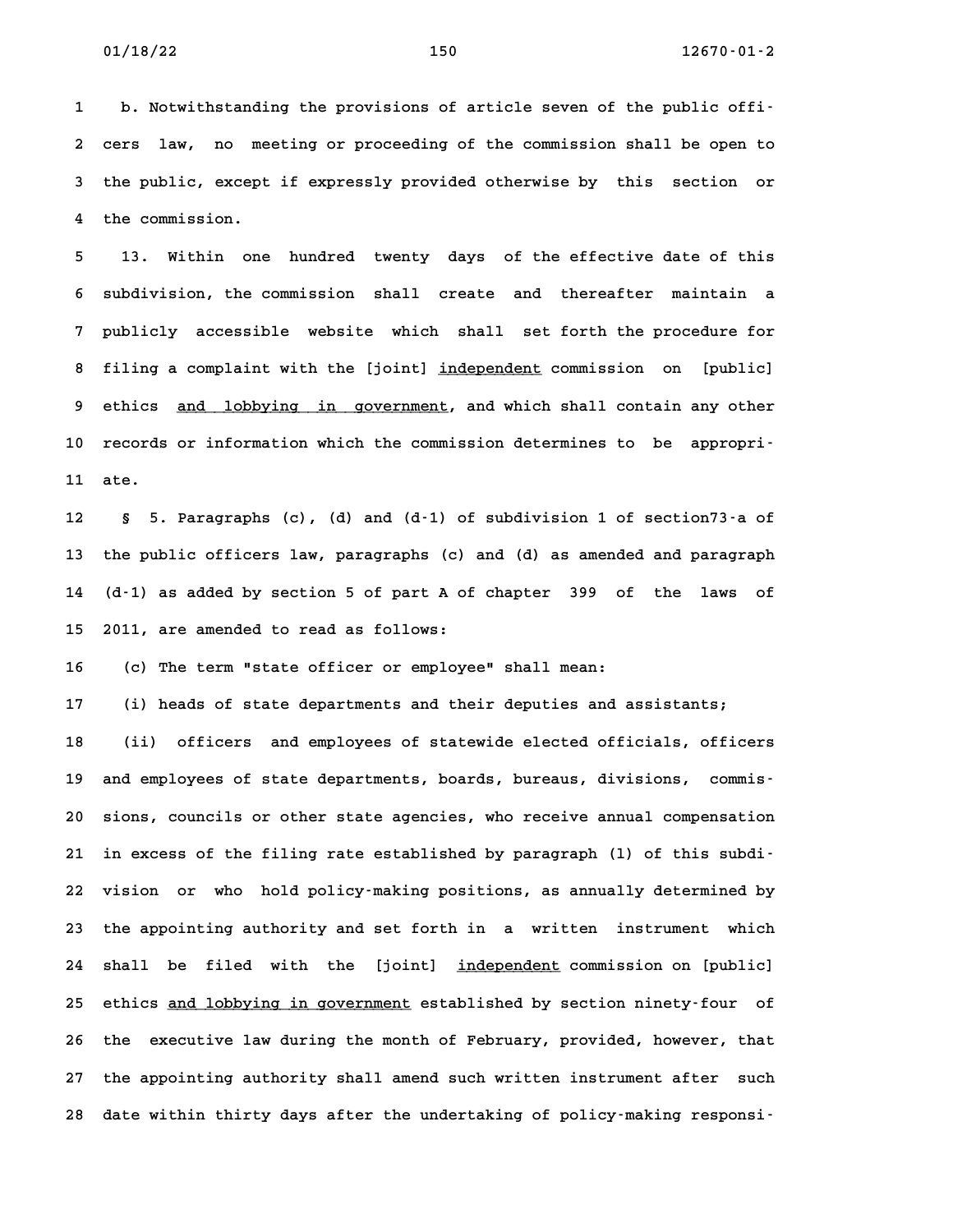**1 bilities by a new employee or any other employee whose name did not 2 appear on the most recent written instrument; and**

**3 (iii) members or directors of public authorities, other than multi-4 state authorities, public benefit corporations and commissions at least 5 one of whose members is appointed by the governor, and employees of such** 5 one of whose members is appointed by the governor, and employees of such<br>6 authorities, corporations and commissions who receive annual compen-**7 sation in excess of the filing rate established by paragraph (l) of this 8 subdivision or who hold policy-making positions, as determined annually 9 by the appointing authority and set forth in a written instrument which** 9 by the appointing authority and set forth in a written instrument which<br>10 shall be filed with the [joint] <u>independent</u> commission on [public] 10 shall be filed with the [joint] <u>independent</u> commission on [public]<br>11 ethics <u>and lobbying in government</u> established by section ninety–four of 11 ethics <u>and lobbying in government</u> established by section ninety–four of<br>12 the executive law during the month of February, provided, however, that 12 the executive law during the month of February, provided, however, that<br>13 the appointing authority shall amend such written instrument after such **14 date within thirty days after the undertaking of policy-making responsi-15 bilities by a new employee or any other employee whose name did not 16 appear on the most recent written instrument. 17 (d) The term "legislative employee" shall mean any officer or employee**

**18 of the legislature who receives annual compensation in excess of the 19 filing rate established by paragraph (l) below or who is determined to 20 hold a policy-making position by the appointing authority as set forth 21 in a written instrument which shall be filed with the legislative ethics** 21 in a written instrument which shall be filed with the legislative ethics<br>22 commission and the [joint] <u>independent</u> commission on [public] ethics <u>and</u> 22 commission and the [joint]<br>23 <u>lobbying in government</u>.

**24 (d-1) A financial disclosure statement required pursuant to section 25 seventy-three of this article and this section shall be deemed "filed"** 25 seventy-three of this article and this section shall be deemed "filed"<br>26 with the [joint] <u>independent</u> commission on [public] ethics <u>and lobbying</u> 26 with the [joint] <u>independent</u> commission on [public] ethics <u>and lobbying</u><br>27 <u>in government</u> upon its filing, in accordance with this section, with the **28 legislative ethics commission for all purposes including, but not limit-**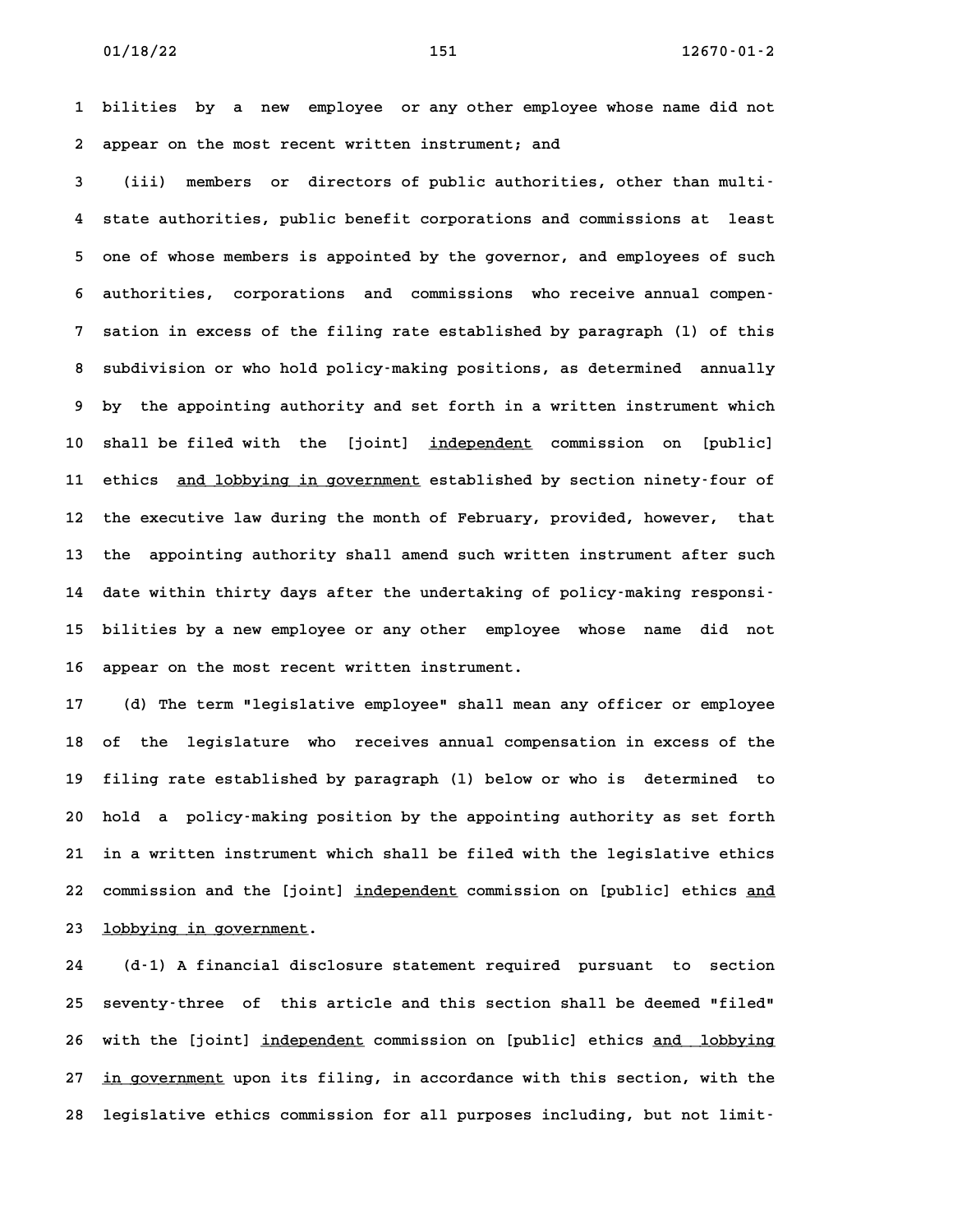**1 ed to, [subdivision fourteen of] section ninety-four of the executive 2 law, subdivision nine of section eighty of the legislative law and** 2 law, subdivision nine of section eighty of the legislative law and<br>3 subdivision four of this section.

**4 § 6. Subdivision 2 of section 73-a of the public officers law, as 5 amended by section 5 of part A of chapter 399 of the laws of 2011, is 6 amended to read as follows: 7 2. (a) Every statewide elected official, state officer or employee,**

**8 member of the legislature, legislative employee and political party 9 chairman and every candidate for statewide elected office or for member** 9 chairman and every candidate for statewide elected office or for member<br>10 of the legislature shall file an annual statement of financial disclo-**11 sure containing the information and in the form set forth in subdivision 12 three of this section. On or before the fifteenth day of May with** 12 three of this section. On or before the fifteenth day of May with<br>13 respect to the preceding calendar year: (1) every member of the legisla-13 respect to the preceding calendar year: (1) every member of the legisla<sup>.</sup><br>14 ture, every candidate for member of the legislature and legislative 14 ture, every candidate for member of the legislature and legislative<br>15 employee shall file such statement with the legislative ethics commis-15 employee shall file such statement with the legislative ethics commis-<br>16 sion which shall provide such statement along with any requests for 16 sion which shall provide such statement along with any requests for<br>17 exemptions or deletions to the [joint] <u>independent</u> commission on 17 exemptions or deletions to the [joint] <u>independent</u> commission on<br>18 [public] ethics <u>and lobbying in government</u> for filing and rulings with 18 [public] ethics <u>and lobbying in government</u> for filing and rulings with<br>19 respect to such requests for exemptions or deletions, on or before the **20 thirtieth day of June; and (2) all other individuals required to file** 20 thirtieth day of June; and (2) all other individuals required to file<br>21 such statement shall file it with the [joint] <u>independent</u> commission on 21 such statement shall file it with the [joint] <u>independent</u><br>22 [public] ethics <u>and lobbying in government</u>, except that: 22 [public] ethics <u>and lobbying in government</u>, except that:<br>23 (i) a person who is subject to the reporting requirements of this

**24 subdivision and who timely filed with the internal revenue service an 25 application for automatic extension of time in which to file his or her 26 individual income tax return for the immediately preceding calendar or 27 fiscal year shall be required to file such financial disclosure state-28 ment on or before May fifteenth but may, without being subjected to any**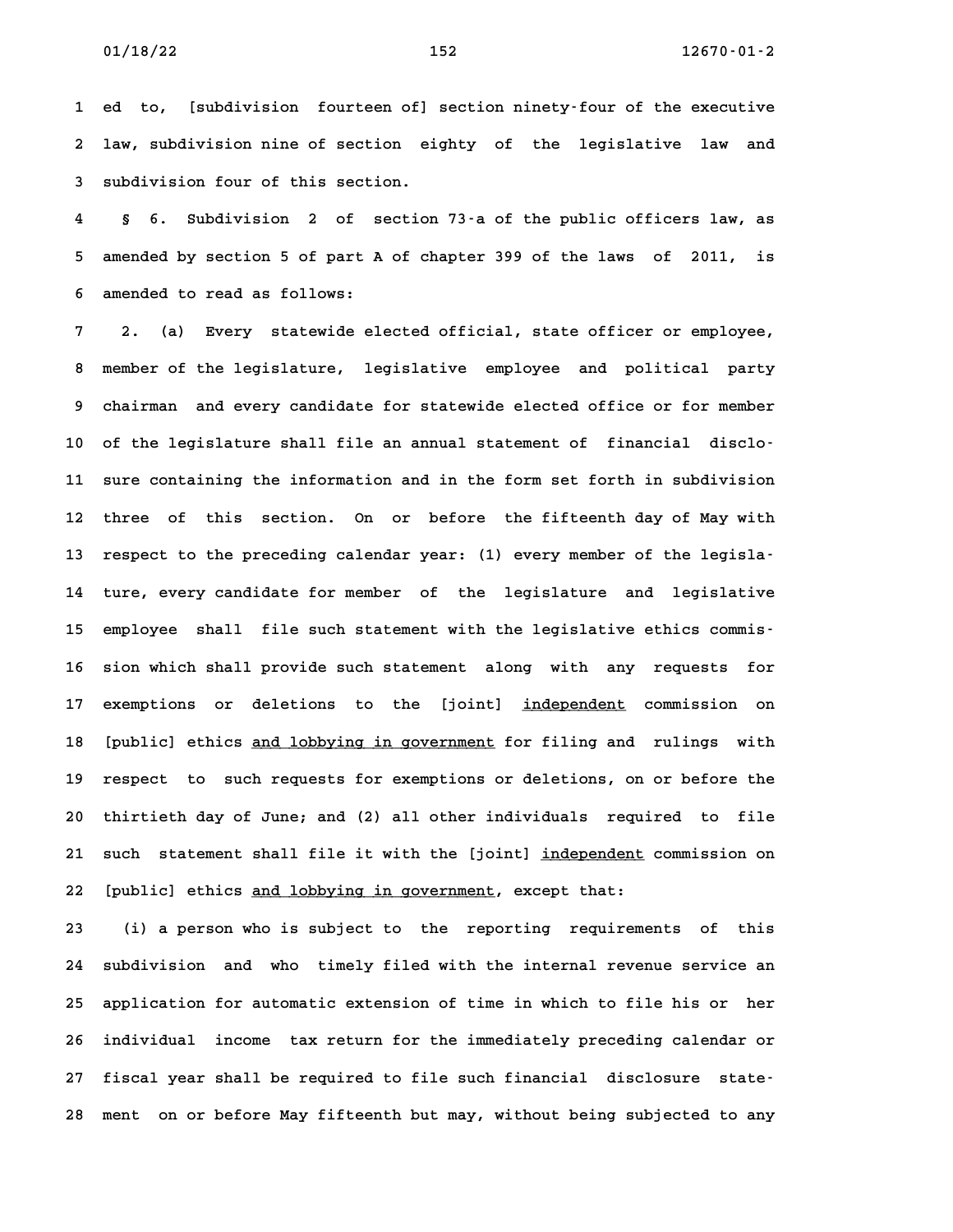**1 civil penalty on account of a deficient statement, indicate with respect 2 to any item of the disclosure statement that information with respect** 2 to any item of the disclosure statement that information with respect<br>3 thereto is lacking but will be supplied in a supplementary statement of **4 financial disclosure, which shall be filed on or before the seventh day 5 after the expiration of the period of such automatic extension of time 6 within which to file such individual income tax return, provided that 7 failure to file or to timely file such supplementary statement of finan-8 cial disclosure or the filing of an incomplete or deficient supplementa-9 ry statement of financial disclosure shall be subject to the notice and 10 penalty provisions of this section respecting annual statements of 11 financial disclosure as if such supplementary statement were an annual** 11 financial disclosure as if such supplementary statement were an annual<br>12 statement;

**13 (ii) a person who is required to file an annual financial disclosure** 13 (ii) a person who is required to file an annual financial disclosure<br>14 statement with the [joint] <u>independent</u> commission on [public] ethics <u>and</u> 14 statement with the [joint] <u>independent</u> commission on [public] ethics <u>and</u><br>15 <u>lobbying in government</u>, and who is granted an additional period of time 15 <u>lobbying in government</u>, and who is granted an additional period of time<br>16 within which to file such statement due to justifiable cause or undue **17 hardship, in accordance with required rules and regulations [on the** 17 hardship, in accordance with required rules and regulations [on the<br>18 subject] adopted pursuant to [paragraph c of subdivision nine of] 18 subject] adopted pursuant to [paragraph c of subdivision nine of]<br>19 section ninety-four of the executive law shall file such statement with-**20 in the additional period of time granted; and the legislative ethics** 20 in the additional period of time granted; and the legislative ethics<br>21 commission shall notify the [joint] <u>independent</u> commission on [public] 21 commission shall notify the [joint] <u>independent</u> commission on [public]<br>22 ethics <u>and lobbying in government</u> of any extension granted pursuant to 22 ethics <u>and lobbying in government</u> of any extension granted pursuant to<br>23 this paragraph;

**24 (iii) candidates for statewide office who receive a party designation 25 for nomination by a state committee pursuant to section 6-104 of the 26 election law shall file such statement within ten days after the date of 27 the meeting at which they are so designated;**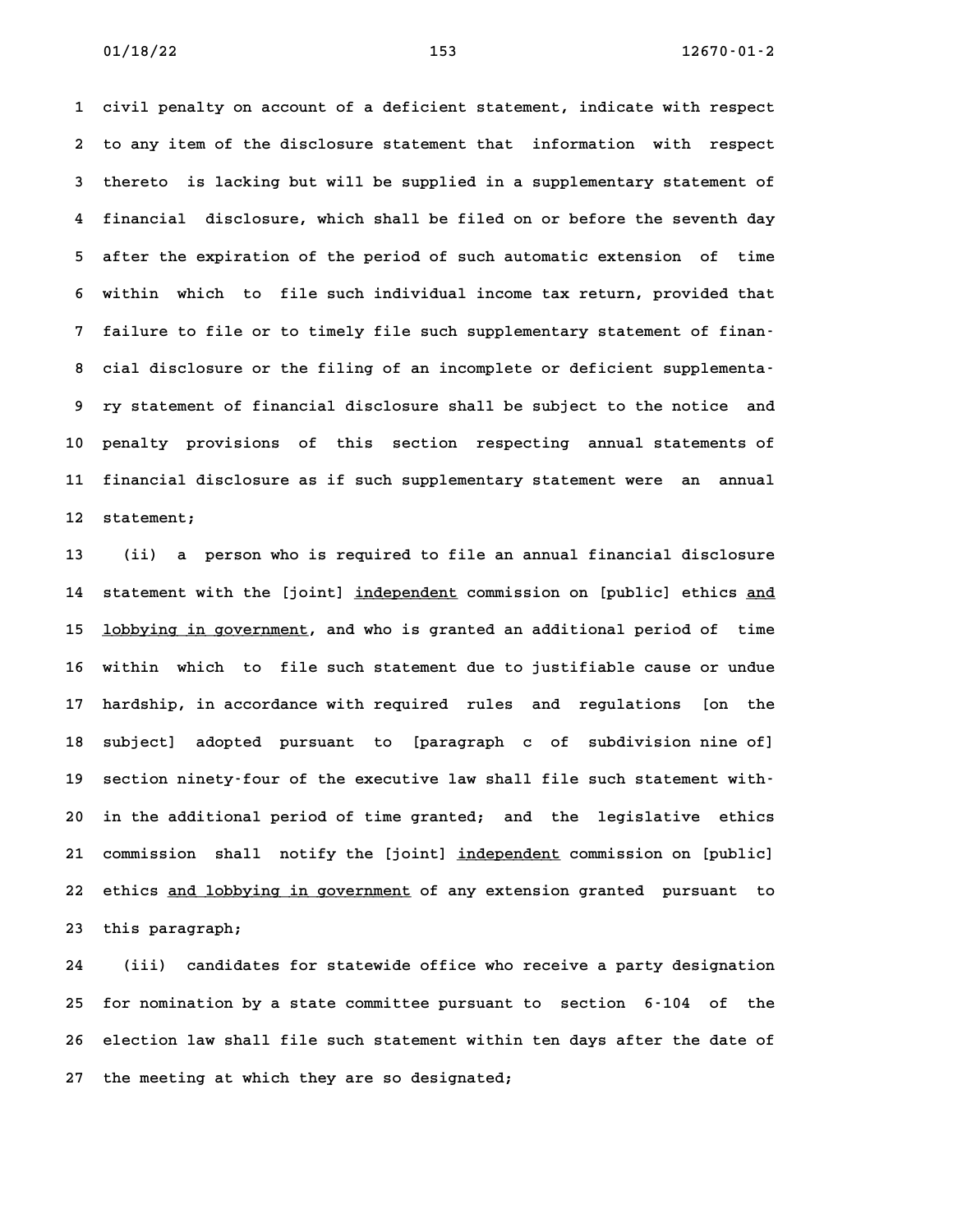**1 (iv) candidates for statewide office who receive twenty-five percent 2 or more of the vote cast at the meeting of the state committee held 3 pursuant to section 6-104 of the election law and who demand to have 4 their names placed on the primary ballot and who do not withdraw within 5 fourteen days after such meeting shall file such statement within ten 6 days after the last day to withdraw their names in accordance with the 7 provisions of such section of the election law;**

**8 (v) candidates for statewide office and candidates for member of the 9 legislature who file party designating petitions for nomination at a 10 primary election shall file such statement within ten days after the 11 last day allowed by law for the filing of party designating petitions 12 naming them as candidates for the next succeeding primary election;**

**13 (vi) candidates for independent nomination who have not been desig-14 nated by a party to receive a nomination shall file such statement with-**14 nated by a party to receive a nomination shall file such statement with-<br>15 in ten days after the last day allowed by law for the filing of inde-15 in ten days after the last day allowed by law for the filing of inde<sup>.</sup><br>16 pendent nominating petitions naming them as candidates in the next **17 succeeding general or special election;**

**18 (vii) candidates who receive the nomination of a party for a special 19 election shall file such statement within ten days after the date of the 20 meeting of the party committee at which they are nominated;**

**21 (viii) a candidate substituted for another candidate, who fills a 22 vacancy in a party designation or in an independent nomination, caused 23 by declination, shall file such statement within ten days after the last 24 day allowed by law to file a certificate to fill a vacancy in such party 25 designation or independent nomination; 26 (ix) with respect to all candidates for member of the legislature, the**

**27 legislative ethics commission shall within five days of receipt provide** 27 legislative ethics commission shall within five days of receipt provide<br>28 the [joint] <u>independent</u> commission on [public] ethics <u>and lobbying in</u>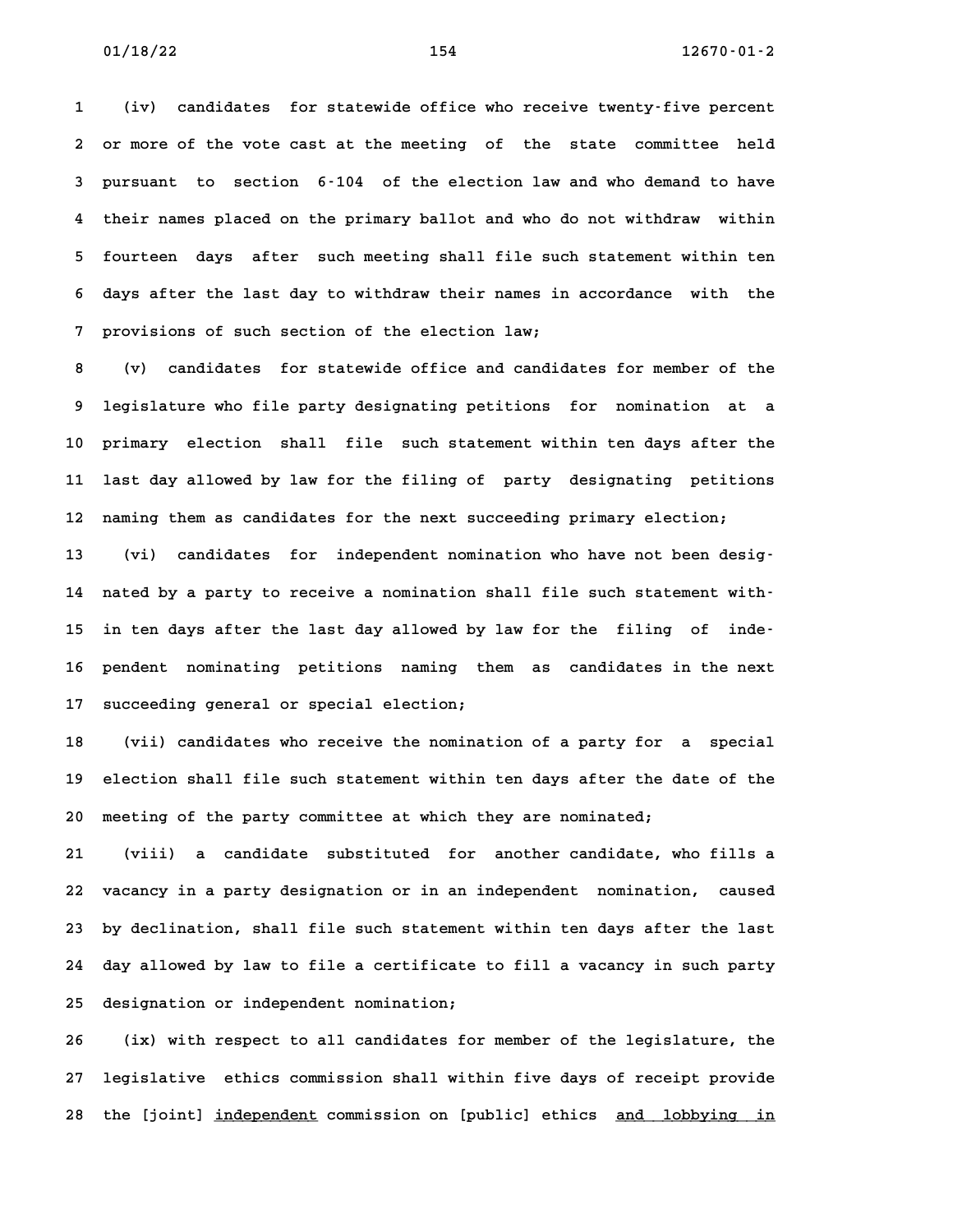**1 government the statement filed pursuant to subparagraphs (v), (vi), \_\_\_\_\_\_\_\_\_\_ 2 (vii) and (viii) of this paragraph. 3 (b) As used in this subdivision, the terms "party", "committee" (when**

**4 used in conjunction with the term "party"), "designation", "primary", 5 "primary election", "nomination", "independent nomination" and "ballot" 6 shall have the same meanings as those contained in section 1-104 of the** 6 shall have the same meanings as those contained in section 1-104 of the<br>7 election law.

**8 (c) If the reporting individual is a senator or member of assembly, 9 candidate for the senate or member of assembly or a legislative employ-10 ee, such statement shall be filed with both the legislative ethics 11 commission established by section eighty of the legislative law and the** 11 commission established by section eighty of the legislative law and the<br>12 [joint] <u>independent</u> commission on [public] ethics <u>and lobbying in</u> 12 [joint] <u>independent</u> commission on [public] ethics <u>and lobbying in</u><br>13 <u>government</u> in accordance with paragraph (d–1) of subdivision one of this **14 section. If the reporting individual is a statewide elected official,** 14 section. If the reporting individual is a statewide elected official,<br>15 candidate for statewide elected office, a state officer or employee or a **16 political party chairman, such statement shall be filed with the [joint]** 16 political party chairman, such statement shall be filed with the [joint]<br>17 <u>independent</u> commission on [public] ethics <u>and lobbying in government</u> 17 <u>independent</u> commission on [public] ethics <u>and lobbying</u><br>18 established by section ninety-four of the executive law.

18 established by section ninety–four of the executive law.<br>19 (d) The [joint] <u>independent</u> commission on [public] ethics <u>and lobbying</u> 19 (d) The [joint] <u>independent</u> commission on [public] ethics <u>and lobbying</u><br>20 <u>in government</u> shall obtain from the state board of elections a list of **21 all candidates for statewide office and for member of the legislature,** 21 all candidates for statewide office and for member of the legislature,<br>22 and from such list, shall determine and publish a list of those candi<sup></sup> 22 and from such list, shall determine and publish a list of those candi-<br>23 dates who have not, within ten days after the required date for filing **24 such statement, filed the statement required by this subdivision.**

24 such statement, filed the statement required by this subdivision.<br>25 (e) Any person required to file such statement who commences employ<sup>.</sup> **26 ment after May fifteenth of any year and political party chairman shall 27 file such statement within thirty days after commencing employment or of 28 taking the position of political party chairman, as the case may be. In**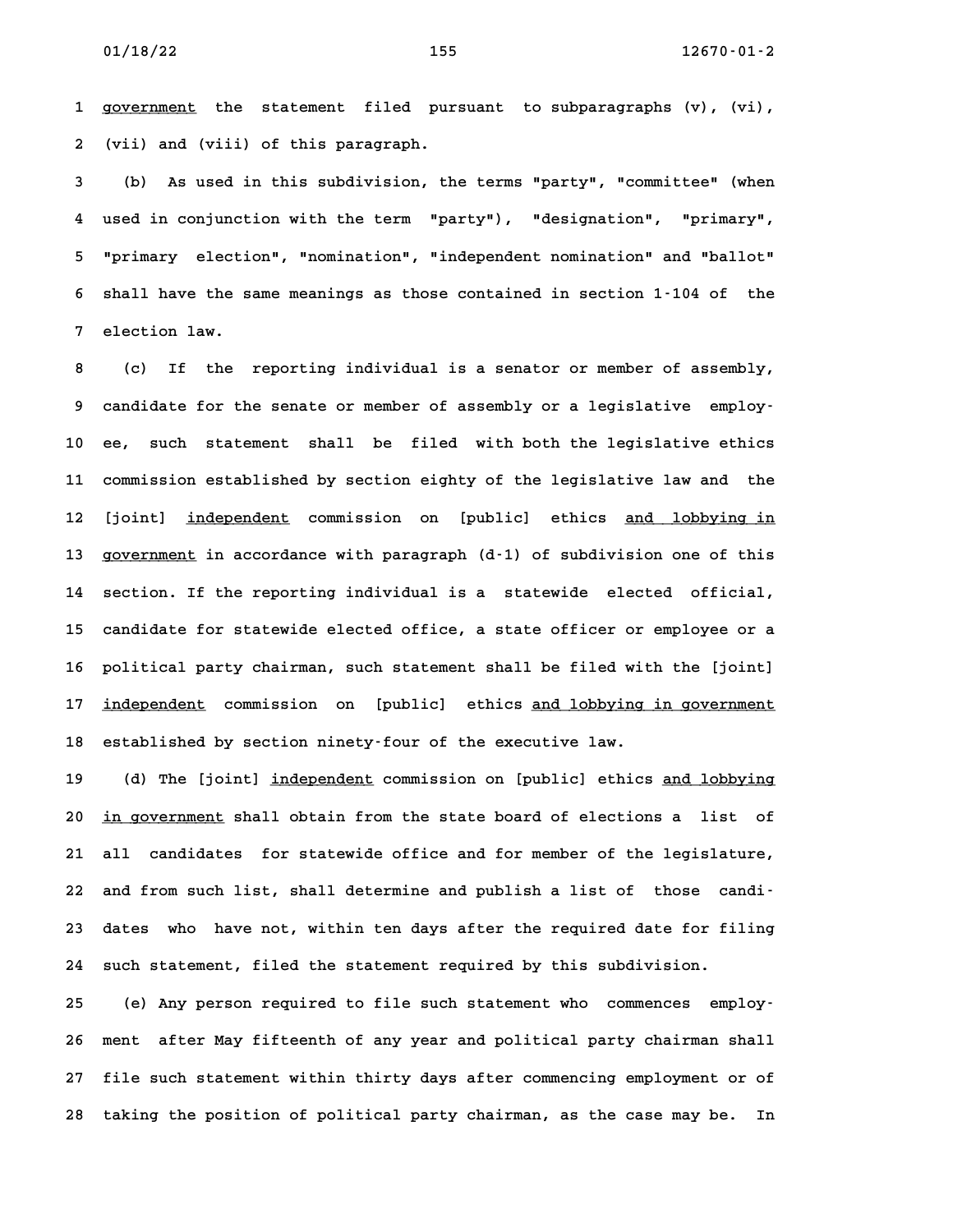**1 the case of members of the legislature and legislative employees, such** 1 the case of members of the legislature and legislative employees, such<br>2 statements shall be filed with the legislative ethics commission within **3 thirty days after commencing employment, and the legislative ethics** 4 commission shall provide such statements to the legislative ethics<br>4 commission shall provide such statements to the [joint] <u>independent</u> 4 commission shall provide such statements to the [joint] <u>independent</u><br>5 commission on [public] ethics <u>and lobbying in government</u> within forty– **6 five days of receipt.**

**7 (f) A person who may otherwise be required to file more than one annu-8 al financial disclosure statement with both the [joint] independent \_\_\_\_\_\_\_\_\_\_\_ 8 al financial disclosure statement with both the [joint] <u>independent</u><br>9 commission on [public] ethics <u>and lobbying in government</u> and the legis– 10 lative ethics commission in any one calendar year may satisfy such** 10 lative ethics commission in any one calendar-year-may-satisfy-such<br>11 requirement by filing one such statement with either body and by-notify-11 requirement by filing one such statement with either body and by notify-<br>12 ing the other body of such compliance.

**13 (g) A person who is employed in more than one employment capacity for 14 one or more employers certain of whose officers and employees are 15 subject to filing a financial disclosure statement with the same ethics 16 commission, as the case may be, and who receives distinctly separate 17 payments of compensation for such employment shall be subject to the 18 filing requirements of this section if the aggregate annual compensation** 18 filing requirements of this section if the aggregate annual compensation<br>19 for all such employment capacities is in excess of the filing rate **20 notwithstanding that such person would not otherwise be required to file 21 with respect to any one particular employment capacity. A person not 22 otherwise required to file a financial disclosure statement hereunder 23 who is employed by an employer certain of whose officers or employees 24 are subject to filing a financial disclosure statement with the [joint]** 24 are subject to filing a financial disclosure statement with the [joint]<br>25 <u>independent</u> commission on [public] ethics <u>and lobbying in government</u> and 25 <u>independent</u> commission on [public] ethics <u>and lobbying in government</u> and<br>26 who is also employed by an employer certain of whose officers or employ-**27 ees are subject to filing a financial disclosure statement with the 28 legislative ethics commission shall not be subject to filing such state-**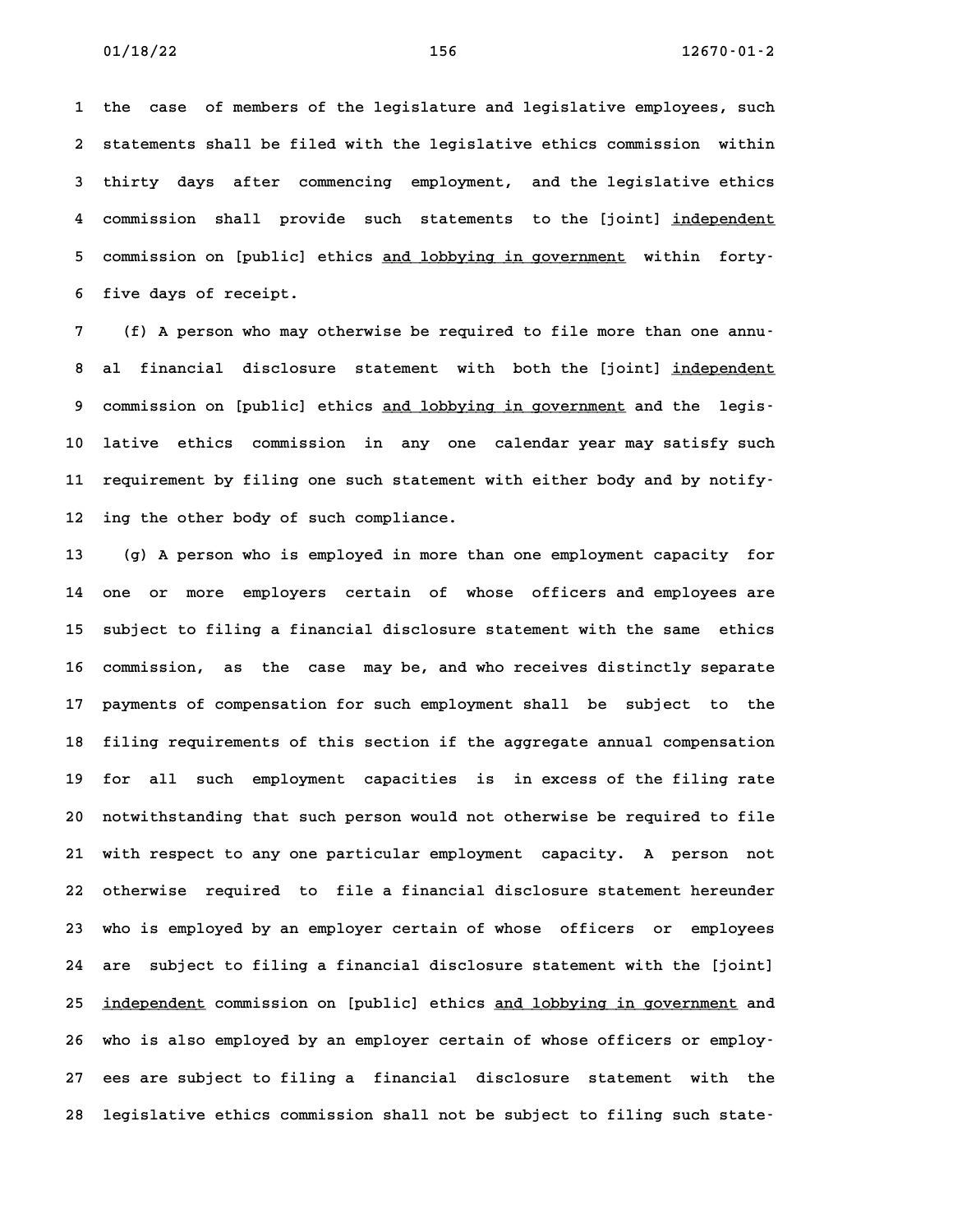**1 ment with either such commission on the basis that his aggregate annual 2 compensation from all such employers is in excess of the filing rate.**

**3 (h) A statewide elected official or member of the legislature, who is 4 simultaneously a candidate for statewide elected office or member of the 5 legislature, shall satisfy the filing deadline requirements of this 6 subdivision by complying only with the deadline applicable to one who 7 holds a statewide elected office or who holds the office of member of 8 the legislature. 9 (i) A candidate whose name will appear on both a party designating**

**10 petition and on an independent nominating petition for the same office 11 or who will be listed on the election ballot for the same office more** 11 or who will be listed on the election ballot for the same office more<br>12 than once shall satisfy the filing deadline requirements of this subdi-12 than once shall satisfy the filing deadline requirements of this subdi-<br>13 vision by complying with the earliest applicable deadline only.

**14 (j) A member of the legislature who is elected to such office at a 15 special election prior to May fifteenth in any year shall satisfy the 16 filing requirements of this subdivision in such year by complying with 17 the earliest applicable deadline only.**

17 the earliest applicable deadline only.<br>18 (k) The [joint] <u>independent</u> commission on [public] ethics <u>and lobbying</u> 18 (k) The [joint] <u>independent</u> commission on [public] ethics <u>and lobbying</u><br>19 <u>in government</u> shall post for at least five years beginning for filings 19 <u>in government</u> shall post for at least five years beginning for filings<br>20 made on January first, two thousand thirteen the annual statement of **21 financial disclosure and any amendments filed by each person subject to** 21 financial disclosure and any amendments filed by each person subject to<br>22 the reporting requirements of this subdivision who is an elected offi-**23 cial on its website for public review within thirty days of its receipt** 23 cial on its website for public review within thirty days of its receipt<br>24 of such statement or within ten days of its receipt of such amendment **25 that reflects any corrections of deficiencies identified by the commis-26 sion or by the reporting individual after the reporting individual's 27 initial filing. Except upon an individual determination by the commis-28 sion that certain information may be deleted from a reporting individ-**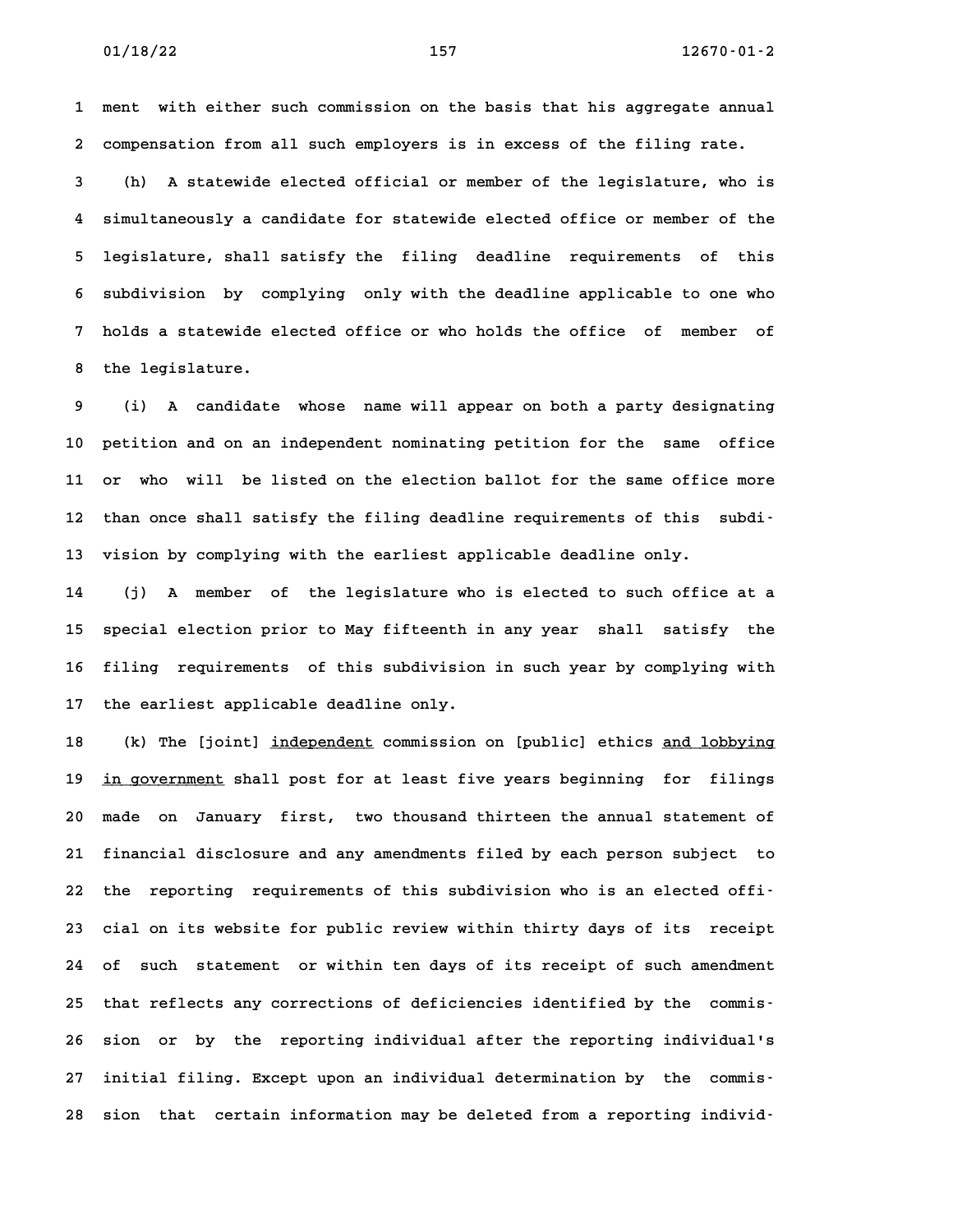**1 ual's annual statement of financial disclosure, none of the information 2 in the statement posted on the commission's website shall be otherwise 3 deleted. 4 § 7. Subparagraphs (b), (b-2) and (c) of paragraph 8 of subdivision 3**

**5 of section 73-a of the public officers law, as amended by section 6 of 6 part K of chapter 286 of the laws of 2016, are amended to read as 7 follows: 8 (b) APPLICABLE ONLY TO NEW CLIENTS OR CUSTOMERS FOR WHOM SERVICES ARE**

**9 PROVIDED ON OR AFTER JULY FIRST, TWO THOUSAND TWELVE AND BEFORE DECEMBER** 9 PROVIDED ON OR AFTER JULY FIRST, TWO THOUSAND TWELVE AND BEFORE DECEMBER<br>10 THIRTY-FIRST, TWO THOUSAND FIFTEEN, OR FOR NEW MATTERS FOR EXISTING **11 CLIENTS OR CUSTOMERS WITH RESPECT TO THOSE SERVICES THAT ARE PROVIDED ON 12 OR AFTER JULY FIRST, TWO THOUSAND TWELVE AND BEFORE DECEMBER** 12 OR AFTER JULY FIRST, TWO THOUSAND TWELVE<br>13 THIRTY-FIRST, TWO THOUSAND FIFTEEN:

**14 If the reporting individual personally provides services to any person 15 or entity, or works as a member or employee of a partnership or corpo-**15 or entity, or $works$  as a member or employee of a partnership or corpo-<br>16 ration that provides such services (referred to hereinafter as a **17 "firm"), then identify each client or customer to whom the reporting** 17 "firm"), then identify each client or customer to whom the reporting<br>18 individual personally provided services, or who was referred to the firm **19 by the reporting individual, and from whom the reporting individual or 20 his or her firm earned fees in excess of \$10,000 during the reporting 21 period for such services rendered in direct connection with:**

**22 (i) A contract in an amount totaling \$50,000 or more from the state or 23 any state agency for services, materials, or property; 24 (ii) A grant of \$25,000 or more from the state or any state agency**

**25 during the reporting period;**

**26 (iii) A grant obtained through a legislative initiative during the 27 reporting period; or**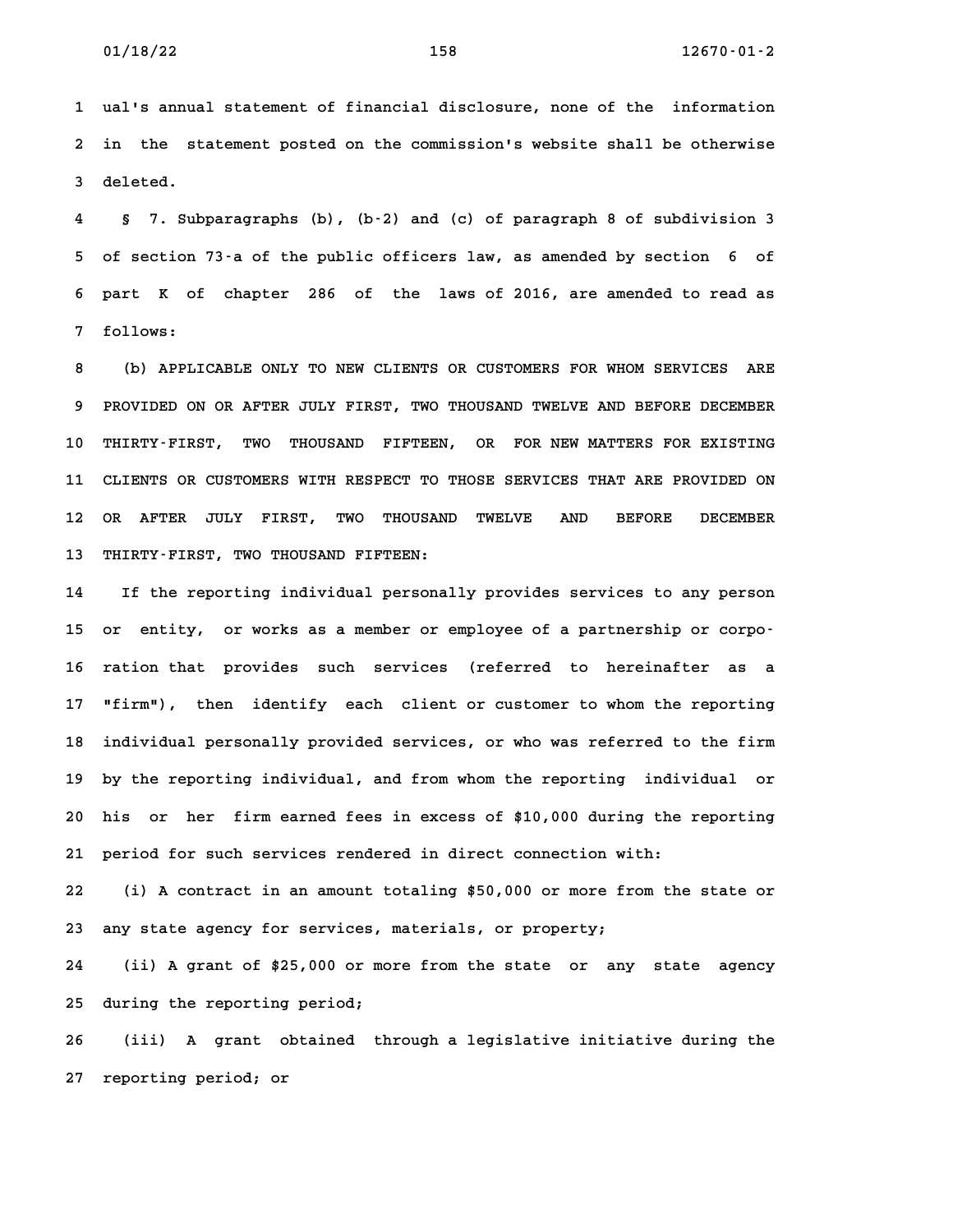**1 (iv) A case, proceeding, application or other matter that is not a 2 ministerial matter before a state agency during the reporting period.**

**3 For purposes of this question, "referred to the firm" shall mean: 4 having intentionally and knowingly taken a specific act or series of 5 acts to intentionally procure for the reporting individual's firm or 6 knowingly solicit or direct to the reporting individual's firm in whole 7 or substantial part, a person or entity that becomes a client of that 8 firm for the purposes of representation for a matter as defined in 9 subparagraphs (i) through (iv) of this paragraph, as the result of such 10 procurement, solicitation or direction of the reporting individual. A 11 reporting individual need not disclose activities performed while** 11 reporting individual need not disclose activities performed while<br>12 lawfully acting pursuant to paragraphs (c), (d), (e) and (f) of subdivi<sup>-</sup> **13 sion seven of section seventy-three of this article.**

**14 The disclosure requirement in this question shall not require disclo-15 sure of clients or customers receiving medical or dental services, 16 mental health services, residential real estate brokering services, or 17 insurance brokering services from the reporting individual or his or her 18 firm. The reporting individual need not identify any client to whom he 19 or she or his or her firm provided legal representation with respect to 20 investigation or prosecution by law enforcement authorities, bankruptcy,** 20 investigation or prosecution by law enforcement authorities, bankruptcy,<br>21 or domestic relations matters. With respect to clients represented in **22 other matters, where disclosure of a client's identity is likely to 23 cause harm, the reporting individual shall request an exemption from the** 23 cause harm, the reporting individual shall request an exemption from the<br>24 [joint] <u>independent</u> commission <u>on ethics and lobbying in government</u> **25 pursuant to [paragraph (i-1) of subdivision nine of] section ninety-four 26 of the executive law, provided, however, that a reporting individual who 27 first enters public office after July first, two thousand twelve, need 28 not report clients or customers with respect to matters for which the**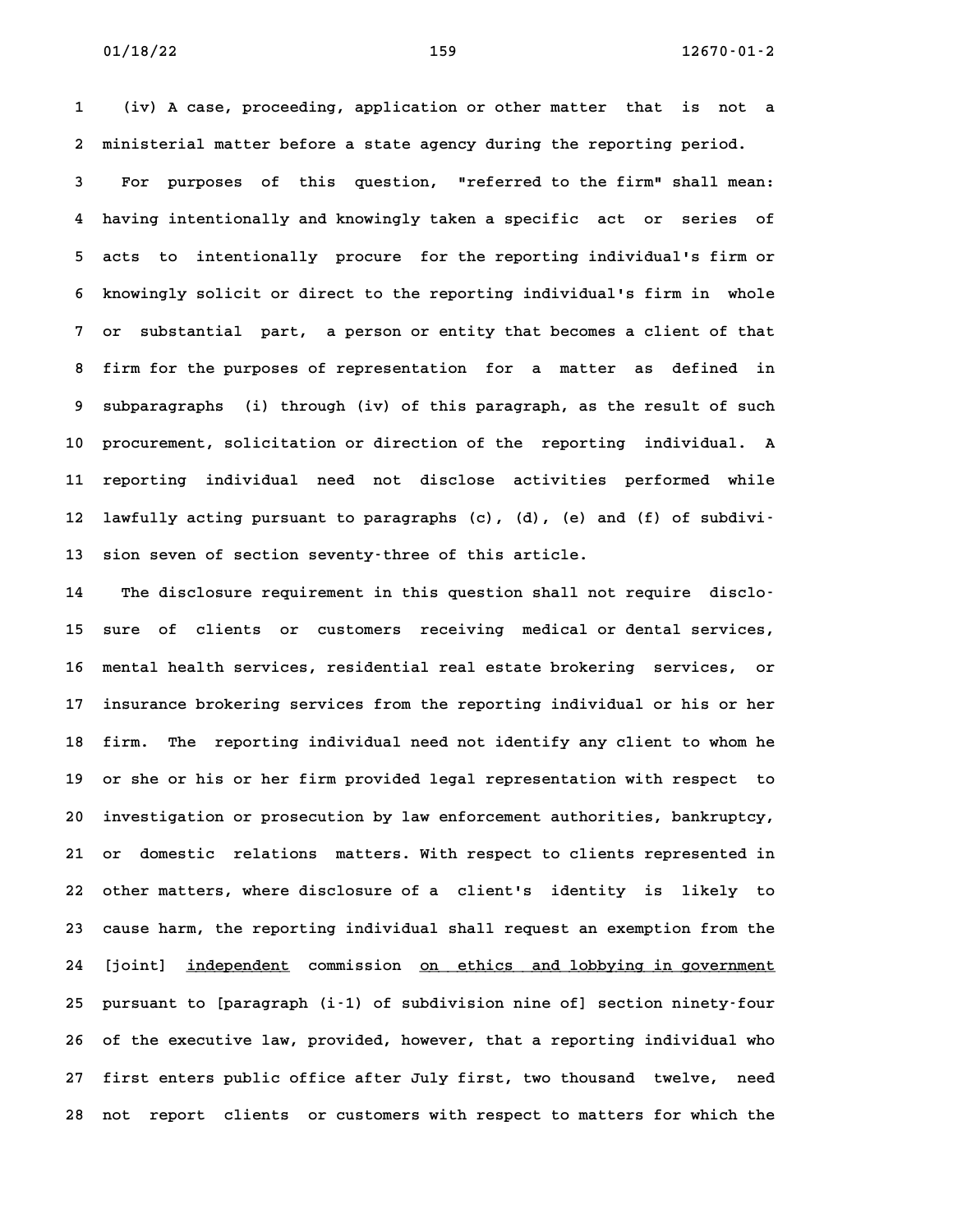**1 reporting individual or his or her firm was retained prior to entering 2 public office.** 2 public office.<br>3 Client 1990 **Mature of Services Provided 4 \_\_\_\_\_\_\_\_\_\_\_\_\_\_\_\_\_\_\_\_\_\_\_\_\_\_\_\_\_\_\_\_\_\_\_\_\_\_\_\_\_\_\_\_\_\_\_\_\_\_\_\_\_\_\_\_\_\_\_\_\_\_\_\_\_\_\_\_\_\_\_\_ 5 \_\_\_\_\_\_\_\_\_\_\_\_\_\_\_\_\_\_\_\_\_\_\_\_\_\_\_\_\_\_\_\_\_\_\_\_\_\_\_\_\_\_\_\_\_\_\_\_\_\_\_\_\_\_\_\_\_\_\_\_\_\_\_\_\_\_\_\_\_\_\_\_ 6 \_\_\_\_\_\_\_\_\_\_\_\_\_\_\_\_\_\_\_\_\_\_\_\_\_\_\_\_\_\_\_\_\_\_\_\_\_\_\_\_\_\_\_\_\_\_\_\_\_\_\_\_\_\_\_\_\_\_\_\_\_\_\_\_\_\_\_\_\_\_\_\_ 7 \_\_\_\_\_\_\_\_\_\_\_\_\_\_\_\_\_\_\_\_\_\_\_\_\_\_\_\_\_\_\_\_\_\_\_\_\_\_\_\_\_\_\_\_\_\_\_\_\_\_\_\_\_\_\_\_\_\_\_\_\_\_\_\_\_\_\_\_\_\_\_\_ 8 \_\_\_\_\_\_\_\_\_\_\_\_\_\_\_\_\_\_\_\_\_\_\_\_\_\_\_\_\_\_\_\_\_\_\_\_\_\_\_\_\_\_\_\_\_\_\_\_\_\_\_\_\_\_\_\_\_\_\_\_\_\_\_\_\_\_\_\_\_\_\_\_**

**9 (b-2) APPLICABLE ONLY TO NEW CLIENTS OR CUSTOMERS FOR WHOM SERVICES 10 ARE PROVIDED ON OR AFTER DECEMBER THIRTY-FIRST, TWO THOUSAND FIFTEEN, OR** 10 ARE PROVIDED ON OR AFTER DECEMBER THIRTY-FIRST, TWO THOUSAND FIFTEEN, OR<br>11 FOR NEW MATTERS FOR EXISTING CLIENTS OR CUSTOMERS WITH RESPECT TO THOSE 11 FOR NEW MATTERS FOR EXISTING CLIENTS OR CUSTOMERS WITH RESPECT TO THOSE<br>12 SERVICES THAT ARE PROVIDED ON OR AFTER DECEMBER THIRTY-FIRST, TWO THOU-12 SERVICES THAT ARE PROVIDED ON OR AFTER DECEMBER THIRTY-FIRST, TWO THOU-<br>13 SAND FIFTEEN (FOR PURPOSES OF THIS QUESTION, "SERVICES" SHALL MEAN **14 CONSULTATION, REPRESENTATION, ADVICE OR OTHER SERVICES): 15 (i) With respect to reporting individuals who receive ten thousand**

**16 dollars or more from employment or activity reportable under question 17 8(a), for each client or customer NOT otherwise disclosed or exempted in 18 question 8 or 13, disclose the name of each client or customer known to 19 the reporting individual to whom the reporting individual provided** 19 the reporting individual to whom the reporting individual provided<br>20 services: (A) who paid the reporting individual in excess of five thou-**21 sand dollars for such services; or (B) who had been billed with the 22 knowledge of the reporting individual in excess of five thousand dollars 23 by the firm or other entity named in question 8(a) for the reporting** 23 by the firm or other entity named in question 8(a) for the reporting 24 individual's services.

**\_\_\_\_\_\_\_\_\_\_\_\_\_\_\_\_\_\_\_\_\_\_\_\_\_\_\_\_\_\_\_\_\_\_\_\_\_\_\_\_\_\_\_\_\_\_\_\_\_\_\_\_\_\_\_\_\_\_\_\_\_\_\_\_\_\_\_\_\_\_\_\_**

|     | 24 individual's services. |                   |                    |
|-----|---------------------------|-------------------|--------------------|
|     | 25 Client                 | Services          | Category of Amount |
| -26 |                           | Actually Provided | (in Table I)       |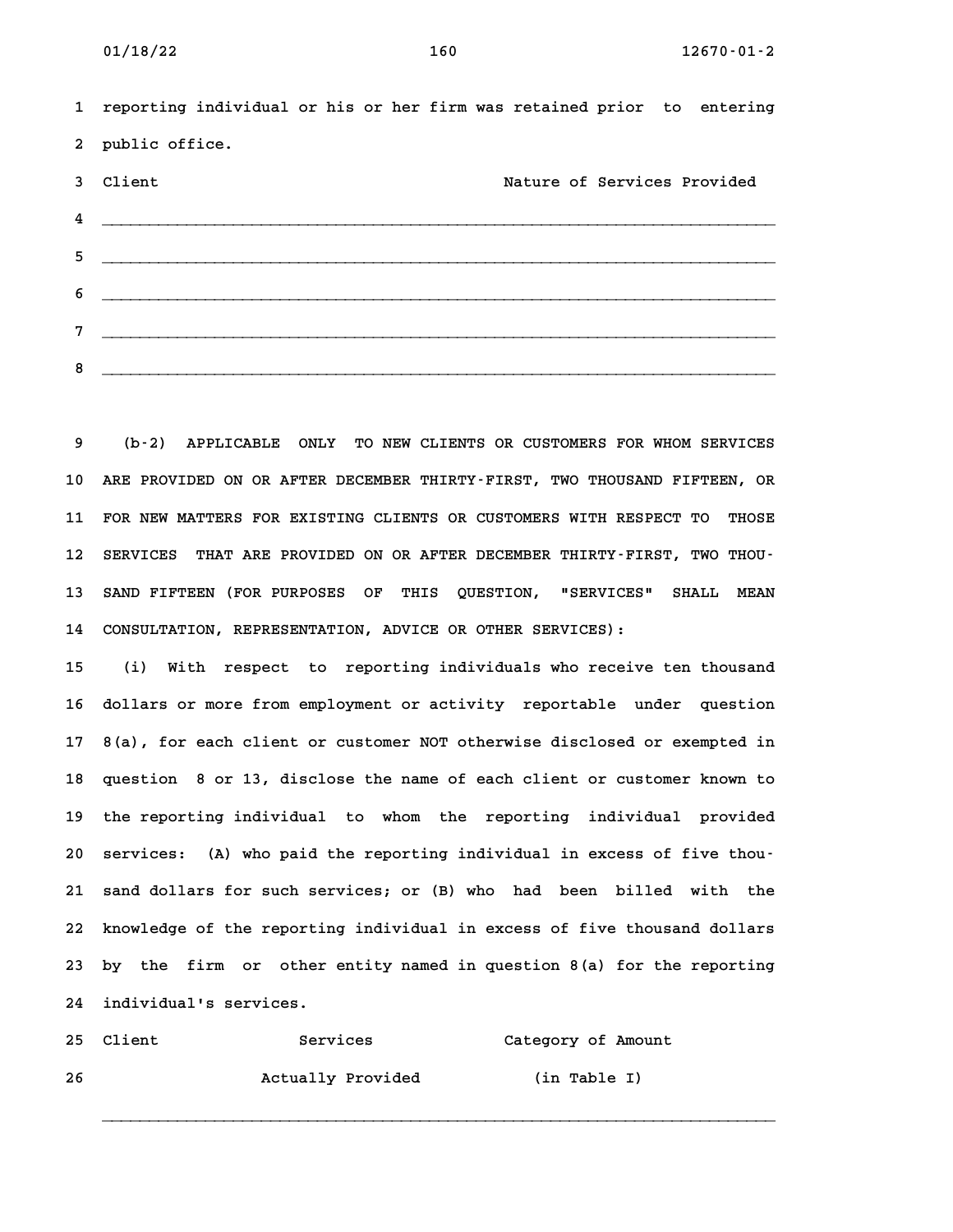**\_\_\_\_\_\_\_\_\_\_\_\_\_\_\_\_\_\_\_\_\_\_\_\_\_\_\_\_\_\_\_\_\_\_\_\_\_\_\_\_\_\_\_\_\_\_\_\_\_\_\_\_\_\_\_\_\_\_\_\_\_\_\_\_\_\_\_\_\_\_\_\_ \_\_\_\_\_\_\_\_\_\_\_\_\_\_\_\_\_\_\_\_\_\_\_\_\_\_\_\_\_\_\_\_\_\_\_\_\_\_\_\_\_\_\_\_\_\_\_\_\_\_\_\_\_\_\_\_\_\_\_\_\_\_\_\_\_\_\_\_\_\_\_\_ \_\_\_\_\_\_\_\_\_\_\_\_\_\_\_\_\_\_\_\_\_\_\_\_\_\_\_\_\_\_\_\_\_\_\_\_\_\_\_\_\_\_\_\_\_\_\_\_\_\_\_\_\_\_\_\_\_\_\_\_\_\_\_\_\_\_\_\_\_\_\_\_ \_\_\_\_\_\_\_\_\_\_\_\_\_\_\_\_\_\_\_\_\_\_\_\_\_\_\_\_\_\_\_\_\_\_\_\_\_\_\_\_\_\_\_\_\_\_\_\_\_\_\_\_\_\_\_\_\_\_\_\_\_\_\_\_\_\_\_\_\_\_\_\_ 1 FOLLOWING IS AN ILLUSTRATIVE, NON-EXCLUSIVE LIST OF EXAMPLES OF 2 DESCRIPTIONS OF "SERVICES ACTUALLY PROVIDED": 3 \* REVIEWED DOCUMENTS AND CORRESPONDENCE; 4 \* REPRESENTED CLIENT (IDENTIFY CLIENT BY NAME) IN LEGAL PROCEEDING; 5 \* PROVIDED LEGAL ADVICE ON CLIENT MATTER (IDENTIFY CLIENT BY NAME); 6 \* CONSULTED WITH CLIENT OR CONSULTED WITH LAW PARTNERS/ASSOCIATES/MEMBERS 7 OF FIRM ON CLIENT MATTER (IDENTIFY CLIENT BY NAME); 8 \* PREPARED CERTIFIED FINANCIAL STATEMENT FOR CLIENT (IDENTIFY CLIENT BY 9 NAME); 10 \* REFERRED INDIVIDUAL OR ENTITY (IDENTIFY CLIENT BY NAME) FOR 11 REPRESENTATION OR CONSULTATION; 12 \* COMMERCIAL BROKERING SERVICES (IDENTIFY CUSTOMER BY NAME); 13 \* PREPARED CERTIFIED ARCHITECTURAL OR ENGINEERING** 13 **\*** PREPARED CERTIFIED ARCHITECTURAL OR ENGINEERING<br>14 RENDERINGS FOR CLIENT (IDENTIFY CUSTOMER BY NAME); **15 \* COURT APPOINTED GUARDIAN OR EVALUATOR (IDENTIFY COURT NOT CLIENT). 16 (ii) With respect to reporting individuals who disclosed in question 17 8(a) that the reporting individual did not provide services to a client 18 but provided services to a firm or business, identify the category of 19 amount received for providing such services and describe the services** 19 amount received for providing such services and describe the services 20 rendered.

**21 Services Actually Provided Category of Amount (Table I)**

**\_\_\_\_\_\_\_\_\_\_\_\_\_\_\_\_\_\_\_\_\_\_\_\_\_\_\_\_\_\_\_\_\_\_\_\_\_\_\_\_\_\_\_\_\_\_\_\_\_\_\_\_\_\_\_\_\_\_\_\_\_\_\_\_\_\_\_\_\_\_\_\_**

**\_\_\_\_\_\_\_\_\_\_\_\_\_\_\_\_\_\_\_\_\_\_\_\_\_\_\_\_\_\_\_\_\_\_\_\_\_\_\_\_\_\_\_\_\_\_\_\_\_\_\_\_\_\_\_\_\_\_\_\_\_\_\_\_\_\_\_\_\_\_\_\_**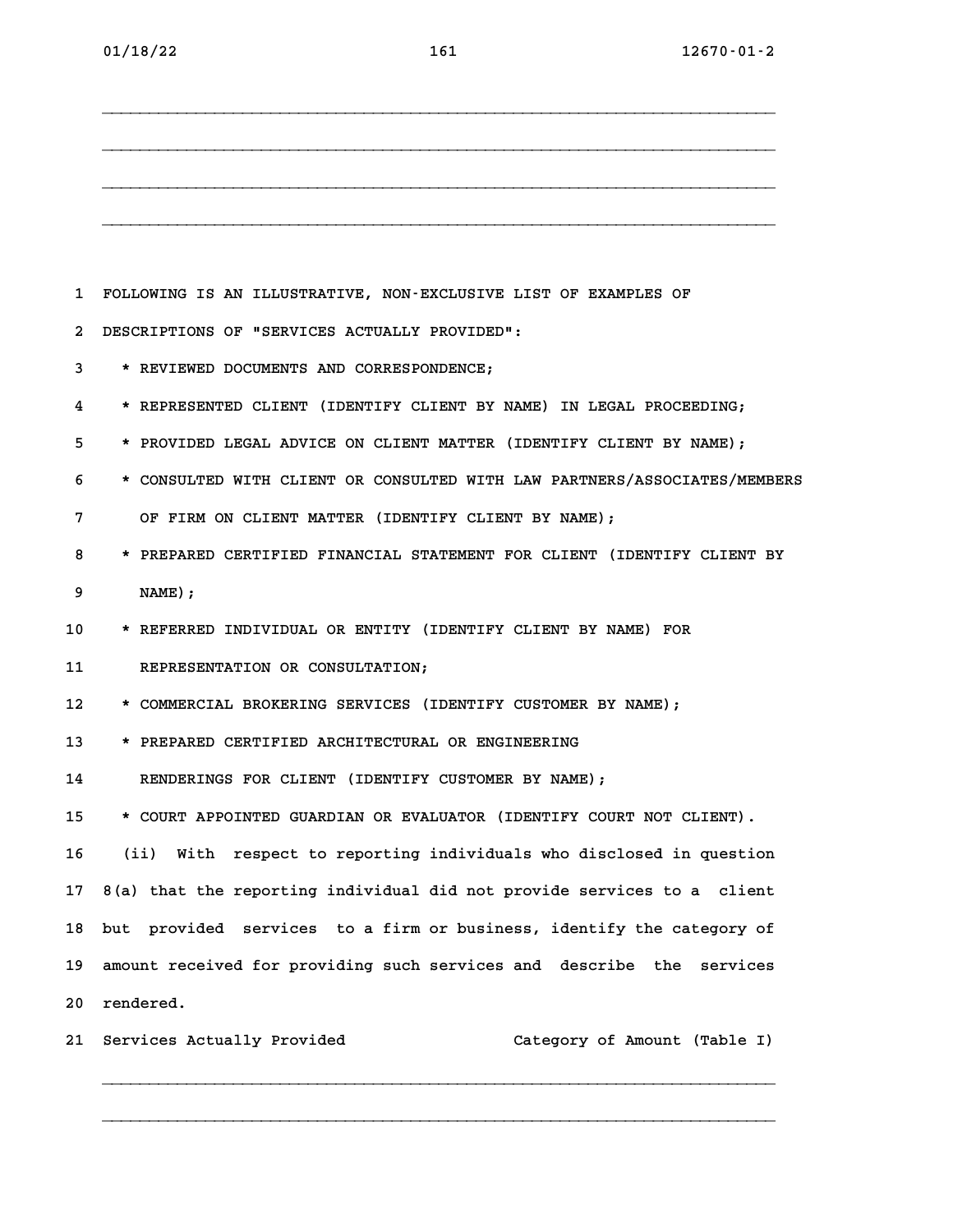**01/18/22 162 12670-01-2**

**1 A reporting individual need not disclose activities performed while 2 lawfully acting in his or her capacity as provided in paragraphs (c), 3 (d), (e) and (f) of subdivision seven of section seventy-three of this 4 article.**

**5 The disclosure requirement in questions (b-1) and (b-2) shall not** 5 The disclosure requirement in questions (b–1) and (b–2) shall not<br>6 require disclosing clients or customers receiving medical, pharmaceu-**7 tical or dental services, mental health services, or residential real 8 estate brokering services from the reporting individual or his or her 9 firm or if federal law prohibits or limits disclosure. The reporting 10 individual need not identify any client to whom he or she or his or her 11 firm provided legal representation with respect to investigation or 12 prosecution by law enforcement authorities, bankruptcy, family court, 13 estate planning, or domestic relations matters, nor shall the reporting 14 individual identify individuals represented pursuant to an insurance** 14 individual identify individuals represented pursuant-to-an-insurance<br>15 policy-but-the reporting individual shall in such circumstances only 15 policy but the reporting individual shall in such circumstances only<br>16 report the entity that provides compensation to the reporting individ-**17 ual; with respect to matters in which the client's name is required by** 17 ual; with respect to matters in which the client's name is required by<br>18 law to be kept confidential (such as matters governed by the family 18 law to be kept confidential (such as matters governed by the family<br>19 court act) or in matters in which the reporting individual represents or **20 provides services to minors, the client's name may be replaced with 21 initials. To the extent that the reporting individual, or his or her 22 firm, provided legal representation with respect to an initial public 23 offering, and professional disciplinary rules, federal law or regu-24 lations restrict the disclosure of information relating to such work, 25 the reporting individual shall (i) disclose the identity of the client 26 and the services provided relating to the initial public offering to the 27 office of court administration, who will maintain such information**

**\_\_\_\_\_\_\_\_\_\_\_\_\_\_\_\_\_\_\_\_\_\_\_\_\_\_\_\_\_\_\_\_\_\_\_\_\_\_\_\_\_\_\_\_\_\_\_\_\_\_\_\_\_\_\_\_\_\_\_\_\_\_\_\_\_\_\_\_\_\_\_\_**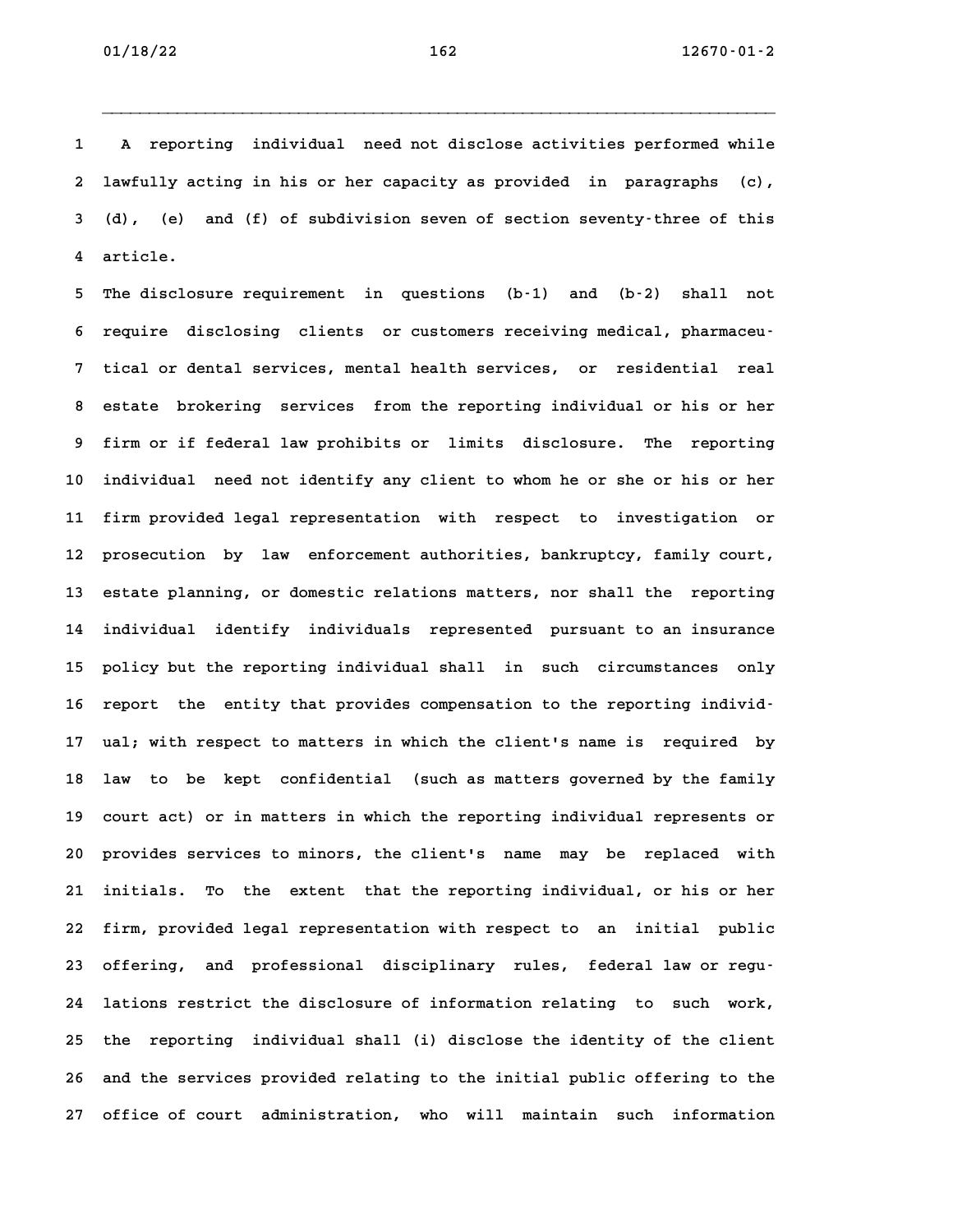**1 confidentially in a locked box; and (ii) include in his or her response 2 to questions (b-1) and (b-2) that pursuant to this paragraph, a disclo-3 sure to the office of court administration has been made. Upon such time 4 that the disclosure of information maintained in the locked box is no 5 longer restricted by professional disciplinary rules, federal law or 6** longer restricted by professional disciplinary rules, federal law or<br>6 regulation, the reporting individual shall disclose such information in **7 an amended disclosure statement in response to the disclosure require-8 ments in questions (b-1) and (b-2). The office of court administration 9 shall develop and maintain a secure portal through which information** 9 shall develop and maintain a secure portal through which information<br>10 submitted to it pursuant to this paragraph can be safely and confiden-**11 tially stored. With respect to clients represented in other matters not** 11 tially stored. With respect to clients represented in other matters not<br>12 otherwise exempt, the reporting individual may request an exemption to 12 otherwise exempt, the reporting individual may request an exemption to<br>13 publicly disclosing the name of that client from the [joint] <u>independent</u> 13 publicly disclosing the name of that client from the [joint] <u>independent</u><br>14 commission <u>on ethics and lobbying in government</u> pursuant to [paragraph **15 (i-1) of subdivision nine of] section ninety-four of the executive law, 16 or from the office of court administration. In such application, the 17 reporting individual shall state the following: "My client is not** 17 reporting individual shall state the following: "My client-is-not<br>18 currently-receiving-my-services-or-seeking-my-services in connection **19 with: 20 (i) A proposed bill or resolution in the senate or assembly during the**

**21 reporting period;**

**22 (ii) A contract in an amount totaling \$10,000 or more from the state 23 or any state agency for services, materials, or property; 24 (iii) A grant of \$10,000 or more from the state or any state agency**

**25 during the reporting period;**

**26 (iv) A grant obtained through a legislative initiative during the 27 reporting period; or**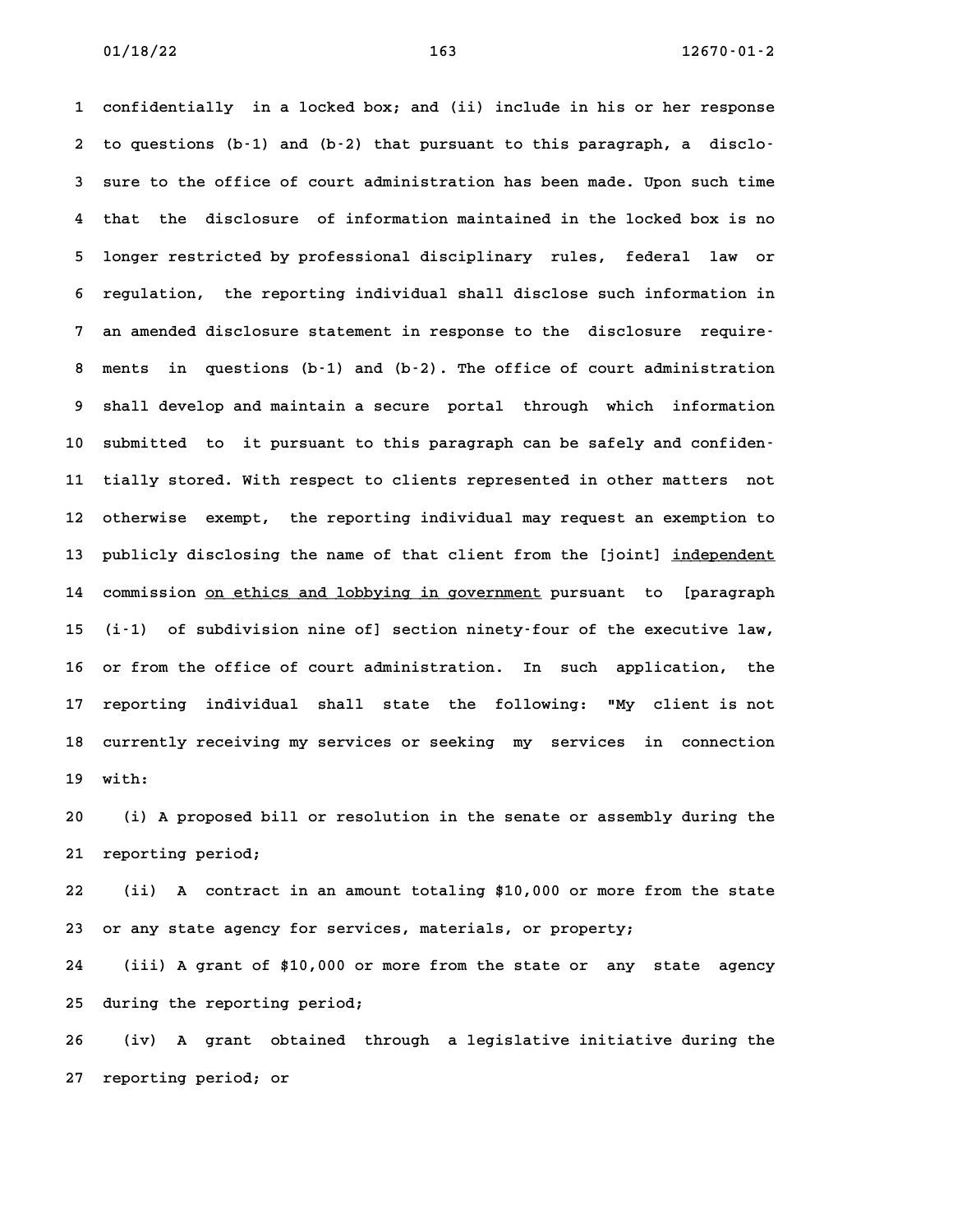**1 (v) A case, proceeding, application or other matter that is not a 2 ministerial matter before a state agency during the reporting period."** 2 ministerial matter before a state agency during the reporting period."<br>3 In reviewing the request for an exemption, the [joint] <u>independent</u> In reviewing the request for an-exemption, the [joint] <u>independent</u><br>4 commission <u>on ethics and lobbying in government</u> or the office of court **5 administration may consult with bar or other professional associations 6 and the legislative ethics commission for individuals subject to its 7 jurisdiction and may consider the rules of professional conduct. In** 8 jurisdiction and may consider the rules-of-professional-conduct. In<br>**8 making its determination, the [joint**] <u>independent</u> commission <u>on ethics</u> 8 making its determination, the [joint] <u>independent</u> commission <u>on ethics</u><br>9 <u>and lobbying in government</u> or the office of court administration shall 9 <u>and lobbying in government</u> or the office of court administration shall<br>10 conduct its own inquiry and shall consider factors including, but not **11 limited to: (i) the nature and the size of the client; (ii) whether the 12 client has any business before the state; and if so, how significant the 13 business is; and whether the client has any particularized interest in 14 pending legislation and if so how significant the interest is; (iii) 15 whether disclosure may reveal trade secrets; (iv) whether disclosure 16 could reasonably result in retaliation against the client; (v) whether** 16 could reasonably result in retaliation against the client; (v) whether<br>17 disclosure may cause undue harm to the client; (vi) whether disclosure **18 may result in undue harm to the attorney-client relationship; and (vii) 19 whether disclosure may result in an unnecessary invasion of privacy to** 19 whether disclosure may result in an unnecessary invasion of privacy to<br>20 the client.

**21 The [joint] independent commission on ethics and lobbying in govern- \_\_\_\_\_\_\_\_\_\_\_ \_\_\_\_\_\_\_\_\_\_\_\_\_\_\_\_\_\_\_\_\_\_\_\_\_\_\_\_\_\_\_\_\_** 21 The [joint] <u>independent</u> commission <u>on ethics and lobbying in govern-</u><br>22 <u>ment</u> or, as the case may be, the office of court administration shall 22 <u>ment</u> or, as the case may be, the office of court administration shall<br>23 promptly make a final determination in response to such request, which **24 shall include an explanation for its determination. The office of court 25 administration shall issue its final determination within three days of** 25 administration shall issue its final determination within three days of<br>26 receiving the request. Notwithstanding any other provision of law or any **27 professional disciplinary rule to the contrary, the disclosure of the 28 identity of any client or customer in response to this question shall**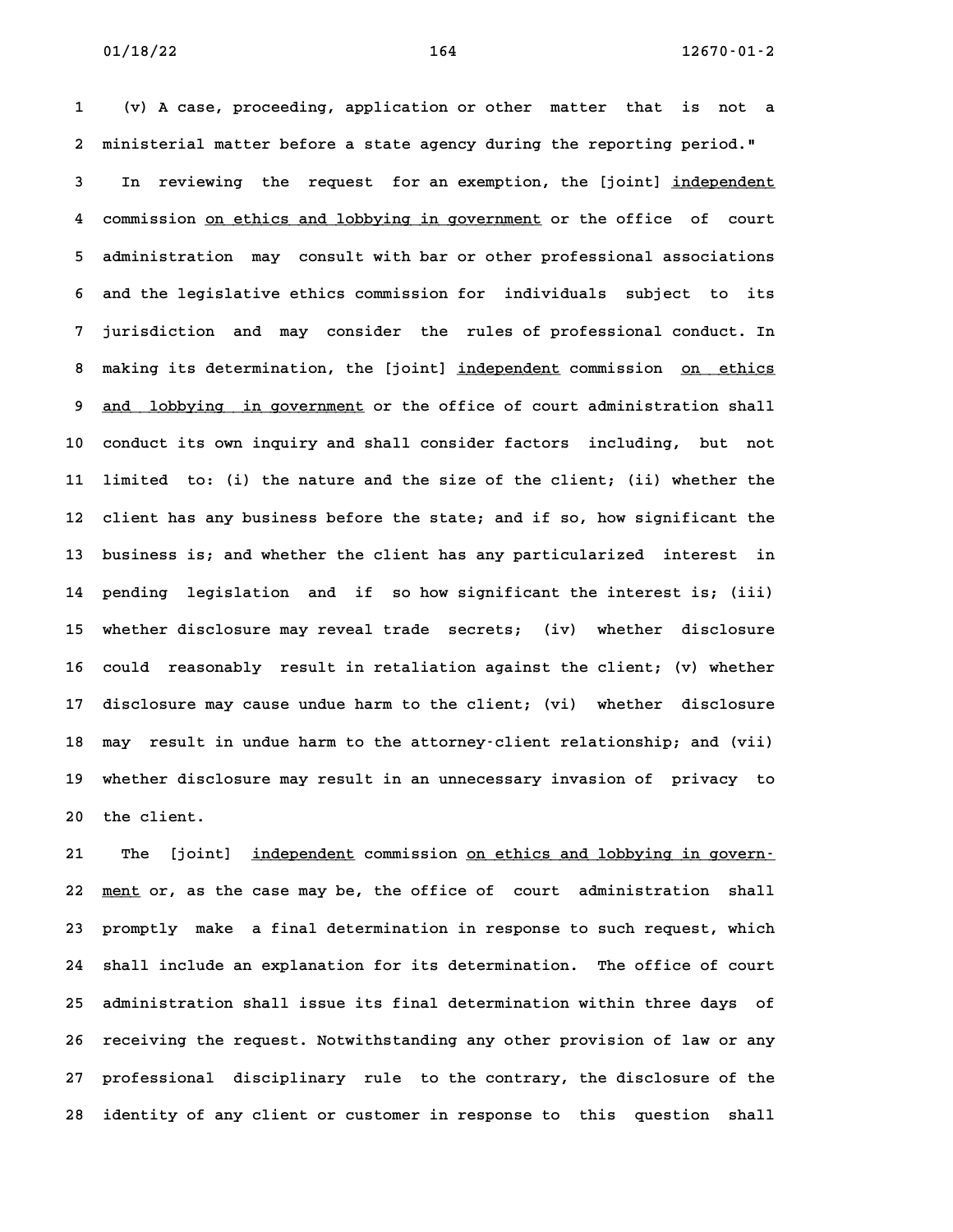**1 not constitute professional misconduct or a ground for disciplinary 2 action of any kind, or form the basis for any civil or criminal cause of 3 action or proceeding. A reporting individual who first enters public 4 office after January first, two thousand sixteen, need not report 5 clients or customers with respect to matters for which the reporting 6 individual or his or her firm was retained prior to entering public** 6 individual or his or her firm was retained prior to entering public<br>7 office.

**8 (c) APPLICABLE ONLY TO NEW CLIENTS OR CUSTOMERS FOR WHOM SERVICES ARE 9 PROVIDED ON OR AFTER DECEMBER THIRTY-FIRST, TWO THOUSAND FIFTEEN, OR FOR** 9 PROVIDED ON OR AFTER DECEMBER THIRTY-FIRST, TWO THOUSAND FIFTEEN, OR FOR<br>10 NEW MATTERS FOR EXISTING CLIENTS OR CUSTOMERS WITH RESPECT TO THOSE 10 NEW MATTERS FOR EXISTING CLIENTS OR<sup>CUSTOMERS WITH RESPECT TO THOSE<br>11 SERVICES THAT ARE PROVIDED ON OR AFTER DECEMBER THIRTY-FIRST, TWO THOU-</sup> 11 SERVICES THAT ARE PROVIDED ON OR AFTER DECEMBER THIRTY-FIRST, TWO THOU-<br>12 SAND FIFTEEN:

**13 If the reporting individual receives income of ten thousand dollars or 14 greater from any employment or activity reportable under question 8(a), 15 identify each registered lobbyist who has directly referred to such** 15 identify each registered lobbyist who has directly referred to such<br>16 individual a client who was successfully referred to the reporting indi<sup></sup> 16 individual a client who was successfully referred to the reporting indi<sup>.</sup><br>17 vidual's business and from whom the reporting individual or firm **18 received a fee for services in excess of five thousand dollars. Report** 18 received a fee for services in excess of five thousand dollars. Report<br>19 only those referrals that were made to a reporting individual by direct **20 communication from a person known to such reporting individual to be a 21 registered lobbyist at the time the referral is made. With respect to 22 each such referral, the reporting individual shall identify the client,** 22 each such referral, the reporting individual shall identify the client,<br>23 the registered lobbyist who has made the referral, the category of value **24 of the compensation received and a general description of the type of 25 matter so referred. A reporting individual need not disclose activities** 25 matter so referred. A reporting individual need not disclose activities<br>26 performed while lawfully acting pursuant to paragraphs (c), (d), (e) and **27 (f) of subdivision seven of section seventy-three of this article. The 28 disclosure requirements in this question shall not require disclosing**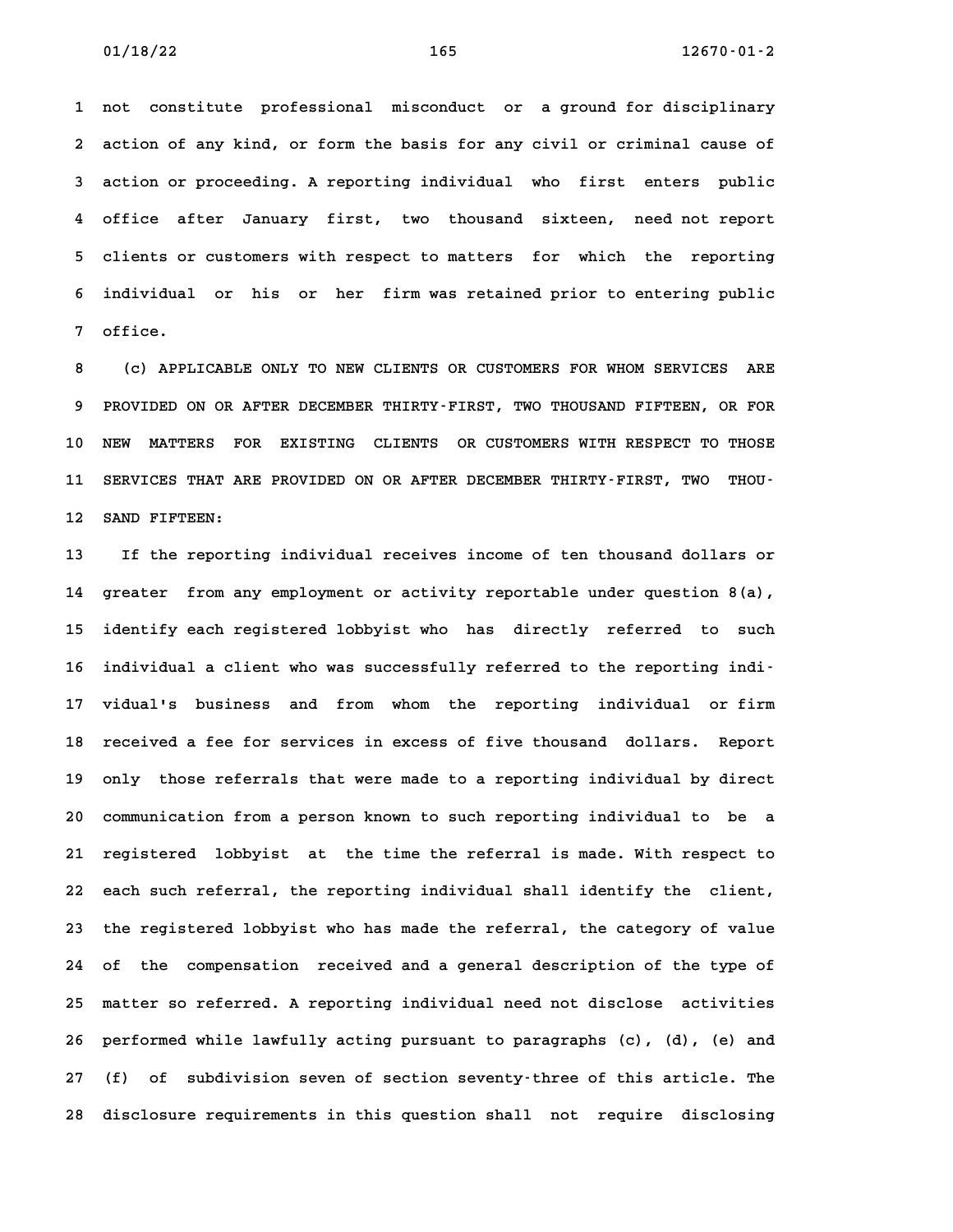**1 clients or customers receiving medical, pharmaceutical or dental 2 services, mental health services, or residential real estate brokering 3 services from the reporting individual or his or her firm or if federal 4 law prohibits or limits disclosure. The reporting individual need not 5 identify any client to whom he or she or his or her firm provided legal 6 representation with respect to investigation or prosecution by law 7 enforcement authorities, bankruptcy, family court, estate planning, or 8 domestic relations matters, nor shall the reporting individual identify** 8 domestic relations matters, nor shall the reporting individual identify<br>9 individuals represented pursuant to an insurance policy but the report-**10 ing individual shall in such circumstances only report the entity that 11 provides compensation to the reporting individual; with respect to 12 matters in which the client's name is required by law to be kept confi-13 dential (such as matters governed by the family court act) or in matters 14 in which the reporting individual represents or provides services to 15 minors, the client's name may be replaced with initials. To the extent 16 that the reporting individual, or his or her firm, provided legal repre-17 sentation with respect to an initial public offering, and federal law or 18 regulations restricts the disclosure of information relating to such 19 work, the reporting individual shall (i) disclose the identity of the 20 client and the services provided relating to the initial public offering** 20 client and the services provided relating to the initial public offering<br>21 to the office of court administration, who will maintain such informa-**22 tion confidentially in a locked box; and (ii) include in his or her 23 response a statement that pursuant to this paragraph, a disclosure to 24 the office of court administration has been made. Upon such time that 25 the disclosure of information maintained in the locked box is no longer** 25 the disclosure of information maintained in the locked box is no longer<br>26 restricted by federal law or regulation, the reporting individual shall **27 disclose such information in an amended disclosure statement in response 28 to the disclosure requirements of this paragraph. The office of court**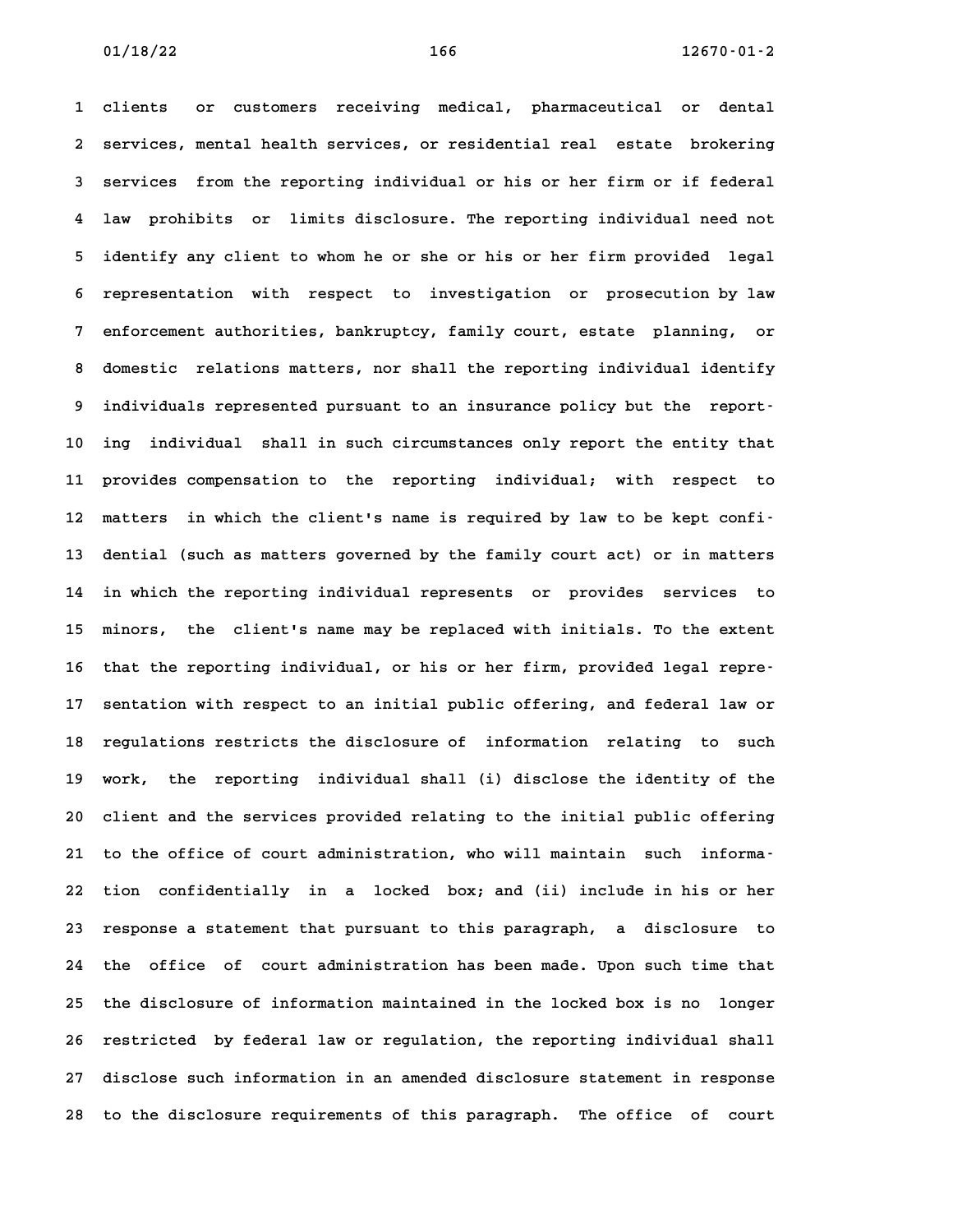**1 administration shall develop and maintain a secure portal through which 2 information submitted to it pursuant to this paragraph can be safely and 3 confidentially stored. With respect to clients represented in other 4 matters not otherwise exempt, the reporting individual may request an 5 exemption to publicly disclosing the name of that client from the** 5 exemption to publicly disclosing the name of that client from the<br>6 [joint] <u>independent</u> commission <u>on ethics and lobbying in government</u> **7 pursuant to [paragraph (i-1) of subdivision nine of] section ninety-four 8 of the executive law, or from the office of court administration. In 9 such application, the reporting individual shall state the following: 10 "My client is not currently receiving my services or seeking my services 11 in connection with: 12 (i) A proposed bill or resolution in the senate or assembly during the**

**13 reporting period;**

**14 (ii) A contract in an amount totaling \$10,000 or more from the state 15 or any state agency for services, materials, or property;**

**16 (iii) A grant of \$10,000 or more from the state or any state agency 17 during the reporting period;**

**18 (iv) A grant obtained through a legislative initiative during the 19 reporting period; or 20 (v) A case, proceeding, application or other matter that is not a**

**21 ministerial matter before a state agency during the reporting period."** 22 In reviewing the request for an exemption, the [joint] independent 23 commission on ethics and lobbying in government or the office of court **24 administration may consult with bar or other professional associations 25 and the legislative ethics commission for individuals subject to its 26 jurisdiction and may consider the rules of professional conduct. In** 27 making its determination, the [joint] independent commission on ethics 28 and lobbying in government or the office of court administration shall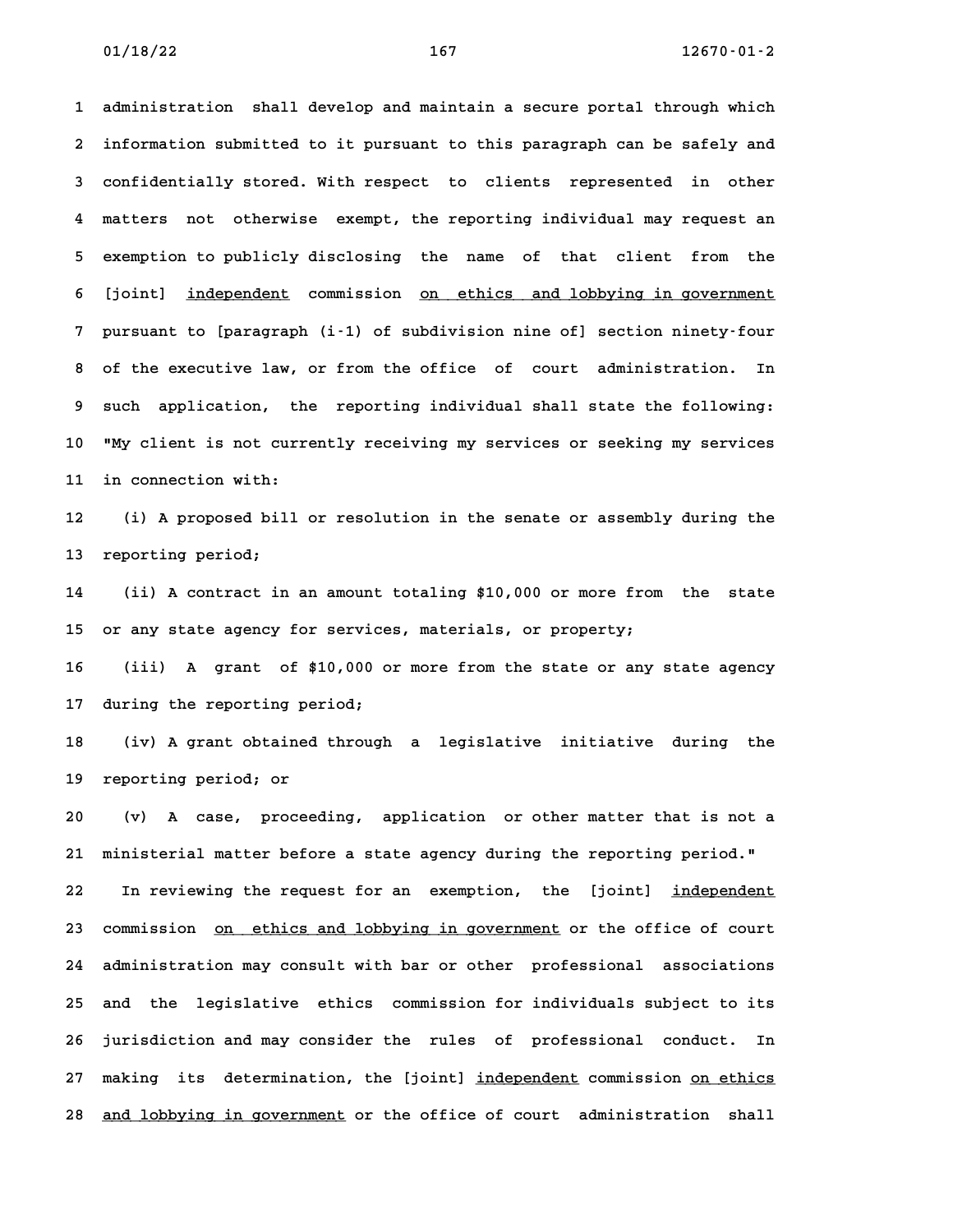**1 conduct its own inquiry and shall consider factors including, but not 2 limited to: (i) the nature and the size of the client; (ii) whether the 3 client has any business before the state; and if so, how significant the 4 business is; and whether the client has any particularized interest in 5 pending legislation and if so how significant the interest is; (iii) 6 whether disclosure may reveal trade secrets; (iv) whether disclosure 7 could reasonably result in retaliation against the client; (v) whether 8 disclosure may cause undue harm to the client; (vi) whether disclosure 9 may result in undue harm to the attorney-client relationship; and (vii) 10 whether disclosure may result in an unnecessary invasion of privacy to 11 the client. 11** the client.<br>**12** The [joint] <u>independent</u> commission <u>on ethics and lobbying in govern-</u>

**13 ment or, as the case may be, the office of court administration shall \_\_\_\_ 14 promptly make a final determination in response to such request, which 15 shall include an explanation for its determination. The office of court 16 administration shall issue its final determination within three days of 17 receiving the request. Notwithstanding any other provision of law or any 18 professional disciplinary rule to the contrary, the disclosure of the 19 identity of any client or customer in response to this question shall 20 not constitute professional misconduct or a ground for disciplinary 21 action of any kind, or form the basis for any civil or criminal cause of 22 action or proceeding. A reporting individual who first enters public 23 office after December thirty-first, two thousand fifteen, need not 24 report clients or customers with respect to matters for which the** 24 report clients or customers with respect to matters-for-which-the<br>25 reporting individual or his or her firm was retained prior to entering 25 reporting individual or his or her firm was retained prior to entering<br>26 public office.

**27 Client Name of Lobbyist Description Category of Amount 28 of Matter (in Table 1)**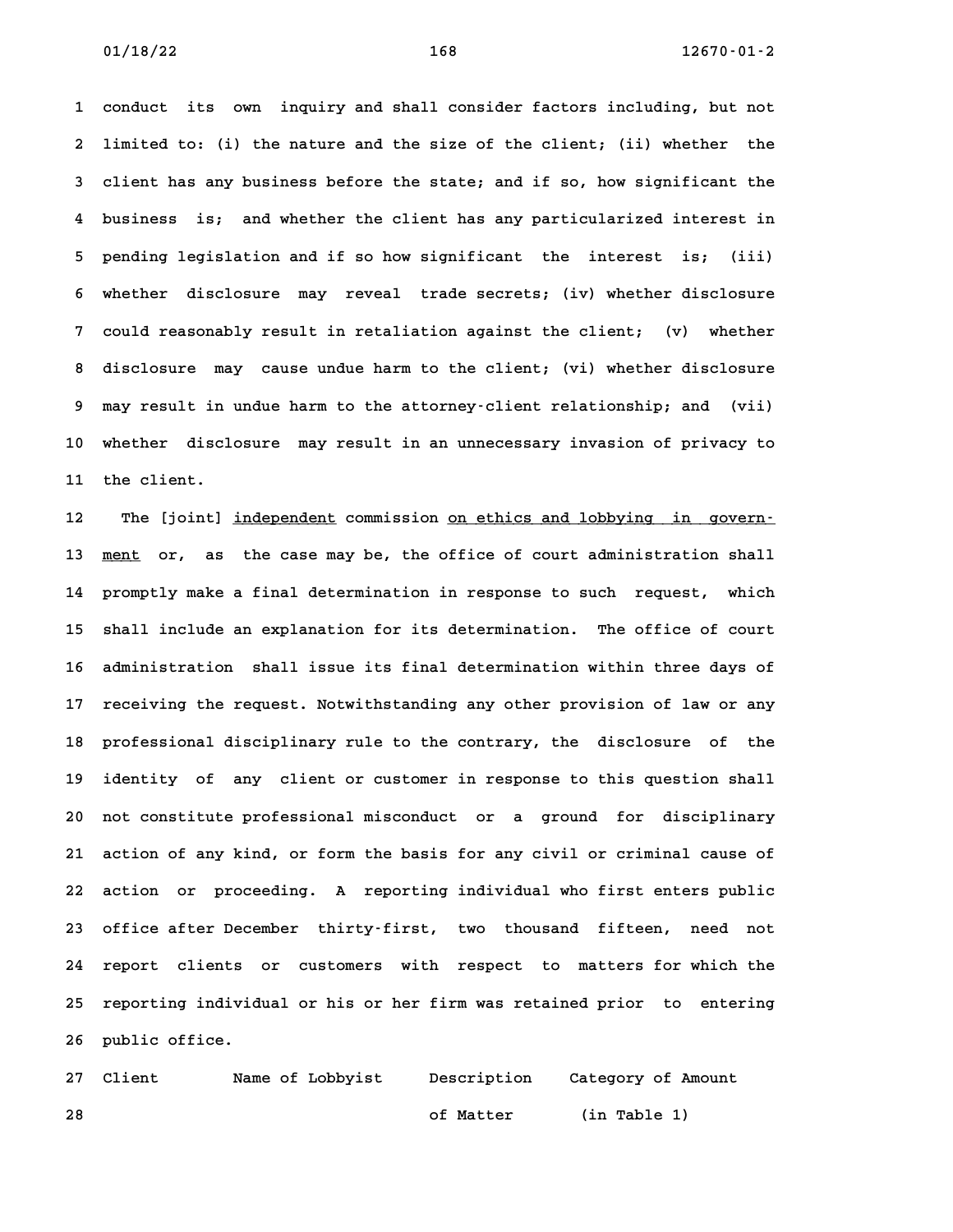**01/18/22 169 12670-01-2**

| $1 \quad \overbrace{\qquad \qquad }$                                                                                                                                                                                                                                                                                                                                                                                                                                  |
|-----------------------------------------------------------------------------------------------------------------------------------------------------------------------------------------------------------------------------------------------------------------------------------------------------------------------------------------------------------------------------------------------------------------------------------------------------------------------|
|                                                                                                                                                                                                                                                                                                                                                                                                                                                                       |
| $3 \overline{\phantom{a}}$                                                                                                                                                                                                                                                                                                                                                                                                                                            |
| $\frac{4}{2}$                                                                                                                                                                                                                                                                                                                                                                                                                                                         |
| $5$ $\overline{\phantom{a}}$ $\overline{\phantom{a}}$ $\overline{\phantom{a}}$ $\overline{\phantom{a}}$ $\overline{\phantom{a}}$ $\overline{\phantom{a}}$ $\overline{\phantom{a}}$ $\overline{\phantom{a}}$ $\overline{\phantom{a}}$ $\overline{\phantom{a}}$ $\overline{\phantom{a}}$ $\overline{\phantom{a}}$ $\overline{\phantom{a}}$ $\overline{\phantom{a}}$ $\overline{\phantom{a}}$ $\overline{\phantom{a}}$ $\overline{\phantom{a}}$ $\overline{\phantom{a}}$ |

**6 § 8. Subdivisions 4 and 7 of section 73-a of the public officers law, 7 subdivision 4 as amended by section 5 of part A of chapter 399 of the 8 laws of 2011 and subdivision 7 as added by section 3 of part CC of chap-9 ter 56 of the laws of 2015, are amended to read as follows:**

**10 4. A reporting individual who knowingly and wilfully fails to file an 11 annual statement of financial disclosure or who knowingly and wilfully 12 with intent to deceive makes a false statement or gives information 13 which such individual knows to be false on such statement of financial** 13 which such individual knows to be false on such statement of financial<br>14 disclosure filed pursuant to this section shall be subject to a civil **15 penalty in an amount not to exceed forty thousand dollars. Assessment of** 15 penalty in an amount not to exceed forty thousand dollars. Assessment of<br>16 a civil penalty hereunder shall be made by the [joint] <u>independent</u> 16 a civil penalty hereunder shall be made by the [joint] <u>independent</u><br>17 commission on [public] ethics <u>and lobbying in-government</u> or by the 17 commission on [public] ethics <u>and lobbying in government</u> or by the<br>18 legislative ethics commission, as the case may be, with respect to 18 legislative ethics commission, as the case may be, with respect to<br>19 persons subject to their respective jurisdictions. The [joint] inde-19 persons subject to their-respective-jurisdictions. The [joint] <u>inde-</u><br>20 <u>pendent</u> commission on [public] ethics <u>and lobbying in government</u> acting **21 pursuant to subdivision fourteen of section ninety-four of the executive 22 law or the legislative ethics commission acting pursuant to subdivision 23 eleven of section eighty of the legislative law, as the case may be, 24 may, in lieu of or in addition to a civil penalty, refer a violation to 25 the appropriate prosecutor and upon such conviction, but only after such 26 referral, such violation shall be punishable as a class A misdemeanor. A 27 civil penalty for false filing may not be imposed hereunder in the event**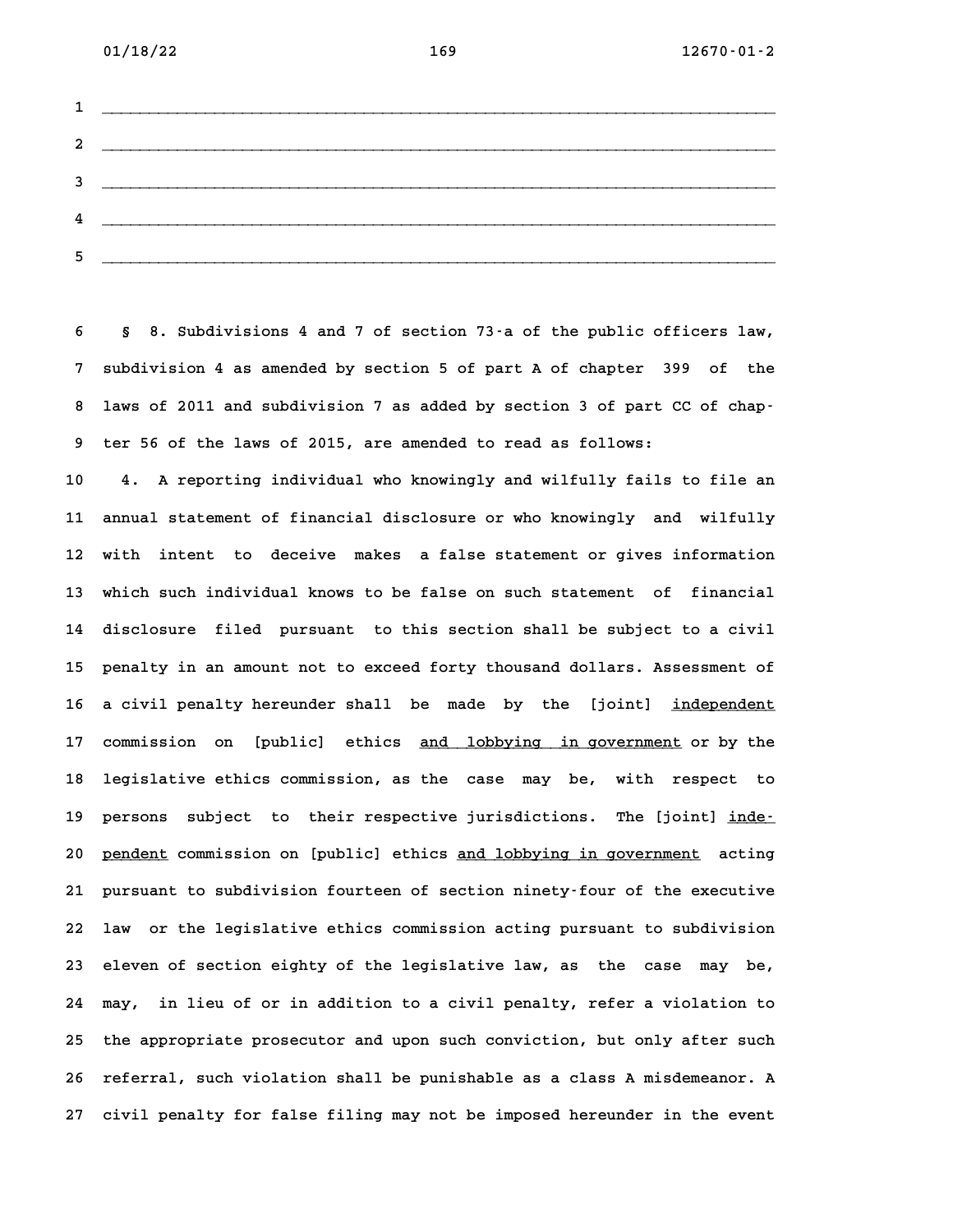**1 a category of "value" or "amount" reported hereunder is incorrect unless 2 such reported information is falsely understated. Notwithstanding any 3 other provision of law to the contrary, no other penalty, civil or crim-4 inal may be imposed for a failure to file, or for a false filing, of 5 such statement, except that the appointing authority may impose disci-**5 such statement, except that the appointing authority may impose disci<sup>.</sup><br>6 plinary action as otherwise provided by law. The [joint] <u>independent</u> 6 plinary action as otherwise provided-by-law. The [joint] <u>independent</u><br>7 commission on [public] ethics <u>and lobbying in government</u> and the legis– **8 lative ethics commission shall each be deemed to be an agency within the 9 meaning of article three of the state administrative procedure act and 10 shall adopt rules governing the conduct of adjudicatory proceedings and** 10 shall adopt rules governing the conduct of adjudicatory proceedings and<br>11 appeals relating to the assessment of the civil penalties herein author-11 appeals relating to the assessment of the civil penalties herein author<sup>.</sup><br>12 ized. Such rules, which shall not be subject to the approval require<sup>.</sup> **13 ments of the state administrative procedure act, shall provide for due 14 process procedural mechanisms substantially similar to those set forth 15 in such article three but such mechanisms need not be identical in terms 16 or scope. Assessment of a civil penalty shall be final unless modified, 17 suspended or vacated within thirty days of imposition and upon becoming** 17 suspended or vacated within thirty days of imposition and upon becoming<br>18 final shall be subject to review at the instance of the affected report-18 final shall be subject to review at the instance of the affected report–<br>19 ing individual in a proceeding commenced against the [joint] <u>independent</u> 19 ing individual in a proceeding commenced against the [joint] <u>independent</u><br>20 commission on [public] ethics <u>and lobbying in government</u> or the legisla-**21 tive ethics commission, pursuant to article seventy-eight of the civil 22 practice law and rules.**

**23 7. With respect to an application to either the [joint] independent \_\_\_\_\_\_\_\_\_\_\_** 7. With respect to an application to either the [joint] <u>independent</u><br>24 commission <u>on ethics and lobbying in government</u> or the office of court **25 administration for an exemption to disclosing the name of a client or** 25 administration for an exemption to disclosing the name of a client or<br>26 customer in response to questions 8 (b-1), 8 (b-2) and 8 (c), all infor-**27 mation which is the subject of or a part of such application shall 28 remain confidential. The name of the client need not be disclosed by the**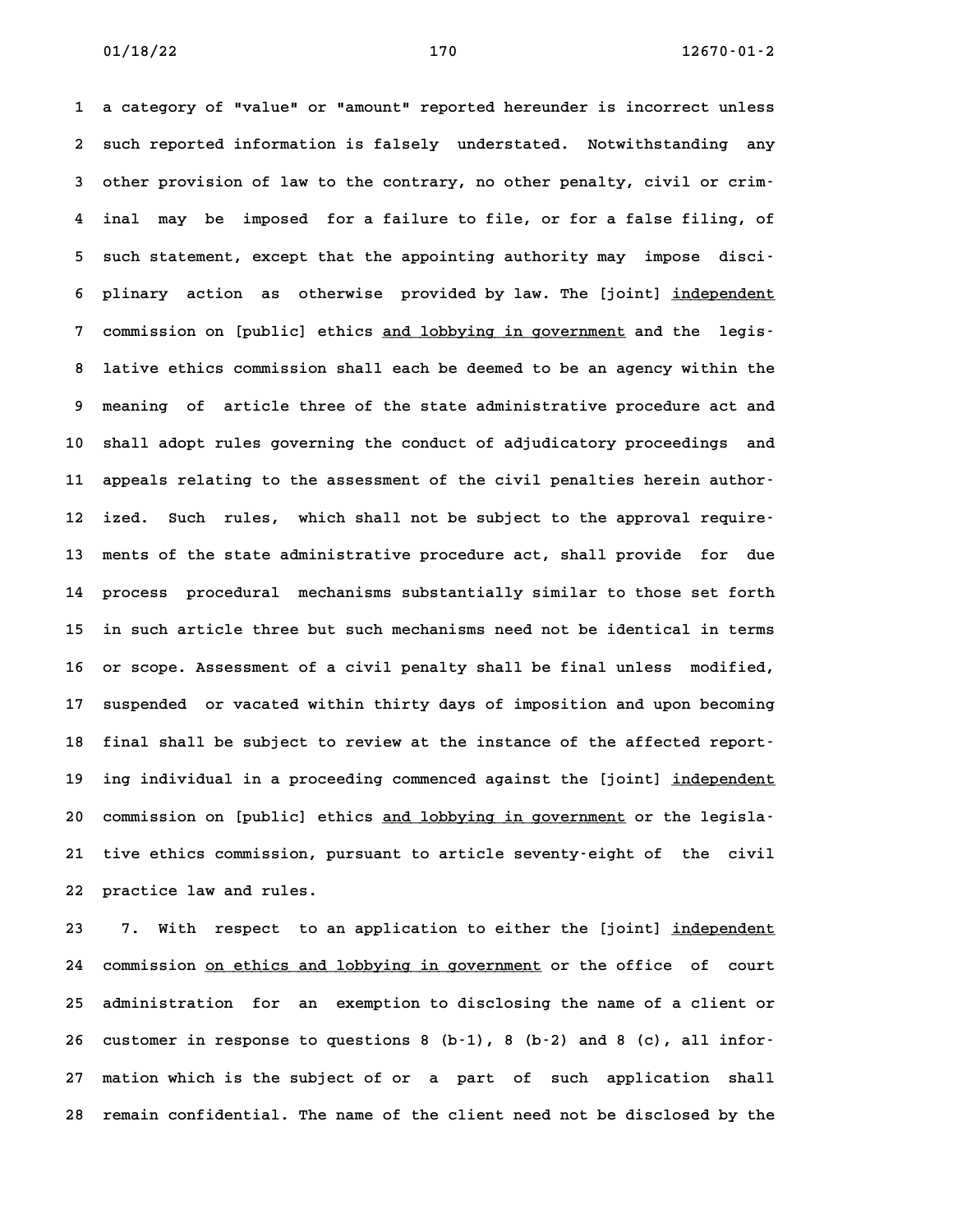**1 reporting individual unless and until the [joint] independent commission \_\_\_\_\_\_\_\_\_\_\_** 1 reporting individual unless and until the [joint] <u>independent</u> commission<br>2 <u>on ethics and lobbying in government</u> or the office of court adminis– 2 <u>on ethics and lobbying in government</u> or the office of court adminis-<br>3 tration formally advises the reporting individual that he or she must **4 disclose such names and the reporting individual agrees to represent the** 4 disclose such names and the reporting individual agrees to represent the<br>5 client. Any commissioner or person employed by the [joint] <u>independent</u> 5 client. Any commissioner or person employed by the [joint] <u>independent</u><br>6 commission <u>on ethics and lobbying in government</u> or any person employed **7 by the office of court administration who, intentionally and without** 8 by the office of court administration who, intentionally and without<br>**8 authorization from a court of competent jurisdiction releases** confiden-**9 tial information related to a request for an exemption received by the 10 commission or the office of court administration shall be guilty of a 11 class A misdemeanor. 12 § 9. Paragraph (d) of subdivision 1 of section 172-e of the executive**

**13 law, as added by section 1 of part F of chapter 286 of the laws of 2016, 14 is amended to read as follows: 15 (d) "Recipient entity" shall mean any corporation or entity that is**

**16 qualified as an exempt organization or entity by the United States 17 Department of the Treasury under I.R.C. 501(c)(4) that is required to** 17 Department of the Treasury under I.R.C. 501(c)(4) that is required to<br>18 file a source of funding report with the [joint] <u>independent</u> commission 18 file a source of funding report with the [joint] <u>independent</u> commission<br>19 on [public] ethics <u>and lobbying in government</u> pursuant to sections one-h 19 on [public] ethics <u>and lobbying in government</u> pursuant to sections one-h<br>20 and one-j of the legislative law.

**21 § 10. The closing paragraph of paragraph four of subdivision (c) of 22 section 1-h of the legislative law, as added by section 1 of part D of 23 chapter 286 of the laws of 2016, is amended to read as follows:**

23 chapter 286 of the laws of 2016, is amended to read as follows:<br>24 The [joint] <u>independent</u> commission on [public] ethics <u>and lobbying in</u> 24 The [joint] <u>independent</u> commission on [public] ethics <u>and lobbying in</u><br>25 <u>government</u> shall promulgate regulations to implement these requirements. **26 § 11. The closing paragraph of paragraph four of subdivision (c) of 27 section 1-j of the legislative law, as amended by section 2 of part D of 28 chapter 286 of the laws of 2016, is amended to read as follows:**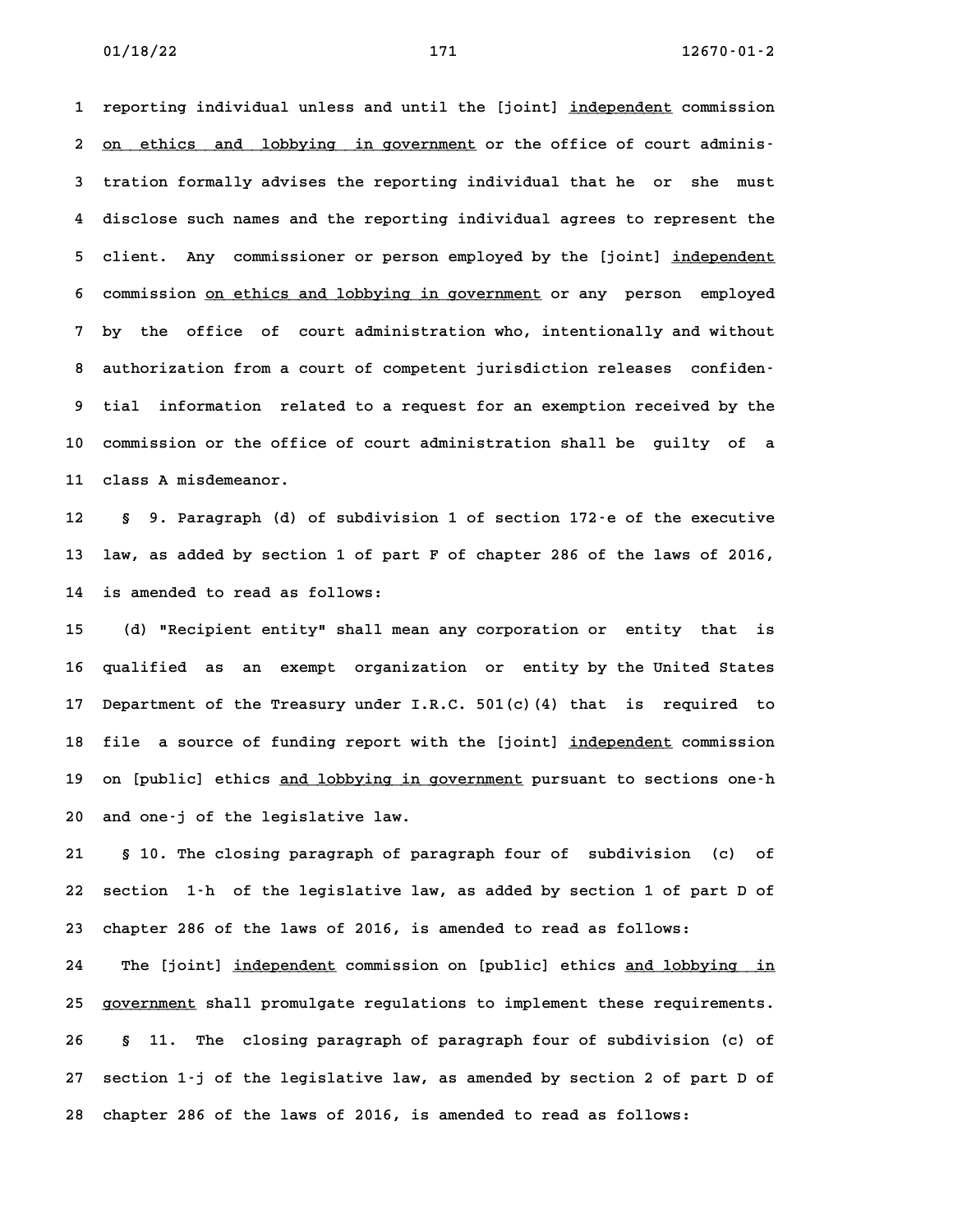**1** The [joint] independent commission on [public] ethics and lobbying in I The [joint] <u>independent</u> commission on [public] ethics <u>and lobbying in</u><br>2 <u>government</u> shall promulgate regulations to implement these requirements. **3 § 12. Paragraph (a) of subdivision 1 of section 73 of the public offi-4 cers law, as amended by section 1 of part A of chapter 399 of the laws 5 of 2011, is amended to read as follows:**

**6 (a) The term "compensation" shall mean any money, thing of value or 7 financial benefit conferred in return for services rendered or to be 8 rendered. With regard to matters undertaken by a firm, corporation or** 8 rendered. With regard to matters undertaken by a firm, corporation or<br>9 association, compensation shall mean net revenues, as defined in accord-**10 ance with generally accepted accounting principles as defined by the** 10 ance with generally accepted accounting-principles-as-defined-by-the<br>11 [joint] <u>independent</u> commission on [public] ethics <u>and lobbying in</u> 11 [joint] <u>independent</u> commission on [public] ethics <u>and lobbying in</u><br>12 government or legislative ethics commission in relation to persons **13 subject to their respective jurisdictions.**

**14 § 13. Paragraph (a) of subdivision 6 of section 73 of the public offi-15 cers law, as amended by section 3 of part K of chapter 286 of the laws 16 of 2016, is amended to read as follows: 17 (a) Every legislative employee not subject to the provisions of**

**18 section seventy-three-a of this chapter shall, on and after December 19 fifteenth and before the following January fifteenth, in each year, file** 19 fifteenth and before the following January fifteenth, in each year, file<br>20 with the [joint] <u>independent</u> commission on [public] ethics <u>and lobbying</u> 20 with the [joint] <u>independent</u> commission on [public] ethics <u>and lobbying</u><br>21 <u>in government</u> and the legislative ethics commission a financial disclo– **22 sure statement of 23 (1) each financial interest, direct or indirect of himself or herself,**

**24 his or her spouse and his or her unemancipated children under the age of 25 eighteen years in any activity which is subject to the jurisdiction of a** 25 eighteen years in any activity which is subject to the jurisdiction of a<br>26 regulatory agency or name of the entity in which the interest is had and **27 whether such interest is over or under five thousand dollars in value.**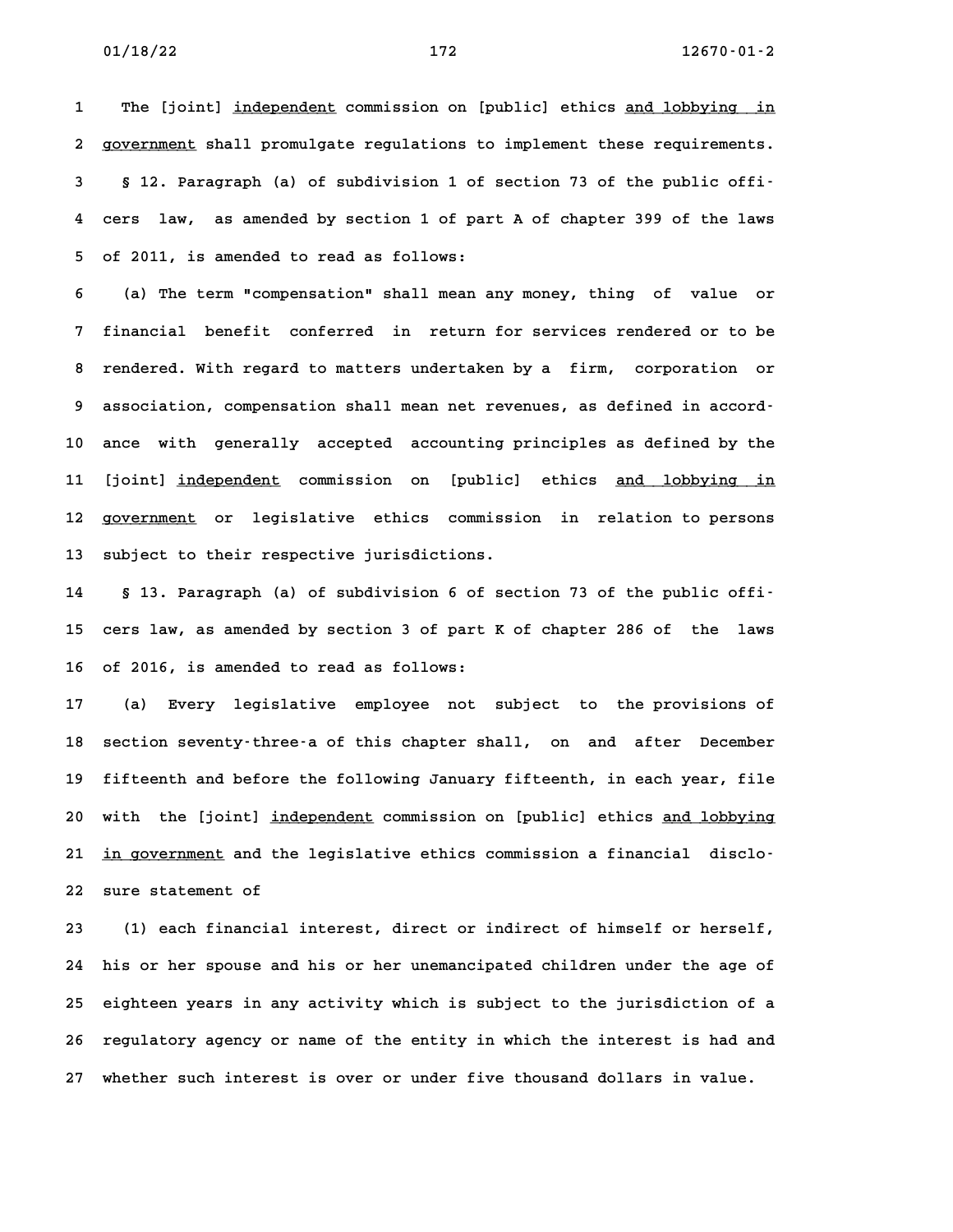**1 (2) every office and directorship held by him or her in any corpo-2 ration, firm or enterprise which is subject to the jurisdiction of a 3 regulatory agency, including the name of such corporation, firm or** 3 regulatory agency, including the name of such corporation, firm or<br>4 enterprise.

**5 (3) any other interest or relationship which he or she determines in 6 his or her discretion might reasonably be expected to be particularly 7 affected by legislative action or in the public interest should be** 7 affected by legislative action or in the public interest should be<br>8 disclosed.

**9 § 14. Paragraph (h) of subdivision 8 of section 73 of the public offi-10 cers law, as amended by section 10 of part A of chapter 399 of the laws 11 of 2011, is amended to read as follows:**

**12 (h) Notwithstanding the provisions of subparagraphs (i) and (ii) of 13 paragraph (a) of this subdivision, a former state officer or employee** 13 paragraph (a) of this subdivision, a former state officer or employee<br>14 may contract individually, or as a member or employee of a firm, corpo-14 may contract individually, or as a member or employee of a firm, corpo-<br>15 ration or association, to render services to any state agency when the 15 ration or association, to render services to any state agency when the<br>16 agency head certifies in writing to the [joint] <u>independent</u> commission 16 agency head certifies in writing to the [joint] <u>independent</u> commission<br>17 on [public] ethics <u>and lobbying in government</u> that the services of such 17 on [public] ethics <u>and lobbying in government</u> that the services of such<br>18 former officer or employee are required in connection with the agency's 18 former officer or employee are required in connection with the agency's<br>19 response to a disaster emergency declared by the governor pursuant to 19 response to a disaster emergency declared by the governor pursuant to<br>20 section twenty-eight of the executive law.

**21 § 15. Subdivisions 8-a, 8-b and 10 of section 73 of the public offi-22 cers law, subdivision 8-a as amended by chapter 357 of the laws of 2001, 23 the opening paragraph of subdivision 8-a as amended by section 11 and 24 subdivision 8-b as amended by section 12 of part A of chapter 399 of the 25 laws of 2011, and subdivision 10 as amended by section 5 of part K of 26 chapter 286 of the laws of 2016, are amended to read as follows:**

**27 8-a. The provisions of subparagraphs (i) and (ii) of paragraph (a) of 28 subdivision eight of this section shall not apply to any such former**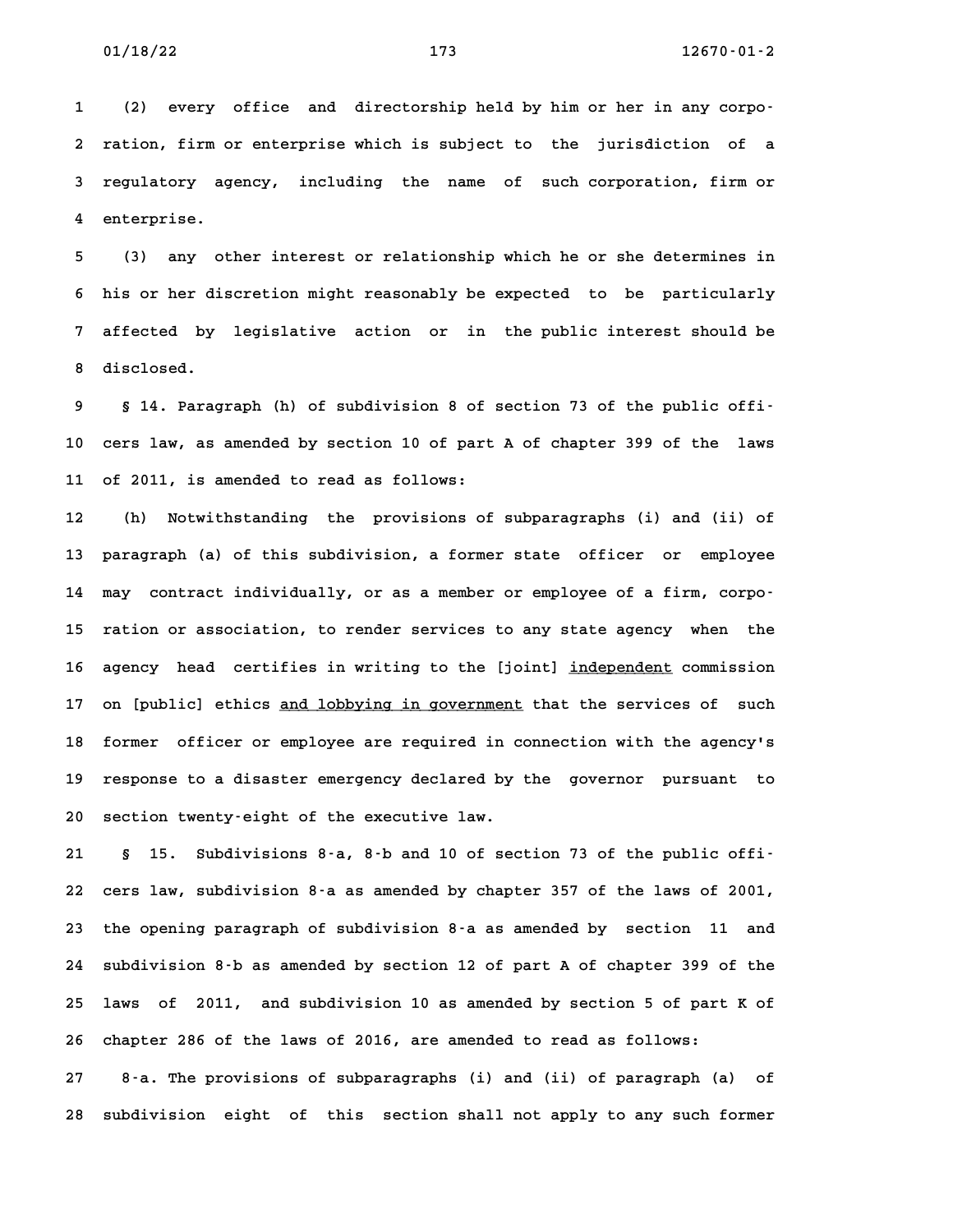**1 state officer or employee engaged in any of the specific permitted 2 activities defined in this subdivision that are related to any civil 3 action or proceeding in any state or federal court, provided that the 4** action or proceeding in any state or federal court, provided that the<br>4 attorney general has certified in writing to the [joint] <u>independent</u> 4 attorney general has certified in-writing-to-the-[joint] <u>independent</u><br>5 commission on [public] ethics <u>and lobbying in-government</u>, with a copy-to 5 commission on [public] ethics <u>and lobbying in government</u>, with a copy to<br>6 such former state officer or employee, that the services are rendered on **7 behalf of the state, a state agency, state officer or employee, or other 8 person or entity represented by the attorney general, and that such 9 former state officer or employee has expertise, knowledge or experience 10 which is unique or outstanding in a field or in a particular matter or 11 which would otherwise be generally unavailable at a comparable cost to 12 the state, a state agency, state officer or employee, or other person or 13 entity represented by the attorney general in such civil action or 14 proceeding. In those instances where a state agency is not represented 15 by the attorney general in a civil action or proceeding in state or** 15 by the attorney general in a civil action or proceeding in state or<br>16 federal court, a former state officer or employee may engage in permit-16 federal court, a former state officer or employee may engage in permit-<br>17 ted activities provided that the general counsel of the state agency, 17 ted activities provided that the general counsel of the state agency,<br>18 after consultation with the [joint] <u>independent</u> commission on [public] 18 after consultation with the [joint] <u>independent</u> commission on [public]<br>19 ethics <u>and lobbying in government</u>, provides to the [joint] <u>independent</u> 20 ethics <u>and lobbying in government</u>, provides to the [joint] <u>independent</u><br>20 commission on [public] ethics <u>and lobbying in government</u> a written **21 certification which meets the requirements of this subdivision. For 22 purposes of this subdivision the term "permitted activities" shall mean 23 generally any activity performed at the request of the attorney general 24 or the attorney general's designee, or in cases where the state agency 25 is not represented by the attorney general, the general counsel of such** 25 is not represented by the attorney general, the general counsel of such<br>26 state agency, including without limitation:

**27 (a) preparing or giving testimony or executing one or more affidavits;**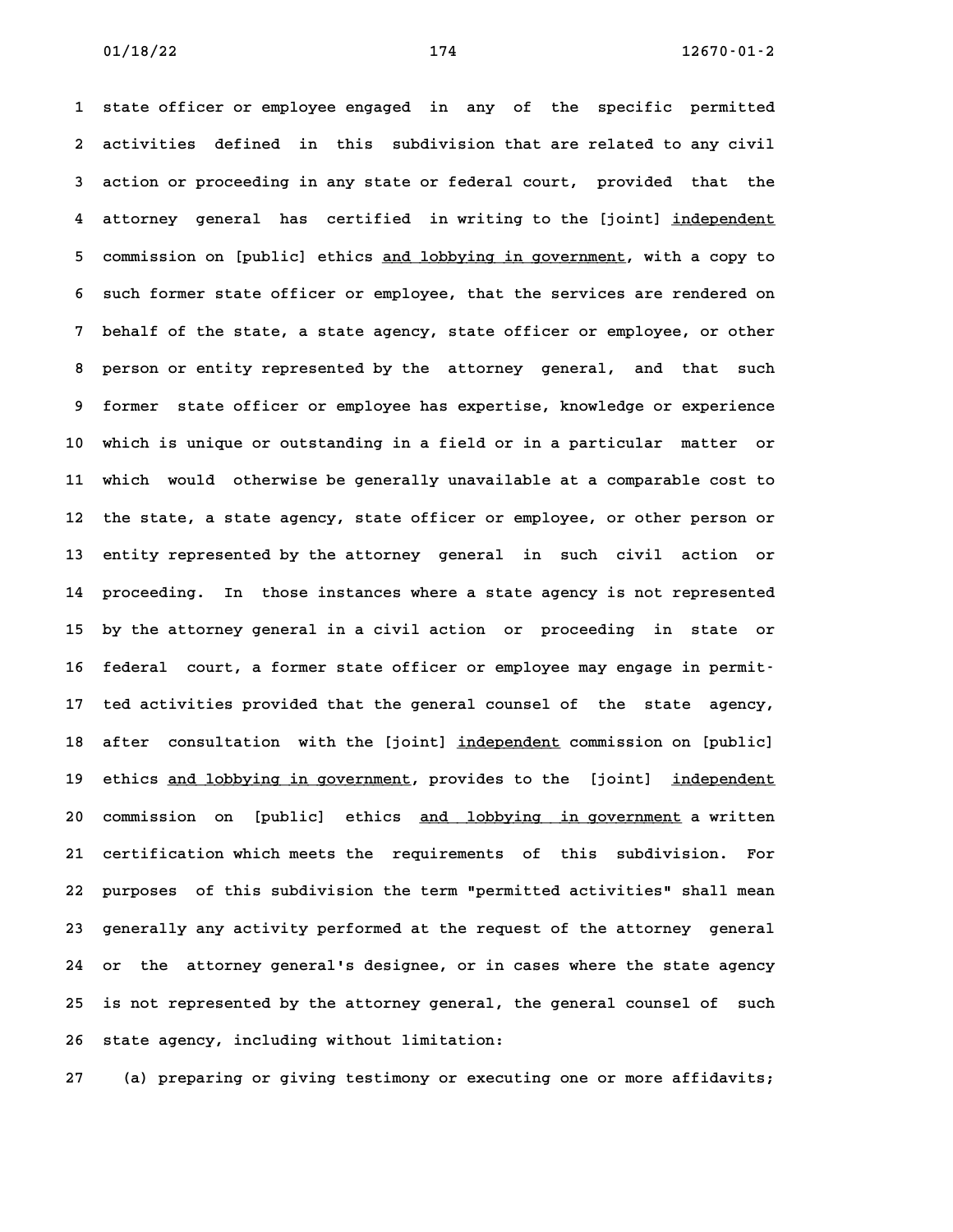**1 (b) gathering, reviewing or analyzing information, including documen-**1 (b) gathering, reviewing or analyzing information, including documen-<br>2 tary or oral information concerning facts or opinions, attending deposi-**3 tions or participating in document review or discovery;**

**4 (c) performing investigations, examinations, inspections or tests of 5 persons, documents or things;**

**6 (d) performing audits, appraisals, compilations or computations, or 7 reporting about them; 8 (e) identifying information to be sought concerning facts or opinions;**

**9 or**

**10 (f) otherwise assisting in the preparation for, or conduct of, such 11 litigation. 12 Nothing in this subdivision shall apply to the provision of legal**

**13 representation by any former state officer or employee.**

**14 8-b. Notwithstanding the provisions of subparagraphs (i) and (ii) of 15 paragraph (a) of subdivision eight of this section, a former state offi-**15 paragraph (a) of subdivision eight of this section, a former state offi<sup>-</sup><br>16 cer or employee may contract individually, or as a member or employee of **17 a firm, corporation or association, to render services to any state** 17 a firm, corporation or association, to render services to any state<br>18 agency if, prior to engaging in such service, the agency head certifies 18 agency if, prior to engaging in such service, the agency head certifies<br>19 in writing to the [joint] <u>independent</u> commission on [public] ethics <u>and</u> 19 in writing to the [joint] <u>independent</u> commission on [public] ethics <u>and</u><br>20 <u>lobbying in government</u> that such former officer or employee has exper-**21 tise, knowledge or experience with respect to a particular matter which 22 meets the needs of the agency and is otherwise unavailable at a compara-23 ble cost. Where approval of the contract is required under section one 24 hundred twelve of the state finance law, the comptroller shall review** 24 hundred twelve of the state finance law, the comptroller shall review<br>25 and consider the reasons for such certification. The [joint] <u>independent</u> 25 and consider the reasons for such certification. The [joint] <u>independent</u><br>26 commission on [public] ethics and lobbying in government must review and **27 approve all certifications made pursuant to this subdivision.**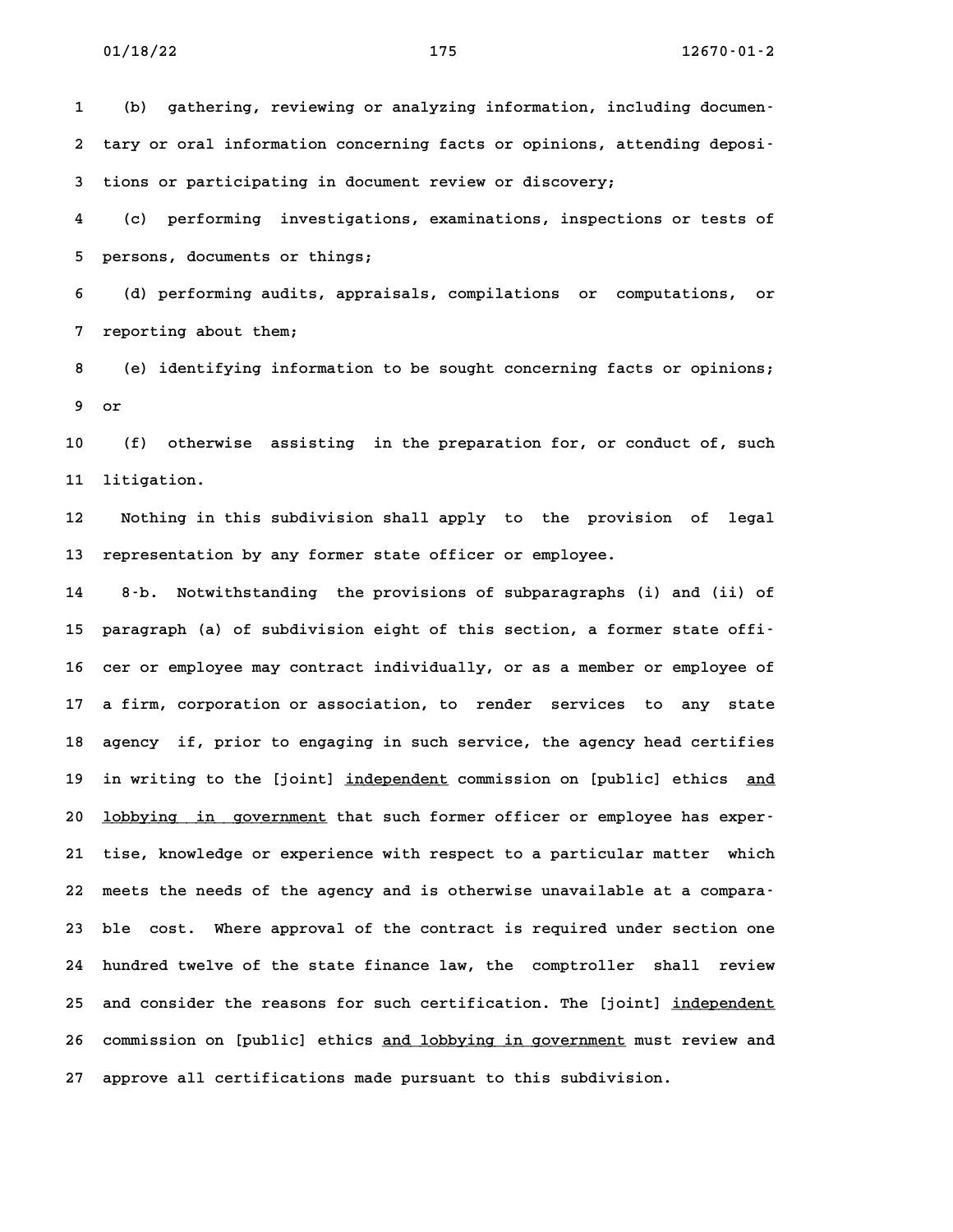**1 10. Nothing contained in this section, the judiciary law, the educa-2 tion law or any other law or disciplinary rule shall be construed or 3 applied to prohibit any firm, association or corporation, in which any 4 present or former statewide elected official, state officer or employee, 5 or political party chairman, member of the legislature or legislative 6 employee is a member, associate, retired member, of counsel or share-7 holder, from appearing, practicing, communicating or otherwise rendering 8 services in relation to any matter before, or transacting business with 9 a state agency, or a city agency with respect to a political party 10 chairman in a county wholly included in a city with a population of more 11 than one million, otherwise proscribed by this section, the judiciary 12 law, the education law or any other law or disciplinary rule with 13 respect to such official, member of the legislature or officer or 14 employee, or political party chairman, where such statewide elected** 14 employee, or political party chairman, where such statewide elected<br>15 official, state officer or employee, member of the legislature or legis-**16 lative employee, or political party chairman does not share in the net 17 revenues, as defined in accordance with generally accepted accounting** 17 revenues, as defined in accordance with generally accepted accounting<br>18 principles by the [joint] <u>independent</u> commission on [public] ethics <u>and</u> 18 principles by the [joint] <u>independent</u> commission on [public] ethics <u>and</u><br>19 <u>lobbying in government</u> or by the legislative ethics commission in 19 **lobbying in government** or by the legislative ethics commission in<br>20 relation to persons subject to their respective jurisdictions, resulting **21 therefrom, or, acting in good faith, reasonably believed that he or she 22 would not share in the net revenues as so defined; nor shall anything** 22 would not share in the net revenues as so defined; nor shall anything<br>23 contained in this section, the judiciary law, the education law or any **24 other law or disciplinary rule be construed to prohibit any firm, asso-25 ciation or corporation in which any present or former statewide elected 26 official, member of the legislature, legislative employee, full-time 27 salaried state officer or employee or state officer or employee who is** 27 salaried state officer or employee or state officer or employee who is<br>28 subject to the provisions of section seventy-three-a of this article is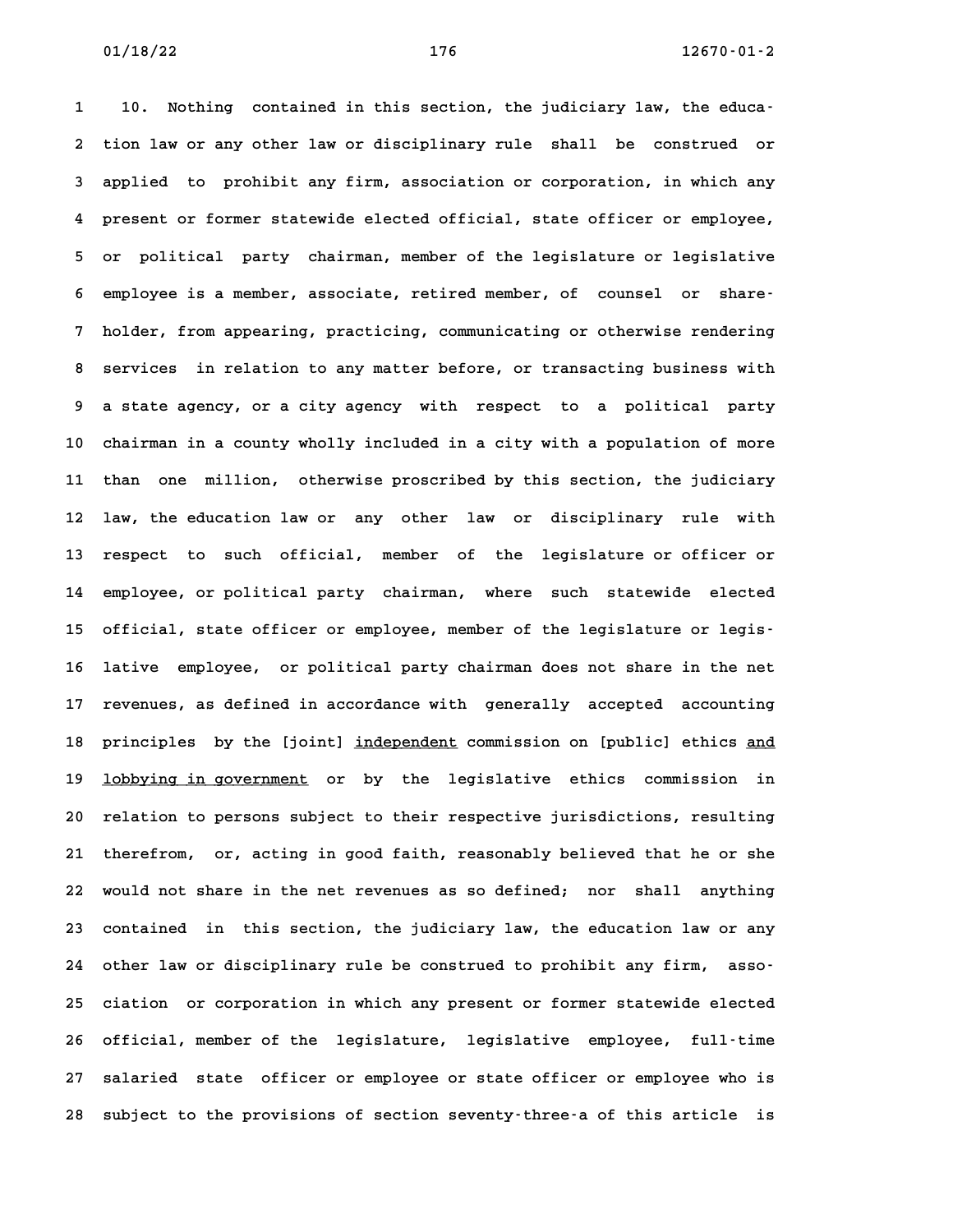**1 a member, associate, retired member, of counsel or shareholder, from 2 appearing, practicing, communicating or otherwise rendering services in** 2 appearing, practicing, communicating or otherwise rendering services in<br>3 relation to any matter before, or transacting business with, the court **4 of claims, where such statewide elected official, member of the legisla-5 ture, legislative employee, full-time salaried state officer or employee 6 or state officer or employee who is subject to the provisions of section 7 seventy-three-a of this article does not share in the net revenues, as 8 defined in accordance with generally accepted accounting principles by** 8 defined in accordance with generally accepted accounting principles by<br>9 the [joint] <u>independent</u> commission on [public] ethics <u>and lobbying in</u> 9 the [joint] <u>independent</u> commission on [public] ethics <u>and lobbying in</u><br>10 <u>government</u> or by the legislative ethics commission in relation to **11 persons subject to their respective jurisdictions, resulting therefrom,** 11 persons subject to their respective jurisdictions, resulting therefrom, 12 or, acting in good faith, reasonably believed that he or she would not<br>13 share in the net revenues as so defined.

**14 § 16. This act shall take effect on the ninetieth day after it shall 15 have become a law.**

## **16 PART AA**

**17 Section 1. The criminal procedure law is amended by adding a new** 17 Section 1. The criminal procedure 1<br>18 section 160.57 to read as follows: 18 section 160.57 to read as follows:<br>19 <u>§ 160.57 Automatic sealing of convictions.</u>

19 <u>§ 160.57 Automatic sealing of convictions.</u><br>20 <u>1. For purposes of this section, "expiration of sentence" shall mean</u> 20 1. For purposes of this section, "expiration of sentence" shall mean<br>21 <u>the maximum date on which either any sentence of incarceration, whether</u> 21 <u>the maximum date on which either any sentence of incarceration, whether</u><br>22 <u>in a local jail or state correctional facility, including any term of</u> 22 <u>in a local jail or state correctional facility, including any term of</u><br>23 <u>post release supervision, or any sentence of probation would expire if</u> 23 <u>post release supervision, or any sentence of probation would expire if</u><br>24 <u>such sentence were to run from the date such sentence was imposed by the</u> **25 court without consideration of any conditional or supervised release \_\_\_\_\_\_\_\_\_\_\_\_\_\_\_\_\_\_\_\_\_\_\_\_\_\_\_\_\_\_\_\_\_\_\_\_\_\_\_\_\_\_\_\_\_\_\_\_\_\_\_\_\_\_\_\_\_\_\_\_\_\_\_\_\_\_\_\_\_\_\_\_**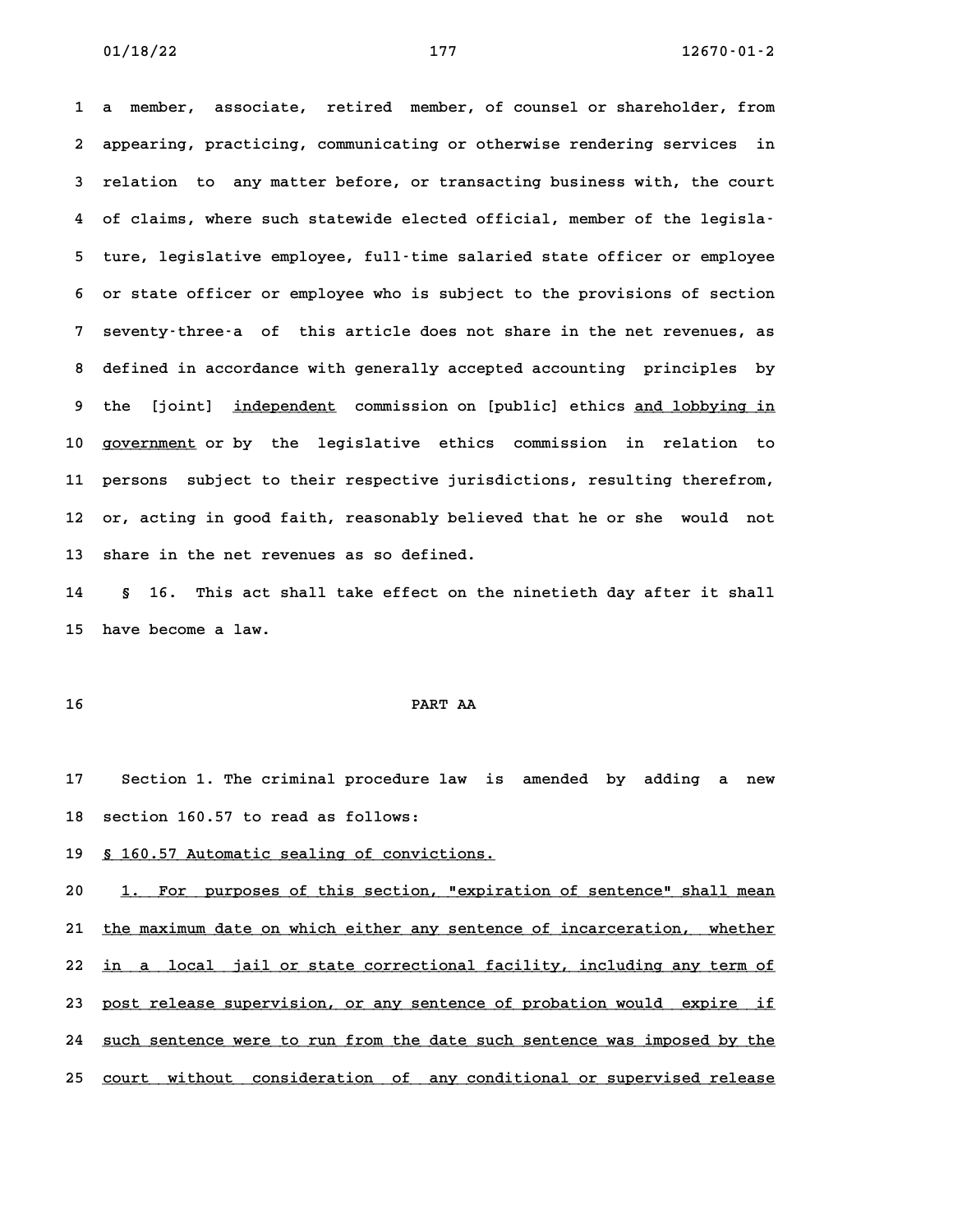| 1  | from custody, credits or reductions a defendant may be due,<br>mav<br>earn, |
|----|-----------------------------------------------------------------------------|
| 2  | and/or may have earned.                                                     |
| 3  | Convictions for certain traffic infractions and violations or any<br>2.     |
| 4  | crime defined in the laws of this state shall be sealed in accordance       |
| 5  | with paragraph (c) of this subdivision as follows:                          |
| 6  | Convictions for subdivision one of section eleven hundred ninety-<br>(a)    |
| 7  | two of the vehicle and traffic law shall be sealed three years after the    |
| 8  | completion of any sentence imposed including the payment of any fine        |
| 9  | imposed.                                                                    |
| 10 | Convictions for misdemeanors and felonies shall be sealed upon<br>(b)       |
| 11 | satisfaction of the following conditions:                                   |
| 12 | (i) if the conviction to be sealed is a misdemeanor, at least three         |
| 13 | years have passed from the expiration of such sentence and if the           |
| 14 | conviction to be sealed is a felony at least seven years have passed        |
| 15 | since the expiration of sentence;                                           |
| 16 | (iii)<br>the conviction is not defined as a sex offense under section one   |
| 17 | hundred sixty-eight-a of the correction law;                                |
| 18 | (iii) the defendant is not currently incarcerated or under supervision      |
|    | 19 of any parole or probation department; and                               |
| 20 | (iv) the defendant does not have a pending criminal case in this            |
| 21 | state.                                                                      |
| 22 | (c) Where a conviction is eligible for sealing pursuant to this para-       |
| 23 | graph before, on, or after the effective date of this section, the          |
| 24 | office of court administration shall immediately notify the division of     |
| 25 | criminal justice services, the court of conviction, and the heads of all    |
| 26 | appropriate police and sheriff departments that the conviction is           |
| 27 | sealed.                                                                     |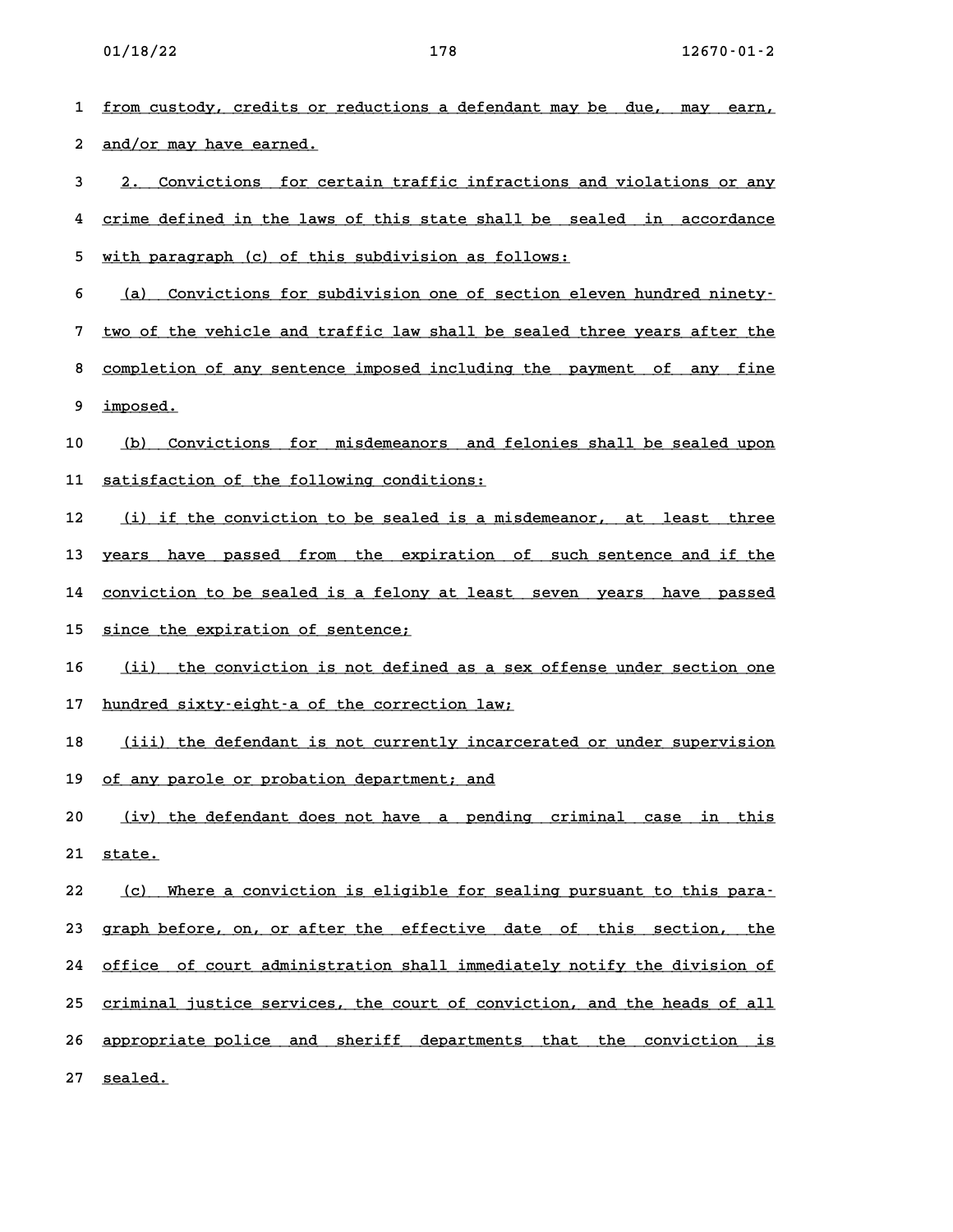1 (d) Records of convictions sealed pursuant to this paragraph shall not <u>(d) Records of convictions sealed pursuant to this paragraph shall not</u><br>2 <u>be accessed, made available to any person or public or private agency,</u> 2 <u>be accessed, made available to any person or public or private agency,</u><br>3 <u>or used by any state agency covered by subdivision three of this section</u> 3 <u>or used by any state agency covered by subdivision three of this section</u><br>4 <u>except for:</u> 5 (i) the defendant and such defendant's attorney; <u>(i) the defendant and such defendant's attorney;</u><br>6 <u>(ii) any court or prosecutor for the purposes of a pending criminal</u> **7 action; \_\_\_\_\_\_\_ 8 (iii) qualified agencies, as defined in subdivision nine of section \_\_\_\_\_\_\_\_\_\_\_\_\_\_\_\_\_\_\_\_\_\_\_\_\_\_\_\_\_\_\_\_\_\_\_\_\_\_\_\_\_\_\_\_\_\_\_\_\_\_\_\_\_\_\_\_\_\_\_\_\_\_\_\_\_\_\_\_\_\_** 8 <u>(iii) qualified agencies, as defined in subdivision nine of section</u><br>9 <u>eight hundred thirty–five of the executive law, and federal and state</u> 9 <u>eight hundred thirty–five of the executive law, and federal and state</u><br>10 <u>law enforcement agencies, when acting within the scope of their law</u> 10 <u>law enforcement agencies, when acting within the scope of</u><br>11 <u>enforcement duties or other specific statutory authority;</u> 11 <u>enforcement duties or other specific statutory authority;</u><br>12 (iv) the court, prosecutor, and defense counsel if the defendant <u>(iv) the court, prosecutor, and defense counsel-if-the-defendant (iv) the court, prosecutor, and defense counsel<br>13 <u>becomes a witness in a criminal proceeding, or the claimant and respond</u></u> 13 <u>becomes a witness in a criminal proceeding, or the claimant and .</u><br>14 <u>ent if the defendant becomes a witness in a civil proceeding;</u> 14 ent if the defendant becomes a witness in a civil proceeding;<br>15 <u>(v) when an individual is a defendant in a criminal action and the</u> 15 <u>(v) when an individual is a defendant in a criminal action and the 16 sealed records of conviction of a third-party are integral to their</u> 16 <u>sealed records of conviction of a-third-party-are-integral-to-their</u><br>17 <u>defense. In such instances, use of sealed records shall be requested</u> 17 <u>defense. In such instances, use of sealed records shall be requested</u><br>18 <u>upon ex parte motion in any superior court, or in any district court,</u> 18 <u>upon ex parte motion in any superior court, or in any district court,</u><br>19 <u>city court or the criminal court of the city of New York provided that</u> 20 <u>such court or the criminal court of the city of New York provided that</u><br>20 <u>such court is where the action is pending. The applicant must demon-</u> 20 <u>such court is where the action is pending. The applicant must demon-</u><br>21 <u>strate to the satisfaction of the court that the records will be used</u> 21 <u>strate to the satisfaction of the court</u><br>22 <u>for the purpose of this subparagraph;</u> 22 <u>for the purpose of this subparagraph;</u><br>23 <u>(vi)</u> any prospective employer of a police officer or peace officer as <u>(vi) any prospective employer of a police officer or peace officer as</u><br>24 <u>those terms are defined in subdivisions thirty-three and thirty-four of</u> 24 <u>those terms are defined in subdivisions thirty-three and thirty-four of section 1.20 of this chapter, in relation to an application for employ-</u> 25 <u>section 1.20 of this chapter, in relation to an application for employ-</u><br>26 <u>ment as a police officer, provided, however, that every person who is an</u>

27 applicant shall be furnished with a copy of all records obtained under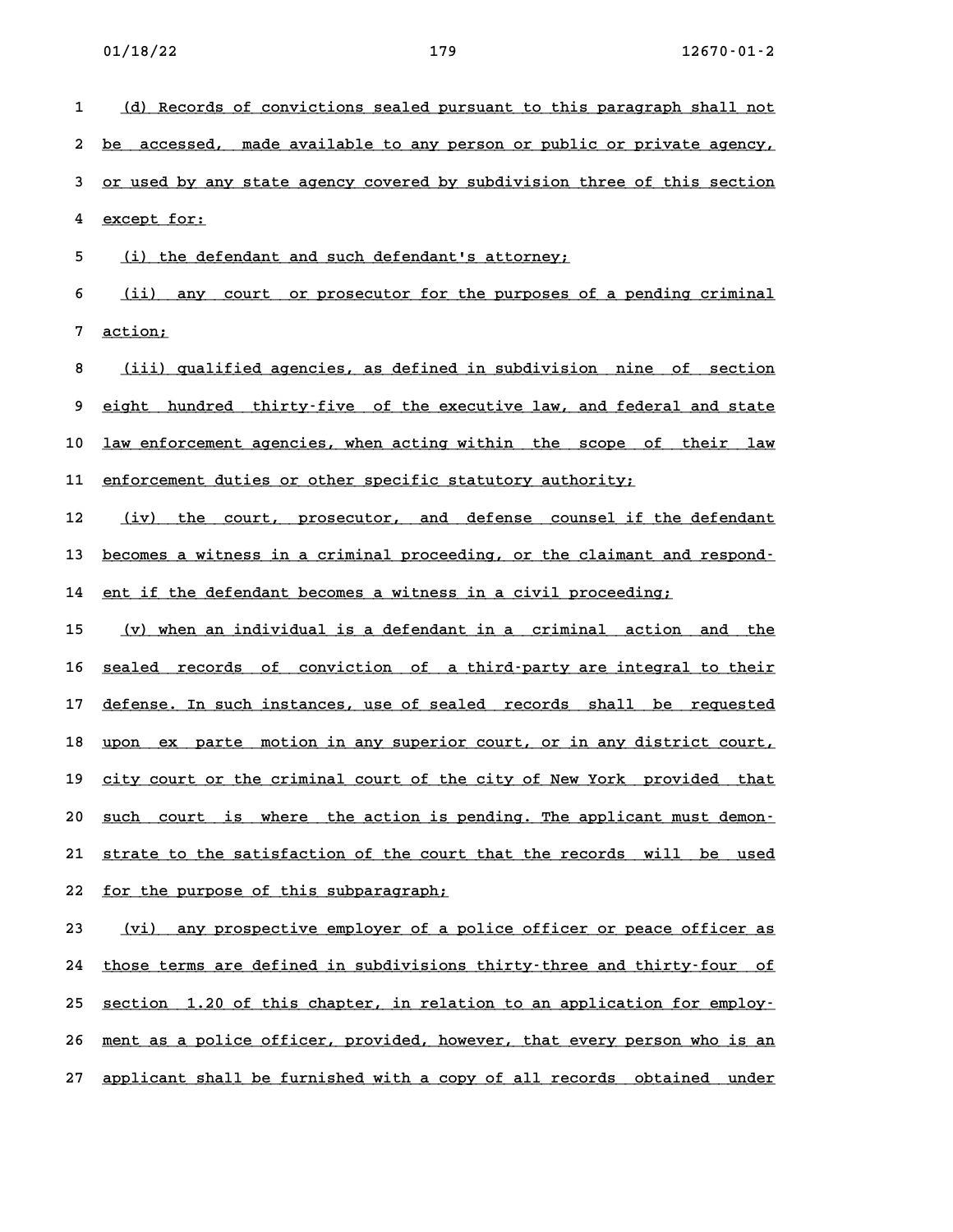**1 this paragraph and afforded an opportunity to make an explanation there- \_\_\_\_\_\_\_\_\_\_\_\_\_\_\_\_\_\_\_\_\_\_\_\_\_\_\_\_\_\_\_\_\_\_\_\_\_\_\_\_\_\_\_\_\_\_\_\_\_\_\_\_\_\_\_\_\_\_\_\_\_\_\_\_\_\_\_\_\_\_\_\_** 1 <u>this p</u><br>2 <u>to;</u>

2 <u>to;</u><br>3 <u>(vii) any federal, state or local officer or agency with responsibil-</u> <u>(vii) any federal, state or local officer or agency with responsibil–</u><br>4 ity for the issuance of licenses to possess a firearm, rifle or shotgun 4 <u>ity for the issuance of licenses to possess a firearm, rifle or shotgun</u><br>5 <u>or with responsibility for conducting background checks before transfer</u> 6 <u>or sale of a firearm or explosive, when the officer or agency is acting</u> **7 pursuant to such responsibility. This includes the criminal justice \_\_\_\_\_\_\_\_\_\_\_\_\_\_\_\_\_\_\_\_\_\_\_\_\_\_\_\_\_\_\_\_\_\_\_\_\_\_\_\_\_\_\_\_\_\_\_\_\_\_\_\_\_\_\_\_\_\_\_\_\_\_\_\_\_\_\_\_\_\_\_\_** 8 <u>information services division of the federal bureau of investigation,</u><br>**8 <u>information services division of the federal bureau of investigation,</u>** 8 <u>information services division of the federal bureau of investigation,</u><br>9 <u>for the purposes of responding to queries to the national instant back–</u> 9 <u>for the purposes of responding to queries to the national instant back-</u><br>10 ground check system regarding attempts to purchase or otherwise take 10 ground check system regarding attempts to purchase or otherwise take<br>11 <u>possession of firearms, rifles or shotguns, as defined in 18 U.S.C. §</u> 11 <u>possession of firearms, rifles or shotguns, as defined in 18 U.S.C. §<br>12 921 (A)(3);</u>

12 <u>921 (A)(3);</u><br>13 <u>(viii) for the purposes of civilian investigation or evaluation of a</u> <u>(viii) for the purposes of civilian investigation or evaluation of a time in the purposes of civilian complaint or civil action concerning law enforcement or prose-</u> 14 civilian complaint or civil action concerning law enforcement or prose-<br>15 cution actions, upon ex parte motion in any superior court, or in any 15 <u>cution actions, upon ex parte motion in any superior court, or in any</u><br>16 district court, city court or the criminal court of the city of New York 16 <u>district court, city court or the criminal court of the city of New York</u><br>17 provided that such court sealed the record; the applicant must demon-17 <u>provided that such court sealed the record; the applicant must demon–</u><br>18 <u>strate to the satisfaction of the court that the records will be used</u> 18 <u>strate to the satisfaction of the court that</u><br>19 <u>for the purposes of this subparagraph; and</u> 19 <u>for the purposes of this subparagraph; and</u><br>20 (ix) for information provided to an individual or entity pursuant to

21 paragraph (e) of subdivision four of section eight hundred thirty-seven 21 <u>paragraph (e) of subdivision four of section eight hundred thirty–seven</u><br>22 <u>of the executive law or for bona fide research purposes provided all</u> 22 <u>of the executive law or for bona f</u><br>23 <u>identifying information is removed.</u>

23 <u>identifying information is removed.</u><br>24 <u>(e) Where the sealing required by this paragraph has not taken place,</u> <u>(e) Where the sealing required by this paragraph has not taken place, it is not the supporting court records cannot be located or have been  $\frac{1}{2}$ </u> 25 <u>or where supporting court records cannot be located or-have-been</u><br>26 <u>destroyed, and a defendant-or-their attorney submits notification of</u> 26 <u>destroyed, and a defendant or their attorney submits notification of</u><br>27 <u>such fact to the office of the court administration, the conviction</u> 27 <u>such fact to the office of the court administration, the conviction</u><br>28 <u>shall be sealed as set forth in this subdivision.</u>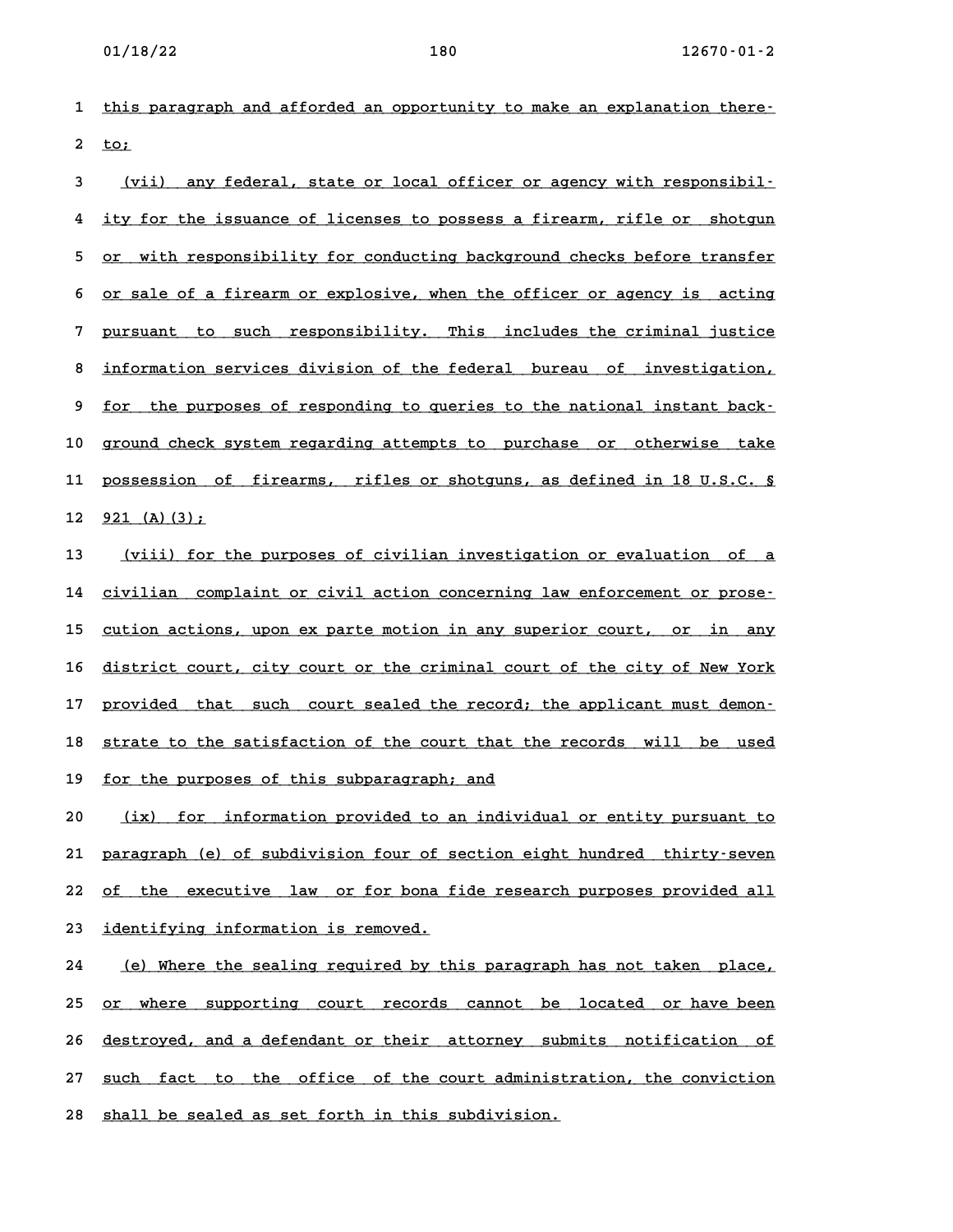1 3. Where a conviction is eligible for sealing pursuant to this section <u>3. Where a conviction is eligible for sealing pursuant to this section</u><br>2 <u>the office of court administration shall immediately notify the division</u> 2 <u>the office of court administration shall immediately notify the division</u><br>3 <u>of criminal justice services, the court of conviction and the heads of</u> 3 <u>of criminal justice services, the court of conviction and the heads of</u><br>4 <u>all appropriate police departments, prosecutors' offices and law</u> 4 <u>all appropriate police departments, prosecutors' offices and law</u><br>5 <u>enforcement agencies that the conviction is sealed. Upon receipt of such</u> 5 <u>enforcement agencies that the conviction is sealed. Upon receipt of such</u><br>6 notification, records of or relating to such conviction, including every 6 <u>notification, records of or relating to such conviction, including every</u><br>7 photograph of such defendant and photographic plates or proof, and all 8 photograph of such defendant and photographic plates or proof, and all<br>8 palmprints, fingerprints and retina scans taken or made of such individ<sup>.</sup> 9 <u>palmprints, fingerprints and retina scans taken or made of such individ-</u><br>9 <u>ual pursuant to the provisions of this article in regard to the eligible</u> 9 <u>ual pursuant to the provisions of this article in regard to the eligible</u><br>10 <u>conviction, and all duplicates, reproductions, and copies thereof, shall</u> 10 <u>conviction, and all duplicates, reproductions, and copies thereof, shall</u><br>11 <u>be sealed and shall not be released except as provided by paragraph (d)</u> 11 <u>be sealed and shall not be released except as provided by paragraph (d)</u><br>12 <u>of subdivision two of this section. Every official record and paper and</u> 12 <u>of subdivision two of this section. Every official record and paper and</u><br>13 <u>duplicates and copies thereof, including, but not limited to, judgments</u> 13 <u>duplicates and copies thereof, including, but not limited to, judgments</u><br>14 <u>and orders of a court but not including published court decisions or</u> 14 <u>and orders of a court but not including published court decisions or</u><br>15 <u>opinions or records and briefs on appeal, relating to the conviction, on</u> 15 <u>opinions or records and briefs on appeal, relating to the conviction, on</u><br>16 <u>file with the agency shall be marked as sealed by conspicuously indicat–</u> 16 <u>file with the agency shall be marked as sealed by conspicuously indicat-</u><br>17 <u>ing on the face of the record or at the beginning of the digitized file</u> 17 <u>ing on the face of the record or at the beginning of the digitized file</u><br>18 <u>of the record that the record has been designated as sealed.</u>

19 **4.** (a) Nothing in this section requires the destruction of DNA infor-**20 mation maintained in the New York state DNA database of such individual \_\_\_\_\_\_\_\_\_\_\_\_\_\_\_\_\_\_\_\_\_\_\_\_\_\_\_\_\_\_\_\_\_\_\_\_\_\_\_\_\_\_\_\_\_\_\_\_\_\_\_\_\_\_\_\_\_\_\_\_\_\_\_\_\_\_\_\_\_\_\_\_** 20 <u>mation maintained in the New York state DNA database of such individual</u><br>21 <u>pursuant to the provisions of the executive law in regard to the eligi</u>– 21 <u>pursuant to the pr</u><br>22 <u>ble conviction.</u>

22 <u>ble conviction.</u><br>23 <u>(b) Nothing in this section requires the sealing or destruction of</u> <u>(b) Nothing in this section-requires-the-sealing-or-destruction-of-</u><br>24 <u>records maintained by the department of motor-vehicles, and nothing in</u> 24 <u>records maintained by the department of motor vehicles, and nothing in</u><br>25 <u>this section shall be construed to contravene the vehicle and traffic</u> 25 this section shall be construed to contravene the vehicle and traffic<br>26 <u>law, the federal driver's privacy protection act (18 U.S.C 2721 et.</u> 26 <u>law, the federal driver's privacy protection act (18 U.S.C 2721 et.</u><br>27 <u>seq.), or the Commercial Motor Vehicle Safety Act of 1986 (49 U.S.C.</u> 27 <u>seq.), or</u><br>28 <u>31311).</u>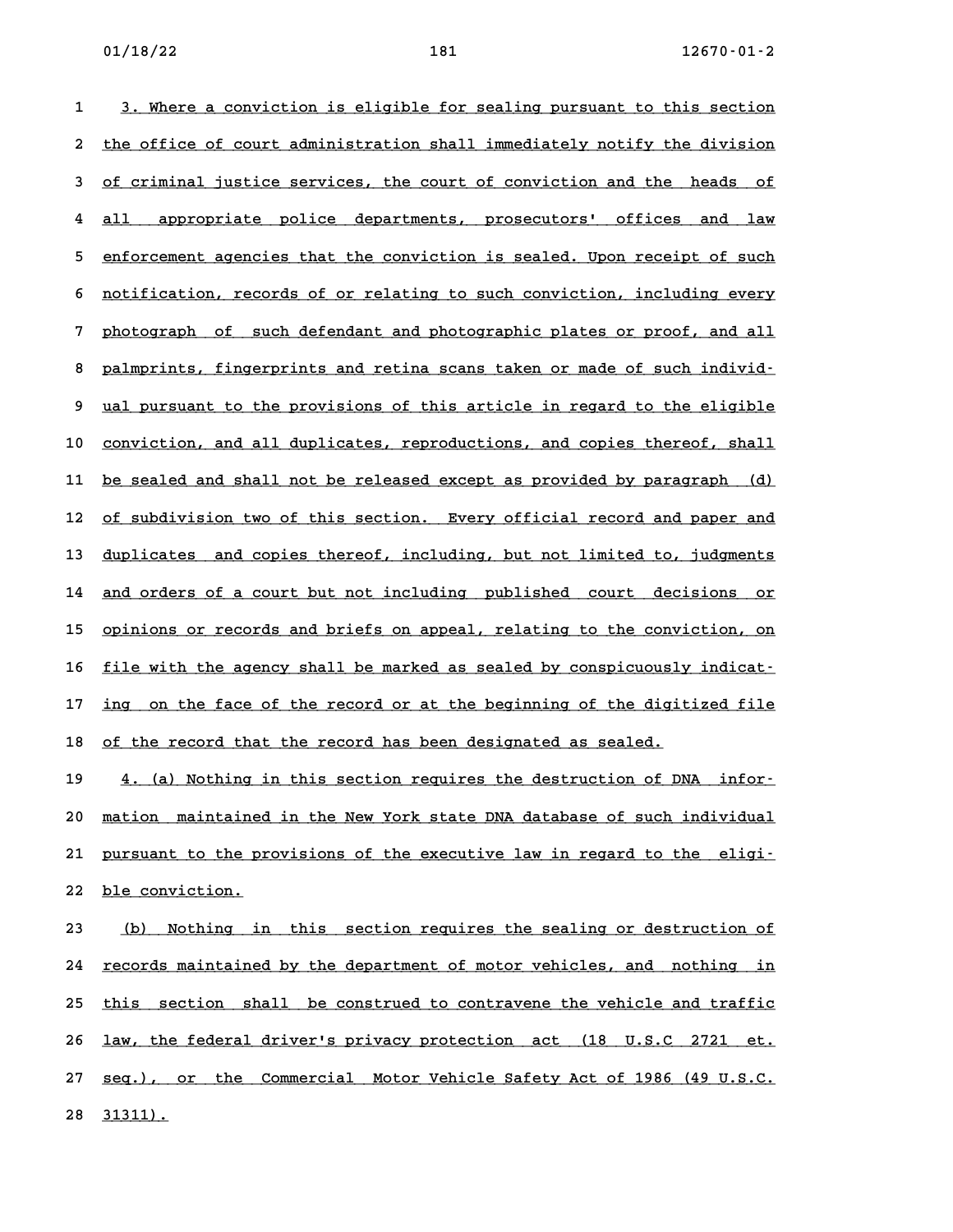1 (c) In any civil action, an official record of a conviction that has <u>(c) In any civil action, an official record of a conviction that has</u><br>2 <u>been sealed pursuant to this section may not be introduced as evidence</u> 2 <u>been sealed pursuant to this section may not be introduced as evidence</u><br>3 <u>of negligence against a person or entity that provided employment,</u> 3 of negligence against a person or entity that provided employment,<br>4 contract labor or services, volunteer work, licensing, tenancy, a home 4 <u>contract labor or services, volunteer work, licensing, tenancy, a home</u><br>5 <u>purchase, a mortgage, an education, a loan, or insurance if such record</u> 5 <u>purchase, a mortgage, an education, a loan, or insurance if such record</u><br>6 <u>was sealed and was not provided to the person or entity by or on behalf</u> **6** <u>was sealed and was not provided to the person or entity by or on behalf</u><br>7 of a governmental entity in accordance with this section in response to <u>of a governmental entity in accordance with this section in response to such person's or entity's authorized and timely request for conviction</u> 8 <u>such person's or entity's authorized and timely request for conviction<br>9 history information.</u>

10 (d) A person or entity described in this subdivision, acting reason-10 <u>(d) A person or entity described in this subdivision, acting reason–</u><br>11 <u>ably and in good faith, may not have a duty to investigate the fact of a</u> 11 <u>ably and in good faith, may not have a duty to investigate the fac</u><br>12 <u>prior conviction that has been sealed pursuant to this section.</u>

12 <u>prior conviction that has been sealed pursuant to this section.</u><br>13 <u>5. No defendant shall be required or permitted to waive eligibility</u> 13 <u>5. No defendant shall be required or permitted to waive eligibility</u><br>14 <u>for sealing pursuant to this section as part of a plea of guilty,</u> 14 <u>for sealing pursuant to this section as part of a plea of guilty,</u><br>15 <u>sentence or any agreement related to a conviction for a violation of the</u> 15 <u>sentence or any agreement related to a conviction for a violation of laws of this state. Any such waiver is void and unenforceable.</u>

16 <u>laws of this state. Any such waiver is void and unenforceable.</u><br>17 6. Sealing as set forth in subdivision three of this section is with– 17 6. Sealing as set forth in subdivision three of this section is with-<br>18 <u>out prejudice to a defendant or their attorney seeking further relief</u> 18 <u>out prejudice to a-defendant-or-their-attorney-seeking-further-relief</u><br>19 <u>pursuant-to-section-440.10 of this-chapter. Nothing in this-section</u> 20 <u>shall diminish or abrogate any rights or remedies otherwise available to **shall diminish or abrogate any rights or** remedies otherwise available to</u> 20 shall diminish or abrogate any rights or remedies otherwise available to<br>21 the defendant.

21 <u>the defendant.</u><br>22 <u>7. All records for a conviction subject to sealing under this section</u> 22 1. All records for a conviction subject to sealing under this section<br>23 where the conviction was entered on or before the effective date of this 23 <u>where the conviction was entered on or before the effective date of this</u><br>24 <u>section shall receive the appropriate relief promptly and, in any event,</u> 24 <u>section shall receive the appropriate relief promptly</u><br>25 <u>no later than two years after such effective date.</u> 25 <u>no later than two years after such effective date.</u><br>26 **8. A conviction which is sealed pursuant to this section is included** 

27 within the definition of a conviction for the purposes of any criminal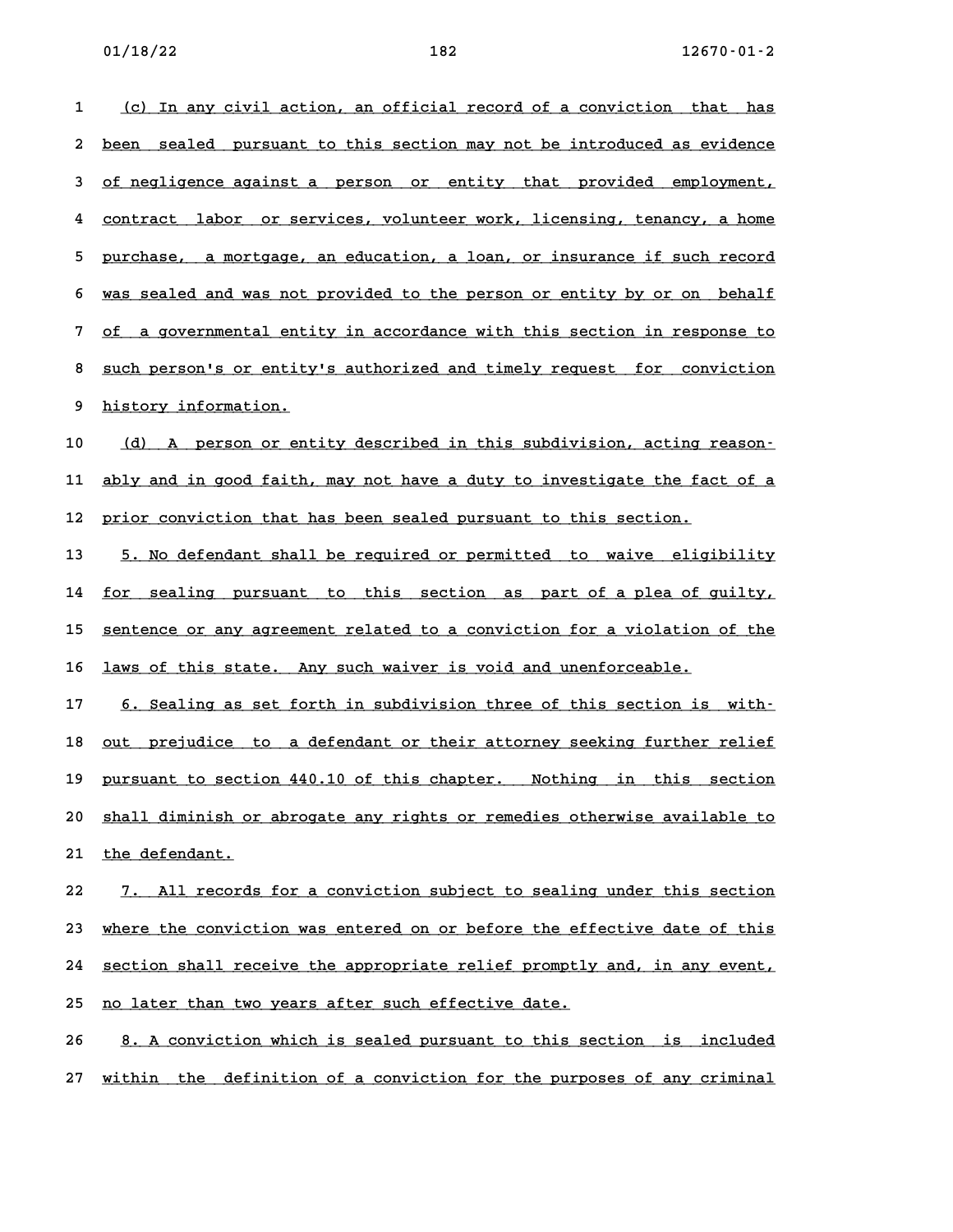**1 proceeding in which the fact of a prior conviction would enhance a \_\_\_\_\_\_\_\_\_\_\_\_\_\_\_\_\_\_\_\_\_\_\_\_\_\_\_\_\_\_\_\_\_\_\_\_\_\_\_\_\_\_\_\_\_\_\_\_\_\_\_\_\_\_\_\_\_\_\_\_\_\_\_\_\_\_\_\_\_\_\_\_** 1 <u>proceeding in which the fact of a prior convicti</u><br>2 <u>penalty or is an element of the offense charged.</u>

**3 § 2. Section 9 of the correction law, as added by section 2 of part OO 4 of chapter 56 of the laws of 2010, the section heading as amended by 5 chapter 322 of the laws of 2021, is amended to read as follows: 6 § 9. Access to information of incarcerated individuals via the inter-**

**7 net. Notwithstanding any provision of law to the contrary, any informa-8 tion relating to the conviction of a person[, except for a person 9 convicted of an offense that would make such person ineligible for merit 10 time under section eight hundred three of this chapter or an offense for 11 which registration as a sex offender is required as set forth in subdi-**11 which registration as a sex offender is required as set forth in subdi-<br>12 vision two or three of section one hundred sixty-eight-a of this chap-**13 ter,] that is posted on a website maintained by or for the department, 14 under article six of the public officers law, may be posted on such 15 website for a period not to exceed five years after the expiration of** 15 website for a period not to exceed five years after the expiration of<br>16 such person's sentence of imprisonment and <u>at the conclusion of</u> any **17 period of parole or post-release supervision[; provided, however, that 18 in the case of a person who has been committed to the department on more** 18 in the case of a person who has been committed to the department on more<br>19 than one occasion, the department may post conviction information relat-**20 ing to any prior commitment on such website for a period not to exceed 21 five years after the expiration of such person's sentence of imprison-22 ment and any period of parole or post-release supervision arising from** 22 ment and any period of parole or post-release sup<br>23 the most recent commitment to the department].

**24 § 3. Severability. If any provision of this act or the application 25 thereof to any person, corporation or circumstances is held invalid,** 25 thereof to any person, corporation or circumstances is held invalid,<br>26 such invalidity shall not affect other provisions or applications of the **27 act which can be given effect without the invalid provision or applica-**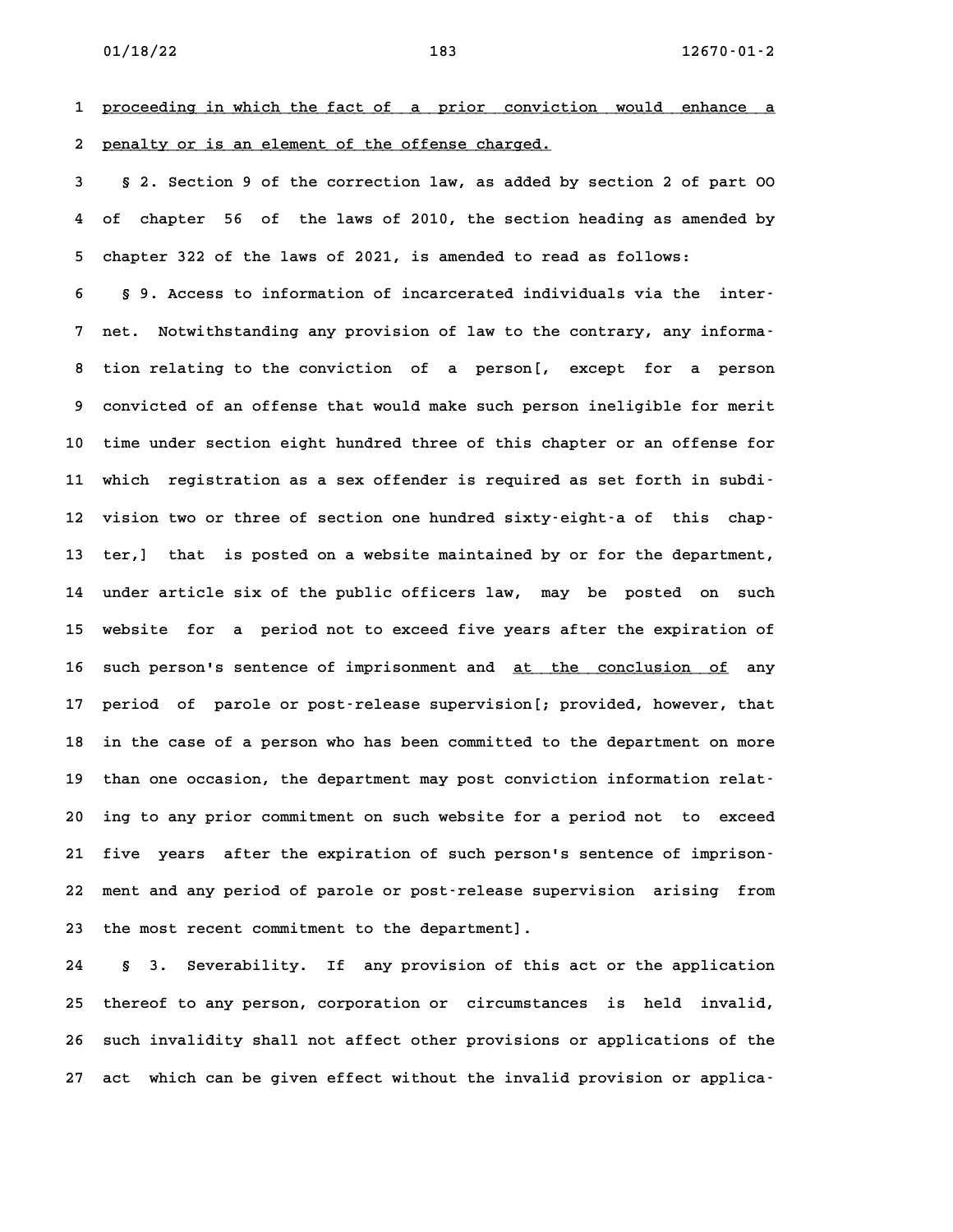**1 tion, and to this end the provisions of this act are declared to be 2 severable.**

**3 § 4. This act shall take effect eighteen months after it shall have 4 become a law.**

## **5 PART BB**

**6 Section 1. Subdivision 2 of section 170 of the correction law, as 7 amended by chapter 322 of the laws of 2021, is amended to read as** 7 amended by chapter 322 of the laws of 2021, is amended to read as<br>8 follows:

**9 2. Notwithstanding any other provision of law, it shall be lawful for 10 an incarcerated individual of the department to work in an institution 11 of the department in the manufacture and production of goods, including 12 but not limited to, license plates, identification plates and insignia 13 for vehicles, and for the department to sell or otherwise dispose of for 14 profit such goods to the government of the United States or to any state 15 of the United States, or political subdivision thereof, or any public** 15 of the United States, or political subdivision thereof, or any public<br>16 corporation or eleemosynary association or corporation funded in whole 16 corporation or eleemosynary association or corporation funded in whole<br>17 or in part by any federal, state or local funds. <u>It shall also be lawful</u> 17 or in part by any federal, state or local funds. <u>It shall also be lawful</u><br>18 <u>for incarcerated individuals to be employed by and be paid fair and just</u> 18 <u>for incarcerated individuals to be employed by and be paid fair and just</u><br>19 <u>compensation by a private sector entity or to be paid as part of a pris-</u> 20 <u>compensation by a private sector entity or to be paid as part of a pris-</u><br>20 <u>on industries certification program authorized by section one hundred</u> 20 <u>on industries certification program authorized by section one hundred</u><br>21 <u>seventy-two of this article and certified by the United States depart-</u> 22 ment of justice in accordance with 18 U.S.C. § 1761.

**23 § 2. Subdivisions 1 and 2 of section 171 of the correction law, subdi-24 vision 1 as amended by chapter 322 of the laws of 2021 and subdivision 2 25 as amended by chapter 364 of the laws of 1983, are amended to read as 26 follows:**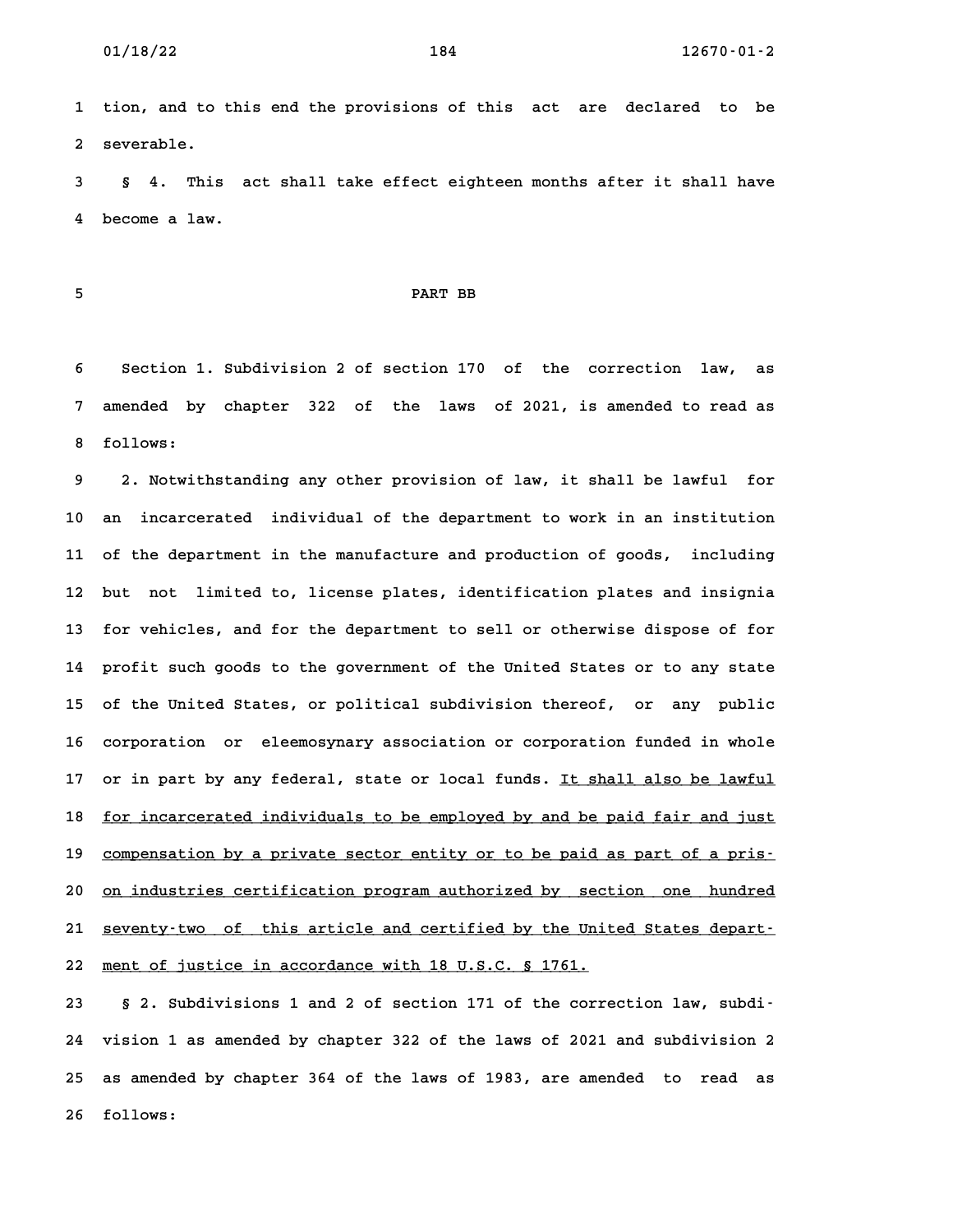**1 1. The commissioner and the superintendents [and officials of all 2 penitentiaries in the state] may cause incarcerated individuals in the 3 state correctional facilities [and such penitentiaries] who are phys-4 ically capable thereof to be employed for not to exceed eight hours of 5 each day other than Sundays and public holidays. Notwithstanding any 6 other provision of this section, however, the commissioner and super-7 intendents [of state correctional facilities] may employ incarcerated 8 individuals on a volunteer basis on Sundays and public holidays in 9 specialized areas of the facility, including kitchen areas, vehicular 10 garages, rubbish pickup and grounds maintenance, providing, however,** 10 garages, rubbish pickup and grounds maintenance, providing, however,<br>11 that incarcerated individuals so employed shall be allowed an alterna-11 that incarcerated individuals so employed shall be allowed an alterna-<br>12 tive free day within the normal work week.

**13 2. Such labor shall be either for the purpose of the production of 14 supplies for said institutions, or for the state, or any political 15 subdivision thereof, or for any public institution owned or managed and 16 controlled by the state, or any political subdivision thereof; or for 17 the purpose of industrial training and instruction, or partly for one,** 17 the purpose of industrial training and instruction, or partly for one,<br>18 and partly for the other of such purposes. <u>It shall also be lawful for</u> 18 and partly for the other of such purposes. <u>It shall also be lawful for</u><br>19 <u>incarcerated individuals to be employed by and be paid fair and just</u> 19 <u>incarcerated individuals to be employed by and be paid fair and just</u><br>20 <u>compensation by a private sector entity, or be paid as part of a prison</u> 20 <u>compensation by a private sector entity, or be paid as part of a prison</u><br>21 <u>industries certification program authorized by section one hundred</u> 21 <u>industries certification program authorized by section one hundred</u><br>22 <u>seventy-two of this article and certified by the United States depart-</u> 22 <u>seventy-two of this article and certified by the United States depart-</u><br>23 <u>ment of justice in accordance with 18 U.S.C. § 1761.</u>

**24 § 3. The correction law is amended by adding a new section 172 to read 25 as follows:**

25 as follows:<br>26 <u>§ 172. Employment by private sector entities; prison industries</u> 26 <u>§ 172. Employment by private sector entities; prison industries</u><br>27 <u>certification program. 1. The commissioner may enter into contracts</u> 27 <u>certification program. 1. The commissioner may enter into contracts</u><br>28 <u>with private sector individuals, partnerships, corporations, or other</u>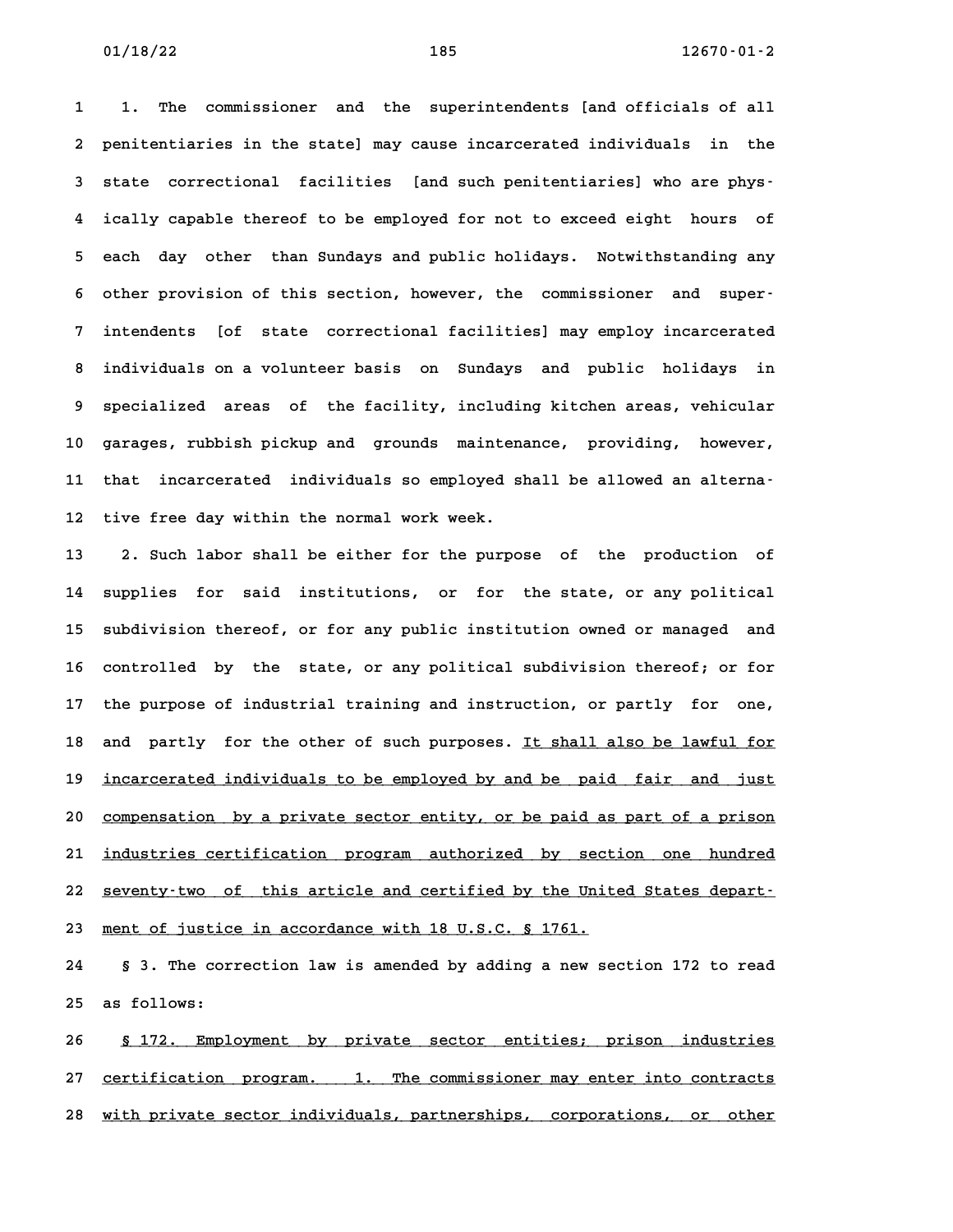1 <u>business</u> entities whereby an area within a correctional facility may be</u> 1 <u>business entities whereby an area within a correctional facility may be</u><br>2 <u>made available to such entity for use as a work site at which incarcer–</u> 2 <u>made available to such entity for use as a work site at which incarcer–</u><br>3 ated individuals who volunteer may be employed by such entities. Except 4 for the permissible offsets against wages, the laws of the state with<br>**4** for the permissible offsets against wages, the laws of the state with 4 <u>for the permissible offsets against wages, the laws of the state with</u><br>5 respect to employment conditions shall apply to incarcerated individuals 5 <u>respect to employment conditions shall apply to incarcerated individuals</u><br>6 participating in employment through private sector entities or through a 6 participating in employment through private sector entities or through a<br>7 prison industries certification program.

8 2. The commissioner is hereby authorized and empowered to establish **9** and implement a prison industries certification program in one or more 9 <u>and implement a prison industries certification program in one or more</u><br>10 <u>correctional facilities of the department as provided for in 18 U.S.C. §</u> 10 <u>correctional facilities of the department as provided for in 18 U.S.C. §</u><br>11 <u>1761. The commissioner shall promulgate rules and regulations consistent</u> 11 1761. The commissioner shall promulgate rules and regulations consistent<br>12 with such federal and state laws which shall include, but not be limited 12 <u>with such federal and state laws which shall include, but not be limited</u><br>13 <u>to, provisions defining incarcerated individual eligibility and ensuring</u> 13 <u>to, provisions defining incarcerated individual eligibility and ensuring</u><br>14 <u>incarcerated individuals are compensated at wages which are comparable</u> 14 <u>incarcerated individuals are compensated at wages which are comparable</u><br>15 to the wages paid for work of similar nature in the locality in which 15 <u>to the wages paid for work of similar nature in the locality in which</u><br>16 <u>the work is performed, and provisions providing for the gross wages of</u> 16 <u>the work is performed, and provisions providing for the gross wages of the stock of</u><br>17 <u>incarcerated individuals to be offset in an aggregate amount not to</u> 17 <u>incarcerated individuals to be offset in an aggregate amount not to</u><br>18 exceed fifty percent for taxes, support of family, restitution for crime 18 <u>exceed fifty percent for taxes, support of family, restitution for crime</u><br>19 <u>victims, and other lawful obligations.</u>

**20 § 4. Section 177 of the correction law is amended by adding a new 21 subdivision 8 to read as follows:**

22 8. Notwithstanding any other provision of law to the contrary, the **23 commissioner may enter into a contract or contracts with private sector \_\_\_\_\_\_\_\_\_\_\_\_\_\_\_\_\_\_\_\_\_\_\_\_\_\_\_\_\_\_\_\_\_\_\_\_\_\_\_\_\_\_\_\_\_\_\_\_\_\_\_\_\_\_\_\_\_\_\_\_\_\_\_\_\_\_\_\_\_\_\_\_** 23 <u>commissioner may enter into a contract or contracts with private sector</u><br>24 <u>individuals, partnerships, corporations or other business entities</u> 24 <u>individuals, partnerships, corporations or other business entities</u><br>25 <u>whereby an area within a correctional facility may be made available to</u> 25 whereby an area within a correctional facility may be made available to<br>26 <u>such entity for use as a work site at which incarcerated individuals who</u> **27 volunteer may be employed by such entity or employed as part of a prison \_\_\_\_\_\_\_\_\_\_\_\_\_\_\_\_\_\_\_\_\_\_\_\_\_\_\_\_\_\_\_\_\_\_\_\_\_\_\_\_\_\_\_\_\_\_\_\_\_\_\_\_\_\_\_\_\_\_\_\_\_\_\_\_\_\_\_\_\_\_\_\_**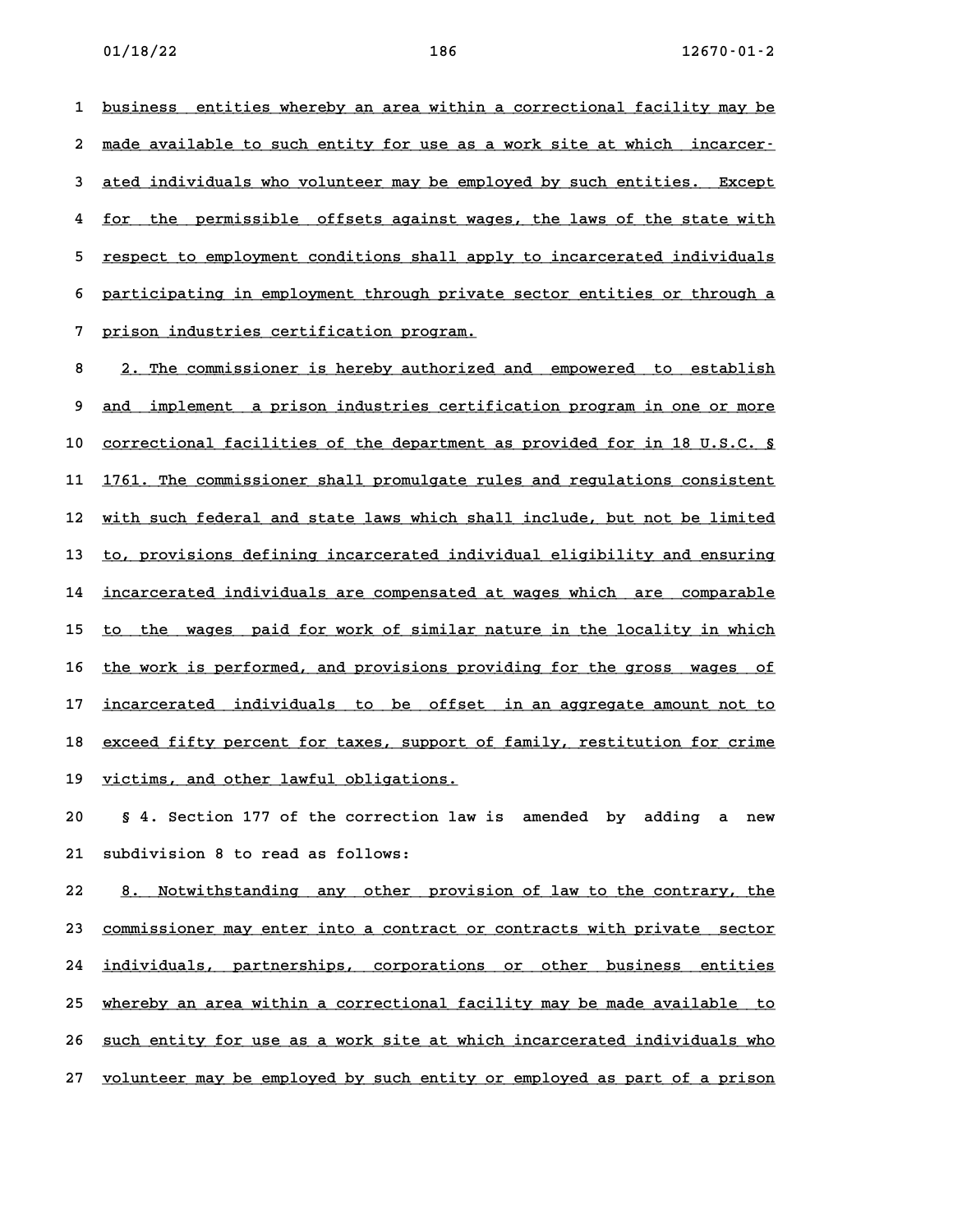1 <u>industries certification program established pursuant to section one</u> 2 hundred seventy-two of this article.

**3 § 5. Section 178 of the correction law, as amended by chapter 322 of 4 the laws of 2021, is amended to read as follows: 5 § 178. Participation in work release and other community activities;\_**

5 § 178. Participation in work release and other community activities<u>;</u><br>6 <u>employment by private entities or participation in a prison industries</u> 6 <u>employment by private-entities or-participation in a prison industries<br>7 <u>certification program</u>. Nothing contained in this article shall be</u> 7 <u>certification program</u>. Nothing contained in this article shall be<br>8 construed or applied so as to prohibit private emplovment of incarcerat-**9 ed individuals in the community under a work release program, or a resi-10 dential treatment facility program formulated pursuant to any provision** 10 dential treatment facility program formulated pursuant to any provision<br>11 of this chapter<u>, or the employment of incarcerated individuals by a</u> 11 of this chapter<u>, or the employment of incarcerated individuals by a</u><br>12 <u>private sector entity or participation in a prison industries program</u> 13 pursuant to section one hundred seventy-two of this article.

**14 § 6. Section 187 of the correction law is amended by adding a new 15 subdivision 5 to read as follows:**

15 subdivision 5 to read as follows:<br>16 <u>5. The compensation paid to incarcerated individuals employed by</u> 16 5. The compensation paid to incarcerated individuals employed by<br>17 <u>private entities under section one hundred seventy-two of this article</u> 17 <u>private entities under section one hundred seventy-two of this article</u><br>18 shall be set in accordance with rules and regulations adopted by the 18 <u>shall be set in accordance with rules and regulations adopted by the commissioner. The compensation paid to incarcerated individuals partic-</u> 29 <u>commissioner. The compensation paid to incarcerated individuals partic-</u><br>20 <u>ipating in a prison industries program shall be set in accordance with</u> 20 <u>ipating in a prison</u><br>21 <u>18 U.S.C. § 1761.</u>

**22 § 7. This act shall take effect on the first of January next succeed-23 ing the date upon which the people shall approve and ratify amendments 24 to section 24 of article 3 of the constitution by a majority of the 25 electors voting thereon relating to authorizing incarcerated individuals 26 to be employed by and be paid compensation by a private sector entity as 27 part of a prison industries certification program authorized by the laws 28 of the United States.**